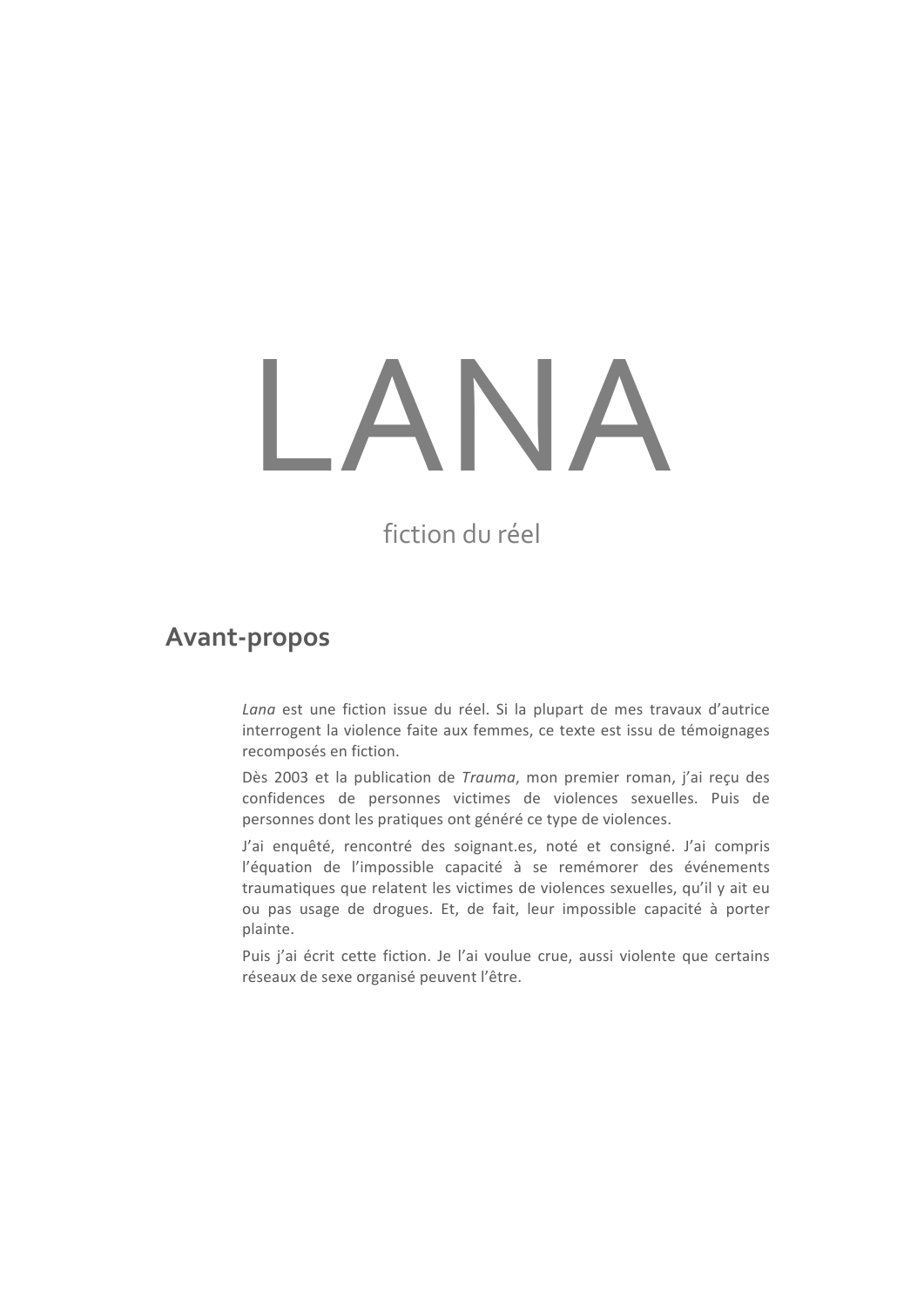À l'heure où les douleurs de la domination se disent à travers le monde, quand il est indispensable d'en poursuivre la « libération », il me semble aujourd'hui important de donner ce texte en partage.

Hélène Duffau  $24/07/19$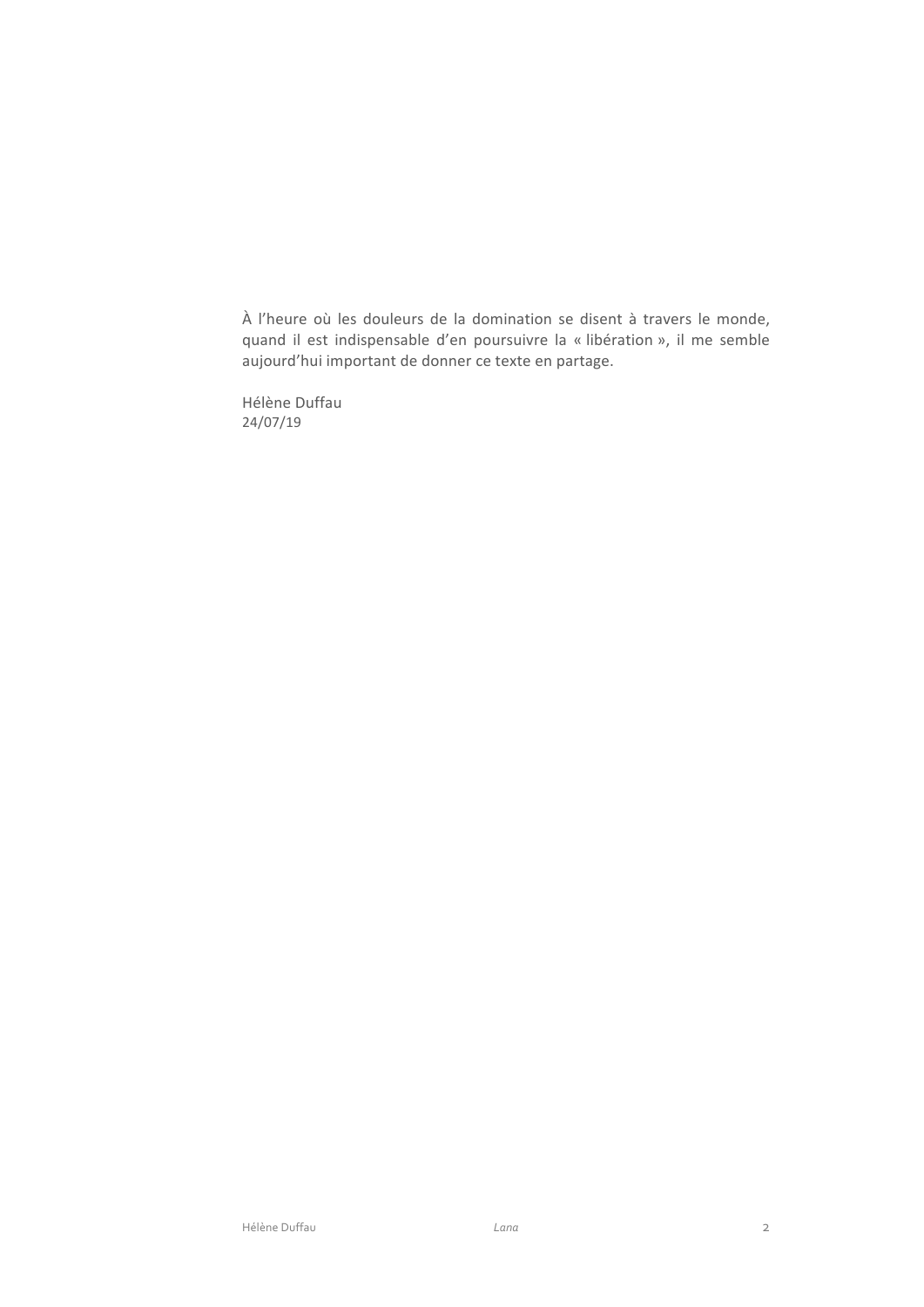Furieux. Il est furieux. Il enrage.

Elle le sait. Elle le sent. Le ressent.

Ses yeux parlent pour lui. Ses mains dans son dos aussi.

Il la pousse dans le couloir. La bouscule. La nuit a été longue. Il est chargé. Contrarié.

Malmenée elle chancèle. Se retient aux murs blancs du corridor. L'ascenseur privatif à gauche. En face, le dégagement vers le bureau. Le salon dédié aux soirées à droite.

Elle s'arrête. Révise mentalement le plan de l'appartement. À partir de l'entrée, le couloir quasi circulaire desservant les parties publiques et les privatives. Les lieux d'accueil en place centrale. Ceux qui leur sont réservés organisés vers l'extérieur. Elle pense à la cuisine avec la porte donnant sur l'escalier de service. Se répète le code. Quatre chiffres deux lettres.

Il la pousse à nouveau. Ses mains projetées devant lui. Brutal. La porte du bureau approche.

Le décor défile. Froid comme jamais. Blanc. Suintant pour autant. Dégoulinant même. Exsudant l'ordure de ce qui se joue dans ces lieux.

Ce soir elle n'en peut plus. Tout cela fuit hors d'elle. Mais elle tiendra tête. Ça aussi elle le sait.

 $\mathbf{1}$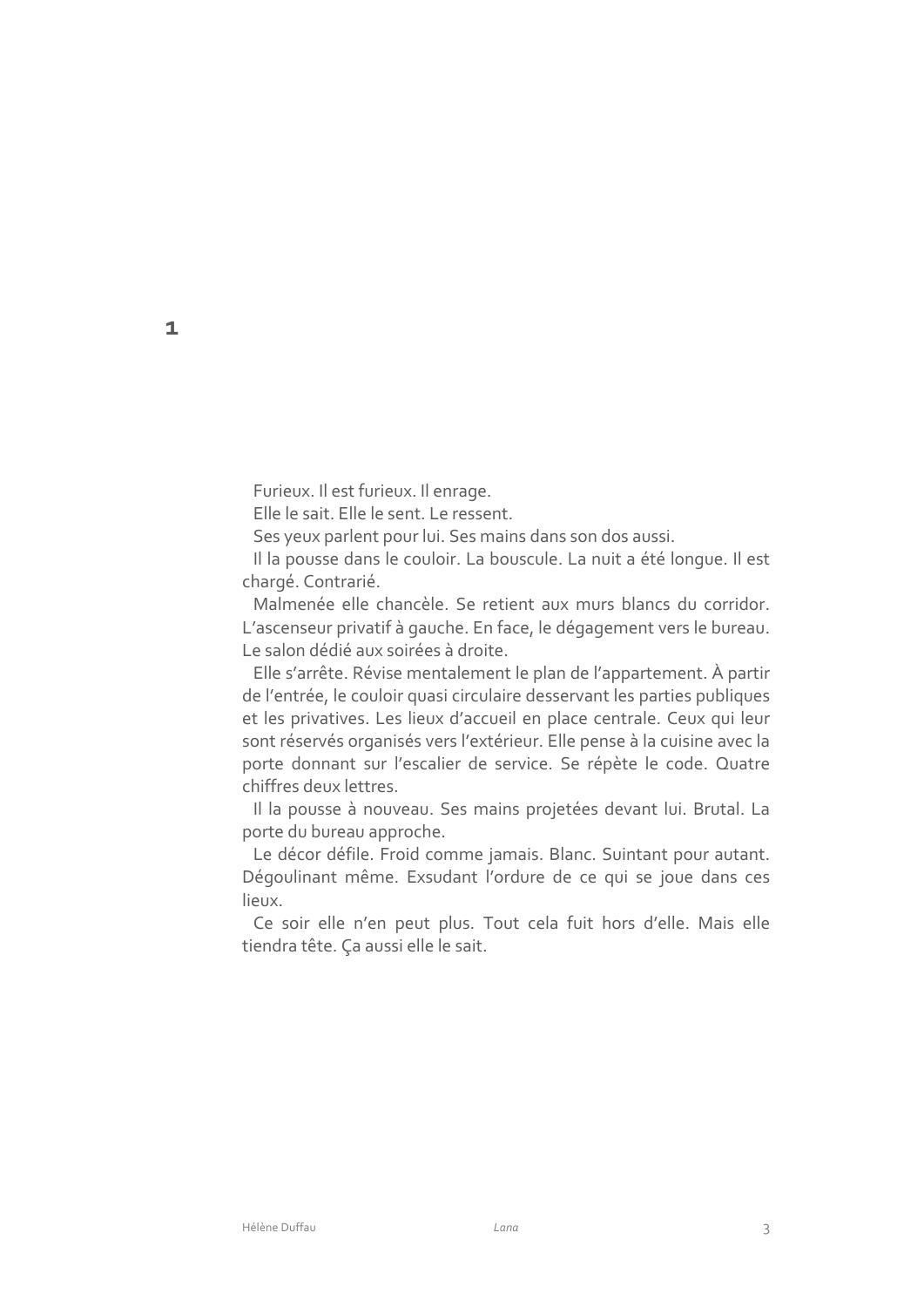Il est rivé dans sons dos. Sa transpiration le précède. Pris par le jeu des psychotropes et des hormones en un cocktail ensorcelant. Odeur animale. Bête jouissant de sa colère qui monte. Progresse. Se tend. Avant la décharge.

Son odorat en allié éprouvé, elle contracte les ailes de son nez. Âcre l'odeur du mâle au corps acidifié. Son aridité dégoulinant par ses pores. Sa folie impossible à cacher. Impossible à dissimuler à qui a du flair. Ses manigances puantes elle en a maintenant plein les cornets. Dépassée par les événements elle sent une nouvelle énergie pousser en elle. Une jeune pousse. Une arrogance même.

Tout son chahut qu'elle connaît comme personne lui semble particulièrement pathétique ce soir. Elle le trouve pathétique. S'étonne de la distance qu'elle pose dans ses observations.

Tabac. Alcool. Droques. Frénésie du pouvoir. Du contrôle. De l'asservissement. Goût immodéré pour l'argent. Tout cela s'épanche de lui. Le fuit par la sueur. Se répand et dit tout ce qu'il s'évertue à dissimuler. Elle voit tout ça. Prend tout ça en plein corps. Haut-lecœur.

Elle connaît par trop l'odeur du type qui n'a cessé de boire. Vodka sur vodka. L'odeur du type qui n'a cessé de fumer. Craven A sans filtre. L'odeur du type qui n'a cessé de conspirer. Son fiel circulant par sa peau. Sa haine de tout ce qui n'est pas lui aigrissant ses exhalaisons.

Ce soir ces odeurs lui retournent le cœur. Elle n'en peut plus de respirer ce fumet d'intriques. De supporter l'insupportable. De fomenter l'immonde. Saturée.

Épuisée par les nuits sans sommeil bourrée d'expédients, elle sent son corps ranci. Farci. Broyé de l'intérieur. Elle est au bord de l'implosion. À la tête d'un dangereux trop-plein. Elle pourrait faire mal. A pleinement conscience de sa propre violence.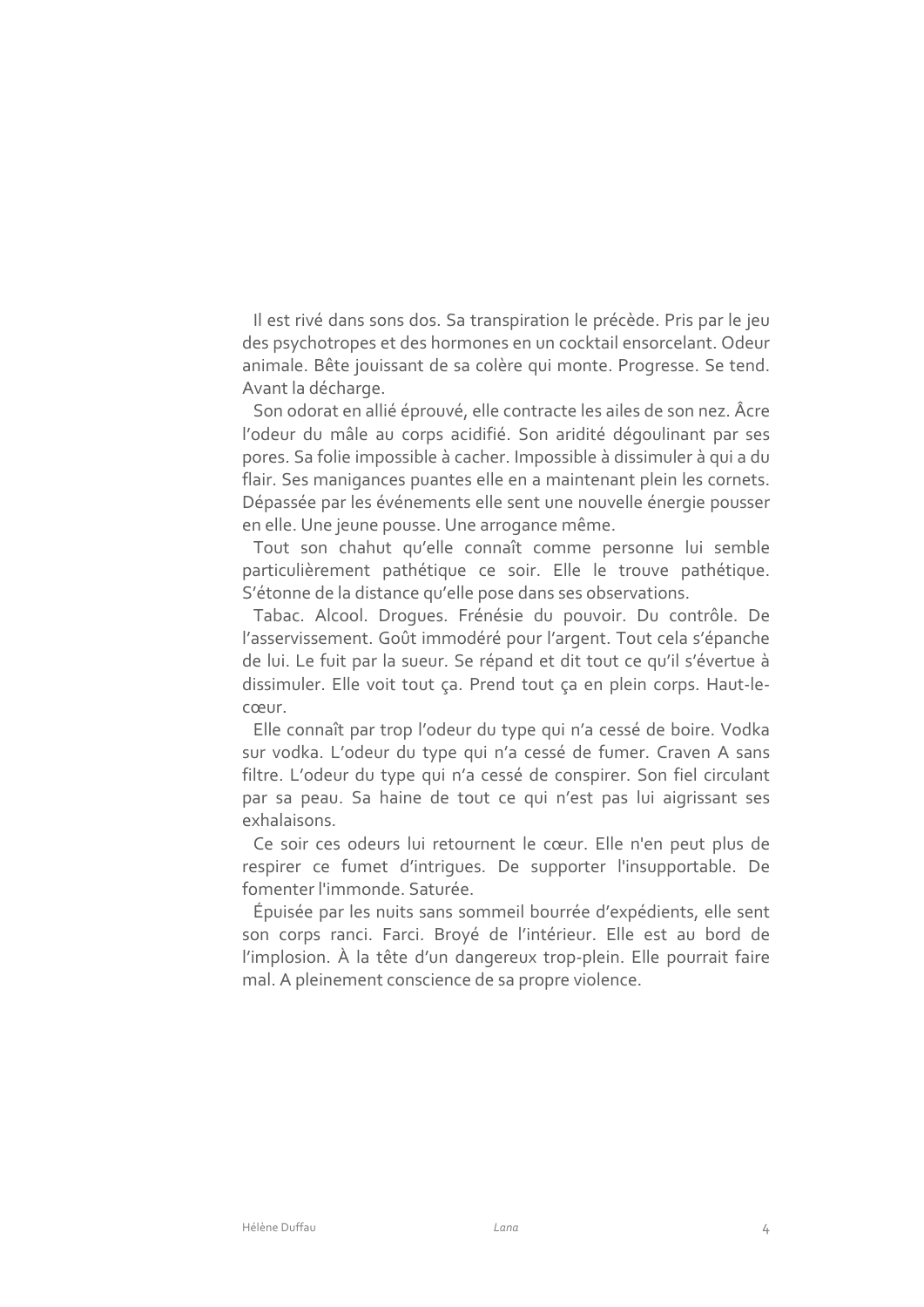Elle pourrait lui hurler à la face qu'elle ne peut plus le sentir. Qu'il la débecte littéralement. Qu'il lui donne envie de vomir. Crier qu'elle perçoit le rétrécissement de ses poumons dorénavant quand elle l'approche. Le goudron de ses années de fumeur agglutiné sur les bronches au plus profond, elle le voit presque. Lui dire qu'il la répugne. Sa mascarade de vie de transpirant l'aigre. Ses relents devenus radicalement écœurants. Son être tout entier dorénavant.

L'insulter, l'humilier, le rouer de coups, le torturer, lui mentir, le manipuler, le blesser, l'accabler, l'incendier, le battre, le fouler aux pieds, lui arracher les yeux. Découper sa langue et chacune des rares parties encore souples de son corps. Elle visualise. S'en repaît sourire en coin. Trouve une force nouvelle dans ce déchaînement qui l'anime.

Elle a dix mille ans. Traîne derrière elle la violence du monde. La rage des hommes domestiquant tout, de la nature à l'humain. Leur fantasme de dépasser les dieux. Leur haine fascinée des femmes. Leur peur de l'autre sexe. Leur incompréhension puérile de l'invisible. Du sensible. Du profond. Leur maladie du contrôle. Du profit personnel. De l'enrichissement sans foi ni loi. Leur goût morbide pour l'asservissement. La mécanisation. Leur rêve de progrès en paravent à leur volonté machiavélique de dominer. Leur croyance en leur toute puissance qui n'est que leur angoisse de vivre. Leur cauchemar d'être au monde

Lui, ce soir, concentre tous ces travers. Elle ne sait le voir autrement qu'en représentant cynique d'une gent peu honorable. Chef d'orchestre sans pupitre ni musiciens qui ordonne et coordonne. Calcule et passe contrat. Obtient des résultats. De bons résultats qui lui permettent de vivre sans compter depuis de longues années. Elle se reprend : qui leur permettent de vivre sans compter.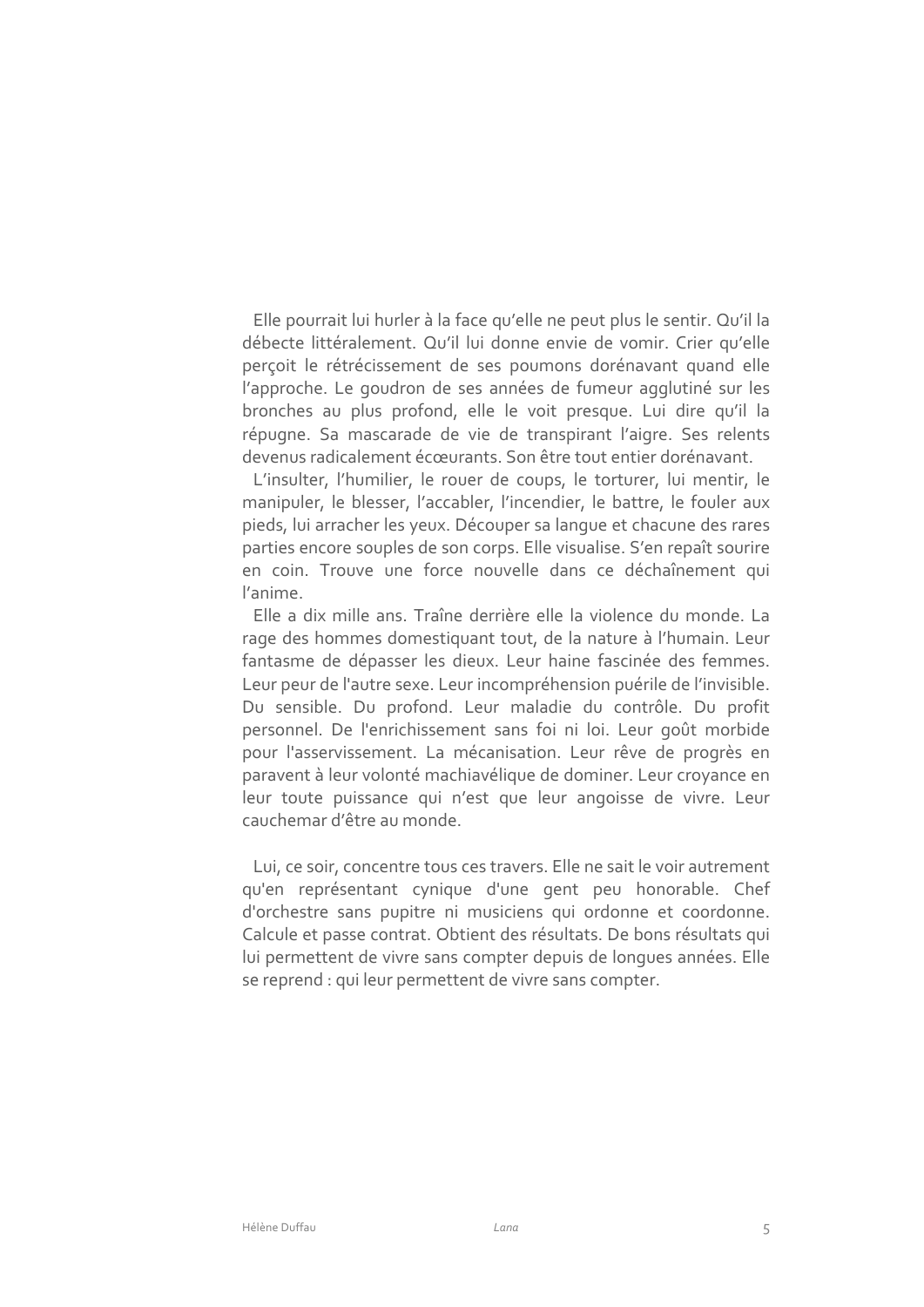Les mains poussent dans le dos. Elle se tord la cheville gauche. Perd l'équilibre, évite de justesse de se fracasser contre le mur. Il ricane. Se moque d'elle. La méprise.

Elle sent la virulence de sa propre colère savamment entretenue par une servitude à laquelle elle a consenti. Le plexus douloureux sous le poids d'une charge perforant sa cage thoracique. Pointe entre les omoplates. Elle éprouve sa crucifixion. Immense. Magistrale. Elle fulmine. Elle s'en veut. Voudrait se griffer au sang parce qu'elle se répugne.

Longtemps qu'une telle fièvre ne l'avait habitée. Explosive fureur.

Paradoxe de l'instant chaotique, elle sent qu'elle brûle d'un nouveau sentiment de liberté. Elle est vivante. Percoit ce fil qui tire à l'intérieur. Fragile la tension de vie. Elle éprouve le besoin de s'agrandir. Comme elle s'étirerait à n'en plus finir après avoir gardé son corps au pli pendant trop longtemps. Elle veut déployer ce qui a été maintenu recroquevillé. Enserré. Piégé.

Libre. Elle veut redevenir libre. Retrouver son autonomie quitte à en payer le prix.

Elle est épuisée mais ses idées cavalent. Une éternité que cette fouque ne l'avait visitée. Sourire en coin. Elle est à bout mais elle vibre d'une incroyable force. Une force bien à elle. Elle s'en souvient maintenant de cette ardeur qui l'habitait avant. Avant l'apathie. Avant l'assujettissement. Avant son entrée consentie dans une vie artificielle.

Il l'attrape par les cheveux. Gueule. Tire. Brutalise. La tire par le bras dans le bureau. Insultes. Elle tente de réprimer une envie de rire qu'elle sent naître et grandir dans son ventre. Elle tombe sur ses genoux. Leur bruit mat sur le parquet point de Hongrie en chêne clair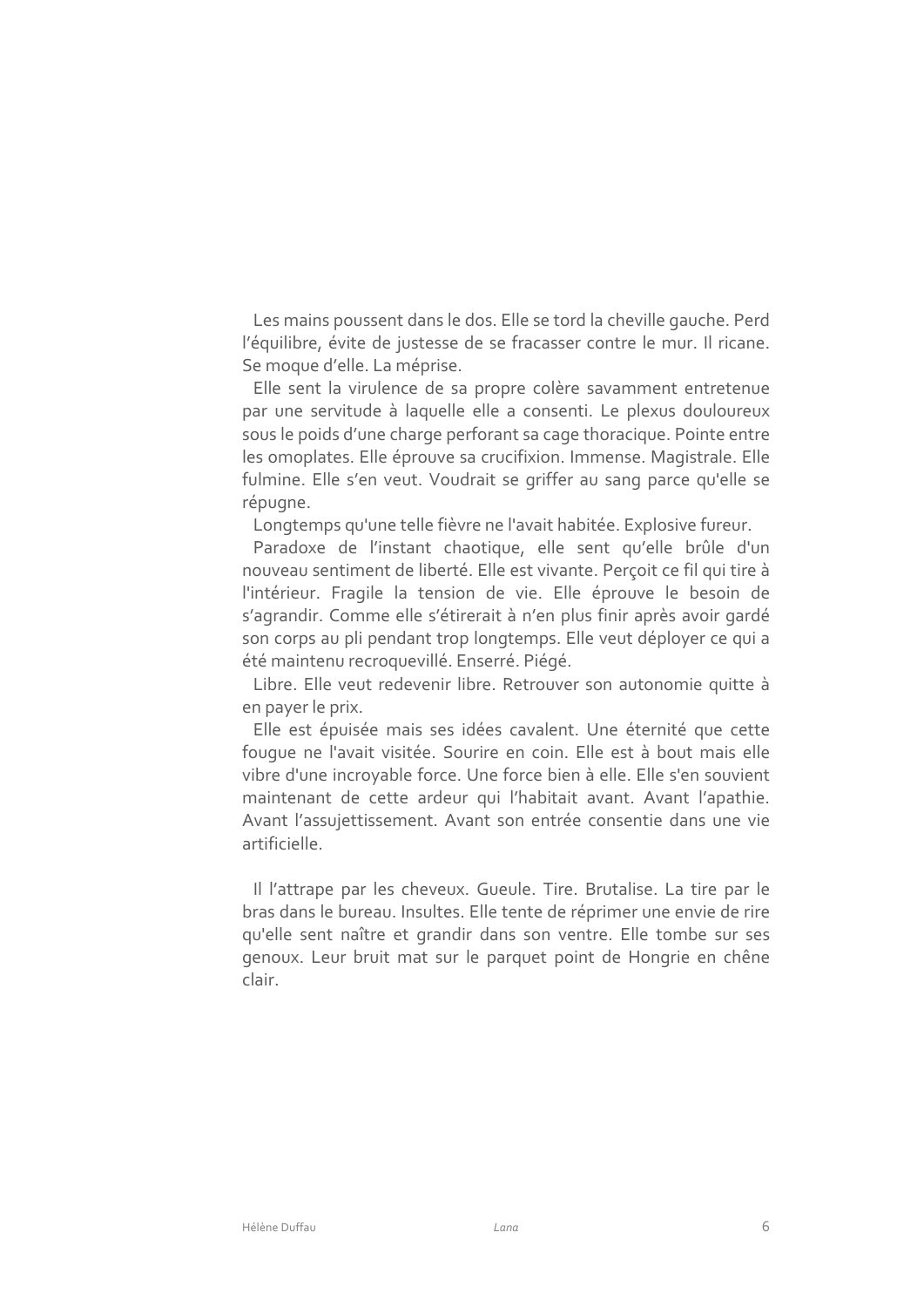Elle ricane au-dedans. Connaît le cérémonial sur le bout des doigts, ses cellules en écho à ce qui se prépare. Mode survie opérationnelle en cours d'acheminement. Préparation au pire avec commande de résistance personnelle profonde. Les produits synthétiques approchent. Elle tiendra bon. Une fois encore. La toute dernière. Elle s'en fait la promesse ce soir.

Elle sait qu'elle va recevoir. Se moque éperdument des menaces qu'elle a entendues tant de fois à son encontre ou contre d'autres. Elle connaît le protocole.

Tout ce cinéma la tient à distance. Il se croit le plus fort mais n'a aucune prise. Il n'a plus aucune prise. Elle le réalise maintenant. Quelque chose a bougé. Quelque chose a lâché. Sûre d'elle elle n'a plus peur de lui. S'étonne encore de ce revirement.

Elle a reconnecté ses débris. Revu la mosaïque de son existence. La nuit aura sa peau. Retour à la couleur. À des journées en lumière. Elle a fait le choix de vivre en plein jour, sa vie en bascule pour un regard. Comment a-t-elle pu attendre si longtemps ?

Elle se demande combien de fois elle a déjà vécu cette scène qui se déroule sous ses yeux. Amusée. Distanciée. Loin d'elle à l'instant quand elle aurait tremblé quelques temps auparavant. Elle ou d'autres piégés par la réprimande du chef. Le passage à tabac exutoire supposé remettre à l'endroit quiconque aurait fonctionné à l'envers.

Combien de fois la scène de la grande trahison suivie de celle de la grande punition suivie de celle du grand pardon.

Ni victime ni proie, elle a choisi. Elle a été partie prenante. Elle a consenti. Elle a contribué. Elle a profité. Stop.

Ce soir elle se sent folle. Têtue. Tient tête. Elle ira jusqu'au bout. Le poussera à bout. Elle ne lâchera plus. Elle s'en fait la promesse. Se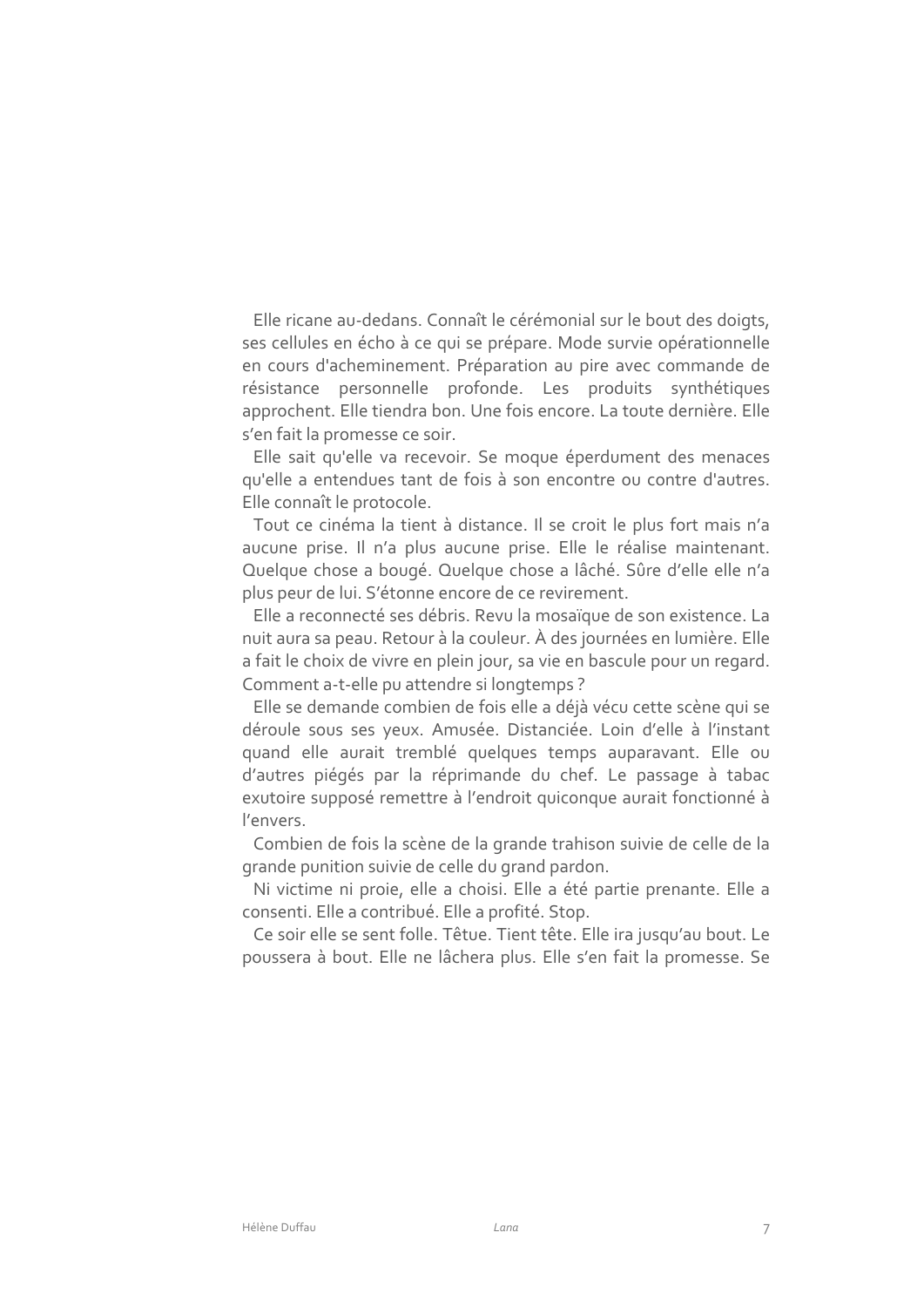jure d'être sincère. Se demande toute la force de parvenir au grand dépassement. Une fois pour toutes.

Le temps est venu de changer les choses. L'impression manque de clarté mais un bruissement en elle intime d'insuffler un autre mouvement. De faire tourner la roue dans le sens contraire. De prendre le large. Il s'agit de sauver sa peau. Comme s'il était encore temps.

Maintenant. Maintenant ou jamais. Le temps est venu de goûter à sa vie par elle. Pour elle. De profiter de la beauté du monde.

Elle s'entend ricaner : la beauté du monde, quelle connerie ! Elle reçoit une claque qui lui fait valser la tête sur les cervicales.

Quelle connerie, oui ! Elle pourrait le hurler mais se dit que ça n'est pas le moment.

Le bon moment viendra. Elle le provoquera.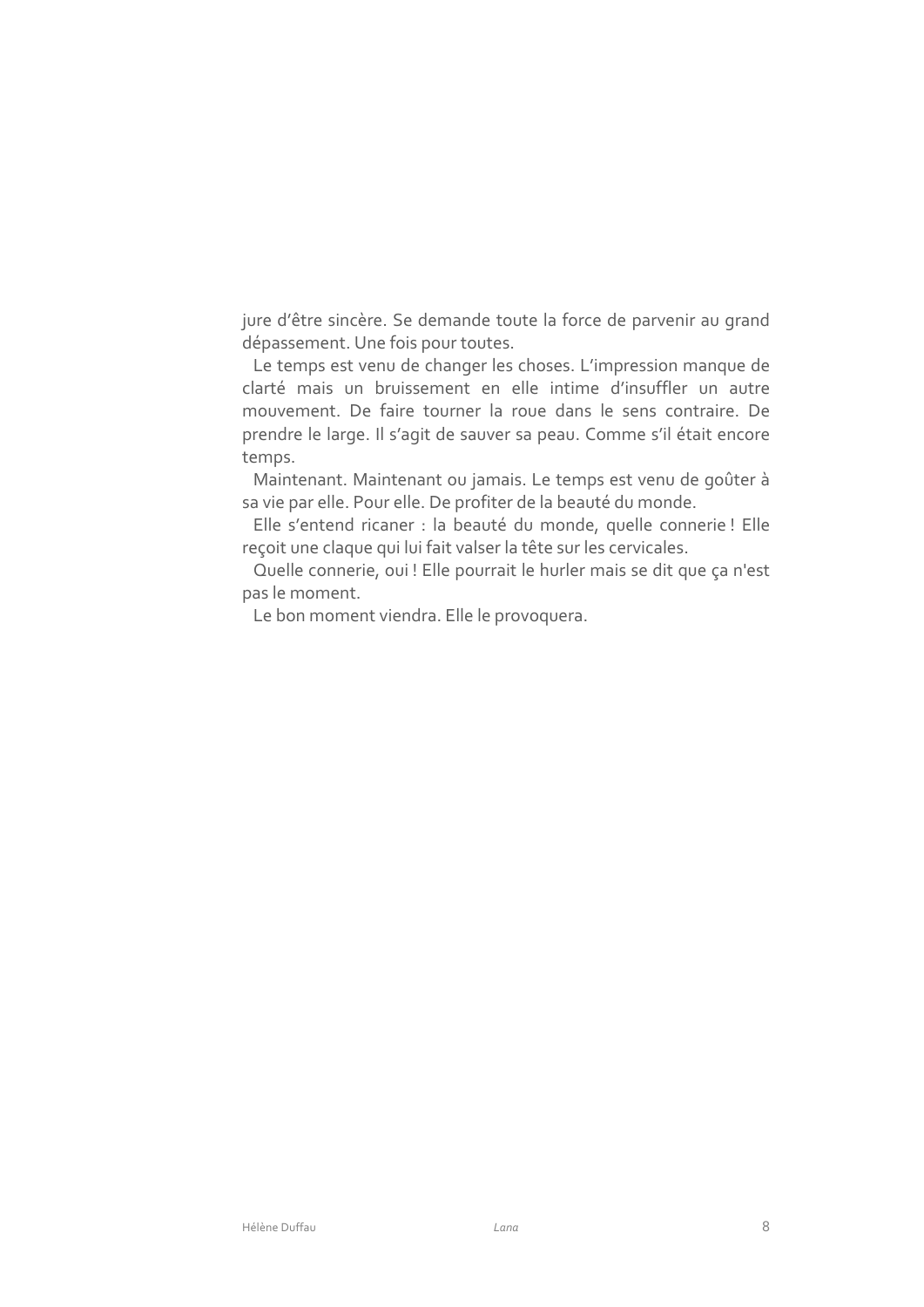« J'étais... à quatre pattes dans les escaliers. Je me souviens de ça. Jamais je n'ai été aussi mal. Mes jambes comme coupées. J'avais mal dedans. Je sentais mon corps meurtri. Il y avait... une sensation d'angoisse dans mon ventre. Les tripes nouées, brassées. Et puis, cette douleur au derrière... aux fesses. J'avais atrocement mal au sexe, mal au cul, mal aux seins, mal à la tête, Je...

Je ne sais pas ce qui est arrivé. Cette nuit-là, j'avais l'impression que j'allais y rester... Là, entre deux marches...

Mourir entre deux marches, ça serait vraiment trop con comme fin de partie, vous ne croyez pas ? Et puis, surtout, mourir sans savoir de quoi... Sans savoir pourquoi votre corps hurle à la mort...

Je me souviens que j'ai tenté de me mettre debout mais les murs se sont mis à tourner autour de moi. J'ai eu de violents écœurements, une envie de vomir qui n'allait pas jusqu'au bout. C'était comme si je sentais que j'avais besoin de me retourner l'estomac pour le vider, mais, évidemment, ce n'est pas possible... En tout cas, ça n'a pas été possible au moment où j'ai ressenti cette envie.

Dans les escaliers, c'était comme si quelqu'un soufflait le froid jusque dans ma moelle. Profond... Oui, jusque dans mes os. C'était comme une force invisible... J'avais des frissons partout dans le corps, jusque dans les os. Et puis, il y avait ce besoin de serrer mes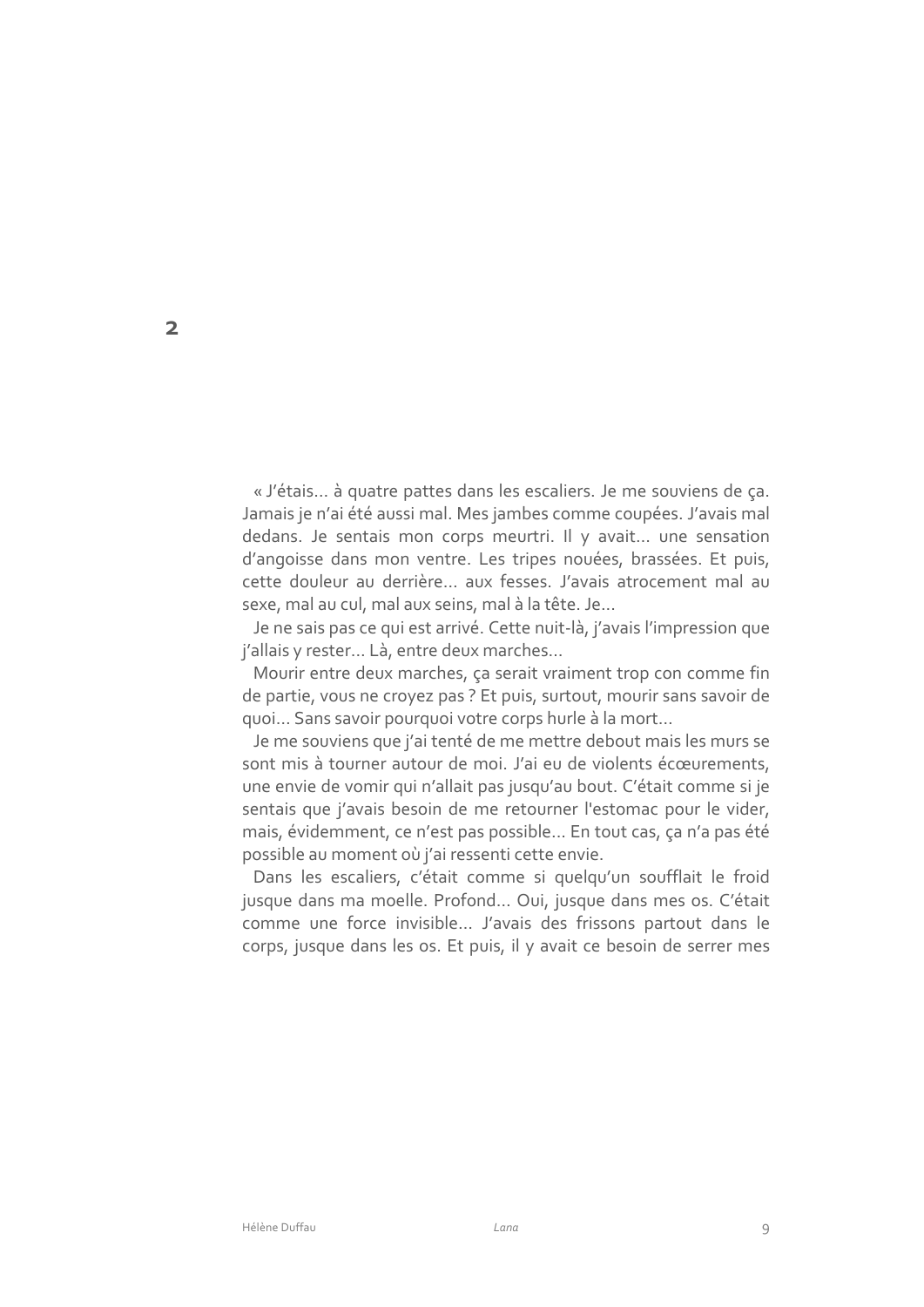tempes entre mes mains pour empêcher ma tête d'exploser. J'avais tellement mal à la tête...

Évidemment, je peux dire ça maintenant. Mais pendant que je vivais ce cauchemar dans les escaliers, pendant que je tentais de rentrer chez moi pour me mettre à l'abri du monde, j'étais dans un état... Un état d'un autre monde... C'était quelque chose que je n'avais jamais ressenti avant. C'était... comme si j'étais perdue dans mon corps. Comme si je n'étais plus moi. Comme si on avait rebouté mon logiciel et que j'étais devenue quelqu'un dont je ne savais rien, avec un corps complètement en vrac. En vrille même...

Je me sens quelqu'un d'autre. C'est complètement dinque comme sensation.

Avec le recul, je crois que c'est ça la survie. La capacité de passer en fonctions animales pour demeurer en vie. En vie à tout prix. Et pour que ca tienne, il faut laisser le corps se concentrer sur le vital, pour que le cerveau envoie les ordres en direct, en urgence, sans détour. Il fait battre le cœur, plus fort que tout, il fait respirer les poumons, parce qu'il faut irriquer ce corps en danger de reformatage, il donne à ressentir chaque contraction cardiaque et à suivre le flux sanguin à travers l'organisme. Dans les escaliers, j'étais un organisme vivant, rien que cela. Un organisme encore vivant... Avec toutes mes sensations décuplées. Je sentais le moindre mouvement dans mes cellules, je sentais mon cerveau gérer une crise de survie, mais je ne contrôlais rien du tout.

C'était comme si... je n'étais pas une humaine. Je n'avais plus d'intelligence, plus de savoir, plus rien que cela... de la fonction survie, point. Une banque de données brassant des milliards d'informations à la seconde. C'était comme ça dans les escaliers. Un chambardement... un fracassement...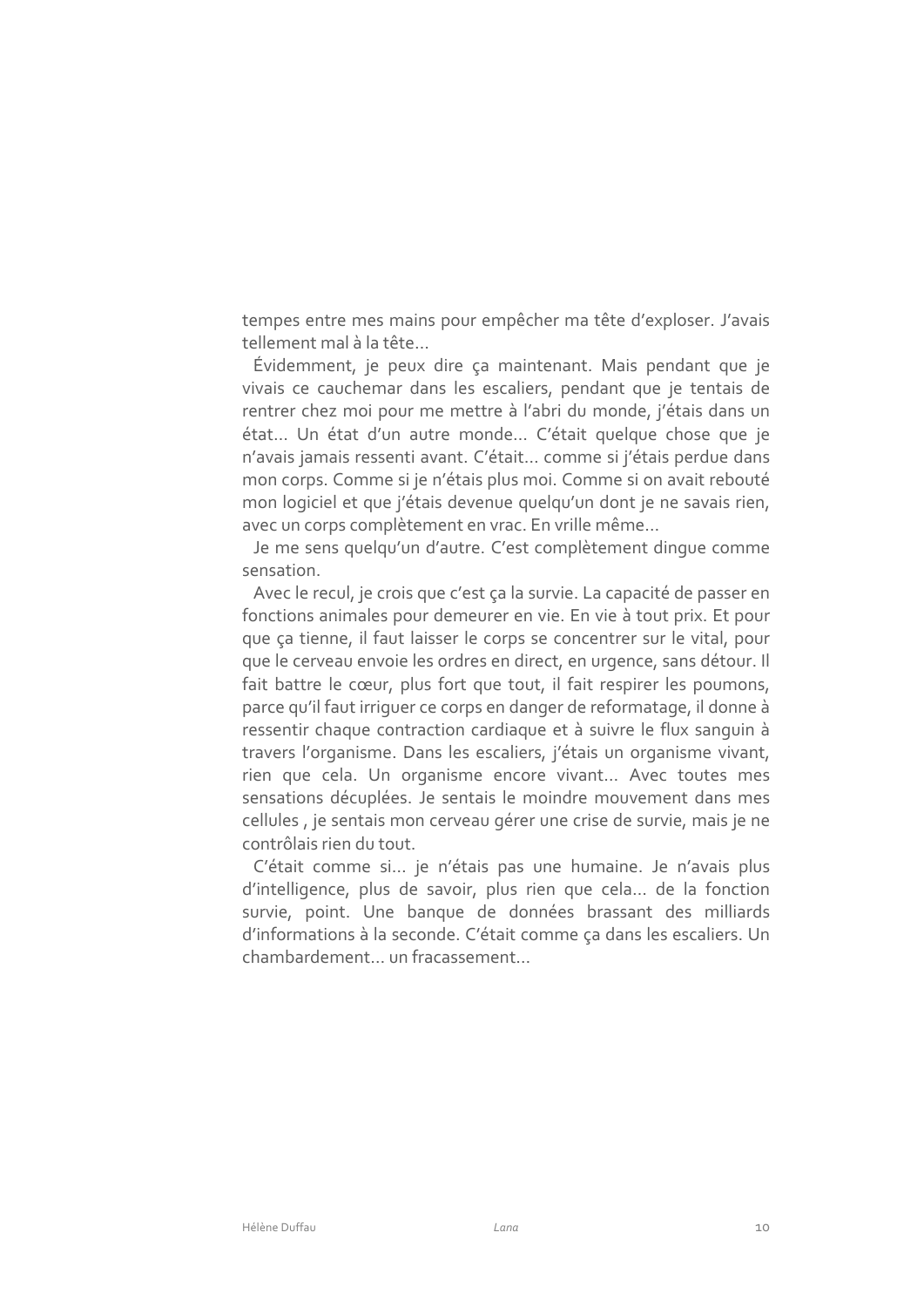Je me demande pourquoi j'ai tenu bon dans cette angoisse. Je me sentais devenir folle, mon cœur prêt à traverser la cage thoracique. Il cognait de façon irrégulière, il était violent dans ses contractions. Je me souviens de ça... de la brutalité avec laquelle je le sentais dans mes carotides. Comment je captais chaque arythmie, comment, à chaque fois, je m'attendais à ce que tout s'arrête. Que la mort l'emporte. Mais, en même temps, je sentais que ça n'était pas le moment de mourir. C'est bizarre non?

Avant ça... Avant les escaliers, le trou noir. Rien. Qui j'ai vu, où j'étais, ce que j'ai fait... Rien!

Pourtant, j'en ai fait des soirées où je suis rentrée chez moi dans un état second. Des soirées à boire trop, à fumer sans compter... Des joints, de la coke parfois. Des soirées pour oublier comment je suis trop mal dans ma tête, des fêtes dont je suis rentrée avec les carotides en cavale et la gerbe au bord des lèvres... rarement seule d'ailleurs. Des soirées où je m'imprégnais de substances hallucinogènes, violemment je crois. Et puis, une fois fracassée, le besoin d'apaiser le feu dans mon ventre. Le besoin d'un homme dans ma nuit pour m'étreindre... et éteindre ce que j'avais consciencieusement allumé...

Quand i'v pense... Le nombre d'hommes avec lesquels je suis rentrée à la maison ! Ce besoin d'un homme avec moi... Ce besoin de rentrer en compagnie chez moi et de me réveiller dans mon lit garni. Comme si je ne savais pas faire autrement. Comme si je me supportais mal toute seule. C'est curieux non, cette angoisse de la solitude, la nuit?

Mais ça... cette sensation, ce malaise dans les escaliers, jamais je n'avais rencontré ça avant cette nuit-là.

Il y a une chose aussi... Quand je me suis déshabillée, je portais une robe qui sort rarement de mon placard. Enfin, c'est le lendemain,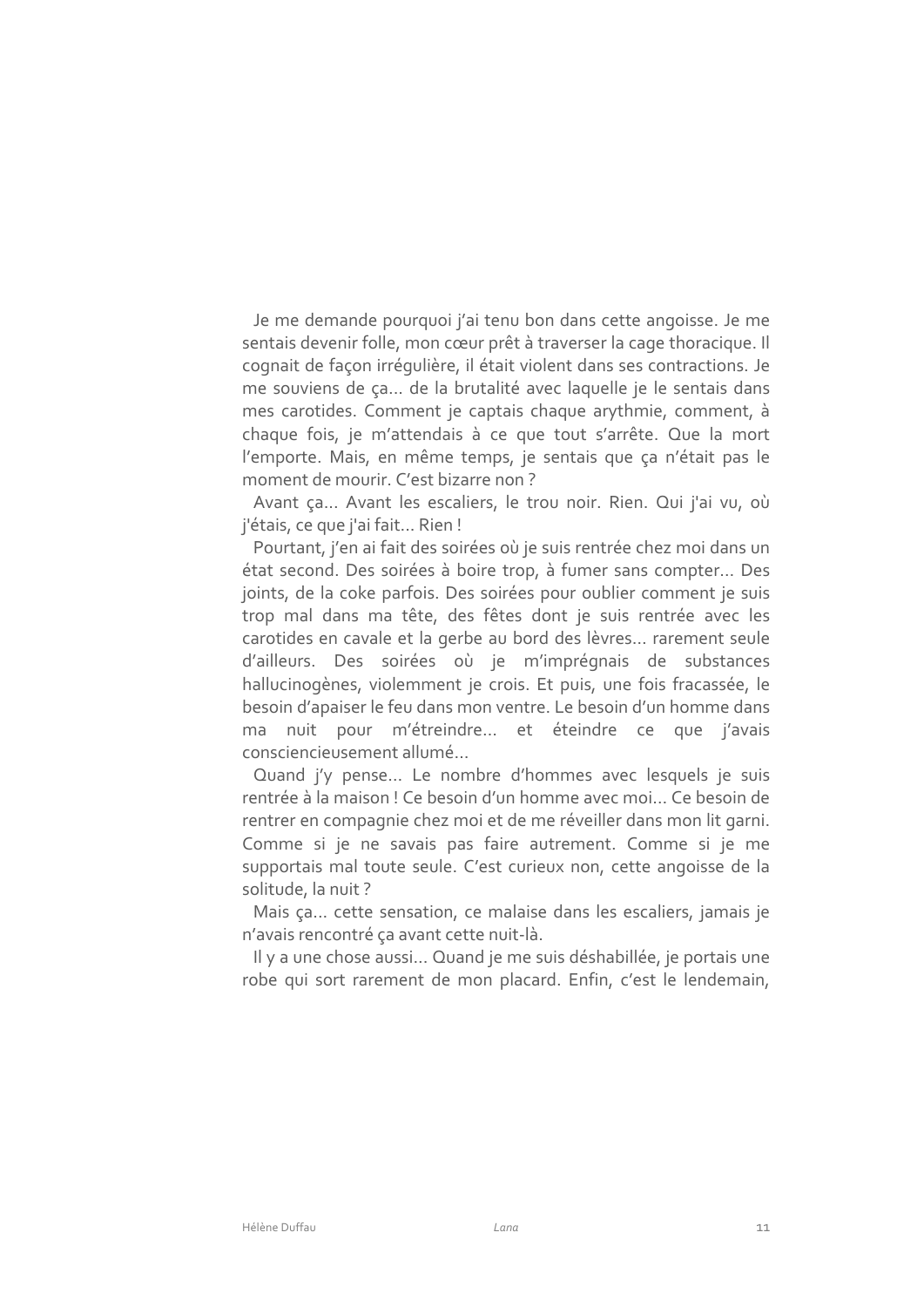quand je me suis levée que j'ai vu ça. Par terre dans la salle de bains, une robe très moulante, que j'ai achetée il y a longtemps, mais que je n'ose jamais porter. À l'extérieur je veux dire. C'est plutôt une robe à usage restreint, quasiment privé. Oui, confidentiel je peux dire. Mais  $l$ à...

J'ai mis un temps infini à gravir les escaliers. Dix-neuf marches... comme autant de stations de ma pénitence. Je les ai comptées et recomptées depuis. Je les compte à chaque fois maintenant, le cœur en cavale dans ma poitrine. Comme si les escaliers détenaient un fil de mémoire qui m'a complètement échappé et que le comptage, le comptage maniaque, systématique, le TOC qui m'oblige maintenant à compter les marches pouvait faciliter la remémoration...

Dix-neuf marches impossibles cette nuit-là. Dix-neuf marches ennemies, dangereuses et désirables à la fois... dix-neuf marches pour arriver au palier, glisser la clé dans la serrure et me réfugier chez moi

Ça a duré des heures cette escalade. C'est comme si j'étais retombée en enfance, au moment d'apprendre à marcher, à progresser dans un escalier. Comme si, à chaque mouvement de déséquilibre, je prenais conscience de l'extrême dangerosité de cette ascension. C'est comme si je ne savais plus faire ça et que j'apprenais à marcher, à quatre heures du matin dans un état second! C'est complètement absurde, non?

Maintenant... j'ai... j'ai mal partout dedans. J'ai le sentiment qu'un rouleau compresseur est passé dans mon corps. Je sens que j'ai des bleus sous ma peau qui ne s'en vont pas. Des bleus enfermés ! Des angoisses aussi. Quand je sors de chez moi, quelque chose dedans se demande dans quel état je vais rentrer. Ça me fait mal. Ça me fait peur. J'ai la peur au ventre maintenant. C'est comme si tout était menaçant dehors. Je... je n'ai jamais ressenti ça avant. J'ai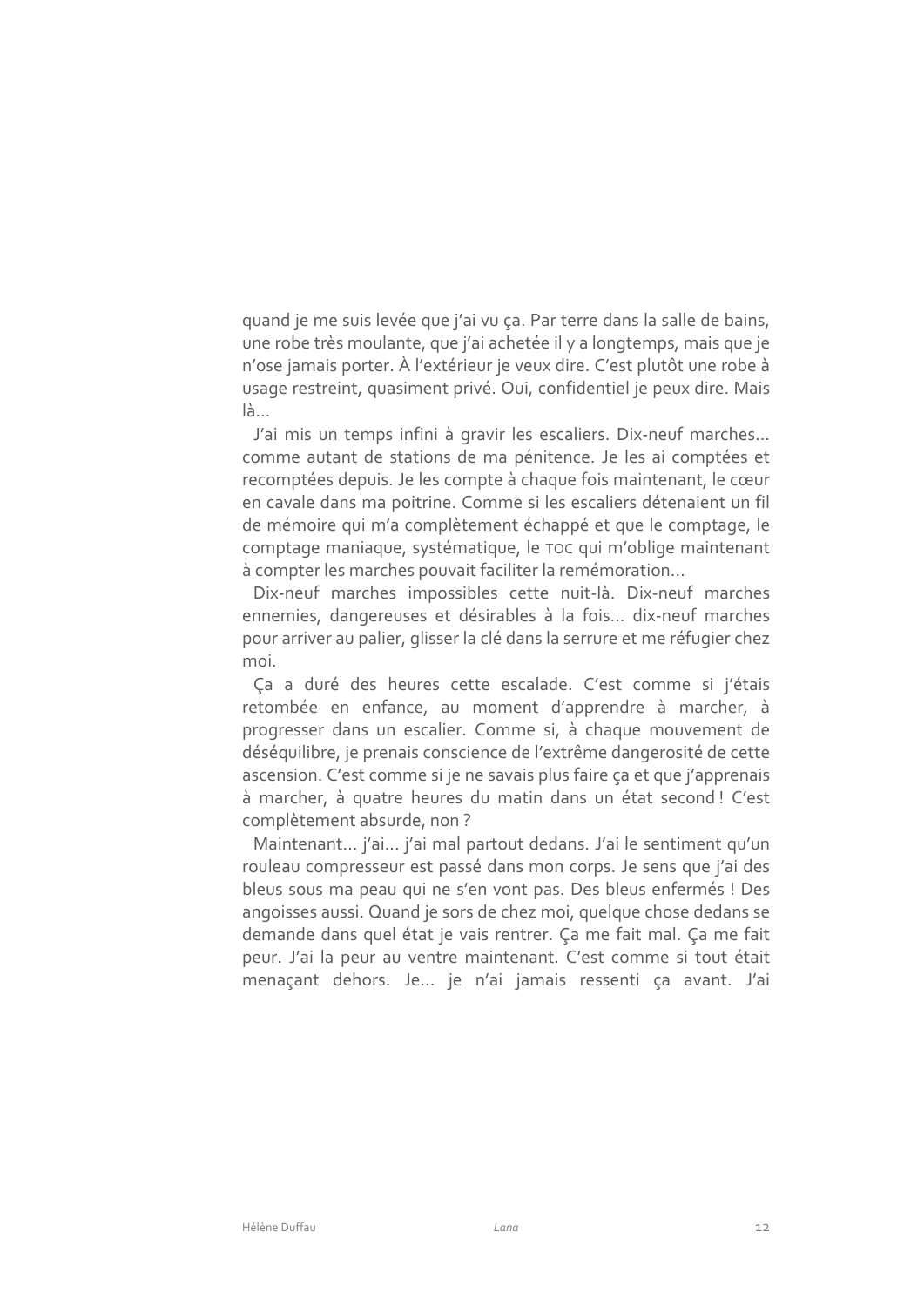absolument peur de ma vie aujourd'hui et j'ai le sentiment que cette sensation est nouvelle. Qu'elle est arrivée depuis ce passage à vide dans les escaliers...

Dix-neuf marches et pas de mémoire...

Alors, je ne sais pas faire autrement que de me dire qu'une chose est survenue. J'en suis convaincue. Une chose dont je ne me souviens pas mais qui, maintenant, empoisonne ma vie. Je me sens marquée au fer. Vous voyez? Je sens qu'il y a quelque chose de piégé dans mon corps qui détraque l'équilibre fragile de ma vie... de mes choix de vie...

Est-ce que je deviens folle ? Est-ce que c'est comme ça la folie, au début ?»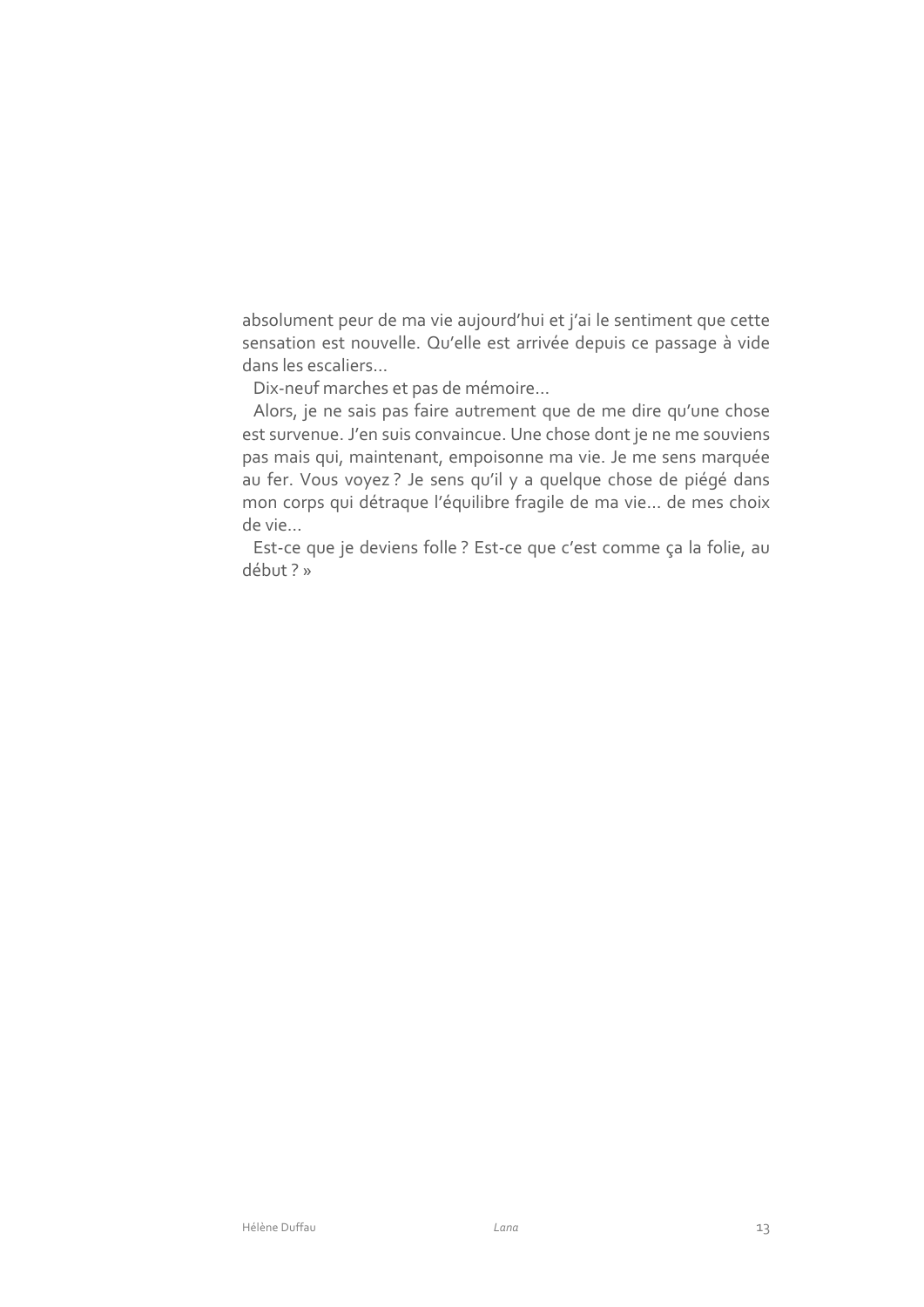- Parce que tu ris en plus ! Rien ne va plus ce soir Madame, rien ne va plus!

— Écoute...

- Tais-toi! C'est la première et la dernière fois, tu m'entends? Assieds-toi!

Il tourne autour d'elle. Animal enragé. Jean noir. Chemise noire retenue dans le pantalon ouverte sur sa poitrine épilée. Ceinturon cuir noir à boucle métallique carrée. Derby avec coutures surpiquées noirs. Pas de chaussettes. Elle, torse nu. Pantalon lycra blanc moulant chacune de ses formes. Mains sur cuisses. Assise dans un fauteuil à coque plastique au contact froid. Apaisant. Ses escarpins blancs enserrent ses pieds qu'elle sent gonflés.

Il assène ses mots tout près de son visage. L'haleine aigre lui fait baisser la tête. Nouvel écœurement.

- Il s'est passé quelque chose Baude !

Il envoie une claque. Joue gauche cette fois.

- Je t'ai dit de te taire! Tu m'entends? T'as besoin d'une leçon, c'est ça?

Elle ne répond pas. Connaît le refrain et la ritournelle. Les recadrages du patron n'ont plus aucune surprise pour elle. Interrogatoire pousse-au-crime. Criant manque de créativité.

3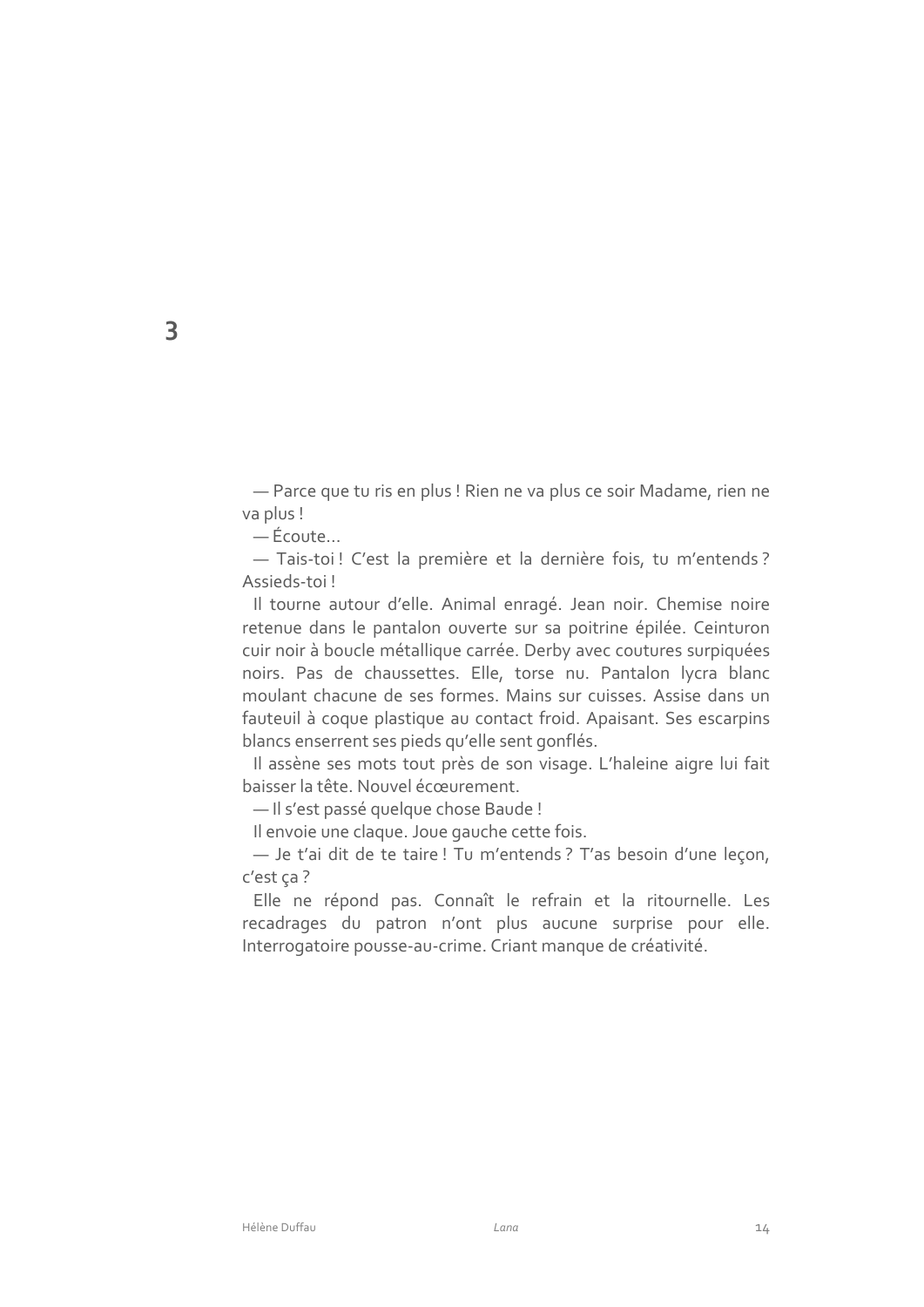D'après sa conception du monde, selon son code d'honneur et ses grandes convictions, il doit punir. Se donnera les moyens de se déculpabiliser en obtenant l'attitude à réprimer. Qu'elle soit en phase avec le reproche, qu'importe. Il cherche la faille. La trouve. Condamne. Châtie.

Il fait sa loi, l'applique et s'en repaît. La méthode fonctionne à chaque fois et il vaut sans doute mieux qu'il l'admoneste une dernière fois ce soir. Elle est prête.

Debout derrière elle il s'éloigne. Le tiroir d'un des meubles bas roule sur les billes. Frottement métallique délicat. Presque silencieux. Elle attend. Le sait capable de tout quand il est excédé. Agressif. Soif de tout contrôler. Déplacement d'objets au son mat. Elle a froid.

Les semelles de crêpe vibrent sur le paquet.

- Regarde-moi!

Elle lève ses yeux fatiqués. Tristesse démesurée. Des années d'une vie corrompue affichées dans ses cernes.

- Épargne-moi ton regard d'épagneul, tu veux! T'as merdé, tu paies ! C'est la règle ici et tu la connais.

- Vas-y, joue à la toute puissance.

- Pardon?

Elle tend son menton et plante des yeux rageurs dans les siens. Échange de regards durs.

- Elle était sur le point de crever cette gamine !

- Et alors ? On a des quotas de perte ici. C'est comme à l'armée. Mère Teresa c'est toi? On t'a demandé de l'aider?

Elle hésite.

— Oui... je...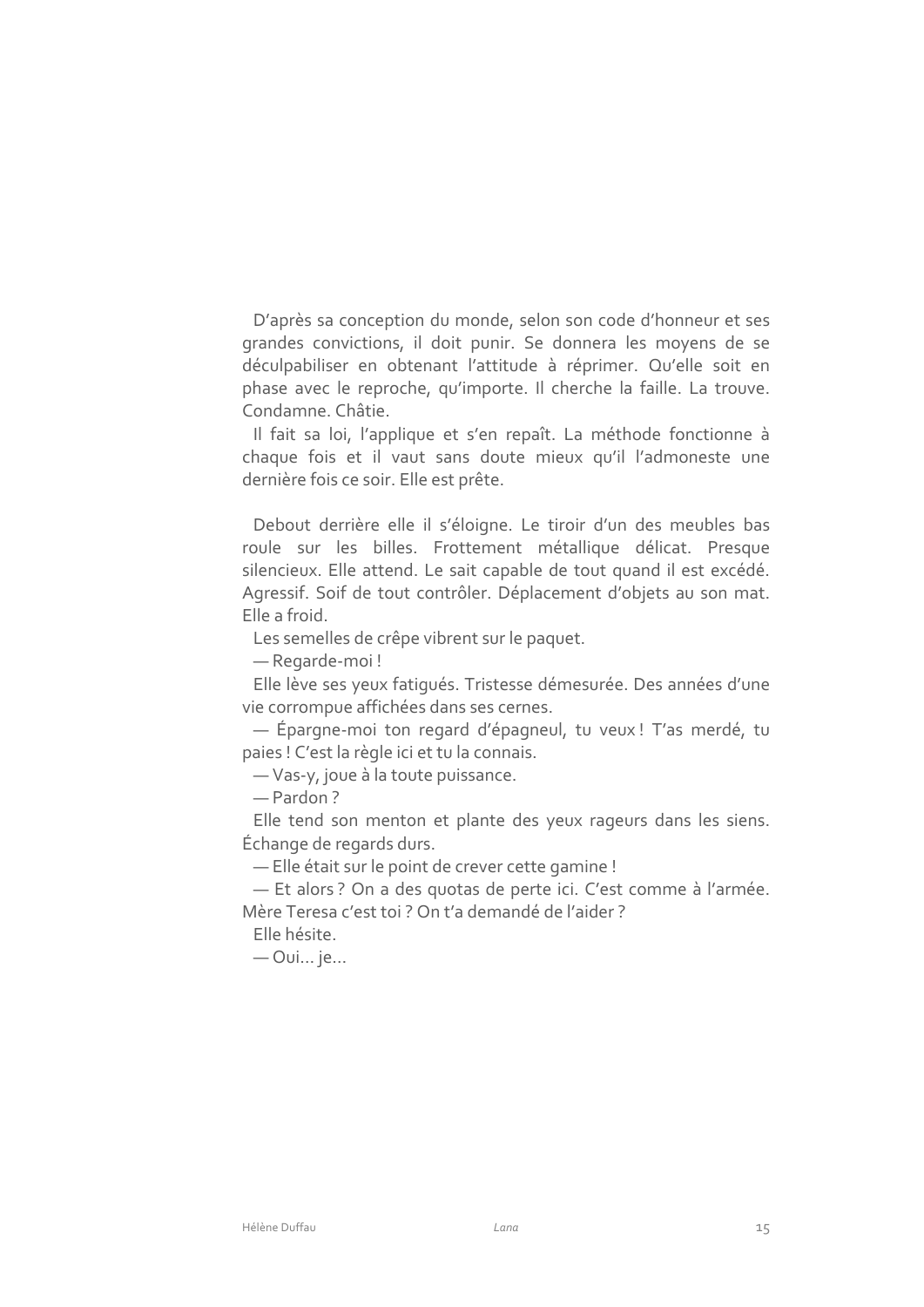Il saisit son poignet droit. L'enserre d'une menotte et tire le bras vers l'arrière. Elle résiste.

- Donne Lana! donne l'autre bras!

Il tend la main et attend. Elle ne bouge pas.

- Qui t'a demandé de l'aider?

Elle se tait. Baisse lentement sa tête jusqu'à ce que son menton repose contre les côtes hautes. Elle étire lentement son dos. Son sacrum devenu pierre. Elle essaie d'apaiser le feu dans son corps avant la réplique de l'ouragan. Avant la suite du programme et ses effets secondaires

Il tient son bras droit en arrière. Le chaînon et l'autre menotte pendouillent. Il empoigne les cheveux de Lana, les glisse par-dessus son épaule. Caresse la nuque offerte à son regard. Porte un baiser sur le tatouage de l'omoplate. Lèche la peau. Sa voix adoucie de façon artificielle.

- Tu m'emmerdes, tu m'entends... Tu m'emmerdes Lana...

Il s'empare brutalement du bras gauche qu'il tord vers l'arrière. Elle échappe un son rauque. Son corps se tend. Elle ouvre la bouche sans un cri Grimace

- Qui t'a demandé de l'aider?

- Certainement pas toi, ni aucun de la bande.

- Qui alors ? Parle ou je te fais parler Lana ! Et magne-toi, je n'ai pas que ça à foutre ce soir !

Il s'énerve à nouveau. Enserre les deux poignets dans sa main gauche et fixe l'autre menotte. Brutal.

- Si je veux, je te déboite les deux épaules maintenant. C'est ça que tu veux? Hein? Une semaine d'hosto en suivant. Et de longs mois de rééducation. Ça te va comme programme pour l'année à venir? Dis ! Tu me réponds ? Ça te va ?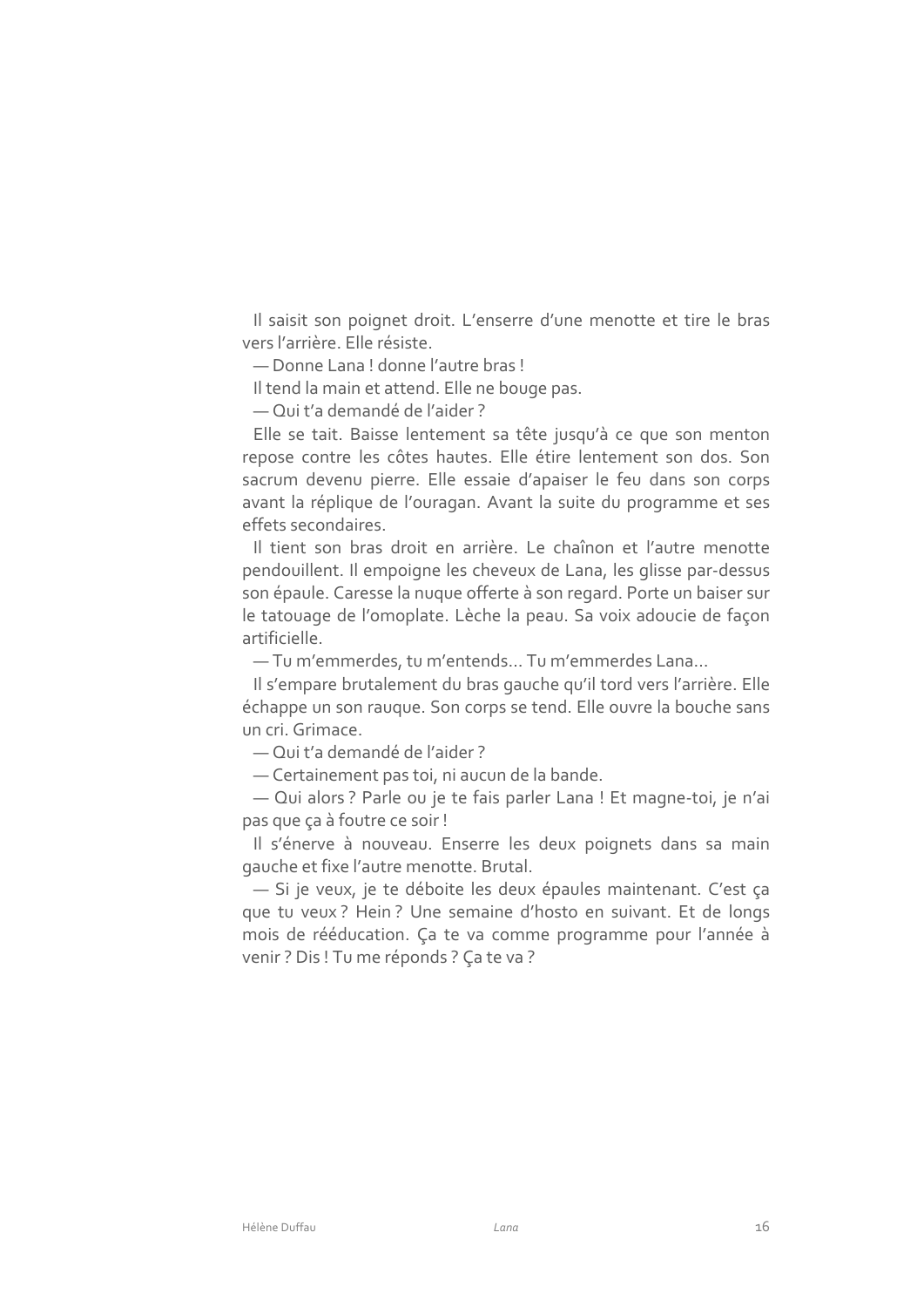Elle secoue la tête mollement. Il tire les bras vers lui. Elle soupire. Il saisit une poignée de cheveux. La tête cède au mouvement. Bascule vers l'arrière.

Lana s'arcboute sur le fauteuil coque plastique. Elle fait glisser ses escarpins, les envoie valdinguer devant elle. Pieds au sol elle décroche les fesses. Tente un coup de pied en arrière qu'il esquive. Il riposte en la précipitant sur le parquet. Cri.

- Si je ne peux plus compter sur toi Lana, ça va très très mal se passer. Tu le sais!

Il s'assoit dans le fauteuil qu'elle occupait précédemment. Le seul de la pièce. Deux meubles bas blancs. Un fauteuil blanc.

Grimace de plaisir.

- Oh, c'est délicieux de passer après ton petit cul chaud ma chérie ! Il bouge sur ses fesses. Se penche en avant. Ôte délicatement ses chaussures. Frotte ses pieds sur le parquet. Porte son regard alentour. Gémissement de satisfaction.

Elle se replie lentement et bascule sur ses genoux. Il feint l'ignorer.

- Qui t'a demandé de l'aider ? Lana, je veux savoir et je saurai !

Il se lève. S'agenouille près d'elle. Colle son visage au sien et souffle dans son nez. Elle retient sa respiration.

- Tu sais que je sais toujours tout Lana. Tu le sais ma chérie. Rien ni personne ne m'échappe. Jamais, tu m'entends ! Jamais ! Alors mets-toi à table et tout le monde gagnera du temps.

Nouveau haut-le-cœur réprimé.

Il se relève. Marche autour d'elle. Tire encore sur ses cheveux pour parler près de son visage. Il est derrière elle cou cassé.

Elle ferme les yeux. Ne retient pas son souffle cette fois. Elle est prête. Que l'écœurement s'arrache d'elle. Qu'elle éructe rage et colère. Que son corps cède et dégage de ses entrailles ce nœud qui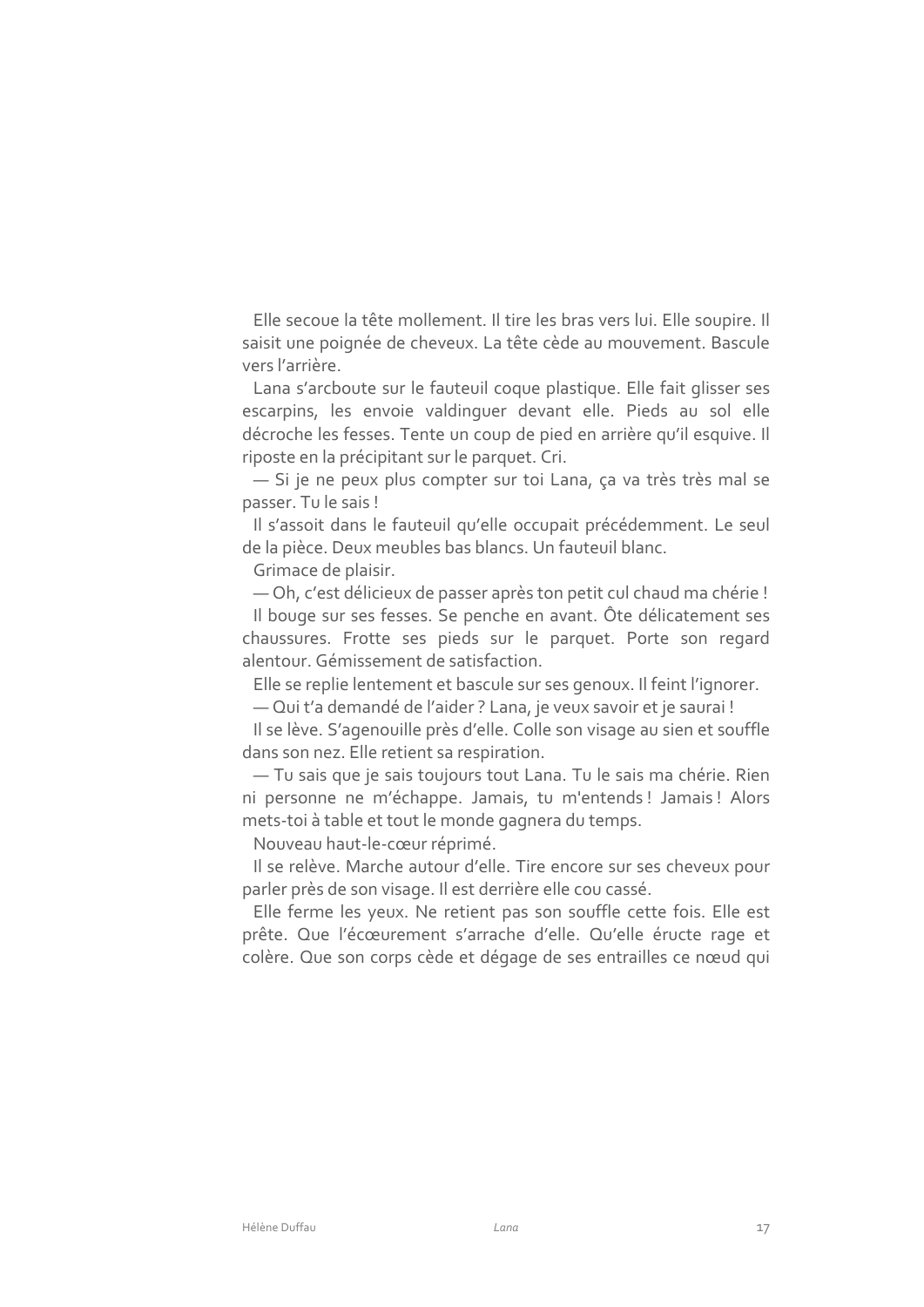l'oppresse. Qu'elle le vomisse. Lui et sa folie dégénérative une fois pour toutes.

Elle sait qu'elle finira par dire. Qu'elle le veuille ou pas. Elle sait qu'il connaît tous les artifices pour parvenir à ses fins. Toutes les droques capables de relâcher la retenue. Toutes les associations chimiques promptes à faire dire puis laver la mémoire de l'incident de parcours.

Programmer, déprogrammer, faire faire, faire oublier, faire taire. Ce qu'il veut comme il le veut. À l'insu. En un projet malveillant pour autrui, enrichissant pour son commerce lucratif. Elle en maillon d'une chaine de sa société de « services à la personne. »

S'ensuivra pour elle une sacrée queule de bois. Une perte de repères pendant quelques jours. Des angoisses nocturnes. Le risque de crises phobiques qui viendront exacerber ce qui est tapi et n'a pas été soigné.

Lana sait tout ça. Elle a vécu la torture. A vu d'autres la subir. A contribué parfois. Elle sait qu'il sait doser. Ajuster. Elle sait qu'il peut tout miser aussi. Ce soir elle s'en moque. Elle n'a rien à perdre mais s'est fait une promesse, la répète, y croit, s'encourage à la tenir.

Si elle en réchappe cette fois encore, les heures qui viennent la tiendront enfermée dans le noir pour calmer la torpeur. Pour soulager ses yeux et la tension de ses nerfs optiques. Elle attendra que ça passe — autant de temps que de besoin — avant de reprendre pied. Que son corps accepte de continuer à fonctionner. Une fois encore.

Elle ne brusquera rien. Veillera sur elle. Accompagnera la repousse et prendra soin de chaque bourgeon, de chaque éclosion. Elle s'écoutera à nouveau, se chérira.

Elle se répète que c'est la toute dernière manipulation qu'elle accepte de subir. Elle se le dit encore et encore. Pour aller au bout de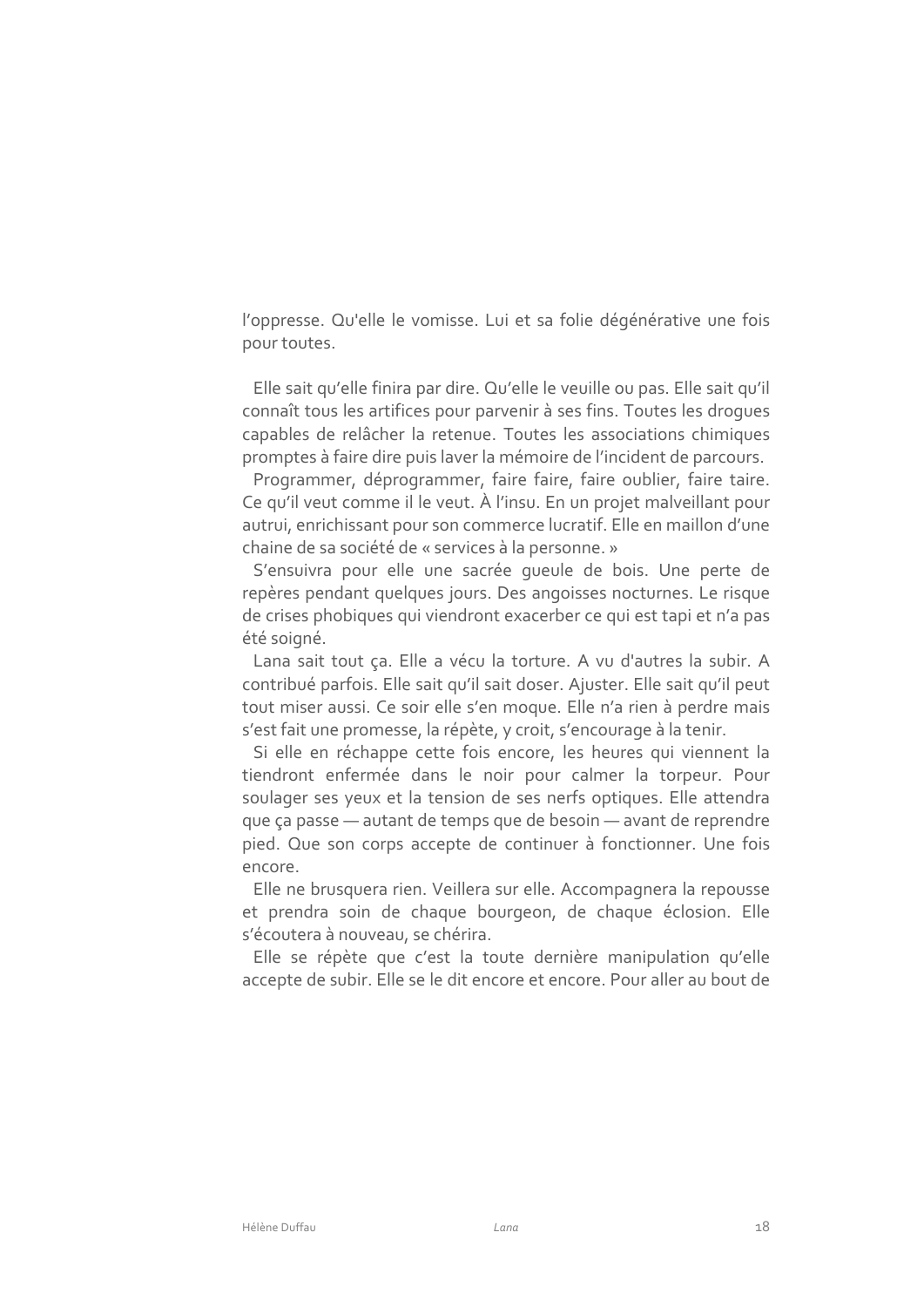son projet, elle doit d'abord vivre une dernière fois la tempête intérieure.

Avant de sortir de l'enfermement pour venir en aide à une autre personne. Elle dira l'importance de quérir sans précipitation de cette mise à mal sans mémoire. Se presser est dangereux. Elle a déjà vécu des sorties de crise calamiteuses. Erré des mois entiers dans un corps devenu étranger. Cauchemars. Crises d'angoisse. Intoxication à la chair. Elle ne veut pas de ça. Plus de ça pour personne.

Paradoxe de l'instant où Lana se sent étrangement épuisée et remuée. Agitée. Motivée. Après ce qui l'attend, elle aura besoin de temps pour se recomposer. Elle le prendra. Il le lui concèdera.

- Lana, fais-nous gagner du temps, j'insiste. Si quelqu'un a triché, tu dois me dire qui. Ça s'est toujours passé comme ça et c'est la règle. Tu travailles ici, tu obéis. C'est ça la règle !

Il s'assoit sur ses cuisses étendues sur le parquet. Serre ses jambes autour d'elle.

- C'est Mariono, c'est ça?

Elle revoit la combinaison en latex dans laquelle il s'était camouflé, corps et visage. Elle secoue lentement la tête en signe de dénégation.

- Mariono? Je ne savais même pas qu'il était là ce soir.

Elle tente de se dégager du poids sur elle.

- Tu me fais mal!

- Mariono n'était pas là. Je teste ta probité Lana. Qui t'a demandé d'aider cette fille ce soir?

- Personne! Personne ne m'a rien demandé, d'accord ? Tu me fais mal. Sors de là!

- Ici, ma chérie, c'est moi qui décide ! Tu le sais. Ici, c'est moi le chef, Lana. Tant que je ne te dis rien, tu fais ton boulot. C'est clair?

- Je suis fatiquée Baude... Fatiquée...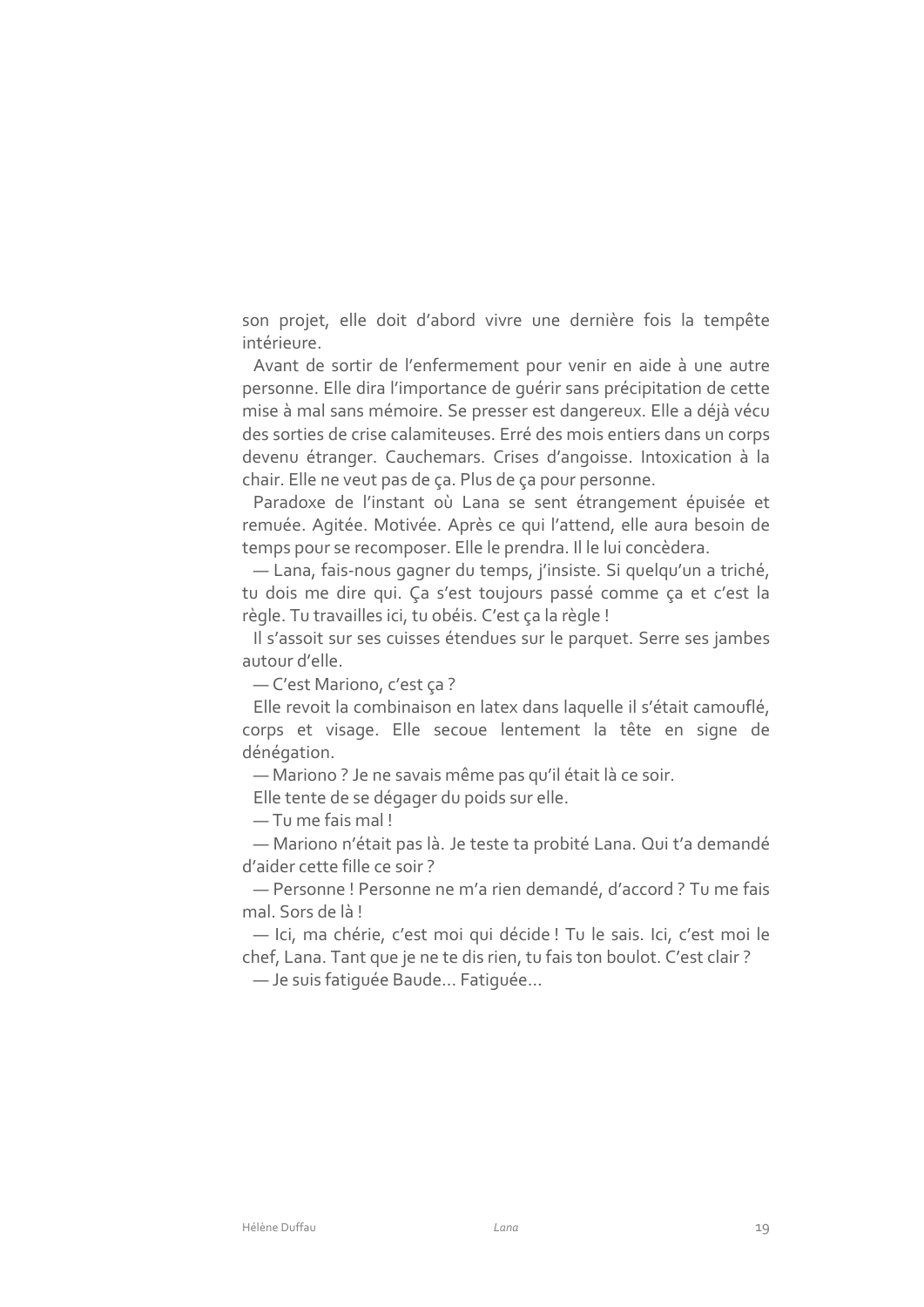- Eh bien, prends des vacances ! Barre-toi une semaine au soleil et reviens avec les idées claires, ok ? Deux semaines si tu veux, je ne suis pas à ça près maintenant que tu as foiré la soirée...

- Tu me fais mal. Arrête ! S'il te plaît ! Si je ne l'avais pas sortie de l'arène...

- Ah, tu coopères, voilà qui me réjouit Lana. Si tu ne l'avais pas sortie de l'arène?

- Elle serait morte. Elle allait mourir, je l'ai vu dans ses yeux.

Des larmes coulent sur ses joues en une douleur qui extrait d'elle une chaîne de blessures. Pandore libérant le couvercle d'une boîte sans fond, Lana pleure. Elle pleure sa vie. Son inertie pendant tant d'années. Elle pleure l'absence. Elle pleure la douleur de ce regard éploré, ce soir.

Il prend du recul. La regarde sourire narquois. Apitoiement. Puis il s'approche et lèche son visage. Elle secoue la tête. Haut-le-cœur plus fort. Rictus sur ses lèvres. Elle affiche une moue de dégoût. Ce geste...

Ce geste qu'elle n'a jamais supporté la ramène à l'enfance. Quand certains adultes s'autorisaient à essuyer une trace sur son visage après avoir humecté de leur salive la pointe d'un doigt. L'odeur honnie de la salive étrangère sur sa propre peau.

Une claque arrive sur sa joue droite.

- Qu'est-ce qui se passe Lana bordel? Tu peux me dire ce qui se passe dans cette maison? Hein! Tu peux me dire ce qui ne va pas pour toi? Dans cette tête-là! Pourquoi tu te mets à déconner? À devenir... je ne sais pas moi... romantique !

Il se lève et ricane, répète ces deux mots : Lana, romantique. Se déplace nerveusement dans la pièce. Les cent pas à la parallèle des deux meubles bas bordant la porte. Allers retours tendus.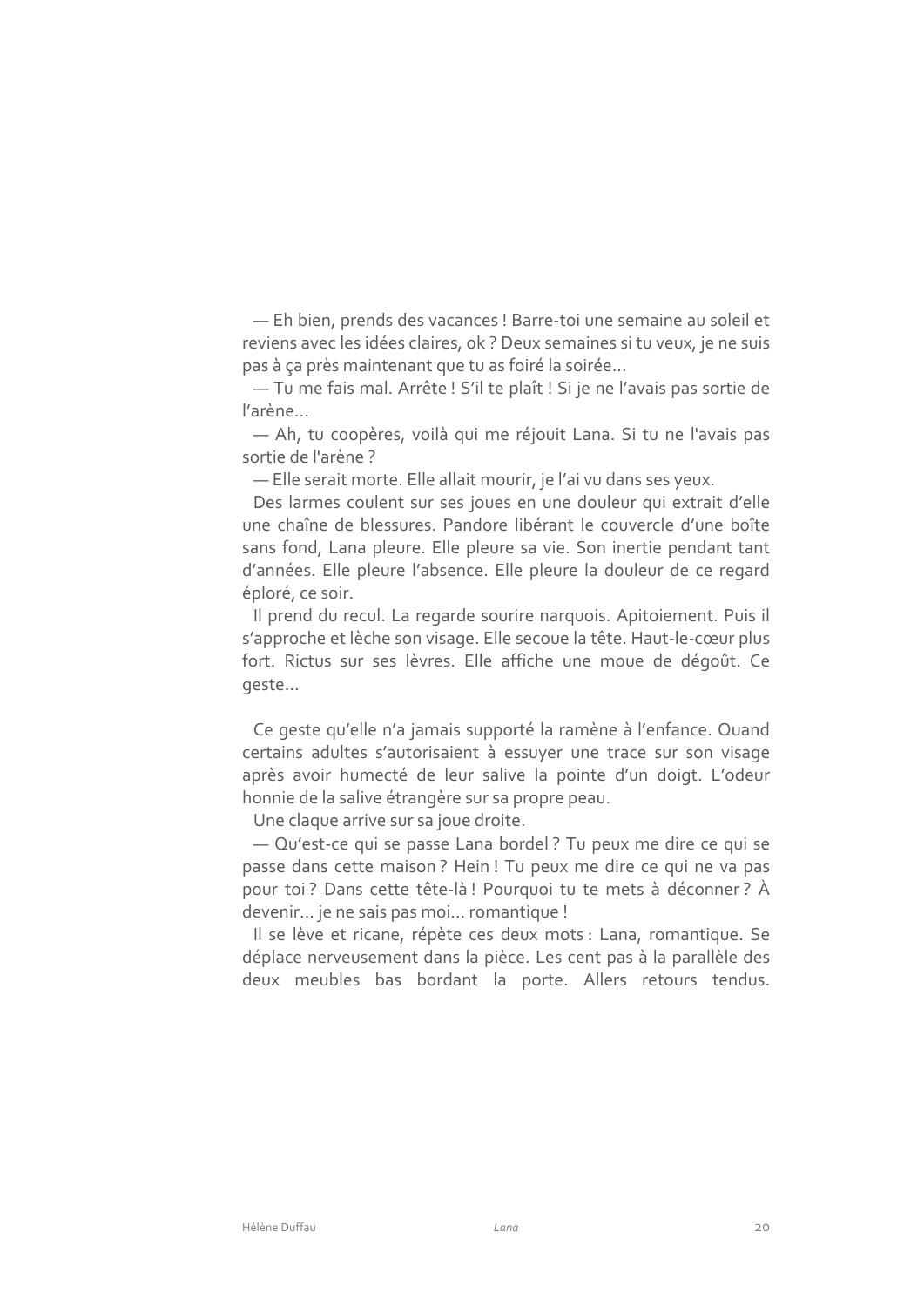Grincement de pieds humides sur les lames de bois à chaque changement de direction.

- Ça ne rime pas Lana, tu m'entends ? Lana, romantique : ça ne rime pas. Réveille-toi ! Tu es dans un mauvais rêve qui ne veut pas de toi.

Allers retours. Au fond de la pièce, un tableau blanc accroché au mur blanc. Carré. Un mètre vingt de côté. À peine un peu de matière sur la toile en minces plis de pâte blanche fendillée. Il s'en approche, caresse délicatement la toile du plat de la main gauche. Traverse la pièce. Reprend sa marche mécanique.

- Lana romantique. Tsss!

Lana bascule sur le côté. Replie ses jambes sous elle. Pose un instant ses fesses sur ses chevilles. Prend appui sur ses pieds et allonge ses jambes dans un froissement discret de tissu. Tension douloureuse pour se mettre debout. Trouve difficilement son équilibre bras menottés en arrière. Elle s'étire.

Il ouvre un tiroir. Reste un moment suspendu à l'étude de son contenu. Le repousse d'un mouvement de jambe. Il frotte son visage. Appuie sur ses paupières. Les allonge sous ses doigts.

Contractée, Lana est filiforme. Ses traits amaigris par la fatique creusant son visage. Ses pieds instables au sol la font chanceler. Pantin pris dans la bourrasque.

D'un mouvement de l'index il fait glisser le tiroir inférieur qui s'ouvre en silence. Saisit une boîte de comprimés. Il sort. Claque la porte.

Lana s'approche silencieusement de l'autre meuble. D'un pied elle accompagne le mouvement du tiroir du milieu. Elle s'agenouille. Fouille du regard. Ne trouve pas ce qu'elle cherche. Réfléchit. Insiste.

Bruit métallique de poignée. Il entre. Verre à cocktail en main. Une paille posée sur le rebord.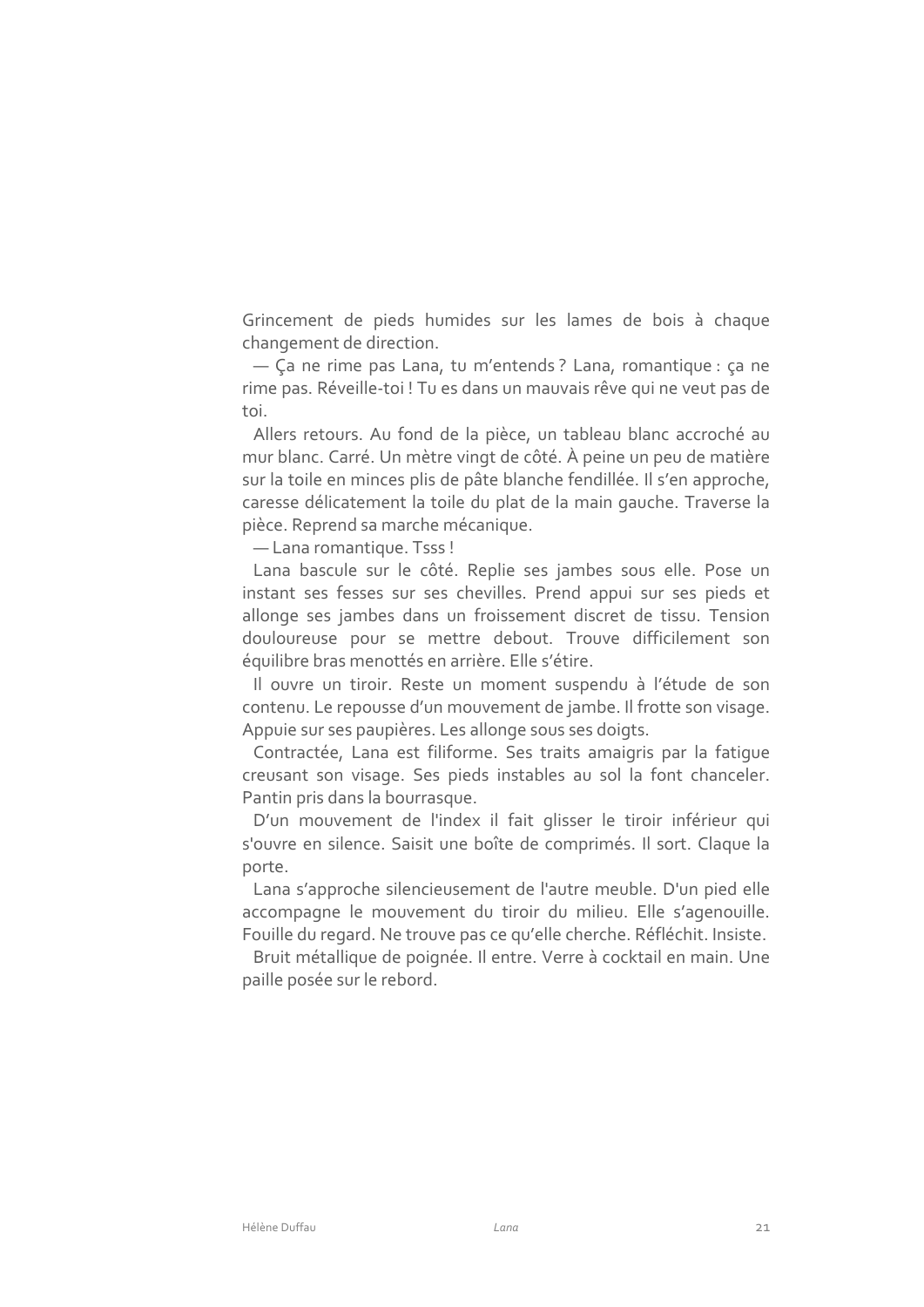- Tu cherches quelque chose peut-être?

Il glisse la main dans sa poche. Exhibe un jeu de clés.

 $-Ca?$ 

Il pose le verre sur le meuble resté ouvert. Coup de pied dans les côtes. Elle retient un cri et s'échoue sur le bois.

- Je t'emmène en vacances ma chérie. Allez, viens, on y va !

Il s'accroupit près d'elle. Tend les mains avec le geste assuré de l'adulte en direction de l'enfant qui apprend à marcher. L'appelle d'un mouvement des lèvres qui transforme l'enfant en animal de compagnie. Elle se redresse avec peine sur un coude. Ses yeux plantés dans les siens.

Il l'aide à s'asseoir. Puis la saisit sous les bras. La soulève pour qu'elle se mette sur pieds. Il l'enlace. La caresse. L'étreint. Sa chemise mouillée de sueur colle à la peau de Lana. Il esquisse quelques pas de danse avec elle raidie. Lui glisse des mots obscènes à l'oreille.

Elle est décalée. Contrecarre son rythme. Ne veut pas danser dans ses bras.

Lui lèche. Étreint. Pétrit. S'agite. S'excite.

Il la traîne jusqu'au fauteuil. L'installe sur l'assise. Passe ses bras derrière le dossier. Les pousse contre la coque plastique. Il se redresse, regarde Lana, esquisse sa posture d'un mouvement de mains suivant la trace de ses formes.

Il rapproche le verre.

- Tu vas boire ça maintenant Lana. Ça va te faire du bien.

- Je n'ai pas soif... Pas soif de ça!

- Bois Lana! Tu es dans tous tes états. Crois-moi, tu as besoin de redescendre. Pour contenir tes émotions. Maintenant!

Le ton est dur. Autoritaire. Négociation impossible.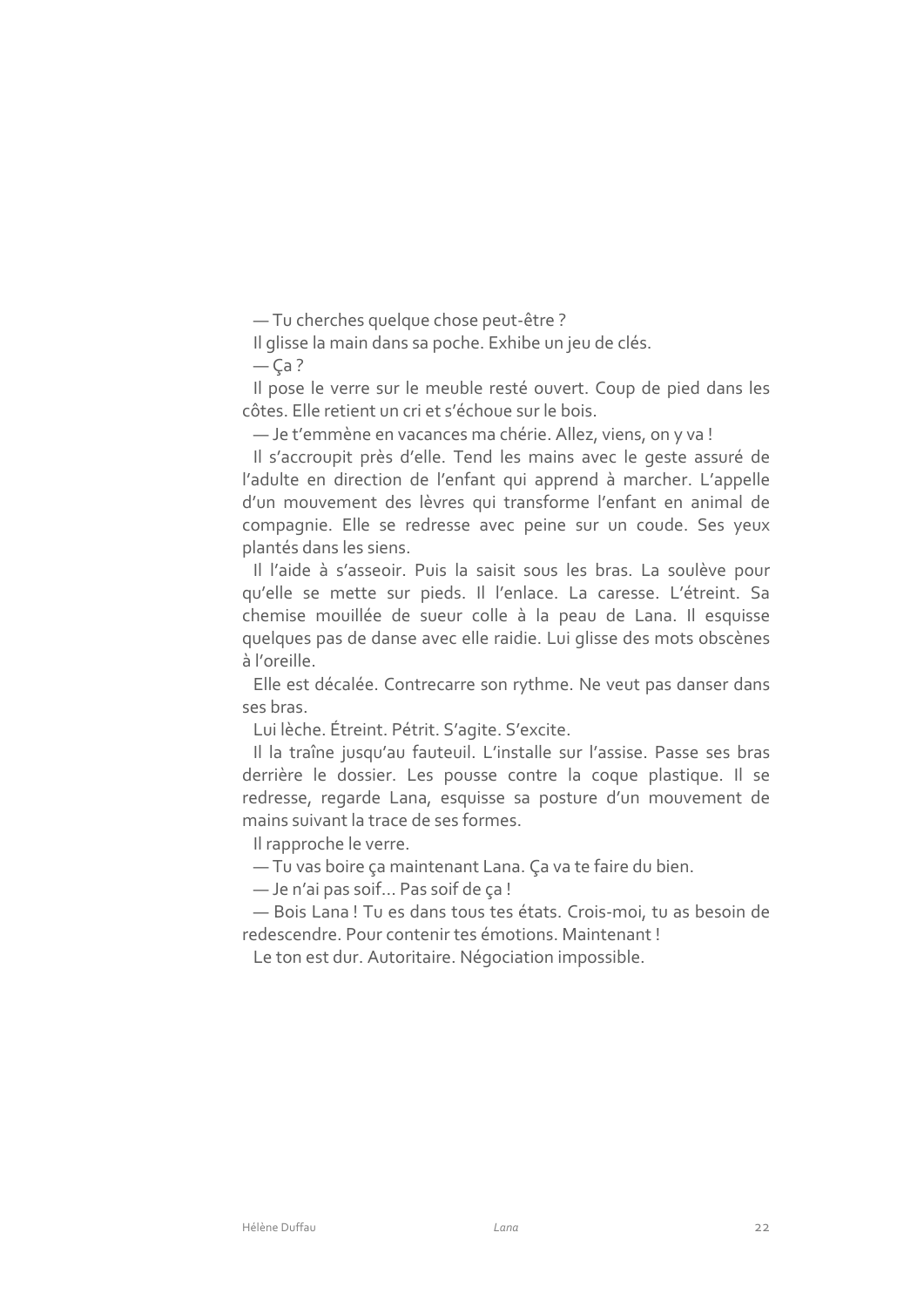Il caresse les longs cheveux bruns. Pose un baiser sur la joue. Lèche encore la peau. Approche la paille des lèvres de Lana. Elle entrouvre la bouche.

- Allez ma chérie. Je sais ce qui est bon pour toi. Tu peux me faire confiance. Tu le sais... Je t'ai tirée plus d'une fois d'affaire ma belle. Depuis cette toute première fois. Tu te souviens ? Tu étais si mal en point que je n'ai pas eu à cœur de laisser les ordures qui te torturaient t'achever. Ils auraient pu les salauds. Tu sais...

Il lâche un rire nerveux.

- Ah non, tu ne peux pas te souvenir... Évidemment non ! On découvrait les benzodiazépines et leur merveilleuse capacité d'effacement de mémoire. C'était... c'était il y a si longtemps Lana. Si longtemps. Mais je t'ai montré, hein ! Tu as vu ta tête ravagée. Ton cul et ton con défoncés. Tu t'es vue dans de sales draps ma chérie... si je puis dire, de sales draps...

Il ricane, tourne autour d'elle, approche son visage et l'éloigne. La torture a commencé.

- Difficile ma chérie, hein, douloureuse même la confrontation au réel quand la tête a tout fait pour laver l'affront. Quand, pour préserver ta petite virginité émotionnelle, la violence des actes non consentis sur ton corps innocent a été effacée. Tellement innocent ce corps brûlant de désir ! Houh... Ce jeune corps frémissant à l'idée d'être abusé... Porté vers des horizons inconnus... Oh Lana, comme tu étais belle cette nuit-là! Et désirable, Lana...

Il rit. Descend sa main sur son sexe. La glisse dans son pantalon. Il se caresse.

— C'est fou comme tu m'excites ma chérie. Comme cette nuit-là où tu étais si bandante. Mais tu es la seule Lana, l'unique... Rien ne s'efface, tu le sais bien. Ta mémoire a été piégée. Elle est retenue, c'est tout. Piégée et retenue comme toi maintenant !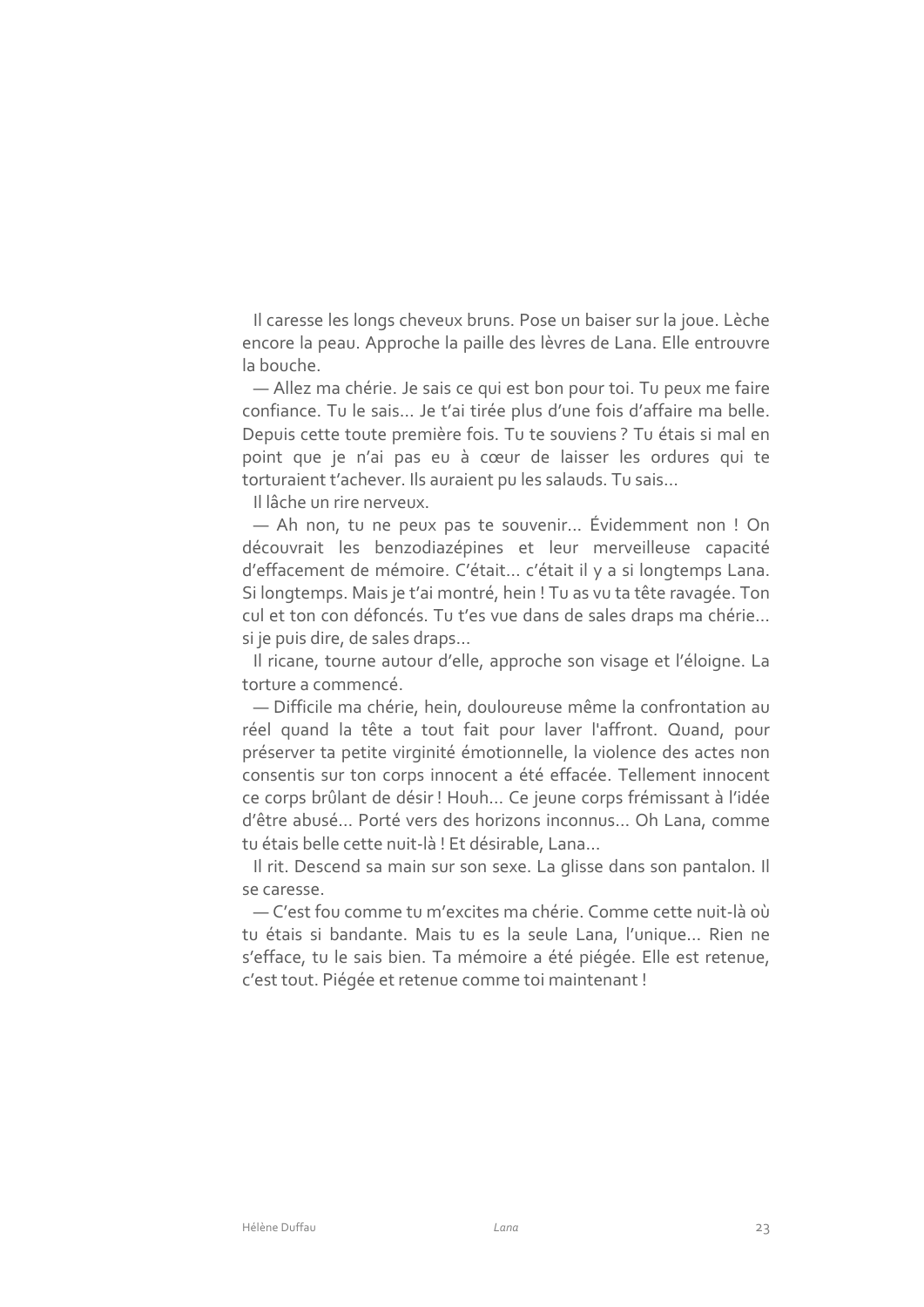- Épargne-moi ça, s'il te plaît Baude...

- Alors, pendant des nuits, des mois, des années, une vie même... Pendant que ton cerveau a choisi de préserver la vie en oubliant l'immonde, ton corps, lui, sait. Ton corps sait. Ton corset... Tu es corsetée Lana! À jamais ma chérie!

Il mime la contrainte physique et sourit à son jeu de mots. Tourne la paille dans le contenu du verre.

- Corsetée pour la vie. Mais... mais, mais, mais... il y a des fuites. Des mémoires obscures qui rappellent le sombre dont certains êtres sont capables. Ce noir, qui vit en chacun et exulte chez certains. Profond... Sombre... un noir angoissant comme nul autre...

Il s'approche du tableau. Se remémore quelque scène avant de reprendre. Le ton se fait débonnaire.

- Faut dire qu'ils étaient un peu trop cons les mecs sur lesquels tu étais tombée. Tu vois, grâce à toi, c'est là que tout a commencé pour moi. J'ai compris que je devais constituer une équipe pour ne pas avoir affaire à de tels bras cassés. Des petits joueurs qui n'ont pas mesuré ce qui s'ouvrait à eux. Ils sont complètement passés à côté de leur avenir ces cons. Tant mieux! Ces connards ont fait plus pour moi. Plus d'avenir pour moi ! Pour nous ma chérie... Et depuis, je te suis fidèle. Fidèle, grâce à toi, grâce à ma Lana.

Il se satisfait un instant de sa formule. Sourire narquois et inquiétant à la fois à l'opposé du geste tendre qui lui fait caresser les cheveux, l'épaule, le bras.

- Allez, bois ma belle, bois! Ça va te faire du bien. C'est bon pour nous Lana.

- Ose le faire sans ça! Ose me torturer les yeux dans les yeux, vieille école, comme tu dis.

- Fais pas chier Lana! Bois ça et je t'emmène en vacances. Grouille maintenant, j'ai pas que ça à faire ! Le boulot continue pendant que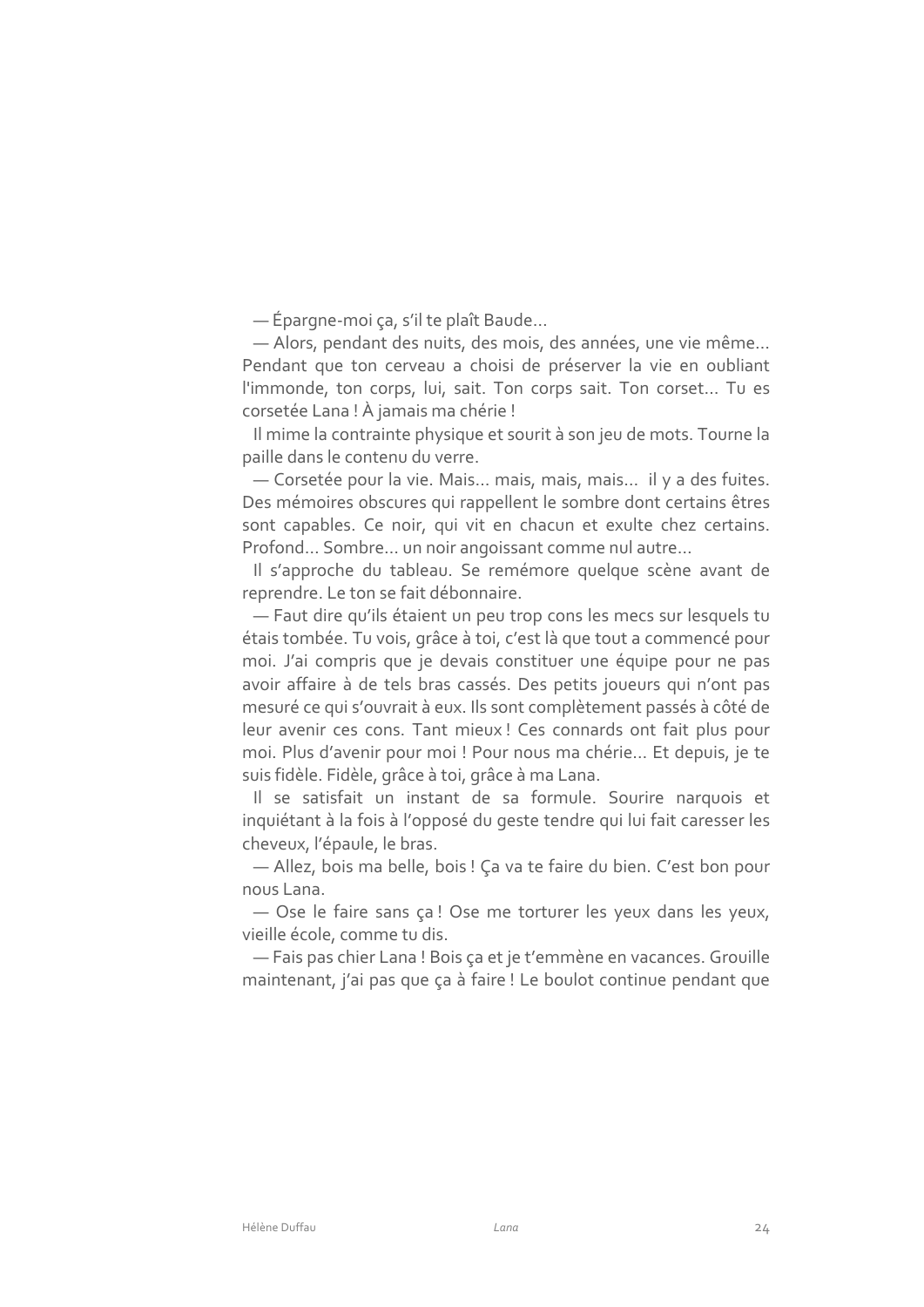madame pique sa crise. J'ai des soirées à organiser figure-toi. Et puisque là, je ne peux pas compter sur toi, ça m'en fait un peu plus à gérer. Tu le sais bien. Grouille, je vais finir par perdre patience.

Lana ouvre la bouche. Saisit la paille entre ses dents. La tête. Remplit sa bouche. S'arrête.

- Je veux changer de vie Baude.

Le liquide s'écoule sur son menton. Se répand entre ses seins. Baude envoie aussitôt une claque. Joue droite. Cervicales malmenées. Tension au cou. Elle penche la tête en avant. Joue brûlante. Pleure silencieusement.

- Bientôt tu vas me dire que tu as viré ta cuti, c'est ça ? Que tu as rencontré l'homme de ta vie. Que tu veux te marier. Élever de beaux enfants bien chiants et que c'est cette vie-là qui te fait envie ! T'es vraiment trop bête parfois Lana... Si tu ne bois pas, je te pique !

Elle relève ses jambes qu'elle glisse dans l'assise du fauteuil. Se recroqueville.

-T'as pas compris ? Pas encore compris ? Tu ne le sais pas ? Non... je le crois pas. Quand on commence dans ce business, on y est pour l'éternité ! Pas de changement possible. C'est à la vie à la mort, one way ticket darling!

Il la fixe de son regard inquisiteur. Elle, les yeux rouges de tristesse mêlée à de l'épuisement. Immense fatique au corps.

- Ah! Tu fais moins ta maligne là! Tu as compris cette fois ? Grand bien t'en fasse ma chérie ! Alors, tu choisis quoi pour commencer tes vacances dorées ?

- Pique-moi ! Ça au moins ça peut me faire crever.

- Tss, tss, pas question darling. Le grand départ, t'es pas assez mûre. Tu ne m'as pas encore fait assez chier et pourtant, tu es excellente parfois. Presque diplômée en art de me briser les couilles... Tu t'occupes bien des filles Lana. Elles sont en confiance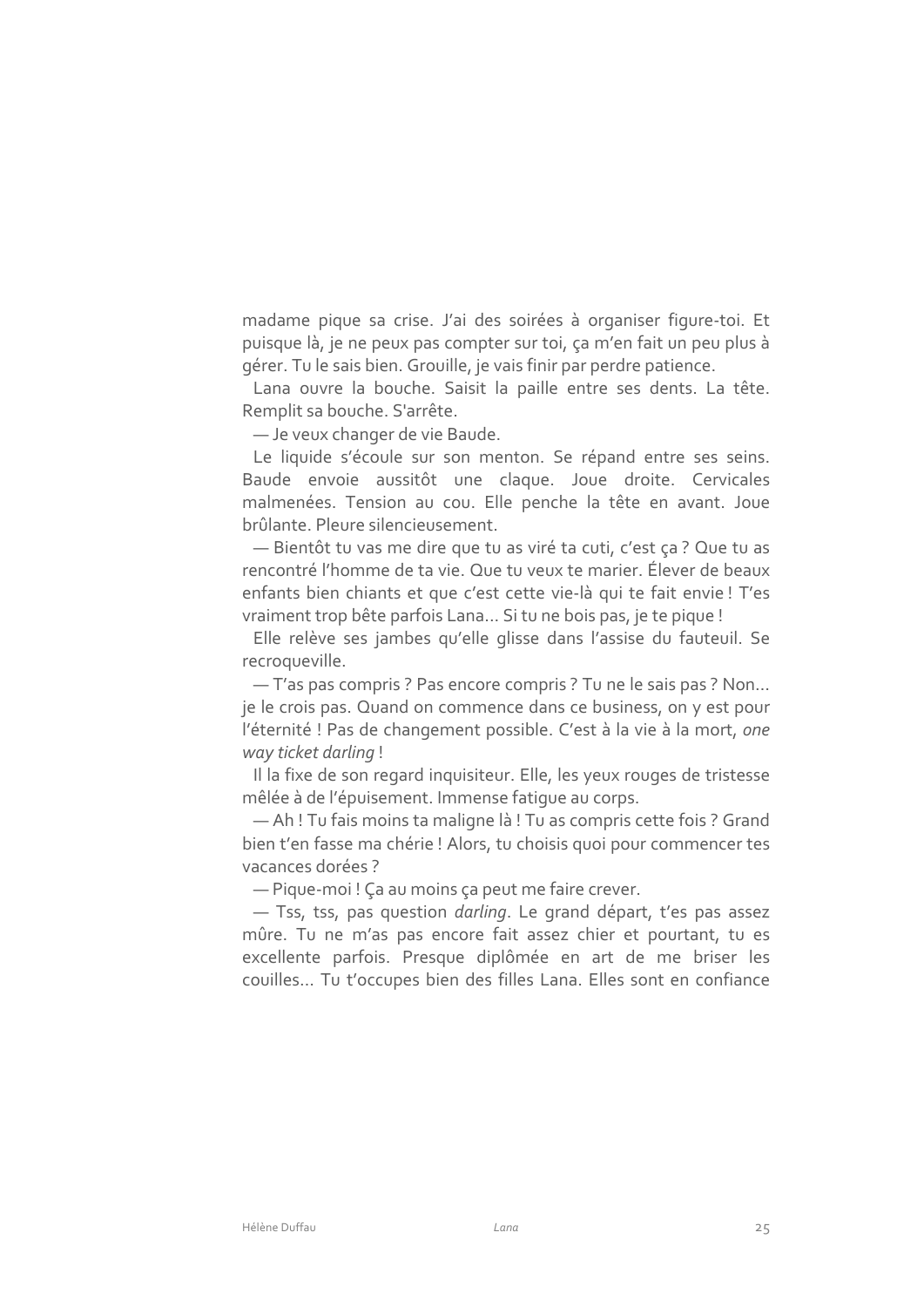avec toi. Tu sais bien faire ça. D'ailleurs, c'est pour ça que je te paie. Pas pour les faire déquerpir alors qu'on a encore besoin d'elles. Tu entends?

- Qui c'est le dinque en cagoule qui était là ce soir?

- Tss, tss... Ça, c'est mon business ma chérie, pas le tien. Chacun son pré carré et les vaches seront bien gardées. Ne deviens pas trop curieuse Lana. Ne sois pas gourmande d'informations que je n'ai pas à te donner ou les ennuis vont t'arriver avant que tu aies eu le temps de t'en rendre compte.

Il ralentit sa respiration. Semble réfléchir.

- J'ai besoin de toi Lana. Tu sais combien je compte sur toi. Tu es ma partenaire de lonque date, nous accomplissons des prouesses ensemble, mais je serai intraitable si tu te mets à déconner. Le fait que tu sois ma *number one* ne change rien à la donne, tu comprends ?

Il pose le verre sur l'un des meubles. Ouvre le tiroir supérieur. Sachet plastique. Poussière blanche. Cuillère. Briquet. Il prépare la poudre et la chauffe avant de la faire monter, liquéfiée, dans une seringue étroite.

Lana l'écoute débiter son discours. Elle pourrait presque formuler les phrases qu'il énonce quelques secondes avant lui. Aucune surprise dans le scénario qui se déroule dont elle voit venir les séquences. Elle sait. Elle est prête. Elle se tait. Ce sera la dernière fois, elle en prend l'indéfectible engagement.

- Tu vas voir ma chérie, le grand saut ! Cette poudre est divine ! Un peu comme toi quand tu fais ce qu'on te demande. Quand tu fais ça seulement, n'est-ce pas ? Allez, détends-toi ! On se voit après tes vacances et tu as intérêt à reprendre goût au travail bien fait d'ici là, hein? Have a good trip baby... See you in a week or two. Have fun Love.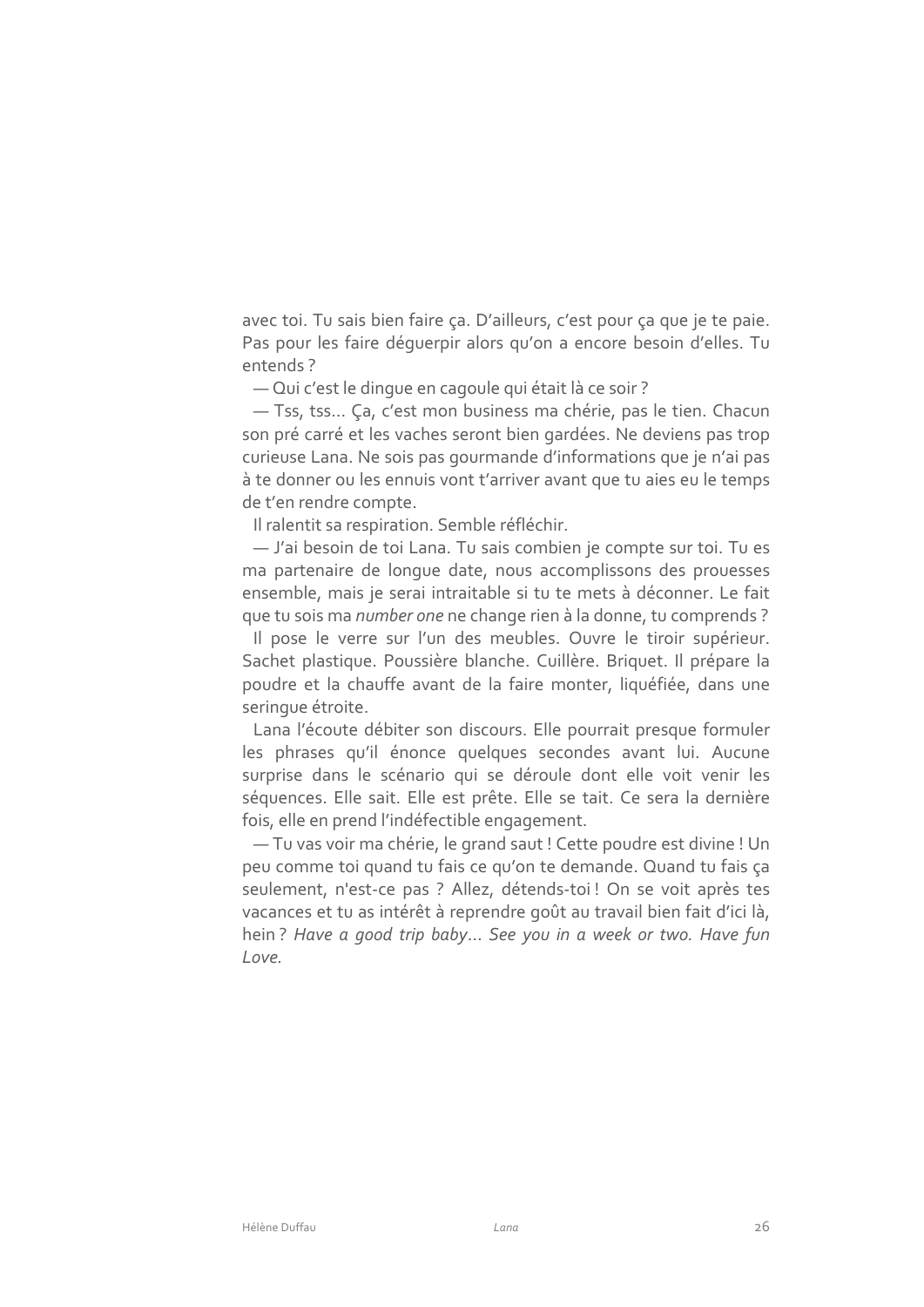« Je vais au travail, je fais ma journée. Je rentre du travail. Je passe la soirée. C'est terne. Taciturne. Ça ne me ressemble pas. Il n'y a  $plus...$ 

Il n'y a plus de joie... plus d'envie... plus de plaisir à vivre... Et c'est tellement pas moi ça!

Et là, le soir, impossible d'aller me coucher. Je traîne, je vire, je trouve mille choses à faire pour ne pas rejoindre ma chambre. Pour éviter l'homme que j'aime quand il dort chez moi. Éviter son regard appuyé plein de sous-entendus. Éviter son contact, la place qu'il prend dans le lit, son odeur, ses ronflements. Mais, surtout... je fuis ses envies... Ses mains sur moi, son sexe qui se tend et me terrorise.

Éviter, éviter, éviter... Ma vie se résume à ça maintenant, c'est pathétique...

Je suis dégoûtée quand il dit ce qu'il espère, ce dont il veut profiter avec moi. Ça me dégoûte quand il me complimente et me donne l'impression de négocier, quand il quémande même l'accès à mon corps. Ça me dégoûte tout ça! Je n'ai pas envie de lui. Jamais... Jamais plus ! Heureusement qu'on ne vit pas ensemble. Ça me serait insupportable...

Il s'est passé un truc dans ma vie. Quelque chose est arrivé qui me lamine, qui me ronge... Oui, quelque chose qui me bouffe de l'intérieur. Mais je ne sais pas quoi. Je ne comprends pas ce qui a pu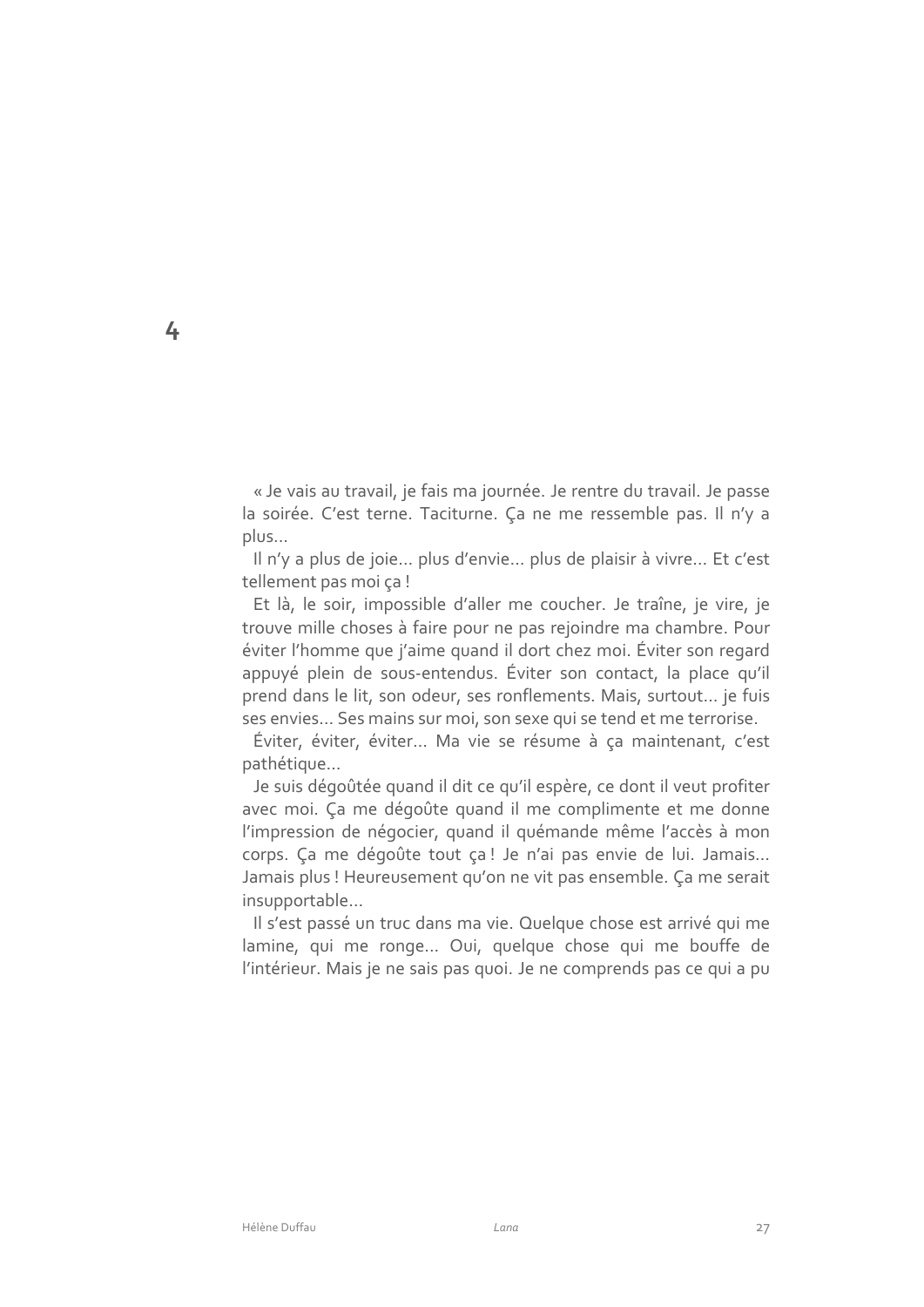se passer. Tout ce que je sais... ou plutôt ce que je ressens, c'est qu'il y a un « avant » et un « après »... C'est... au-delà de la crise d'angoisse, vous comprenez ?

Avant, j'avais du plaisir à vivre, du désir, le sourire au corps, un esprit dynamique, de la joie même. Oh, des angoisses quand même, je le sais bien. Et quelques artifices pour ne pas m'y attarder et passer dessus. Mais qui vit sans angoisse, hein? Dans ce monde où la concentration de névroses au kilomètre carré bat son plein !

Avant j'étais... drôle, un rien m'amusait, je m'en sortais plutôt bien je trouve... Après, il y a du dégoût de tout... de moi surtout. Et puis, plus rien qui ne roule comme avant. Juste des complications, des crises, des choses qui font mal, terriblement mal, mais que je ne peux pas identifier... Vous comprenez?

Il y a comme une greffe de mystère qui a pris corps dedans. Un bout de torpeur angoissée qui a germé. Qui vit à mon insu, qui s'étale, qui prend de la place et m'empêche de respirer, d'aimer... de vivre, tout simplement...

Vous comprenez ? Il y a un avant, un après. Entre les deux, il y a les escaliers : dix-neuf marches... mon agonie... mon cœur prêt à imploser... Et maintenant j'étouffe dans ma vie !

Je ne sais pas, je ne sais plus... Vous comprenez ?

Je peux prendre un mouchoir?

Et puis, cette envie de mourir qui ne me lâche plus. Je ne me reconnais pas. Je ne me reconnais plus. C'est comme si j'avais été modifiée, lobotomisée à mon insu. Je ne sais pas pourquoi ni comment, mais je ne me supporte plus. Tout chez moi me déplaît. Jusqu'à l'odeur de ma peau, l'odeur de mon sexe qui ne sont plus les mêmes. Alors, je force le trait de parfum. Je mets la dose en espérant que la couverture dure. J'ai même acheté une recharge de sac à main pour m'inonder dès que j'en éprouve le besoin. Cette odeur...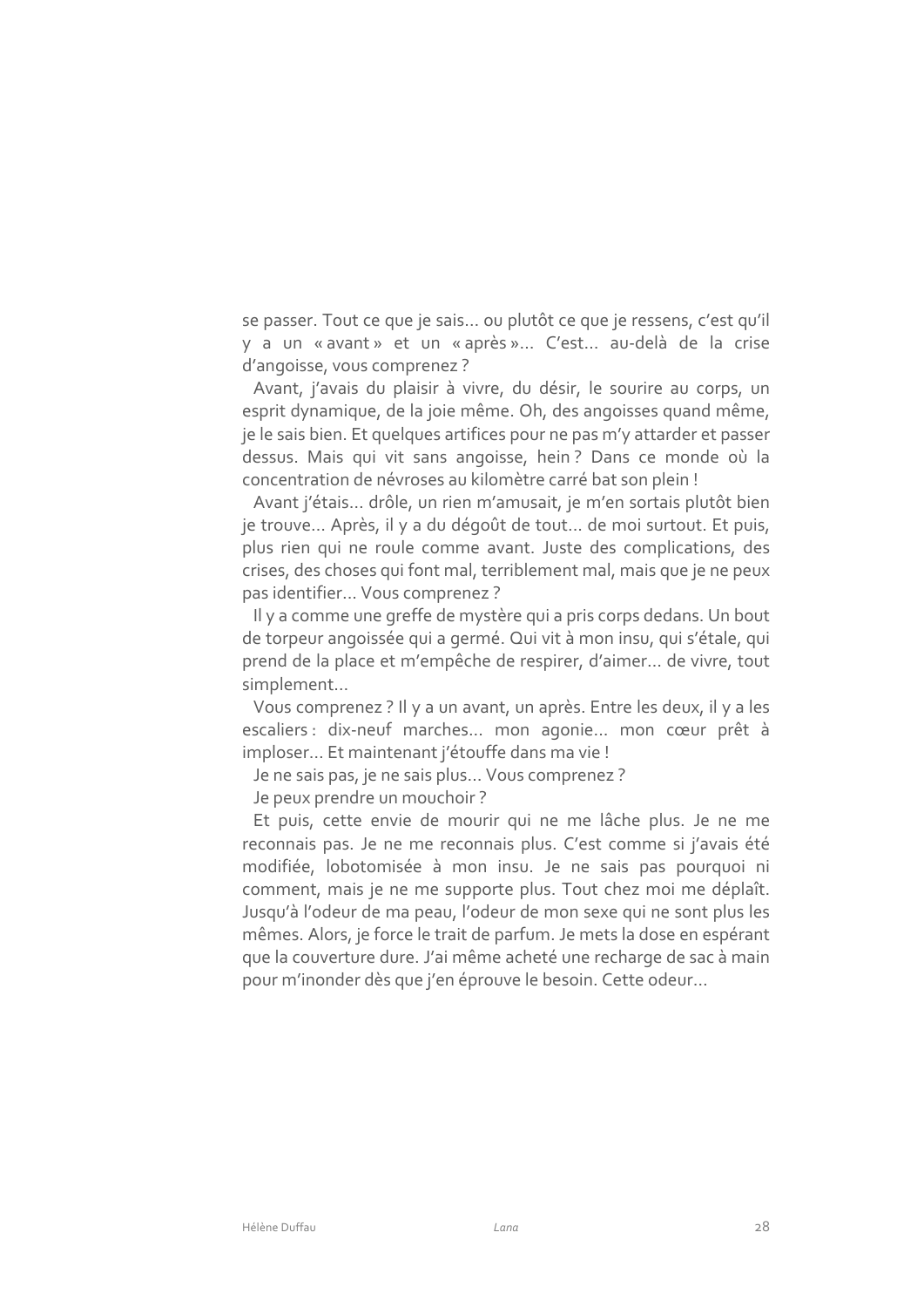Pour faire comme si ce n'était pas moi qui me dégoûtait, je maquille... oui, c'est ça, je maquille cet état de moi que je ne connais pas et qui me flanque une trouille impossible à supporter.

Depuis les escaliers, mes mâchoires se sont élargies. En fait, j'ai l'impression d'avoir musclé mes mandibules. À force de serrer les mâchoires comme une presse d'imprimerie, j'ai mal aux dents, mal aux mâchoires, aux cervicales... j'ai mal partout et j'use mes dents à les frotter sans m'en rendre compte. Particulièrement dans mon sommeil.

C'est mon ami qui me l'a dit. Il m'a dit que je grinçais des dents la nuit et que je ronflais maintenant. Il m'a dit aussi que j'avais un sommeil très agité et qu'il avait un mal fou à rester dormir avec moi. Souvent, le matin, je le retrouve sur le canapé du séjour, enroulé dans une couverture. Il se réveille bougon. Et je me sens coupable d'avoir gâché sa nuit.

Mes nuits sont mauvaises. Ses nuits sont mauvaises. Nos nuits sont devenues des étrangères.

Je n'en peux plus... Est-ce que vous pouvez m'aider à trouver cet alien qui s'est réfugié dans mon corps ? M'aider à arrêter ce monstre tapi dedans qui me fait peur. Oui, peur... Parce que, si ça se passe comme dans le film, il va me massacrer quand il essaiera de s'extraire de moi.... Et moi, j'ai vraiment pas envie d'être massacrée.. Ah non, pas comme ça, avec le thorax déchiré...

J'ai très peur de mourir quand je parviendrai à me refaire une place dans mon corps... quand je pourrai reprendre possession de mes moyens... pleinement...

Est-ce qu'il faut mourir pour rester en vie? Est-ce que, c'est possible de mourir pour renaître? Comme pour les chats... pour renaître à une vie nouvelle... sept fois... de son vivant.

C'est possible vous croyez ? »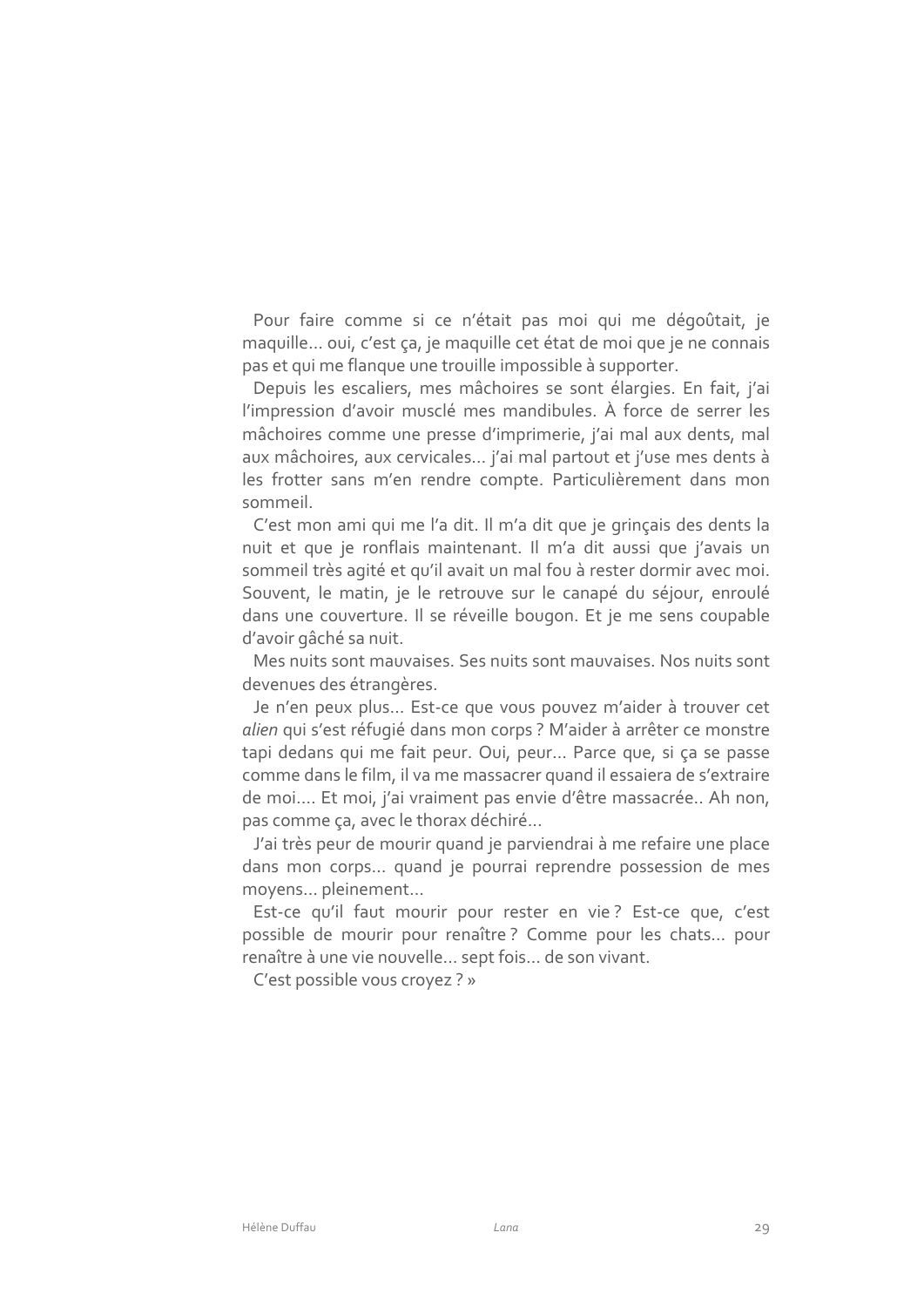Elle était arrivée titubante. Son regard affolé par des pupilles dangereusement dilatées. Pitz et Nacham la soutenaient. Il était plus de vingt-trois heures et elle avait été vidée et chauffée comme ils l'avaient crânement annoncé à Lana. Depuis, elle n'avait pas ingéré d'eau.

Fiers d'avoir suivi à la lettre et mené à bien la mission intimée par leur chef, ils avaient envie de raconter leur périple avec la reine du jour. C'est Pitz qui avait rabattu. Il s'était aussitôt lancé dans le récit de sa rencontre avec cette nouvelle Natacha.

Le bon observateur qu'il se vantait d'être avait repéré la jeune femme cinq semaines plus tôt. Il avait été convaincu par la facilité qu'elle avait de s'enivrer, parfois seule, parfois avec des amis, dans un bar du circuit. De ce point de vue elle était une bonne candidate, il l'avait déjà testée et approuvée question alcool. Il l'avait regardée vivre dans les lieux sans forcer le protocole édicté par Baude. En parallèle, il avait lancé l'enquête avant de chercher à ferrer le poisson. Respect systématique de la règle.

Chaque rabatteur devait suivre un même cérémonial : repérage, filature, enquête, approche, première série de tests, fichage, deuxième série de tests et conditionnement sous surveillance, nécessité d'entretenir le lien relationnel avant le passage dans l'arène. Pitz connaissait la leçon et la débitait à l'envi.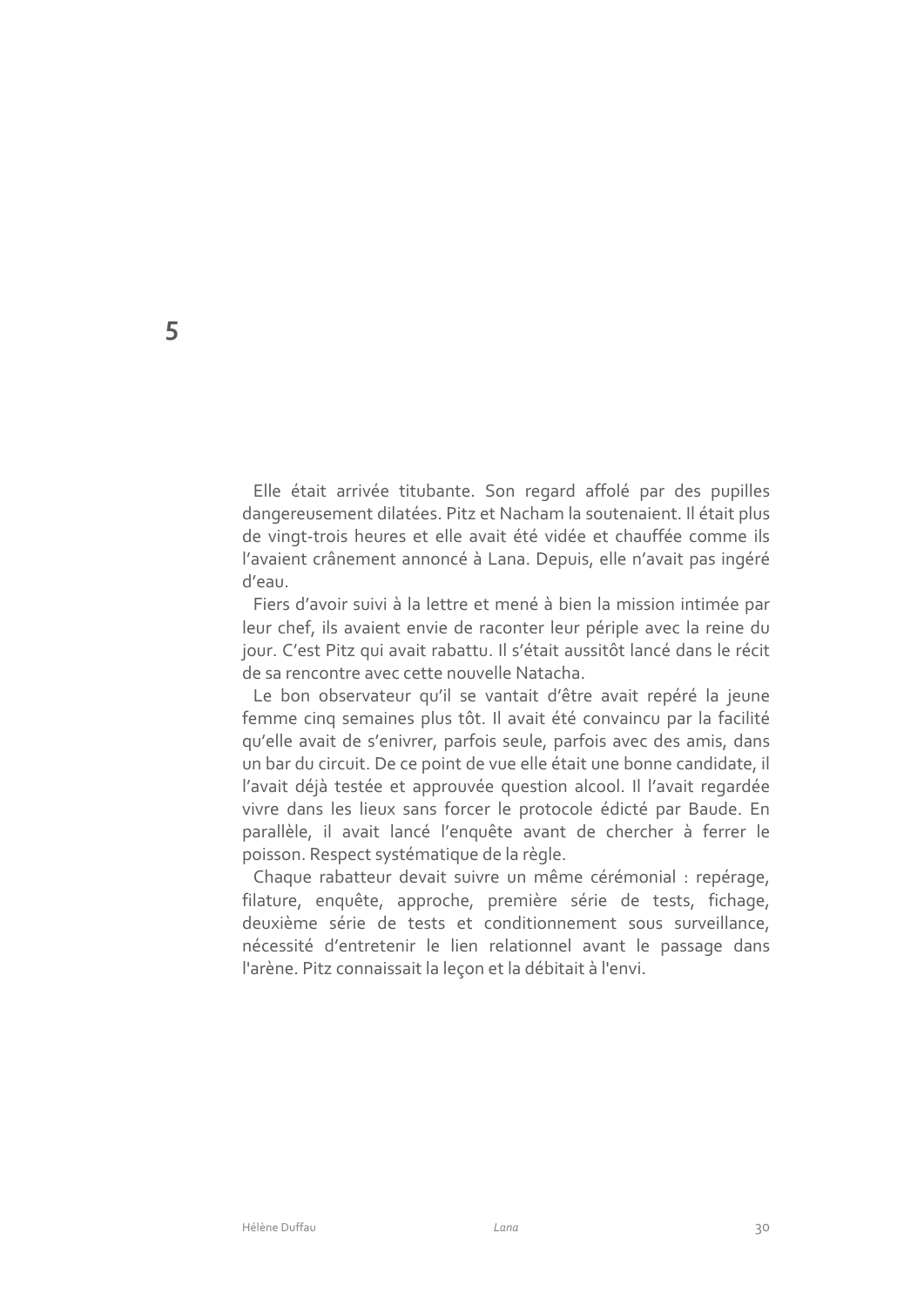Il avait observé plusieurs fois la jeune femme s'enfoncer dans l'ivresse. Rendez-vous ajourné. Besoin de boire pour oublier. Angoisse existentielle. Il ne savait pas deviner ce qui la poussait à se rendre dans ce bar mais se formulait quelques suppositions. Du barman en complice il avait glané des informations à propos de la candidate.

Le moment venu il l'avait abordée sagement. Homme poli. Manipulateur et menteur. Avec une forme de retenue qu'il avait eu quelque peine à acquérir mais qu'il s'entraînait dorénavant à jouer pleinement. C'était un vendredi soir. Elle ne travaillait pas le samedi. Ils auraient tout leur temps car dans le planning de Pitz le jour J était arrivé. Il avait d'abord offert un verre qu'elle avait refusé. Il avait insisté comme il avait appris à le faire : « une femme qui dit non n'en pense pas moins » était une des règles en viqueur dans sa formation.

Il s'était installé à sa table sur une plaisanterie qui lui avait tiré un sourire. Il avait regretté qu'elle refuse son verre et se l'était arrogé en quise de gage. Il l'avait bu. Lentement. Déqustant chaque gorgée pendant qu'il fichait ses yeux dans les siens. D'abord mal à l'aise, le regard fuyant pour dissimuler sa gêne, elle avait relevé le défi et l'avait chauffé bien malgré elle de son regard brillant avec intensité. Elle avait accepté le verre suivant. Ils avaient sympathisé. Elle avait payé sa tournée. Il l'avait invitée à dîner.

Il la trouvait séduisante et se dit qu'elle ferait une bonne reine. Elle avait de la conversation. Une vraie vie. Son travail la passionnait. Elle avait une étonnante capacité à faire confiance. À livrer sa vie et le récit de son parcours. Elle était ce qu'ils appelaient « tout ce qu'il y a de plus normal » dans leur grille d'évaluation quand les rabatteurs avaient pour consigne de s'intéresser aux seules candidates ou candidats dits normaux.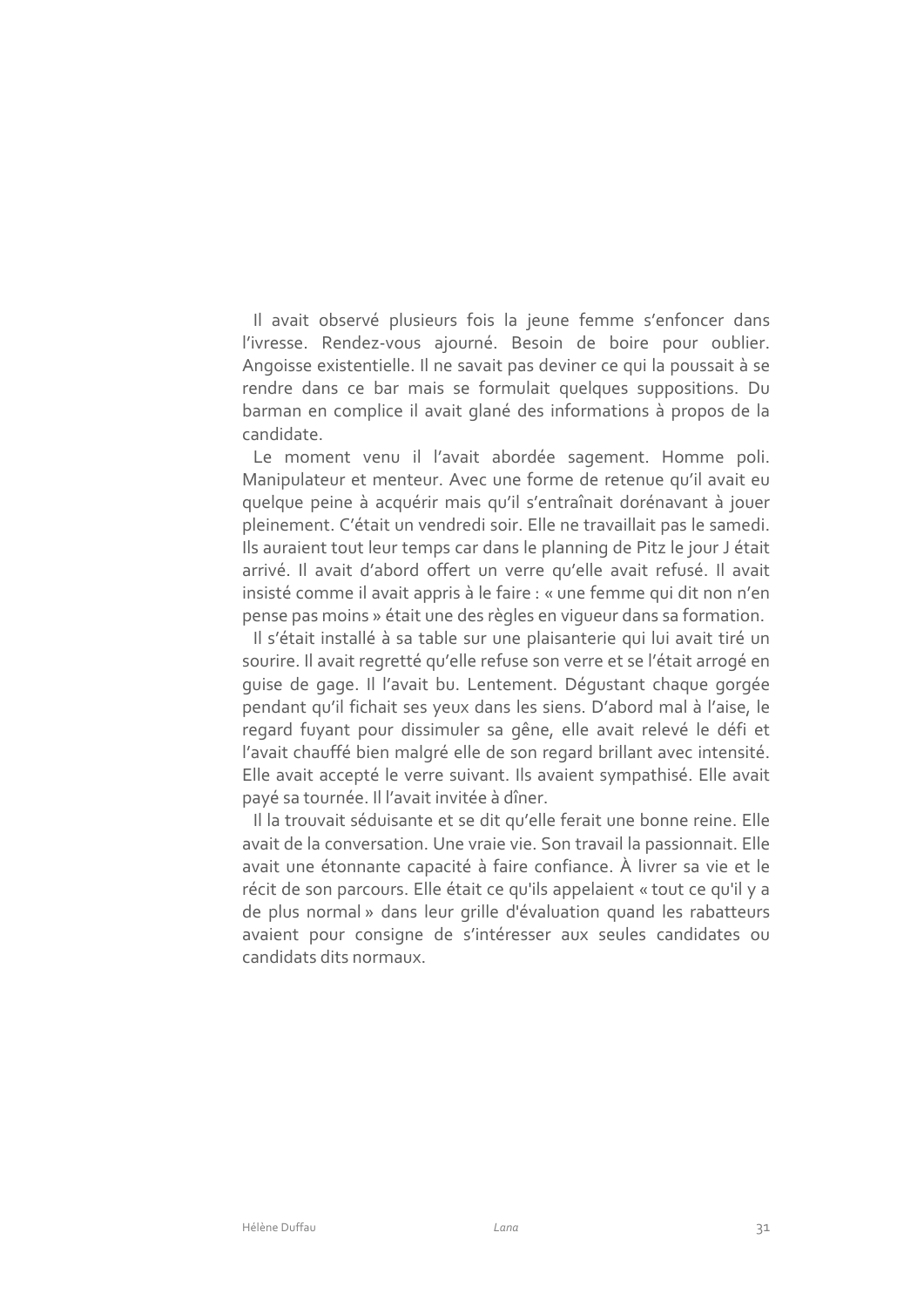Pitz s'était affiché électricien. Employé d'une grosse société dont il assumerait prochainement la gestion des équipes - la confirmation de promotion viendrait très vite, son chef la lui avait promise. Il aimait le terrain mais en avait assez maintenant. Depuis ses quatorze ans et son apprentissage, après toutes ces années, il était content de monter en grade et de se voir confier de nouvelles responsabilités. Pour un jeune qui avait détesté l'école qui le lui avait bien rendu, il se disait fier de son cheminement professionnel.

- Elle a tout gobé ! Je me suis dit que j'avais fait des progrès quand même. C'était pas si facile avant. Je m'embrouillais, j'avais peur de me tromper. Ce scénario, il marche à mort. C'est l'art du travail bien fait, hein ! Tu vois Lana, c'est quand, dans ma tête, j'ai coché la case « normale » que j'ai commencé à bander pour elle... À m'imaginer au lit avec elle.

En même temps qu'il avait prononcé ces mots Pitz avait caressé les cheveux de la jeune femme hagarde et glissé une mèche derrière son oreille en un geste trop artificiel pour être tendre. Après qu'il avait levé le bras pour jouer avec les cheveux de la reine du soir, Lana avait senti l'odeur de sa transpiration qui avait fait plisser les ailes de son nez. Cet homme lui déplaisait profondément. Physiquement. Émotionnellement. Jusqu'à son odeur. Elle abhorrait ce type qui avait depuis peu les faveurs de Baude.

Troublée par le regard animal de cette Natacha qu'ils venaient de lui confier Lana avait tenté d'interrompre le récit. Le même roman qu'elle avait entendu maintes fois raconter par un rabatteur vantard. Fierté masculine mal placée. Beau rôle auto attribué par celui qui ne faisait que tromper. Induire en erreur. Tendre sa toile autour d'une proie future victime dont il savait qu'il obtiendrait tout. Avec ou sans consentement. Les psychotropes en soutien appuyé.

- Ca va Pitz, n'en fais pas trop ! On connaît la chanson tu sais.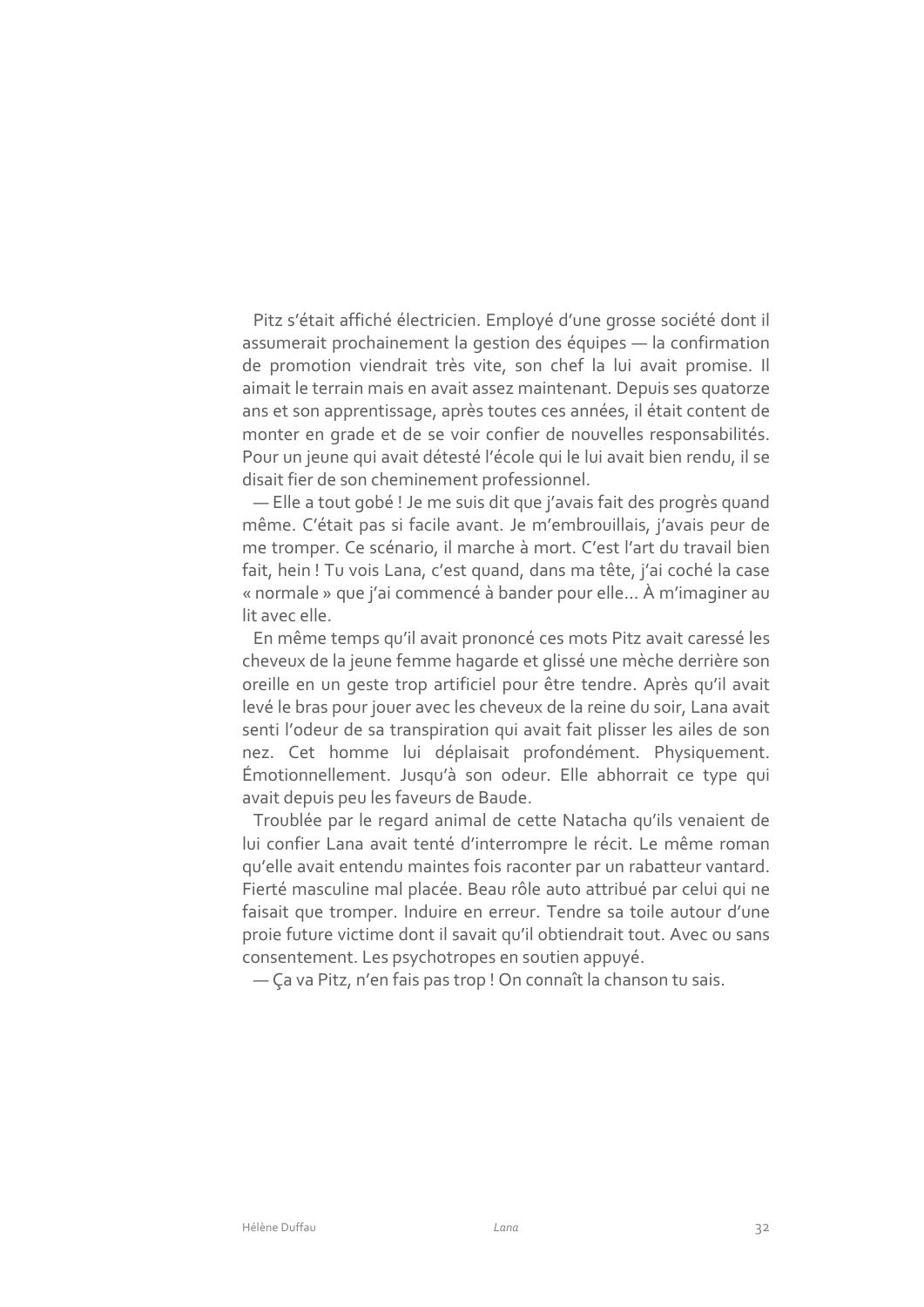- Attends, attends... J'instruis Nacham, c'est important! Il est encore tout jeune dans le métier. Il a besoin des retours d'expérience de ses collègues qui ont de la bouteille. Ca lui permettra de bien travailler, de gagner du temps, si tu vois ce que je veux dire. Hein, pas vrai Nacham?

L'autre avait acquiescé. Lana s'était demandé si le besoin de fanfaronner qu'elle trouvait assez systématique chez les hommes de l'équipe était le révélateur de leur manque de confiance. Ou l'expression de leur impossibilité à se regarder dans les yeux en se rasant le matin. Elle ne croyait pas une seconde à cette prétendue volonté de transmission qui n'était qu'un prétexte pour se faire valoir une fois encore.

Les rabatteurs étaient des marionnettes asservies. Ils le savaient. Cela leur rendait-il la vie inconfortable au point qu'ils avaient besoin de forcer les traits de leur personnage ? Et elle ? Quelle genre de figurine asservie était-elle devenue ?

Lana avait tendu un verre d'eau à la jeune femme qui avait des difficultés à le boire seule. Elle l'avait aidée.

- Tiens ma Belle, bois... Ça va te faire du bien. Tu es complètement bouleversée. Mais, sois tranquille, je suis là pour toi. D'accord ? Dès que tu as besoin de moi, tu me fais signe. Je suis là pour toi Natacha...

Pitz avait poursuivi l'histoire. Après un premier dîner bien chargé en alcool : gin tonic en apéritif, vin durant le repas, manzana en quise de digestif, il avait testé la candidate chez elle. Respect des pratiques entre adultes consentants et normes d'hygiène préconisées. Il en était là du déroulement du protocole et devait ensuite poser le premier conditionneur en utilisant dans l'intimité un autre prénom pour la jeune femme. Un jeu lui avait-il dit alors qu'elle rechignait. Elle avait insisté pour qu'il l'appelle par son véritable prénom,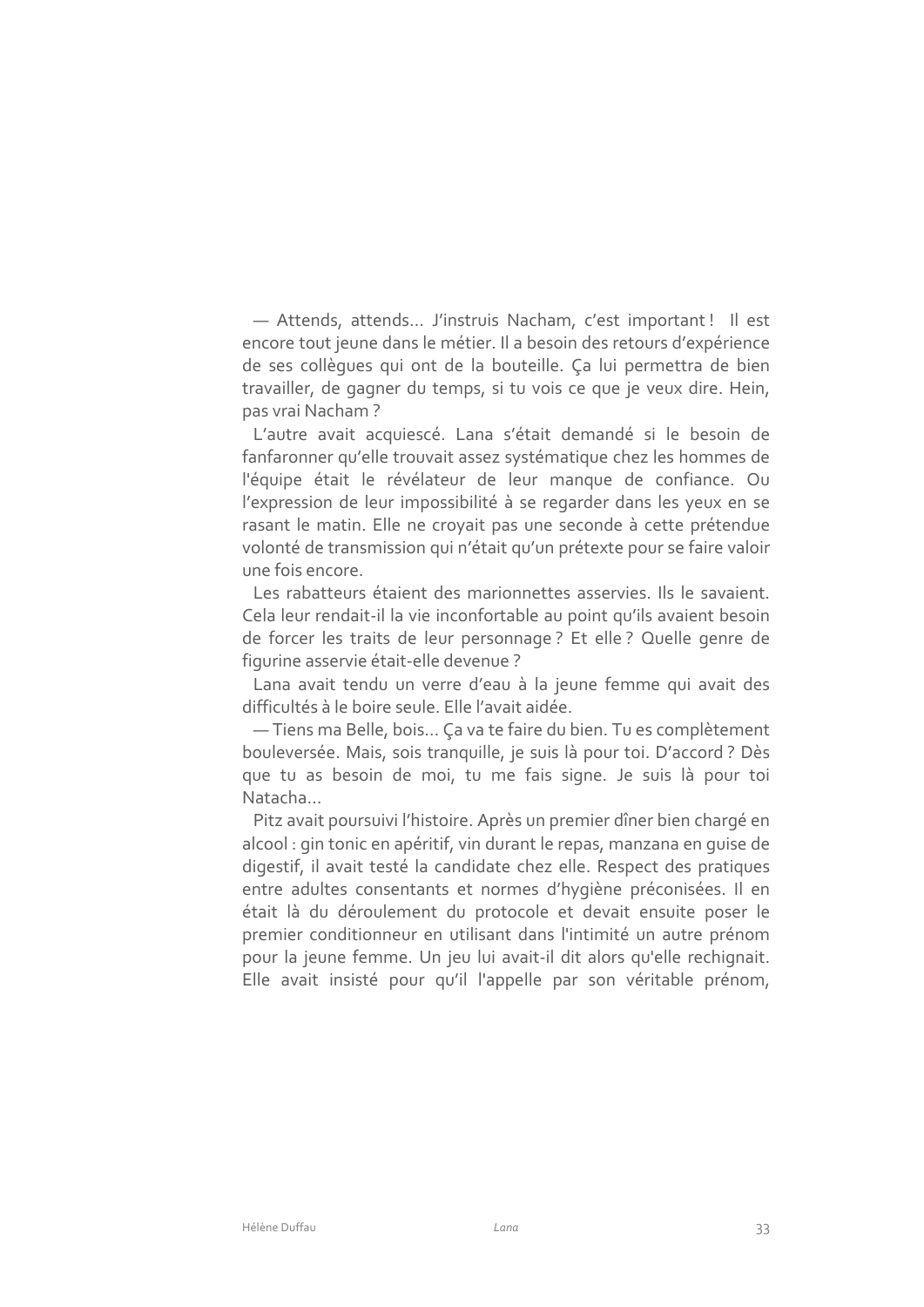Sophia. Il avait tenu bon et elle avait cédé pour devenir inconfortablement Natacha le temps de leurs ébats.

Elle se prénommait Sophia tandis que Natacha la renvoyait à la bande dessinée Natacha hôtesse de l'air. Et hôtesse de l'air appelait aussitôt une fantasmagorie qu'elle n'avait pas envie de convoquer dans cette intimité. Décontenancé par des références dont il ne savait rien, Pitz avait dû prendre une pause avant de remobiliser son énergie sexuelle — ce qu'il se garda bien de rapporter dans son récit.

Il avait transmis son compte rendu au chef qui l'avait versé en termes utilitaires. Les capacités de la candidate — ou du candidat car il était nécessaire de convier dans l'arène reines et princes — seraient traduites en droques ou molécules chimiques à tester pour en observer les effets. C'était la suite du processus d'évaluation avant les premiers rôles publics.

Natacha avait un travail stable dans le milieu culturel. Comme le règlement de recrutement l'exigeait la candidate s'exprimait correctement. Baude avait le goût du verbe dans l'arène. Il détestait la vulgarité et validait les candidatures avec un bon niveau d'étude ou des profils singuliers mais éduqués. Que les clients se lâchent, qu'ils aient recours à un vocabulaire ordurier, qu'ils perdent le contrôle : cela faisait partie du jeu voire du protocole. Du côté des reines et des princes il était en revanche impératif que les éléments de départ soient les plus contenus possible.

La femme était jeune. Elle était plutôt ronde. Entre vingt et trente ans, en plein âge des possibles, des errances, des questionnements existentiels et des expériences multiples. Avant le rappel à l'ordre de la vie conventionnelle, convenue, attendue même dans la plupart des milieux, avec foyer et enfants, carrière, congés payés, crédit immobilier et mise sous tutelle d'une prison consentie.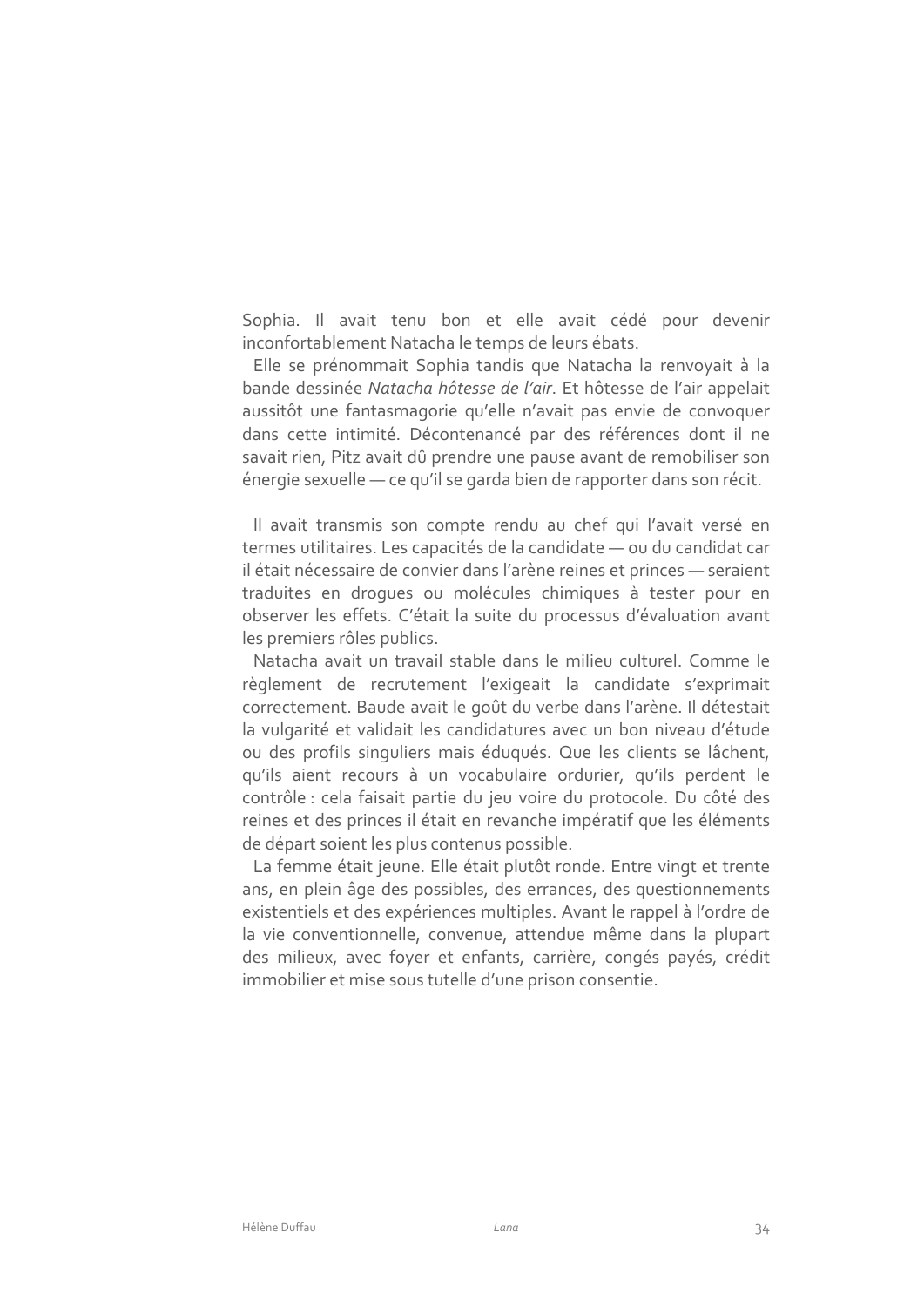Lorsqu'il étudiait une nouvelle fiche en présence du rabatteur, Baude débitait son laïus à propos de la vie de la recrue. De maigres variantes selon l'âge, plus ou moins près de vingt ans. Mais les conventions à fuir étaient omniprésentes dans son discours et les bienfaits d'une routine passée par l'arène outrageusement vantés au-delà du réel.

Pitz détaillait ses notes, exposait les photos à Baude.

- Elle s'appelle Sophia, et elle déteste que je l'appelle Natacha ! Il a fallu que je sois convaincant, mais ça a fini par marcher. Elle fait à peu près un mètre soixante-cing. Elle est ronde, pleine de formes à attraper. Elle aime bien que je l'attrape ! Sa vie est assez train-train : elle travaille, elle voit quelques amis dans les bars pour l'apéritif, elle y va aussi seule.

- Hum... Une beauté, chapeau! Une beauté fragile on dirait. Peau translucide, regard clair. Un voile dans ce regard... Un voile d'inquiétude quand même. J'en connais quelques-uns qu'elle pourrait stimuler... Quelques lubriques obsédés par l'avilissement. Du genre qui a besoin de salir tout ce qui est beau.

- C'en est une qui va au cinéma et au théâtre, quelquefois au concert. Ses amies sont surtout des femmes. Elle a un partenaire plus régulier que les autres, mais elle vit seule. Et elle se laisse draquer et emballer sans problème !

-Ok, je vois... Premier étage, immeuble dans une rue pavée à sens unique... C'est mieux qu'un dixième étage, hein? Au moins, si les droques la rendent dinque et qu'elle finit par avoir envie de se suicider, ça fera moins mal du premier! Et puis, imagine que son petit ami débarque un jour où tu la baises, tu peux sauter tranquillement par la fenêtre et prendre la poudre d'escampette sans risquer de te tuer... Ah! une seule entrée dans cet immeuble, pas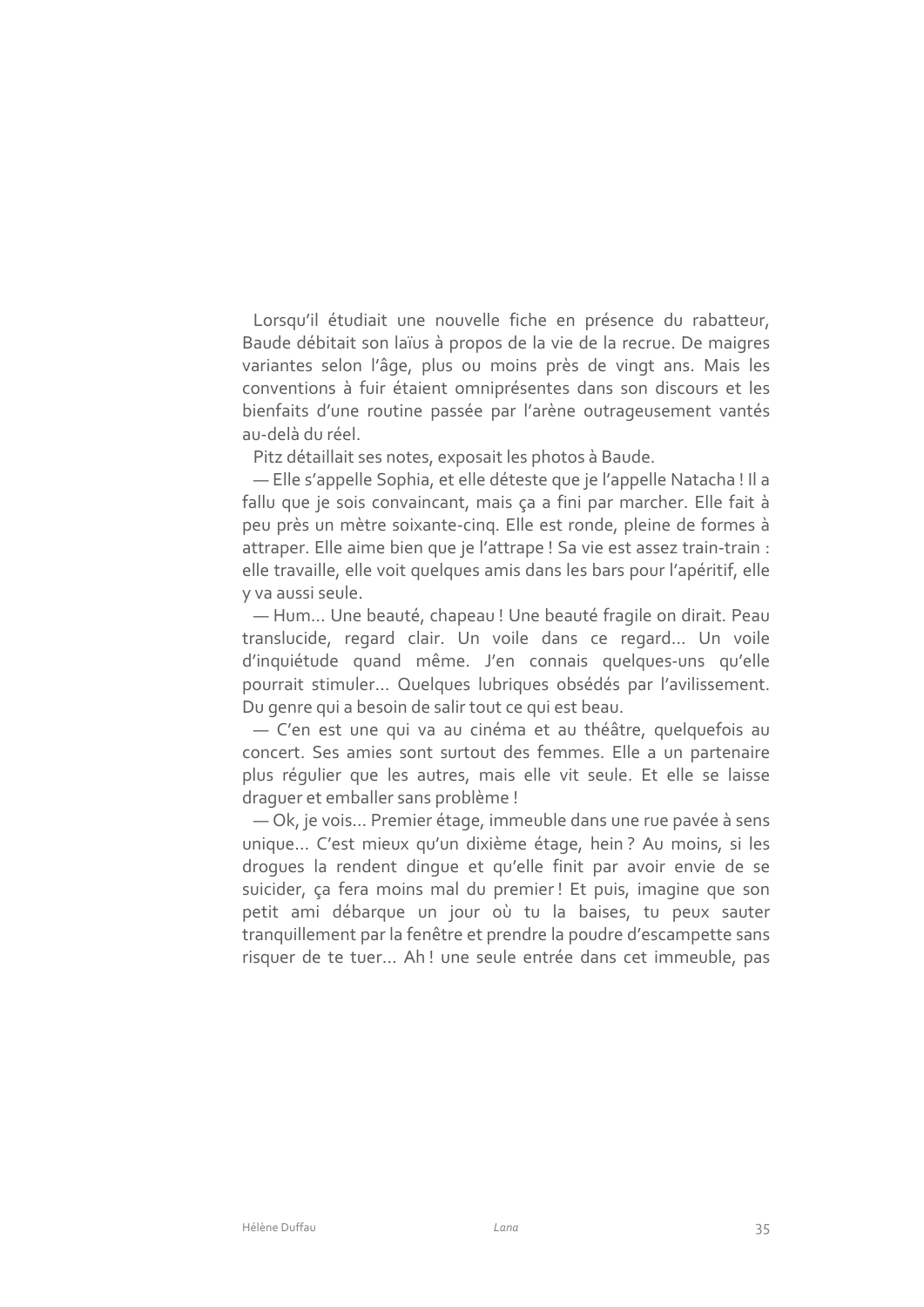d'escalier ni de porte de service dans l'appartement. Personne n'est parfait!

- Il y a des livres partout chez elle. Et des plantes vertes, assez belles. Elle écoute beaucoup de musique, même du classique. Il y a des reproductions de tableaux abstraits accrochées au mur.

- Mouais... une femme bien ordonnée dans un appartement bien rangé. Une qui aime la culture parce qu'elle croit que ça l'émancipe. Que les gens sont affligeants ! Pathétiques même ! Est-ce qu'un jour, tu crois, tu trouveras une nana avec une vraie vie?

- Je ne comprends pas... Elle a quand même une vraie vie celle-ci!

- Mais non, tu ne comprends rien. Celle-ci a une vie de merde. Conventionnelle à mort. Oh, mais toi tu crois que parce qu'elle baise avec qui elle veut, elle est libre, non conventionnelle, tellement originale! Parce qu'elle se cultive et pas toi, tu crois qu'elle est tellement différente. Crois-moi, tu n'as encore rien compris à la psychologie des femmes Pitz. Rien! Mais c'est normal, tu débutes dans le métier... Ça viendra, avec l'âge et l'expérience, tu verras. En attendant, ta fiche est bonne Pitz, convaincante, bien écrite, c'est du bon boulot. On va tester ta candidate, qu'est-ce que tu en dis ? Saiton jamais qu'elle déclame pendant qu'on l'agite, comme l'autre folle du métro, hein?

Pltz avait opiné d'un mouvement brusque de la tête. Il aurait aimé demander quelque chose à Baude.

- Allez, laisse-moi travailler maintenant!

Il avait tourné les talons.

Un fossé séparait Pitz de l'univers de Sophia. Il n'avait plus ouvert un livre depuis qu'il avait quitté le collège. Ne fréquentait pas une exposition. Ne perdait de temps ni au théâtre ni au cinéma à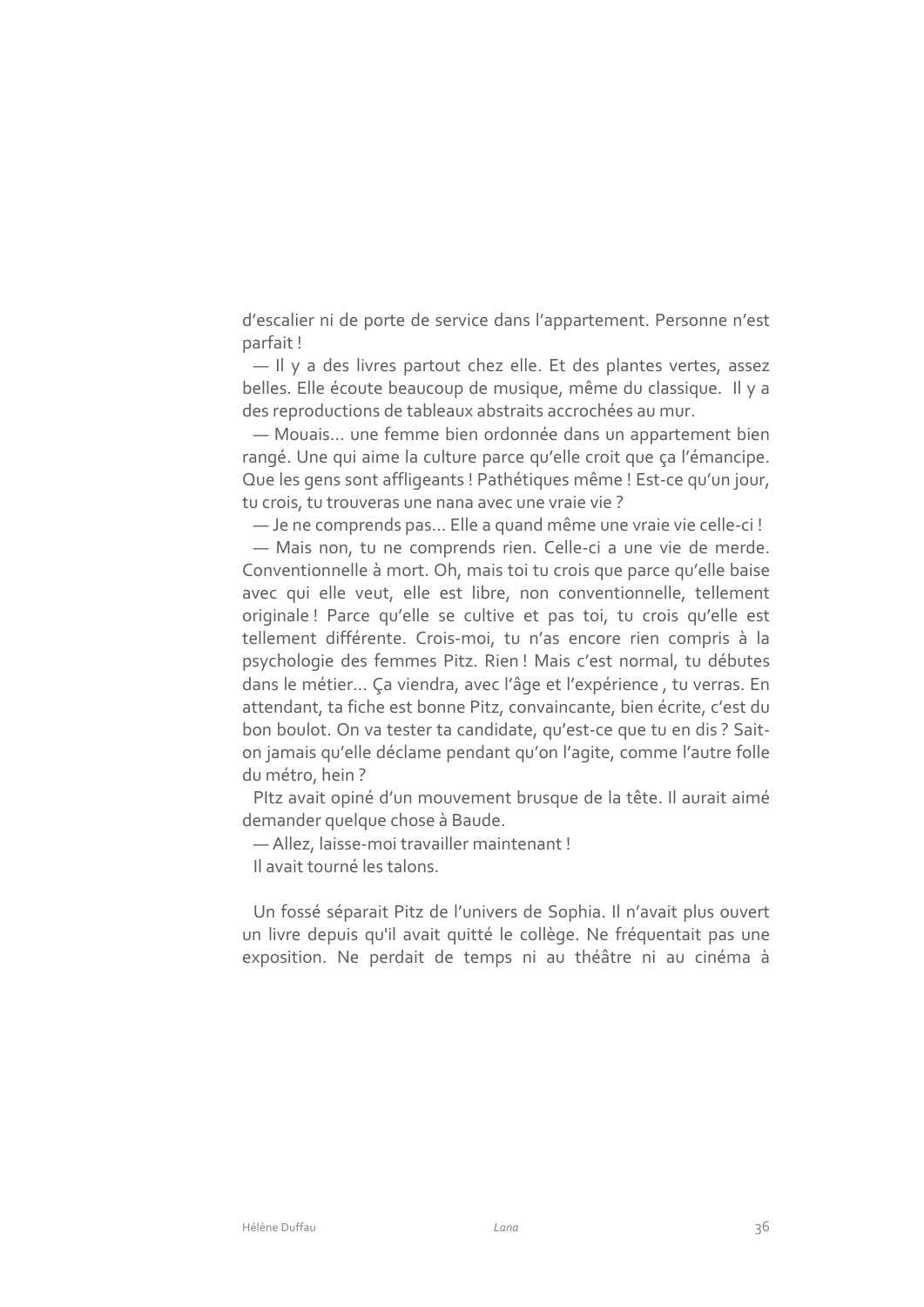regarder des gens s'agiter pour raconter une histoire trop loin de la réalité.

Il s'était trouvé pauvre en conversation lors de ses rencontres avec la jeune femme. Manque de vocabulaire. Manque de culture. Sa vie dédiée à son travail. Les expédients qu'il consommait sans compter en quise de limitation intellectuelle voire de réduction intellectuelle comme il en avait parfois la sensation. Auprès de la candidate il avait joué l'électricien consciencieux aux prises avec un complexe lié à une formation intellectuelle défaillante. Elle avait souri.

Pitz gardait pourtant une relation étroite avec l'écrit. Il était le meilleur de l'équipe dans les fiches produits comme Baude le lui répétait. Le rabatteur prenait soin de nommer dans les moindres détails. De décrire le physique avec minutie. Le mouvement du regard à jeun ou sous drogues. L'emplacement de signes distinctifs type grains de beauté ou marques particulières de la peau. La forme du nombril. Les tatouages, les percements. Le trafic de l'organisme après les diverses ingestions. La réponse aux sollicitations sexuelles. Le rythme du corps pendant les droques. Les dérives mentales s'il en survenait. Il consignait avec un vocabulaire et un style simples. Il aimait briller aux les yeux du patron avec cet atout dans son jeu.

Il arrivait qu'il s'essaie à écrire des poèmes dans les transports en commun. Près de six mois avant la débauche de Sophia, il avait fait une rencontre singulière.

- Vous êtes poète ?

Appuyé à la barre métallique, son carnet de notes et stylo en mains, il avait levé les yeux.

- J'adore la poésie. Mallarmé, Prévert... Vous connaissez Louise  $lab42$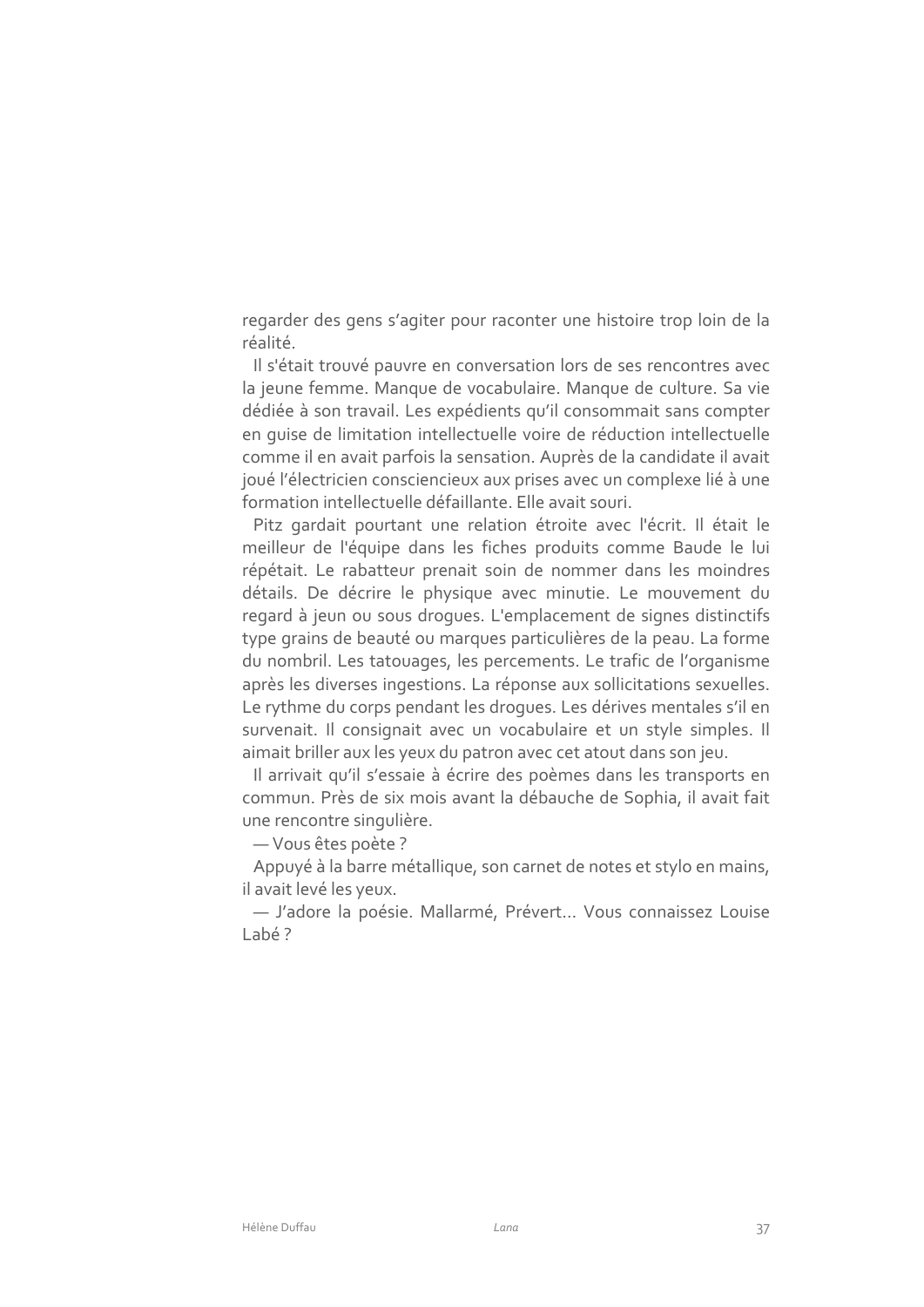Il avait détaillé sans un mot le visage de celle qui lui adressait la parole. S'était aussitôt dit qu'il recevait les faveurs d'une future candidate. C'était son jour de chance.

Il avait engagé la conversation qu'ils prolongèrent dans un parc à l'ombre des platanes. Elle avait manqué son cours de littérature médiévale pour rester avec lui qui était spontanément devenu poète en quête d'un éditeur.

- Quelle chance vous avez d'écrire ! Moi j'adore lire, mais je me sens complètement incapable d'écrire. D'écrire vraiment, je veux dire. Je bricole des mots dans mes cahiers, mais rien de vraiment sérieux.

- Vous pensez que c'est du sérieux la poésie ?

- J'aimerais tellement être poétesse... Être publiée, donner des conférences sur mon art, sur ma vision du monde. Devenir une personnalité du monde des arts... Une Louise Labé contemporaine... Ou même, écrire un nouveau Tristan et Iseut, ça me fait rêver ! C'est du sérieux ça, les rêves, non ?

Il avait approfondi son enquête auprès de la jeune femme et avait découvert ses qualités secrètes dont une l'avait étrangement touché. Elle avait fait une excellente reine dès ses premières arènes. Dorénavant Baude la convoquait pour épater la galerie parce qu'une fois droquée, elle récitait des poèmes quoi qu'on lui fasse subir. Un cas comme il les aimait. Une de celles qui faisaient grandir la réputation de qualité et d'originalité des soirées d'arène comme du matériel que Baude y mettait à disposition.

Depuis cette rencontre dans le métro et les avantages qu'elle avait représentée pour le rabattage, écrire était devenu l'un des outils de séduction de Pitz qui répétait ses gammes sans pour autant consulter les ouvrages de poètes anciens ou contemporains.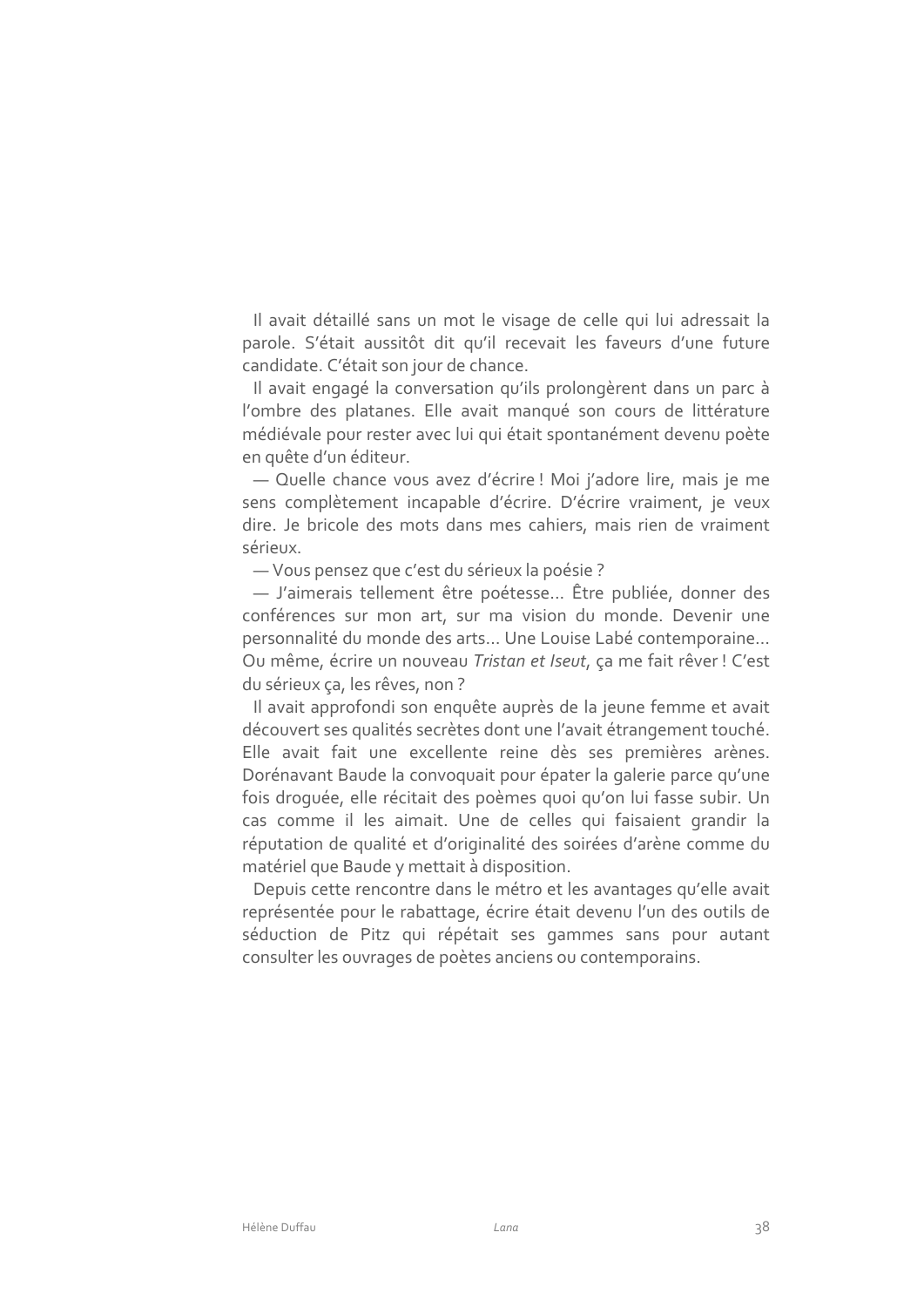Pitz aurait rêvé être un créateur complet : à la fois écrivain, peintre, sculpteur, il se voyait aussi photographe, graveur. Il avait franchi le pas de la création avec la poésie. Il avait osé là où d'aucuns se tenaient à distance d'eux-mêmes. Illégitimes dans quelque tentative créatrice que ce soit. Un pont-levis abaissé devant la moindre de leurs velléités. Il était souvent le photographe officiel des soirées d'arène quand Baude photographiait ou filmait à couvert.

Créateur complexé, Pitz noircissait ses carnets, les conservait, mais ne les montrait pas. C'était son jardin secret. Son lieu confidentiel. Il se relisait, raturait, réécrivait et trouvait ses mots pauvres. Ses vers insipides. Il méprisait son absence de style. Mais il poursuivait son œuvre de jeunesse comme il se le disait sans pouvoir se passer de cette occupation de l'esprit. Ce faisant, il accédait à des pensées dont il ignorait tout avant de les écrire. Il se trouvait parfois profond.

En découvrant l'appartement de Sophia, il s'était approché des bibliothèques. Avait repéré quelques livres de poésie sur un rayonnage qui leur était dédié. Il avait laissé glisser son doigt le long des tranches alignées et s'était demandé s'il pourrait un jour partager quelques-uns de ses vers avec cette femme. Il avait aussitôt effacé cette question d'un mouvement incontrôlé de la main chassant une poussière invisible devant son visage. Le travail : il fréquentait cette femme pour le travail ! Devait s'en contenter et s'y tenir. Sans quoi Baude serait furieux d'apprendre que son poulain était capable de trahison - avec une femme qui plus est.

Il avait arrêté son doigt sur une tranche noire.

- Je peux emprunter Paroles?

Elle avait accepté. Un excellent prétexte pour l'obliger à le revoir.

Selon le protocole, le rabatteur devait garder le contact si le coup était intéressant. Pitz qui avait pressenti les aptitudes de Sophia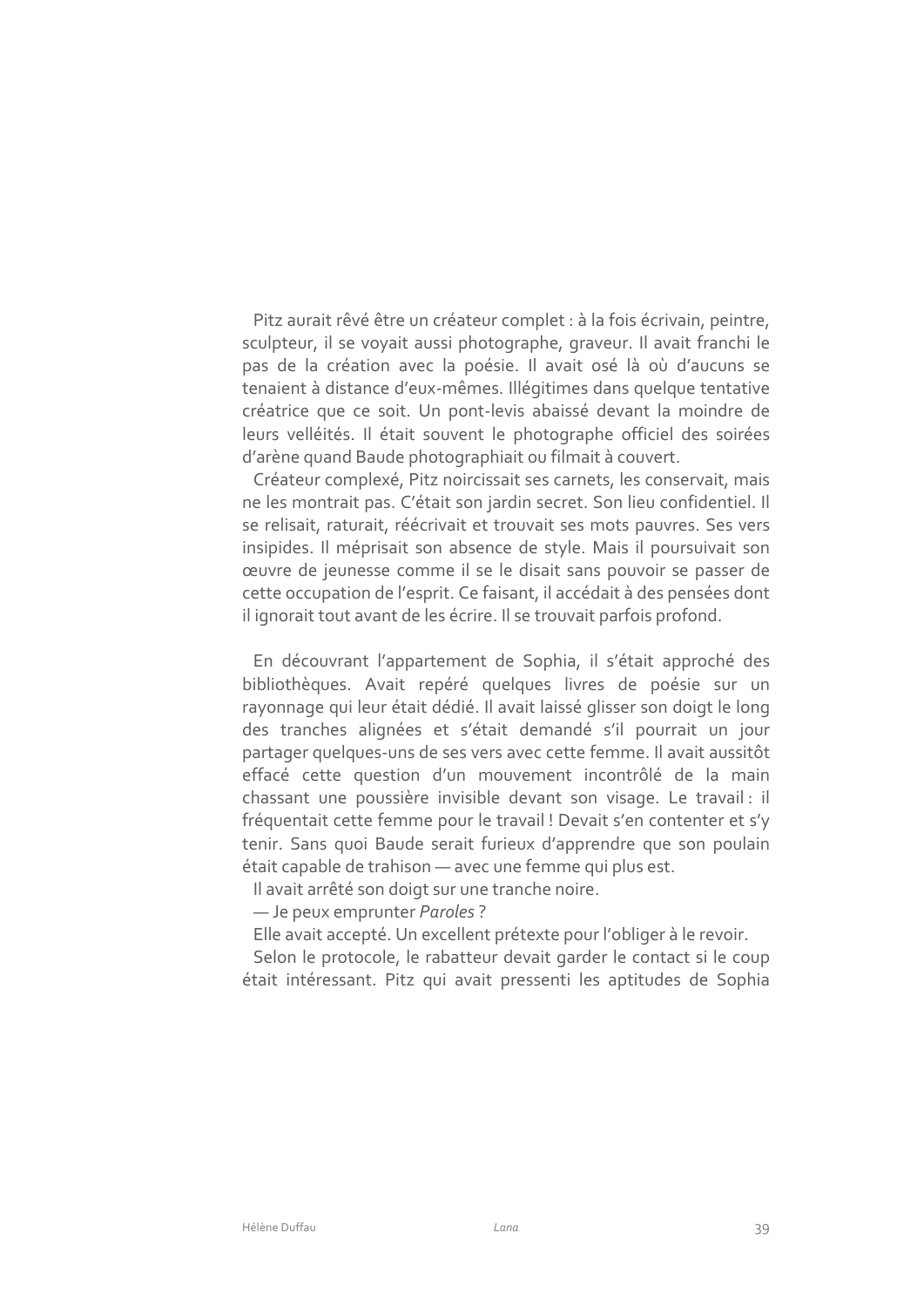avait confirmé l'intérêt de cette candidate. Il s'en était donné à cœur joie avec une jeune femme parfaitement sauvage au lit. Gourmande et désinhibée. Était-ce l'alcool ? Pas certain. Il pensait plutôt qu'elle était bien salope comme tout un tas de mijaurées qui ne demandaient qu'à être débridées par le dressage d'un étalon bien monté. Et lui plutôt bien mis et fier de son attirail savait y faire.

Dès lors il avait supposé que Baude serait content de sa nouvelle recrue ce qui lui avait donné encore plus de cœur à l'ouvrage. Il avait besoin d'être perçu comme étant le meilleur. Les autres rabatteurs à l'identique en un concours permanent qui se vivait à travers des sousentendus et la tension des regards. Être le meilleur avant de devenir le nouveau chef un de ces jours.

Avec cette nouvelle Sophia-Natacha, Pitz serait bien vu et se verrait peut-être confier un autre type de missions : négocier l'achat de droques, achalander des produits chimiques, écrire les marchés donnant lieu aux soirées, recueillir le montant des rackets... Tout en s'imaginant dans des responsabilités de cet ordre-là il repoussait le moment d'exprimer ses aspirations à Baude.

Au fond il craignait la moquerie du chef. Son refus en rejet. La dureté et les ordres cassants que Pitz fuyait comme une maladie transmissible. Le rabatteur détestait être malmené et préférait patienter jusqu'à sentir venir le moment opportun de saisir sa chance pour exposer ses ambitions à son patron.

En attendant Pitz était veule sur demande. Traitre ou fidèle. Honnête ou son contraire. Il grenouillait dans un milieu de magouille et nageait au fil des eaux en ajustant son style à ce que le courant d'influences du moment demandait. Exactement comme dans sa vie d'avant quand il mettait en rayon des tonnes de boîtes de conserve en hypermarché et qu'il avait vite compris les pressions. Celles des grands groupes obnubilés par le profit maximum généré par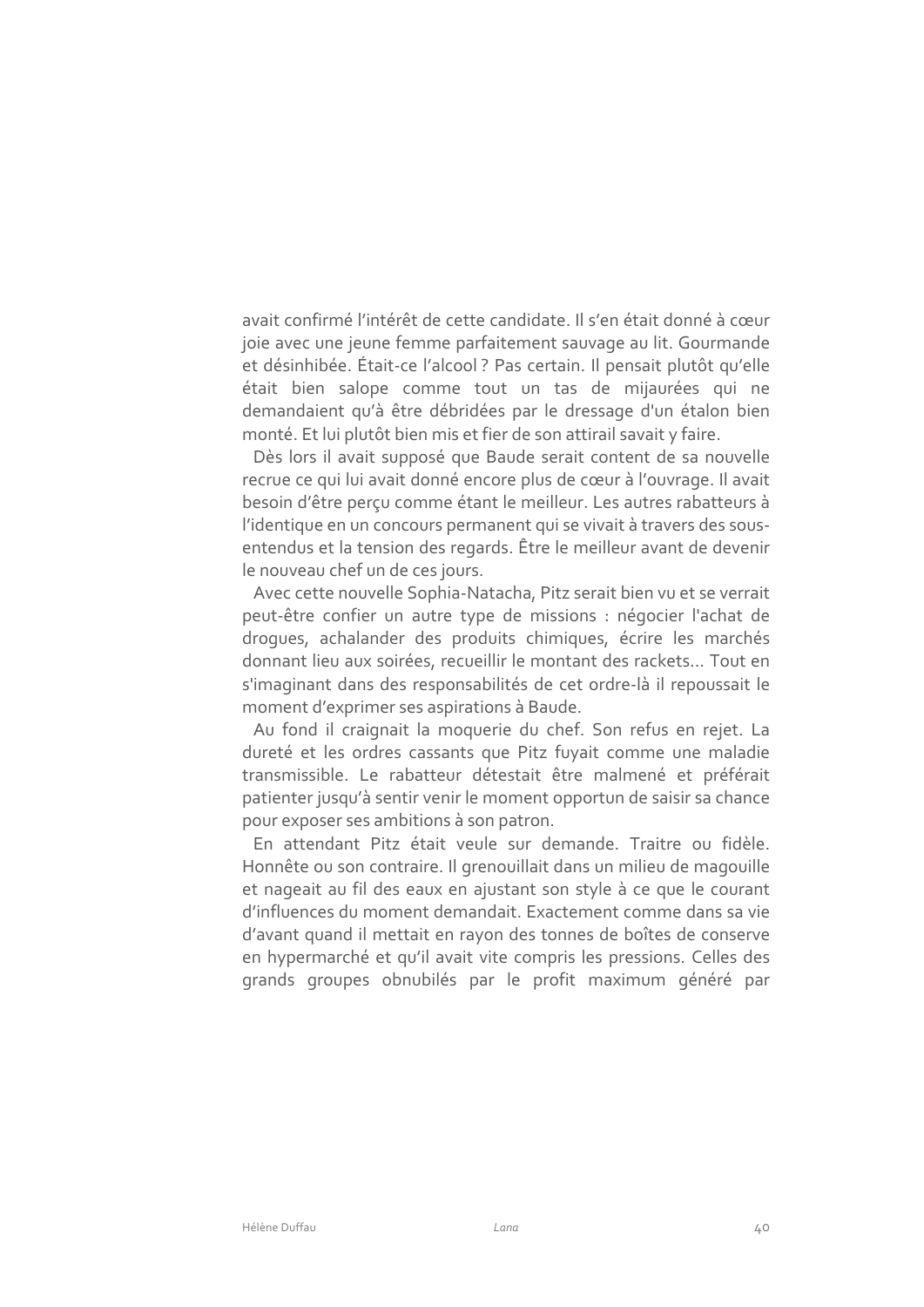l'écoulement de leurs produits fabriqués en surnombre. Celles qui s'exerçaient sur les producteurs mis à mal par des marges réduites. Et par effet rebond, celles qu'éprouvaient les membres des équipes en interne. Mettant le monde sous pression, les gros grossissaient sans vergogne, les maigres étaient au régime sec.

Pitz avait choisi son camp. Il serait du côté des gros bonnets. Profiterait de son passage sur terre pour remplir tout ce qui pourrait l'être chez lui : sa panse, son lit, son nez, et trouverait sur qui faire pression pour y parvenir. Alors, quand Baude l'avait débauché, il n'avait pas dû beaucoup insister pour convaincre Pitz que l'herbe était plus verte ailleurs et que son compte bancaire en tirerait rapidement de nets avantages. Le rabattage était nettement plus attrayant que la mise en rayons. Pitz l'avait très vite éprouvé.

Son heure de gloire viendrait. Pitz le savait. Il tentait parfois de l'écrire, versifiant son accession au trône. Son style devenait vite grandiloquent. Il s'agaçait de chercher sans trouver un rythme satisfaisant sa démesure.

Pitz saurait saisir sa chance. Quand le patron serait lassé des affaires, Baude ferait de lui son héritier. Il en rêvait. Il le voulait. Il se disait que ce jour-là il dégagerait cette vieille peau de Lana qui lui barrait trop souvent la route. Trop près de Baude. Trop complice. Elle prenait trop de place et l'empêchait de se montrer sous ses meilleurs attraits. Elle le privait d'accéder aux fonctions qu'il enviait. Il en était certain.

Il ferait place nette. Il se l'était alors promis. Et cette promesse chahutait ses pensées.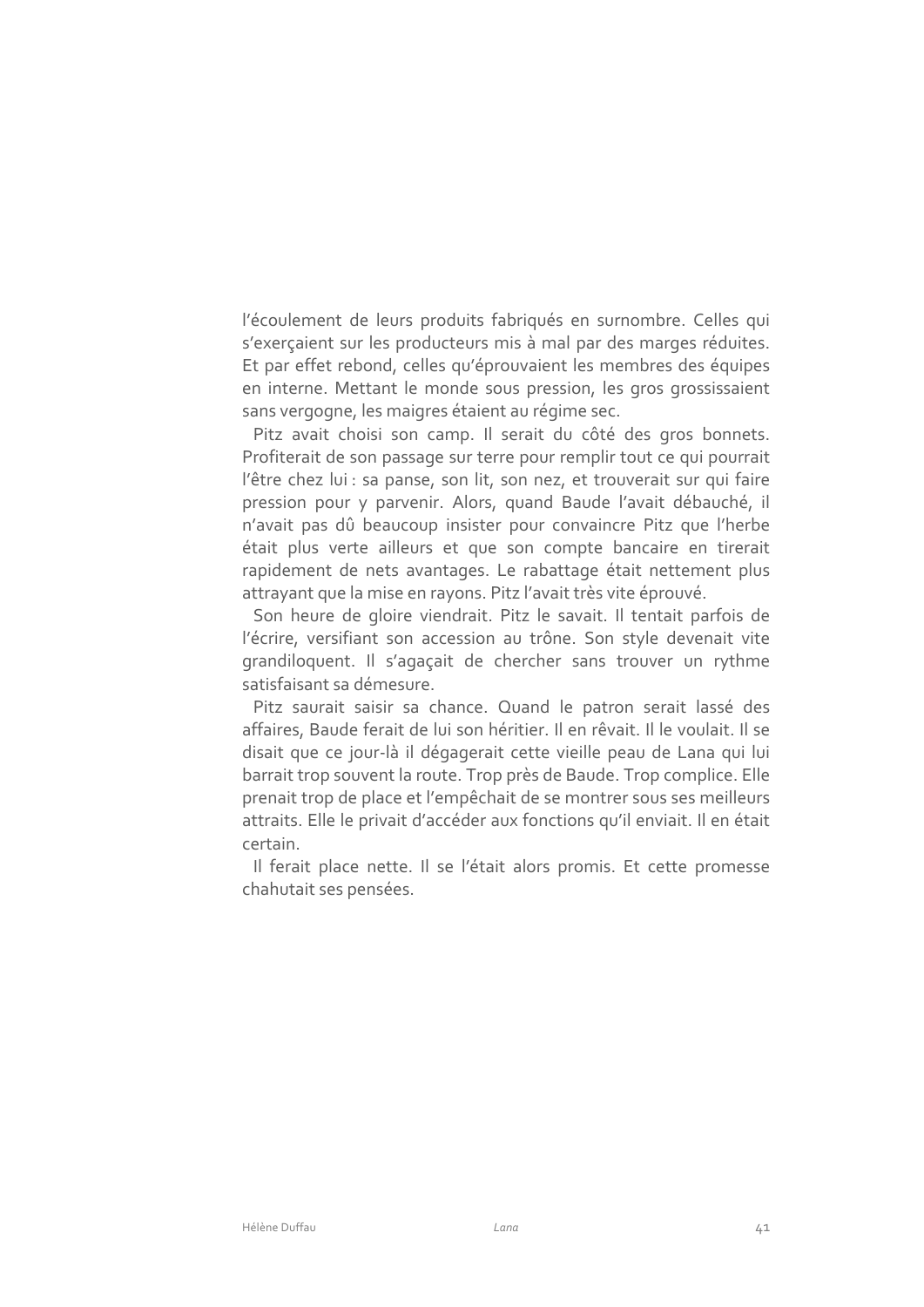Après le fameux soir où tout avait commencé Lana s'était réveillée chez Baude. Son corps atrocement douloureux. Des bleus sur le ventre et sur les avant-bras. Son estomac plein de matières épaisses qu'elle avait vomies pendant des heures. Un méchant étau autour de sa tête avait serré plusieurs semaines d'affilée. La douleur la saisissait sans prévenir. Une sorte de casque se refermait de ses cervicales à sa fontanelle emprisonnant les tempes et serrait. Serrait. Serrait. La tête près d'exploser.

Elle était sonnée quand la douleur survenait. Étrangère à ellemême. Peinait à se mettre debout et perdait aussitôt l'équilibre. Elle avait faim et envie de vomir à la fois. Elle côtoyait un corps sur lequel elle n'avait quère de contrôle et s'en sentait prisonnière. Piégée à l'intérieur d'elle-même. Elle tremblait subitement de froid et aspirait à mourir sous un édredon. Elle demandait qu'on ferme les volets et qu'on la laisse seule. Se sentait perdue si elle était seule et appelait Baude. Voulait un bain brûlant. Un steak épais qu'elle mâcherait bleu aussi longtemps qu'il le faudrait pour décrisper ses maxillaires. Elle buvait un verre de lait avant de le rendre dans une bassine. S'endormait violemment et sursautait dans son sommeil. Ouvrait un ceil peur au ventre et hurlait.

Baude l'avait pansée. Caressée. Rassurée. Il s'était rendu disponible pendant des jours et l'avait accompagnée sans relâche. Nourrie.

6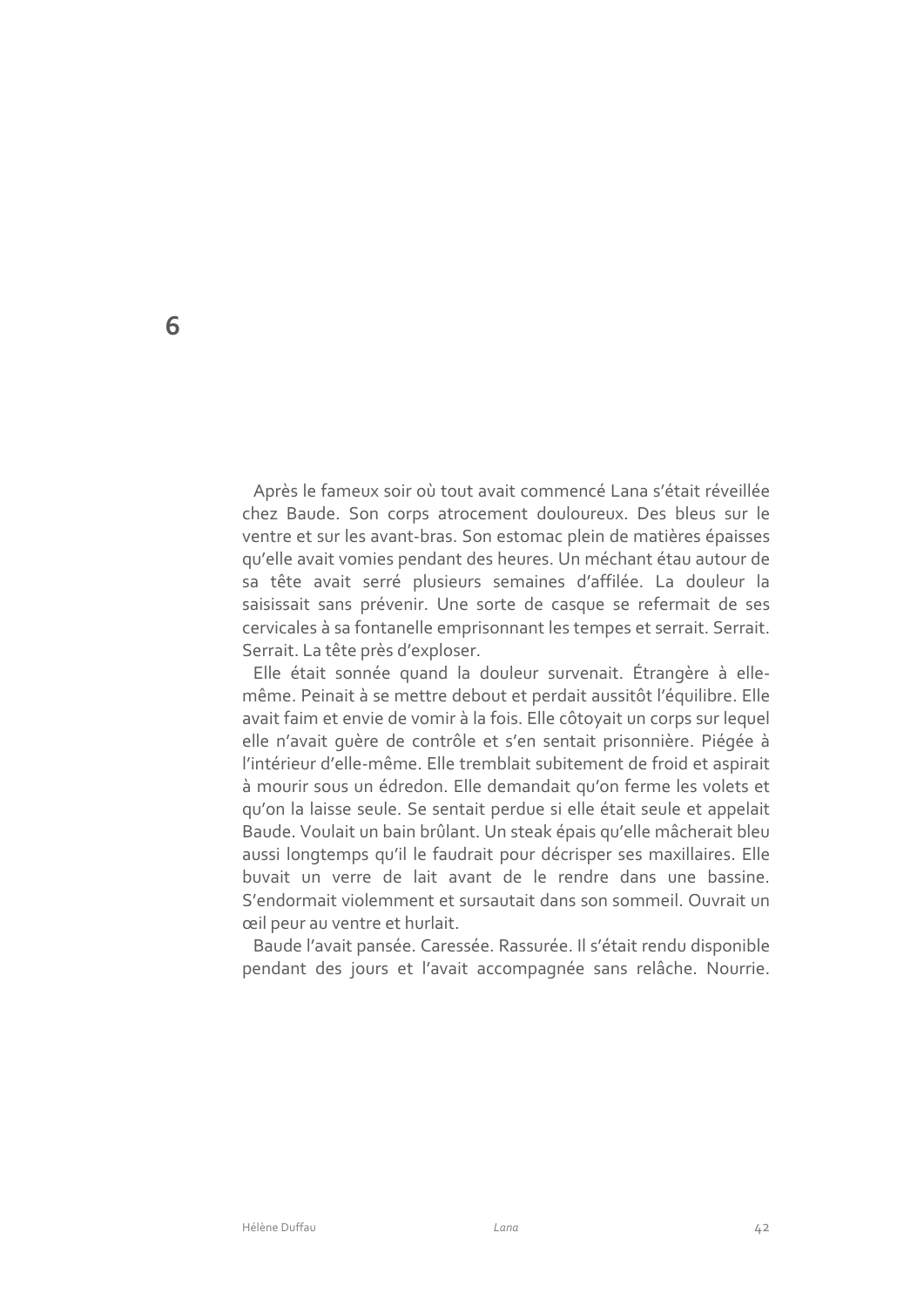Lavée. Habillée. Veillée. Il avait changé la literie après qu'elle l'avait souillée. L'avait réconfortée quand les cris revenaient dans sa nuit. Il la consolait. L'embrassait. La bercait dans ses bras.

Il s'était occupée d'elle jusqu'à la rendre à nouveau compatible avec son existence. Elle comprendrait plus tard qu'il s'agissait alors de pure rééducation. De conditionnement. D'asservissement. De sa mise sous pli pour le dessein de Baude.

Les analgésiques étaient devenus ses compagnons de route. Quand les fumeurs ne sortaient jamais sans avoir vérifié la quantité nécessaire de cigarettes en leur compagnie, les asthmatiques sans leur spray de produit vasodilatateur, elle s'assurait d'avoir systématiquement avec elle des comprimés antidouleur où qu'elle aille.

Pendant sa lente reconversion Baude confia l'avoir négociée aux hommes qui la violaient dans la cour de l'immeuble. Coincée entre deux conteneurs à ordures. Achetée c'était le mot qu'il avait employé. Il avait insisté pour qu'elle l'entende. Il prétendait avoir mis de l'argent en jeu pour que les types lui laissent Lana. Une belle somme pour une belle femme dont il présageait du talent.

- J'ai voulu changer ton destin. Tu comprends?
- Pourquoi ? Pourquoi moi?
- Comment te dire...

Il avait planté son regard dans le sien. Elle avait vu ses pupilles se dilater. Un frisson l'avait parcourue et elle avait éprouvé qu'il cherchait quelque chose en elle. Au-delà de son regard planté dans le sien. Comme s'il lisait en elle à livre ouvert. Comme s'il pénétrait en elle sans qu'elle puisse l'en empêcher. Elle s'était sentie vulnérable.

-Tu es celle que j'attendais Lana.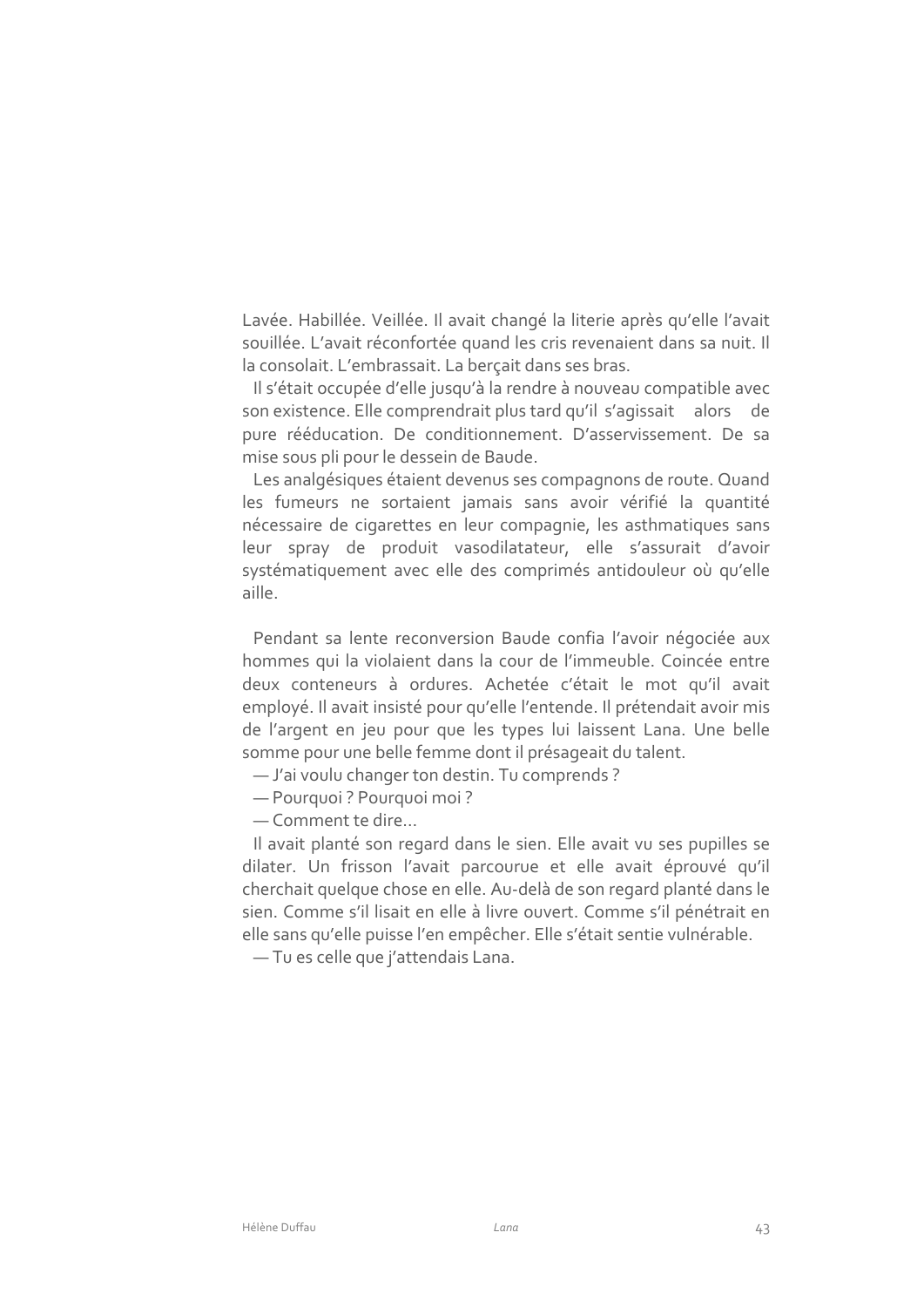Ces mots la touchèrent profondément. Des larmes noyèrent aussitôt son regard. Les émotions détournèrent sa vigilance et elle avait pleuré silencieusement dans les bras de Baude.

- Je ne sais plus. Je ne sais plus rien... Enfin si, j'étais dans cette soirée avec toi, ça, je m'en souviens. Et à un moment, j'ai voulu descendre pour prendre un taxi parce je ne me sentais pas très bien. Il fallait que je rentre. Il fallait que je me retrouve chez moi pour faire disparaître ce malaise.

La suite elle l'avait oubliée. Se trouvait incapable de se remémorer la moindre image après son intention de rentrer et le souvenir du mouvement de son corps vers la sortie.

- Chut... Tu ne peux pas te souvenir. Mais je vais te le dire encore.

Baude avait dit une nouvelle fois la scène à laquelle la mémoire de Lana échappait. Il avait insisté sur des détails sordides. La brutalité. La forme des sexes. Les vêtements des hommes. La posture de Lana. Leurs attitudes. En nommant encore et encore le viol jusqu'à la saturer de dégoût.

Elle demeurait aveugle. Rien ne venait corroborer le scénario et le trafic que Baude avait déjà raconté. Rien. Hormis le mal de crâne. L'estomac retourné. Les angoisses nocturnes. Rien hormis les bleus au corps.

Il évoqua une forme de jouissance chez elle ce qui la brutalisa davantage. Il décrivit son regard traversé par une étonnante fièvre pendant qu'elle était pénétrée. Il dit la beauté de la scène dans sa crudité. L'esthétique des corps enchâssés dans la cour. Contre les containers. Dans cet obscur de la nuit. Il décrivit le brillant des pavés. Les exhalaisons et les râles. La grâce du corps de Lana sous les tenailles des violeurs. Lui avait patiemment profité en spectateur. Avait laissé monter son désir. Il était intervenu quand il s'était senti pleinement tendu et dur.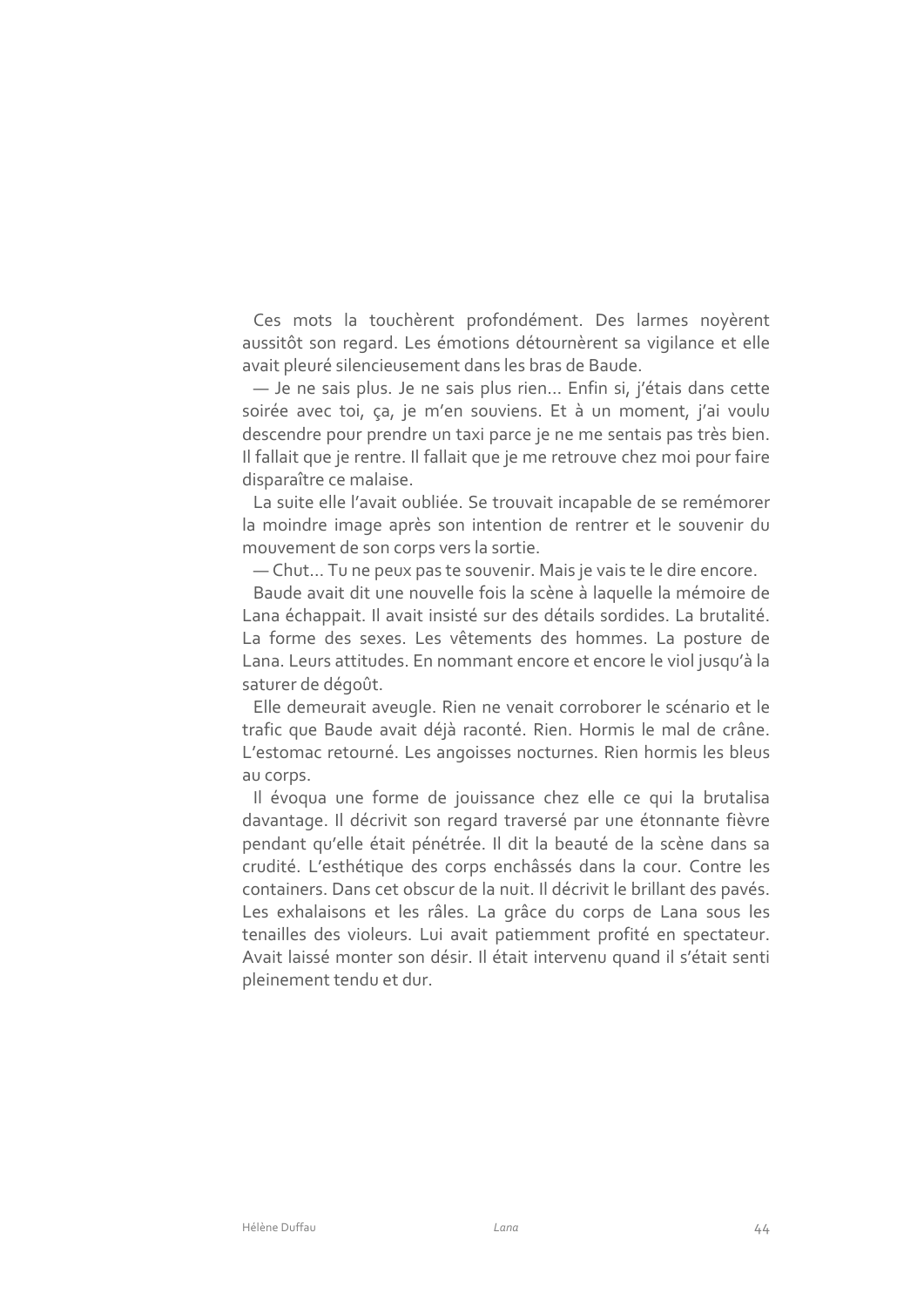Baude avait marchandé Lana contre une somme dont il ne précisa jamais le montant. Témoin de la scène il avait monnayé son silence. Il se disait fier d'avoir payé pour elle en la soustrayant aux deux salauds qui profitaient de son ivresse. Après tout elle était son invitée ce soir-là. C'est bien lui qui lui avait proposé de l'accompagner à cette soirée d'étudiants où il n'avait pas envie d'être seul. Lui qui voulait arriver au bras de cette fille qu'il trouvait sublime. Lui qui, ainsi, voulait impressionner son monde et donner à comprendre que les femmes ça le connaissait contrairement à ce que la rumeur laissait sous-entendre.

- Je me sens responsable Lana. Responsable de ce qui t'est arrivé cette nuit-là. Si je ne t'avais pas invitée, tu n'aurais sans doute jamais rencontré ces deux connards qui ont profité de toi. Vu le mal que tu t'es donné pour eux, passe-moi l'expression, je dois m'occuper de toi maintenant. Je vais t'aider à te remettre sur pieds.

- Qu'est-ce que je peux faire contre ces types ?

- Rien ! Tu ne vas rien faire ! Je te l'ai dit, nous avons déjà réglé nos comptes. Et tu vois... oui, je te fais confiance, alors je te confie un secret : ces deux-là, je les aurais volontiers baisés quand ils en ont eu fini avec toi. Regarder leurs petits culs s'agiter, ça m'a donné une sacrée envie de leur donner à goûter de ma tige.

Lana et Baude partagèrent leurs journées. Puis leurs nuits. Leur vie. conversations. Découverte réciproque. Longues Lana en récupération voire en reconstruction post traumatique.

À la séduction intellectuelle suivirent leurs échanges érotiques. Ils tentèrent de s'aimer dans l'impossibilité d'une sexualité partagée. Baude préférait baiser des hommes mais se disait fou du corps de l ana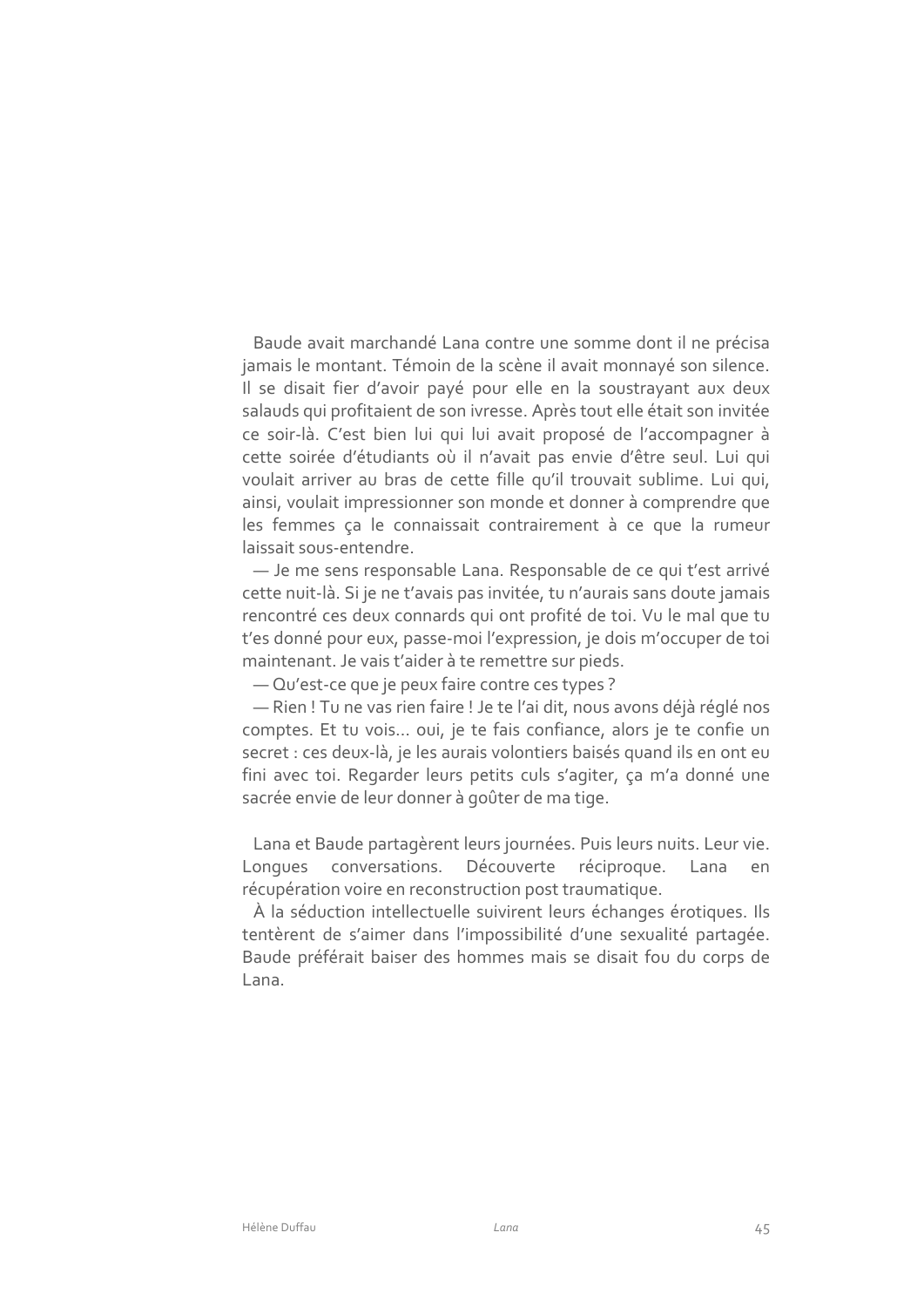Tard dans la nuit elle rentrait chez elle raccompagnée en taxi par cet homme qui l'avait sauvée d'une situation dont certains pans demeuraient mystérieux. Et s'obstineraient à le demeurer. Des pans qu'elle trouvait peu crédibles. Auxquels elle peinait à croire. Un Baude pas toujours convaincant assénant un propos qui lui semblait parfois surréaliste. Impossible. Trop cynique et machiavélique pour qu'elle le pense véridique.

Elle en victime d'une traite. D'une négociation de maquignon entre deux poubelles. À son insu. Trois hommes affairés à bon compte. La marchandant comme on négocie un cheval à l'usure de ses dents. Lana devenue objet de convoitise. Potiche de collectionneur.

Elle mit des mois avant de comprendre pourquoi l'absence de souvenir de la scène de torture qu'elle était supposée avoir vécue persistait. Elle aimait trop peu l'alcool pour s'être saoulée comme Baude le prétendait.

Elle apprit un soir de confidences que la soirée d'apprentis médecins où les choses avaient dégénéré pour elle avait pour objectif de tester l'effet de produits de synthèse sur certains membres de l'assemblée. La jument aux mains des maquignons se transforma en cobaye lors de cette annonce. Elle se vit dans une cage métallique, courant à perdre haleine dans une roue sans fin, sans possibilité de quitter l'enfermement.

Baude intriquait Lana. Il l'attirait. Elle sentait chez lui quelque chose du mystère à percer qu'elle voulait découvrir. Elle seule. Coûte que coûte. Elle voulait plonger vers les profondeurs de cet être. Se laisser porter par l'homme bienveillant qu'il savait être en dépit de ses accès de colère qui le rendaient aussi violent en paroles qu'en actes. Si les révélations de Baude l'avaient plongée dans le doute, dans des questionnements sans fin sur le rôle qu'elle avait joué malgré elle, elle se sentait pourtant protégée. Rassurée par la présence de cet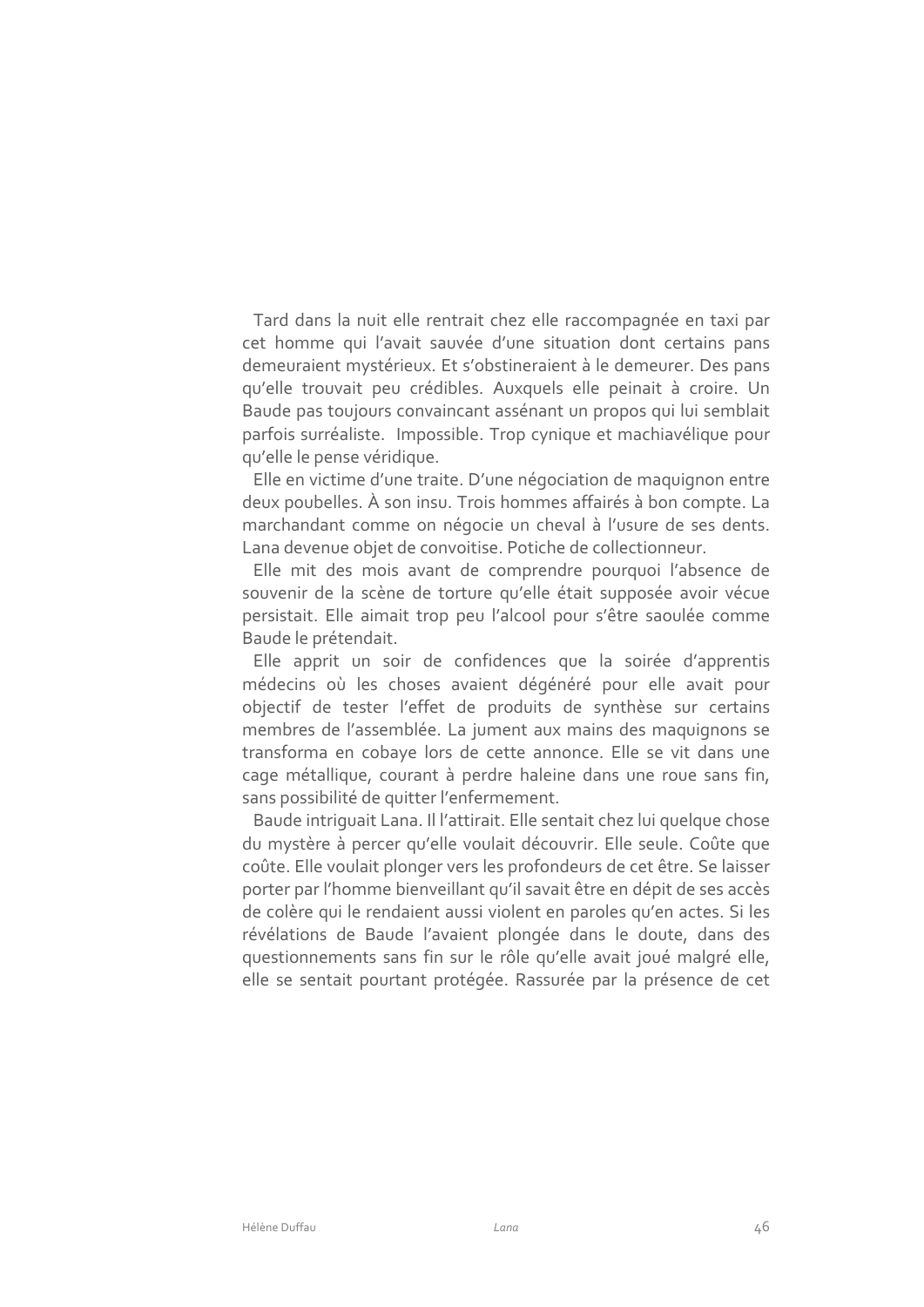homme. Prise d'effroi quand elle imaginait qu'il pourrait disparaître de sa vie. Paradoxes du piège auquel elle avait consenti.

Elle manqua les cours de l'université jusqu'à ne plus avoir envie d'y retourner. Dans le cercle restreint de ses connaissances, peu prirent de ses nouvelles. Elle inventa une réorientation. Se fit convaincante. Puis disparut littéralement de sa précédente vie pour verser dans un monde fascinant.

Quelque chose était survenu. Quelque chose se soustrayait. Quelque chose l'aveuglait depuis l'intérieur.

À l'aune des confidences, Lana avait tenté à maintes reprises de forcer sa mémoire. D'imaginer avoir vécu ce que Baude évoquait. De se figurer la scène selon l'angle de vue qu'il avait rapporté. Mémoire au noir profond. Elle demeurait incapable de convoquer le moindre souvenir. Elle chercha pourquoi il lui était impossible de revoir le souvenir. D'éprouver à nouveau les sensations. La douleur. D'identifier les ordures qui l'avaient violée et vendue. Elle chercha sans réponse jusqu'aux premières soirées d'arène.

Baude forma Lana à ses jeux amoureux. Il soigna la sexualité meurtrie de sa partenaire en la mettant en scène. Lui donna un surnom pour leurs jeux érotiques. Elle découvrit un univers. Elle s'efforca de répondre à ses demandes. De se plier à ses attentes. Devint bonne élève. Il lui fit pratiquer de nombreux ustensiles. La regarda jouir. La photographia souvent. Ils partagèrent des droques à débrider la retenue. À augmenter les sensations. Elle perdait souvent la mémoire de scènes que les photographies venaient réactiver ensuite.

Puis subitement le rythme changea.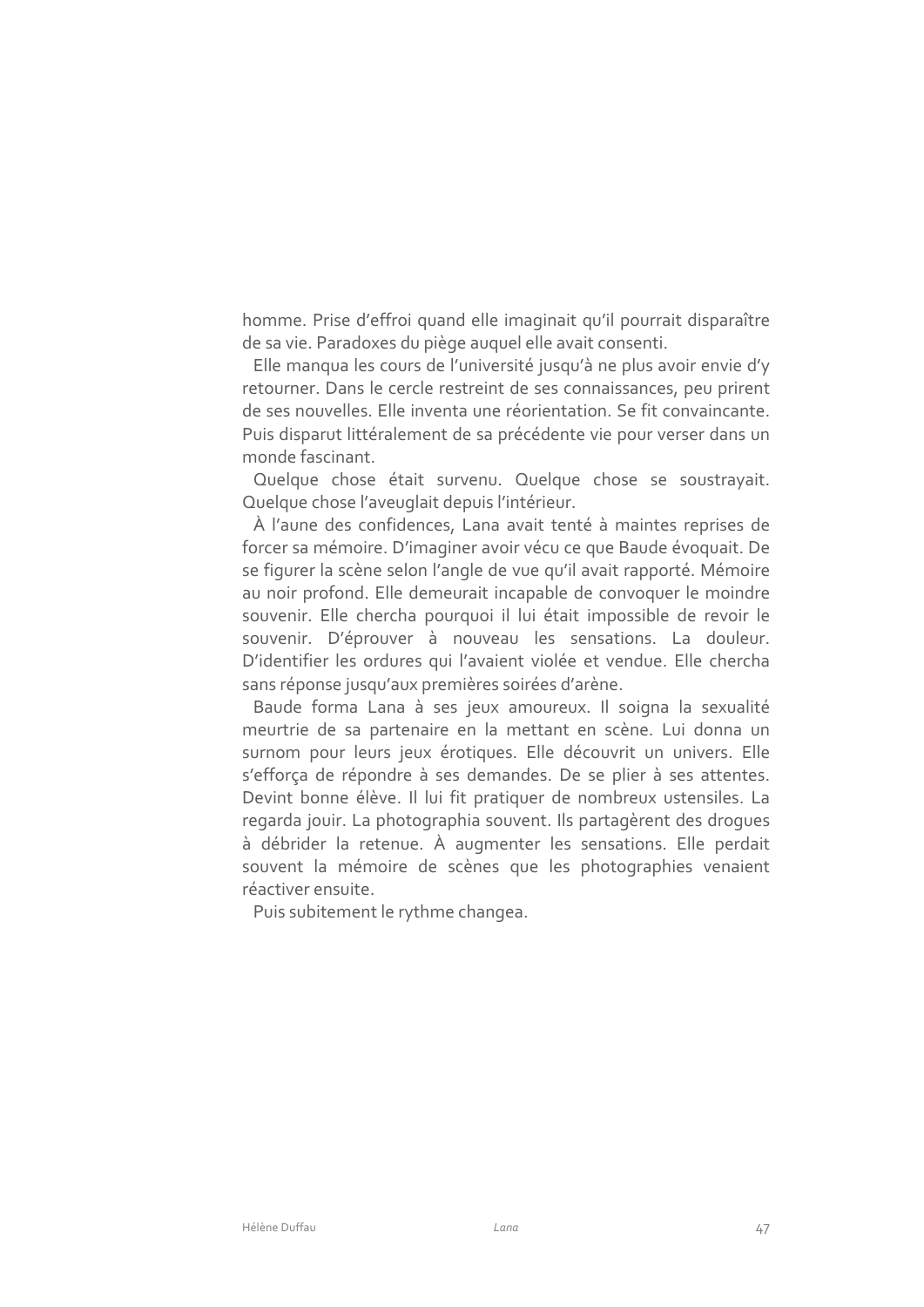« J'aimais faire l'amour... Avant... je veux dire... J'aimais aimer. J'aimais être aimée. Être caressée. Caresser aussi. Rencontrer l'autre par la peau et ses milliards de capteurs qui y bavardent bien plus que les mots.

Pendant des heures, je pouvais passer une main et l'autre sur le corps de mon partenaire amoureux. Quelquefois ma partenaire, ça m'est arrivé... pour le plaisir de l'expérience je crois, plus que par goût affirmé. De fait, j'aime les hommes... et j'admire les femmes que je trouve tellement plus fortes, tellement plus humaines, contrairement à la « légende » qui les infériorise. Tellement plus sages aussi... en termes de responsabilité, de compréhension des situations. Et tellement plus belles et sensuelles.

Avant, j'aimais masser, embrasser, profiter de ce grain incroyable d'une peau. De cette chose précieuse et belle qui s'appelle l'intimité... C'est rare l'intimité... la vraie je veux dire, pas celle que vendent les magazines ou tout est cru, mis à nu, exhibé, calculé et déformé, dans une violence constante tournée contre les femmes...

Je n'en peux plus moi de cette société cosmétique. Tellement artificialisée que des gamines aujourd'hui rêvent de peser quarante kilos pour un mètre quatre-vingts, tout en se faisant ôter les côtes et boursoufler les lèvres de leur bouche, en se faisant gonfler les seins, raboter les lèvres de leur sexe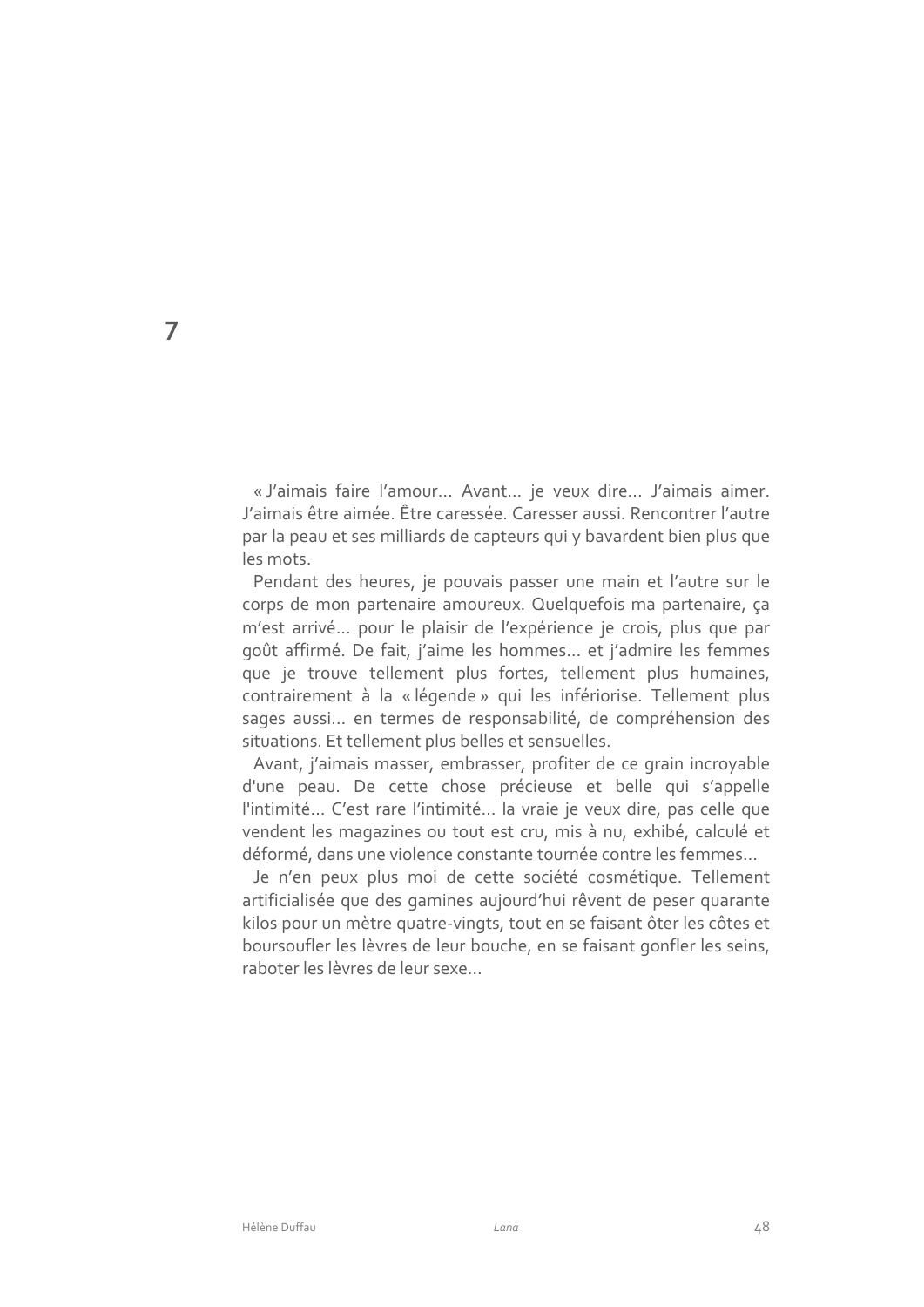Vous êtes un homme ! Vous comprenez ce que c'est que de voir, tous les jours, des femmes nues - ou tout comme - à l'arrière des bus, dans les couloirs du métro, sur des panneaux d'une taille indécente. Votre tête sans cesse agressée par ces corps maigres, leurs côtes effacées à la palette graphique sinon on les comparerait instantanément aux squelettes sur pieds des camps de la mort. Des femmes objets, crétinisées dans la moindre publicité, des femmes veules... Heureusement que je n'ai pas de télévision chez moi, c'est déjà assez envahissant comme ça partout à l'extérieur.

C'est difficile tout ça quand on est un homme ? Cette iconographie de la rue qui surjoue perpétuellement la domination et l'asservissement ? Publicité sadique... Ah voilà, i'v suis ! Sade en arrière-plan d'une incapable « pensée » publicitaire ... Oui, Sade en grand argument déculpabilisant pour monnayer des pratiques perverses. La littérature... la littérature et ses droits infinis. La littérature et son absence de responsabilité... Remarquez, il a fait quelques années en prison celui-là...

Avant... Mais avant quoi bon sang?

Je peux prendre un mouchoir?

Avant, j'aimais prendre du temps à jouer avec le sexe de l'autre, dressé dans ma bouche ou à cueillir entre mes lèvres. Je crois que j'aimais tout ce que l'amour à deux pouvait proposer. Et toutes les trouvailles que deux adultes sont capables de partager avec envie... avec désir et réjouissance. Mais, surtout, dans le respect des limites de chacun. Des limites qui pimentent le jeu... où j'étais fière exploratrice. Gourmande même.

La jouissance de l'autre, n'est-ce pas l'une des plus belles offrandes ? Avec son propre plaisir, évidemment !

Maintenant, cela n'existe plus, vous comprenez? Quelque chose est passé dans ma vie qui a ruiné ce rapport serein au corps, cette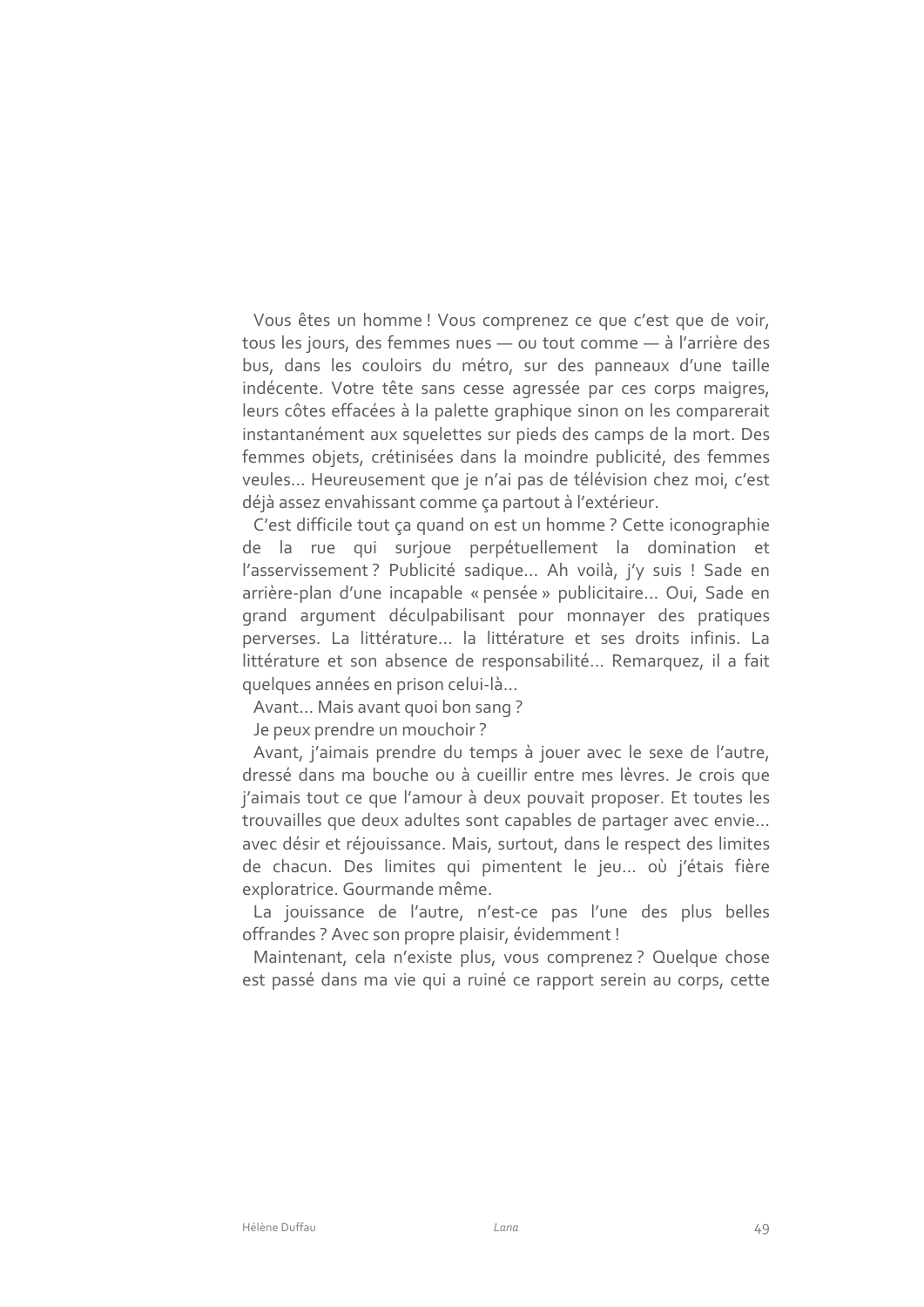joie du cœur. Mon désir amoureux s'est éteint, du jour au lendemain, alors qu'il était beau, épanoui, libre je crois.

Du jour au lendemain, dix-neuf marches et du dégoût... le rejet du désir de mon partenaire, l'horreur même. Mon ventre est devenu silencieux, douloureux, plus jamais stimulé comme avant, jamais plus bouillant dedans, ou frissonnant, ou délicieusement tourmenté. C'est comme mort, ça n'arrive plus... c'est devenu impossible... je ne comprends pas.

Peut-on s'amputer de son désir sans le savoir ? C'est possible ? Sans opération chirurgicale, je veux dire ?

Je... je ne peux pas expliquer ça sans le rattacher à ce matin où je suis rentrée chez moi complètement fracassée. En miettes. Nauséeuse comme jamais. Ces marches impossibles à gravir...

Le simple fait de croiser mon regard dans le miroir après avoir refermé la porte d'entrée m'a projetée dans les toilettes. Là, j'ai répandu tout ce que mon estomac contenait encore.

J'étais mal comme jamais... comme jamais je n'ai été...

Et j'en ai fait des expériences... pourtant, j'en ai essayé des expédients, mais jamais je n'ai été aussi mal... Oh, je vous vois froncer les sourcils ! Je n'ai pas fait des choses trop terribles. Je fume comme je bois, comme je prends de la droque, comme je fais l'amour : en société, pour le partage de l'ivresse et de la légèreté, en bonne compagnie enfin, en principe, parce qu'il m'arrive quelquefois de mal viser.

Tout est si grave tout autour, si dur aussi... j'ai l'impression que le monde va si mal qu'il me faut dégoupiller... faire retomber la pression. Rire aux éclats, ne se préoccuper de rien d'autre que de vivre l'instant et toute la richesse qu'il peut apporter. Profiter des rencontres, de la diversité, de l'amour en partage... Et puis, reprendre le fil de sa vie sans n'avoir rien réglé, malgré l'ivresse, et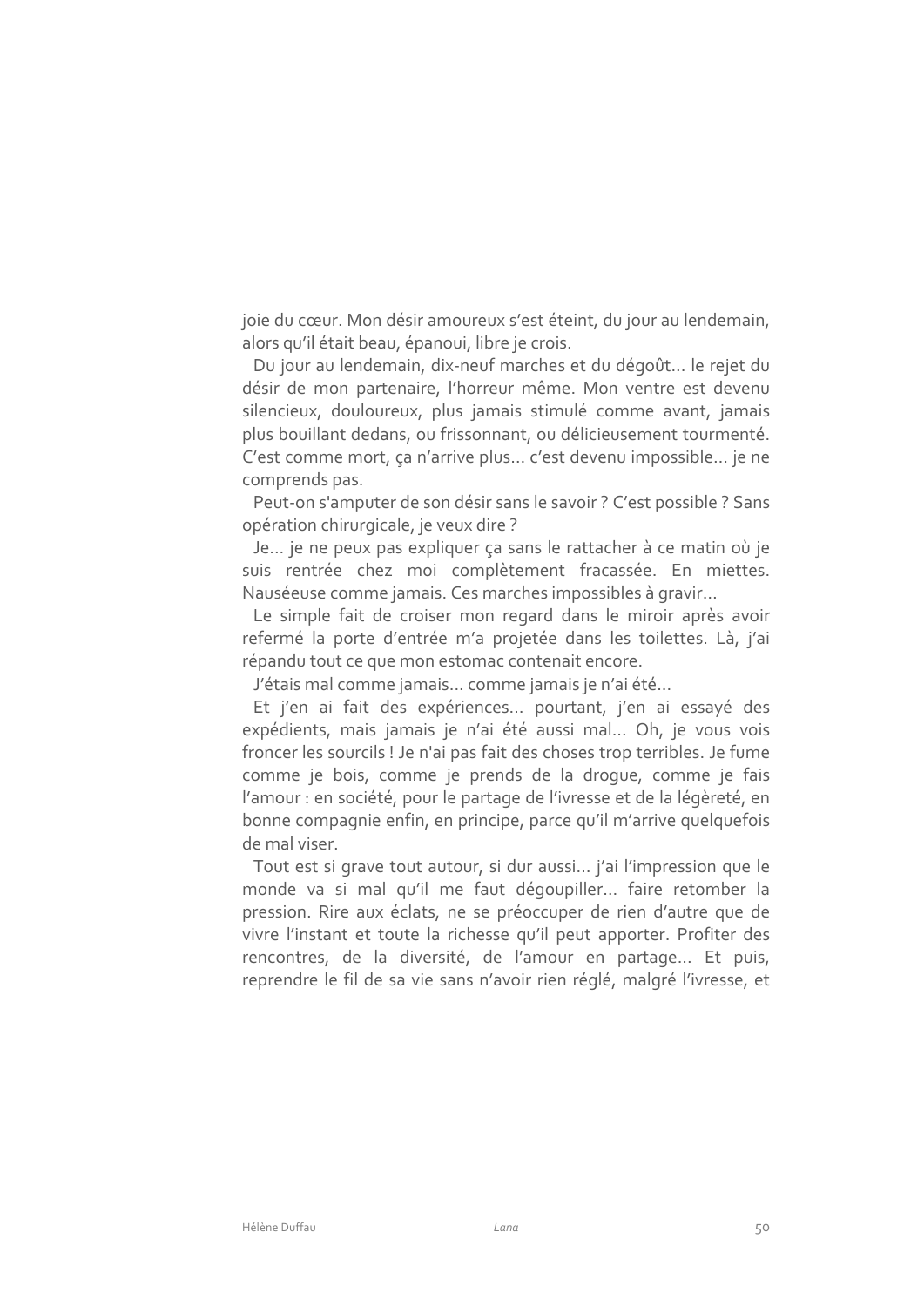reprendre en pleine face la douleur du monde, de ses congénères, la violence de l'époque, le cynisme économique et sa tyrannie... la domination sans cesse reproduite... reconduite. L'asservissement sans frontières, sans limites...

Parce que la marche du monde, la marche forcée du monde, tout autour, c'est purement insupportable, non?

Excusez-moi! Je me mets en colère mais je n'en peux plus des tentatives récurrentes de lavage de cerveau. Je suis une femme, tout en formes et il faudrait que je me rabote pour être au format cosmétique? Et que je gagne des millions en exploitant mon prochain pour avoir le droit d'être considérée ? Une vie en toc, oui...

J'ai l'impression d'être en dépression... d'être en sévère décompression... C'est grave ? Je suis grave... »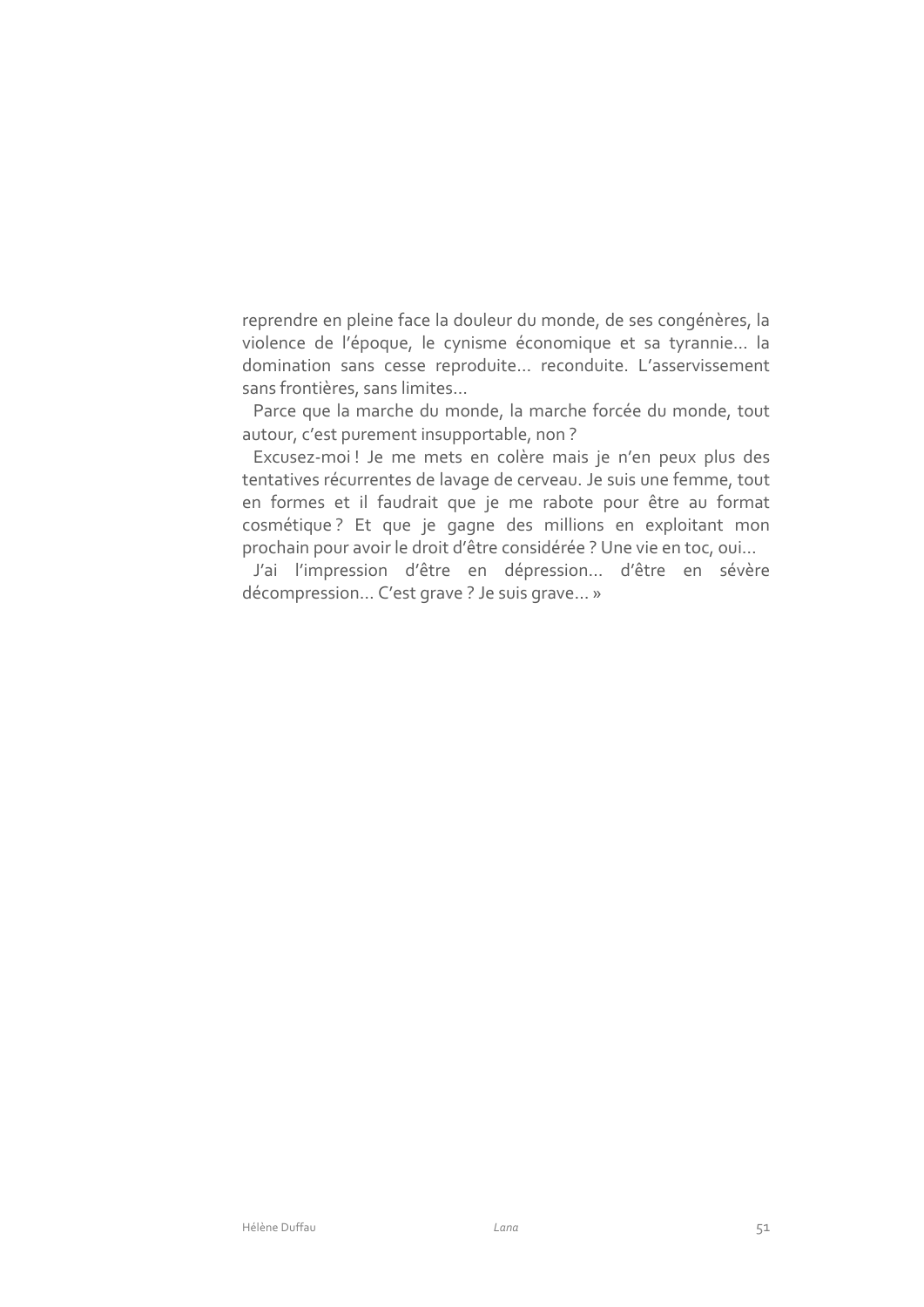- Où étais-tu passé ? Ça fait des jours que je t'attends enfermée ici. J'ai même presque plus rien à manger...

- Bonjour Lana. Moi aussi je suis heureux de te voir.

- Baude, ça n'est pas possible ! Tu pars sans prévenir et ça me rend folle ... je suis folle d'inquiétude.

- Mais le monde continue de tourner madame. Pendant que tu es à l'abri bien au chaud ici, je travaille, j'organise, je gère mes affaires.

Baude était économe en confidences personnelles. Collectionneur d'adages utiles à couper court il prétendait volontiers que toute vérité n'est pas utile à proférer. Auparavant pleinement disponible, il avait pris l'habitude de disparaître pendant quelques jours. Sans donner de nouvelle. Il filait en pleine nuit quand Lana dormait. Il réapparaissait à sa quise et s'échappait à nouveau. Allait et venait comme il le voulait dans ce territoire.

Il était arrivé les bras chargés de sacs de courses et d'un bouquet de vingt-cinq roses rouges. Il déposa délicatement le bouquet sur la table du séjour. Aligna les sacs.

- Tu peux me donner un vase s'il te plaît ?

Lana se sentit devenir folle. Elle fonça sur lui poings serrés. Tenta en vain de fracasser la poitrine de Baude qui arrêta son geste aussitôt. Ses mains en étau, il serra les poignets de Lana de plus en plus fort. Quand elle eut mal, elle renonça à son geste, lui demanda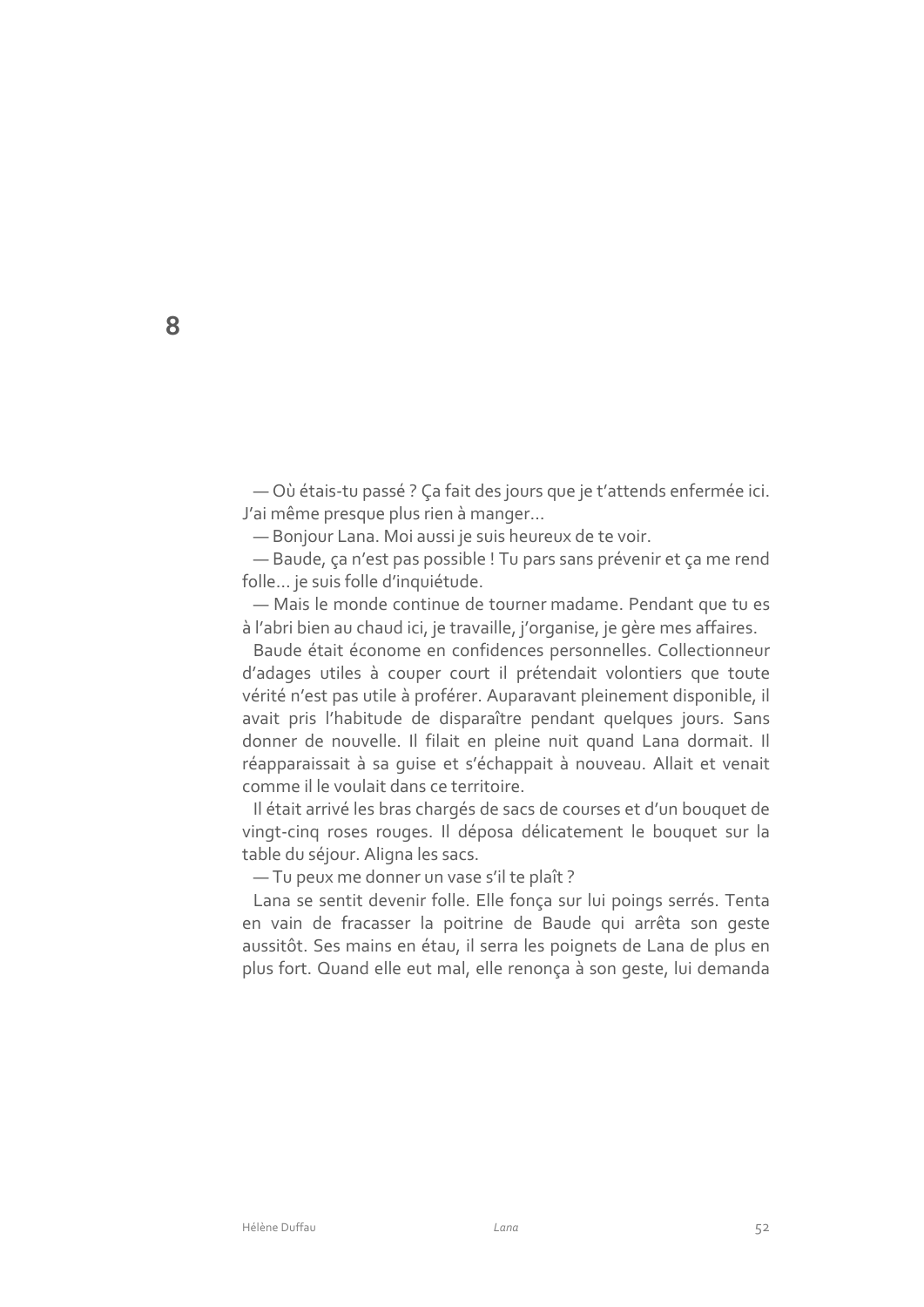d'arrêter. Il relâcha son emprise. Elle frotta ses poignets rougis. Fondit vers le sol, s'agenouilla et pleura.

- Pardonne-moi Baude! Pardonne-moi... Ça me rend dinque tout ça, complètement dinque...

À chaque retour de Baude elle atteignait des états émotionnels dont elle découvrait la virulence à mesure qu'ils se déroulaient. Elle était systématiquement hors d'elle. Ne s'appartenait plus. Jouait des scènes absurdes de jalousie et autres angoisses. Avant, elle ignorait pouvoir atteindre de tels sommets. Elle se demandait comment elle avait pu changer à ce point. Elle ne se reconnaissait plus. Se sentait trahie par elle-même.

Lana était accrochée. Dépendante. À point. Sa vie sous le commandement de Baude faisait d'elle un être dévoué.

Il l'installa dans un appartement de son quartier. Sept minutes à pied de porte à porte. Elle demanda qui avait habité là avant elle et obtint des réponses imprécises. Son inquiétude d'être abandonnée chevillée à l'obsession, la pensée insupportable d'être mise en concurrence par un homme agaçant ses rares moments d'apaisement, Lana était devenue fragile. Ses schémas de pensée la dégoûtaient. Elle craignait que Baude disparaisse de sa vie. Elle vivait en permanente insécurité. Le danger était partout au dehors.

Lana était en équilibre sur le fil de sa raison. Constamment près de basculer dans une flague noire. Gluante d'angoisses et d'images invisibles capables de nouer ses tripes. Une boue dans laquelle vautrer la moindre parcelle sensée de son esprit dorénavant capable de jouir de son mal-être répété. De ses scènes enragées. De sa douleur récurrente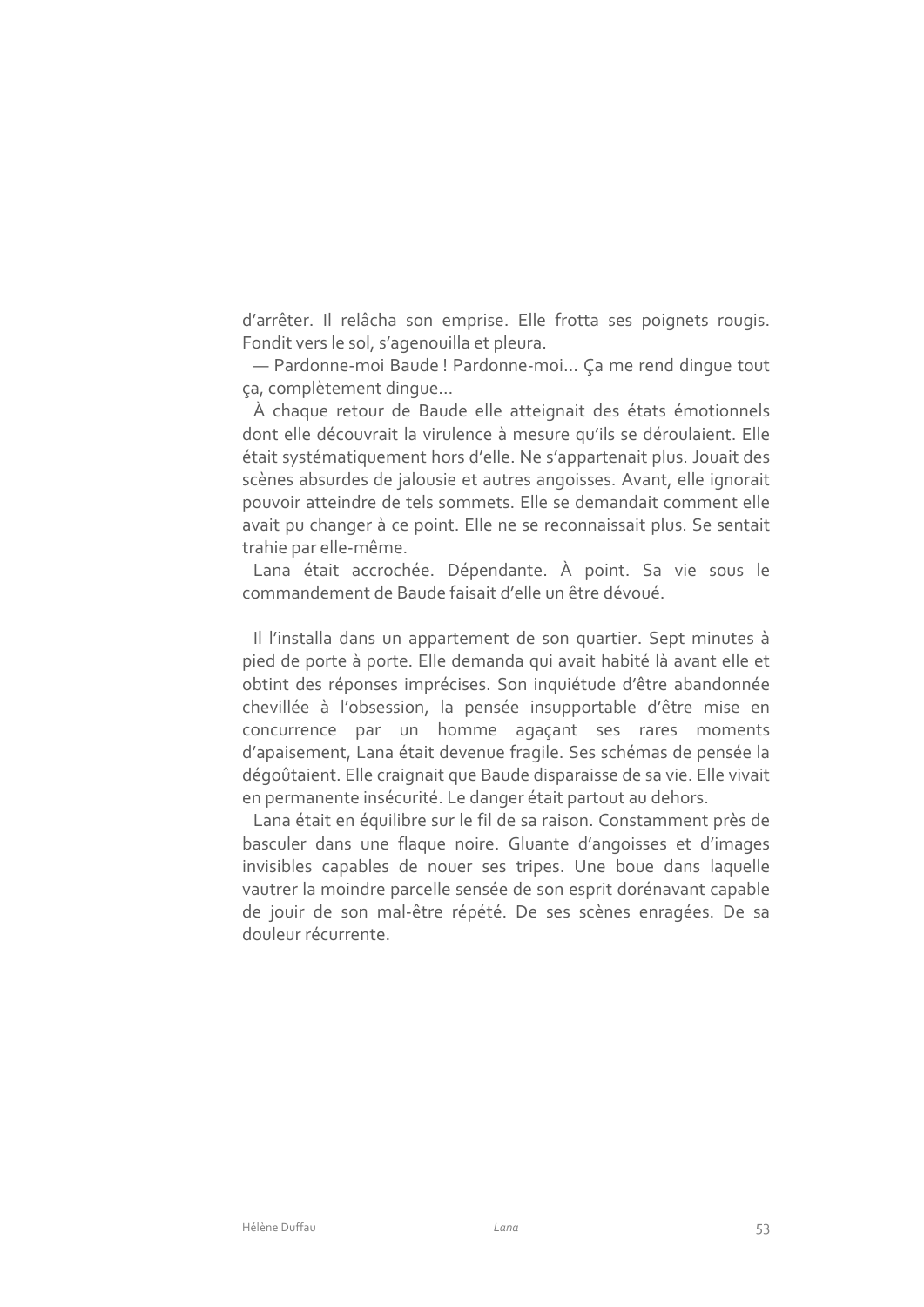Si Lana trouvait sa situation étrange, singulière, probablement anormale, elle ne cherchait pas à la fuir. Vivre autrement était audelà du possible. Elle n'en n'avait pas les moyens. Pas la force.

Une liste d'ingrédients de sa vie l'avait orientée vers des études en psychologie. L'ambiquïté de son attirance pour l'extrême. Sa fascination pour la violence. La capacité qu'elle avait de se mettre en danger. Une autre de ses motivations était liée à sa totale incompréhension du schéma familial dont elle était issue. Incapable d'adhérer au mode éducatif qui avait été le sien. Étrangère à ses parents. Autre. D'ailleurs.

Elle pensait avoir été adoptée mais n'avait jamais formulé ouvertement la question à des éducateurs dont elle doutait fermement être la fille. Elle avait préféré prendre la fuite. S'éloigner d'eux. Ne plus donner de nouvelles. Elle n'avait pas répondu aux lettres. Était demeurée sans numéro de téléphone et avait raréfié toute sorte de contact à connotation familiale.

Avec Baude elle se sentait vivre une vie unique. Elle se sentait devenir importante. Elle était malmenée mais elle existait vraiment. Elle comptait pour lui. Ses yeux brillaient quand il la regardait. C'était un cadeau immense.

Quand il décida que le moment était venu, Baude convia Lana à participer à quelques soirées d'arène. Elle fut tour à tour reine puis spectatrice. Le voile du mystère qui avait fondé leur complicité se leva définitivement quand elle vit d'autres corps aux prises avec le même invisible qui l'avait privée de mémoire. La tenant dans le doute de ce qui était survenu dans la cour aux containers. Instillant des fragments de torpeur circulant à jamais dans son être.

Elle céda à l'appel de collaboration et devint préparatrice des reines et des princes. Conseillère quand Baude sollicitait son secours.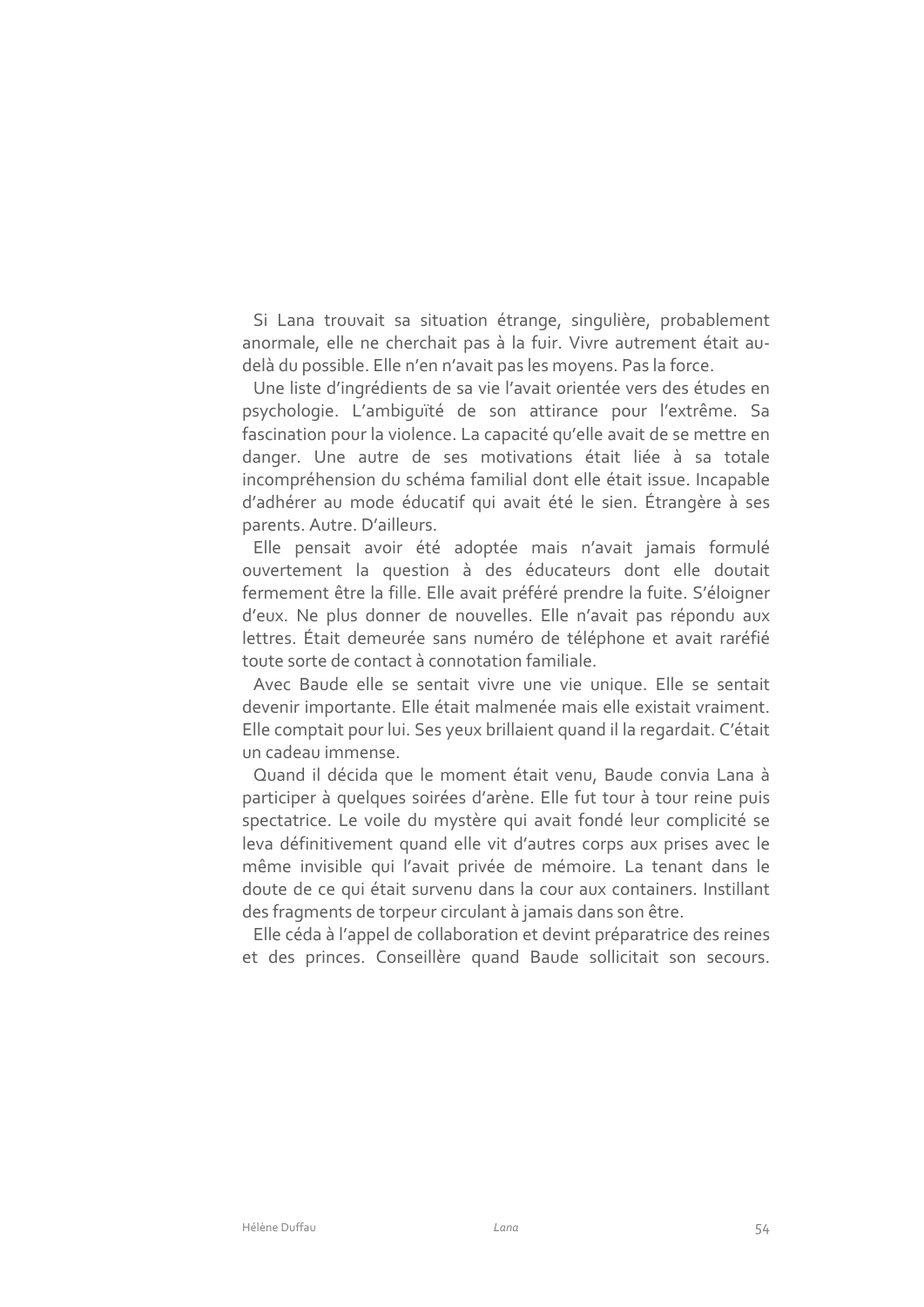Testeuse de droques nouvelles et de leurs effets secondaires tant intellectuels que physiologiques.

Elle seconda Baude sans qu'il ait pour autant signifié qu'elle occupait un tel poste. Lui n'avait à se justifier de rien tandis qu'elle avait à rendre des comptes. Il l'entretenait, s'occupait d'elle depuis des mois, lui avait sauvé la peau et contribué à sa renaissance, aussi avait-elle dorénavant à tenir sa part pour mériter d'être logée et payée largement. C'était leur accord. À prendre ou à laisser. Un accord très favorable à Lana au regard de celui passé avec les rabatteurs disait-il. Un accord sans contrat qui ne prévoyait aucune rupture de prestation. L'un et l'autre n'avaient qu'à s'y tenir. C'était tout ce qui importait.

- Number one, ça te va? Tu es numéro un, tête de liste, en Une. Les autres viennent après. Pour la paie, c'est pareil. Toi d'abord, les autres ensuite. Ils ne sont pas à ta hauteur. Aucun Lana, tu m'entends, aucun ne compte pour moi autant que toi. C'est pour ça que tu es celle sur qui je veux m'appuyer. Et j'espère que je peux Lana. Je te fais confiance. Tu me connais, c'est énorme ce que je te dis là. Je-te-fais-confiance!

- D'accord, d'accord, merci Baude. Mais... mais si un jour je veux faire autre chose?

- Qu'est-ce que tu veux faire ? Ça ne te va pas ce que je te propose là? Une vie de rêve, où l'argent coule à flots. Une vie dans une entreprise moderne sans actionnaires véreux. Avec un patron qui est ton ami, ton confident, celui qui te connaît mieux que quiconque. Tout ça c'est moi Lana ! Qu'est-ce que tu veux faire autre chose, c'est un monde quand même ! Écoute-moi bien : je suis là pour toi Lana. Tu le sais : je suis là pour toi.

Elle se raidit lorsqu'il prononça ces derniers mots. Seul baromètre de ce qu'elle avait subi, de cet innommable qui avait scellé leur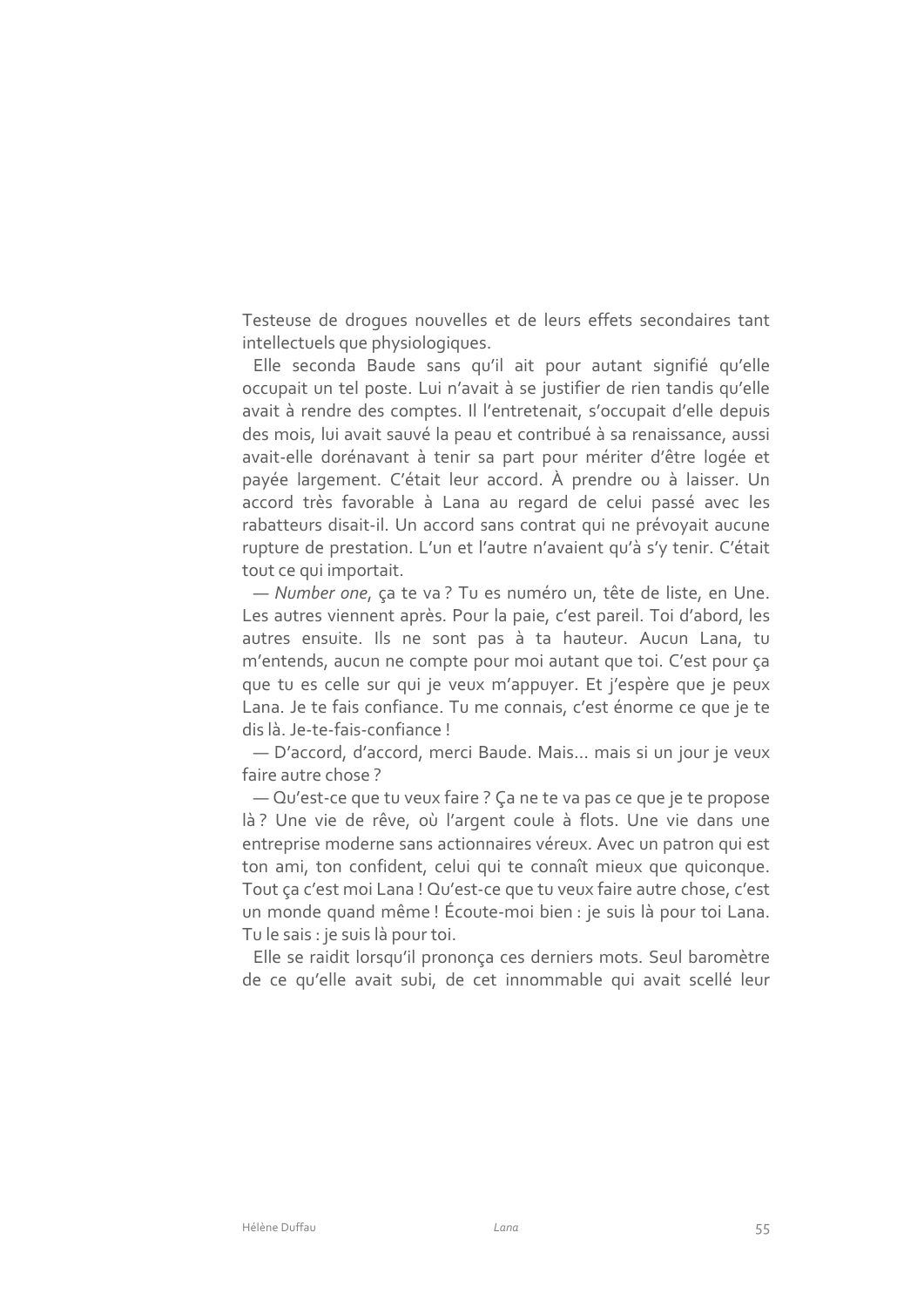union, son corps. Il suffisait parfois d'un geste, d'une attitude, d'un ton de voix, d'un groupe de mots et elle se trouvait pétrifiée. Arrêtée malgré sa volonté. Commandée à distance. Comme téléquidée dans sa propre existence. Elle s'échappait littéralement.

Un trouble inouï s'agitait alors en écho sous sa peau. À travers ses fibres. Au plus profond de ses cellules. Invisible nœud gordien engrammé. Avec ce que Baude appelait ces « fuites » qui survenaient de temps à autres, elle savait qu'il voyait ce qui lui demeurait aveugle. Trop sombre. Inaccessible.

Baude détenait une part de vérité sur son passé. Elle en était fréquemment témoin.

Comment pouvait-elle dire, se dire, ce qui continuait à lui échapper? Croire les paroles d'un autre quant à ce qu'elle avait vécu? Comment pourrait-elle rattraper ces heures d'absence pendant lesquelles rien de ce qui s'était passé pour elle, sur elle, en elle, ne pouvait constituer le moindre souvenir?

Comment pouvait-elle accepter qu'un pan de sa vie appartienne désormais à un autre. Que cet autre soit devenu le narrateur de son absence. Le conteur d'une histoire désormais insipide qui lui avait valu le complet basculement de sa vie.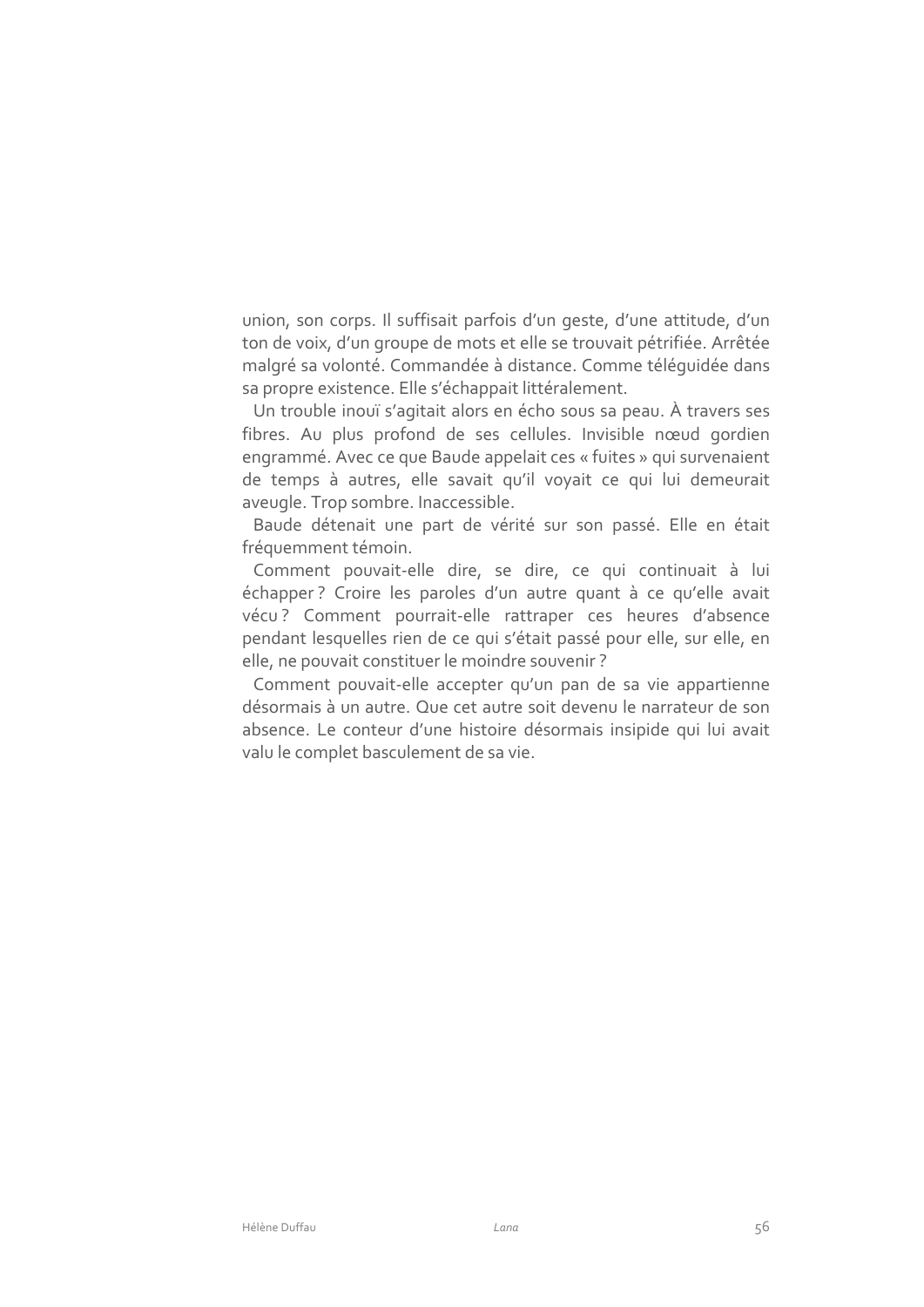Baude avait développé un business dont il avait pressenti la portée et les bénéfices alors qu'il profitait de la scène du viol de Lana. La facilité avec laquelle les hommes avaient cédé à son chantage l'avait convaincu qu'il venait de pousser une porte prometteuse. La cupidité humaine et son avidité conjuguées à la culpabilité liée au flagrant délit étaient les ingrédients d'une recette à partir de laquelle il s'était promis d'étayer une stratégie imparable.

Spécialisé en psychiatrie pendant ses études de médecine il n'avait aucunement envie d'exercer une profession assermentée. Pas plus qu'il ne souhaitait écouter des malades mentaux lui raconter leur vie. Leur pauvre vie de personnes névrosées. Rongées de l'intérieur par les arcanes d'un esprit fragilisé. Leur corps malmené par les errances de leur mental. Leur vie mise à mal par des antécédents familiaux, des tares non dites, de vieux dossiers jamais parlés. D'irréparables blessures faites à leur enfance.

Pour autant, prescrire quelque molécules détournant la névrose ou la maladie mentale s'était avéré passionnant. Il avait adoré ce jeu de piste et de compositions. Mis un zèle incontestable à parfaire son apprentissage dans cette partie de son cursus. De tout son parcours, c'est en chimie qu'il avait obtenu ses meilleurs résultats. Ses professeurs projetaient une suite en laboratoire de recherche. Ils ne tarissaient pas d'éloges sur la sagacité de leur étudiant. S'il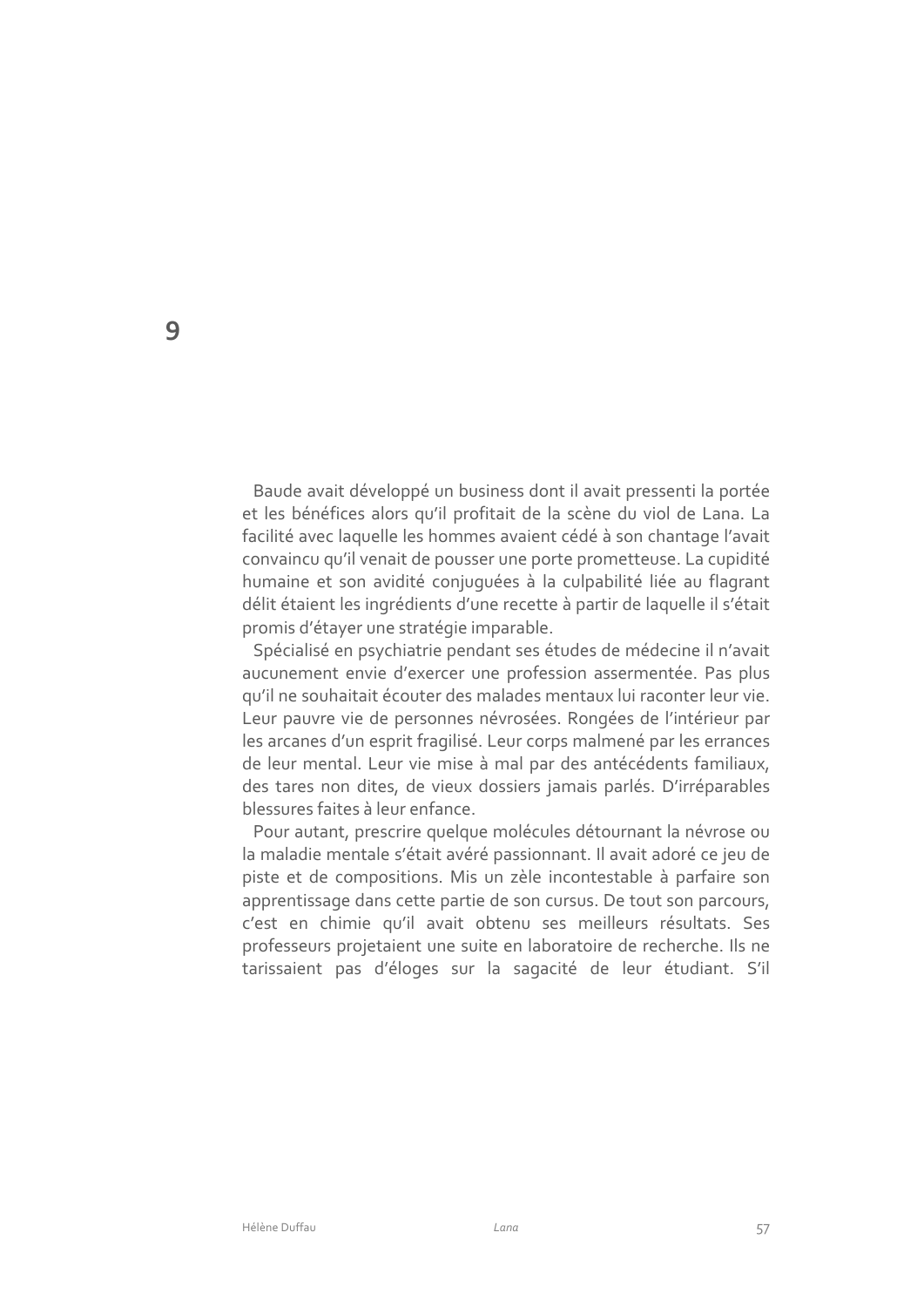s'engageait à suivre leurs recommandations, Baude serait rapidement à la tête d'une équipe disposant de moyens pour la recherche et les découvertes essentielles pour l'avenir de la santé mentale

La quête d'adaptation humaine à une société malade et suicidaire rendait Baude cynique. Il écoutait ses enseignants. Buvait leurs mots flatteurs. Il s'amusait de leurs fantasmes. Mais refusait de participer à la grande mascarade de l'empathie pour la souffrance. Du soin à l'autre pour son acclimatation au grand jeu du massacre planétaire.

Il avait mieux à faire que de tenter l'apaisement du tourment existentiels d'êtres toujours plus angoissés par un système toujours plus malmenant. Un système féroce dans lequel seuls les plus dingues tenaient le cap. Ou les béquillés sous camisole chimique.

autres chargeaient. Ils souffraient. Se suicidaient. Les Développaient de nouvelles maladies. Peu traversaient la vie indemnes de toute pathologie liée aux excès de la modernité.

Plus la prédation du système consumériste se répandait sous l'égide du commerce globalisé, plus la société évoluait technologiquement, plus les maladies se développaient. Les maladies mentales en particulier.

Il l'avait constaté pendant ses études, statistiques à l'appui. Comment survivre dans un système assénant la profanation en valeur suprême ? Le mensonge en carte maîtresse. La destruction de la planète en affirmation absolue de la haine de la vie.

Pour Baude, il était plus stimulant de profiter de ce qui serait rentable et de trouver quoi. Il n'était pas fait pour conformer ces niaiseries-là : la douleur d'humains angoissés par leur finitude, la mort en unique certitude, passant leur vie à tenter d'éviter de vivre de peur de mourir.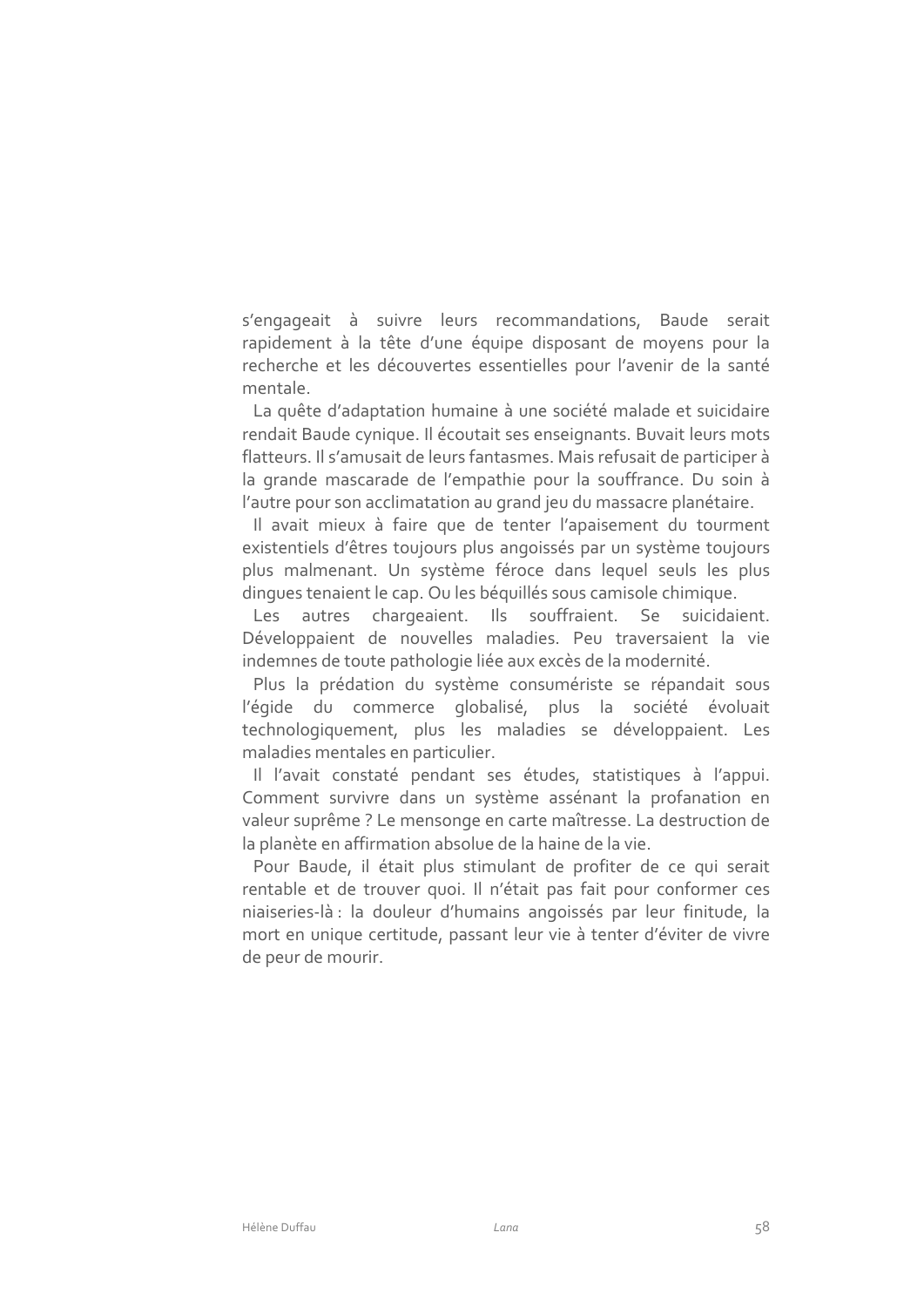Guerres, Effroi, Violence, Désinformation, Conditionnement de classe. De caste. De genre. Les ingrédients du jeu de dupes étaient multiples et se renouvelaient peu. Baude se désolait de cet état-là des âmes humaines. Il avait aussi compris que certains valaient plus que d'autres. Que certains choisissaient leur camp. Il était de ceux-là.

Il avait découvert et étudié les errances psychiques de ses congénères. S'était instruit des vertus de nombreux produits de synthèse dont il connaissait peu ou prou l'influence sur le cerveau et l'organisme. Fermement décidé à tirer son épingle du programme en cours, il avait constitué une première équipe de travail avec Lana et ses deux violeurs. Il constata avec intérêt que Lana était dans l'incapacité de reconnaître les deux hommes qui avaient abusé d'elle. Quand bien même elle avait affaire à eux quasiment tous les jours. Hormis une haine épidermique à leur encontre, elle ne se souvenait pas plus d'eux que de ce qu'ils lui avaient fait endurer.

Les nouvelles recrues prirent l'engagement de ne jamais plus toucher Lana ni d'évoquer leur crime sans quoi Baude les dénoncerait à la police. Il sut se faire convaincant : il possédait des preuves par l'image, les tenait pour dix ans, les dégagerait de son futur bien avant. Ces deux-là, il ne les sentait qu'à moitié. Ils seraient ses testeurs en tout genre. Mais avant d'éventuelles tentatives de prise de pouvoir ou autres ingérences, il se séparerait d'eux.

Ils décidèrent de s'affranchir quatre ans plus tard. Il fallut encore six mois avant que Baude n'obtienne la confirmation de leur mort survenue lors d'un triste règlement de compte entre trafiquants de droque. Ils avaient à peine eu le temps de développer une activité « autonome » bien qu'impulsée par Baude. Et de se faire pointer le moment venu. À l'évidence il fallait être bon pour survivre dans le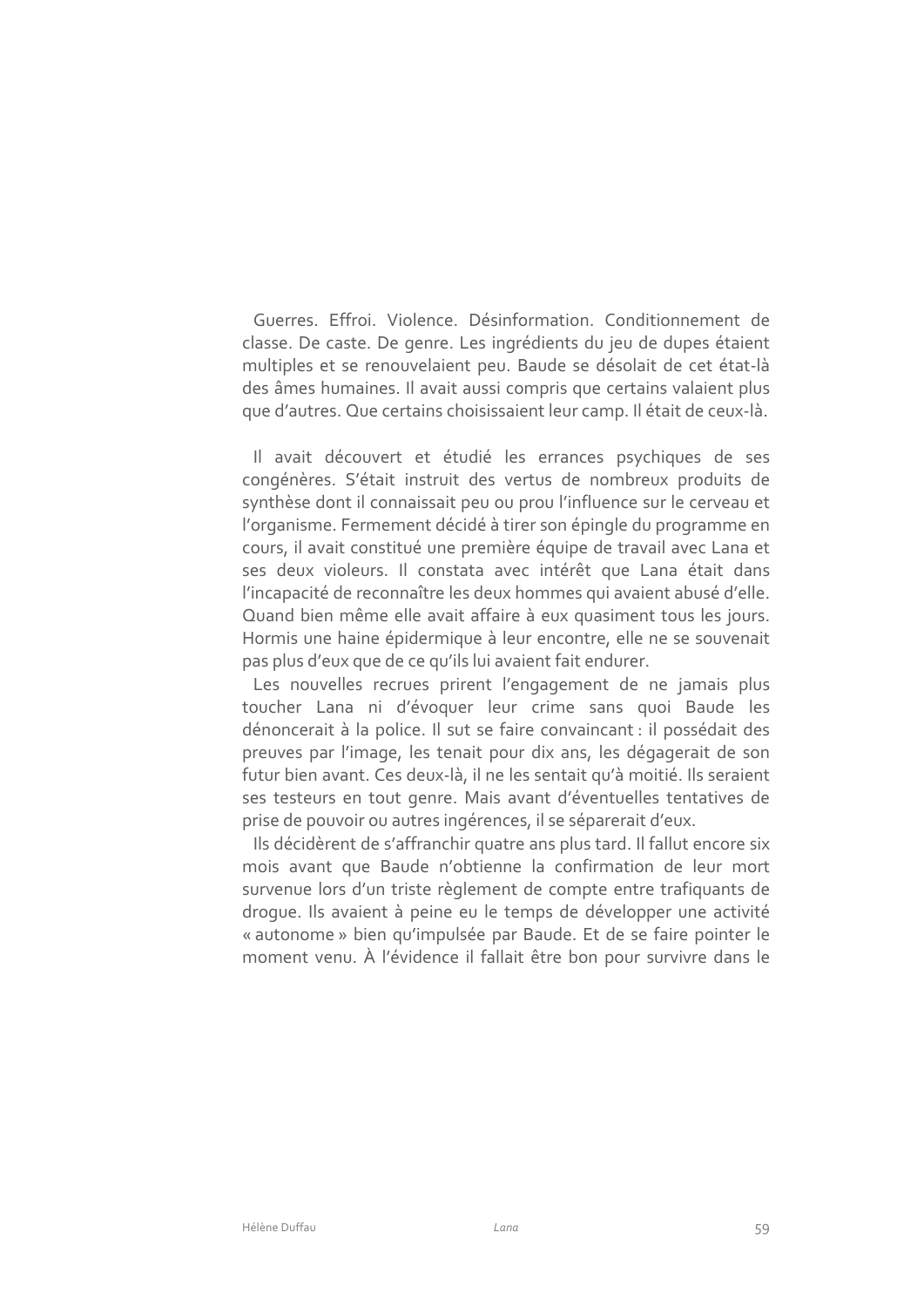milieu des affaires particulières où tout ne pouvait être confié à n'importe qui.

Baude constitua d'autres binômes. L'équipe s'agrandit.

Le chef était un collectionneur amateur d'hommes. Il désignait ses amants parmi les hommes recrutés. Choisissant l'un ou l'autre à tour de rôle et selon son humeur. Il jouait la mise en concurrence par le lit. Chaque nouvelle recrue subissait le même dressage que Lana en son temps. Présence, omniprésence, absence non expliquée, en une boucle à plier toute velléité.

Asservis à ses ordres et à ses soins, les membres de l'équipe devenaient de dociles objets dans son giron et de redoutables mafieux rabatteurs dans le cadre de leurs missions. Tour à tour amants puis manants ils étaient en rivalité. Se surveillaient et se dénonçaient mutuellement. Ces hommes ne se faisaient pas de confidences pourtant Baude recevait les informations dont il avait besoin pour tenir ses troupes. Il se faisait craindre et respecter. Savait y faire avec les faiblesses humaines. Exhumait à l'envi le plus sombre de chacun. Il régnait en maître tout-puissant sur une troupe puissamment malveillante. Jouait de chantage voire de violence au hesoin

Dans son monde l'autre était marchandise ou concurrence. Potentielle valeur ajoutée pour un marché juteux. Rival pour assouvir les désirs du maître incontesté. Un outil et un défouloir. Une arme parfois.

Protégée de Baude Lana était intouchable. Elle était l'égale du chef et devait être considérée comme telle. Chaque membre de l'équipe s'engageait à la respecter quel que soit son degré de consommation d'expédients. Baude posait que la droque ou l'excès d'alcool ne constitueraient aucune excuse à quelconque agissement malvenu.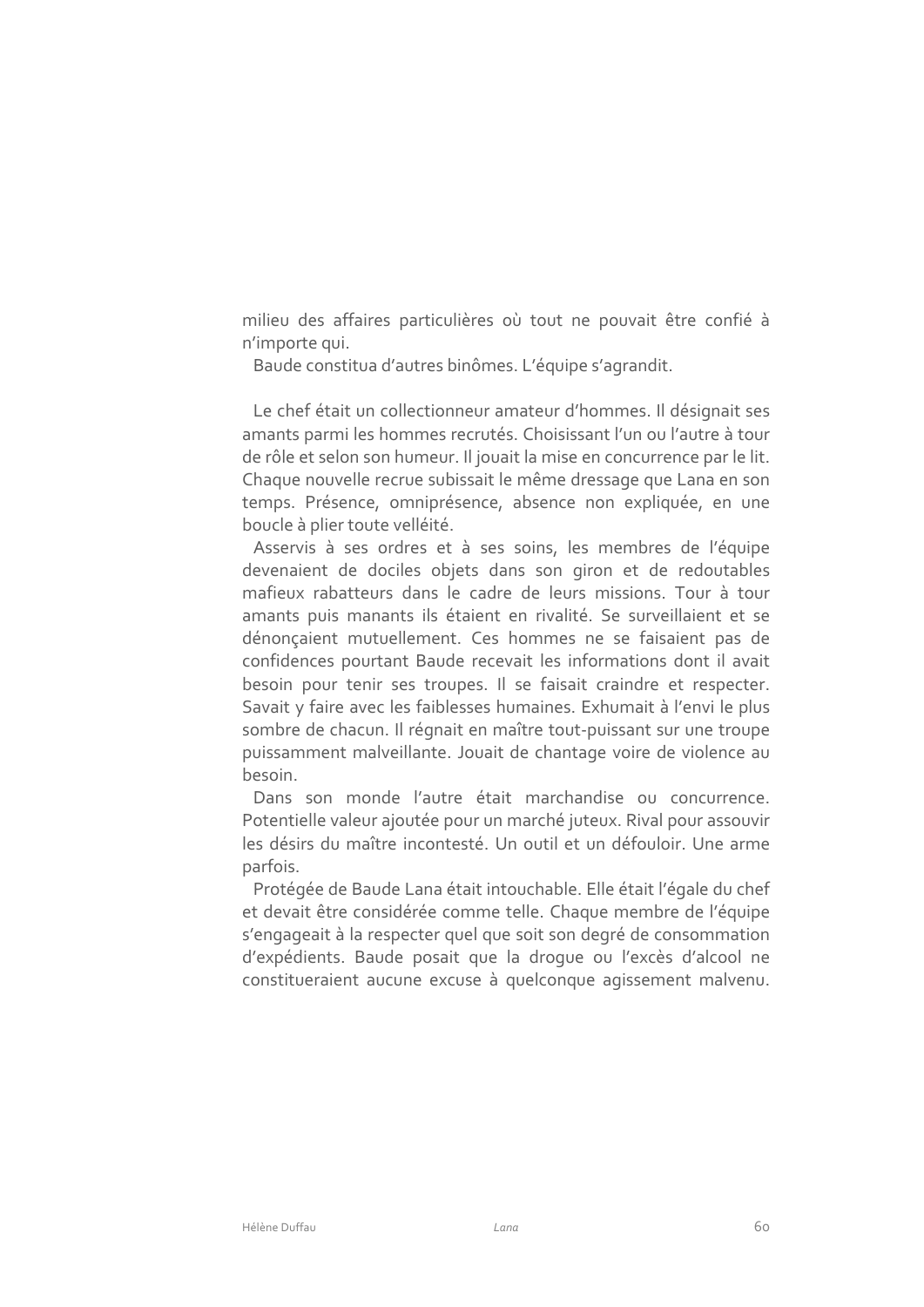La peine encourue serait non négociable. Les hommes étaient avertis des conséquences de leurs potentiels manquements, ils s'engageaient sous serment et tenaient leur ligne.

En réunion de cadrage il illustrait son propos en faisant circuler les photos d'un homme surnommé Batch. Nu corps et visage tuméfiés. Une perforation à hauteur du cœur. Ses organes génitaux tranchés déposés sur sa poitrine ensanglantée. Il n'en fallait pas plus pour faire marcher les troupes au pas cadencé. Débordements limités. Tentatives de tromperie jugulées.

Lana observait cette meute rivalisant de cruauté pour continuer à bénéficier des faveurs de son maître. Prédateurs cyniques et manipulateurs tout autant que Baude dont ils avaient largement de quoi s'inspirer.

Le business qu'avait construit le patron était florissant et chacun recevait sa part sans y trouver à redire. Chacun vaquait et tenait son rôle. Elle y compris.

Jusqu'à ce soir.

Jusqu'à Natacha et l'écho à travers ses yeux. Jusqu'à ce regard qui avait violemment remis en question des années de complicité et ouvert une faille de laquelle remontait une puissante lame de fond.

Lana avait eu mal. Pour cette jeune femme au regard si intense. Pour elle qui depuis tant de temps avait endormi sa douleur pour éviter de la considérer. Elle qui s'était enfuie de sa vie. Mise à la marge d'elle-même. Dévouée et dédiée à Baude.

Elle avait capté un regard qui avait sonné le moment de remettre les compteurs à zéro. Appelé au rebond hors de cette prison dorée. Intimé d'inventer de nouvelles gammes dans une partition solo. Il était temps pour elle de recommencer à jouer à deux mains.

Elle avait reçu l'ordre de s'échapper. Et sut en même temps qu'elle en trouverait la force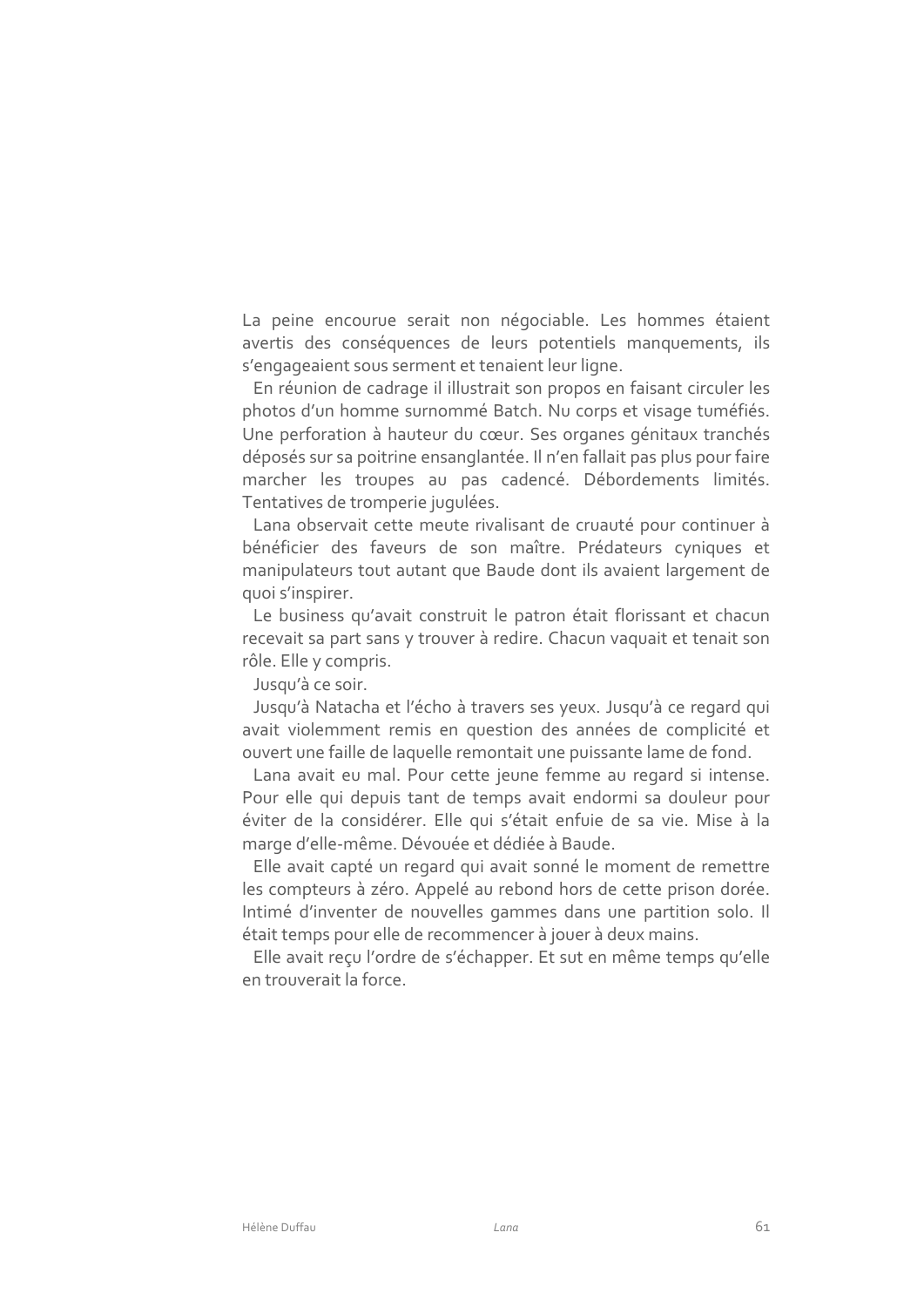Pitz racontait qu'il s'était laissé aller à faire croire à un début de relation amoureuse, quelques temps après la rencontre avec sa nouvelle Natacha en cours de dressage.

- Tu vois Lana, dans le boulot, c'est ce que j'aime le moins... Parce que l'amour, les sentiments, je trouve ça vraiment compliqué. D'ailleurs, je me demande bien pourquoi les gens... les femmes surtout... ouais, les femmes, je me demande bien pourquoi les femmes ont envie d'être avec un type comme moi.

- Tu ne te poserais pas trop de questions Pitz ? Personne n'a envie d'être avec toi. D'ailleurs, personne n'est avec toi, c'est signe à mon avis.

Lana regarda à nouveau Natacha. Elle la vit pâlir. Elle observa des mouvements nerveux sur son visage. Croisa son regard. Un écho en elle soudain. Douleur au ventre. Boule coup de poing dans son corps. Elle déglutit avec peine. Se tourna aussitôt vers le miroir en quête de son reflet. Que se passait-il? Pourquoi cette agitation? Qu'est-ce que cette gamine racontait malgré elle ? Lana vit le reflet de son regard inquiet et ferma les yeux. Elle respira lentement. Massa son visage des mâchoires aux tempes.

Pupilles moins dilatées. Patte de lion détendue. Elle devait afficher sa bonne figure. Il le fallait impérativement. Elle reprit sa routine préparatoire en regardant les deux rabatteurs du coin de l'œil.

10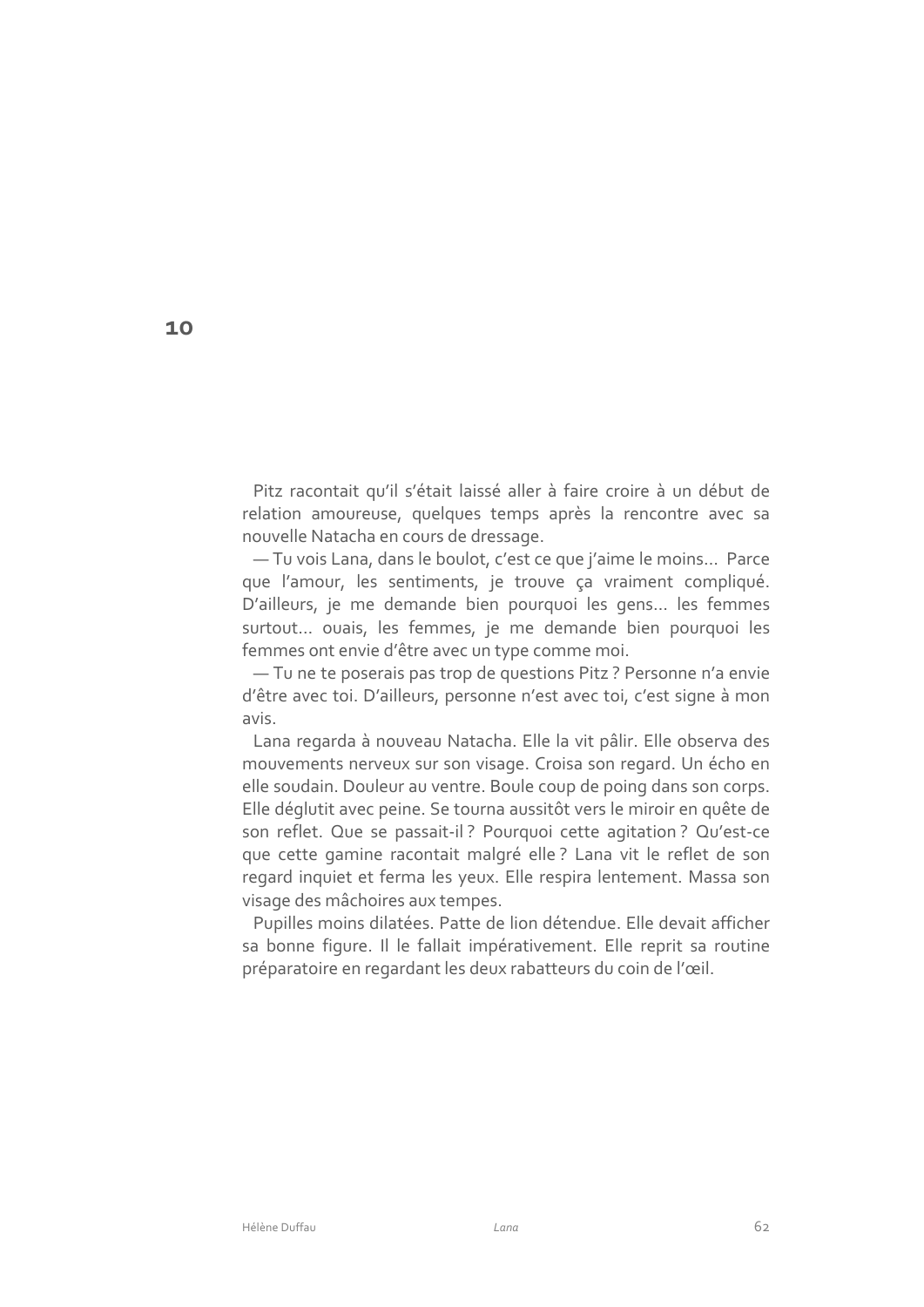L'un et l'autre fascinés par le récit auquel se livrait Pitz n'avaient semble-t-il rien capté. Comme s'il n'avait pas entendu les piques de Lana, le fanfaron poursuivait sa diatribe en nommant l'atout qu'il tenait sous le ceinturon et dont il se servait à merveille.

- J'appelle ça ma carte maîtresse. C'est quand je sors le grand jeu. Bien sûr, physiquement je suis plutôt quelconque. Mes mains sont courtes, et les femmes adorent les mains des hommes. Les doigts longs des pianistes. Les mains larges des bûcherons.

Elle avait vu Pitz lever ses mains devant ses yeux et Nacham avait poursuivi.

- Les nanas elles croient que les mains ça dit l'état de la bite. Que tu peux comparer quoi.

- Ben je te garantis que c'est pas mes mains qui me font rabattre ! D'ailleurs, je ne comprends pas comment je m'en sors, mais ça marche toujours. Mais sous le ceinturon, je te garantis que c'est pas pataud là, hein ! Je pourrai en dire long sur le sujet. Je suis sûr qu'elles le sentent les salopes. Elle sentent quand je les drague que j'en ai sous le capot, si tu vois ce que je veux dire. Grand mécanicien et grande maîtrise !

Lana entendit leurs rires carnassiers de complicité masculine. Elle lança un regard noir en direction des deux hommes. Caressa le visage de la jeune femme.

- N'écoute pas, s'il te plaît. Il ne sait pas ce qu'il raconte. Toi, tu es belle à aimer, c'est sans négociation ni question... Les gars, vous ne voulez pas aller plus loin, vous me gênez dans mon travail !

Pitz et Nacham reculèrent jusqu'à l'encadrement de la porte. Lana déshabilla Natacha. Elle savait qu'elle n'avait pas le droit de se débarrasser d'eux. Ils resteraient avec elle jusqu'à l'arène au cas où elle aurait besoin d'aide pour contenir la candidate.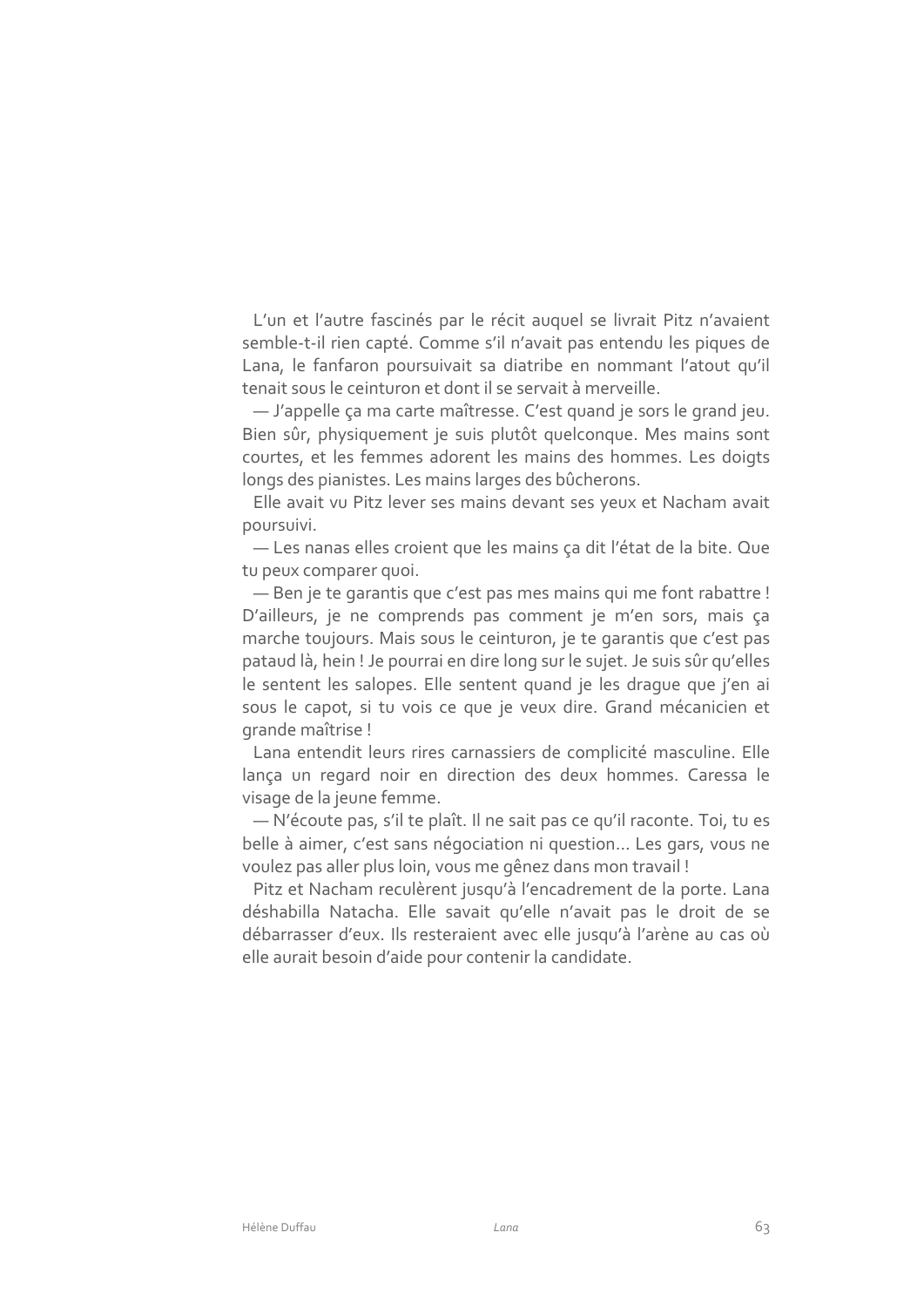C'était la règle. Une de plus parmi celles qui faisaient le succès des affaires comme celui des soirées dans un marché en pleine expansion. Qui forçait leur complicité dans un système de domination éhonté. Qui obligeait leur capacité à se supporter dans un cadre imposé sans lequel la barbarie les aurait indubitablement portés les uns contre les autres. Tant de rage sourde, de haine ravalée parmi la horde menée par Baude.

Pitz avait pris le temps de ferrer le poisson : ne pas donner de nouvelles pendant quelque temps, puis téléphoner avec insistance au bureau pendant ses journées de travail. Excuser son absence et obliger la conversation. Persévérer jusqu'à obtenir l'accord pour une nouvelle rencontre. Si elle refusait il pouvait l'attendre à la sortie du travail. Lui faire la surprise de sa venue et l'emmener prendre un verre au bon endroit. Sinon prendre rendez-vous dans le bar où ils s'étaient rencontrés et jouer le grand jeu de la séduction conquérante auquel il peinait à se plier. Ce n'était pas une affaire d'imagination - ça marchait plutôt bien dans sa tête. Davantage une histoire de rôle pour lequel il ne se sentait pas beaucoup de talent ni de langage efficient. Autant il savait nommer crûment ce qu'il voulait d'une femme. L'insulter pour s'exciter. La malmener en lui disant qu'elle finirait par aimer ça. Associer les gestes à la parole. Autant il avait difficilement les mots pour alimenter une conversation de charme. Aligner des phrases sous couvert de ce qu'il savait vouloir obtenir sans laisser rien paraître lui imposait un exigeant effort de dissimulation. Il se trouvait maladroit à cet endroit.

Lana demanda aux deux hommes de quitter la pièce afin qu'elle prépare la jeune femme. Elle n'en pouvait plus d'entendre Pitz. Son discours approximatif plein d'emphase couplé à son excitation de rabatteur spontanément grandi de voir sa pouliche choisie par le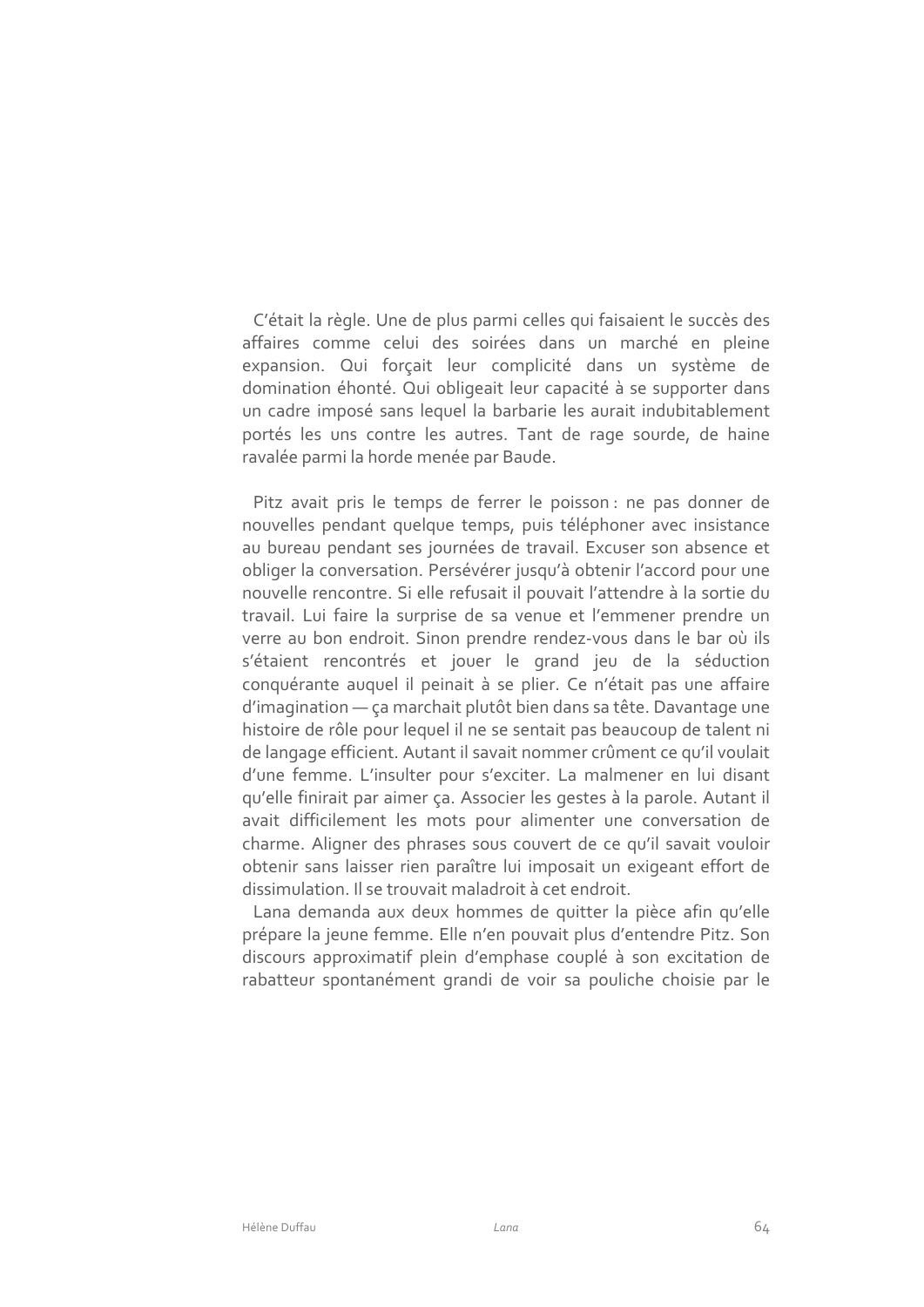patron pour l'arène de ce soir. Ils se tinrent dans le couloir près de l'encadrement de la porte demeurée ouverte.

Lana déplia le siège mural puis installa Natacha dans la douche à l'italienne. Le pommeau déversait une eau chaude dont elle réchauffait ses mains autant que le corps de la jeune femme couvert des picots de ses pores contractés. Lana se sentit traversée par le froid qui avait envahi le corps de Natacha. Un froid anormal. Trop puissant. Elle eut un pincement au cœur. Arythmie douloureuse. Elle prit appui d'une main contre le mur carrelé. Une vaque de tristesse l'envahit. Pressentiment que la mort planait au-dessus d'elle. Le regard accablant à nouveau rivé à ses yeux. Impossible à éviter. Elle prit peur pour la reine de ce soir. Sentit que quelque chose risquait de mal tourner pour elle.

Lana perçut un déchirement dans son bas-ventre en écho avec celui d'une Natacha pétrifiée. Au diapason à son insu. Des impressions électrochoc s'empilaient. Regards mêlés. Ses yeux fouillant ceux de Natacha au-delà des iris. Elle voulait lire la jeune femme à livre ouvert. C'est ce qui l'intéressait dorénavant. Ce qu'elle recevait, les sensations qui la traversaient renforçaient sa conviction que cette personne n'avait rien à faire parmi eux ce soir. Sinon risquer sa vie pour un chantage d'affaires auquel elle n'avait pas demandé à être associée.

Lana ne comprenait pas ce qui la percutait. La confusion était sur le point de l'emporter alors qu'elle était en mission. Elle avait du travail à avancer et perdait du temps à tergiverser. Pourquoi portait-elle cette attention à la reine d'un soir? Pourquoi éprouvait-elle des sensations inquiétantes dans sa chair auxquelles elle accordait du crédit ? Qu'est-ce que ce regard appelait en elle ?

La soirée l'attendait. Ses préparatifs prenaient du retard. Elle avait grandement besoin de clarifier ses esprits.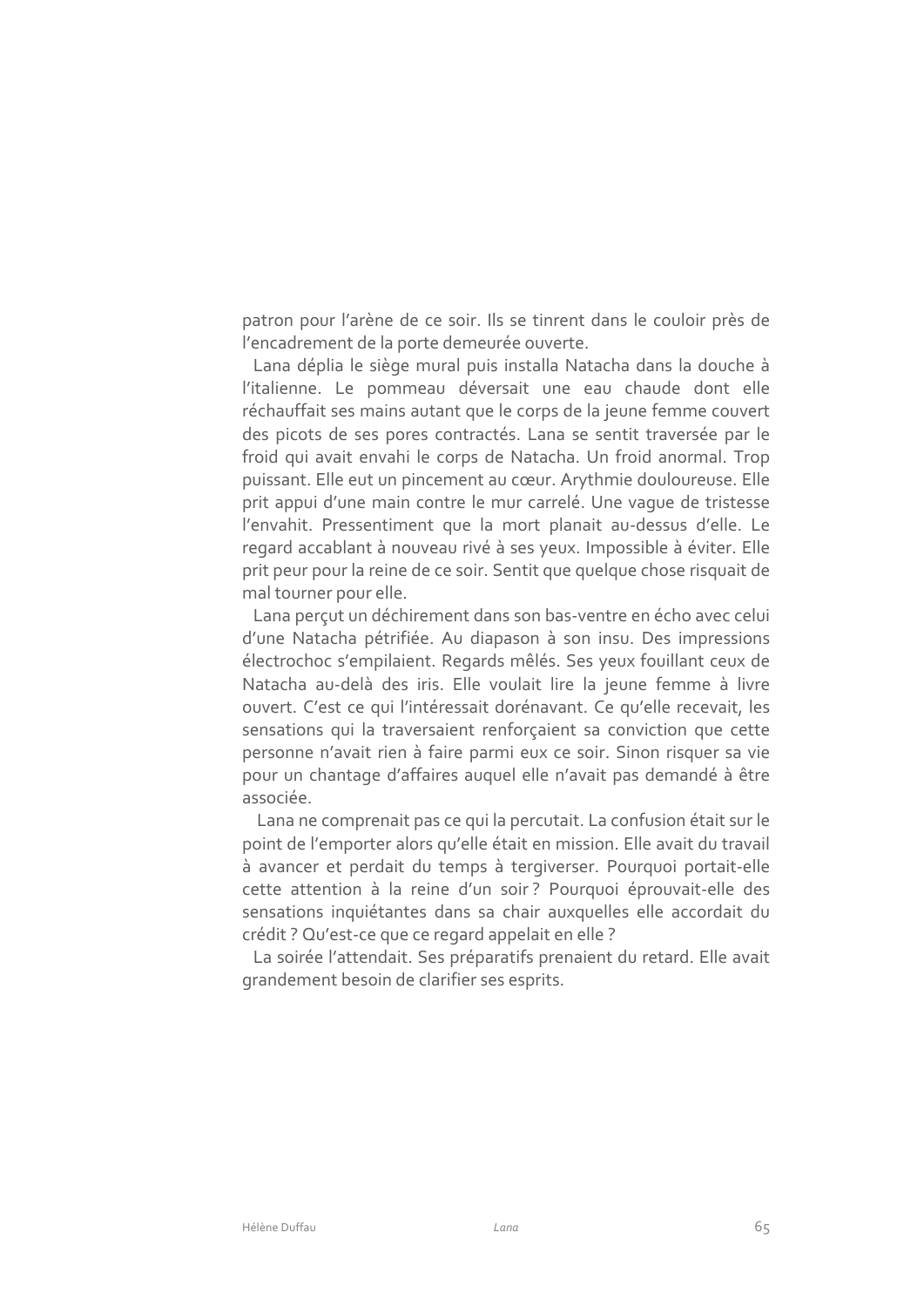Elle déchaussa ses escarpins avant d'entrer dans la douche tout habillée. Elle modula le mitigeur pour recevoir une eau très chaude et entreprit de caresser Natacha pour la mettre en condition. Son corps rond lui plaisait. Son regard perdu cogna encore plus fort dans son ventre.

Elle sentit le désir vibrer dans ses chairs. Sourit à cette sensation qu'elle pensait à jamais disparue. Se réjouit de cette reconnexion inattendue. Elle embrassa Natacha et la remercia d'avoir ravivé le feu dans ses fibres. Elle eut envie de faire l'amour à cette femme.

- Tout va bien ma belle. Je suis là pour toi.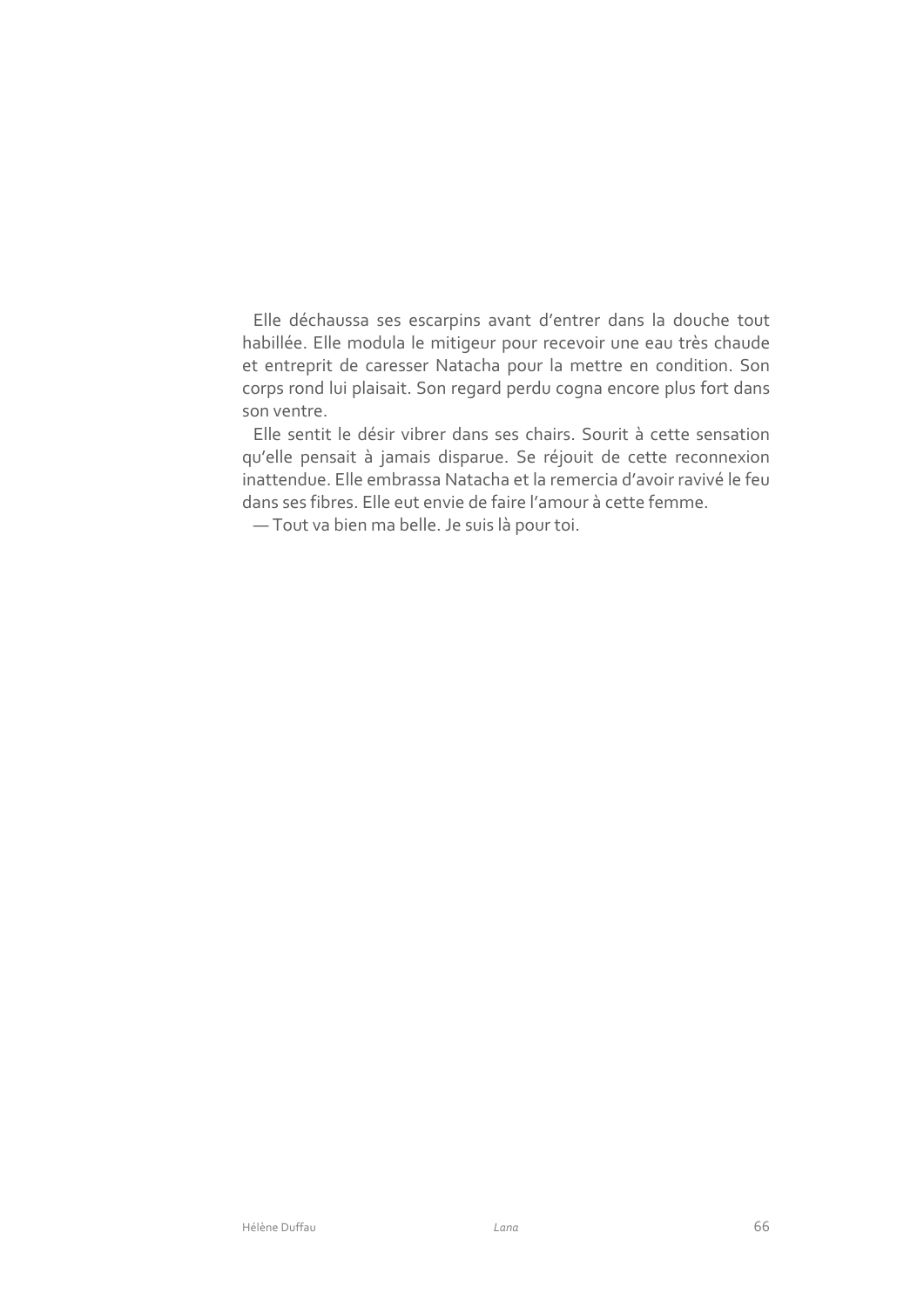Depuis le couloir Pitz poursuivait son récit. Il était revenu chez la reine en sa compagnie. Il s'agissait de prolonger quelques investigations notamment celles de l'épreuve sous psychotropes. Le rabatteur s'était d'emblée permis des débordements sexuels - elle ne se souviendrait de rien - qu'il avait rapportés à Baude. Il l'avait baisée dans tous les sens, insultée et battue : les oranges de la cuisine l'avaient inspiré qu'il avait glissées dans une serviette éponge. Trois seulement. Il avait visé le bas du ventre pour éviter des bleus trop évidents. Ses yeux fichés dans le regard d'un animal effrayé il l'avait battue puis réconfortée. Avait promis douceur et amour. Il l'avait à nouveau baisée avant de la sodomiser brutalement.

Le chef savait se montrer sévère en cas de dérapages mais il avait récompensé Pitz pour les informations qu'il avait notifiées. Pour la qualité de la candidate qui pourrait être utilisée avec du gros poisson. Une soirée d'importance arriverait bientôt. Ils avaient établi un planning : Pitz devait accélérer les tests, l'échéance lui demeurant inconnue

- Tu vas me ramener des photos maintenant. On va la faire travailler très prochainement celle-là, je la sens bien. Je la veux nue ou court vêtue, selon ce que ses placards proposent. Tu la fais poser,

11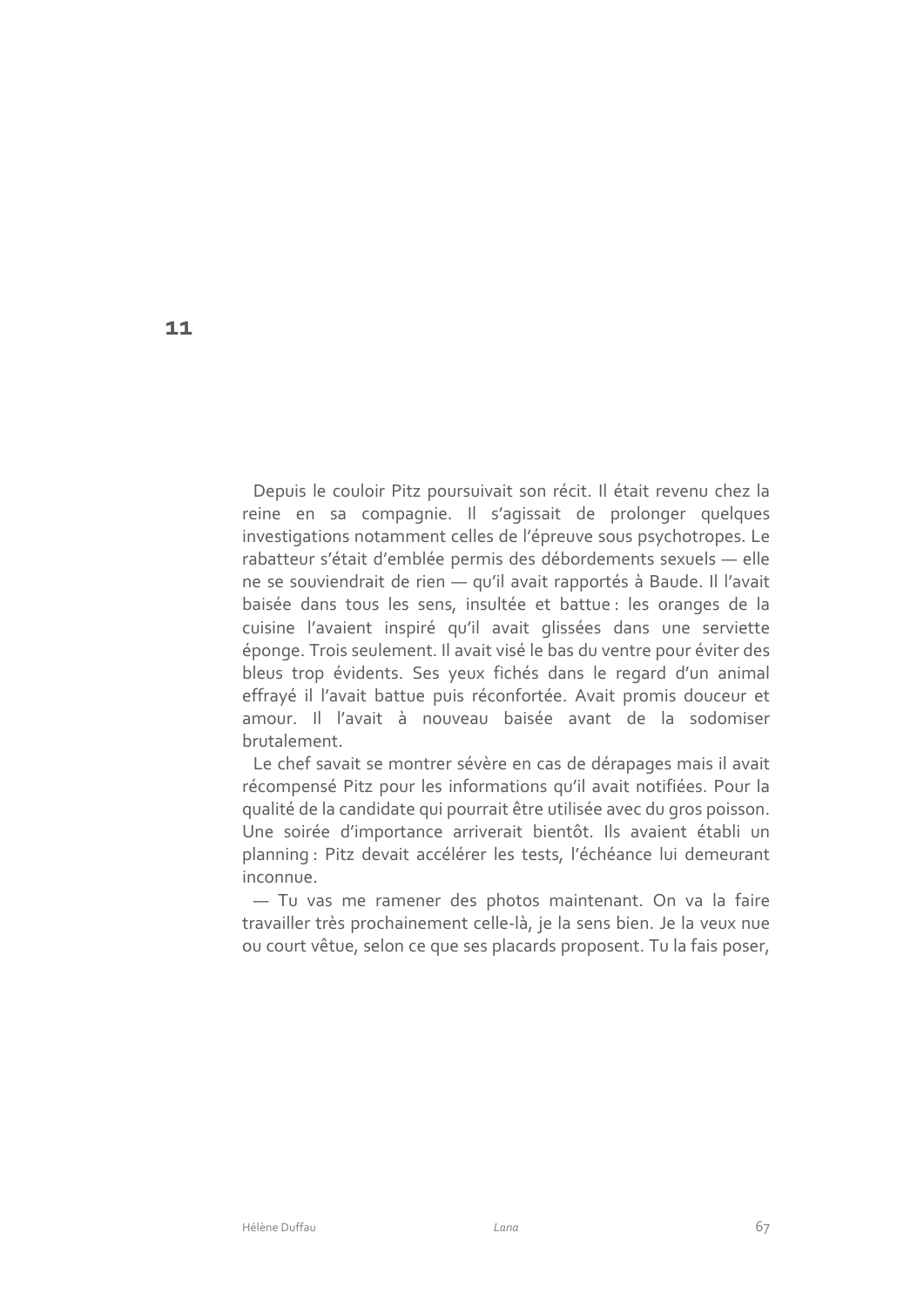tu la fais t'aquicher devant l'objectif. C'est pour le catalogue, tu connais.

- La salope est plutôt classique. Il n'y a pas grand-chose de stimulant chez elle

Baude s'était aussitôt raidi. Il avait approché son visage de celui de Pltz. Le regard sous tension planté dans celui du rabatteur. Pitz avait senti un mouvement nerveux de tentative d'avalement de salive. Sa bouche était sèche. Sa peur évidente.

- Respect Pitz... Je te l'ai déjà dit. Je veux du respect quand tu parles de reines et des princes. Les insultes, c'est intéressant ailleurs. Pas dans nos discussions.

Baude avait levé la main vers le visage de Pitz. Nugue tendue, Pitz avait battu trois fois des paupières au moment où Baude avait posé la main sur sa joue. Il ne s'était pas rendu compte du mouvement de ses cils, tandis que Baude, lui, surveillait et captait le moindre de ses tremblements. Le plus infime signe d'ascendant sur son personnel le satisfaisait. Baude avait caressé la joue de Pitz. Les poils de barbe naissante crissant sous ses doigts.

- Je m'excuse Baude. Désolé. Je...

- On dit « excuse-moi Baude ». Tu proposes tes excuses et c'est à moi de les accepter... Ou pas.

Baude avait fixé silencieusement Pitz jusqu'à ce que celui-ci baisse les yeux.

-Je te rappelle que nous devons notre vie... oui, notre vie, à celles et ceux que nous débauchons pour les embarquer dans les soirées. Sans reines et princes, pas de travail, pas d'argent, pas de drogue, pas de Pitz... pas d'avenir.

-OK Baude, excuse-moi. Je ferai attention. Je te promets.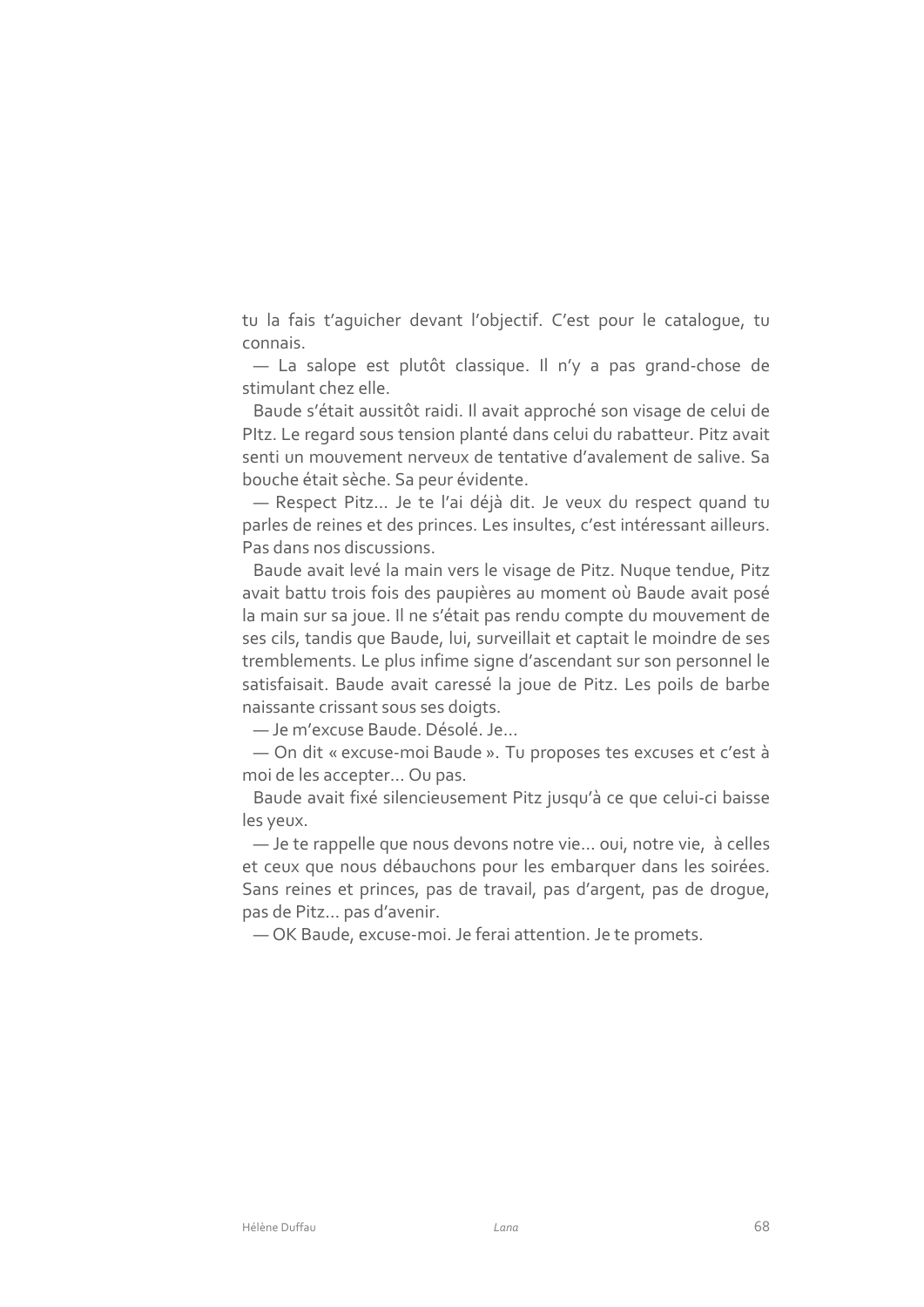Pitz avait laissé passer une semaine et s'était rendu au travail de Natacha. Juste en face de la porte de l'établissement, il s'était adossé à une grille et l'avait attendue. Elle avait changé de visage en l'apercevant. Ses traits subitement durcis. Elle avait détourné le regard et tourné les talons. Mais il l'avait appelée. Devant tout le monde il avait prononcé son prénom.

Était-ce pour éviter la pression de la rumeur parmi ses collègues qui quittaient leur travail en même temps qu'elle ? Était-ce par dépit ? Elle s'était retournée et Pitz avait obtenu un rendez-vous pour le lendemain

Dorénavant la photo de la jeune femme figurait en troisième page du cataloque. Une barre noire couvrait ses yeux en un artifice qui suffisait à la rendre méconnaissable. Elle était une page de plus dans livre à fantasme qui répertoriait à saturation des corps sans yeux. Des objets inconnus potentiellement offerts à leur usage dont la photo se trouvait connotée à la marge. Spécificités comme calibrages y étaient dactylographiés en un code nécessitant une interprétation de connivence. Le nombre de photos d'hommes allait augmentant en deuxième partie d'ouvrage.

Dans ce cataloque d'une nomenclature particulière, l'image des corps anonymisés offrait la garantie que le client s'intéresserait à tout autre chose qu'à la profondeur de leurs regards. La chair était le premier appel. L'outil de séduction.

Lors des préparatifs de soirées Lana avait pour rôle de brouiller les pistes. D'effacer les traces trop aiguës. De masquer les visages par le maquillage comme de voiler les défauts d'une peau. Elle couvrait les tatouages, rebouchait les percements. Elle costumait reines et princes et allait jusqu'à exiger du public qu'ils leur laissent certains vêtements. Tout le monde ne pouvait être dénudé aussi créait-elle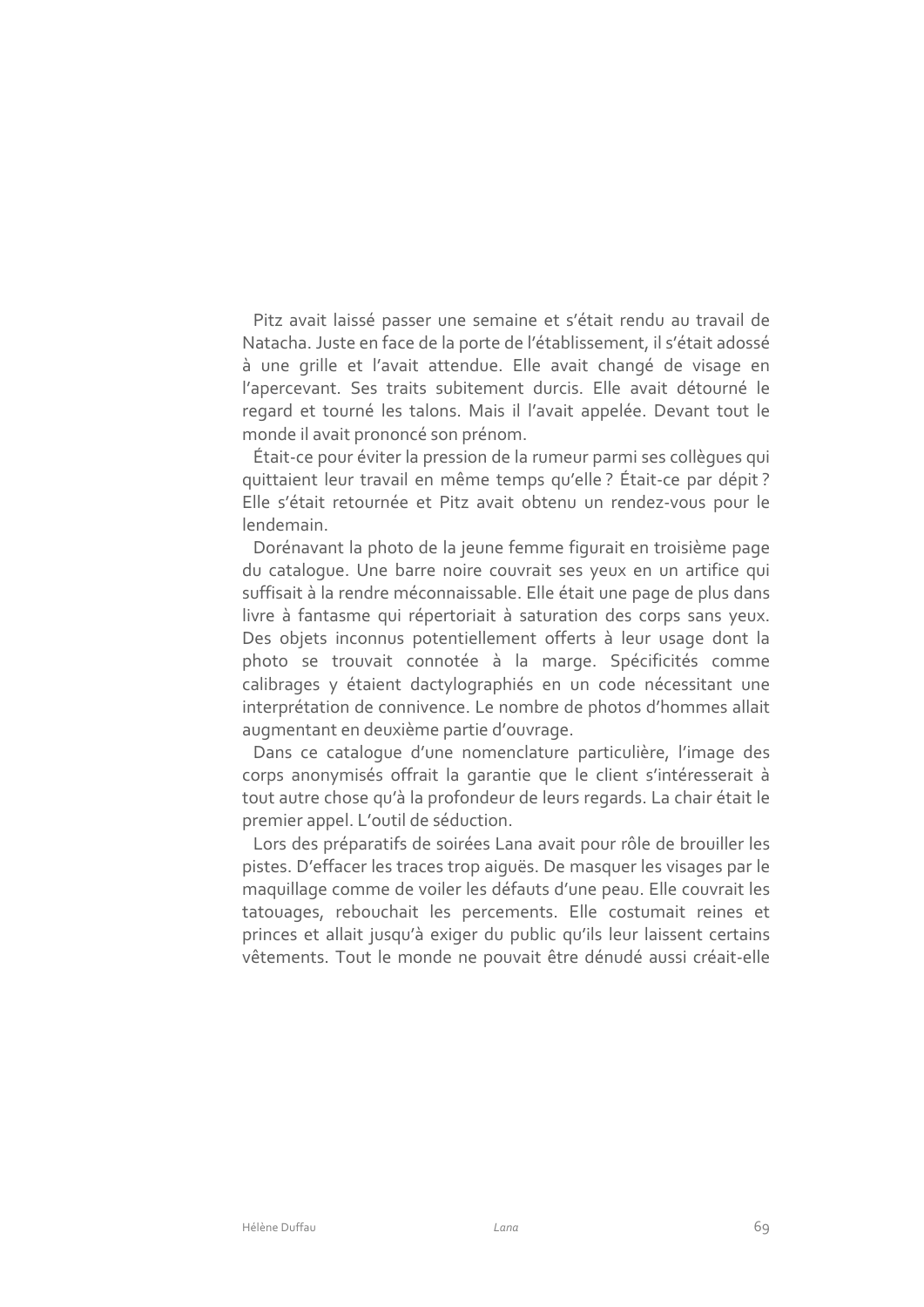de faux atours qui eux-mêmes créeraient des souvenirs déformés dans l'esprit des clients réunis dans l'arène.

Une fois seulement un client avait cru reconnaître l'un des corps exposés dans le cataloque. Un grain de beauté singulier l'avait convaincu qu'une photographie était celle d'une ancienne maîtresse. Baude commentant les annotations marginales avait eu vite fait de lui faire admettre le contraire. La fille qui avait été préparée pour la soirée avait été raccompagnée chez elle. C'est un des rabatteurs qui avait compensé. La soirée avait été intense. Le client dépassé par des jeux auxquels il ne s'était pas préparé donna le meilleur de luimême. D'excellentes photos s'ensuivirent.

Pour créer davantage de trouble chez les participants aux soirées d'arène Lana avait proposé à Baude de mélanger les nus d'hommes et de femmes. Que le cataloque offre également des photos pornographiques. Qu'ils réinventent un outil à créer du fantasme. Qu'ils parent les soirées de nouveaux atours prompts à déranger voire à stimuler. Des nouveautés qui continueraient de leur attirer une clientèle payant rubis sur l'ongle. En espèces sonnantes et trébuchantes

La nouveauté était sans conteste un puissant stimulant pour leur business. L'effet de surprise également. Lana le voyait aussitôt que les clients entraient dans l'appartement. Le goût du risque voire du danger les excitait. Les mises en scène qu'elle préparait et soigneusement  $les$ embarquaient. renouvelait Mais  $| \rho$ franchissement de tabous et le jeu avec les interdits demeuraient les moteurs les plus prometteurs.

Fascinés par le corps des femmes et vertigineusement attirés par celui des hommes, elle amenait les clients à lâcher la retenue. D'aucuns goûtaient à ce qu'ils n'auraient jamais osé. Versaient dans la réalisation de pratiques qu'ils ne se seraient jamais permis ailleurs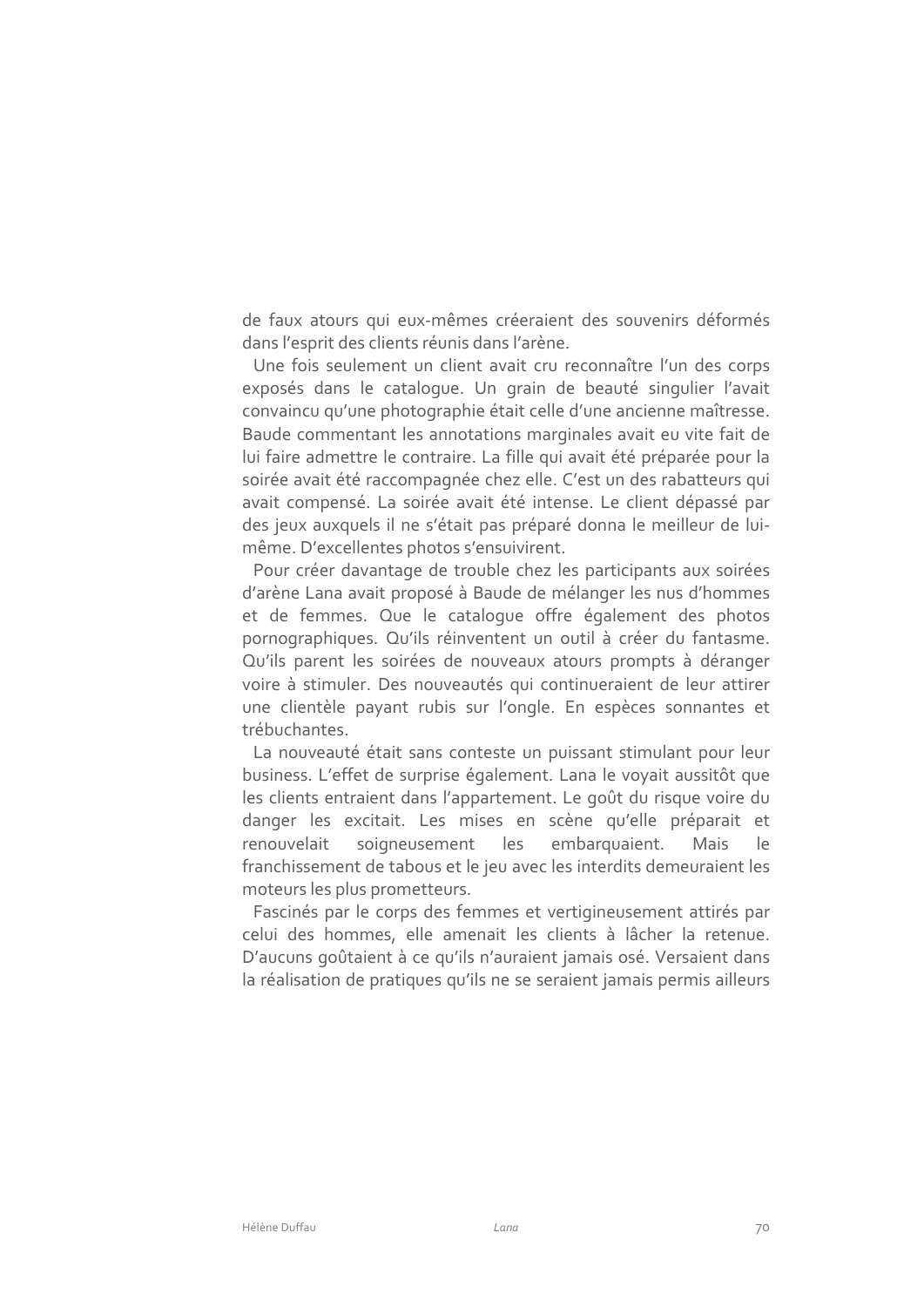qu'ici. Parfois malgré eux. Par mimétisme. Par défi. Par fierté. Et crainte du qu'en dira-t-on dans leur milieu professionnel ou dans leur zone d'exercice du pouvoir.

Baude et Lana étaient convenus qu'ils réorganiseraient le catalogue. Le projet était à l'étude tout comme celui de soirées pour une nouvelle gamme de clientèle. Ils trouveraient une logique pour mettre en scène un nouveau récit des corps. Une stratégie visuelle prompte à intensifier le bouleversement des amateurs de chair à effusion.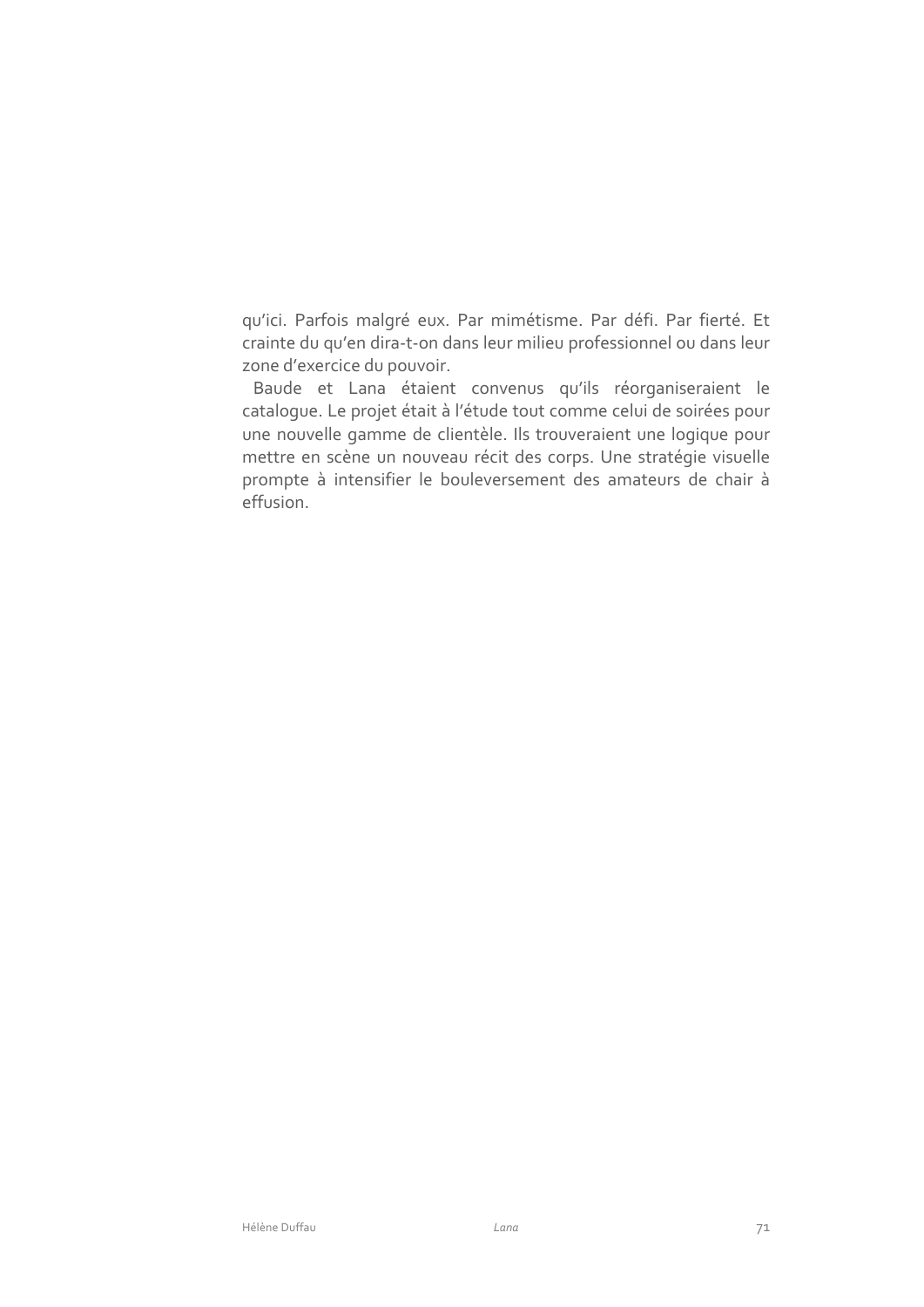« Il m'est arrivé de forcer la dose en alcool ou en droques... Mais jamais je ne me suis jamais sentie aussi près de mourir... que... que dans les escaliers. Cette fois-là, c'était comme si j'assistais muette et sans force à mon départ pour l'au-delà. Une terrible sensation de... mort imminente, je cois que c'est comme ça qu'on dit. Le cœur dans les carotides prêtes à déchirer la peau du cou, la peau de l'aine. Coqne, coqne, coqne... Le ventre broyé sous je ne sais quelle pression, un truc surnaturel, violent, pas humain... qui serre, tord, écrase.

Je vous garantis que ce n'était pas un voyage d'agrément. Ah ça non! Pas un truc confortable comme ceux qui sont revenus de la mort racontent : le corps au calme, une infinie douceur, la lumière au bout du tunnel avant le retour parmi les vivants...

Non... dans mon cas, c'est violent. Je sens que je meurs parce que ce qui se passe est trop atroce pour que mon organisme puisse le supporter. Je sens que je meurs parce que je ne peux pas endurer ça. Je sens que je meurs parce que c'est trop pour moi. C'est odieux. Insupportable. Alors je m'efface... je cède la place... j'accepte de mourir pour ne plus supporter...

Je peux... un mouchoir s'il vous plaît ?

Je crois que c'est ça. Je crois qu'un truc trop atroce m'est arrivé. Quelque chose qui lamine le corps et qui lui laisse comme seule issue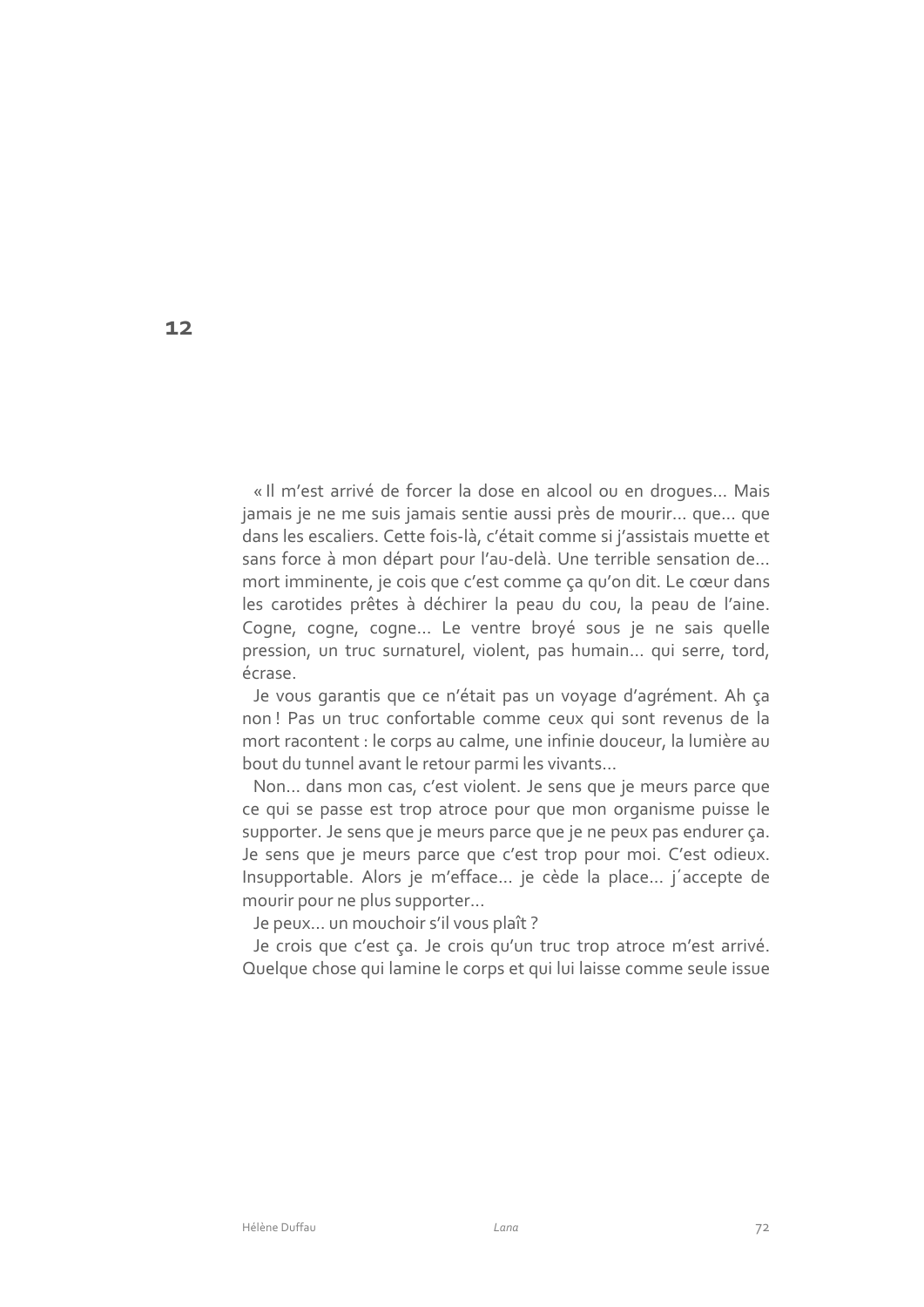de secours l'extinction. L'extinction des feux, l'arrêt des capteurs sensoriels pour partir dans les moins pires conditions. Trop atroce sinon...

Oui, j'ai déjà pensé au suicide. Tout le monde, non? Vous avez vu dans quel monde on vit? Dans quelle folie il faut essayer de tenir le coup... La blaque ce monde non? La concurrence entre les personnes est permanente, et dès l'école maternelle quasiment. L'avenir est plus sombre qu'un ciel d'orage. La planète est bousillée par des décennies d'industrie centrée sur le profit, avec l'argent et son accumulation en valeurs dominantes. La magouille est partout du sommet des États au centre des banques, des multinationales aux paradis fiscaux... Avec, en tête de proue, le modèle bourgeois à révérer et l'accumulation de biens en valeur supérieure. L'argent, l'argent, l'argent...

Même ici c'est l'argent qui domine ! Entre vous et moi : le fric ! Quelques mouchoirs aussi...

Et dans ce marasme, il faut essayer de garder la tête hors de l'eau. Se dire et se convaincre qu'on va se faire une place, sans piétiner personne. Tu parles!

Alors, les soirs où la peine est trop grande, le suicide... la possibilité du suicide devient un pis-aller... Oh, je vous vois venir, vous allez vouloir me donner des pilules qui font voir la vie en rose. Mais rassurez-vous, chez moi, c'est provisoire ! C'est passager l'envie de dégager de la surface terrestre... C'est l'hyper lucidité mon problème vous voyez. Bien sûr je me dis que si c'est trop compliqué, trop rude, impossible, je pourrai toujours m'en aller.

Mais je suis joueuse, au fond, et j'en redemande... Parfois je me dis que je suis complètement masochiste. Ou que je manque terriblement de courage... C'est vrai : pourquoi accepter de vivre dans ce monde pourri? De vivre à une époque où ceux qui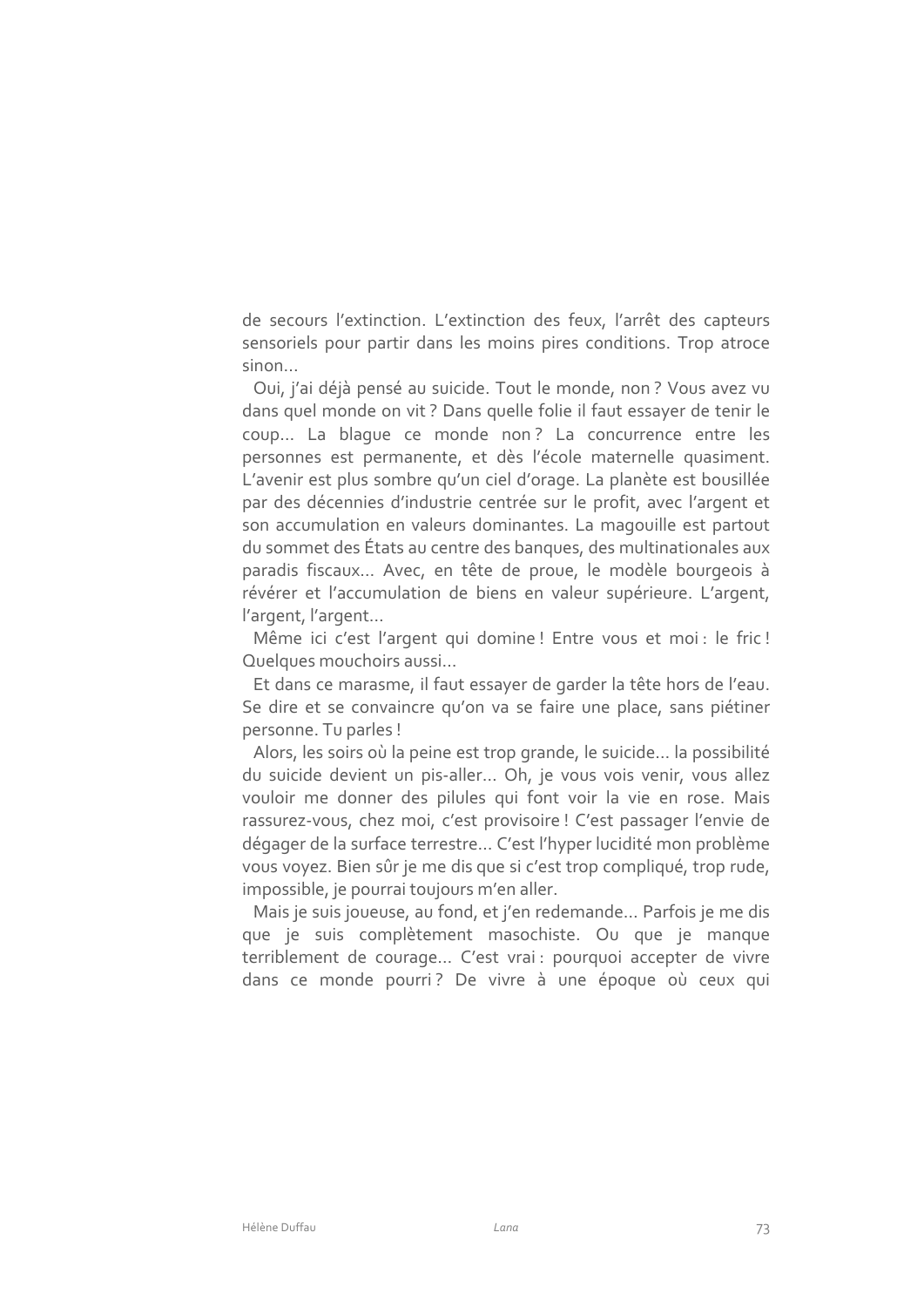représentent le pouvoir ne l'ont plus, mais font comme s'ils n'avaient pas encore découvert leur dépossession. Quel jeu de dupes ! C'est dur, terriblement dur ce monde où l'être humain est devenu une marchandise comme une autre, où certains sont dépecés de leur vivant pour que leurs organes servent à ceux qui ont les moyens de s'en payer des neufs, où la corruption et le détournement d'argent sont au cœur des affaires... alors que les populations doivent être honnêtes, droites, alors qu'elles paient des impôts et des taxes de plus en plus lourdes, quand les plus fortunés ne contribuent plus au collectif

Finalement, l'espèce humaine évolue au grand ralenti. À bien y regarder, on est en pleine époque féodale. Et malgré tout ce qu'on dit, ou tout ce qu'on croit, quand on n'est pas né du bon côté de la bourgeoisie, c'est bien plus difficile de se faire une place. Alors, oui, il m'arrive d'avoir envie de jeter l'éponge de la servitude consentie. Et le suicide, là, j'y pense...

Ce qui est bizarre, c'est que, depuis que je vous consulte, j'ai l'impression de me fabriquer des souvenirs. L'impression que je m'invente un passé... Oh, pas celui d'avant la nuit sans mémoire, non... Mon passé relativement présent. Celui depuis cette absence à moi-même. Comme si je voulais forcer ma tête à faire venir des images ou des sensations. Comme si, autour des escaliers, il fallait absolument que je trouve un récit, quelque chose à dire, quelque chose à comprendre pour me déprendre de cette impossible ascension... et de ce qui a précédé mon retour à la maison.

Mais... ça reste sans images dans ma tête. La télé est morte, les sensations sont éteintes, absentes. En revanche, j'ai toujours l'inconfort accroché au ventre quand je rentre chez moi.

Dites... on peut vivre quelque chose de très violent et ne plus s'en souvenir? On peut prendre de la droque qui efface la mémoire?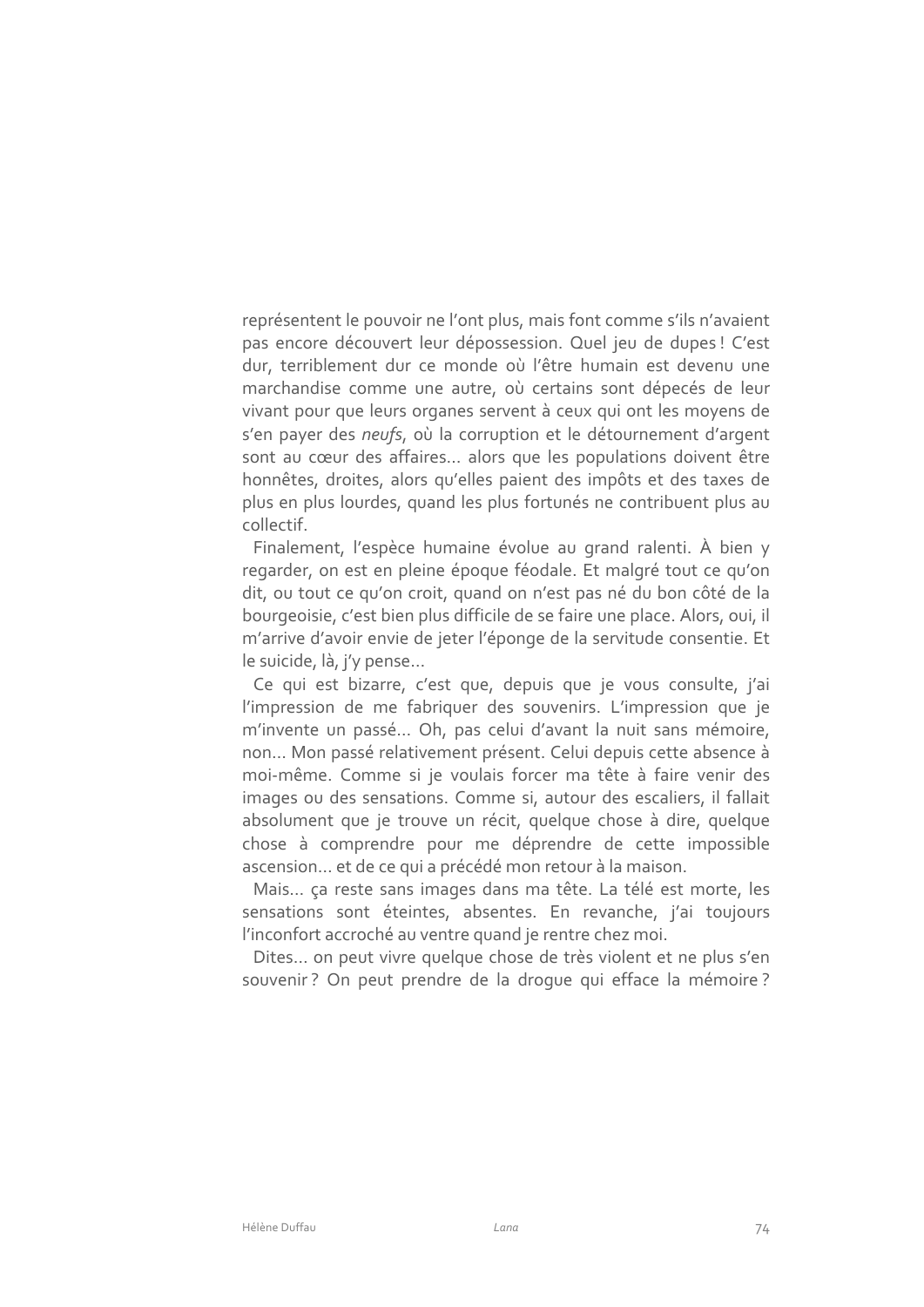Comme ce truc qui s'appelle la droque du violeur ? Ça arrive dans la vraie vie? Ça a pu m'arriver ça ... je veux dire : j'ai pu avoir été détournée par de grands malades le temps d'une nuit et ne plus me souvenir de ce qui s'est produit ? Avec... en quise de mémoire, un corps tatoué de l'intérieur... parce que j'ai la sensation que mon corps sait ce qui s'est passé et le sentiment que ma conscience ignore ou rejette...

Mais qu'est-ce que j'en sais moi si c'est une nuit ou des nuits de détournement de moi!

Vous doutez, c'est ça ? Je le vois dans vos yeux... Vous doutez que j'aie pu être droquée sans le savoir ? C'est... c'est rude, c'est moche, c'est déqueulasse même ! Si vous vous doutez de moi... de mon histoire ... à qui est-ce que je vais pouvoir parler, hein ? Qui va entendre ce que j'ai à dire ?

Qui? Vous pouvez me le dire? Hein, qui? »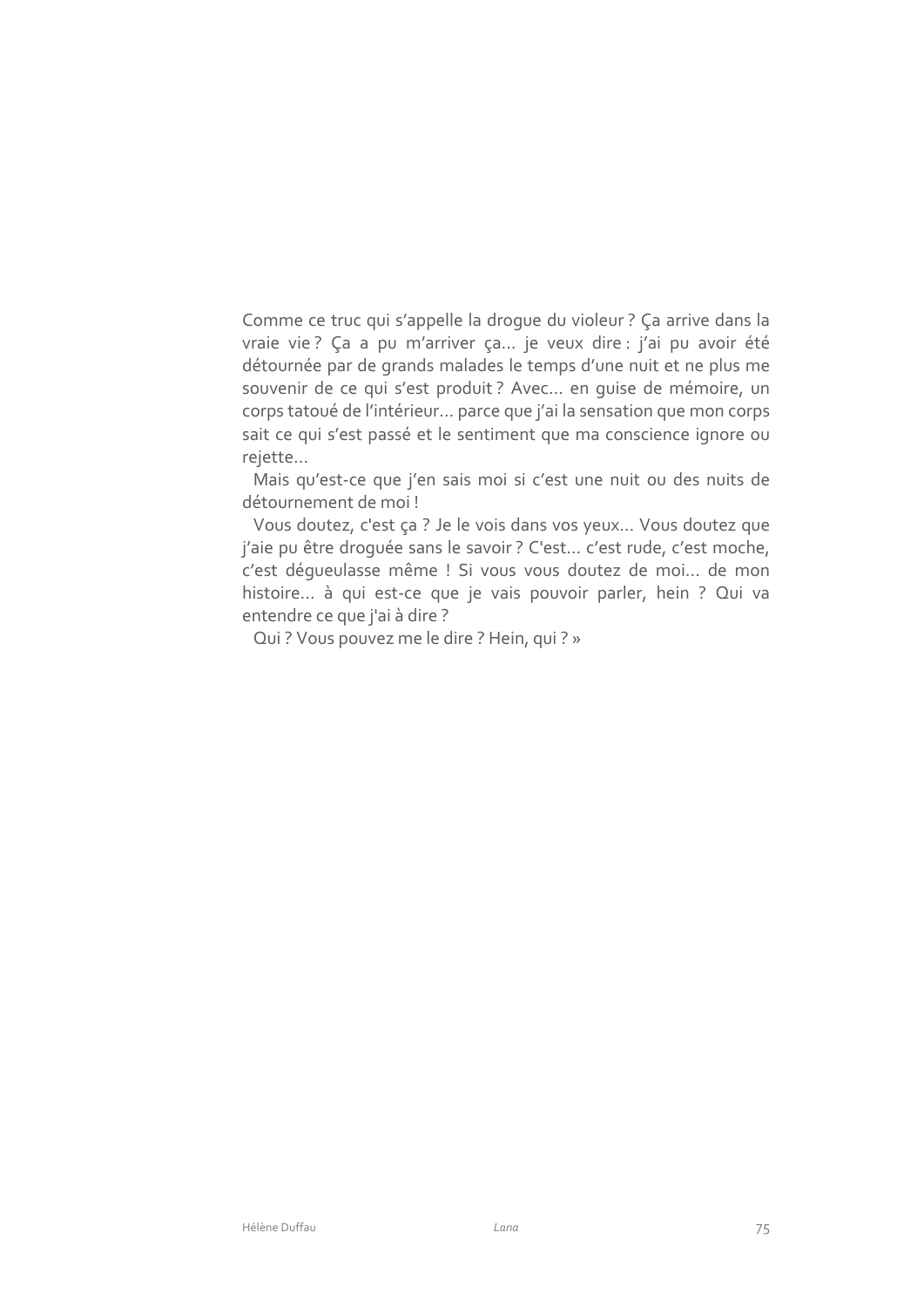Chant des cigales dehors. Elle se demande quel jour on est. Quel jour elle est. Qui elle est.

Elle ne sait plus depuis combien de temps elle dort. Depuis quand elle flotte. Ou plutôt depuis combien de temps elle a été débranchée.

Sa tête dans une presse qui l'enserre par les tempes. Marteau accroché aux cervicales. Tape. Burine régulièrement contre les vertèbres. Résonne dans la moelle épinière en un épais fracas intérieur.

Elle s'étire lentement. Avec une infinie précaution. État des lieux articulation après articulation. Elle vérifie qu'elle est connectée à l'ensemble de ses parties. Scanner lent et précis. Elle veut déceler la moindre parcelle affaiblie. Que rien de ce qui s'est joué ne lui soit épargné.

Dedans. Dehors. Sensation de n'appartenir à aucun de ces éléments. D'être ailleurs. Ni tout à fait présente ni complètement absente.

Allongée sous un drap qui a dû être frais elle sent des contusions dans son ventre. Glisse sa main droite sous les draps et touche son sexe. Boursoufflé. Tuméfié. Son dos tiraille. Pointe des seins douloureuse. Poignets bleuis. Elle imagine sa tête. Moue de dépit.

13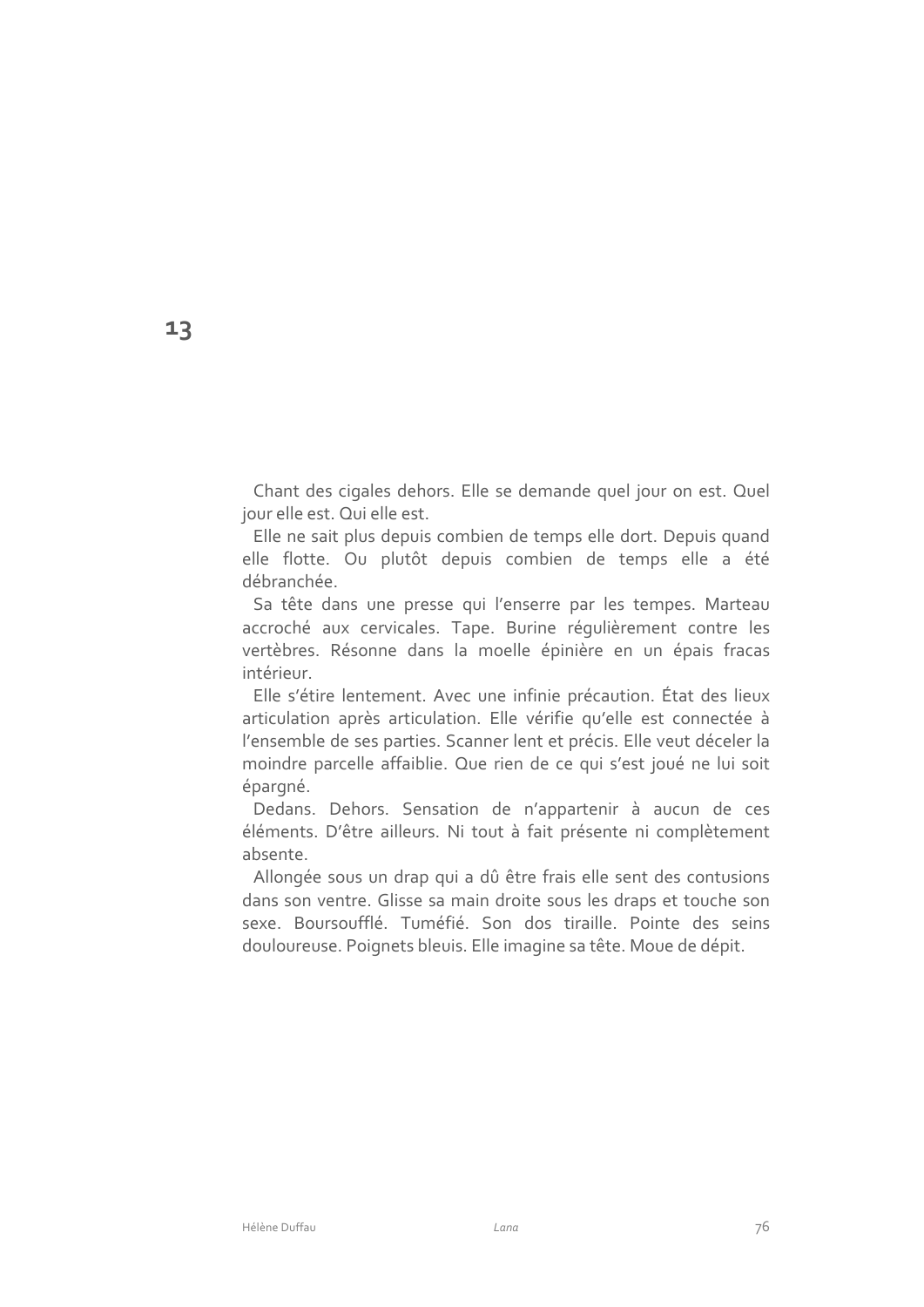Elle sait qu'elle a été déconnectée pour correspondre à la réalité de Baude. Elle a vécu un nouvel assaut de vengeance. De redressage de tort. Elle a été défaite d'elle-même pour qu'il obtienne ce qu'il cherchait. Pour confesser malgré elle. Rouée de coups et oublier qui les assène.

Humiliée, Abaissée, Torturée, Peur instillée et docilité retrouvée. Esprit et corps douloureusement séparés. Distordus. Arrachés l'un à l'autre. Comme il veut quand il veut.

- Et moi ? Et mon avis ? Hein ! Tu t'en fous de mon avis !

Elle se surprend à prononcer ces mots et se tait aussitôt. Si quelqu'un venait à l'entendre...

Contusion des muscles abdominaux. Mal au fond des yeux. Tension insupportable. Cœur cogné sous les côtes. Carotides battantes. Écœurement.

L'odeur de sa transpiration révèle un méchant cocktail récemment ingéré. Des larmes coulent dans son cou. Elle devine qu'elle n'a pas vu la douche depuis trop longtemps.

Elle cherche une parcelle de souvenir mais c'est l'absence. À nouveau le trou. Béance dans sa vie. Morceau de paysage noir. Noir sombre. Sans connexion. Éteinte pendant un moment dont elle ne se souviendra jamais elle se rallume dorénavant. Lentement. Amoindrie. Grignotée. Taxée malgré elle.

Baude en tenant de ce pouvoir-là. En récipiendaire d'une mémoire dérobée. Volée. Enchaînée. Témoin d'actes qu'elle ne pourra qu'imaginer.

Nausée plein le corps. Douloureuse et meurtrie. Sa vie au bord du vide. Le souvenir ne lui reviendra pas. Nouveau trou au poinçon dans la passoire qu'est devenue sa mémoire il demeurera absent à jamais. Elle le sait. C'est ainsi.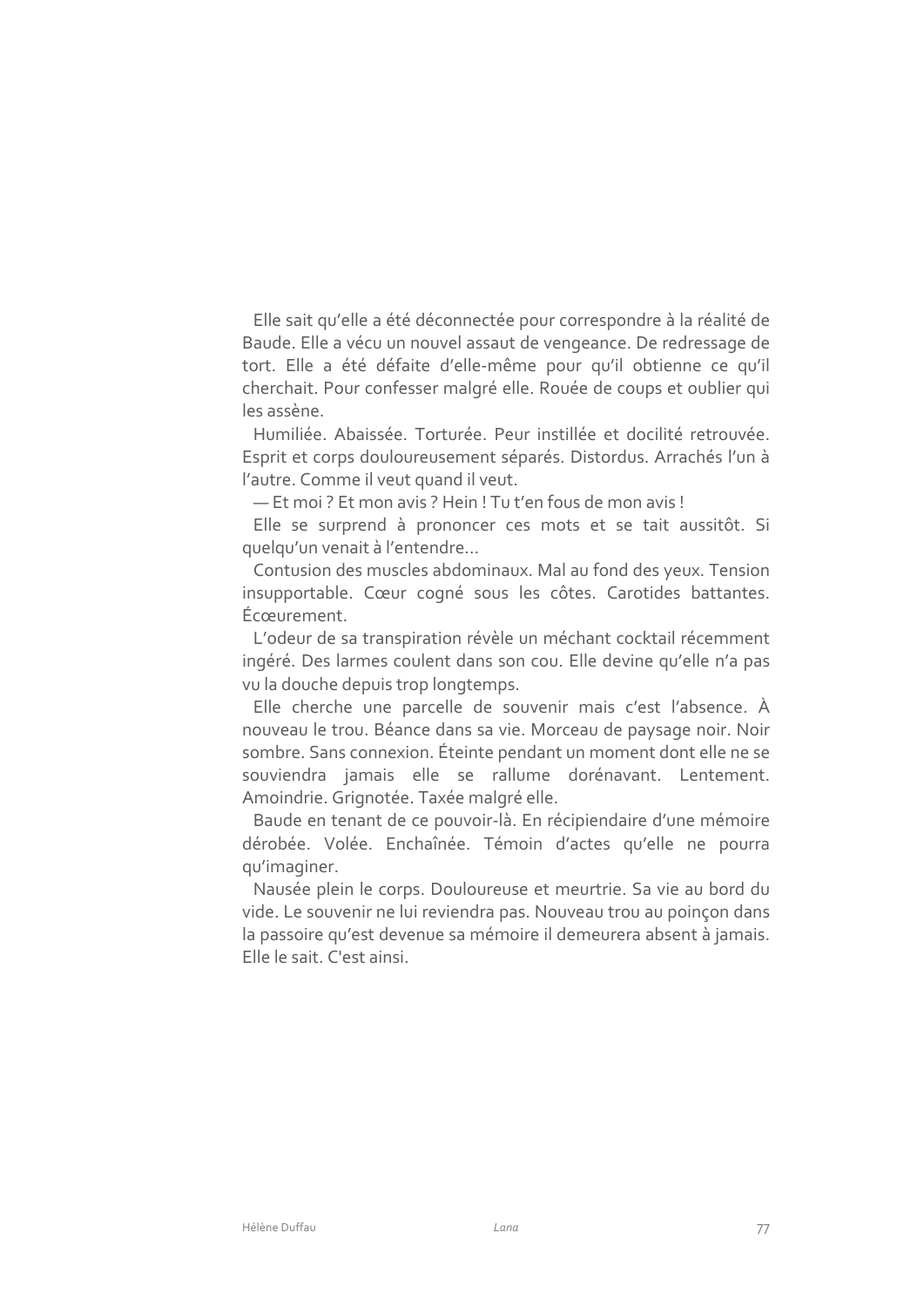Pourtant elle commence l'enquête et les questions surgissent. Quels produits ? Quels outils ? Quels châtiments ? Des flashs dans ses yeux. Des scènes affleurent. Pas les siennes. Pas celles en lien avec ce qu'elle ne saura jamais. Elle voit des pans de soirées de débourrage suivant à la lettre le protocole de recrutement. Le fichage des candidats. Les tests multiples organisés pour eux. Avec eux. L'attirail de chimiques à lever les barrières du consentement. Elle voit les exécutions de peines. Se figure la sienne il y a peu.

Lana cherche un écho dans ses chairs. Une connexion vibrant comme aimantée par ce qu'elle connaît des possibles. Rien.

Elle voit les déquisements dont sont parés reines et princes. Ceux proposés aux convives en quise de jeux d'enfants curieusement dégénérés. Elle les voit les aider à se préparer. Se laisser caresser par quelques impudents. Les laisser croire qu'ils l'auraient ensuite avant de refermer sur eux l'étau du refus. La frustration surgissant dopant leurs capacités. Baude rappelant le cadre. Les hommes à ses ordres. Tous. Rabatteurs ou clients. Le chef en monstre d'orchestre faisant jouer en force une partition cavalière.

L'image des éclairages de l'arène attise la douleur dans ses yeux. Séances de photographies consenties ou à l'insu. Canapés de cuir blanc sur parquet en chevron dans un appartement bourgeois tout à fait rassurant. Parties fines sous œilleton. Caméras dissimulées. Fichage et listings du beau linge se perdant en passant chez Baude. Pour un service. Une soirée de débauche. Un chantage à opérer. De l'argent en échange d'une administration de biens humains au service de trafics d'influence.

Lana soupire. Elle doit faire avec son invisible. Indicible. Innommable Flle a fait Flle fera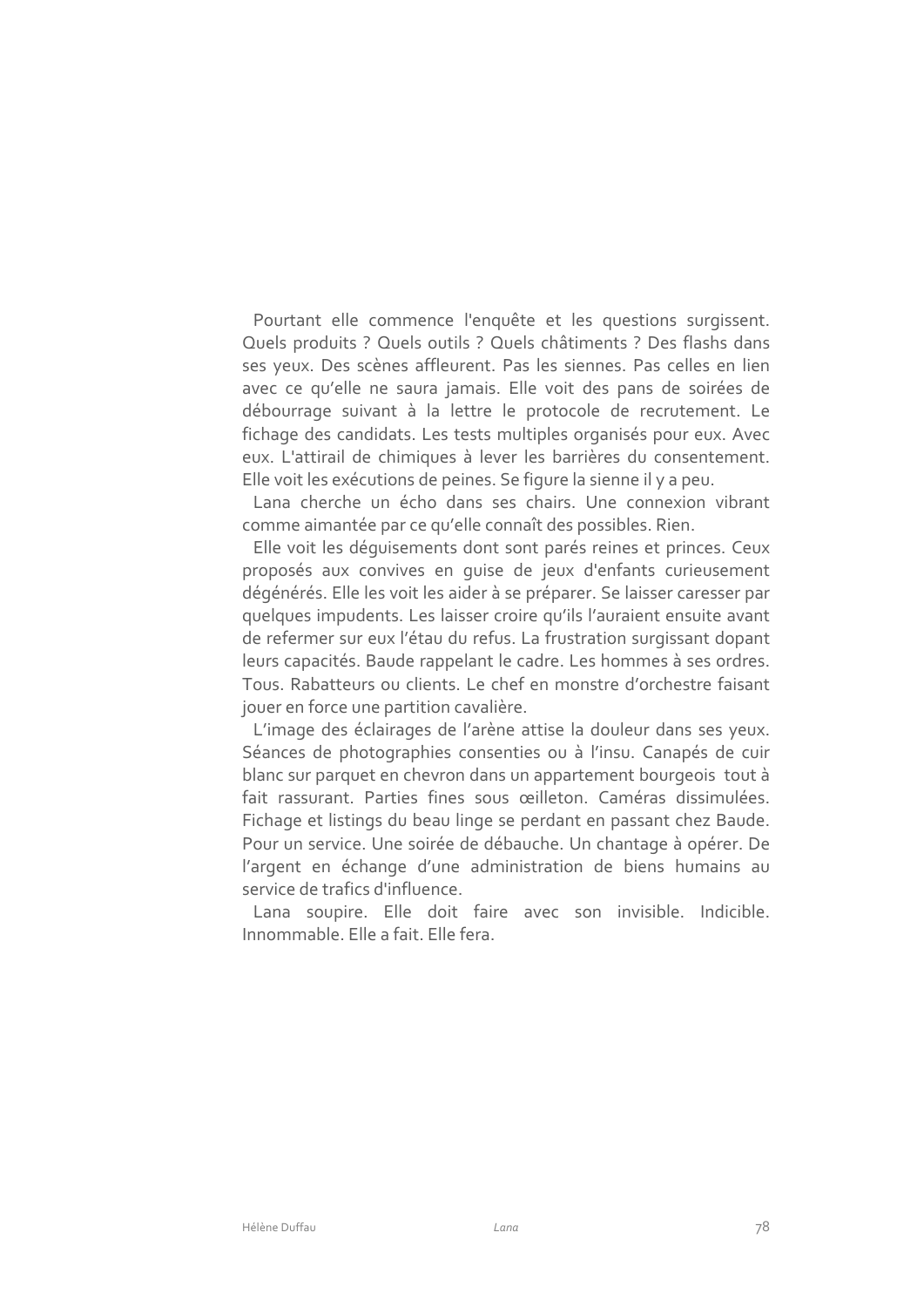Son corps dit la violence subie. Une fois encore sa tête n'a rien à raconter mais sait trop bien. Il manque une nouvelle pièce au puzzle de ses nuits. Une de plus. Une de trop.

Elle peut deviner. Procéder par déduction. Elle connaît l'ensemble des outils et le peu d'imagination de Baude qui se contente de renouveler sa gamme au fil des avancées en chimie. Pas en torture ni dommages sexuels. Dans ce domaine il semble que tout ait déjà été conceptualisé et expérimenté. Elle sait qu'en dehors du snuff qui promet la mort le reste finit toujours par devenir supportable.

Défilent dans ses yeux quantité de corps au supplice. Poussés audelà des limites. Dégondés pour subir ce qu'ils ne pourraient supporter de leur plein gré. Drogués pour briser les chaînes de leur retenue. De leur éducation. De leur liberté de choix. Effraction des physiques. Esprits choqués et meurtris. L'autre en objet asservi. Sans défense et sans choix.

Elle soupire. Tant d'hommes capables de se ruer sur des êtres défaits. Le regard aux abois. Tant de types usant et abusant sans état d'âme. Dans un petit théâtre où l'autre est poupée de chiffon à articuler et à agencer le temps d'assouvir ses fantasmes. Les plus tordus étant les bienvenus chez des hommes se croyant autorisés d'avoir payé pour la matière première. Ou, quand une autre personne paie pour eux, des hommes qui dépassent toute limite parce que la soirée leur est offerte.

Qui paie a droit. Tous les droits et les travers c'est entendu comme ça dans le monde de la prestation de service sexuel.

Envie de plonger. De sombrer. Ne plus affronter. Laver l'ordure et ne plus revenir. Jamais.

Mal au corps. L'âme endolorie. Sale et salie.

Lana a besoin de dormir encore.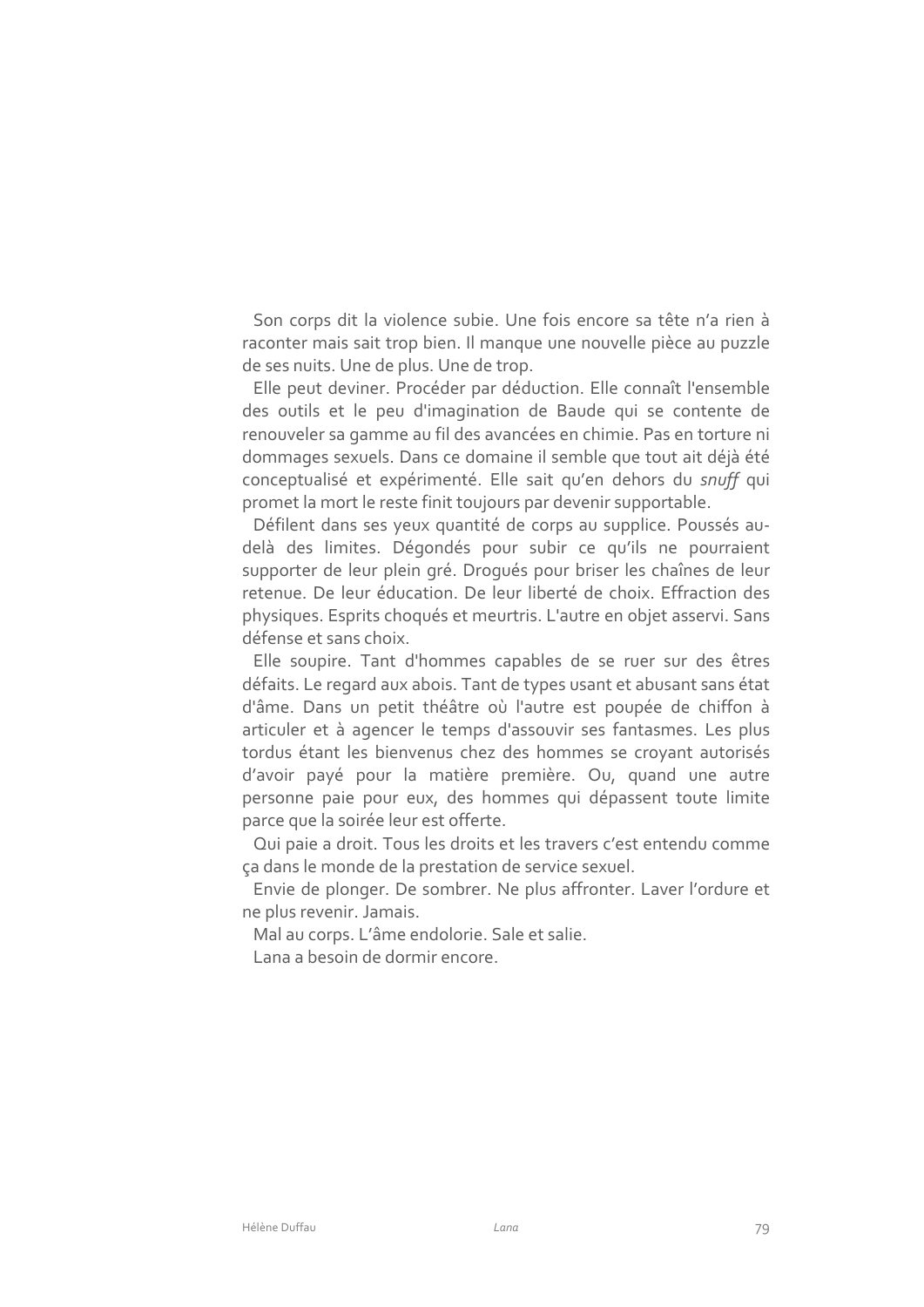Depuis le début du récit de Pitz, Nacham buvait ses mots. Bouche entrouverte. Fasciné par la pseudo maîtrise de l'aîné expert en matière de rabattage tandis que lui débutait encore. Il avait découvert la jeune femme le soir même au moment de l'aider à monter dans le taxi. Il en avait appris un rayon en quelques minutes ce qui laissait présager une nuit démente. Assis sur la banquette arrière, la fille coincée entre eux deux, il avait senti la pointe de son sexe se tendre lentement contre le coton de son slip et avait frissonné à cette caresse. Il avait posé sa main sur son entrejambe. Chauffé son sexe à la chaleur de sa paume traversant la toile de son jean. C'était doux. C'était bon. Il aimait sa caresse.

Pitz avait raconté comment il avait consigné les états de service de Sophia, pendant que les deux femmes étaient sous la douche. Il avait à dessein prononcé le prénom dorénavant interdit pour donner clairement à comprendre à Nacham comment il maîtrisait la situation. Si Pitz était amené à prendre des responsabilités, Nacham ferait partie des affranchis. C'était toujours ça de pris.

Fiche bristol B5 quadrillée contenant ses nom prénom et adresse. Code d'accès à l'immeuble. Numéro d'étage et de porte. Téléphone personnel et professionnel. Adresse de l'entreprise et son activité. La reine de ce soir était salariée dans une agence de graphisme dédiée au domaine de la culture. Un emploi dont elle racontait les

 $14$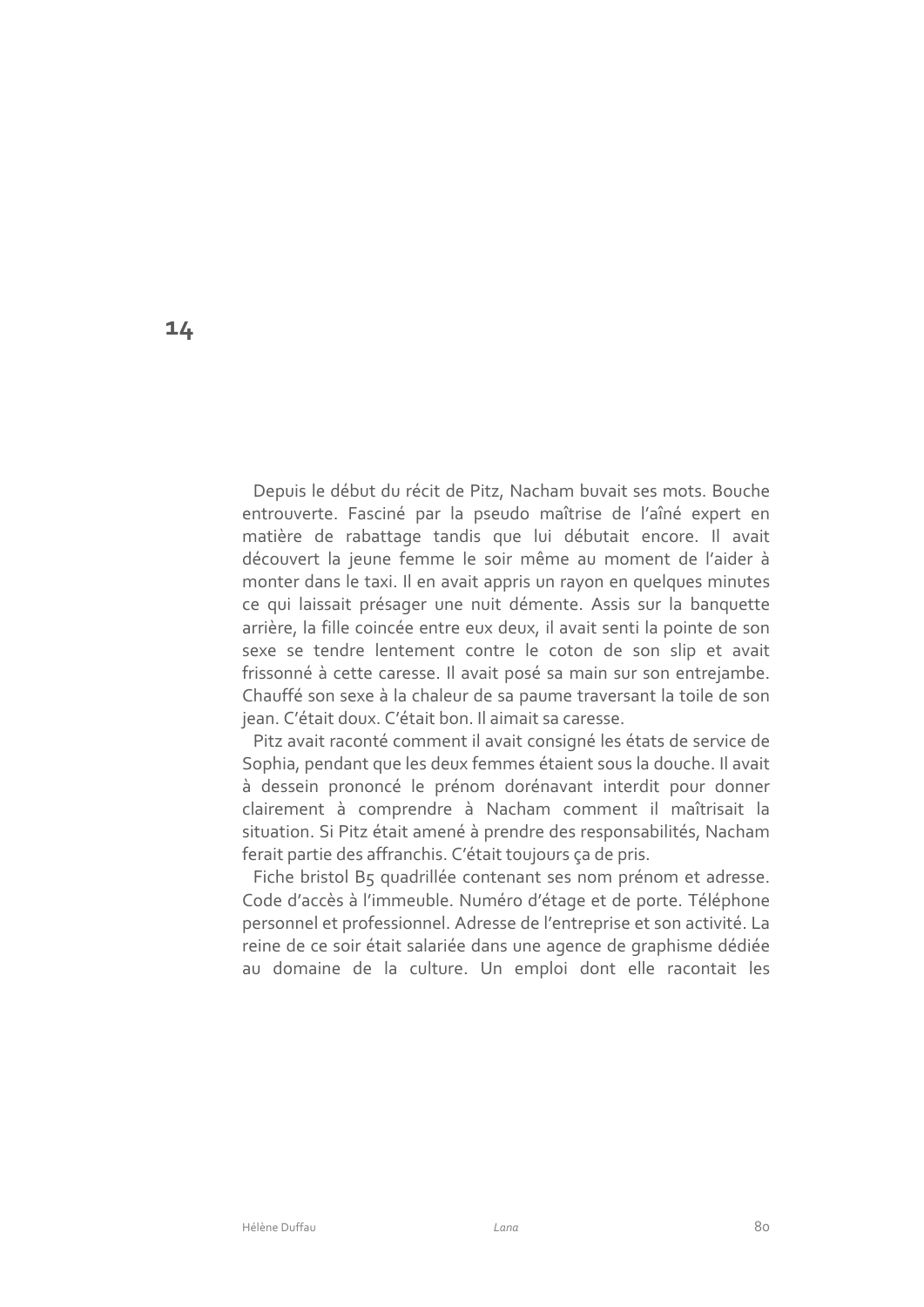particularités avec vivacité. Elle vivait seule dans un appartement de deux pièces - une trentaine de mètres carrés - agencé avec goût et simplicité. Plein de livres. Un père décédé l'année précédente des suites d'une lonque maladie ainsi qu'énonçait pudiquement sa formule couvrant les raisons d'une fin dont il n'entendra jamais prononcer le diagnostic. Une mère installée dans l'Aveyron depuis fort longtemps. Peu de contact avec sa famille ce qui était préférable. Pas d'addiction particulière hormis la cigarette, la consommation soutenue de café et l'apéritif récurrent. Pas d'empêchements sexuels. Tout terrain en toute position. Ni tatouage ni percement. Discrète cicatrice d'une opération de l'appendicite survenue dans l'enfance. Tâches de rousseur sur un dos musclé, très bon stimulant. Suceuse de qualité. Vagin trempé. Cul délicieusement serré. Fontaine après une longue fouille.

Prince charmant à ses heures de rabattage il connaissait la routine. Il avait décrété qu'elle cherchait certainement le grand amour attentionné comme bien des femmes. Il n'avait eu aucun mal à la ferrer en usant de son charme artificiel d'homme poli et prévenant. Elle était cultivée. Lectrice et amatrice de poésie et de théâtre. Avait un bon réseau relationnel et aimait particulièrement boire à l'excès. Une vraie bombe au lit surtout après les psycho. Praticable par tous les orifices et même par gros temps. Jouisseuse sous les coups.

- Le pied qu'elle a pris quand je l'ai bousculée, tu aurais vu ça. Elle en pissait du vagin. C'était énorme !

Lana eut un frisson quand Pitz fit cette sortie. Elle venait de fermer le robinet de la douche et avait aussitôt capté la conversation en cours. Elle retint sa respiration. Se demanda avec insistance ce qui était en train de s'échapper d'elle. Ce que signifiait cette opposition qui émergeait et poussait dans ses chairs. Dans ses cellules aux abois. L'état de cette gamine qui lui faisait mal au corps.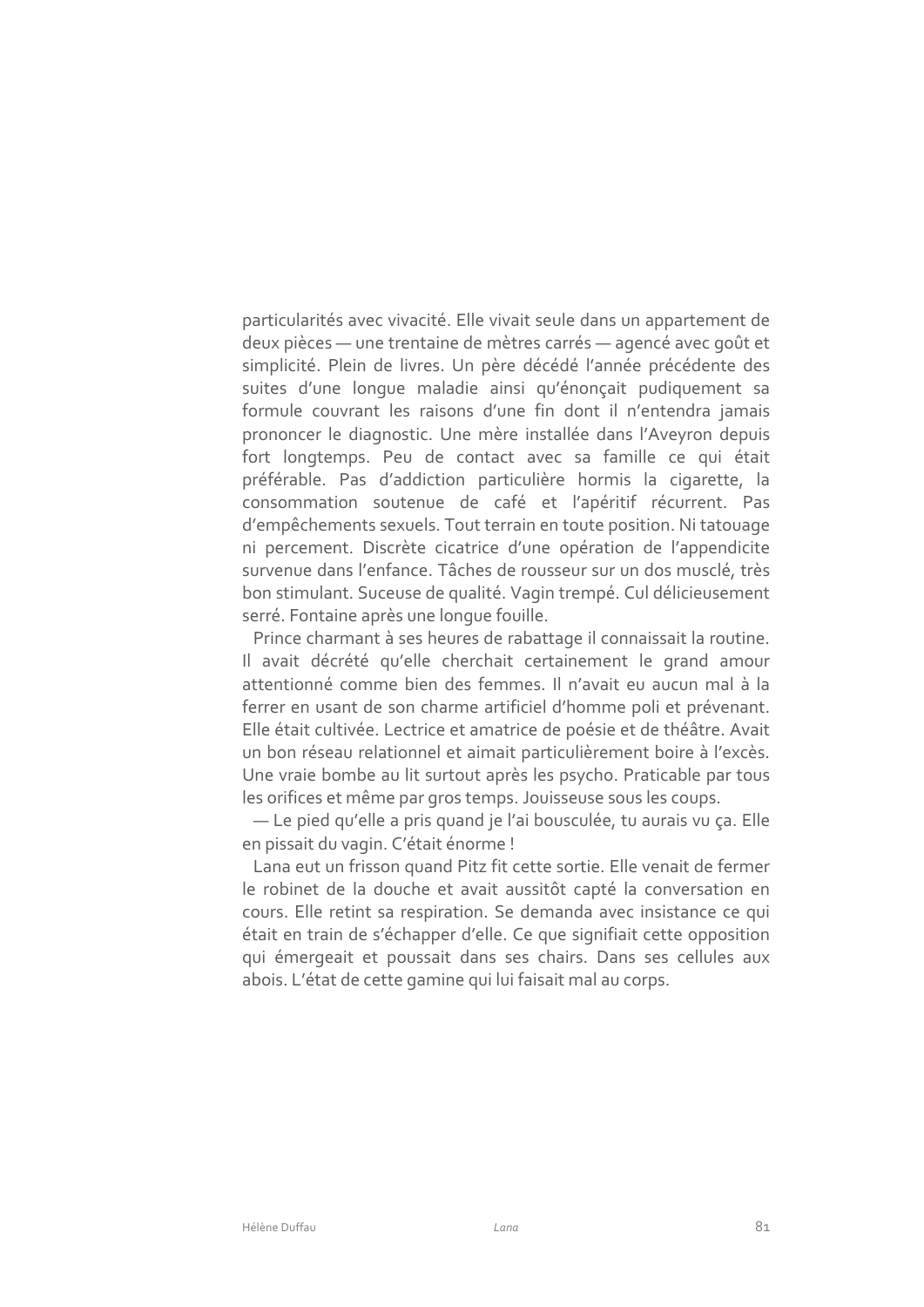Elle posa son regard sur la jeune femme qu'elle venait de savonner puis de frictionner sous l'eau brûlante. Ruisselante. Hébétée. Elle affichait une triste mine. Lana réfléchit à la palette de maquillage qu'elle allait utiliser pour remettre de la vie dans ce visage éteint.

Elle déplia une serviette de bain qu'elle enroula autour de Natacha demeurée assise dans la douche. Elle rassembla ses cheveux dans une plus petite qu'elle roula puis fixa en turban. Elle quitta sa combinaison en lycra trempée et enfila un peignoir de bain. Linge de toilette blanc.

Elle aperçut son reflet dans le miroir en pied et plongea dans l'image qui lui était renvoyée. Elle approcha son visage à en loucher. Scruta la profondeur de ses yeux à la recherche d'un indice. D'une trace - même infime - de ce qui s'écoulait de son esprit trouble. De son corps en alerte. De ce chahut qui l'agitait au-dedans.

Elle ne vit rien. Elle ne comprenait rien. S'entendait difficilement avec elle-même ce soir. Pressentait que quelque chose allait se passer sans pouvoir nommer. Se sentait inquiète à l'idée de ne rien maîtriser.

Lana prit une profonde inspiration. Se retourna. Regarda la jeune femme et se demanda encore une fois ce qui la faisait chavirer. Ce qui chez elle allait cogner dans ses fibres comme jamais. Apercevant Pitz dans l'encadrement de la porte elle eut un geste pour lui faire comprendre qu'il devait maintenant achever son récit.

- Il nous reste quelques minutes avant l'arène Pitz... accouche maintenant!

Le temps filait. Lana se répétait mentalement les étapes de préparation restant à accomplir. Elle avait de quoi faire dans le quart d'heure qui précédait l'ouverture des jeux. Elle abhorrait la présence des deux rabatteurs et s'énervait de ne pouvoir être seule avec Natacha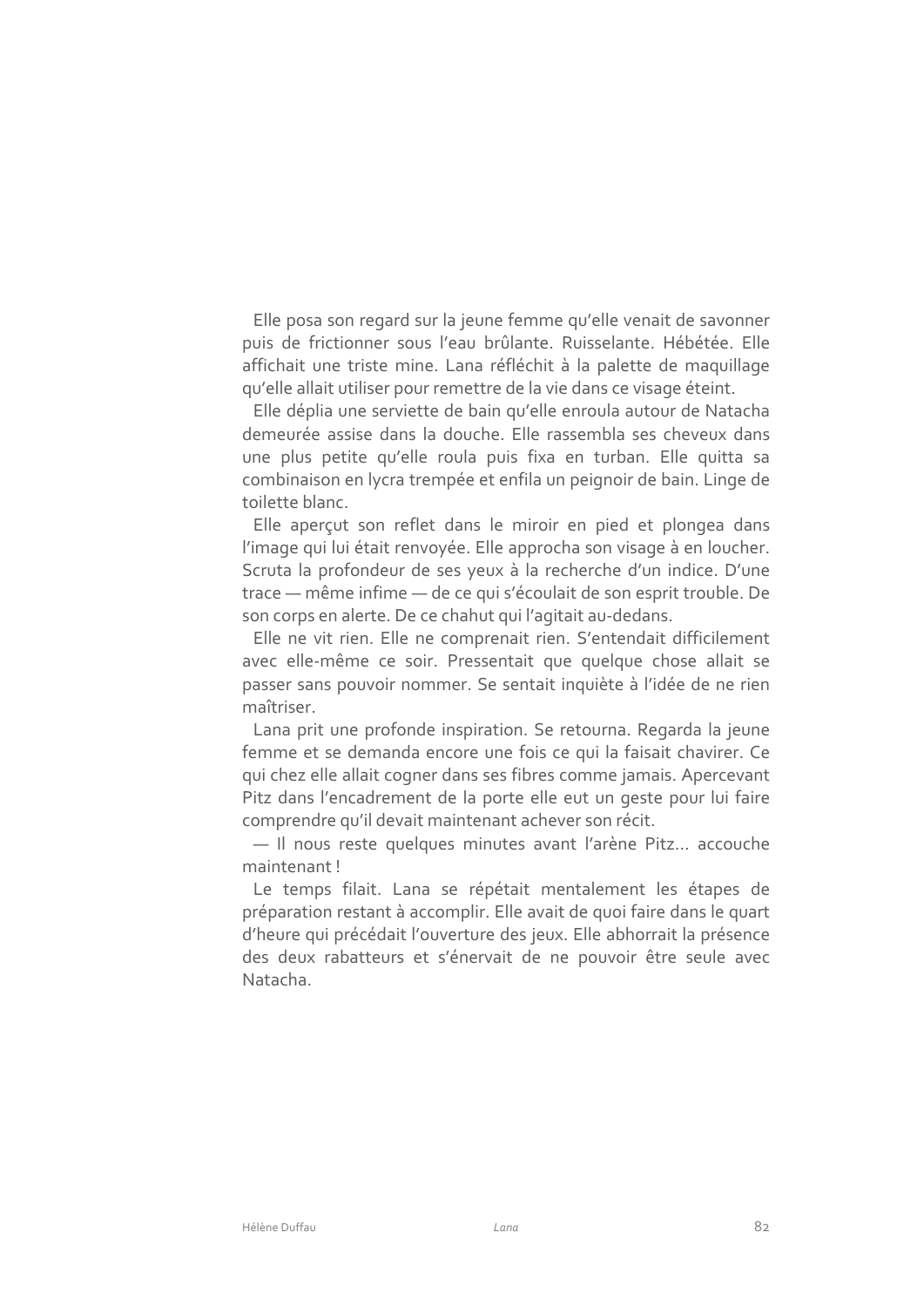Elle sentit la crispation de ses mâchoires et tenta d'étirer ses maxillaires par de grands bâillements successifs.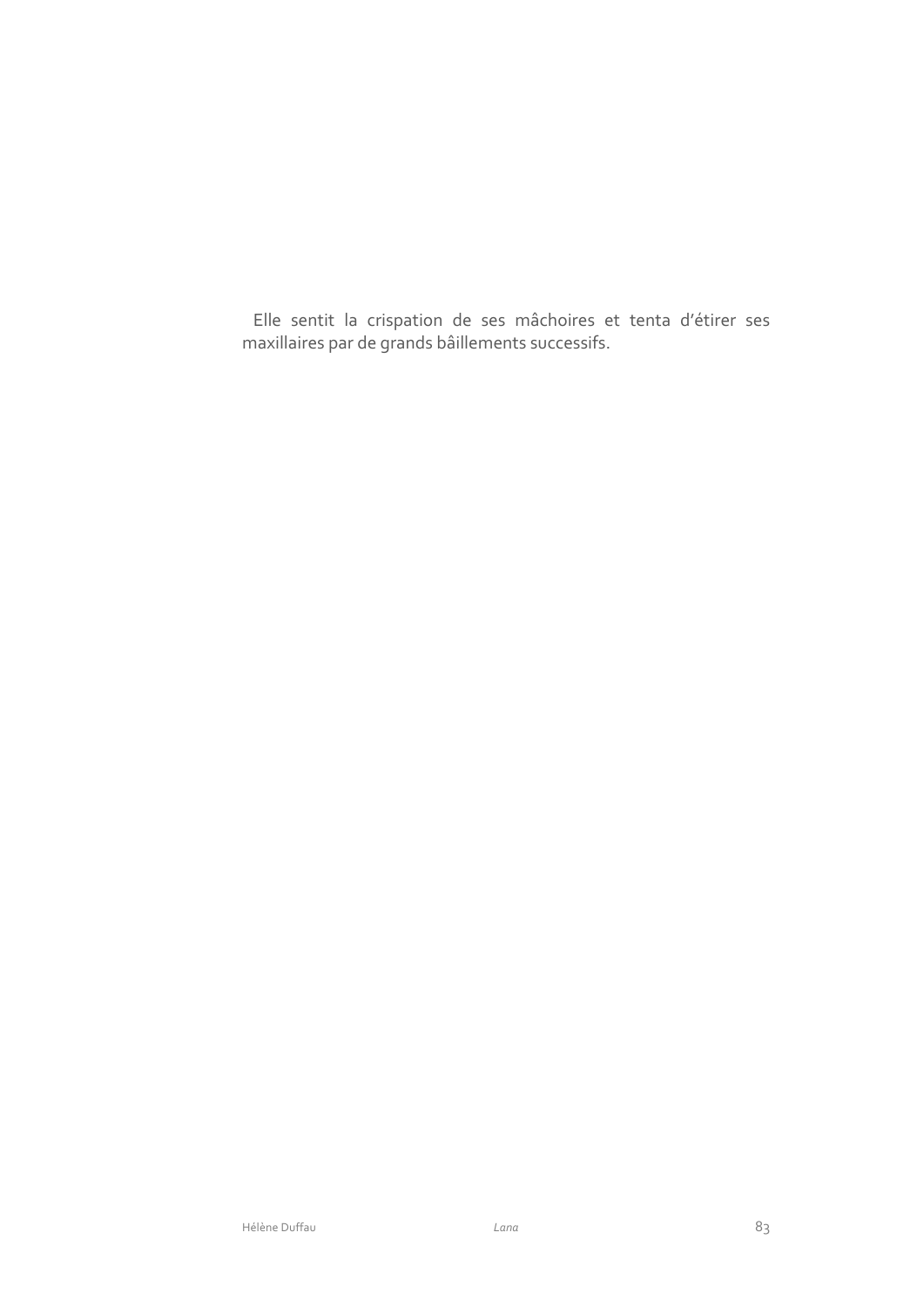Lana ouvre à nouveau un œil. Douleur au fond du regard. Tendue. Envie de creuser ses orbites. De les évider pour les rincer d'une eau fraîche avant de remettre les yeux en place.

Sensation de vertige. Inconfort. Pas encore le moment de se lever. Attendre l'amoindrissement de la douleur. L'apprivoisement. Attendre que le cœur cogne moins fort. Que le corps accepte la survie et fasse redescendre la pression.

Cette fois encore le danger est passé. La mort a pris du champ en une distance salvatrice. Le danger est ailleurs. Il est dans ce que sa tête fomente presque malgré elle. C'est là qu'il se tient. Se cramponne. Ne lâche rien.

Elle chavire. Elle bascule. Elle s'éloigne de la rive. Elle s'entend réfléchir et ses mots tapent dans son crâne. Elle tiendra bon cette fois. Elle ira jusqu'au bout. Elle lavera les affronts. L'ordure passée.

Vestale intangible elle sera fidèle à ses vœux. Entretiendra la flamme. Elle s'en fait la promesse.

Elle sent la forme de son corps incrustée dans le matelas. Le poids de son être. Sa chair terriblement lourde. Une tranchée au-dessous d'elle.

Dans un effort qui accélère aussitôt son cœur elle glisse sur ses coudes. Replie ses jambes pour remonter vers la tête du lit. Pousse sur ses pieds. Attrape l'oreiller gauche. Le passe dans son dos. Relève

15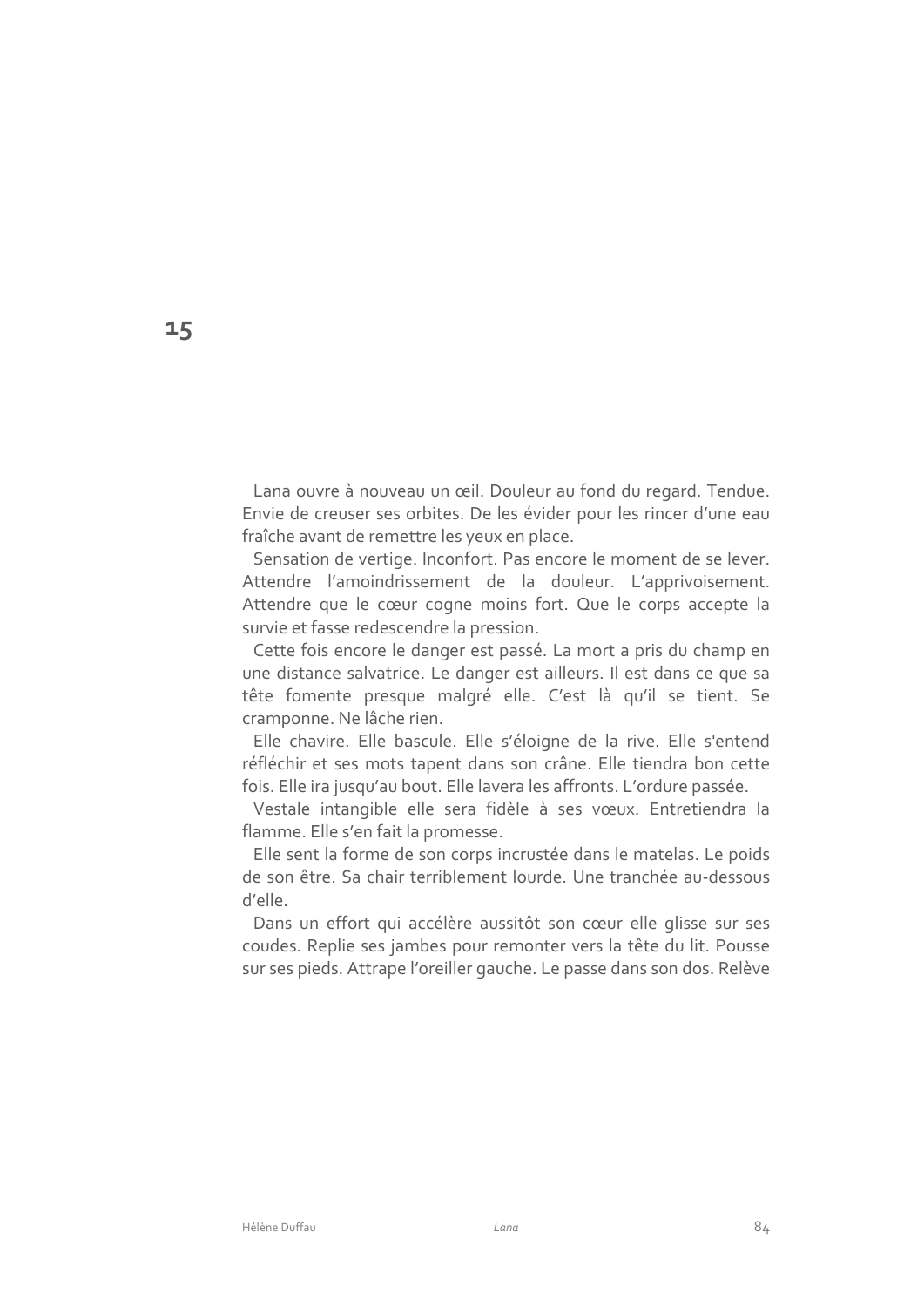l'autre et le cale. Son cœur propulsé contre les côtes à ce lent changement d'inclinaison. Chaos. Râle du corps. Coups dans les carotides. Rythmique impossible.

Trop vite trop fort trop malgré elle.

Besoin de reprendre son souffle après cet effort banal devenu titanesque. Elle ferme les yeux le temps d'apaiser le tourment. Respiration lente. Profonde. L'air apporte du calme à la tension. Sensation que chaque nerf oculaire est en contraction. Chaque connexion de son organisme raidie. Corps en bataille. Dans l'épuisement de ses possibles. Pointe au plexus. Sensation de perforation. Douleur incommensurable. Le feu dedans. L'aigre. L'acide.

Elle sent qu'elle sombre. Qu'elle pourrait se rendormir. Qu'elle ne peut résister.

Ses yeux rouverts d'un trait tiraillent. Sable sous les paupières. Elle regarde le jour à travers les persiennes. La lumière semble dure dehors. Forte. Aride. Ciel cru du Sud.

Mouvement au rez-de-chaussée. Voix de femme. Voix d'homme. Probablement Maria... Une portière claque. Contretemps sous ses côtes. Une voiture démarre et s'éloigne. Moteur diesel. Véhicule lourd sur les graviers du parking.

Lana soupire d'être à ce point ouverte à chaque mouvement du dehors. Sensible au moindre courant d'air. Inquiète de tout bruit étranger. À vif et aussitôt apeurée.

Longtemps qu'elle ne s'était sentie aussi retournée. Inconfortable. La vie au bord des lèvres. Longtemps qu'elle n'avait été châtiée de cette manière. Elle connaît la torpeur qui se déploie en elle, comme plus fort qu'auparavant maintenant. Fomentations de Baude. Son être au service de ses punitions. Longtemps qu'une telle queule de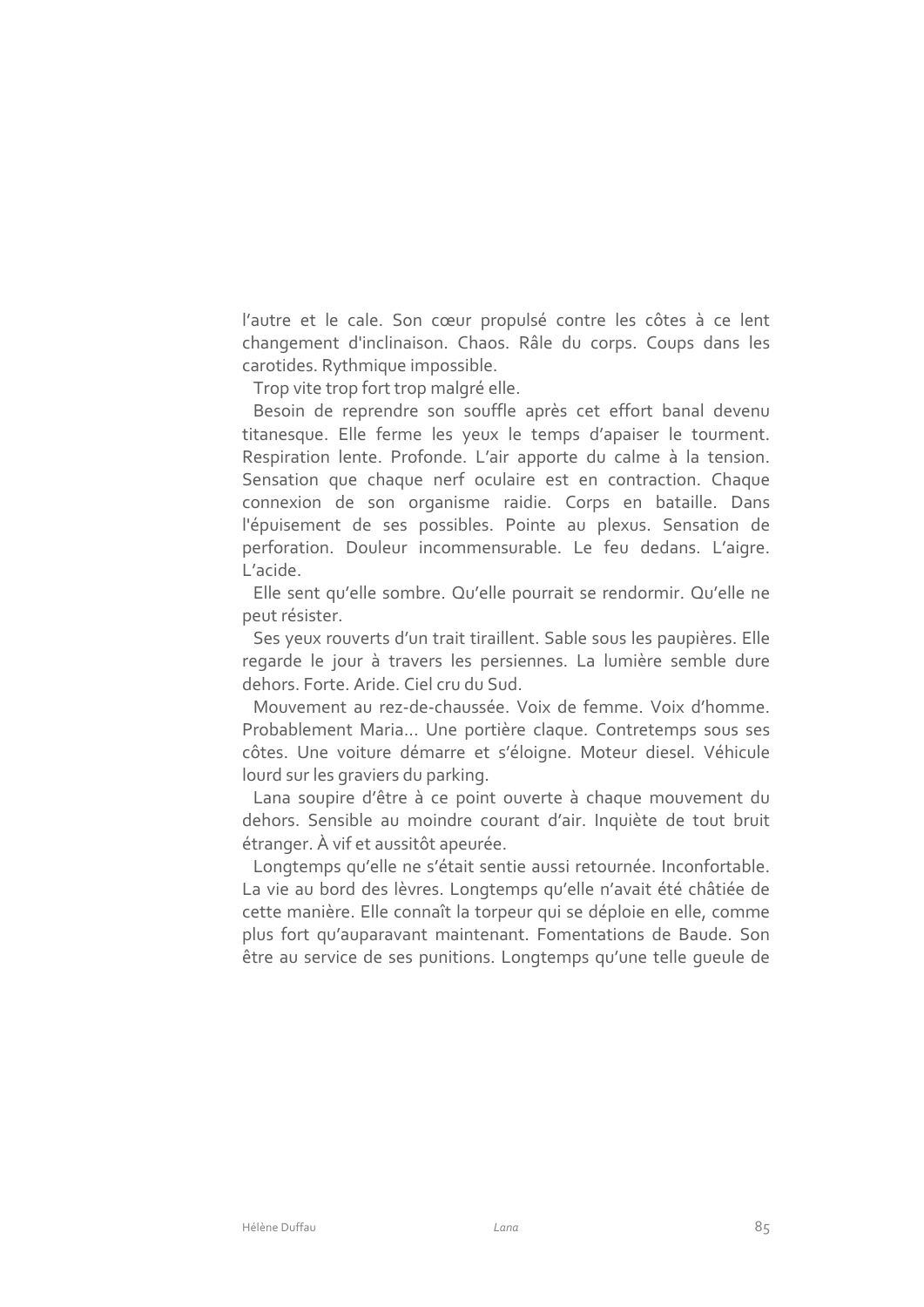bois n'était arrivée. Elle sait qu'elle finira par s'estomper et ce sera sa prochaine victoire.

Baude très en colère. Baude excédé, Baude excessif, Le couloir... Les menottes... Le parquet... Et puis plus rien...

Et cette jeune femme ? Elle se souvient de cette jeune femme. De ce regard tendre et effrayant à la fois. Un regard qui disait l'acceptation. L'abandon de sa vie à plus fort que soi. Le renoncement à tenter les prolongations car vivre serait au-delà des limites. Au-delà des possibles. Un regard implorant la mort. Un regard familier...

Lana sent les larmes rouler sur ses joues. Glisser dans son cou. Son nez s'emplit de brume. Son estomac soulève ses côtes. Son ventre se tord. Violente nausée.

Dans une immense tension elle s'arrache du lit. Ne pas vomir dans le lit. Pas ça ! Elle ne supporterait pas un tel signe de déchéance. De perte de contrôle. Elle veut éviter de se perdre en justifications auprès de Maria.

Elle chancèle sur ses pieds. Tente de tirer la porte de la salle d'eau. La porte résiste. Résiste encore. Elle tire quand elle doit pousser.

Son ventre spasme. Elle plaque une main sur sa bouche. Entre dans la pièce. Plisse les yeux sous la crudité de la lumière aveuglante. Soulève l'abattant des cabinets. Se penche en avant. Tombe sur ses genoux - son mat des os choquant le carrelage. L'onde de choc remonte vers son échine et entraîne le contenu de son estomac en direction de la sortie.

Contractions frénétiques. Renvois. Larmes. Plainte. Tremblements. Sensation de froid à l'intérieur des os. Pores exacerbés. La mort reflue de son corps. S'extrait par la trachée. Puissant défoliant.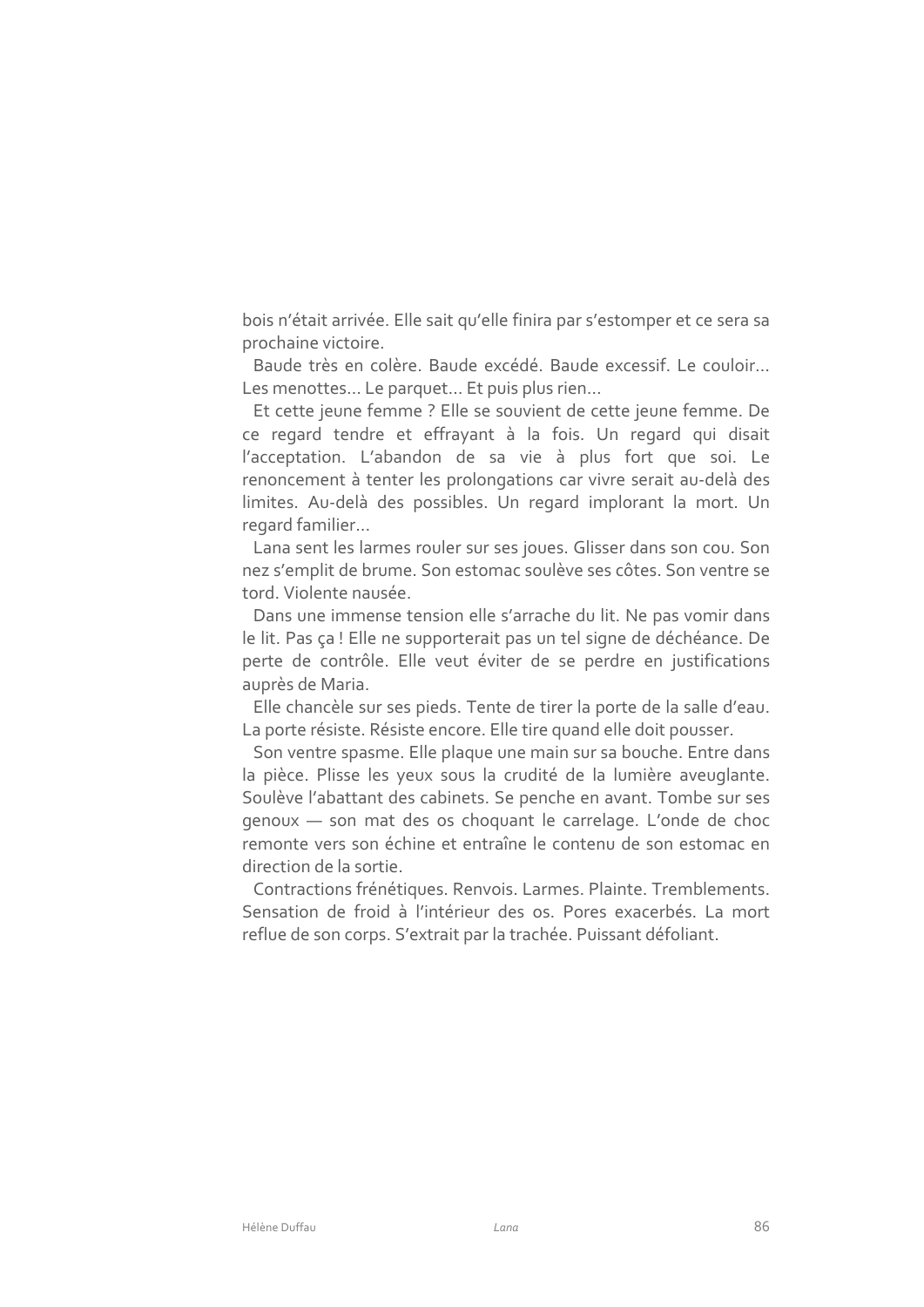Le regard de la jeune femme incrusté au fond de sa rétine. Là. Avec elle. Elle la regarde rendre sa peine. Torse sous l'ordure qui se dégage de ce corps furieux.

Cette jeune femme qu'elle a eu besoin d'aider. Plus fort qu'elle. Qu'elle n'a pu s'empêcher d'aider à ne pas mourir. À survivre. Elle, agissant sans savoir. Par réflexe. Par peur projetée. Par l'angoisse qu'elle meure et l'annonce d'une culpabilité sans fin. Pourquoi ?

Des yeux implorant de s'éteindre et Lana seule à percevoir que c'était impossible. Inconcevable de laisser cette gamine en rester là. Pas le moment. Pas maintenant. Elle trop jeune. Trop fragile. Trop innocente aussi.

Lana seule à pouvoir agir. La seule à en être capable. La seule à être là pour cette Natacha. Pourquoi?

Bouleversement des regards croisés. Conversation des yeux en fiche. Corps étrangement lisible. Familier. Transfert de l'angoisse de l'une à la chair réceptacle de l'autre.

Lana sait qu'elle a agi pour se protéger de ce qui montait en elle ce soir-là. De ce qui s'était précisé dans son âme au contact de Natacha. Une vision limpide de ce qu'elle devrait accomplir. Voilà ce qui est venu fracasser son esprit. Déstabiliser sa routine. Gripper les rouages de ses gestes et attentions profitables à un parterre de fauves chargés d'expédients. Débordant de l'arrogance des prédateurs pour lesquels la chasse avait déjà commencé. Chasse sous assistance pour des hommes ne prenant d'autre risque que celui d'aligner l'argent à la hauteur de leurs démangeaisons secrètes. Les torrides comme les inavouables.

Le moment est venu pour elle de changer de vie. De briser le sarcophage du ticket sans retour dans lequel elle se dessèche jour après jour.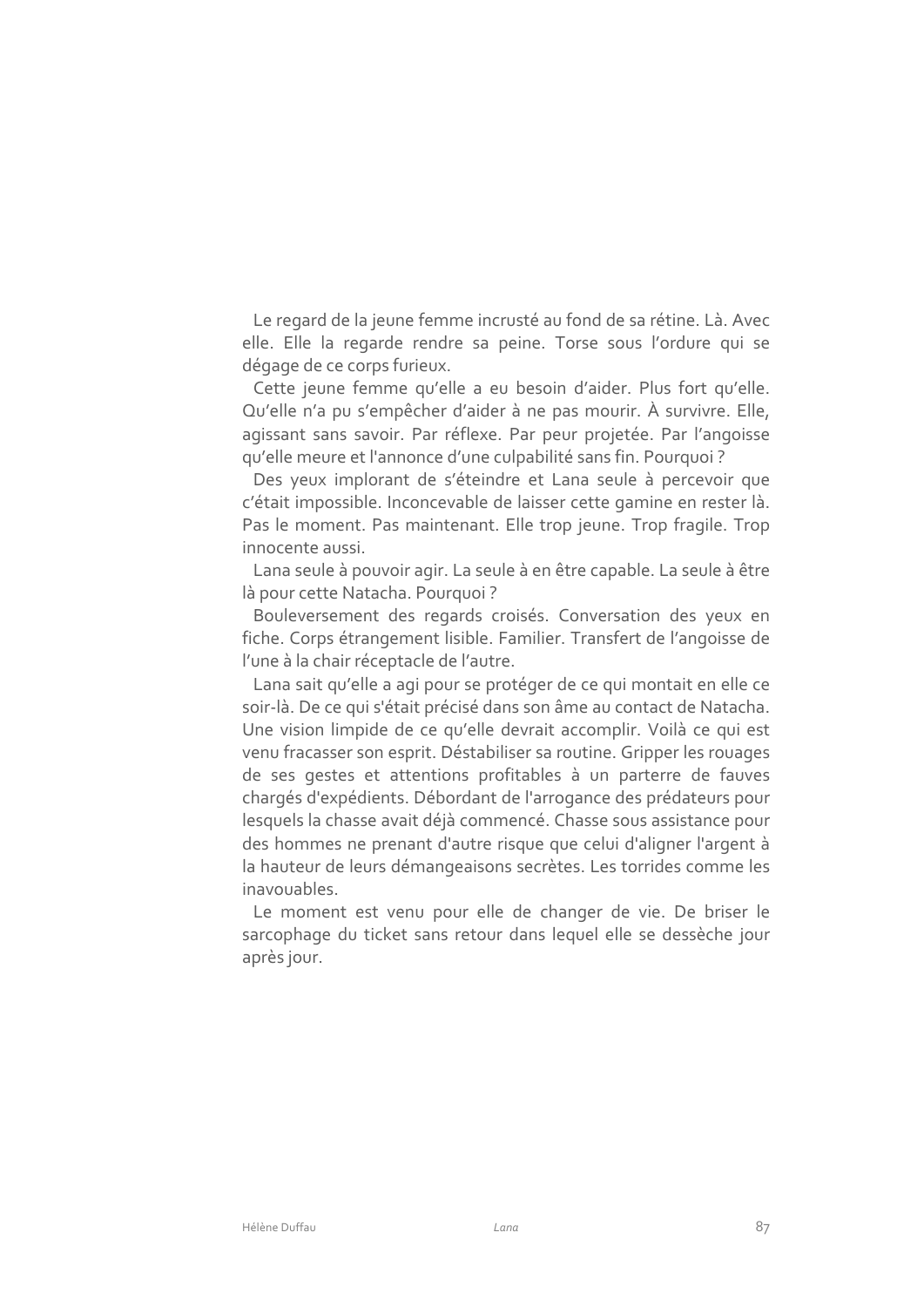Lana tremble de froid. Le regard rivé au fond de la cuvette elle croit voir se profiler une salamandre parmi ses remugles. Elle passe une main sur ses yeux hallucinés, lève lentement le bras et actionne la chasse d'eau.

Changement de décor.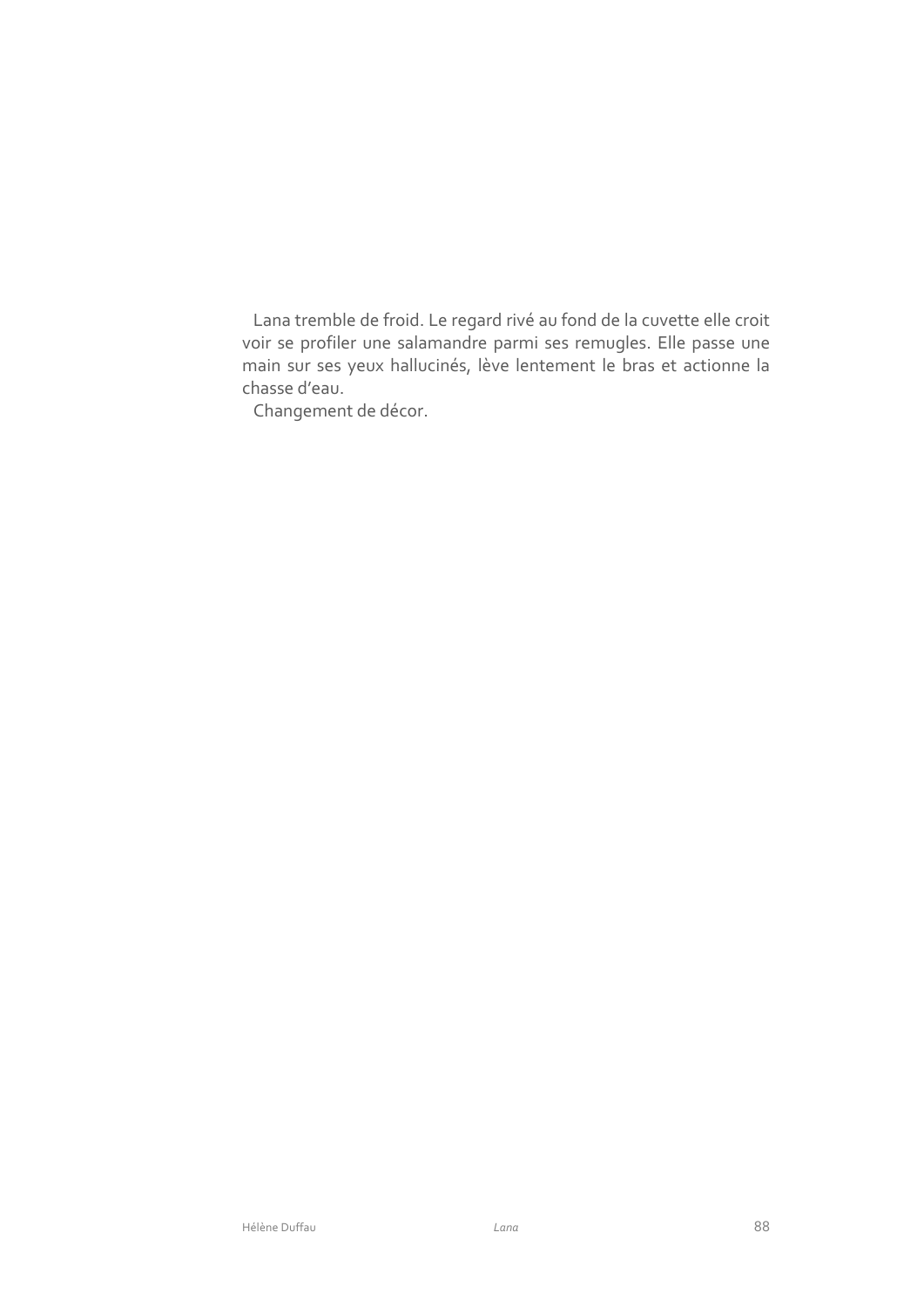Les pieds enfoncés dans le carrelage froid, les mains appuyées au mur en rappel pour son corps en plein déséquilibre, elle sent l'eau de la douche brûlante réchauffer lentement l'intérieur de son corps.

Ses os sont encore engourdis par le froid. Sa peau tannée par la douleur. Elle est en attente d'elle-même. Essaie d'ébrouer sa torpeur.

Elle tremble avec la sensation que ça ne va pas s'arrêter. Que son corps ne sait plus faire sans ce frémissement. Cet ébranlement intérieur visible à l'extérieur. Elle frissonne de mille infimes contractions qui l'épuisent.

Elle pense au chat Mallow. Sa première douche contrainte et les tremblements qui n'eurent de cesse ensuite. Le chat tremblant dans ses bras pendant un temps qui lui avait semblé des heures. Elle pétrifiée. Collant contre elle l'animal bordé dans un pull. Elle avait neuf ou dix ans peut-être. Elle avait cru qu'il mourrait de trembler autant. Elle l'avait bercé en pleurant pendant tout ce temps. Elle s'en souvient parfaitement.

Elle pense au chat et s'imagine dans la même posture aujourd'hui. Elle sait qu'elle ne mourra pas de ses tremblements. Mais qui pour la réchauffer elle ? Qui pour l'entourer et la cajoler ? Pleurer sa peine avec elle.

 $16$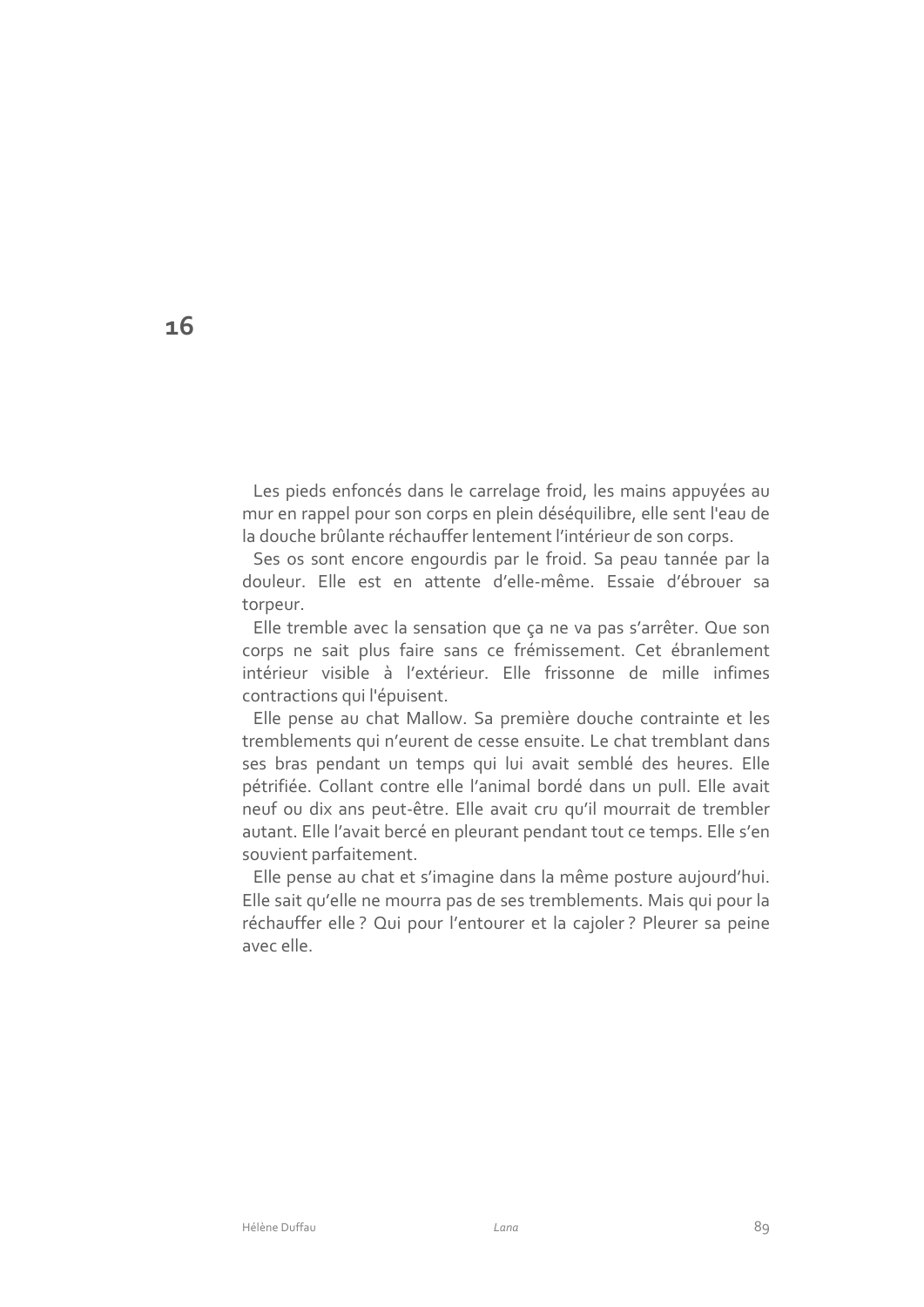Dans un brouillard de vapeur chaude, ses pensées remercient Maria pour la serviette de toilette déposée dans la salle d'eau. Lonque. Large. Fibre douce sur sa peau. Délicate même. Bambou parme. Pas de linge blanc ici.

Le blanc c'est pour la ville. Pour la mise en scène. Pour la neutralité.

Elle s'essuie par points d'appui successifs. Avec la lenteur qui sied à l'examen minutieux de son corps et des traces de contusion. Le constat est accablant.

Elle éteint ses larmes d'un coin de tissu éponge pressé sous chaque paupière. Reniflement. Une immense lassitude lui revient.

Son visage est fatiqué dans le miroir de la salle d'eau. Cernes sombres. Creux. Traits tirés. Yeux rougis et paupières supérieures gonflées. Elle a ses yeux Charlotte Rampling, les arcades avalant les paupières. Aucune joie ni légèreté. Absence de sourire. Rides aux côtés de la bouche. Ridules perpendiculaires à la lèvre supérieure. Crispation dans le regard. Pommettes saillantes. Figure maigre. Grave.

Elle se regarde et peine à reconnaître ce visage sans fard. Sans les peintures usuelles qui la font devenir Lana, grande prêtresse de soirées inédites. Elle se trouve dure ainsi. À nu. Acier tendu. Lame tranchante. Rage visible. Elle se sent vieille. Porte une infinie lassitude liée à une trop lonque vie. Esclave en quête de liberté, elle désire pourtant plus que jamais dépasser le maître.

Quelques respirations profondes pour chasser ces idées qui l'agitent. Pieds lourds sur le carrelage. Ses appuis s'affermissent. Son équilibre revient. Frisson le long de l'échine.

Elle entre dans la chambre et l'odeur qu'elle y a laissée l'agresse. Elle tente maladroitement d'ouvrir la fenêtre. N'y parvient pas. S'agace. Elle s'éloigne et reprend son mouvement avec succès cette fois. Elle écarte les battants. Bouscule les persiennes. Les envoie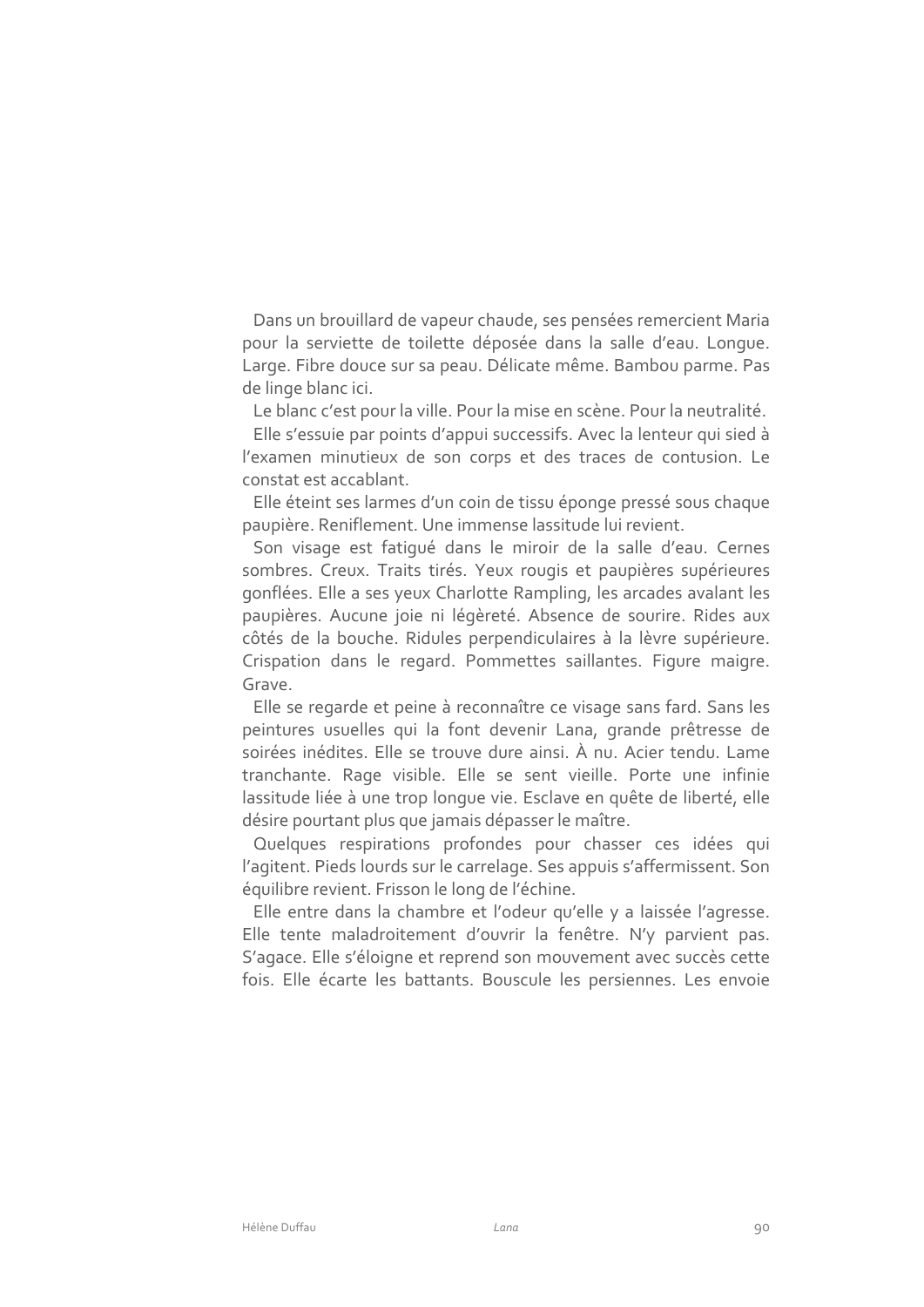contre la façade. Le cognement du bois lui renvoie les volets. Elle les pousse à nouveau. Se penche et bascule l'arrêt de chaque contrevent. Dégoût aux commissures lié au changement d'angle de son corps.

L'air chaud qui souffle à l'extérieur assèche immédiatement sa peau. Le mistral l'assaille. La sensation de tiraillement cutané la porte à imaginer la peau de son visage se fissurer. Craqueler. Pendouiller. Des lambeaux dégringolant les uns après les autres laissant apparaître les ligaments de son visage. Orbites nues. Os. Elle a froid

Elle fend l'air d'un geste vif pour se défaire du mirage. Elle glisse sa main sur ses paupières et retire les images de ses yeux. Elle masse ses globes oculaires. Besoin de crème grasse. D'urgence hydrater son visage. Son corps. Son âme. Passer du baume. Apaiser.

Elle traverse la pièce. Ouvre la porte de la salle d'eau encore pleine de brume. Elle bascule le vasistas. Aperçoit dans le reflet du miroir sa figure intacte. Cherche de quoi nourrir sa peau. Celle de son visage avant de le maquiller. De cacher la misère qui se lit à travers son teint. Camoufler l'agonie. Faire une fois encore bonne figure. Puis descendre « l'air de rien » à la cuisine boire un thé brûlant.

Que Maria reste en dehors de tout ca. Qu'elle se doute si elle veut mais ignore le monde de Baude. Celui de Lana. Que la réalité de leur mystère citadin demeure loin d'ici.

Lana va jouer avec Maria l'habituelle comédie des bons sentiments. De la vie trépidante et tellement épuisante dans cette grande ville. La vie qui fait qu'elle vient se reposer au soleil du Sud dès qu'elle le peut. Une vie harassante qui oblige à prendre l'air le temps d'une pause salvatrice au bord d'une piscine ensoleillée. Elle sait faire croire à sa vie de bourgeoise débordée. Peu bavarde car très préoccupée. Aimable ce qu'il faut. Sans trop. Elle sait investir ce rôle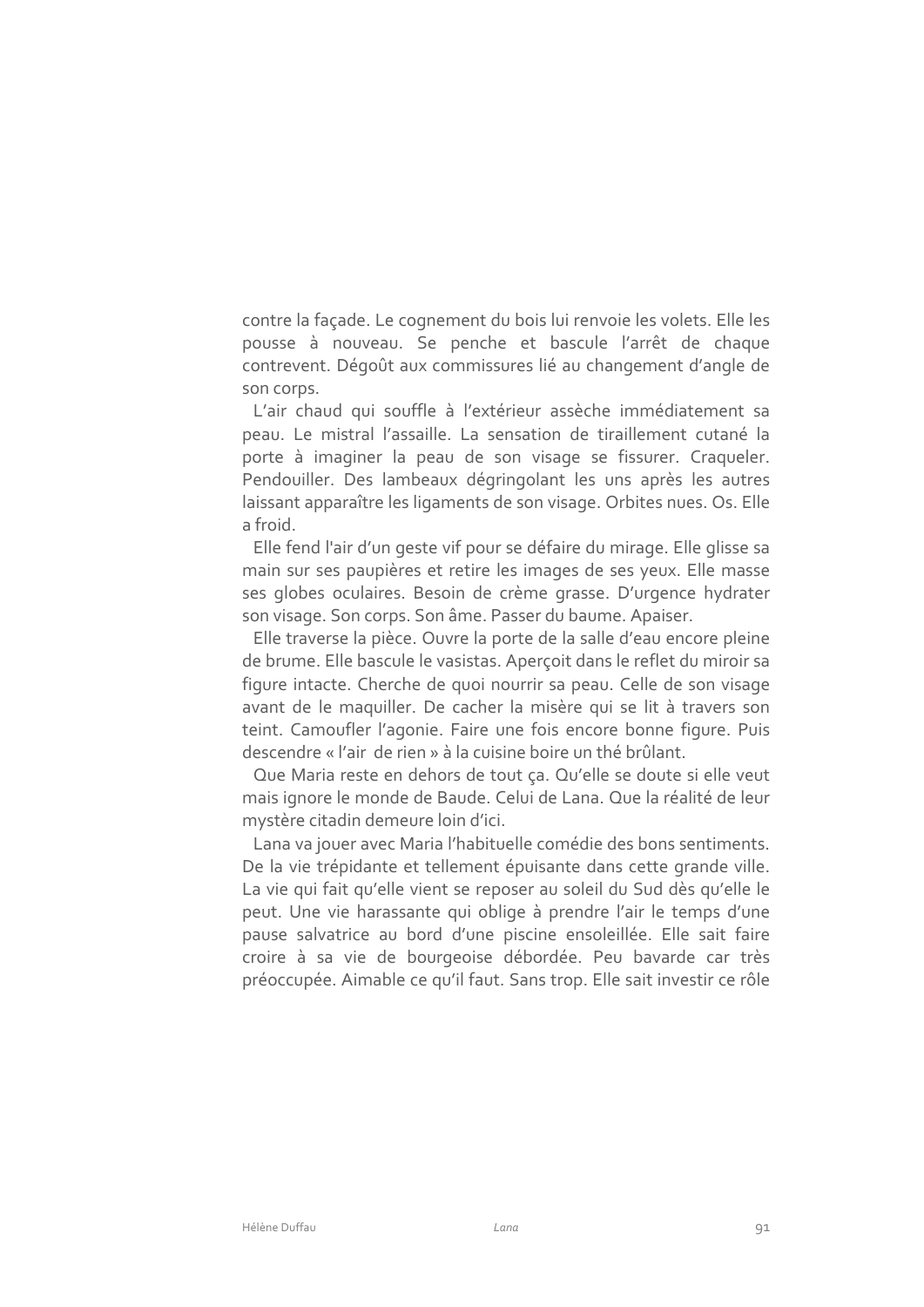et tenir Maria à distance. Loin de la véritable confidence. Elle fait illusion. La prive de comprendre à qui elle a véritablement affaire depuis toutes ces années.

Ne rien dire ni ne rien laisser voir de son sexe tuméfié. Des bleus aux poignets et dans le corps. Taire Baude. Ses excès. Le commerce du sexe. La droque. Les soirées décadentes filmées et photographiées. Taire le trafic. Le chantage. La laideur de ces jeux de pouvoir. L'argent qu'ils rapportent. Cet argent qui les paient. Lui. Elle, Maria, Les autres.

Ne rien dire et laisser faire. Laisser faire. Laisser faire. Continuer à travestir tout et tout le monde pour ne rien laisser transparaître.

Un instant Lana regrette de n'avoir aucune amie à qui confier sa peine. Son désarroi. Son dégoût. Son envie d'en découdre. Mal au ventre de cette solitude contrainte. De la vie en solo par défaut de pouvoir partager la vie secrète tellement impossible à confier. Impossible à supporter pour qui ne la vit pas. Pour qui ignore la dépendance et l'asservissement. La violence et la capacité à endurer. Pour qui se les représenterait.

À nouveau des larmes. Ruissellement sur ses joues jusqu'au cou. Elle écrase son visage dans la serviette éponge.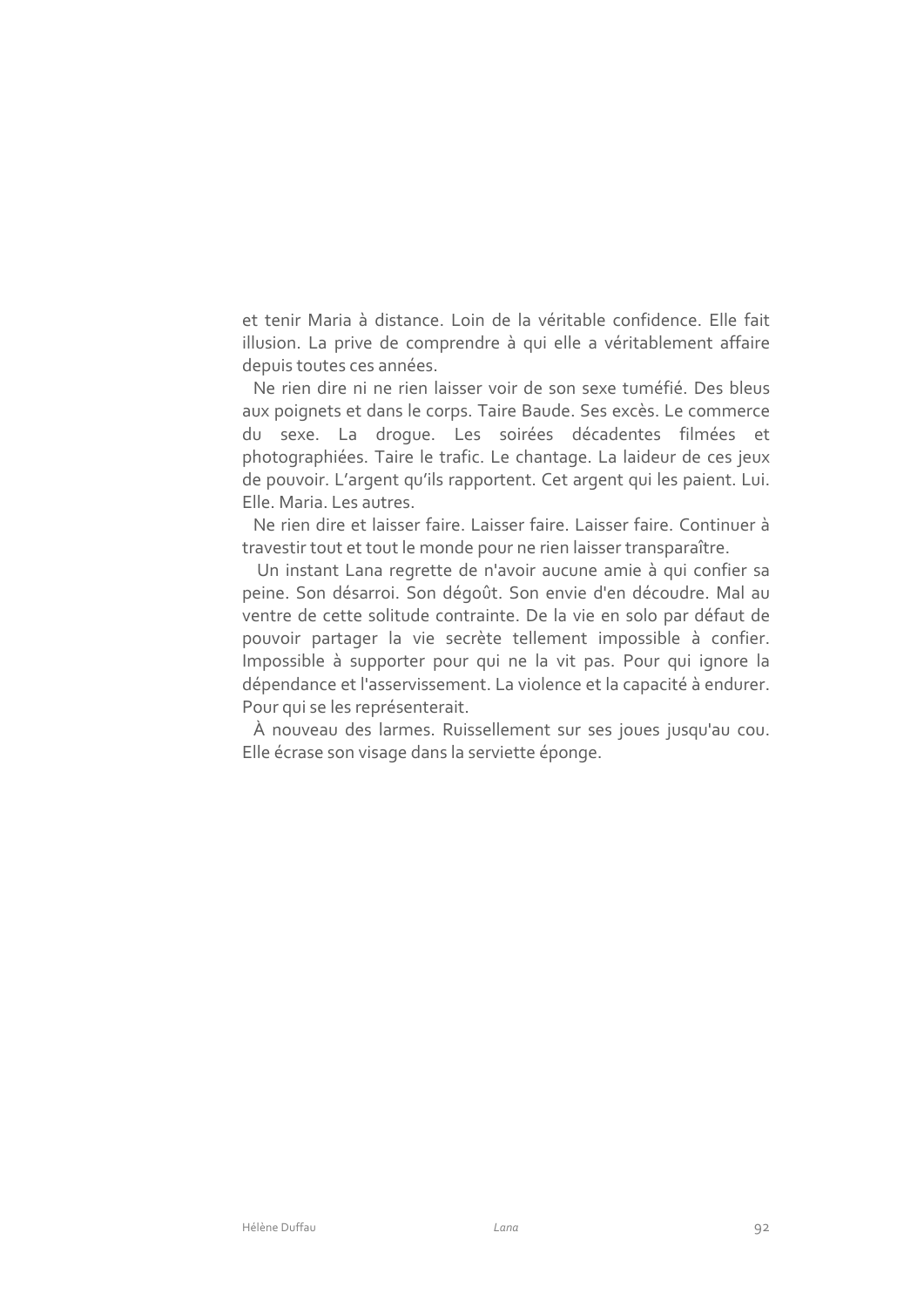En fin de mission arrivait le grand jeu pour le grand soir : le dîner ultime dans un restaurant du réseau où les complices étaient légion. Repas aux chandelles - on ne regarde pas les prix c'est monsieur qui invite. Vins grands crus et repas semi-gastronomique. Droque instillée dans un verre au plus tard au moment du dessert.

- Au cours d'un repas les femmes quittent systématiquement la table pour un passage aux toilettes. Brossage de dents, maguillage, pause sanitaire ou je ne sais quoi. Ce faisant, elles témoignent parfois d'une espèce de marque de politesse surannée consistant à laisser le champ libre à l'homme pour payer le repas en leur absence. Avec la possibilité d'assumer leur part au retour le cas échéant. Ça, c'est complètement prévisible... C'est même infaillible.

Baude le savait bien qui transmettait cette donnée à tous les nouveaux rabatteurs. Plutôt que de courir le risque de se faire repérer lors du glissement d'un comprimé dans le verre de son invitée, laisser du temps au temps était l'adage de service. La visite aux toilettes surviendrait, il s'y engageait, en prenait le pari et n'avait, jusque-là, jamais eu vent d'autre scénario. De toute façon, une complicité derrière le bar pourrait au besoin intervenir sur demande dans les brasseries et restaurants du réseau dans lesquels se déroulaient ces dîners importants.

 $17$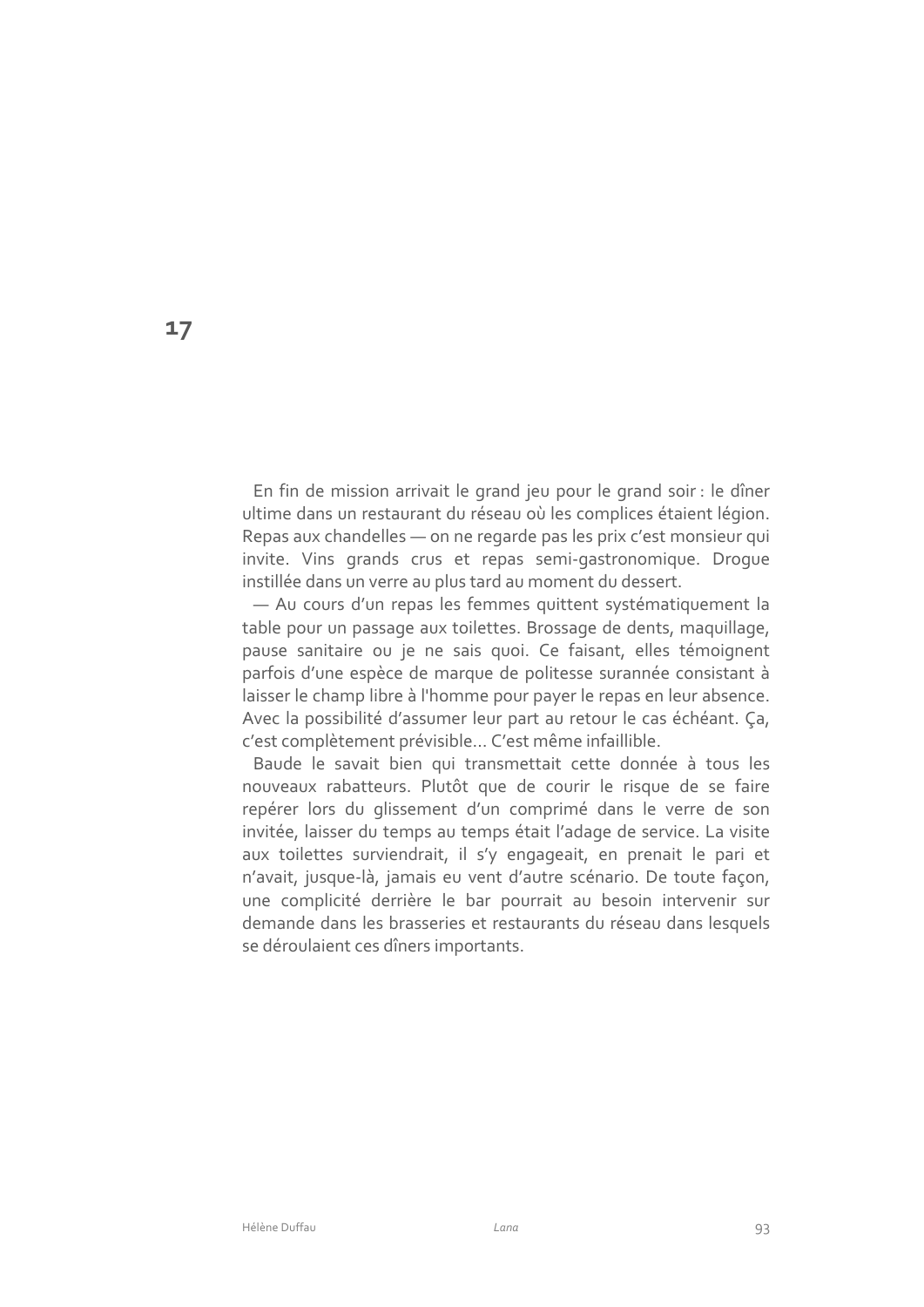Pitz avait quetté les signes avant-coureurs de l'effet du laxatif ingéré par Sophia pendant le repas. Aux premières crispations de la mâchoire de la jeune femme il avait senti l'heure proche. Le feu se répandait aux poudres. Elle ne tarderait pas à se rendre à nouveau aux toilettes pour y lâcher tout ce que son intestin contenait de déjections. Il connaissait le processus. Pour l'avoir testé à son heure il le savait troublant et douloureux.

Elle serait parfaite ensuite. Utilisable toute la nuit. À l'excès s'il fallait sans répandre ses fèces. Certains invités fantasmaient d'enfoncer leur bras dans le cul d'une femme plutôt que dans celui d'un homme. Avec elle, ce soir, ils le pourraient. Elle avait à cet endroit des chairs assez souples à condition de bien les lubrifier comme il l'avait vérifié et consigné dans sa fiche.

À table il avait choisi un autre plat que celui de son invitée, comme sa coutume l'v invitait dorénavant. Ainsi il évitait le risque d'un inversement d'assiettes lors du service. Une telle mésaventure lui était arrivée à ses débuts et il s'était juré de ne jamais se laisser piéger à nouveau par une équipe trop heureuse de le bizuter.

La joue droite tendue par un sourire crispé, le regard voilé d'inquiétude, Sophia s'était excusée et avait quitté la table d'un pas court et pressé. Il avait observé son cul moulé dans son pantalon de toile claire. Son string quasiment invisible. S'était souvenu de la robe zippée qu'il avait dérobée chez elle. Elle la porterait à son retour au petit matin. En taxi à nouveau. C'était Baude qui raccompagnait.

Pitz brûlait de faire le trajet une fois au moins avec son patron pour comprendre comment il opérait. Comment il poursuivait le conditionnement juste avant de relâcher les proies dans la nature. Comment d'un simple appel ensuite il les ferait obtempérer. Se plier à ses commandes. Sans faille. Sans abandon. Reines et princes se présenteraient de leur plein gré aux rendez-vous préparatoires avant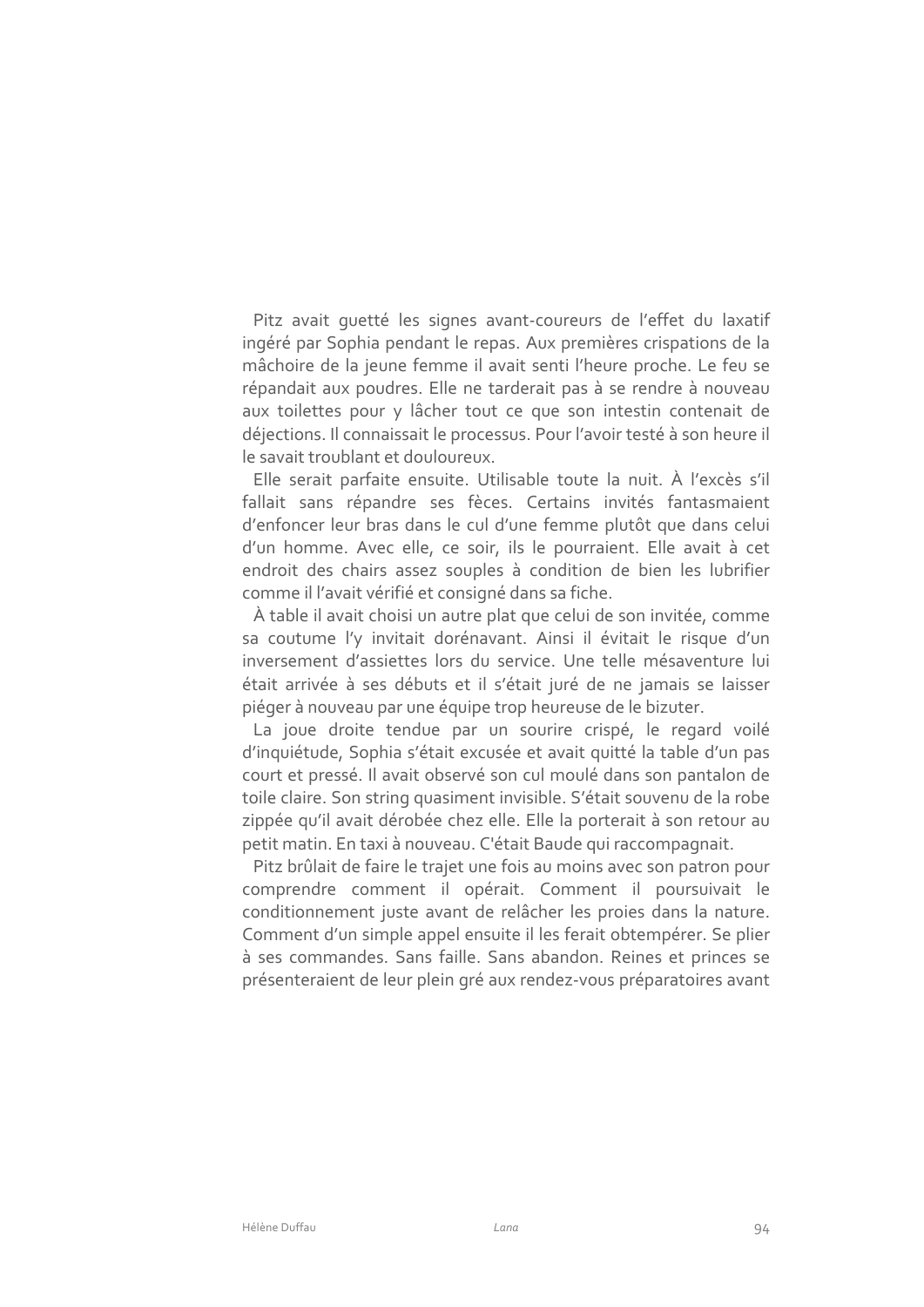de verser en objets de soirées. Pitz aurait donné cher pour obtenir cette clé du travail et cherchait encore comment faire preuve de suffisamment de zèle ou de charme pour accéder à cet apprentissage garantissant le succès des opérations. Il devait percer ce mystère. Son avancement dans les affaires passait par là. C'était incontournable.

Lui, il aurait adoré mettre quelques femmes à son service sexuel. Un harem peut-être... Composé de femmes sans hésitations. Sans limites. Des femmes sans histoire aussi et sans absurdes négociations ni incompréhensions. Dans ses moments de projections, il se voyait aussi à la tête d'un réseau. À la différence de Baude, il serait beaucoup plus exigeant. Baude l'était, il en convenait. Mais lui se voyait encore plus stric dans la surveillance de ses équipes. Quand Baude ne tenait pas assez la bride à son goût, lui fliquerait constamment ses gars, ses filles. Il les mettrait sous pression de prouver, à chaque instant, les avancées de leurs missions. Il serait tyrannique. Ça lui semblait juste et bon de fonctionner ainsi.

Il avait patienté seul en attendant Sophia. Partagé un clin d'œil avec le barman. Siroté distraitement son verre de gin tonic. Histoire d'embrouiller la temporalité de la future reine il avait attendu qu'elle revienne pour terminer son dessert. Elle croirait alors avoir été relativement brève aux toilettes. Elle commencerait à sombrer. Il adorait surveiller ça!

Il avait souri en pensant combien il est difficile de déféquer d'aplomb quand on est défoncé et en suspension au-dessus de la faïence. Il imaginait Sophia empêtrée dans son déséquilibre. Humiliée par sa diarrhée expansive probablement projetée à l'écart du chiotte. Comme il lui serait difficile ensuite de laisser les traces de sa merde sur la lunette, par terre peut-être, sans la ramasser avant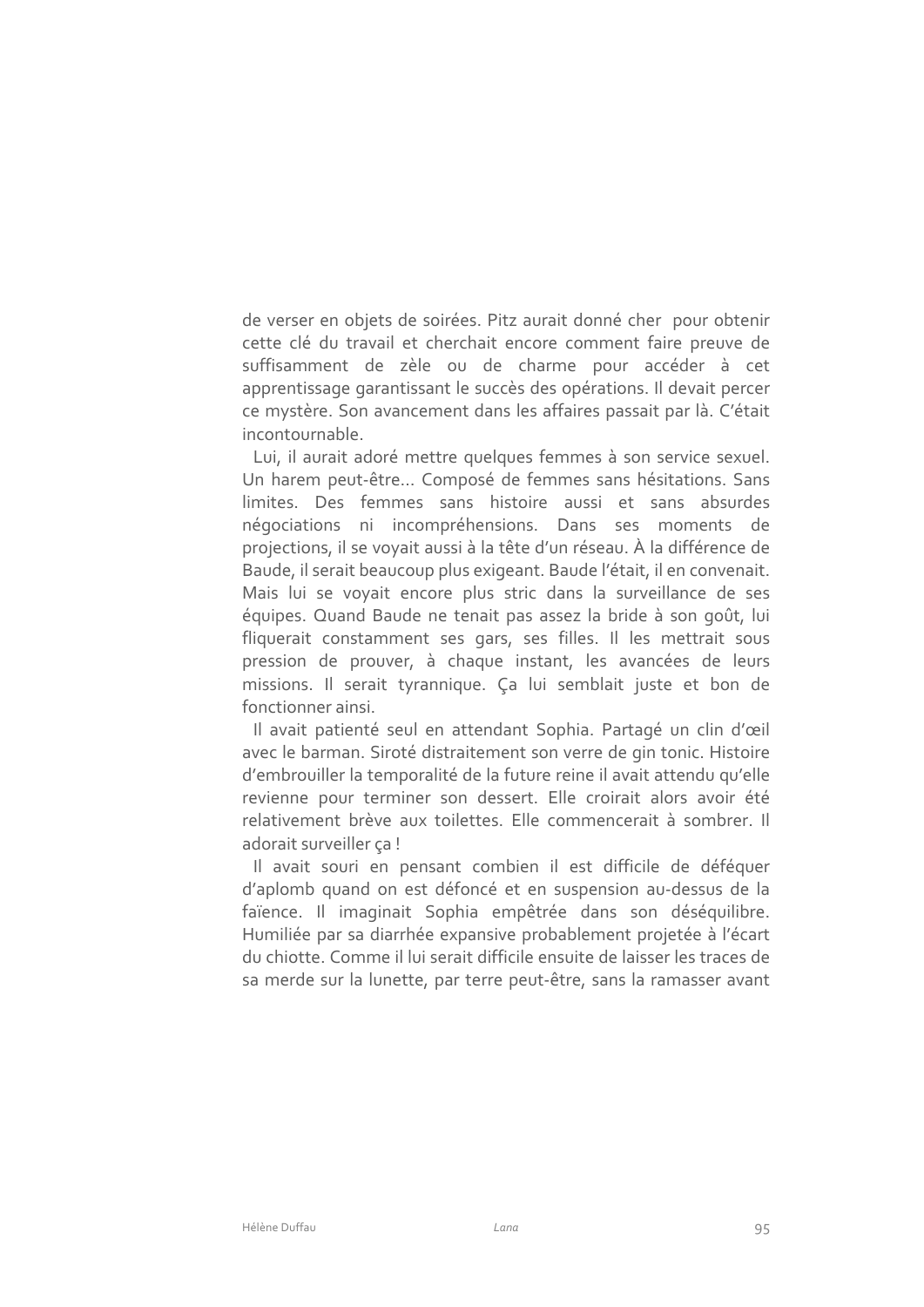de quitter les toilettes. Terrible de ramasser ses selles liquides avec du simple papier. Il l'avait vécu, pouvait parfaitement l'imaginer à sa place. En quête de rouleaux de papier hygiénique permettant de remettre de l'ordre dans les wc dévastés par les assauts de sa tuyauterie. Lui connaissait parfaitement la sensation d'isolement face à ses dégâts dans l'espace de toilettes étriquées devenues puantes. L'avilissement aussi.

Il fredonna la chanson de Pierre Perret : « Je suis l'plombier, j'ai un beau métier... je colmate les tuyaux, je quéris tous les maux, de mon p'tit chalumeau... Je suis l'plombier, j'ai un beau métier... y'a des immeubles cossus sans dessus dessous sans dessous dessus... » Il se demanda sourire aux lèvres d'où il tenait la connaissance de ce refrain et effaça sa question avant qu'elle apporte la moindre réponse. Le passé devait rester dans le passé. C'était son engagement avec lui-même.

Sophia était réapparue dans le décor après vingt-cing minutes. Il l'avait attendue en chantonnant dans sa tête tout en résistant à l'envie de sortir fumer une cigarette. Il l'avait trouvée pâle. Les traits tirés. Un air complètement perché. Elle s'était assise de travers sur sa chaise. Les fesses très en avant en une position qui conférait à son buste une étrange rigidité.

Il avait demandé si tout se passait comme elle le souhaitait. À son étonnement elle lui avait confié la survenue d'une panique dans son ventre. Elle était partie en eau. C'était douloureux. Elle souhaitait maintenant rentrer chez elle. Elle s'excusait pour ce malaise qu'elle pensait passager. Elle n'était pas en forme et le reverrait volontiers à un autre moment. Même si certains de ses mots semblaient traîner dans sa bouche avant d'être prononcés Pitz fut surpris par la cohérence de son propos. Une forte tête s'était-il dit et il avait repensé aux livres couvrant le mur du séjour de son appartement.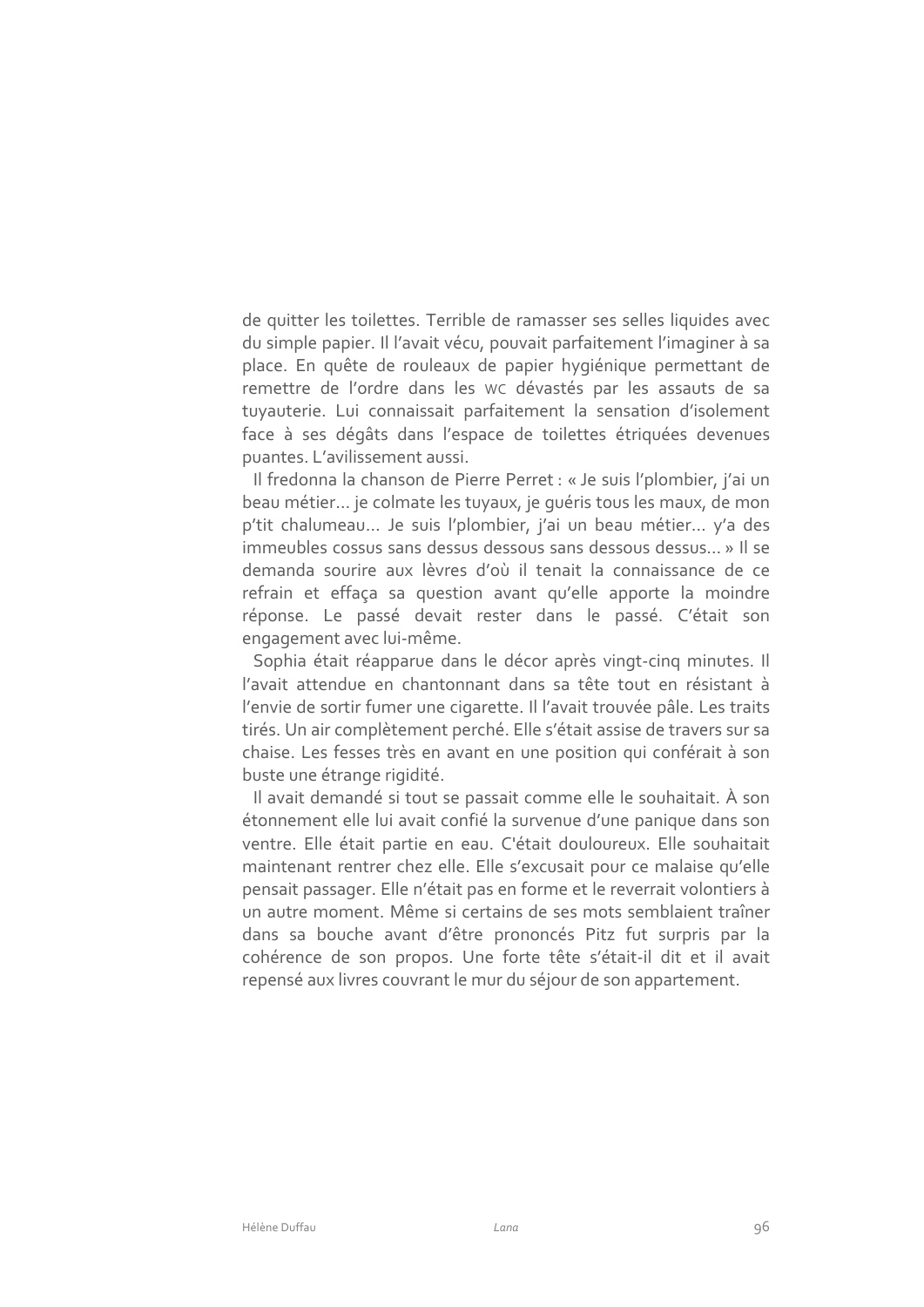Pensant à sa nécessaire réhydratation, il avait tendu un verre.

- Tiens Natacha, bois un peu d'eau, ça va te faire du bien.

Elle s'était exécutée sans sourciller à l'écoute de son prénom d'emprunt.

Tout se déroulait à merveille. Il allait prochainement cueillir la belle honteuse de s'être répandue dans les sanitaires sur ses chevilles vacillantes. Il allait l'enfourner dans un taxi. Un homme de chaque côté d'elle. Ce qui marquerait le début du jeu en duo de rabatteurs pour cette soirée.

Mangeant distraitement le reste de la tarte au citron merinquée qu'il avait choisie en dessert il avait écouté poliment le récit de la jeune femme avant de confirmer qu'il la raccompagnerait sitôt son plat achevé. À ces mots, à la pensée de ce qui s'ensuivrait, il avait senti son sexe s'étirer dans son caleçon. Main gauche sur son pantalon. Main droite à la petite cuillère.

De son côté elle avait semblé rassurée et avait reculé ses fesses dans le siège. Elle avait appuyé sa seule épaule gauche contre le dossier. Son bassin raidi. Elle vrille s'était dit Pitz, dorénavant capable de tracer le cheminement des neurotoxiques à travers les expressions du corps vassalisé par la droque. À travers les mots déformés et les lapsus révélateurs. Les postures quasiment cubiques de l'organisme.

Pitz avait achevé sa part de tarte. Essuyé lentement sa bouche de la serviette en coton blanc. Dit qu'il l'invitait ce soir et s'était levé. Elle était demeurée sans réaction. Absente à ses paroles. Gardant un œil sur elle il s'était rendu au comptoir. Avait fait mine de payer l'addition. Le barman avait commandé un taxi à son attention.

Nacham avait alors fait le tour du bar pour rejoindre Pitz. Les hommes s'étaient serré la main comme s'ils se retrouvaient par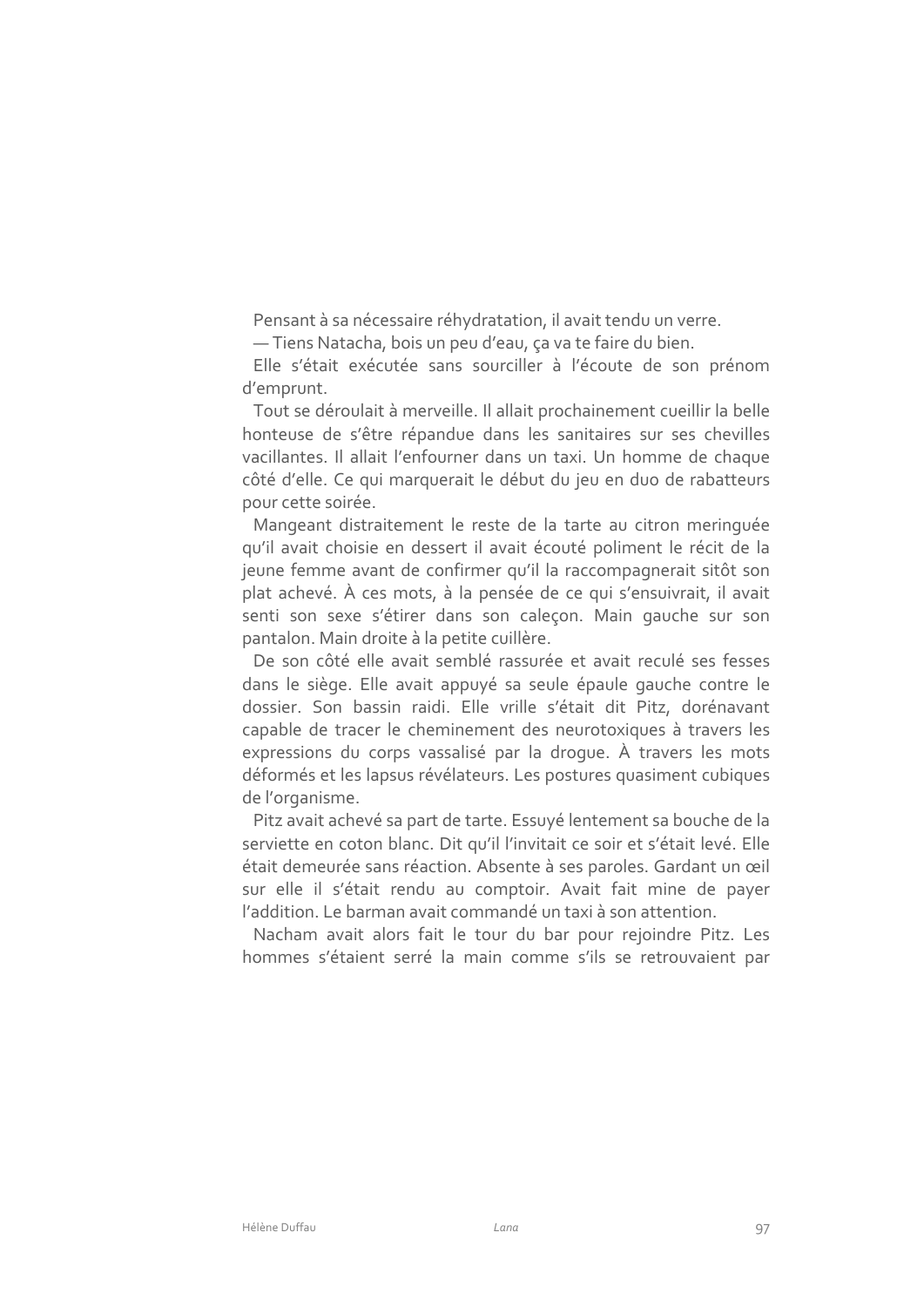hasard dans ce restaurant. Brève discussion. Pitz avait désigné la jeune femme et ils s'étaient approchés de la table.

Sophia se tenait tordue. Elle était apathique. Son regard peinait à fixer quiconque. Pitz avait présenté Nacham et constaté qu'elle affichait une expression absolument perdue. Elle était très pâle. Presque trop. Il avait proposé de lui faire prendre l'air. À deux ils l'avaient soutenue afin qu'elle trouve l'équilibre sur ses pieds. Ils l'avaient aidée à quitter la table. Les hommes s'étaient placés de côté glissant chacun un bras sous ses avant-bras. Ils l'avaient quidée vers l'extérieur. Elle ne tenait pas sur ses jambes. Elle était fin prête. C'était le moment de la cueillette.

Ils l'avaient entreprise dans le taxi jusqu'à arriver chez Baude. Manière de se chauffer. Nacham l'avait caressée à travers son pantalon. Il avait replié la jambe gauche de Natacha sur la banquette et tenu sa cheville d'une main tandis que de l'autre il avait serré son sexe chaud et son cul qui lui faisaient envie. De plus en plus fort. Il appuyait ses caresses parce qu'il voulait qu'elle sache qu'il était fort. Puissant même. Qu'il la tenait pour ce soir. Lui.

Pitz lui avait servi du Natacha à l'oreille pendant tout le trajet. Il l'avait embrassée. Avait massé sans relâche ses seins. Léché sa joue. Elle était bouillante. Les yeux fréquemment révulsés. Partie vers d'autres mondes avait-il insinué à son collèque sur un ton débonnaire. Il s'était joué du regard du chauffeur en rapides allers retours dans le rétroviseur jusqu'à ce que la circulation seule focalise l'attention du conducteur. Il laisserait un bon pourboire ce qui évitait toutes sortes d'ennuis.

Nacham avait été fasciné par cette femme docile manipulable à l'envi. Il avait joué avec ses membres qu'il avait déplacés à plusieurs reprises. Agencés. Attendant qu'ils retombent d'un soubresaut de la route avant de les installer autrement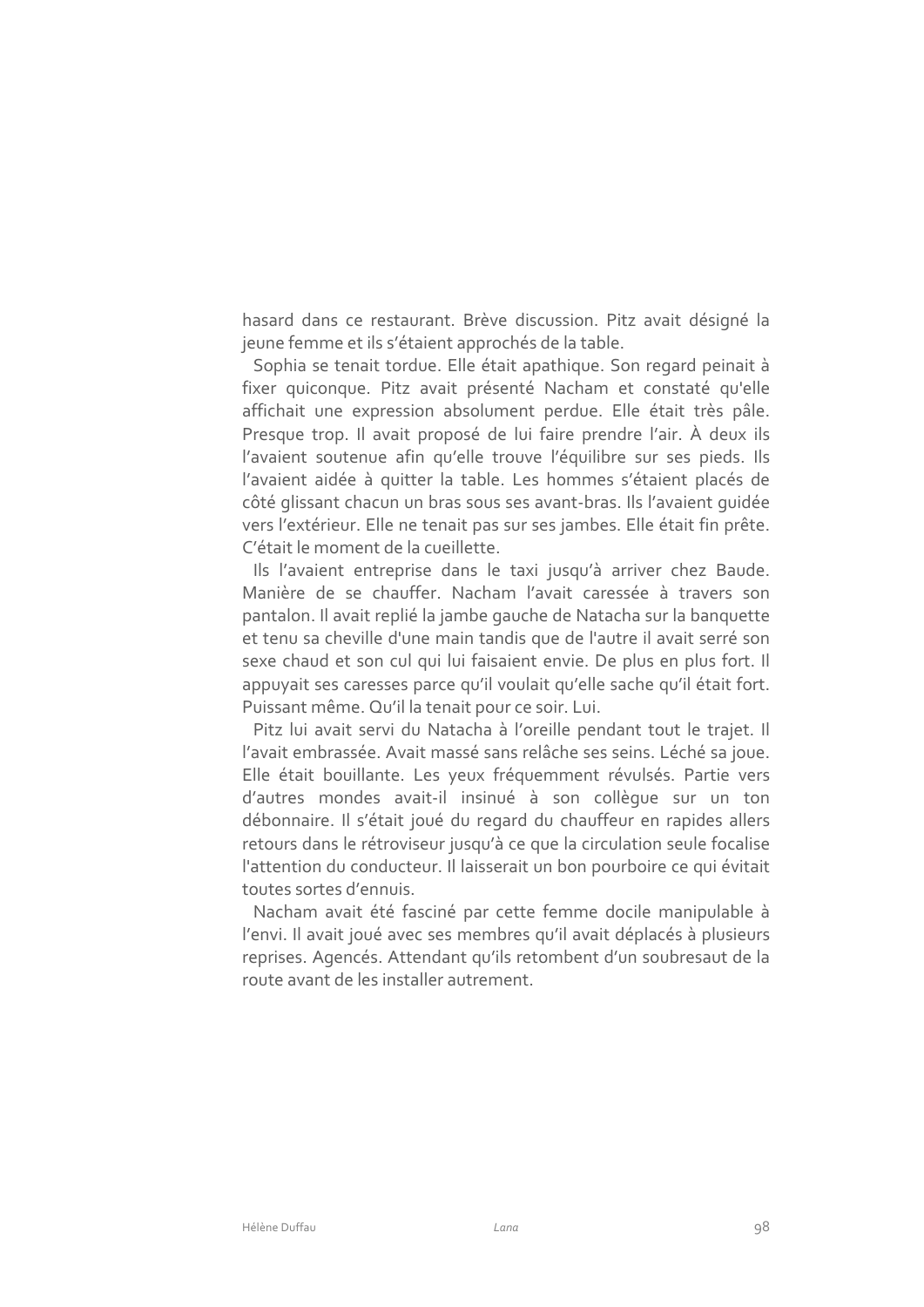Poupée vivante. Poupée soumise. Poupée bandante. Il en avait rarement eu des comme ça. Il saurait en profiter.

Elle était à l'abandon. Sa tête en aplomb impossible. Cassée en arrière. Penchée en avant. Basculée à se poser sur une épaule. Carotides tendues sous la peau. Spasmes intérieurs.

Le taxi avait ralenti avant de s'arrêter sur la chaussée. Le chauffeur avait enclenché les feux de détresse. Nacham était sorti de la voiture. Pitz lui avait demandé de régler la course par la vitre ouverte du conducteur. Il avait lancé une blaque grivoise en quise de complicité masculine afin que l'homme ne tienne que peu de cas de ce que le rétroviseur lui avait donné à voir. Le pourboire était venu appuyer le discours.

Pitz avait aidé la jeune femme à s'extraire du véhicule. Elle était incapable de glisser ses fesses hors de la banquette. Corps lourd et gourd. D'une voix ferme Pitz lui avait asséné des consignes qu'elle avait tenté de suivre avec peu d'effet.

Il l'avait tirée par les bras puis avait glissé ses mains sous ses aisselles pour la tracter hors du véhicule. Elle était parvenue à poser un pied sur la chaussée. Puis le deuxième. Pitz avait applaudi. Nacham avait ricané. Il avait moqué Natacha et avait proposé ses mains auxquelles elle s'était agrippée pour tendre vers la position debout. Complètement larquée. Elle avait chancelé. Visage défait. Regard perdu. À nouveau les rabatteurs avaient glissé un bras sous chacun de ses avant-bras en quise d'étau.

Avec un sourire qui manquait de conviction, le chauffeur leur avait souhaité une bonne soirée. Il avait démarré sans attendre qu'ils passent le porche de leur immeuble. Pour n'importe quel autre client déposé devant chez lui il aurait pourtant patienté jusqu'à l'ouverture puis la fermeture de la porte cochère. Mais ce trio-là ne lui disait rien qui vaille. Le chauffeur était parfaitement désolé de savoir cette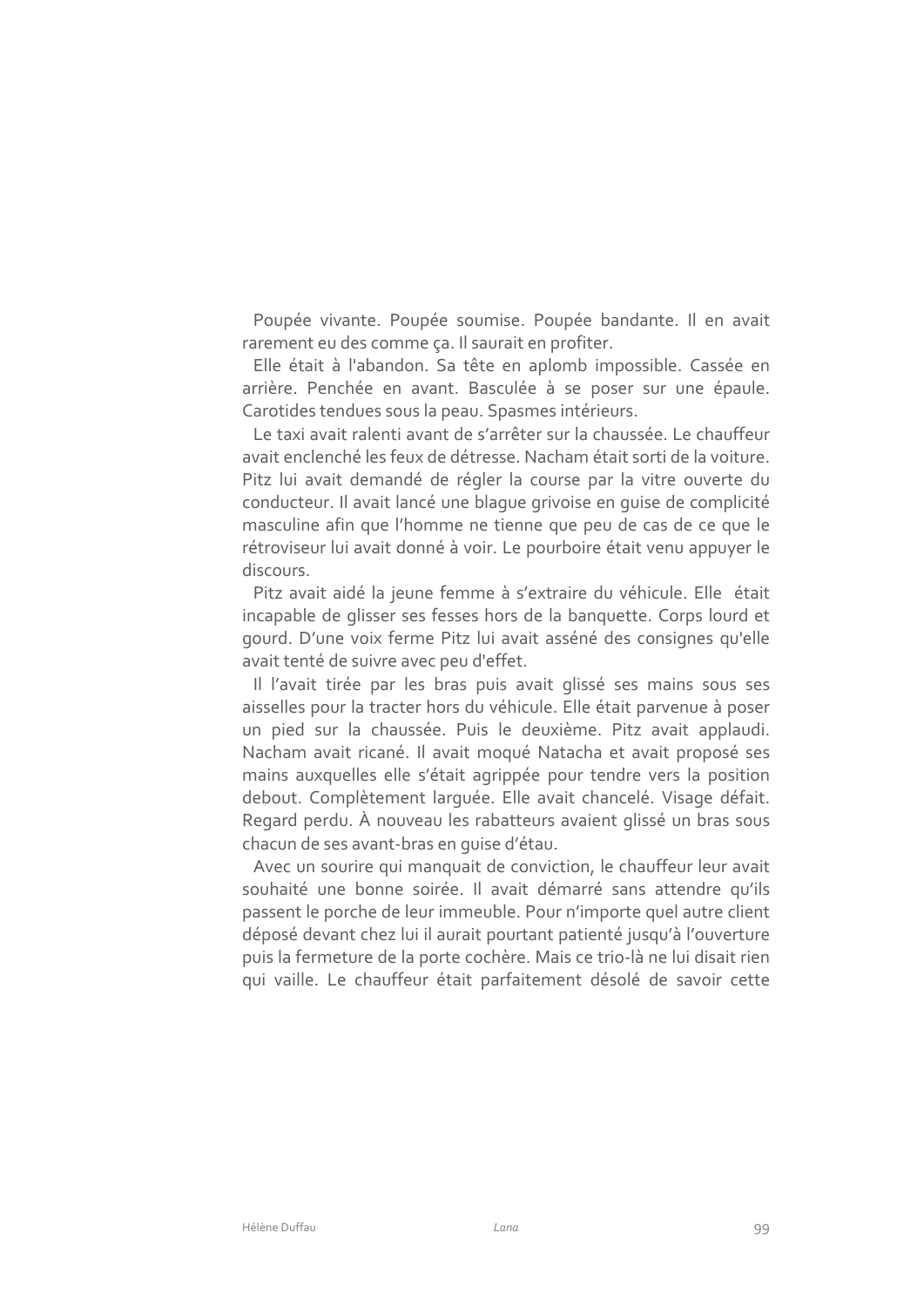jeune femme en piteux état aux mains de deux affamés. Pour autant il ne savait pas comment il aurait pu agir.

Pitz et Nacham avaient regardé la voiture s'éloigner. Les feux arrière orange clignotants avaient distillé leur lumière alternative sur quelques devantures puis la voiture s'était effacée du décor après la courbe que dessinait la rue. Soutenant Natacha - la tirant même ils avaient traversé pour sonner à l'interphone d'un autre immeuble que celui dont ils avaient donné l'adresse prétexte pour la course.

Appel à l'interphone. La clenche s'était libérée. Ils avaient attendu la descente de l'ascenseur puis étaient montés au sixième pour entrer directement dans l'appartement de Baude.

Pendant l'ascension ils s'étaient sentis fin mitonnés pour l'ouverture du bal. Se l'étaient dit avec un regard plein de sousentendus. Leur candidate, elle, leur avait semblé un peu trop cuite. Flapie. Flétrie même.

- Lana saura la remettre d'aplomb pour la soirée. C'est son boulot. Tu verras, elle fait ça comme personne, avait concédé Pitz.

Ils avaient traversé la salle en pleins préparatifs d'arène pour atteindre la salle de bains. Maintenant sous les avant-bras une fragile Natacha, ils l'avaient prévenue qu'ils se reverraient sous peu. Pitz avait lâché à son oreille :

- Pour le dessert, je te ferai tout ce que tu aimes ma salope. Il me reste même quelques oranges. Je les ai gardées juste pour toi. Promis!

Puis il avait léché la joue de Natacha. Nacham avait imité :

- Il paraît que tu es bonnasse, ma chérie. Depuis le temps que j'entends parler de toi, j'ai hâte de te décapsuler ! Tu vas voir, moi, plus lui, plus les autres, on va t'en foutre plein la queule. Tu vas nous régaler. Je suis sûr que tu vas adorer, hein?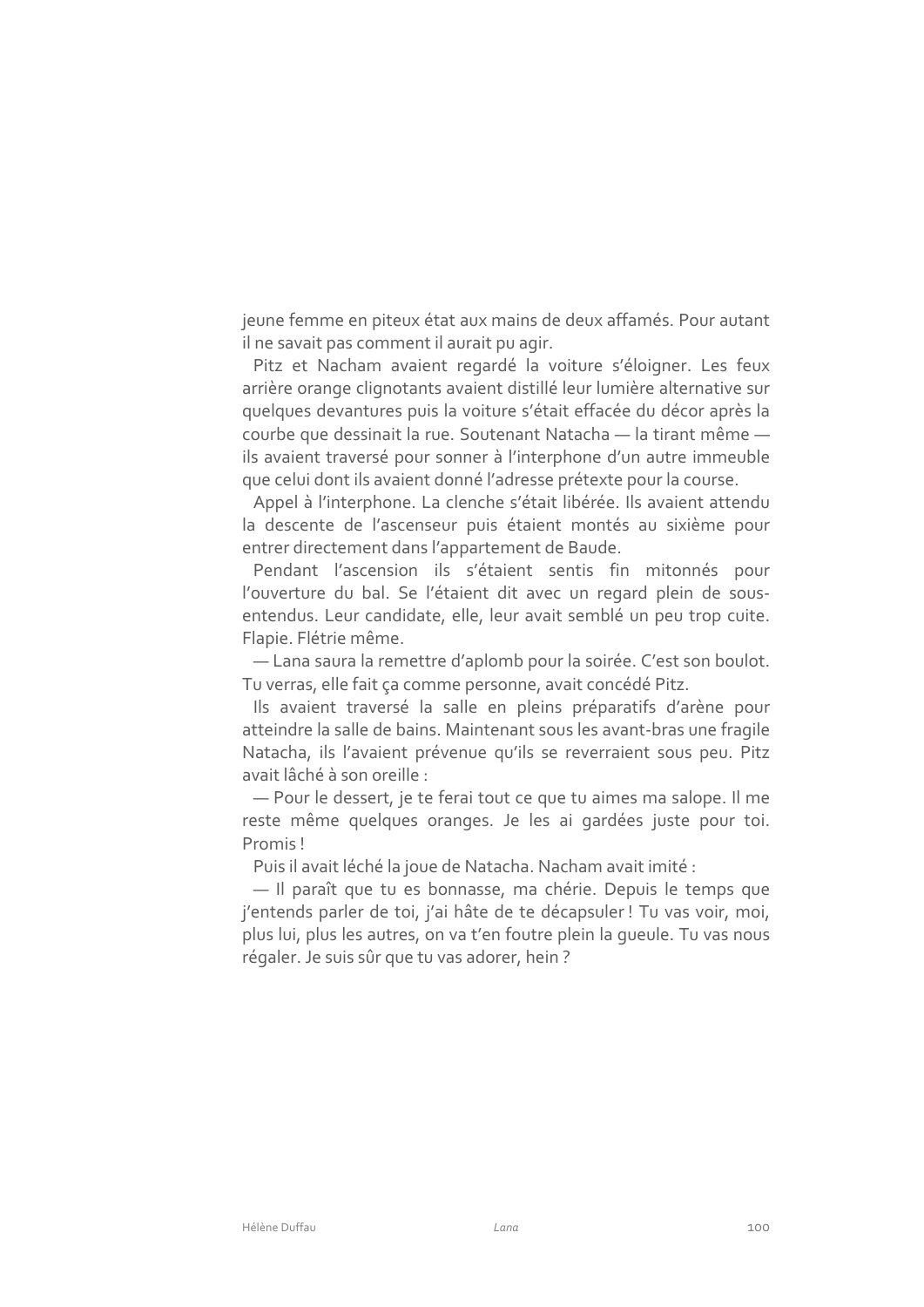La fille les avait regardés avec un éclair de terreur dans les yeux. Comme si elle avait compris ce que signifiaient leurs propos. Son corps s'était couvert de picots. Des tremblements avaient suivi. Un voile avait couvert son regard brillant. Elle avait manqué d'air et ils avaient aussitôt appelé Lana en renfort.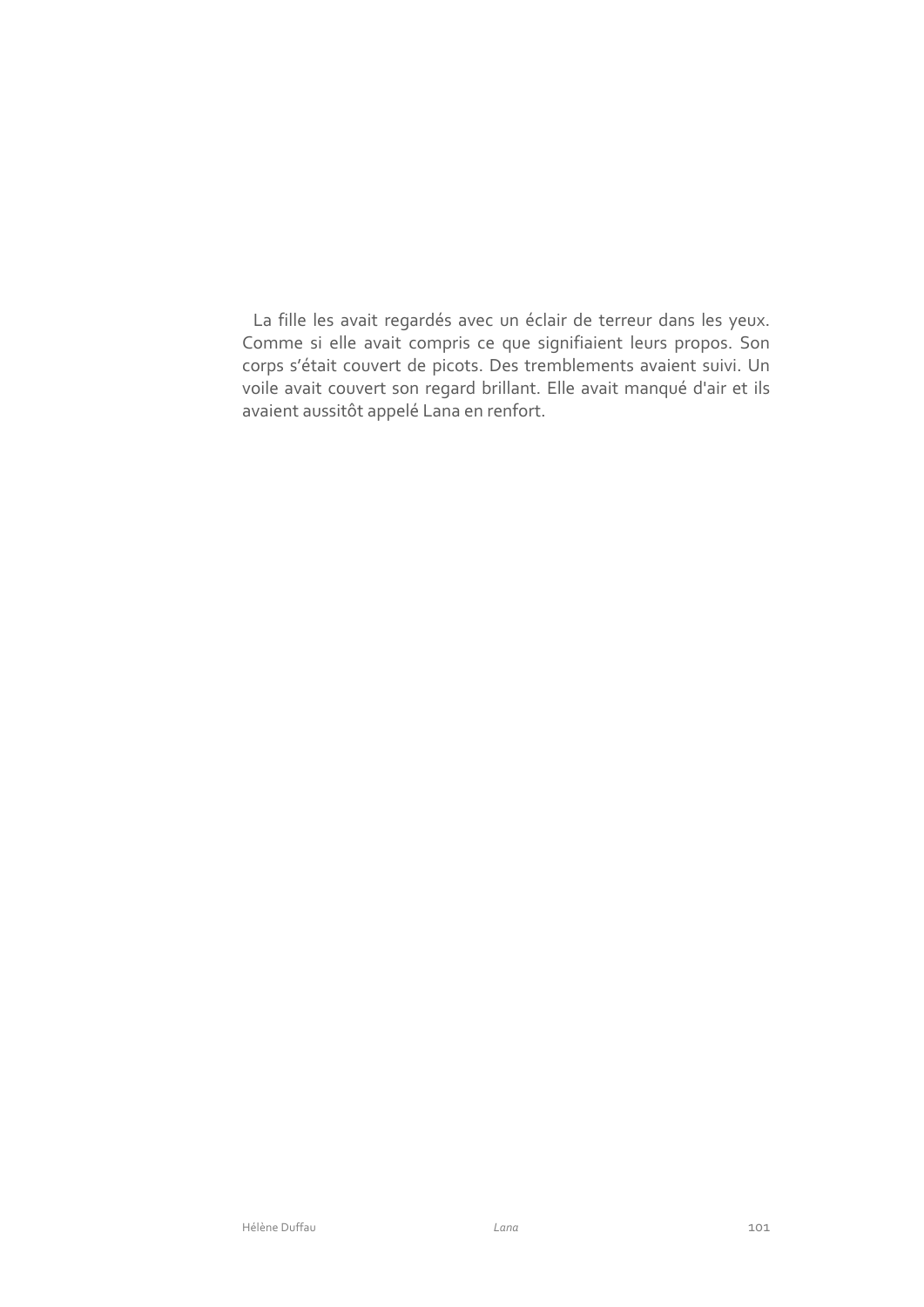« Mes premiers émois ? Ma découverte de la sexualité ? Plutôt bien je crois... enfin, à part un démarrage foireux avec un cousin qui n'a pas entendu que non c'est non... de nous deux, c'était lui le plus fort, le plus lourd aussi...

C'est étrange cette déformation du code du langage chez les garçons, quand même non? Comment sont-ils capables d'imaginer qu'une fille qui dit non pense secrètement oui mais n'ose pas le dire ? Pourquoi n'entendent-ils pas les mots pour ce qu'ils sont ? C'est guand même incroyable... Pourquoi imaginent-ils gu'une femme a tout naturellement le fantasme de se faire violer. Qui leur fait croire ça? La porno? Qu'eux-mêmes se rêvent en violeurs et le projettent... soit... Mais moi, jamais ça ne m'a excitée cette connerie du fantasme de scène de viol... Quels cons!

C'est fou non cet héritage ! Le corps des femmes en lieu fétiche de scènes de violence. Toujours. De la chasse aux sorcières à la conquête du monde, le ventre des femmes en terrain à s'arroger pour y débusquer le diable, y implanter des bâtards, marquer les peuples. Une autre façon de coloniser...

Oui... Oui, je comprends... Ben non, je n'avais jamais mis le mot de viol sur cette affaire. Moi j'appelle ça une « mésaventure »... Oui... depuis toujours je dis mésaventure.

18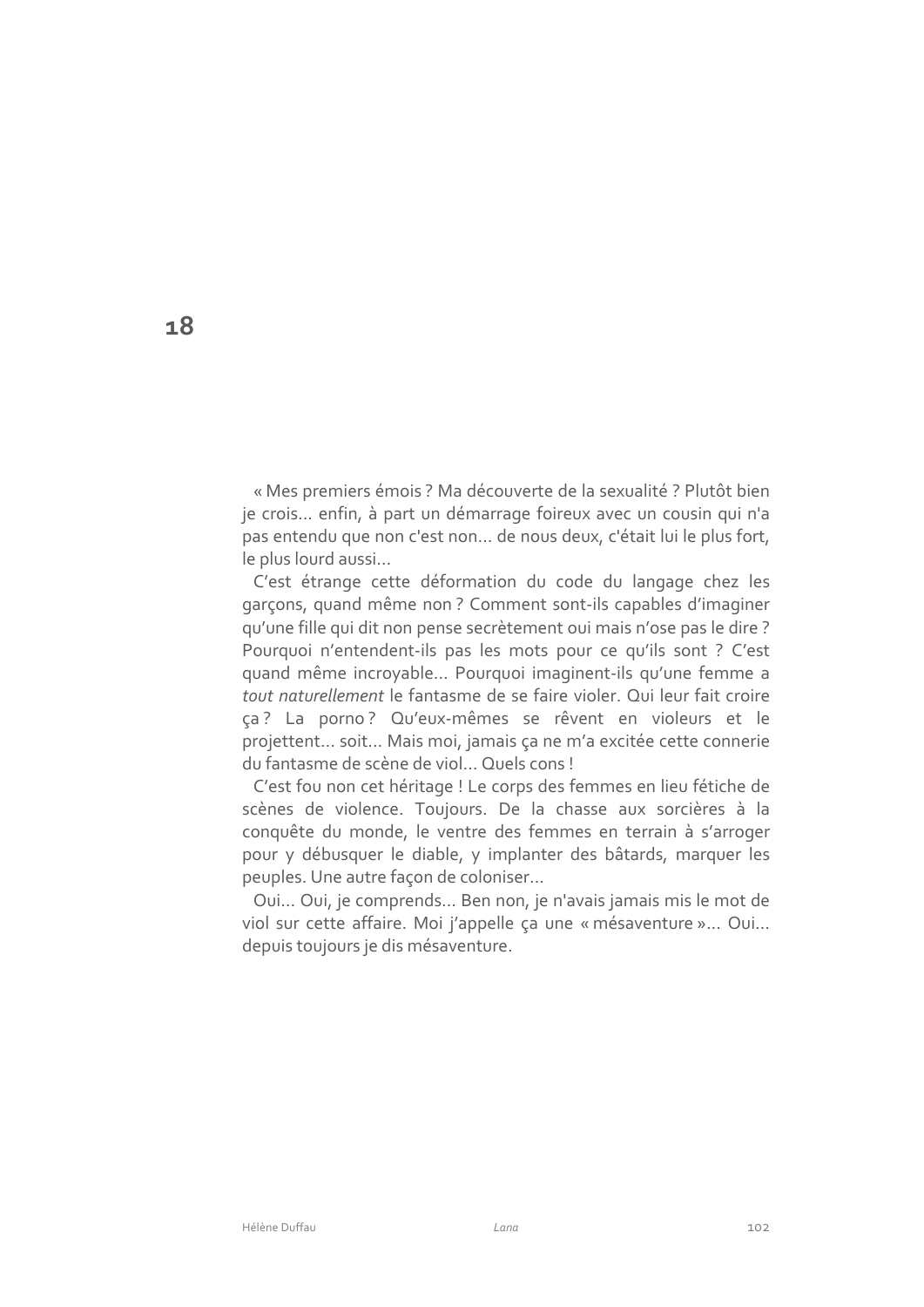Mais quel abruti ce cousin ! Après, je me souviens, j'étais terrorisée à l'idée d'être enceinte. J'avais honte aussi, bien sûr. La honte du papillon... Je veux dire, la honte de m'être brûlée à la flamme qui m'attirait. La honte d'une situation que je n'ai pas su contrôler, parce que je ne savais pas qu'il fallait mettre du contrôle là. La honte du monstre qui pousserait en moi si j'étais enceinte... Parce que je croyais que les enfants fabriqués sans désir, par contrainte, dans la douleur et la violence ... je croyais que ces enfants-là étaient forcément monstrueux... Un bébé post-Tchernobyl, vous voyez ce que je veux dire pour le côté monstre... Quelle horreur! Et quel drame ce nucléaire... Une bombe sur laquelle le monde tranquillement assis. Ça me rend dinque...

En attendant, c'était horrible ! Je ne sais pas si j'ai jamais été aussi heureuse ensuite d'avoir mes règles... pas certaine qu'à un autre moment de ma vie mes règles m'aient semblé si enviables... après ce démarrage calamiteux... ce viol.

J'avais treize ans et je n'ai pas eu le bonheur de découvrir la sexualité dans le respect mutuel... la découverte consentie. L'aventure inquiétante qui donne le frisson c'était réservé aux autres... moi, j'ai fait sans, comme tant d'autres choses dans ma vie...

Ensuite, j'ai laissé filer... ou... je devrais plutôt dire que je les ai laissés filer... j'ai quitté systématiquement tous les hommes aimants, respectueux et prometteurs, pour ne m'accrocher qu'aux bras cassés.

C'est une punition vous croyez ? Parce qu'une ordure... m'a manqué de respect, j'ai fui l'amour et la construction d'une relation... Et ma vie amoureuse en catastrophe atomique...

Je n'ai jamais vécu avec quelqu'un. Je... je n'ai pas envie de l'envahissement de l'autre dans mon territoire. Provisoirement, je peux faire avec. Mais au quotidien, je ne m'en sens pas capable. C'est un handicap vous crovez?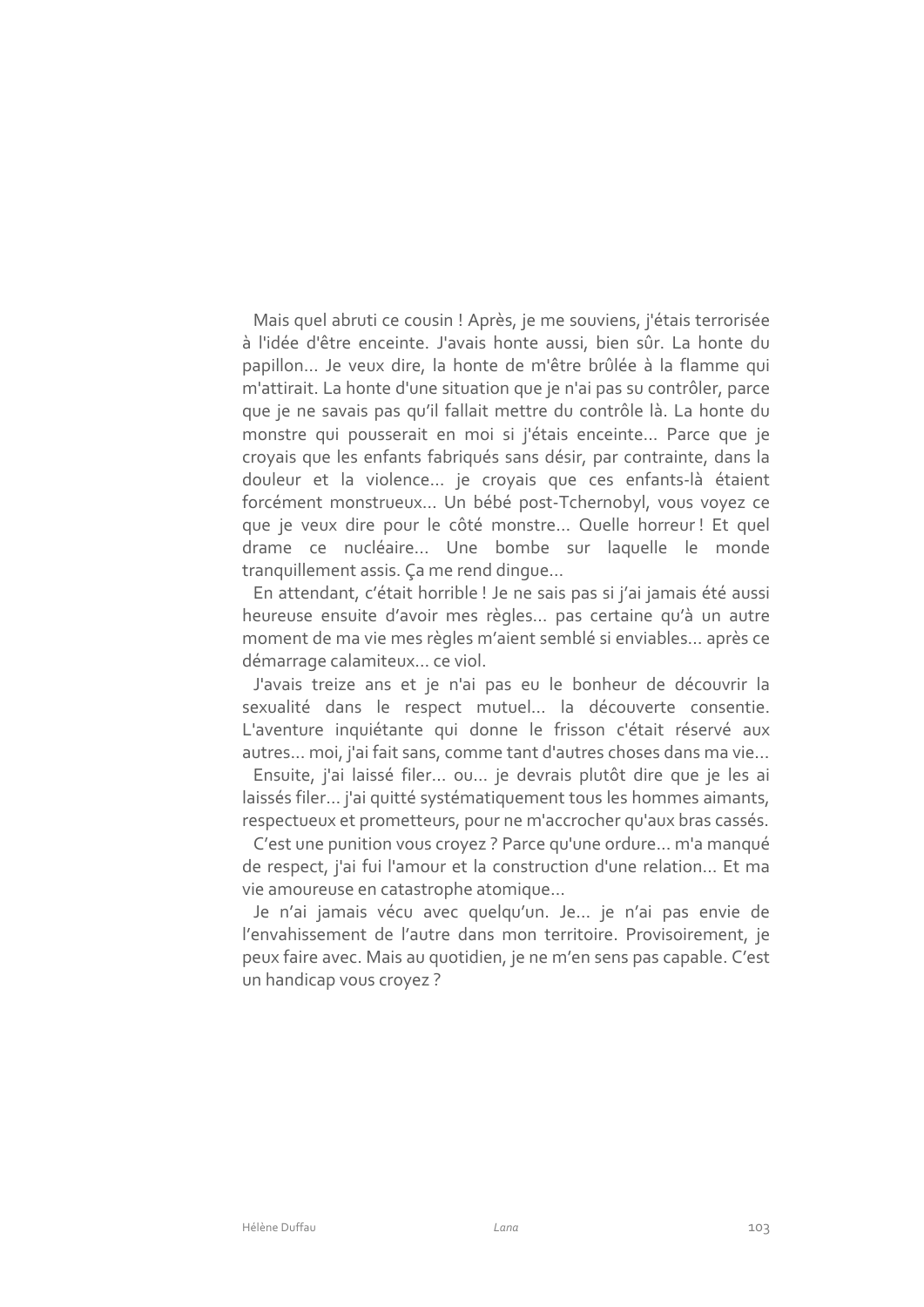Je veux dire... jusque-là, c'était comme ça et non négociable. Ma liberté, sa liberté, des temps partagés, des temps sans attente, sans enjeu... Aucun compte à rendre... Parce que c'est ce qui se passe dans la vraie vie, non? Quand vous vivez avec quelqu'un, vous devez dire ce que vous faites, où vous êtes quand vous sortez le soir. Et vous devez rentrer à un moment de la nuit, sans ca, ca déclenche la suspicion, la jalousie, les ennuis. Alors que moi, j'ai envie d'aimer qui je veux quand je veux. Même s'il y a Hugo dans ma vie maintenant...

En fait, maintenant, je suis sûre qu'un type bien est dans ma vie. C'est peut-être le premier qui ne file pas ou que je ne motive pas à filer. Il m'aime, il me le dit, il me soutient, il comprend que j'aille mal, il patiente, il est prêt à attendre que je retrouve ma joie de vivre, mon désir de vivre et celui de l'aimer. La sexualité avec lui... comme avec aucun autre... avant... Un plaisir fort, renouvelé. Une envie de lâcher tout, de le laisser explorer, inventer, donner et prendre. Je crois que c'est le tout premier avec lequel je suis aussi en confiance... Enfin, avec lequel j'étais tellement en confiance...

C'est comme si je faisais amende honorable. Comme si je devais payer pour les bienfaits de ma relation avec Hugo. Je jouis, ça fait de moi une impure donc je charge. Qui nous met ça dans la tête à nous les femmes ? Oh, je suis bien certaine de ne pas être la seule au monde à nourrir ce soupçon de culpabilité - inconsciente, n'est-ce pas ? - dès que je prends mon pied avec mon partenaire. Prendre et s'en repentir : j'ai en tellement marre de cette culture du châtiment.

Je craque... Je vis avec des ombres sous ma peau. Et malgré mes fissures, pas moyen de les regarder en face. Ces monstres... impossibles à nommer qui ont envahi mon être... Qui m'empêchent de respirer... De jouir... D'accepter de faire l'amour... Qui me privent d'envie de vie... Je suis un dégoût de moi-même... Comme si je ne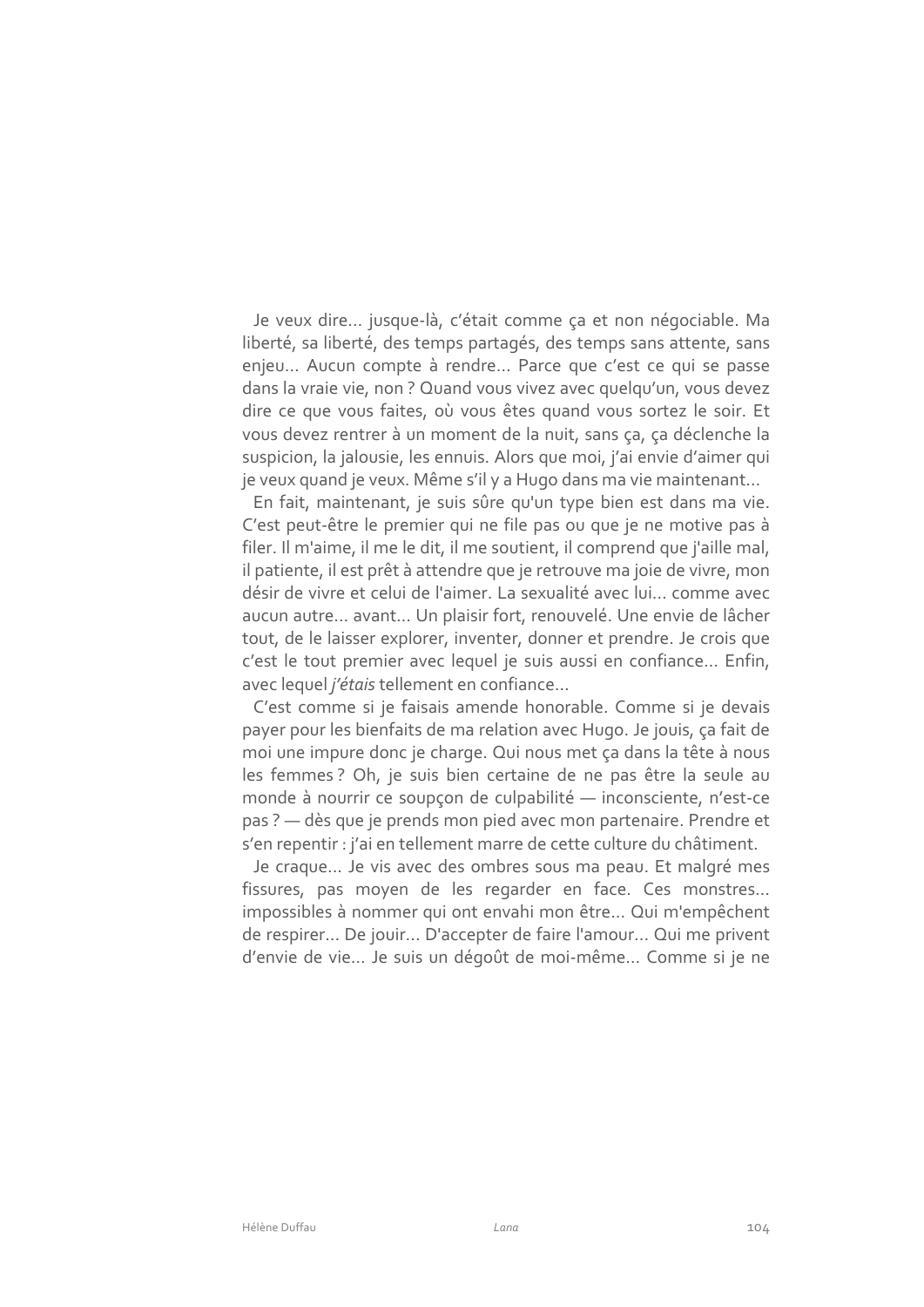pouvais plus jamais me laisser aller à l'abandon sous des mains désirantes. Même les mains de celui en qui j'ai pleinement confiance. Quand est-ce que tout cela va s'arrêter ? Je veux redevenir moimême ! Je n'en peux plus d'avoir été transformée contre mon gré... »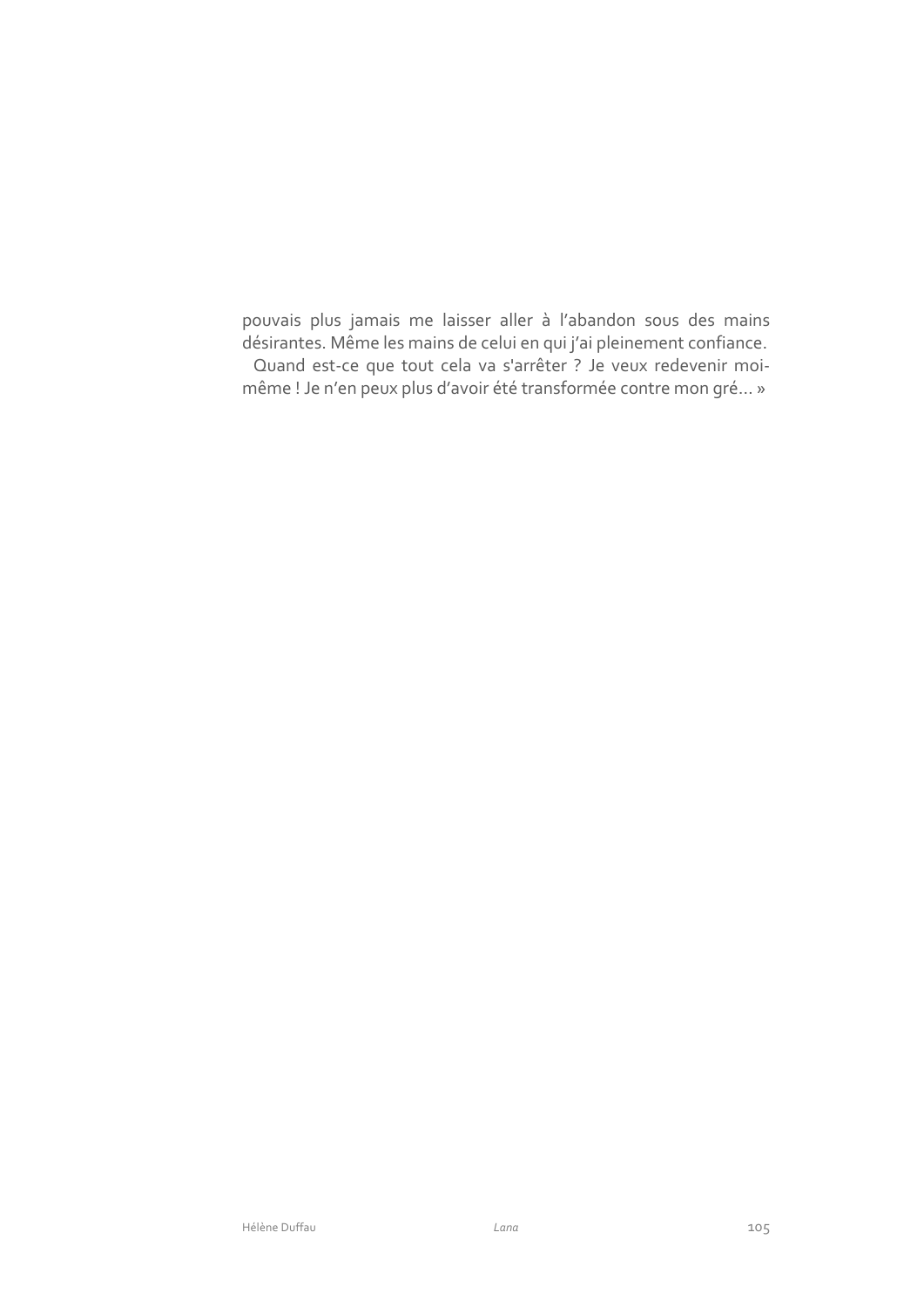Lana frotte son visage. Tente d'étirer son corps pétri de courbatures et de contusions.

Après le départ du véhicule - probable camionnette de livraison la maison est de nouveau calme. En dehors de Maria elle se demande qui l'accueillera au rez-de-chaussée. Se demande qui parmi le personnel de la résidence secondaire est au courant de la provenance de l'argent de son propriétaire. Qui connaît les trafics. Les coups bas. Les manipulations. Qui accepte de servir Baude sans renâcler. La folie de Baude. La sienne. Qui comme elle ?

Lana se sent chahutée par toutes ces questions dans sa tête. Pourquoi ce ras-le-bol d'une mécanique si bien huilée ? Que s'est-il passé dans les yeux de cette Natacha qui l'ait à ce point révélée à son désir d'une autre vie ? Cette gamine en connexion obligée avec ses pensées interdites. Refoulées. Avec ses profondes aspirations remisées par sécurité. Par sécurité, vraiment ?

Étendue dans le lit elle repense à la façon dont Baude l'avait séduite et embarquée dans ses soirées. Puis dans son réseau. Le chantage initial mué en amitié. En amour même. En dépendance certainement. À mesure qu'elle trie les données mentalement elle sent son cœur appuyer quand elle pose le bon terme. Son rythme cardiaque en métronome capable de confirmer la justesse de son discours intérieur

19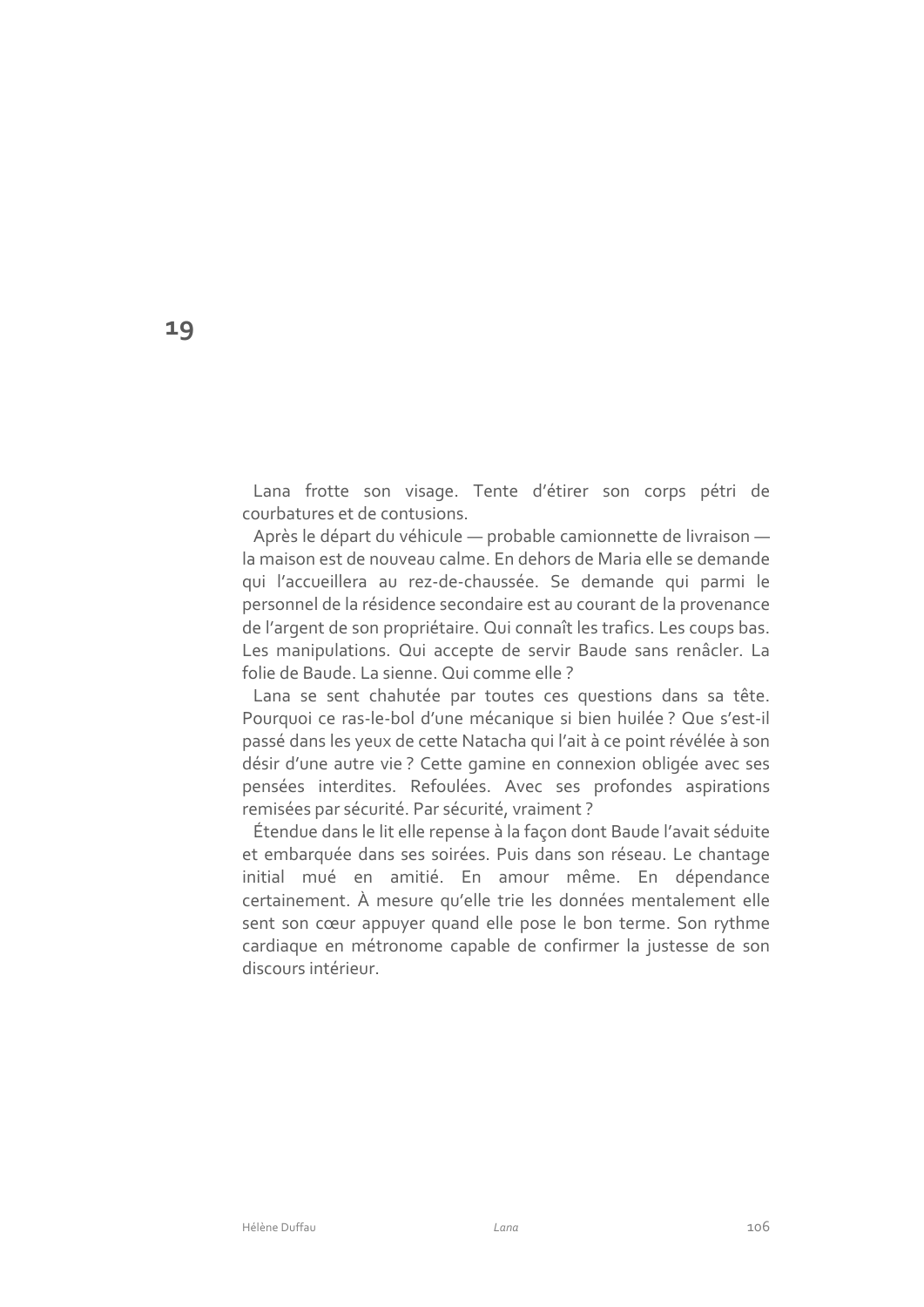Le carillon du séjour sonne neuf heures. Neuf heures mais de quel jour? Et combien de nuits a-t-elle a passées depuis son départ pour l'outrenoir ? Vivre ça encore ? Vraiment non, sans façon.

Elle décide de profiter encore de la chambre dont l'air est renouvelé. Elle se lève lentement. Se dirige avec précaution vers la fenêtre, se penche en douceur et tire les volets pour accentuer la pénombre. Besoin de soulager ses yeux. Elle referme la fenêtre. La tranquillité que la pièce dégage lui permettra de prolonger sa réflexion et de poursuivre son enquête personnelle. Elle s'allonge sur le lit pleine de délicatesse pour son corps meurtri.

Le film de sa mémoire déroule ses images. Autre temps. Autre vie. Sa vie d'avant le grand basculement.

Elle avait à peine vingt ans. Étudiante en deuxième année de psycho, elle avait rencontré Baude au foyer de son département d'enseignements lors d'une soirée de clôture de jeux olympiques universitaires où elle avait été médaillée au biathlon. La discipline n'était pas encore officiellement intégrée aux jeux internationaux pourtant les étudiants l'avaient inscrite à leur tableau en un parcours mixte

Baude terminait sa psychiatrie. Il détestait le sport et le culte du dépassement de soi par l'activité physique. L'adulation de la compétition et de la loi du plus fort sans cesse rejouée et acclamée dans le sport le rendaient malade. Il raillait avec arrogance une époque qui voulait résoudre ses problèmes psychiques. Effacer les marques laissées par les absences familiales, les mensonges consentis, les douleurs inquéries. Les traumatismes restés secrets qui marqueraient les générations suivantes tant qu'ils n'auraient pas été nommés. Pour lui, c'était heureux que les adultes se taisent le plus souvent possible. La psychiatrie et sa cohorte de médicaments viendraient contenir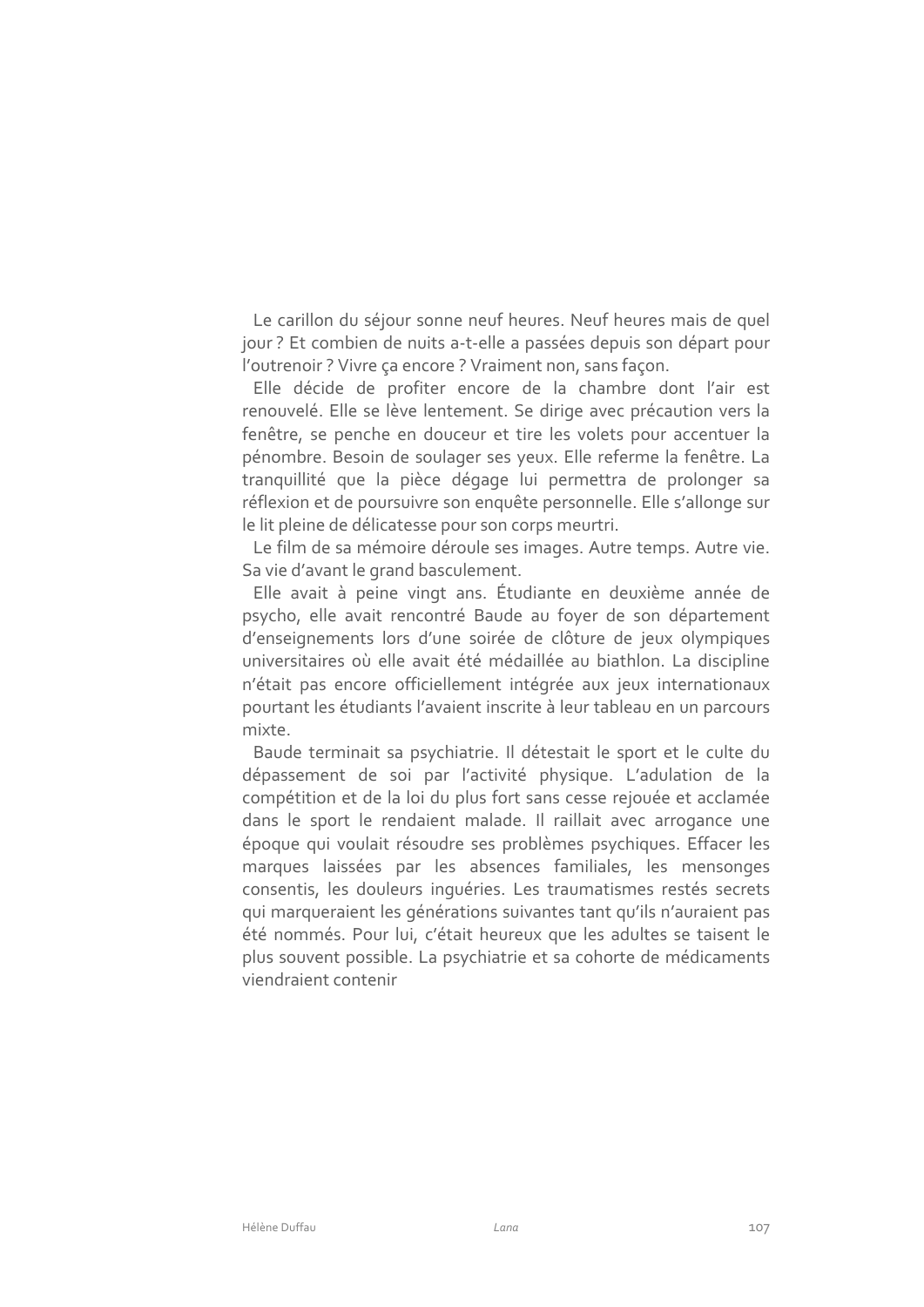Il trouvait la plupart des humains consternants de bêtise et moquait particulièrement les soi-disant amateurs de football. Des gens qui n'avaient quère évolué depuis les jeux du cirque menant au combat à mort et en public les gladiateurs ou autres esclaves en quête d'affranchissement. Les arènes. Les mouvements de foule. La mise à mort. Ingrédients d'une redoutable excitation collective qui, chez lui, convoquaient d'autres enjeux.

Elle l'avait repéré dès son arrivée au foyer. Charisme. Allure. Regard. Quelque chose l'avait aimantée. Un certain dédain peutêtre. Teinté de mépris. Elle l'avait longuement fixé avant qu'il ne se sente observé et porte ses yeux sur elle. Il avait donné un mouvement de la tête et elle avait compris qu'ils se parleraient. Quand le moment viendrait.

Elle avait attendu. Sa concentration tendue vers lui l'avait portée à l'observer à la dérobée. À chercher comment forcer son contact. Elle avait vu la façon dont il fixait l'attention. Par sa seule présence comment il attirait sur lui plus d'intérêt qu'il n'avait visiblement à en consacrer en retour. Elle voulait le rencontrer.

Ils s'étaient longuement tourné autour avant de s'aborder. C'est elle qui lui avait adressé la parole. Elle aurait pu dire alors qu'il n'avait pas osé. Qu'il était retenu. Timide même. Mais elle le verrait agir de façon similaire dans d'autres soirées. Plus tard. Quand il lui apprendrait le métier. Elle l'observerait déployer une stratégie qui fonctionnait selon les mêmes usages. Sorte de piège éprouvé qui manquait rarement sa cible. Elle, comme d'autres, avait été attirée puis s'était engluée au rouleau collant que Baude déroulait à dessein.

- Pour que les gens s'intéressent à toi, montre leur du dédain. Ignore les, répétait-il. Sois hautaine. Ça les rend fous. L'être humain est malade d'amour. Il est tellement ivre de plaire, qu'il finira par tout mettre en œuvre pour se faire remarquer de celle ou celui qui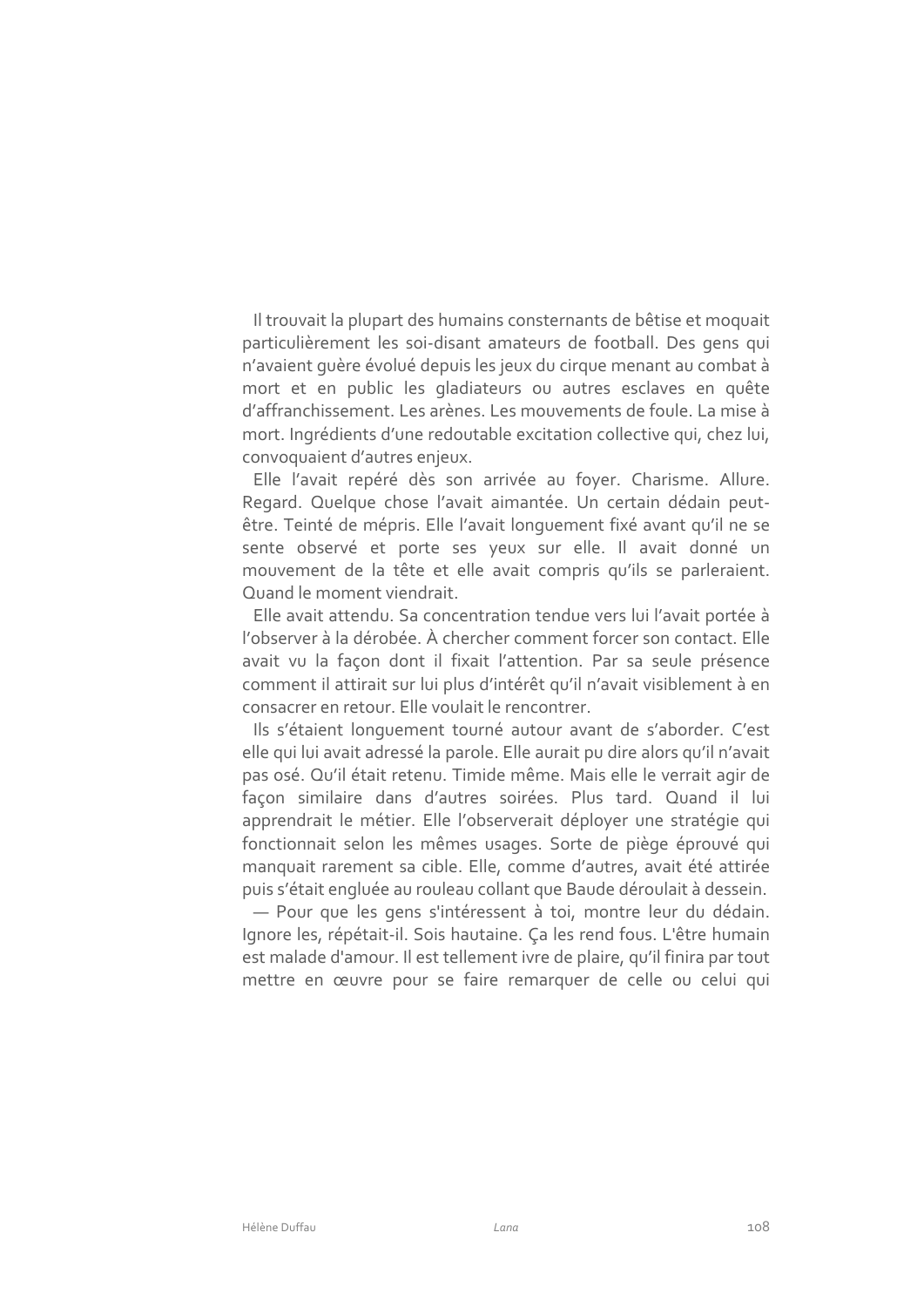l'ignore. Une fois appâté, tu n'as plus qu'à hameçonner. Basique et redoutablement efficace. Tu verras ma chérie...

Au fil des années Lana avait admis qu'elle avait fait partie d'un plan. D'un plan de Baude. Elle avait été incluse dans une stratégie qui avait porté ses fruits. Sans doute avait-elle tenté de ne pas s'en rendre compte. Longtemps. Suffisamment longtemps pour que le retour d'impression soit devenu redoutablement puissant. Sans doute avait-elle consenti à tordre l'inadmissible pour le transformer en arqument recevable. Sans doute avait-elle répondu à un autre désir que le sien.

Cependant des actes avaient été posés. Et Lana évaluait aux actes. Elle savait la parole falsifiable.

Dès leur rencontre elle s'était sentie attirée par Baude et repoussée à la fois. Quelque chose de brûlant la portait à s'éloigner de cet homme mais une attraction contraire brouillait sa lecture et le rapprochait d'elle. Une confusion qui avait rendu le personnage étrangement intrigant. La sensation terriblement excitante. Le jeu était pervers. Elle l'avait su d'emblée et avait relu les séances de quelques cas cliniques étudiés en licence pour confirmer sa compréhension de la situation.

Lana convenait qu'elle avait eu envie de se brûler. Elle avait senti le danger mais avait préféré le trouver plus tentant que repoussant. Après tout, il était toujours possible de se remettre d'une brûlure, quand bien même elle serait aiquë et profonde.

Avant de connaître cet homme et d'être initiée à ses pratiques particulières elle ignorait que les humains pouvaient être aussi cruels entre eux. Étonnement. Curiosité. Goût pour la manœuvre et le danger l'avaient aidée à dépasser sa perplexité. Elle s'était prise au piège comme elle s'était prise au jeu.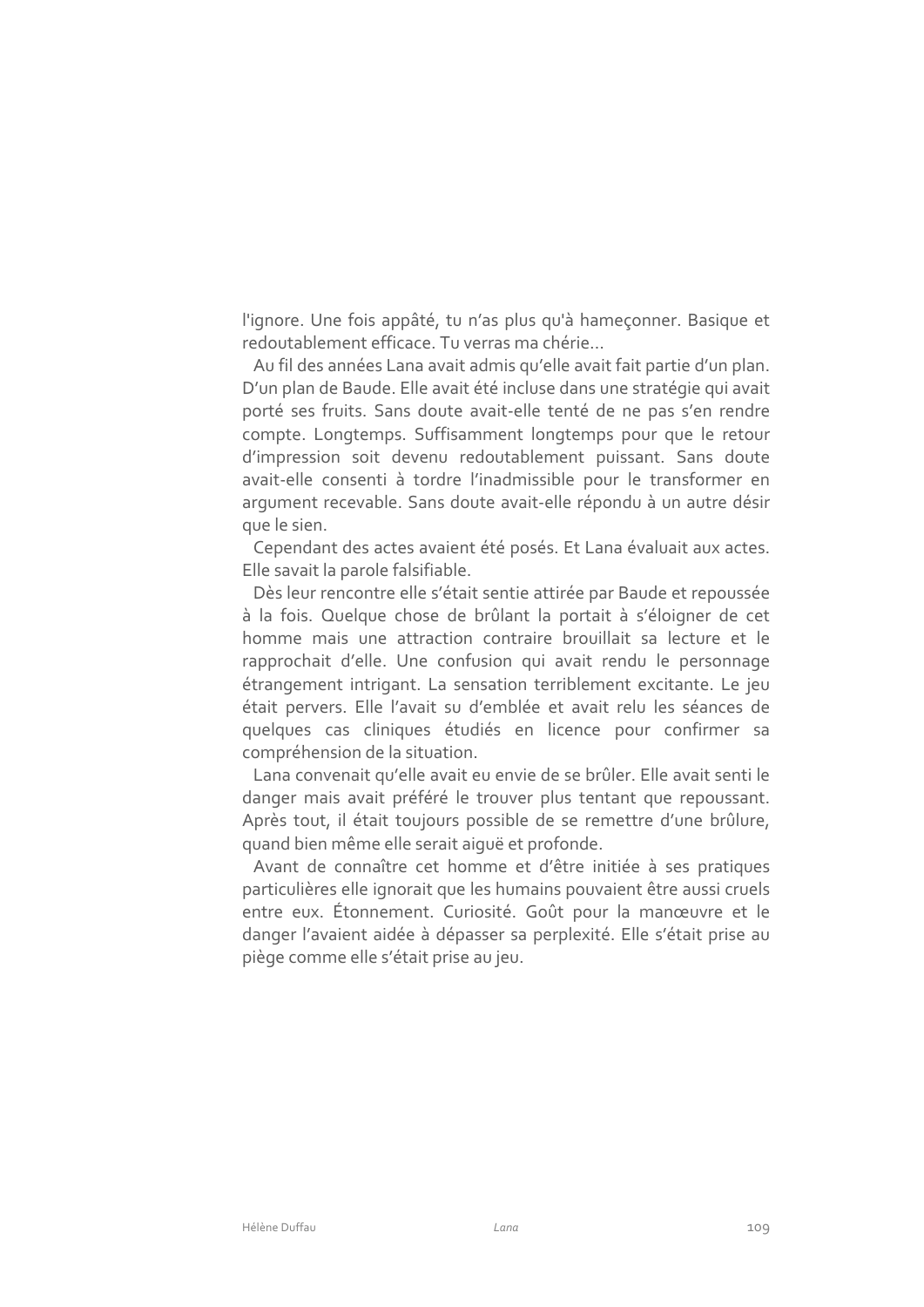Au fil des années passées avec son mentor elle avait appris à ravaler sa peur. Sa tourmente. Elle avait effacé la plupart des questions dérangeantes de son esprit. Travaillé à dissimuler ses moments d'errance existentielle. Elle avait lissé sa conscience à l'aune d'arguments hypocrites et rassurants. Soirée après soirée. Elle avait su contenir sa fierté et une sorte de rage qui sourdait sous son plexus.

Jusqu'à cette soirée. Celle de trop. Jusqu'à cette Natacha et son regard plongeant au fond des tripes pour y remuer regret et rancœur. La peur dans les yeux de cette gamine. La mort hurlant par ses pores.

Lana affichait un sourire quasi permanent. Attitude tristement mécanique accrochée à ses pommettes à force d'avoir été répétée face miroir. Elle savait donner à croire. Ne pas donner à voir. Mentir à merveille. Abuser avec consentement. Manipuler sans vergogne.

Réplique de son maître. Dressée par Baude. Elle avait à son tour appris à trafiquer. À forcer la persuasion. À raconter une histoire en marge de celle qui se déroulait. Elle savait feindre. Enrouler les reines et princes de soirées dans une toile si finement serrée qu'ils ne parviendraient pas à la défaire de leur propre initiative. Elle savait les embarquer dans son monde, tout sourire. Préparer leur corps à affronter la nuit et la violence de la sexualité imposée qu'ils y vivraient. Apaiser leurs craintes quand ce qu'elle leur racontait les agitait. Jusqu'à leur asséner le remède qui les délivrerait de toute retenue. La droque désinhibitrice. La droque du détachement et de l'effacement.

Lana était fascinée par l'évolution du regard à mesure que le produit psychotrope se diffusait dans l'organisme. Rapide. C'est par l'état de dilatation des pupilles qu'elle savait dire quand une reine ou un prince était prêt. Prêt à être utilisé. Ni la cocaïne ni le poppers ne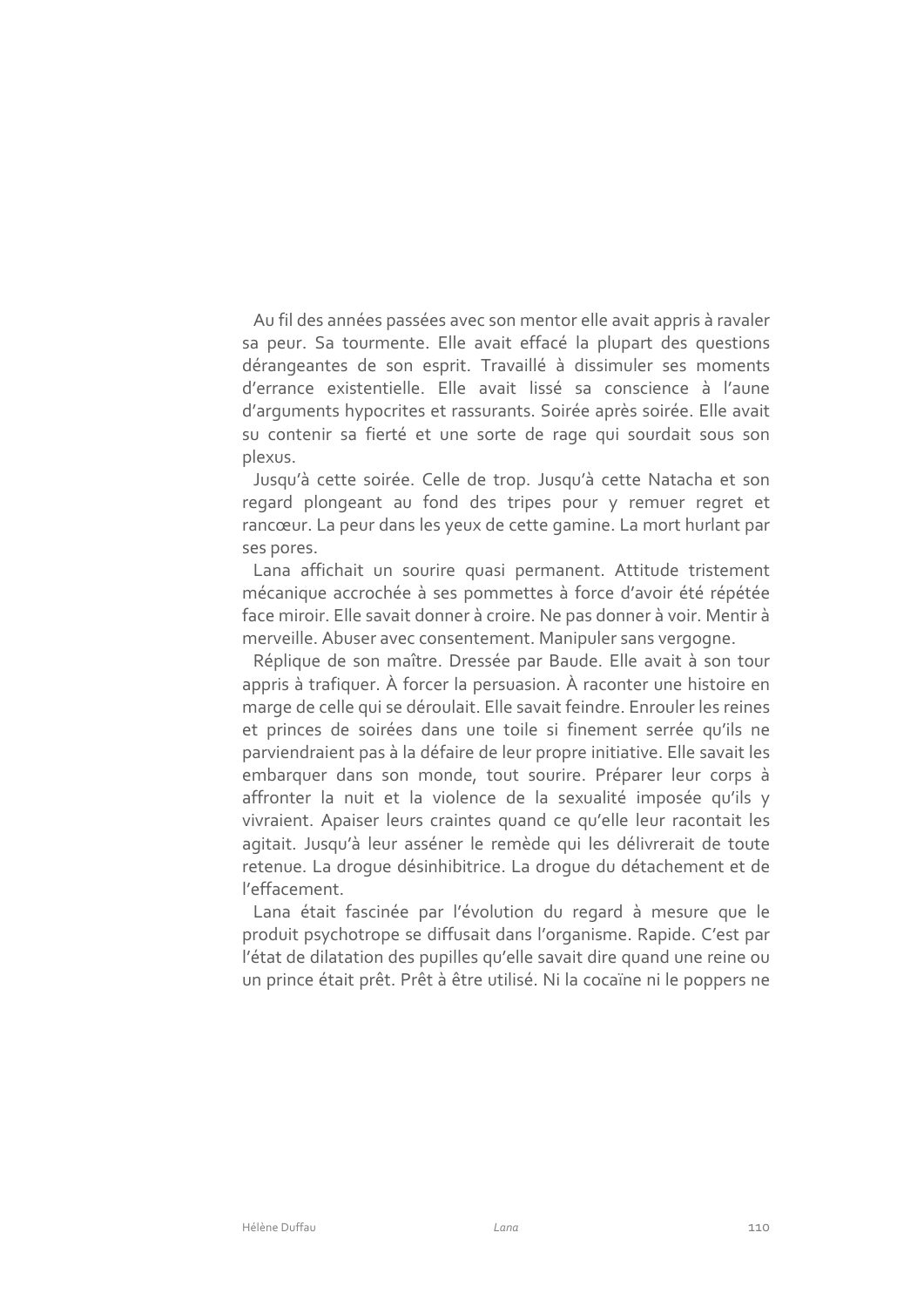reproduisaient cette montée avec ses traces extérieures de cheminement intérieur. Étrange que les yeux aient à ce point besoin de s'ouvrir. De ménager une place immense à l'entrée des images extérieures alors que l'esprit resterait incapable de rejouer le film de scènes pourtant regardées toutes pupilles dilatées.

Rétine perforée par une lumière trop crue. Cônes et bâtonnets en associations égarées. Mémoire en échec. Une affaire de stress. De production d'hormones et d'effacement.

Après les soirées reines et princes avaient la tête vide. Ils ne se souvenaient de rien ou de si peu qu'ils n'avaient en main aucune carte tangible. Et si la mémoire leur revenait - ce qui demeurait suffisamment improbable pour être négligeable - la honte ferait le reste du travail de sabotage. Honte de leurs pensées lubriques et pornographiques. Honte de se voir partie prenante de la réalisation de fantasmes parfois scandaleux. Honte d'avoir pu prendre du plaisir dans des postures bestiales. Le corps soumis. Rudoyé. Asservi. Honte d'avoir partouzé sans en avoir formulé le désir. Honte de ces bribes d'images violentes. De ces odeurs animales. De ces cris de bêtes en rut. Des sons métalliques. Des sensations de fouille dans les profondeurs du corps. Honte de cette accumulation d'incompréhensions qui disaient que la vie avait basculé vers un enfer difficilement perceptible. Sans que rien ne vienne jamais étayer l'abîme autour duquel rôdaient les sensations. Le puits sans fond du souvenir fragmenté. Incohérent. Insaisissable.

Humiliation de ne pas savoir de soi. De ne pas être capable de nommer. De se demander si l'on ne devient pas dinque. Par bribes. Jour après jour. Juste complètement dinque. Avec la sensation de son cerveau grignoté par un mal inconnu. Qu'aucun thérapeute ne saurait expliquer ou accompagner autrement que par le recours aux standards d'une théorie peu flatteuse pour les femmes et leur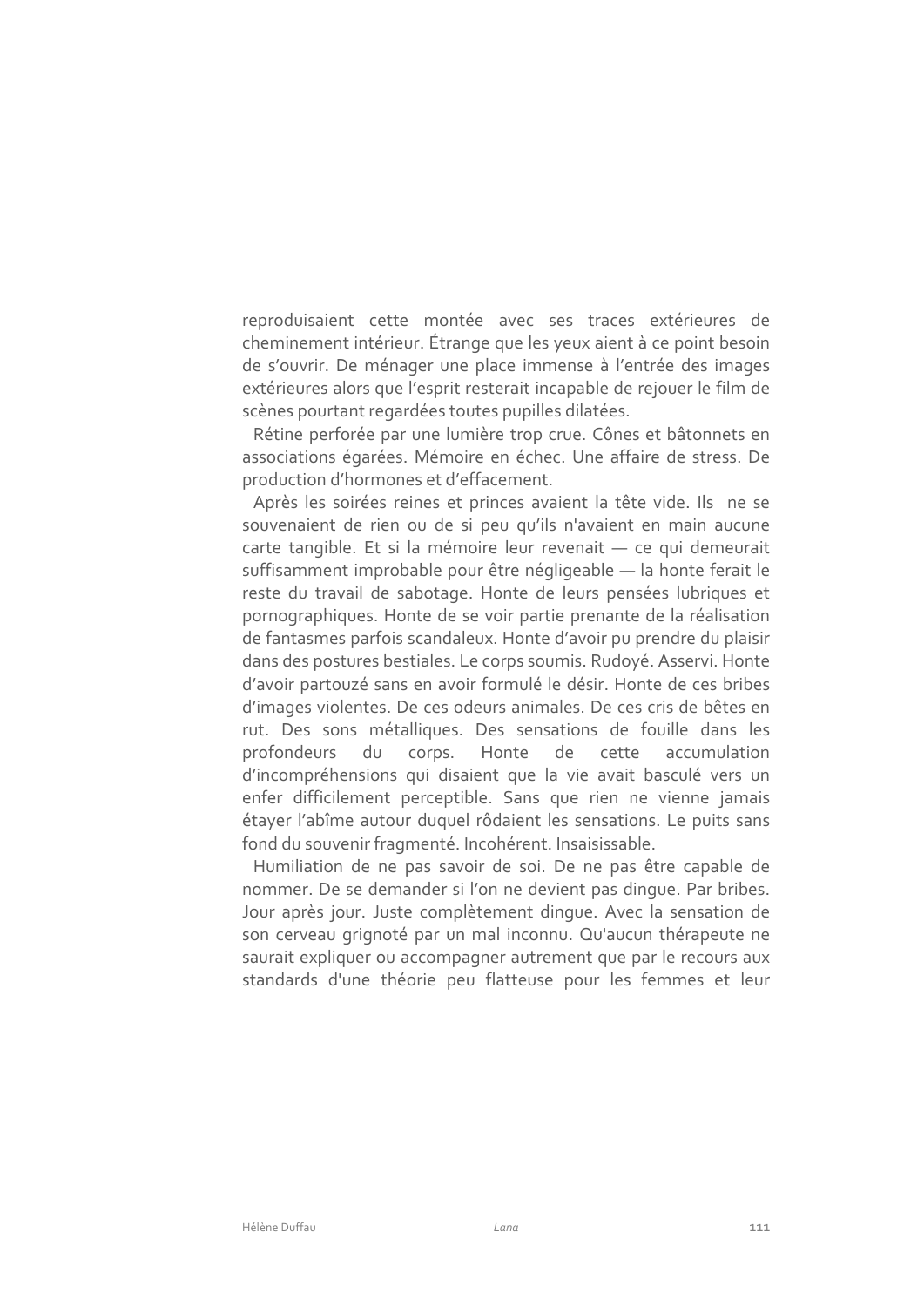sexualité, pour les hommes et leur homosexualité prétendument refoulée.

Tellement de honte que l'on se tairait. Que l'on s'emmurerait. Que l'on blinderait et verrouillerait son rapport au monde pour ne plus se laisser aller vers l'inconnu. Trop mal. Trop peur. Trop violent. Trop dangereux. Le désordre mental finissant par achever les protagonistes dont la mémoire refluée deviendrait par trop insupportable.

Pourtant au fait de ces schémas et de ces pratiques, Lana ellemême se taisait. Ne revenait jamais sur ce qu'elle vivait. Elle tenait à la marge de sa conscience des pans entiers de sa vie tandis que d'autres lui échappaient intégralement. Une histoire de choix ou de produits selon qu'elle avait consenti ou subi.

Elle s'étire sur le lit aux draps froissés quand le regard de Natacha croise sa mémoire. Aussitôt une douleur la prend au ventre. Cœur en arythmie.

Le regard insiste. En appelle un autre. Un qu'elle connaît déjà. Elle fixe ces yeux implorants. Croit les reconnaître.

Un pan de mémoire affleure et la tourmente. Maintenant elle se souvient.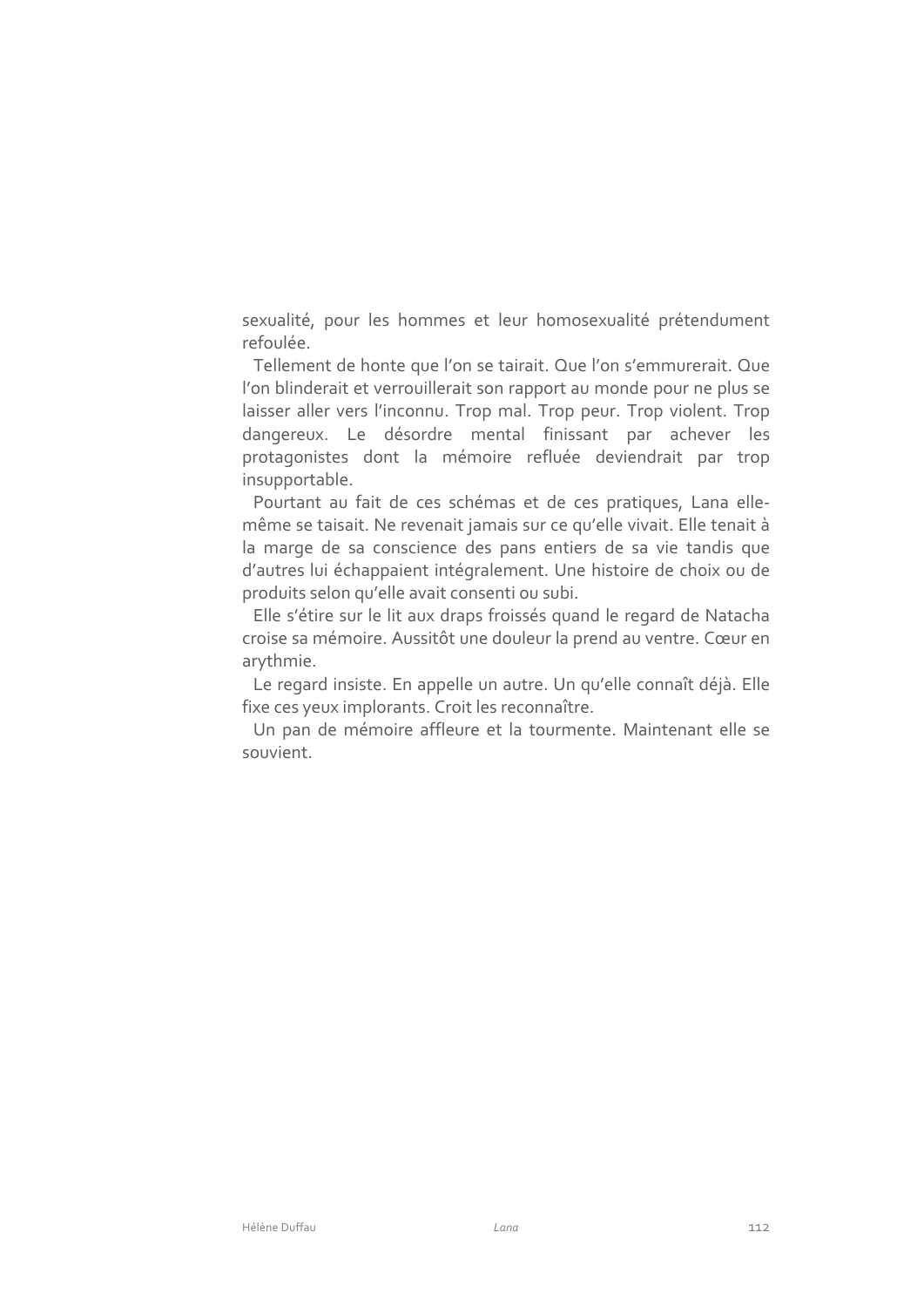« J'ai lu un article... qui m'a bousculée... Dans un magazine psy je crois... je crois que je tiens quelque chose... un bout de mon mystère peut-être...

J'ai lu qu'en cas de choc traumatique, en cas de peur violente ou de situation de grand danger, le cerveau donne des ordres à l'amygdale pour qu'elle envoie de l'adrénaline. L'hormone qui rend capable de prendre la fuite et de mobiliser le cœur, la respiration, les muscles, pour que l'échappée puisse se faire... pour qu'elle puisse se faire... seulement, dans le cas où le corps est immobilisé, quand la fuite est impossible, le cerveau vient donner un contre-ordre, sinon le corps implose, enfin, le cœur, si je me souviens bien... oui, le cœur stimulé pour la fuite finirait par éclater de trop pomper pour rien.

Alors, pour éviter l'arrêt cardiaque, le cerveau efface la précédente consigne de fuite et l'amygdale envoie je ne sais quelle hormone qui éteint le feu. Ordre, contrordre, incendie, pompiers sur le terrain, ça peut aller très vite... les capacités qui étaient mobilisées pour la fuite sont réduites, le corps est sauvé, ou quelque chose comme ça.

Seulement... seulement, le fait que l'amygdale efface ce qu'elle vient d'ordonner ne lui permet plus d'épancher le souvenir de sa mobilisation. C'est comme si elle avait un canal pour vidanger, après une grosse angoisse. Mais là... parce que les informations sont devenues contradictoires, elle ne peut rien laisser filer, alors elle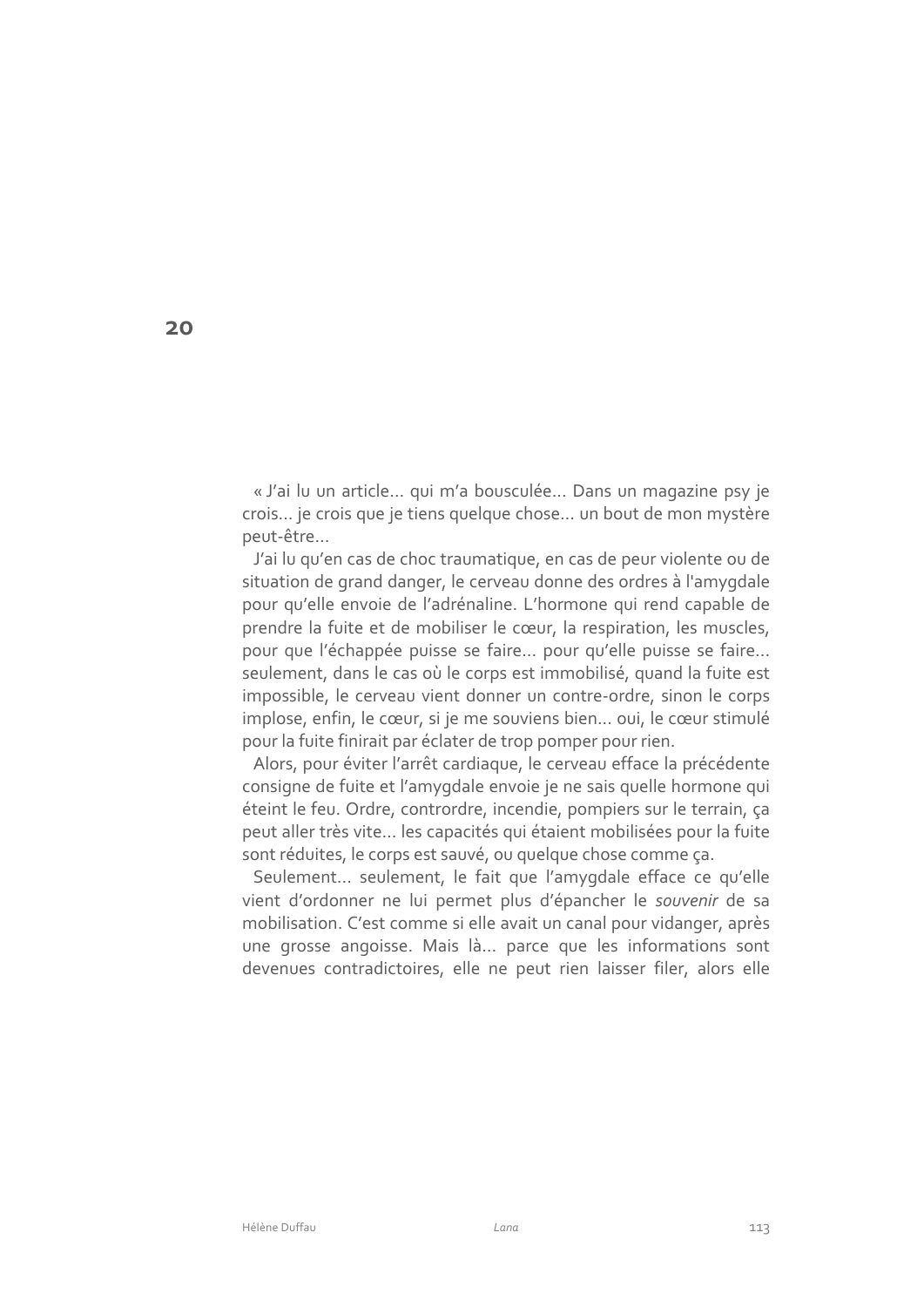retient le souvenir générateur de stress, elle se replie sur lui, elle le coince pour laisser passer le trop-plein d'hormones, elle fait de la place pour d'autres actions en retenant les raisons pour lesquelles il a fallu se mobiliser comme pour rien... enfin, pour rien... si je puis dire... parce que même si le corps est à priori sauvé, il peut se passer des choses dont il n'a pas envie... ça c'est quand même possible...

Vous le saviez ça? Vous le saviez cette histoire d'amygdale et de souvenir piégé dans la glande? Là, au beau milieu du cerveau et mine de rien...

Vous ne me l'avez jamais dit... pourtant ça aurait pu m'aider je crois.

La situation qui a fait se mobiliser le corps, dans une pulsion effrénée de vie, cette situation est prise au piège d'une glande qui n'est plus capable de la libérer, plus capable de rappeler les images, plus capable de contacter le souvenir de ce qui est arrivé... plus capable de se souvenir...

Vous comprenez ? Non, vous ne comprenez pas...

C'est quand même simple : je crois que c'est ce qui m'est arrivé, je crois que j'ai vécu quelque chose de tellement atroce que mon cerveau a géré du mieux qu'il pouvait, mais que, puisque je ne pouvais pas fuir, il a demandé au corps de se calmer, d'apaiser les rythmes, le souvenir est resté enfermé, et la mémoire s'est piégée. J'ai la mémoire aveugle... ma mémoire refuse de restituer... ou peutêtre qu'elle en est incapable. C'est ça l'alien, ce truc que je ne peux pas nommer mais que je sens, ce truc qui me fait une peur bleue, qui me domine mais que je ne sais pas raconter.

Depuis le début, depuis les marches, c'est comme si je n'avais que mon corps pour comprendre... pour tenter de comprendre ce qui s'est passé dans ma vie... qui m'a flanquée par terre, dégoûtée de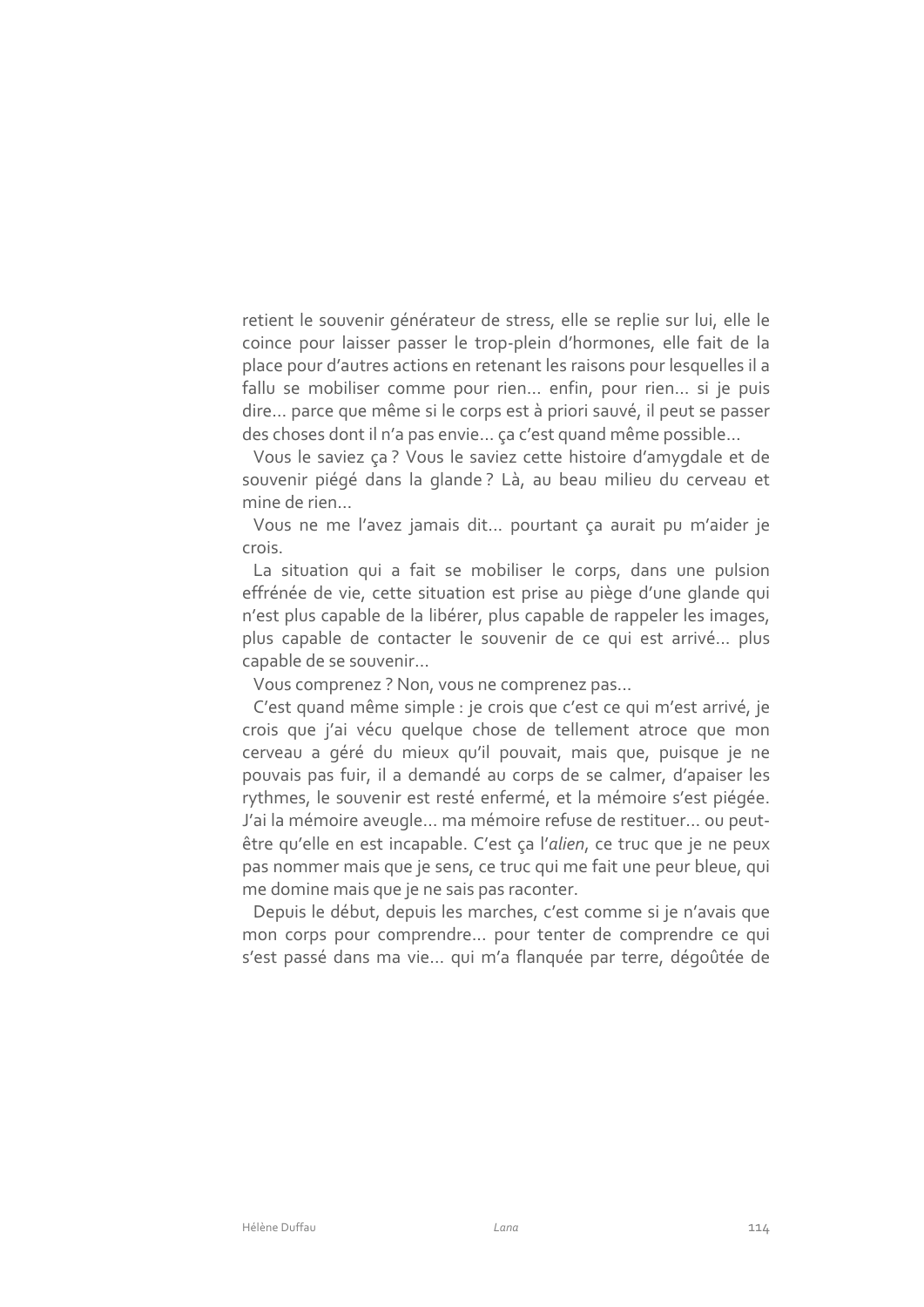moi, de mon corps, de ma vie, de mon métier, de mon amour, dégoûtée de tout!

Je n'ai que mon corps à interroger pour comprendre le mystère qui est là-dedans. Vous comprenez ? Chez les amputés, on appelle ça le membre fantôme. Une partie du corps a été coupée, mais le souvenir de ce membre hante le corps : il vous manque un bras mais vous avez besoin de vous gratter ce bras-là, par exemple, c'est un truc de dingue... Chez moi, c'est pareil : mon corps sait, oui, c'est ça, il est au courant, il sait que quelque chose s'est passé... quand ma tête, elle, n'a ni son ni image. C'est la querre à l'intérieur. Je suis écartelée entre le haut et le bas, tiraillée avec mon dedans dehors, plein et vide, creux et bosses, raison et sensation, incarnation et incarcération... mais, dans ce chaos du dedans, dans ce mélange des genres, à qui faire confiance ? À ma tête ou à mon corps : je vous le demande... sacré dilemme, non ?

Je suis coupée. Je me trahis constamment... Ma tête ment à mon ventre en lui disant que ce n'est rien. Rien qu'un cauchemar. Que je vais me réveiller d'un long sommeil et que la vie d'avant va reprendre, comme avant, comme si rien n'était survenu, comme si je ne me tenais pas, malgré moi, à côté de celle que je suis. Et quand le corps s'y met, c'est la lutte intestine, viscères contre neurones, sensations contre analyse, émotion contre raison... mais la querre encore et encore, la quère jusqu'à l'épuisement, la quère des nerfs.

Que c'est compliqué de vivre ma vie ! Je ne la souhaite à personne. Vraiment!

Je crois... je crois que j'ai été abusée... c'est dur à dire... encore plus à admettre... mais je crois que c'est ça : j'ai été abusée... sexuellement je veux dire. Je crois que c'est ça qui est enfermé dans mon ventre et qui me lamine... et il ne s'agit pas de mon enfance avec le voisin ce connard... il s'agit de cette nuit avant mon retour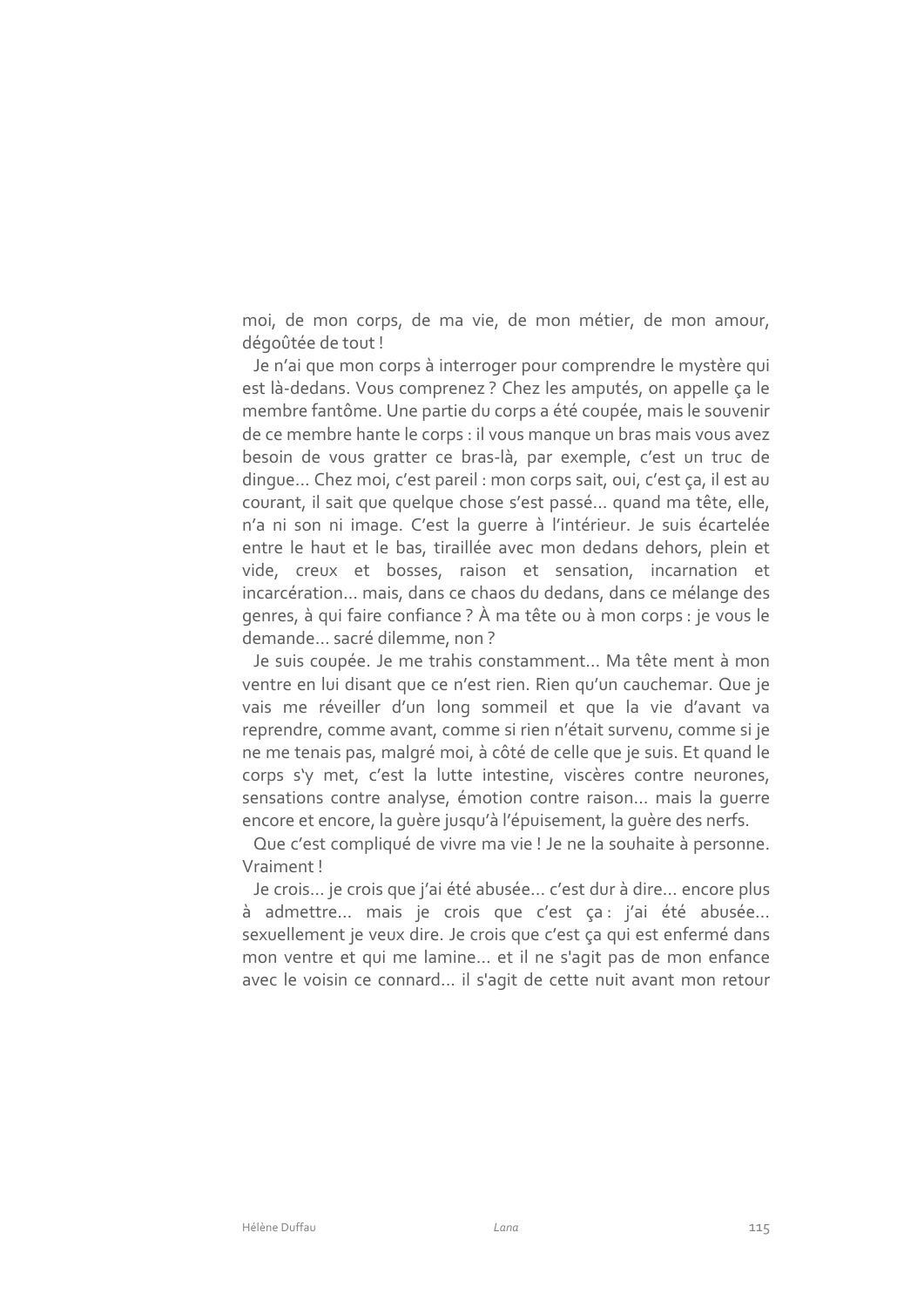complètement fracassée dans les escaliers et ces putains de dix-neuf marches!

Vous pensez que je suis dingue, c'est ça ? Hystérique, hein ? C'est ça ? C'est un mot qui va tellement bien aux femmes, n'est-ce pas ! Votre Freud misogyne et vous, vous me dégoûtez ! Vous n'y comprenez rien aux femmes parce que vous les calquez sur votre modèle de mâle. C'est pathétique ! »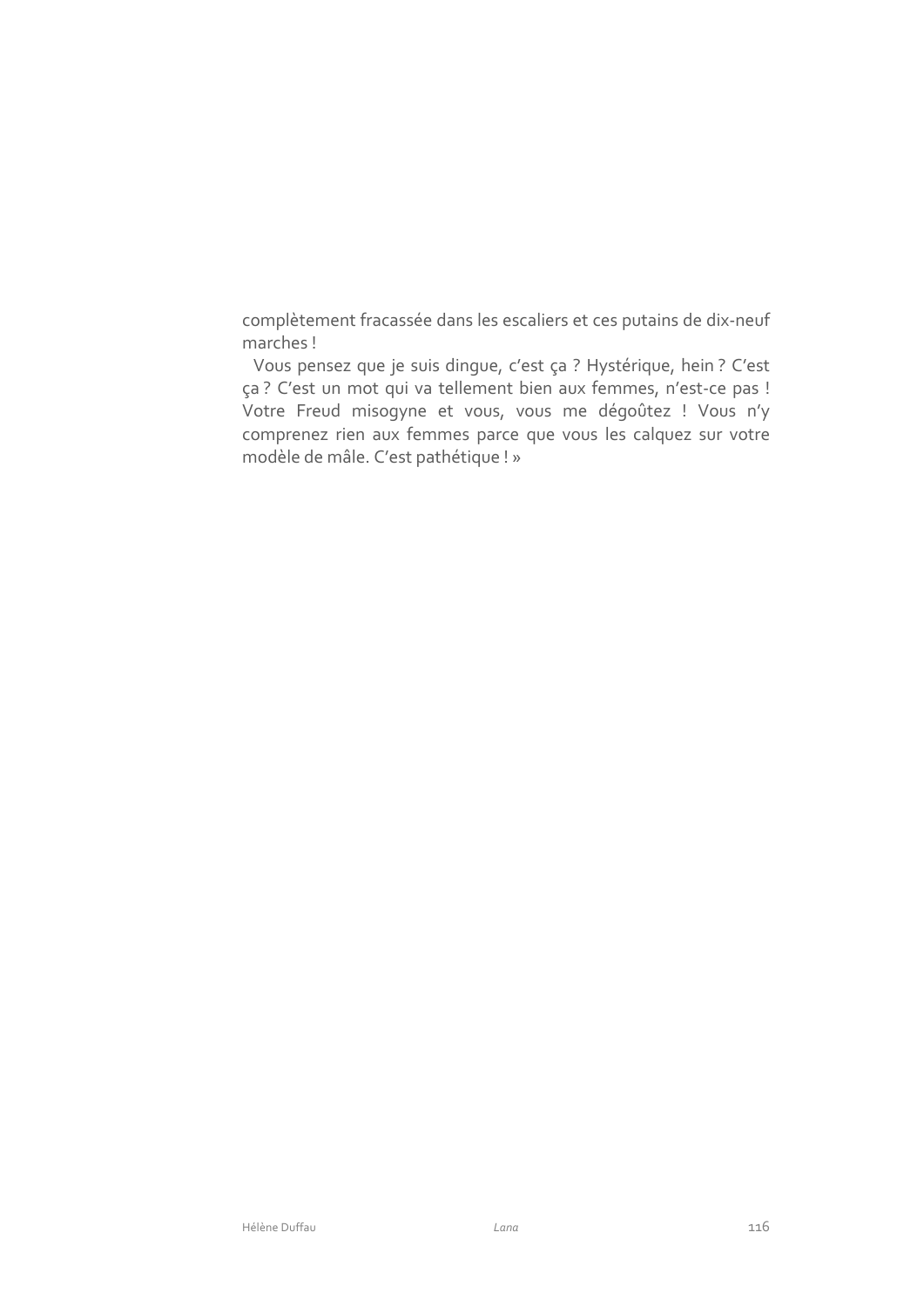Lana rappliqua du vestiaire contiqu à la salle de bains. Elle aperçut la jeune femme et lança un regard noir aux deux hommes. Sans un mot elle bascula la porte du placard haut. Saisit un linge de toilette. Elle ouvrit l'eau au robinet du lavabo. Mouilla le tissu et épongea le visage de la jeune femme. Elle envoya deux remarques assassines et enjoignit Pitz et Nacham de se tenir à carreau. Elle saurait qui informer si la candidate dérapait.

Elle parla lentement à Natacha. Sa voix grave et enveloppante accompagna l'apaisement de l'agitation. Pendant qu'elle négociait avec l'angoisse de la reine du soir, Lana observait les deux hommes. Pour la première fois - la toute première fois lui sembla-t-il - elle ressentit qu'elle les détestait. C'était fort dedans. Et violent. Et vengeur. De la haine à leur encontre. Quand auparavant elle connaissait essentiellement de l'indifférence pour eux comme pour l'ensemble des collaborateurs de l'entreprise menée par Baude, c'était autre chose qui poussait en elle ce soir.

Elle se demanda pourquoi ce sentiment lui arrivait sans prévenir. Pourquoi elle ne supportait pas ces deux types malmenant cette fille alors qu'elle les avait déjà vus à l'œuvre des centaines de fois. Eux ou leurs collègues.

Des centaines de fois... se demanda-t-elle à nouveau. Oui, des centaines de fois

 $21$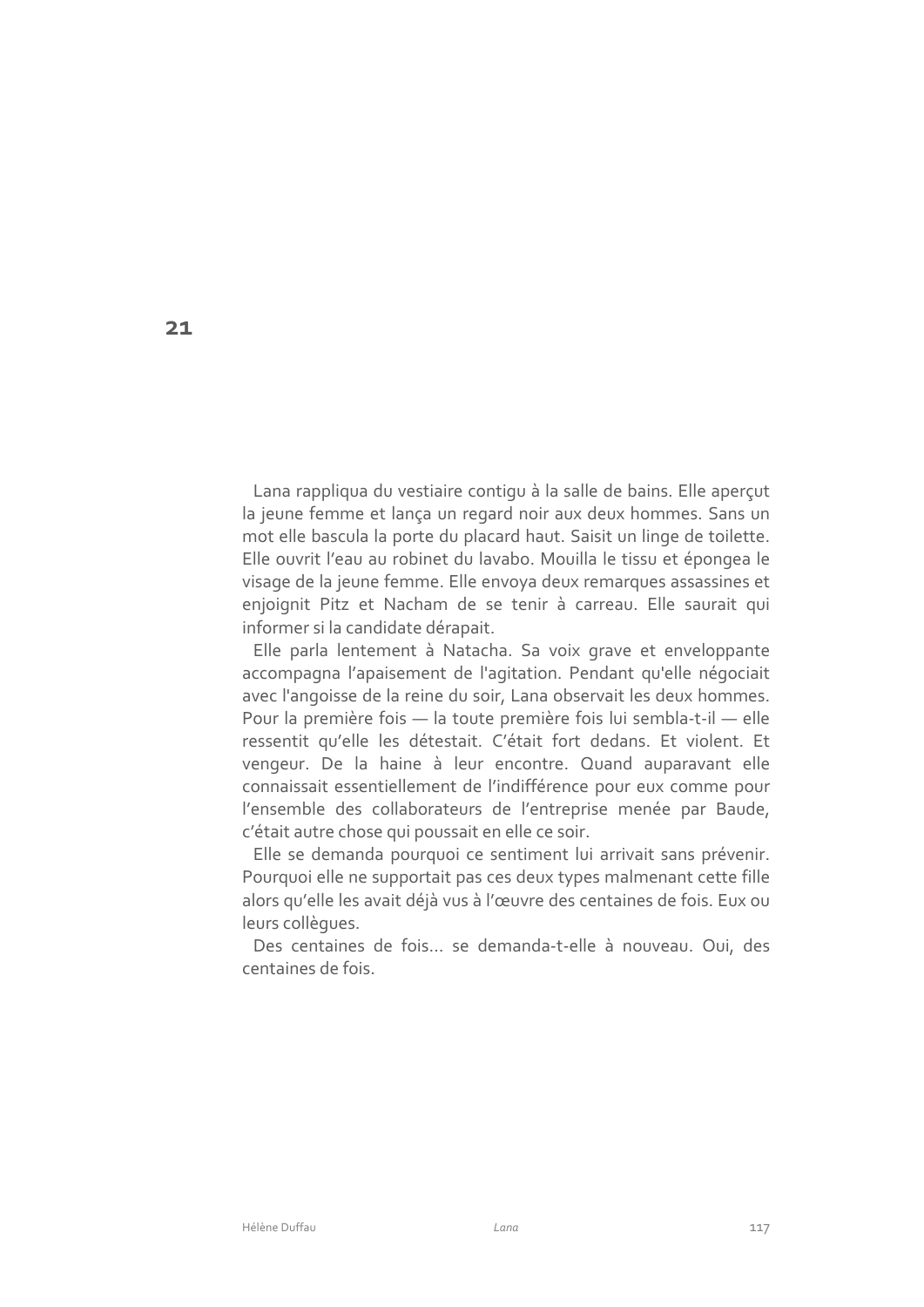Une liste infinie de visages défila dans sa tête. Elle se vit doucher. Caresser. Préparer. Habiller. Cajoler. Rassurer. Masser et embrasser. Essuyer. Maquiller. Parer. Déshabiller. Enfiler d'autres tenues. Coiffer. Calmer. Entourlouper et flatter. Une foultitude de corps. Grains de peaux. Couleurs de épaisseurs de cheveux. Leur implantation toujours singulière. Odeurs corporelles. Haleines chargées. Angoisses différemment exprimées. Réprimées aussi. Et les regards. Succession de regards effrayés. De pupilles dilatées. D'interrogations par les yeux issues de corps privés de voix. Savamment défaits de leur cohérence mentale.

Il lui sembla ne ressentir aucune émotion pendant que défilaient les images qu'elle avait répertoriées sans le savoir. Craignant l'envahissement, rappelée à son rôle, elle effaça son cinéma d'un mouvement de tête sur sa nuque raide. Visage tendu. Regard dur.

Elle posa ses yeux sur la Natacha de ce soir et une vrille se tendit dans son ventre. Entre plexus et utérus quelque chose vibra à son encontre. Quelque chose d'étrangement fort. Une sensation qu'elle ne savait ni lire ni interpréter. Elle eut besoin d'eau et engloutit le contenu d'un verre sans ciller.

Prenant soin de ne pas entacher son maquillage soigné Lana humidifia délicatement son visage. Elle frotta la base arrière de son cou à l'eau froide. Se pencha au-dessus de la faïence blanche du lavabo carré pour laisser l'eau courante glisser sur ses coudes. La fraîcheur l'aida à se recentrer. Elle retrouva un rythme plus calme. Se sentit à nouveau à sa place dans son corps. Elle clarifia ses pensées. Ralentit encore l'agitation qu'elle avait éprouvée au dedans. Elle se perdit un instant dans le reflet de son regard qu'elle trouva sombre et inquiet. Un bref regard sur Natacha en arrière-plan tendit à nouveau le fil dans son ventre.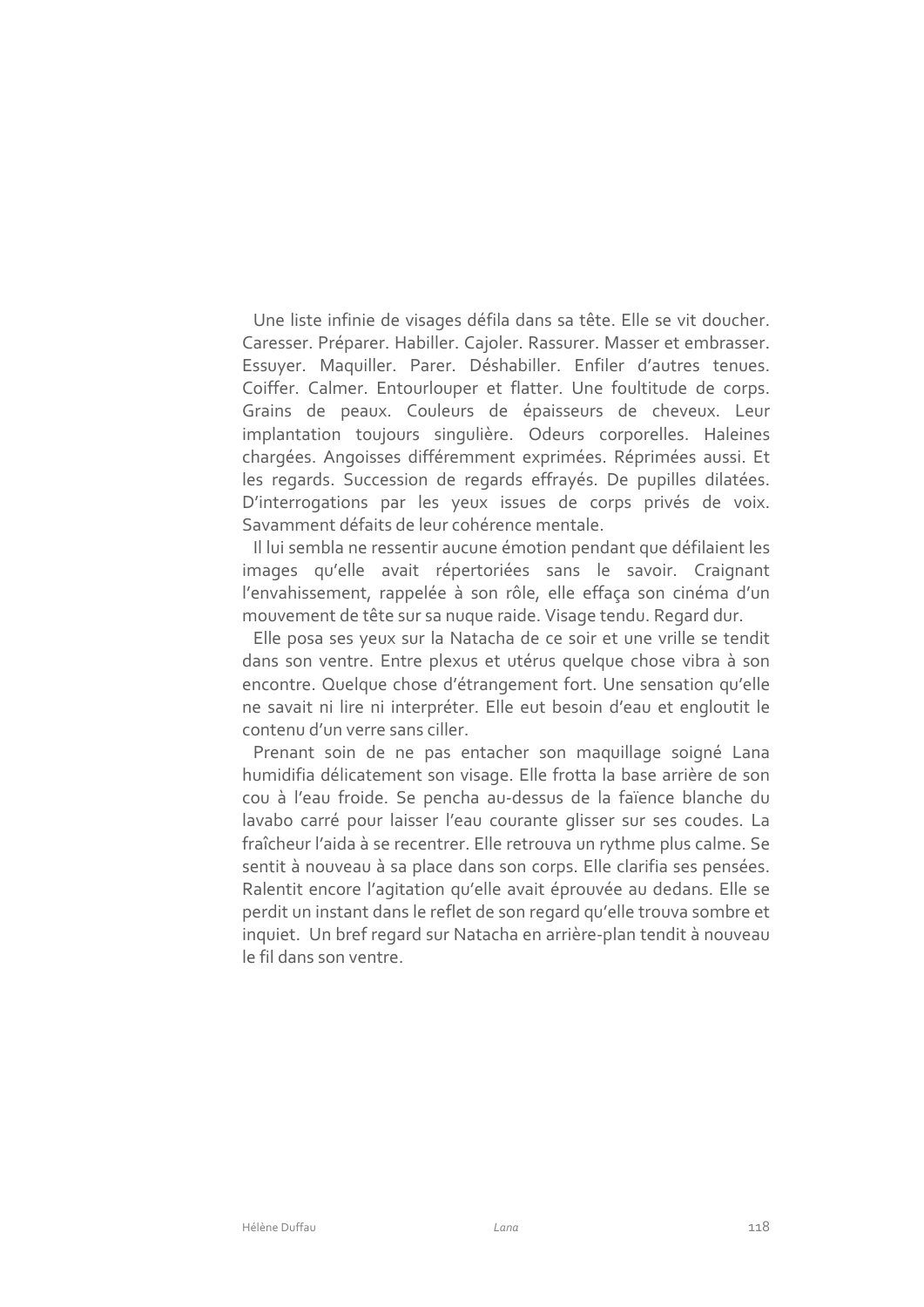Lana ferma les yeux à la recherche de ce qui la troublait chez la jeune femme. De ce qui venait la bousculer corps et âme avec une virulence nouvelle. Son visage? Son regard apeuré? Son corps de jeune femme plein de rondeurs accueillantes à l'opposé du sien, sec et anguleux?

Lana se redressa et jaugea son allure dans le miroir en pied : pantalon en lycra blanc porté à même le corps. Ouverture sur l'arrière des cuisses en forme de gouttes oblongues. Escarpins à talons aiguilles blancs. Guêpière blanche en dentelle. Sobre masque blanc à strass relâché autour de son cou. Elle le glisserait sur ses yeux avant d'entrer dans l'arène.

Elle s'accroupit près de la jeune femme qui cilla à peine. Fut à nouveau choquée par ce qui se dégageait d'elle. Comme intégralement dépossédée d'elle-même, Natacha donnait le sentiment de flotter entre la vie et la mort. Résignation. Effroi et abattement croisés dans ses yeux d'animal malade. Personnage fasciné par ce qui lui arrivait pleinement déconnecté de sa capacité d'agir.

Lana perçut que Natacha errait entre vie et mort, incapable de choisir entre l'une ou l'autre. Cette sensation lui parut insupportable. Un assaut de douleur et de violence mêlé à un sentiment d'injustice comme jamais elle n'en avait éprouvé.

Elle se demanda si Baude avait changé de produits. Elle ne se souvenait pas avoir jamais vu un tel regard. Les pupilles entièrement ouvertes mangeaient l'iris dont seul un fin anneau bleuté bordait la prunelle. Elle baissa les yeux. Refusant de croiser plus avant l'angoisse que le regard adverse lui renvoyait.

Et cette tension toujours enserrée dans son ventre. Une pulsion même. Inconfortable. Terriblement étrangère et déplacée.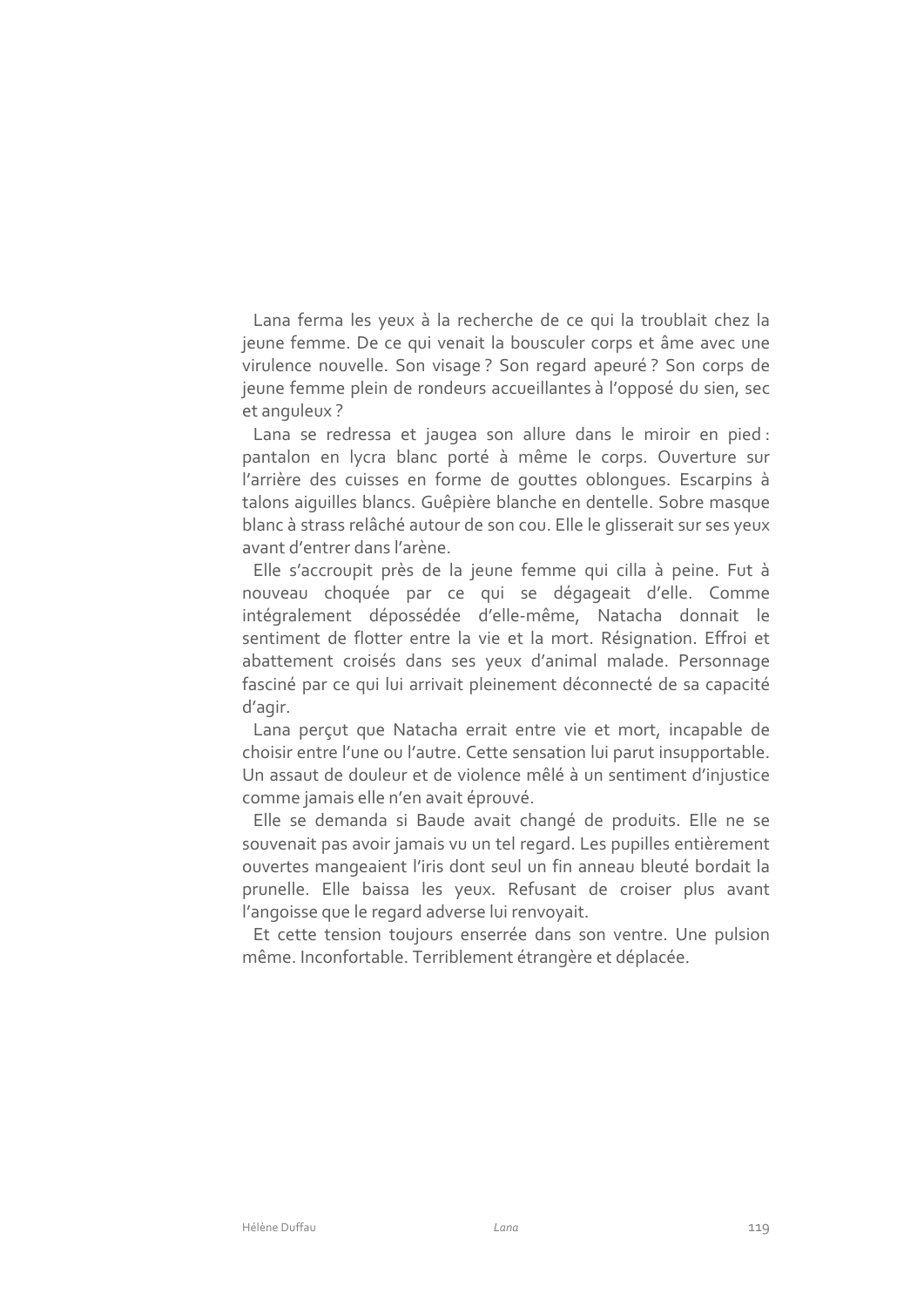Lana parla à la jeune femme. Elle modula sa voix pour y défaire le tremblement qui montait de sa gorge et lui demanda son prénom. Sophia répondit lentement. Lana fit siffler fricative et chuintante dans sa bouche. Elle lui sourit et l'embrassa. Elle lui dit que son prénom était beau et doux à prononcer.

- Ce soir, je te propose un jeu. Tu aimes jouer?

Aucune réponse.

- Tu t'appelles Natacha. Tu es une call-girl russe issue de la meilleure école. Tu es là pour satisfaire plusieurs hommes... Ils sont très bien intentionnés, sois tranquille. Bien sûr, ils te croient russe, alors tu n'es pas du tout obligée de parler. Et même, il vaut mieux que tu évites, d'accord? Les invités ne viennent pour te faire la conversation de toute façon. Tu comprends?

La jeune femme acquiesça lentement. Regard éploré. Brillant de larmes. Picots au corps. Odeur aigre. Elle pissait tout habillée.

Tension utérine violente. Clitoris en bandaison. Lana eut envie de pleurer.

Elle proposa à Natacha de se mettre debout et la soutint sous les aisselles pour accompagner son mouvement. La jeune femme chancela et le mur vint à son secours pour lui éviter de tomber. Lana l'aida à se déshabiller pour se préparer à la douche.

Ensuite elle choisirait pour elle la tenue adaptée à une commande qui offrait immanquablement un scénario convenu, contractuel même, et souvent répété. La pornographie nourrissant les imaginaires, il était assez facile d'anticiper les attentes.

Baude signait des contrats de soirées à répétition schématique. L'équipe voyait ainsi sont travail facilité quand la clientèle se renouvelait. Rejouer une soirée était plus simple pour tout le monde et personne ne craignait la routine.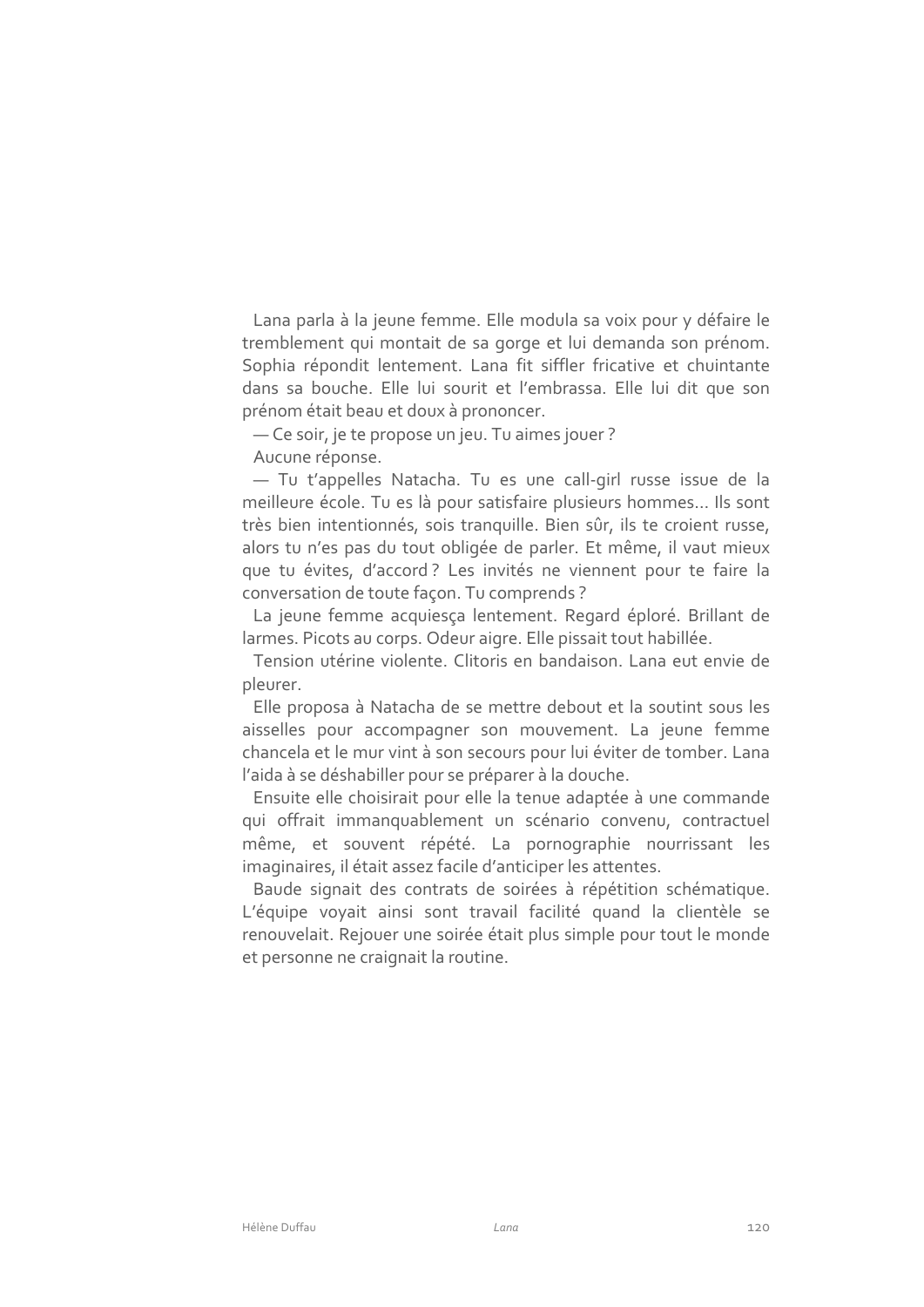Lana maquillerait Natacha. Elle l'entreprendrait pour la mettre en train et lui ferait absorber les expédients appropriés à ce qui l'attendait. Les psychotropes lui permettant de continuer à subir la soirée sans mémoire

Corps délié. Bouche cousue. Tête détachée. Objet sexuel garanti de bonne qualité accommodé pour la lonque traversée.

Lana ouvrit le tiroir étroit du meuble soutenant le lavabo. En sortit délicatement un plateau en inox de la taille d'une enveloppe. Elle fit glisser les liens d'un sachet et installa sur sa tabatière anatomique une couche de fine poudre blanche qu'elle aspira par une narine. Même processus de l'autre. Elle renifla fort. Frotta les ailes de son nez. Les yeux rivés sur Natacha elle garda un appui sur l'aile gauche - la plus fragile - pendant près d'une minute. Elle se retourna.

Elle détailla Natacha nue mollement étalée le long du mur de la douche. Elle ressentit un infime tremblement dans les jambes et son cœur sauta dans sa poitrine. Sensation d'un coup de couteau entre les omoplates. Rebonds dans ses carotides. Une douleur plus bas dans son corps. Marque d'une rupture. L'effaça aussitôt de ses perceptions.

Pas maintenant. Elle y reviendrait plus tard. Plus tard seulement.

Lana sourit à Natacha et s'approcha d'elle. Elle rassembla les cheveux de la jeune femme. Enroula une mèche dans son poing et la respira longuement. Elle passa les cheveux sur son propre visage. S'emplit de l'odeur de Sophia - cette odeur si particulière qui vit à l'arrière d'une oreille. Elle glissa un doigt le long de la peau fine et douce. Descendit dans le cou. Embrassa le renflé de la pomme d'Adam

Lana glissa les cheveux de Natacha sous une charlotte transparente. Sous ses doigts, le plastique fin lui fit une curieuse sensation.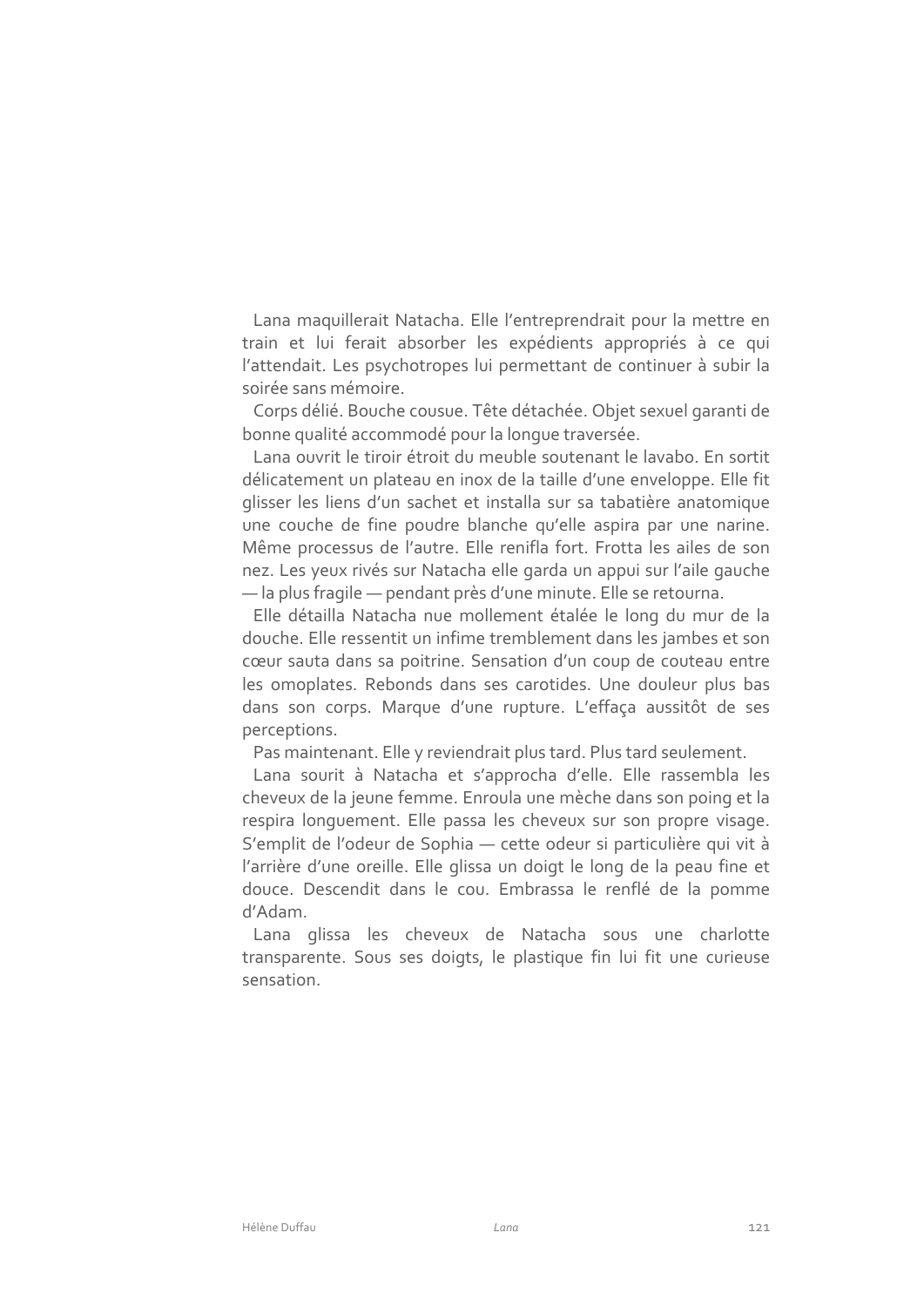Elle pensa à de la matière morte. Elle pensa à la transformation planétaire. À l'engloutissement des océans qui recouvraient la Terre des millénaires plus tôt. Elle pensa à la mort des matières organiques dans le chaos des mouvements tectoniques. À cette putréfaction stagnée dans les sous-sols d'où provient le pétrole. Elle pensa à la folie des humains au fil des âges et de l'industrialisation. À celle des hommes en particulier. Elle se demanda si elle était un homme.

D'un geste sec elle décrocha le pommeau de la douche. Vérifia la température du mélangeur et ouvrit le robinet. Elle aspergea Natacha d'eau chaude et laissa la jeune femme profiter et se réchauffer.

La tenaille de haine durcissait. La tension au bas ventre s'accentuait. Lana ne se reconnaissait pas.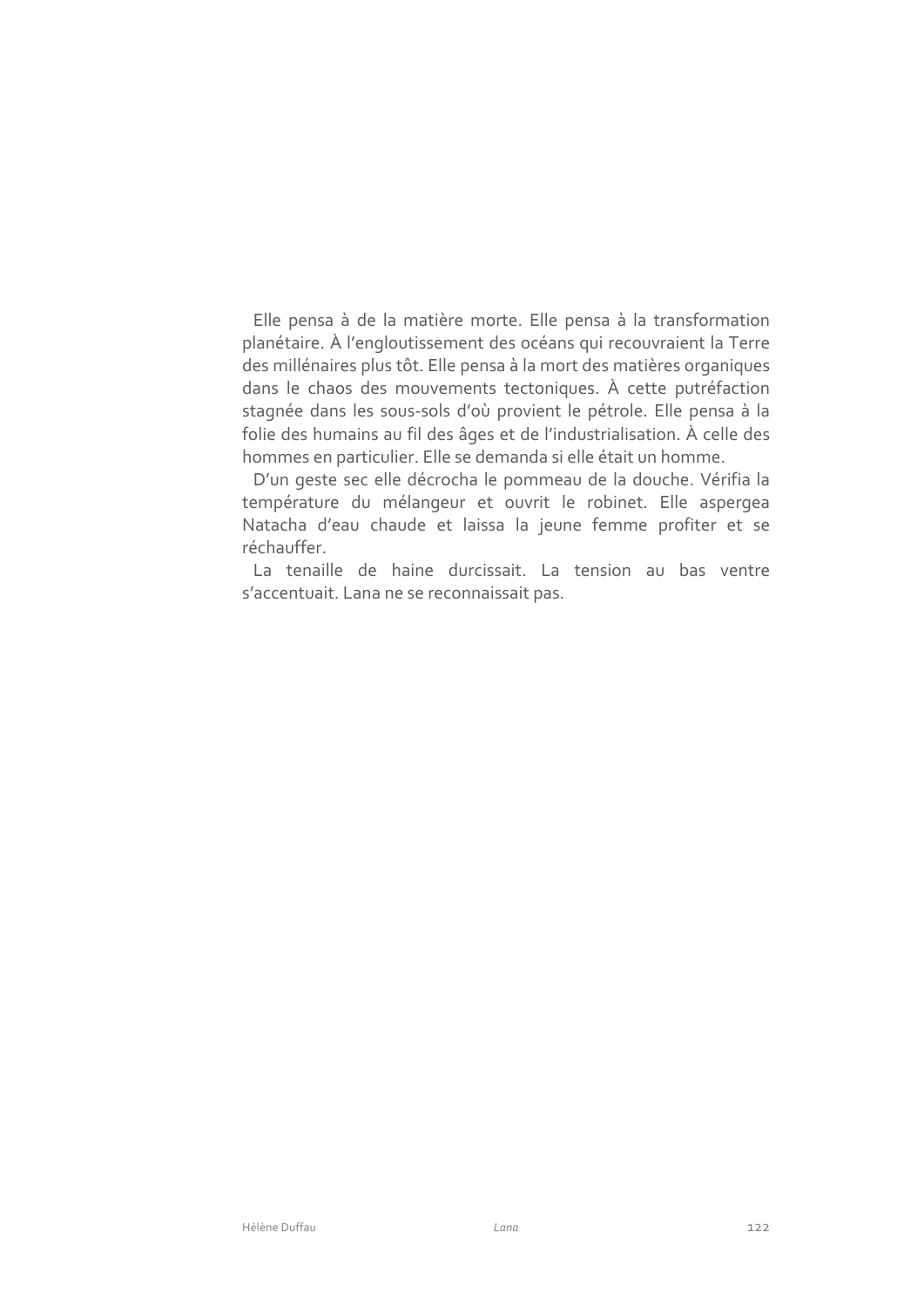Lana serra les seins de Natacha dans ses mains et se demanda pourquoi jusque-là elle avait accepté cette comédie. Ce jeu pernicieux du pouvoir sur autrui détourné de son chemin par la bande de chacals conduite par Baude. Une bande d'hommes dont elle faisait partie.

Depuis combien de temps déjà ? Depuis combien de reines et de princes déjà? Combien de chantages profitables? Et tant d'années de bon temps qu'elle avait vécues aux frais de personnes manipulées. Reines et princes. Donneurs d'ordre et clients.

Danse macabre autour de corps et d'âmes défoncés pour servir la cause de bandits à la solde d'hommes d'affaires et de politiques arrivistes. La lutte des classes sans cesse reconduite. La mise au pas de ceux qui, n'étant pas du sérail, étaient recadrés. Remis aux ordres. Pas question qu'ils aillent trop haut, trop vite. Qu'importe le talent personnel. Il y avait un code, des règles, des limites. Et dans ce monde, les tenants du pouvoir avaient toujours besoin d'autres pour mener les basses besognes qui leur répugnaient. D'autres qu'ils étaient prêts à payer rubis sur l'ongle pour parvenir à leurs fins. D'autres qu'ils manipulaient comme autant de marionnettes à assumer des missions leur profitant pleinement.

Les donneurs d'ordre étaient prêts à tout pour anéantir leur ennemi. Pour faire de la place dans un organigramme. Tirer le

 $22$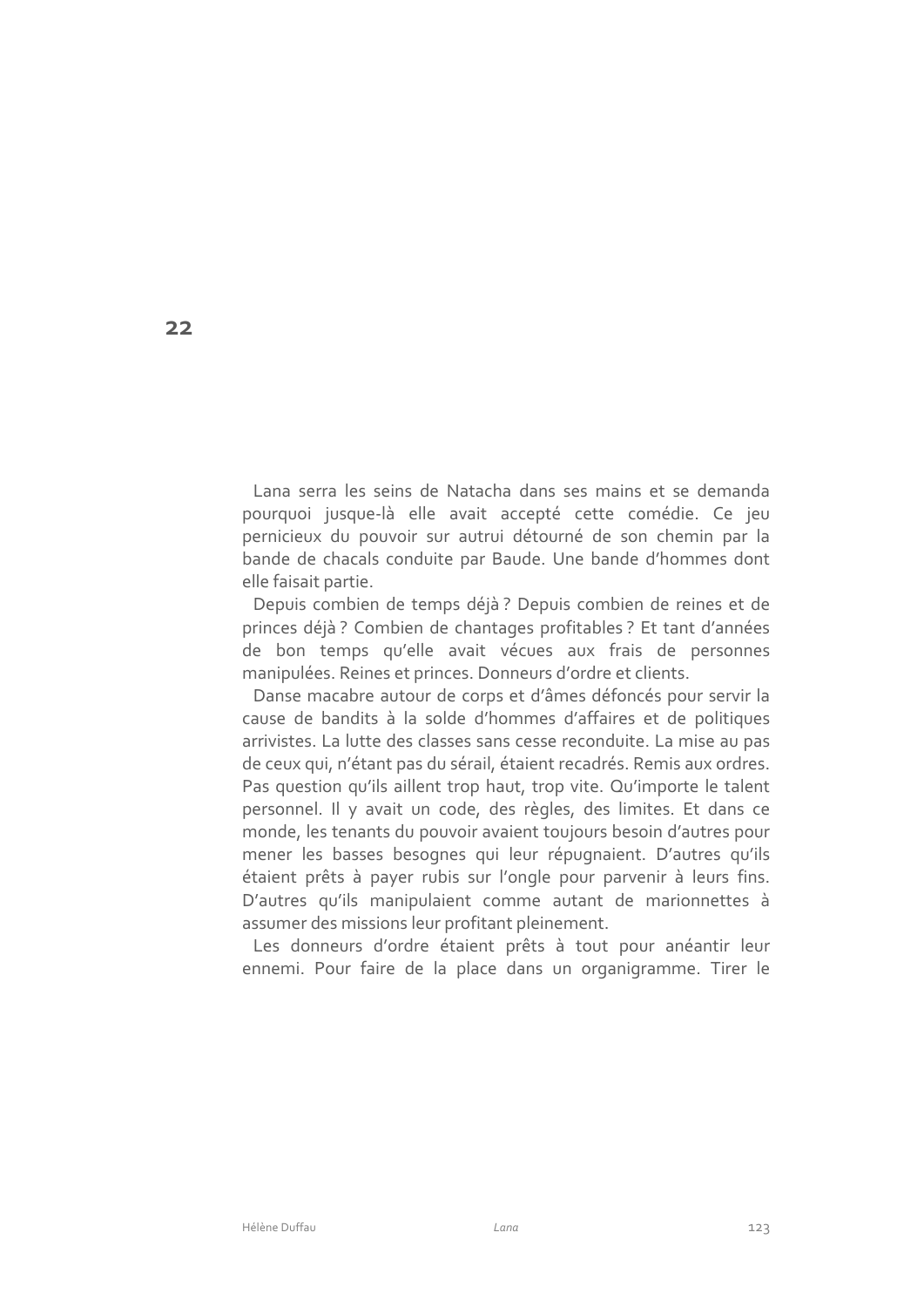meilleur profit d'une sexualité connotée de déviante. Lors de soirées plus que réservées. Prêts à baiser à mort afin d'obtenir quelque juteux avantage de leur manipulation sur autrui. Ensuite.

L'autre sacrifié au profit d'une fortune. L'autre en esclave sexuel. L'autre, cette quantité négligeable.

Et Baude qui jubilait dans son rôle de commerçant du sexe. Organisateur événementiel hors pair. Metteur en scène. Marchand de parties fines dont les héros n'étaient jamais ceux qui croyaient pourtant l'être le temps de la fête.

Elle en maîtresse de soirée. Candide et peu amène. Intouchable et hautaine. Offrant son corps aux regards concupiscents. Jamais plus. Elle en femme fatale inaccessible. Les clients bandaient pour elle. Elle les excitait et les laissait pantois. À sec. Offrant le petit personnel en exutoire. Ils se défoulaient avec les reines et les princes. Les rabatteurs parfois. Leurs yeux rivés dans ceux de Lana à chacun de ses passages dans l'arène.

Demi-dieux provisoires dopés comme jamais. Exhibitionnistes en quête d'un assentiment. Leur sexe fiché dans le cul ce celle qu'ils insultaient volontiers à la cantonade. Celle qu'ils croyaient prête à tout pour les faire jouir. Eux et pas un autre. Des clients qui se pensaient maîtres du monde. Tout du moins le temps de leur bandaison. Qui ignoraient savamment l'état de détresse de leur jouet. Tout occupés à bander dur et, surtout, à tenir plus longtemps qu'un autre. Accaparés par la comparaison de leurs performances avec celle des mâles excités dans la salle. Collègues parfois. Fairevaloir souvent. Ils demeuraient obnubilés par la rivalité. En public et pour la gloire ils échafaudaient la preuve incontournable de leur hauteur. De leur grandeur. De leur compétence. Tout comme de leur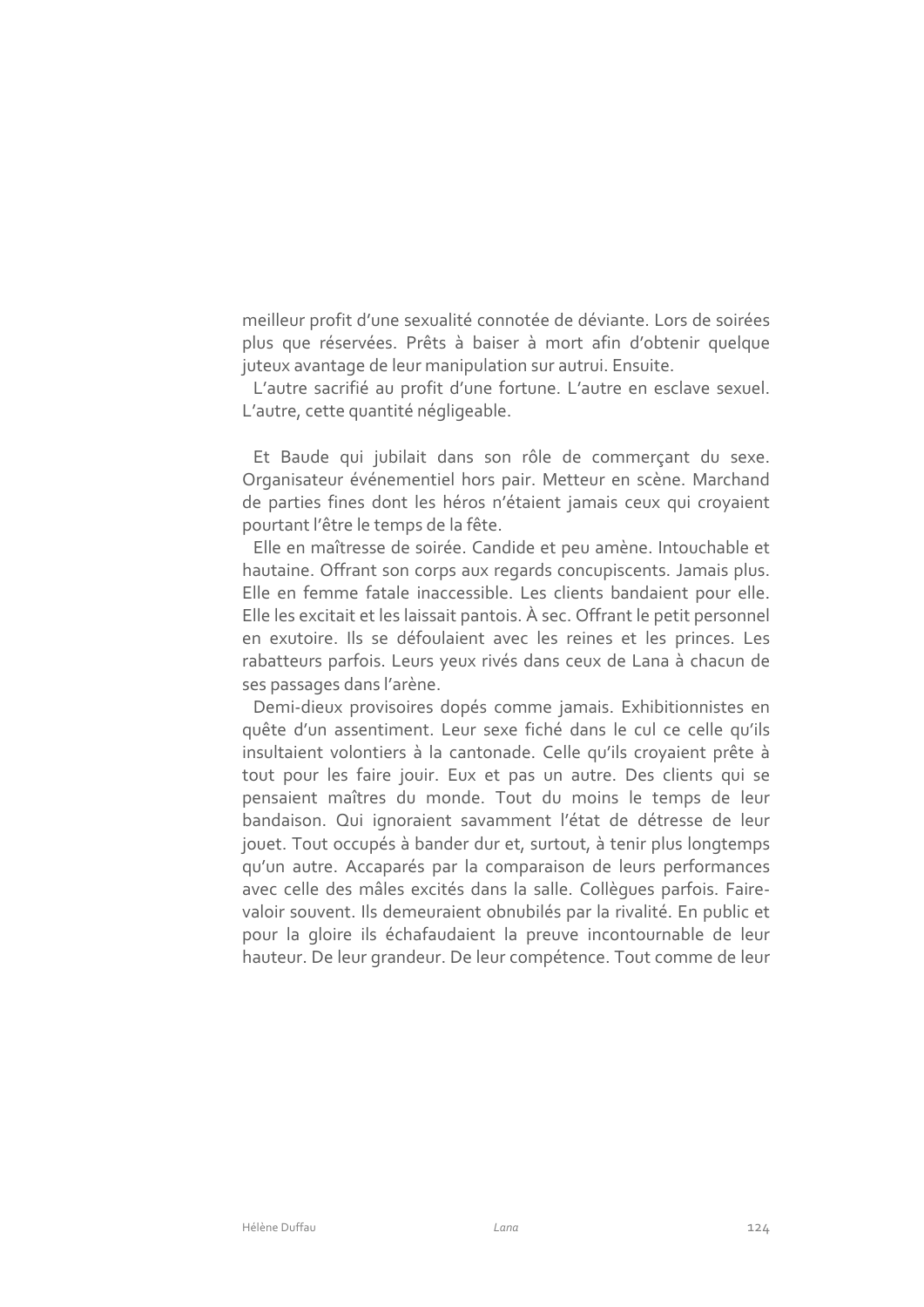savoir-faire en matière sexuelle avec des corps offerts en sacrifice dans un champ de bataille qui ne s'avouait pas encore.

Lana savait qu'à ce jeu de dupes nombre d'entre eux avaient été déniaisés. À l'aune de ces soirées de débauche leur sexualité prenait un nouvel élan dont ils se départiraient difficilement. Rares étaient ceux qui avaient osé se laisser aller à leur pénétration auparavant. Ou encore ceux qui avaient à ce point avili une femme. Ils étaient capables de tout en bande. Rendus plus féroces par l'alcool ou la droque. L'esprit de conquête attisé par le regard de l'autre sur leur intimité. Chauffés par le culte du triomphe de la performance, ils ne s'étaient jamais autorisés à ce point en couple. Pas plus qu'avec leurs maîtresses.

Ici on pouvait compter sur eux. Ils en faisaient la démonstration. Galvanisés par ce qu'ils prenaient pour une initiation, ils se devaient d'être fiables quel que soit le terrain. Un maître mot. On ne s'y tromperait pas. Eux étaient capables de s'en donner bien plus fort que tous ces peine-à-jouir de la vie en plein jour. Ils étaient les élus et s'en enorqueillissaient. Elles étaient les reines entendaient-ils dire et répéter. Ils le croyaient et faisaient leurs premiers pas dans les pages d'un conte qu'ils voulaient plus cruel que ceux de leur enfance. Un conte sans limite dont ils crovaient inventer le scénario tout au long de leur nuit sans sommeil.

Pourtant l'histoire dont ils étaient le héros provisoire avait été écrite par d'autres mains. Des mains invisibles. Des mains piégeuses. Tandis que l'ensemble des figurants jouait sous couvert d'intérêts dissimulés.

Baude recevait des commandes. Proposait des mises en scène. Voyait quelquefois sa perversité dépassée par celle de ses commanditaires. Il fixait les limites au prix fort.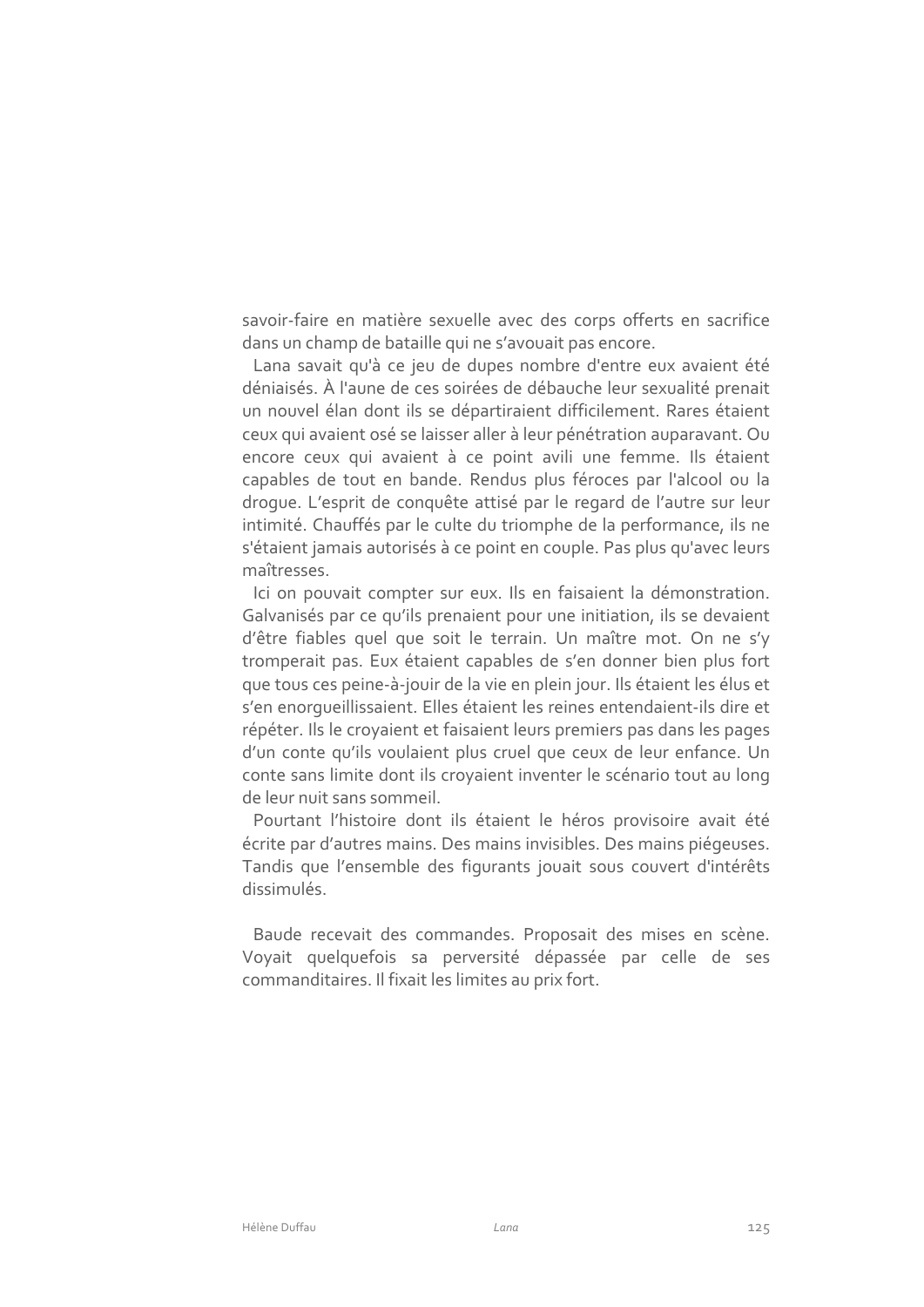Rabattage. Dressage. Catalogue. Tenue de l'équipe au cordeau. Recruter. Développer la logistique. Renouveler la clientèle. Réseauter. Optimiser les propositions. L'offre augmentait d'années en années tout comme le nombre de nuits qu'il était amené à organiser.

Assez tôt dans la soirée d'arène les participants souriaient au photographe qui déclenchait l'objectif pour immortaliser les ébats. Baude fixait les images après avoir commencé la série avec ses sbires qui acceptaient d'emblée le portrait de l'artiste à l'œuvre ou feignaient d'en négocier certaines conditions. Les autres n'avaient plus qu'à suivre. Ils jubilaient à la promesse d'un album très chaud qu'ils recevraient par porteur spécial prochainement. Ils donnaient leur accord sans hésiter.

D'autres appareils photographiques et quelques caméras dissimulés continuaient d'enregistrer les ébats après que le photographe officiel avait rangé son matériel.

Les témoignages illustrés de ces débauches licencieuses ne tarderaient pas à débarquer pour un chantage savamment orchestré. Un chien dans un jeu de quilles capable de ravager une façade sociale bien lissée. Ou bien resteraient-ils dans des dossiers tenus au secret aussi longtemps que de besoin.

Leur heure venue les élus regretteraient de s'être laissés embarquer dans une telle orgie. Ils comprendraient avoir été invités dans un jardin secret où ils s'étaient égarés devant témoin pour seule raison de chantage. Certains feraient amende honorable. Confession publique au besoin. Bon nombre y perdraient leur poste. Leur fierté. Leur morque.

Chez Baude on ne donnait rien pour rien. Ceux qui l'ignoraient l'apprenaient tôt ou tard. Ceux qui se pensaient tellement spéciaux, tellement méritants, tellement supérieurs déchanteraient. C'était la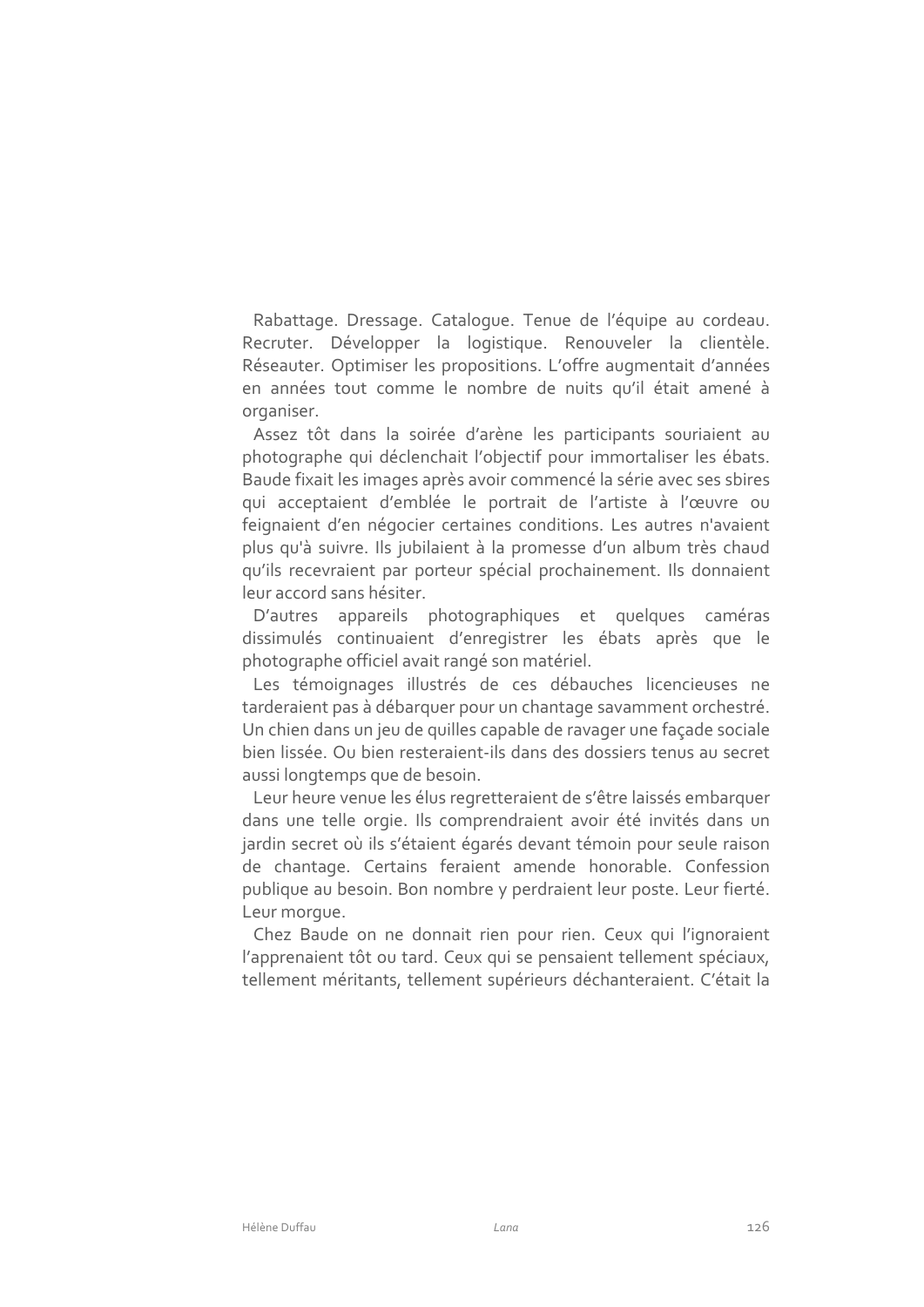cruelle loi d'un marché de dupes qui rapportait gros à son logisticien en chef

Moins d'une dizaine de fois dans sa carrière, Baude avait eu affaire à des hommes qui s'étaient opposés. Des hommes qui avaient dit non à la promesse d'une partie de sexe sans limites. Des hommes qui s'en étaient allés comme ils étaient arrivés. Accompagnés de gardes du corps mandatés par Baude - c'était le protocole - ils avaient été raccompagnés dans un véhicule aveugle à la circulation extérieure. Déposés à leur adresse professionnelle où ils pourraient retrouver leur voiture ou un taxi. Leurs dossiers classés sans suite.

Cela avait plu à Baude cet esprit d'honneur. Cette intégrité. Ce côté vieux jeu du respect dû à l'autre comme à soi. Rare. Très rare parmi les loups des affaires affamés d'humiliations à asséner. Sur ce terrain, les femmes payaient un lourd tribut à la rancœur des hommes.

À l'issue des soirées et après remise des films rapidement montés ou des photos en grand format sur papier brillant livrés par coursier sous pli personnel, les commanditaires obtenaient satisfaction. Personne ne souhaitait voir publier dans la presse, photos à l'appui, le compte rendu d'une nuit gang-bang. Celui d'une partie de sexe à plusieurs où Monsieur profitait d'un savoureux enchaînement. Son avant-bras plongé dans le cul d'une femme. Son regard extatique sous la jouissance procurée par le godemiché fiché dans son anus. Sa bouche à proximité d'un sexe féminin. Un homme nu à califourchon sur son dos. Monsieur entravé en position fœtale dans une cage sertie de barreaux métalliques, une boule fichée dans sa bouche. Il n'était pas envisageable de laisser circuler lesdits clichés auprès de partenaires au cours d'une négociation difficile.

Mariés, personnages en vue, les élus des arènes de Baude s'étendaient rarement en famille sur le contenu de leurs soirées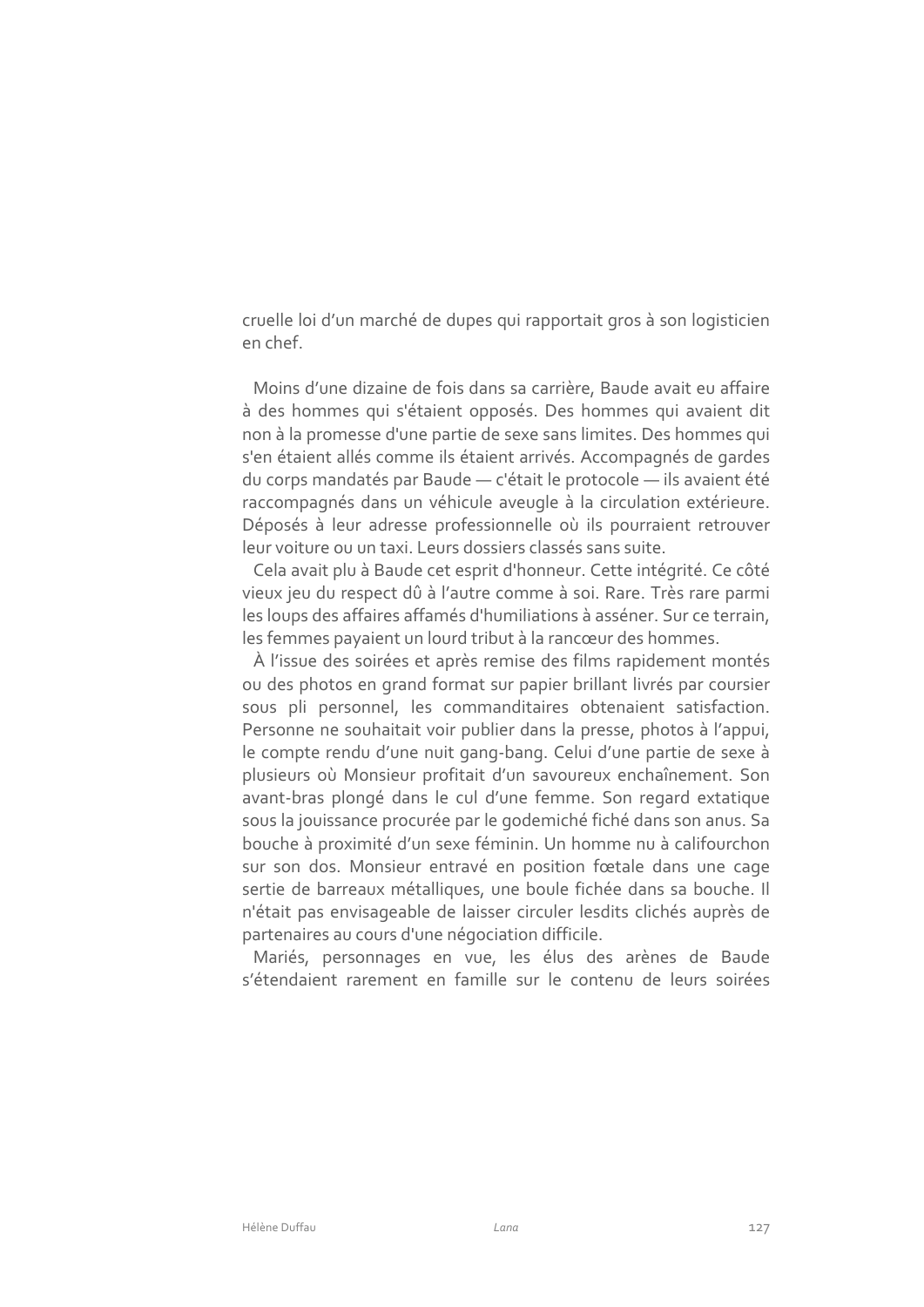d'affaires. Ils ne confiaient leur goût pour les partouzes arrangées qu'à des collèques très sûrs. La peur du scandale et une bonne culture judéo-chrétienne faisaient ensuite leur office.

Avec la livraison des photos les plus récalcitrants comme les plus dociles étaient réduits à néant. Annihilés en un rien de temps. Monsieur quittait le poste en vue. Prenait un placard doré. Renoncait à son projet par trop accablant pour d'autres. Enterrait l'enquête... Monsieur signait le contrat dont il avait jusque-là refusé les conditions jugées abusives. Monsieur faisait profil bas. Dos rond. Et le monde des affaires comme celui de la politique pouvait continuer de tourner en cercle restreint et profitable pour qui tenait les rênes. Double bride parfaitement coercitive avec corruption en sous-main.

Business et politique nageaient en eaux troubles. Le pays fonctionnait via la corruption depuis des décennies et seules quelques affaires passaient à revers de ce qui était aussi attendu gu'entendu.

Cependant on laissait accroire que les hommes brillaient par leurs compétences. Leur intelligence. Leur « vision ». Fruits accomplis d'un cursus réussi voire de leur liberté de penser et d'agir. Avec le soutien des médias en faire valoir d'un système à double-fond en pleine déperdition.

Lana se dégoûte à la relecture de son monde. Mensonges, trahisons, calomnies, duperies : qui peut encore oser prétendre que le monde progresse ?

Elle ressasse. Fulmine. Depuis sa chambre du Sud elle jettera l'éponge. Elle le sait. Par bribes encore informes, son changement de voie s'organise presque malgré elle.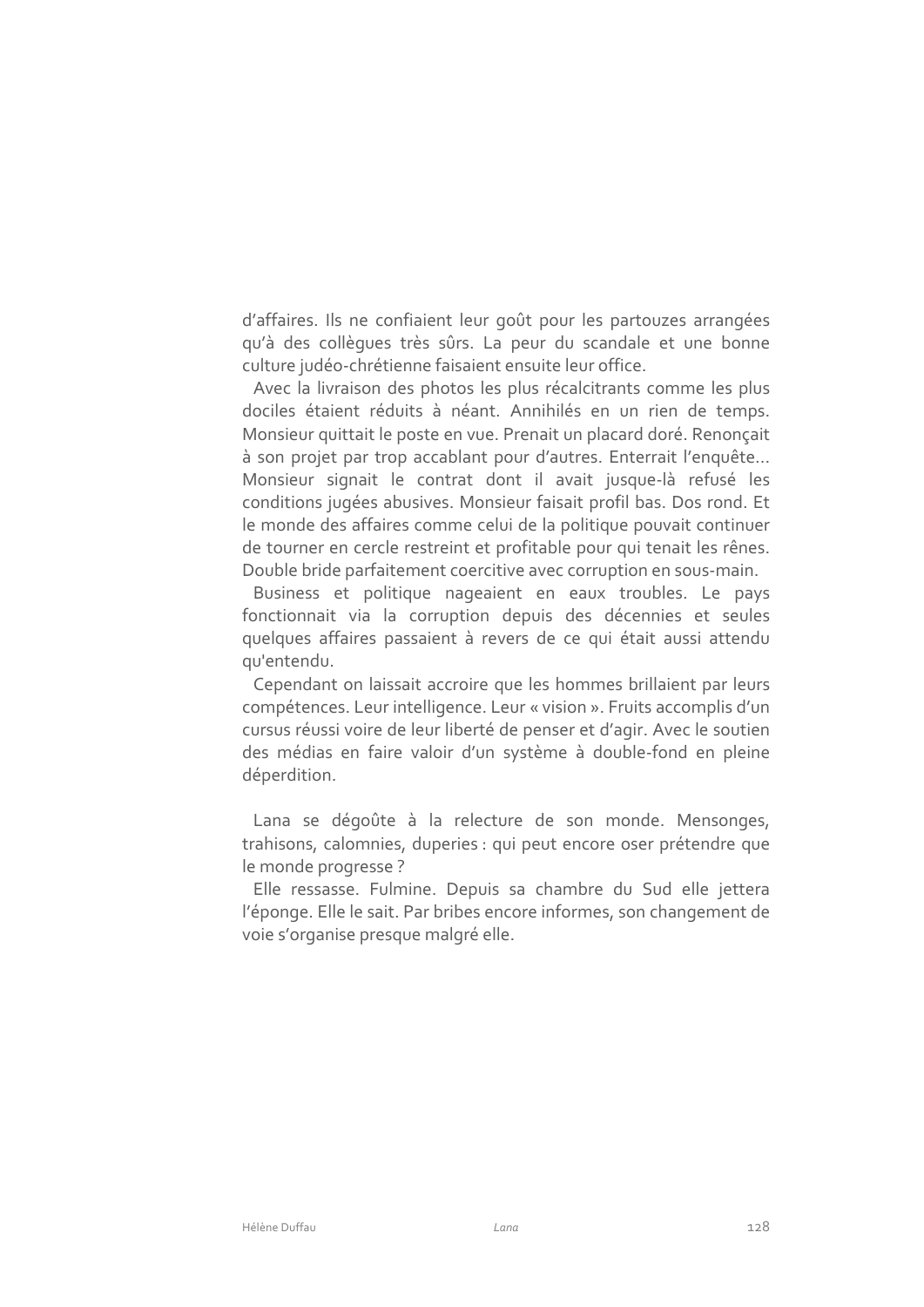« Mon enfance... Qu'est-ce que vous voulez que je vous dise ? Mon enfance était barbante. Père absent, mère occupée avec la fratrie, pas de tendresse, des ordres. Heureusement, des amis, filles, garçons, très tôt et toujours, des proches auxquels raconter, dire... De proches sans lesquels tout aurait été trop dur.

La vie est dure, vous ne trouvez pas?

J'étais bien à l'école. J'aimais apprendre et avancer dans ma tête. J'aimais être bonne élève parce que sans doute cela m'attirait des encouragements que je n'avais pas ailleurs. Cela a duré jusqu'en quatrième. Ensuite, les maths, ce problème, et j'ai arrêté de travailler en classe... jusqu'au bac, sans apprendre les leçons que je mémorisais pendant les cours, en faisant le minimum pour qu'on me fiche la paix.

Ah oui, je n'avais jamais fait le lien... Vous avez raison, j'avais treize ans quand j'ai décroché en classe. Treize ans et le cousin... Les maths... le cousin... Je vois... une équation impossible à résoudre... un problème sans solution s'immisçant dans ma vie... Et comme avec le prof qui répétait sa notion avec les mêmes mots pour tenter de me la faire entrer dans le crâne, alors que je ne comprenais rien à ce langage-là, je ne comprenais rien à ce qui m'était arrivé avec le cousin, comme si je n'avais pas le langage pour nommer ce truc pas

23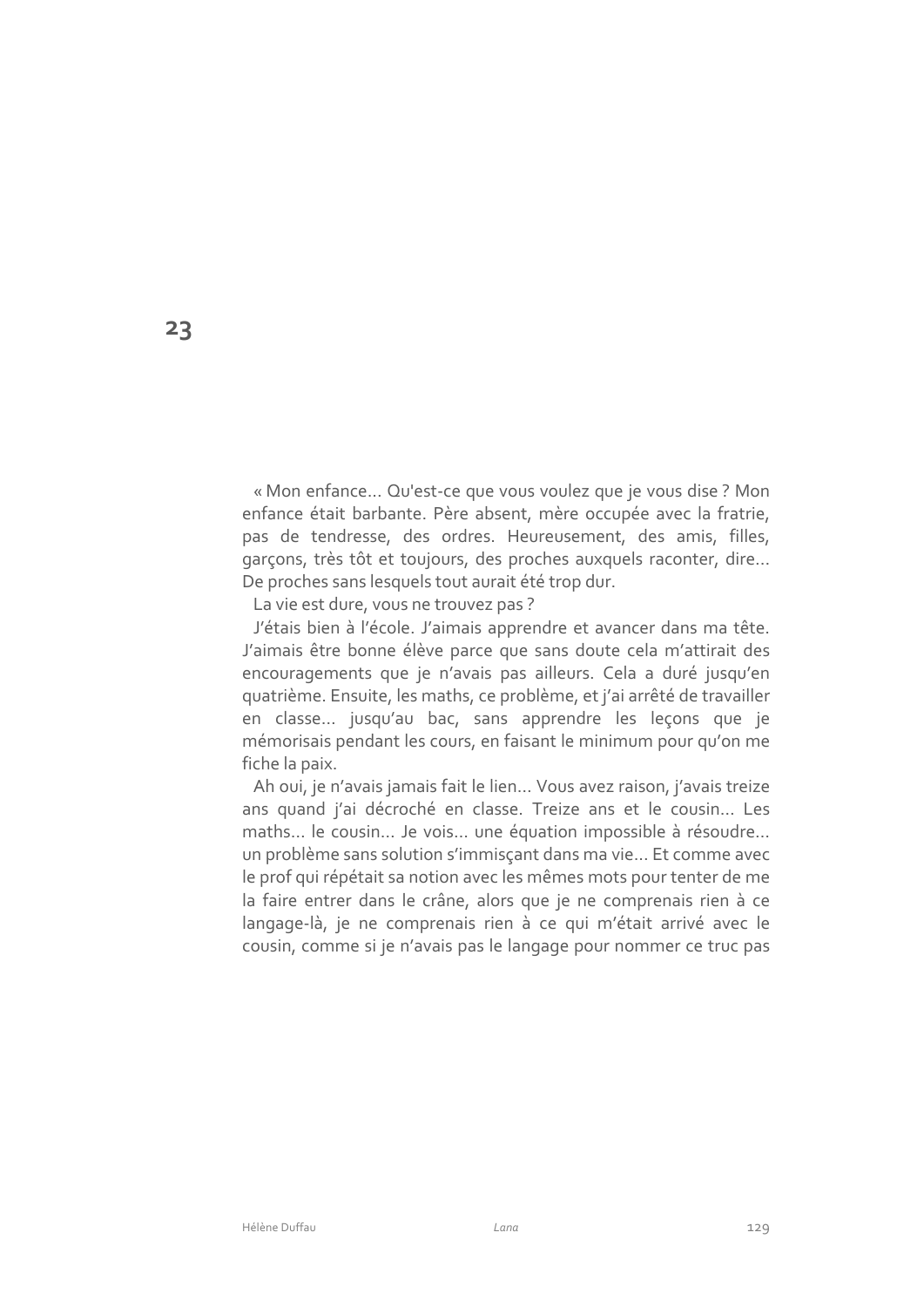normal que j'avais subi. Qui, c'est ça... je n'avais pas les mots pour le dire.

Quand j'étais enfant, même adolescente, mes amis étaient persuadés que mes parents étaient les meilleurs parents du monde... Les meilleurs comédiens, sûrement ! Mon père en particulier, tout sourire en public, attentif, presque attentionné. Mais fondamentalement impatient et colérique. Souvent violent : ceinture, cravache, mes fesses s'en souviennent, mon angoisse aussi. Il a tenté de me dresser avec ces pauvres artifices, mais rien à faire. J'ai blindé mon corps, ouvragé une carapace, je suis devenue dure à la douleur.

Dire mais ne pas être entendue... c'est vraiment ce qui a marqué ma vie, en tout cas dans mes jeunes années... et on dirait que ca continue là maintenant avec vous...

Alors, comment voulez-vous avoir confiance en vous quand à chaque fois que vous posez une plainte, les amis doutent de vos propos... vous demandent si vous n'exagérez pas... comment voulezvous être à l'aise avec ce que vous ressentez quand les personnes qui comptent le plus à vos yeux ne vous croient pas ?

Je suis née libre et je tente de le demeurer... du moins j'aimerais... être née libre... mais... je ne peux pas faire autrement que de constater que je me suis caparaçonnée très tôt. C'est sûr que c'est pour avoir moins mal et moins redouter les tempêtes familiales... heureusement, mon père était souvent absent.

Mais... mais c'est quoi la liberté finalement ? Est-ce que le fait de naître ne vous inscrit pas automatiquement dans un système qui va vous déprendre pour vous formater? Pour vous dresser ou vous éduquer. Et votre personnalité, petit à petit, elle va se plier à des schémas imposés... Et si la liberté n'existait qu'à l'instant de sa mort? Avant, pendant la vie, ce serait juste une sorte de bagne... un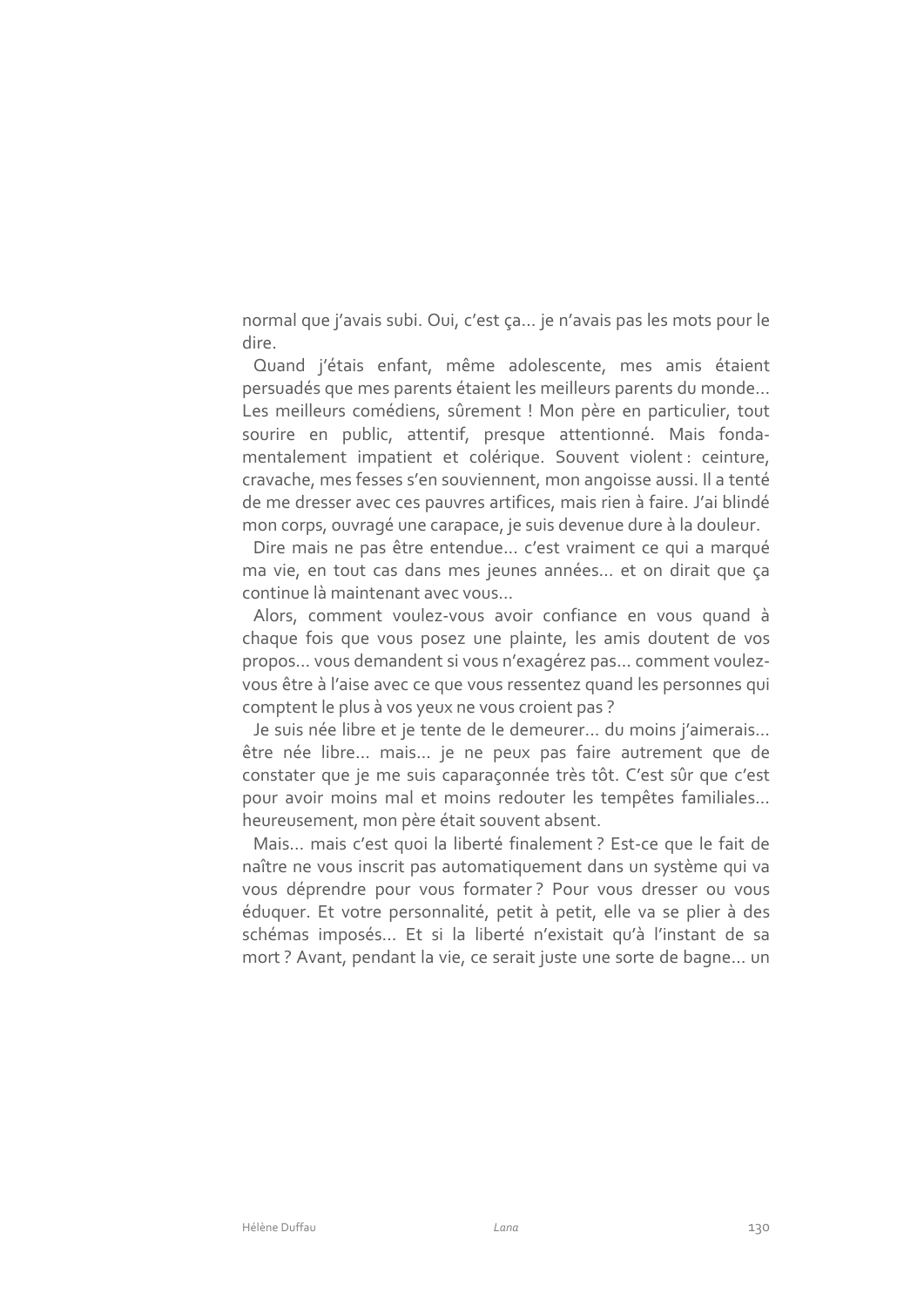temps de lutte constante pour survivre, pour se défaire des pressions sur soi, pour tenter d'exister alors qu'on est asservi...

Merde ! Je rejoue la grande scène de l'enfer terrestre en attendant l'éventuel paradis post-mortem. Je suis devenue complètement crétine ou quoi?

Quand j'ai commencé à fréquenter le domicile de mes copines, c'était l'époque où nous critiquions vertement nos parents... Ce qui est fou, c'est que j'ai l'impression d'avoir vécu une enfance normale. Mais, en même temps... c'est la seule que j'ai vécue.. alors c'est compliqué de comprendre... même d'admettre que ça peut être différent... plus aimant... moins violent...

Peut-être que mon analyse de ma vie a été faussée par ma mémoire de l'âge tendre opposée à la force de la colère de l'adolescence. Qui, j'ai été aveuglée... je me suis aveuglée face à la rudesse de ma famille.

Peut-être que c'était le moyen, pour moi, de me sentir dans la norme... je discutais avec les amies de ce qui n'allait pas dans ma famille, dans la leur... mais, puisque personne ne me croyait quand je disais ce qui était « ma » réalité, je n'allais pas trop loin dans la confidence... puisque tout le monde trouvait mes parents géniaux, comment dire ce qui me bousculait à la maison ? Comment être entendue dans cette plainte-là? Comment dire les manques, les douleurs... alors, je trouvais formidable que mes proches aient aussi des difficultés familiales. Nos vies étaient normées, normales, j'étais rassurée. La dureté que je subissais n'était sans doute pas si dure, au regard des témoignages des amies...

Je crois que très tôt, finalement, j'ai faussé mon jugement des situations que je vivais. J'ai tenté d'expliquer, d'excuser... même ce connard de voisin, j'ai trouvé comment expliquer... après... en me rendant un peu coupable, bien sûr, moi plutôt que lui...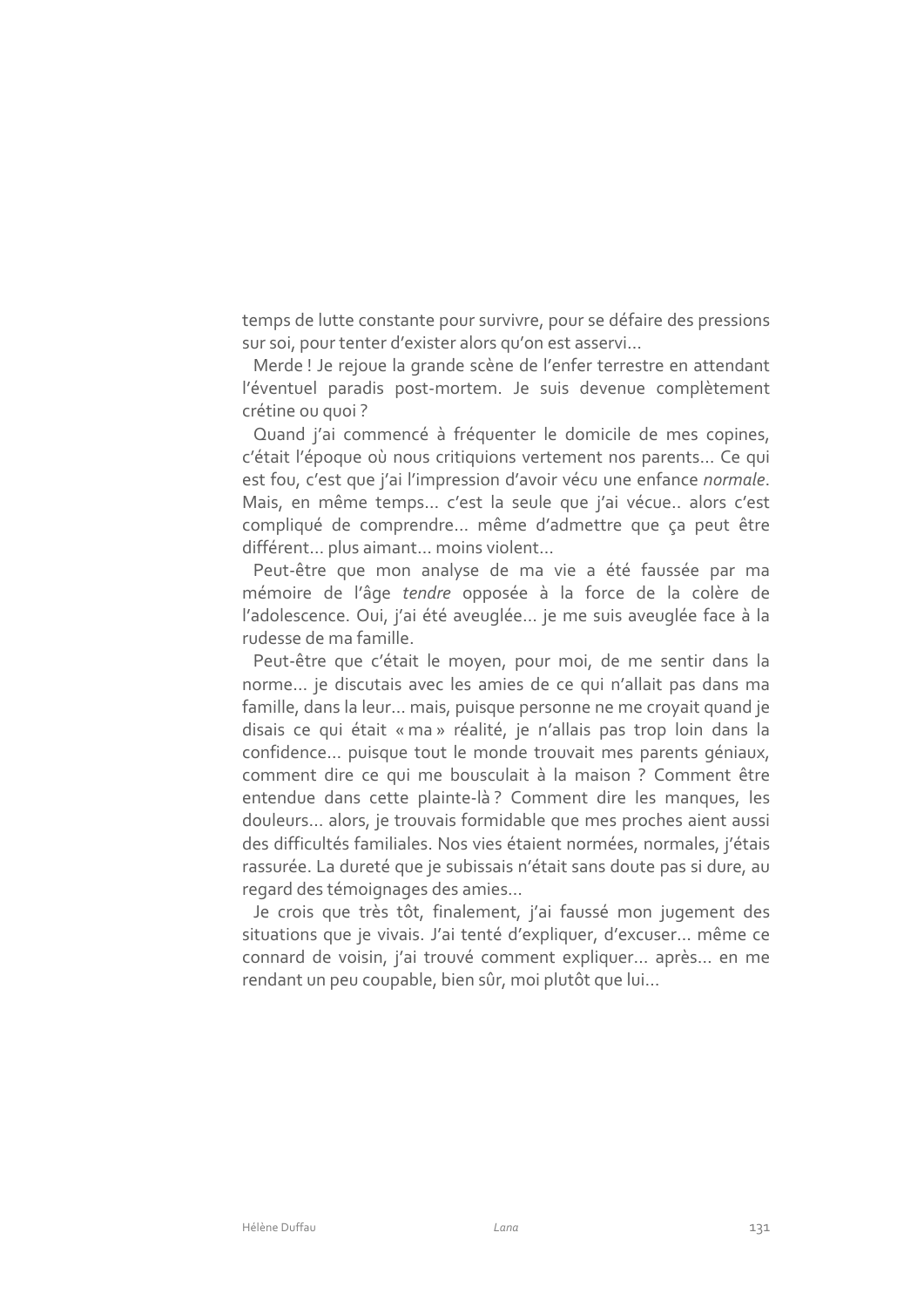Infernale Iobotomie I

Évidemment, le besoin d'hommes à aimer... le besoin de ne pas être seule la nuit... le besoin de combler le vide affectif et d'effacer les traces d'une enfance bousculée

Je pense que j'ai vécu des choses que je n'aurais pas du vivre, dans l'enfance... Comment dire... Peut-être ai-je vu des choses, des choses que je n'aurais pas du voir. Je crois que ça concerne... je ne sais plus très bien. J'ai vu des choses que je n'aurais pas dû voir et je m'en souviens mal.

En fait... c'est horrible... Toute mon enfance, j'ai tenté de me persuader que mon père était un type bien, parce que tous mes amis le disaient... j'ai fini par douter de mon ressenti... et puis j'ai occulté les coups... la violence psychique... l'absence, le vide. J'ai tout fait pour croire que mon père n'était pas cet homme-là... pour me rendre coupable... pour trouver ma part de responsabilité dans sa violence.

Quelle connerie l'enfance ! Et quelle injustice le monde des adultes dominants, tout puissants, toujours plus forts, manipulateurs, décevants, tellement décevants...

Quels salauds »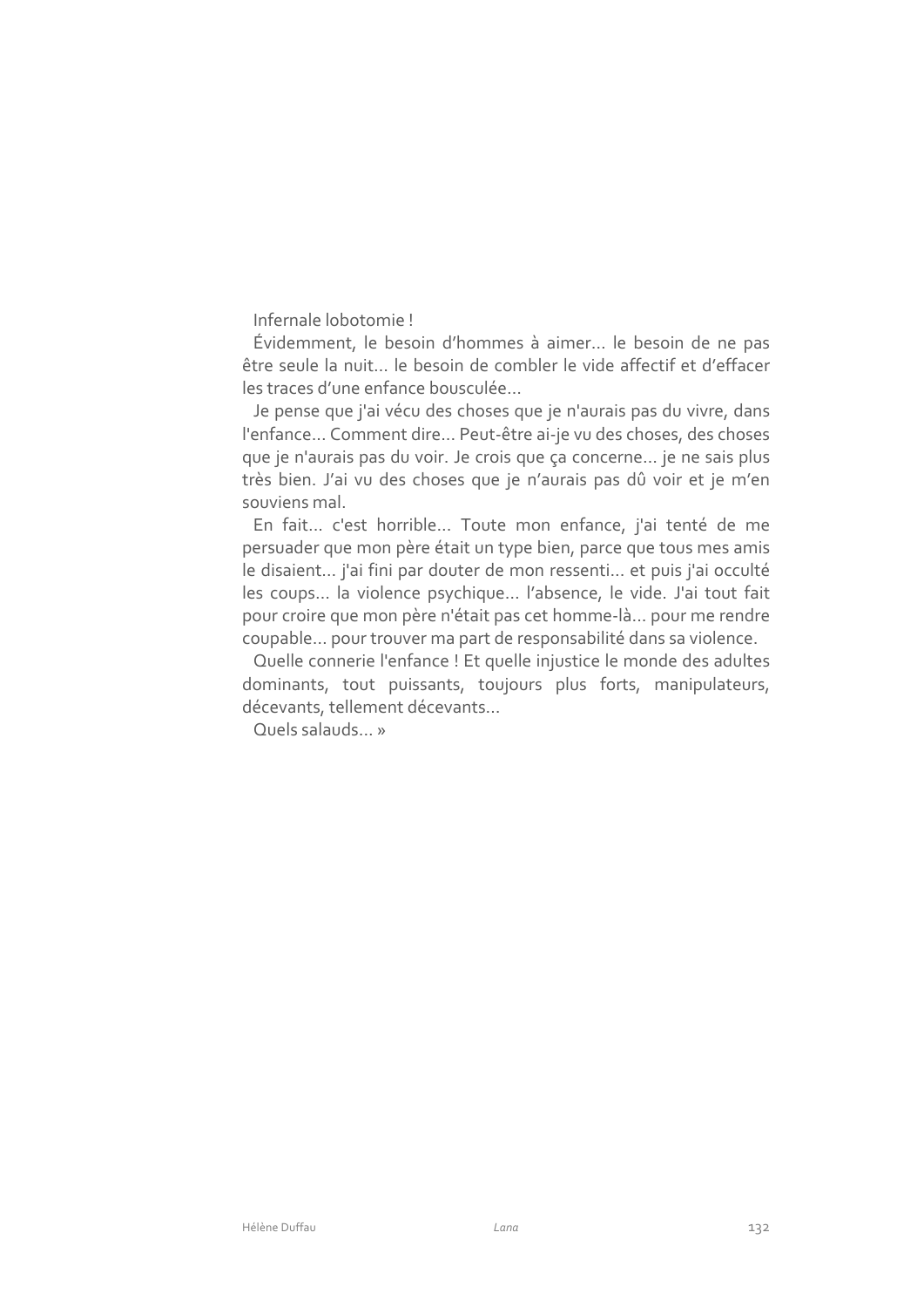« J'ai arrêté les médicaments. J'ai l'impression qu'ils ne servent à rien... Plus à rien. Je ne veux pas être sous contrôle chimique... sous assistance de vie... sous perfusion de ma tête. Je me sens prête à vivre sans ça maintenant.

Et puis... ça me fait rire mais je me suis dit que je vous le dirai : j'ai pris un abonnement dans une salle de sport. Je veux faire du step pour apprendre à monter les escaliers ailleurs que chez moi. Je ris, mais c'est un rire jaune encore... J'ai besoin d'escaliers neutres... d'escaliers sans angoisse en écho... je me dis que ça peut m'aider... pour chez moi. En petites foulées, vous voyez !

Et puis, je veux faire de la gonflette aussi parce que je n'ai aucune force dans les bras et ça me gêne des fois. Oh, je ne pars pas avec l'idée de devenir miss Monde des gros bras ! Seulement je crois que j'ai besoin de me muscler... de tendre dedans ce qui a été malmené et qui vibre encore dangereusement... mais, moins souvent on dirait...

Finalement, peut-être que de vous parler, ça m'aide un peu... même si vous ne faites pas grand-chose finalement et que je me tape tout le boulot... Ah si, dans les choses que vous faites, il y a le doute. Vous doutez de ce que je vous dis et ça se voit... et ça, c'est le truc le plus insupportable à mes yeux...

 $24$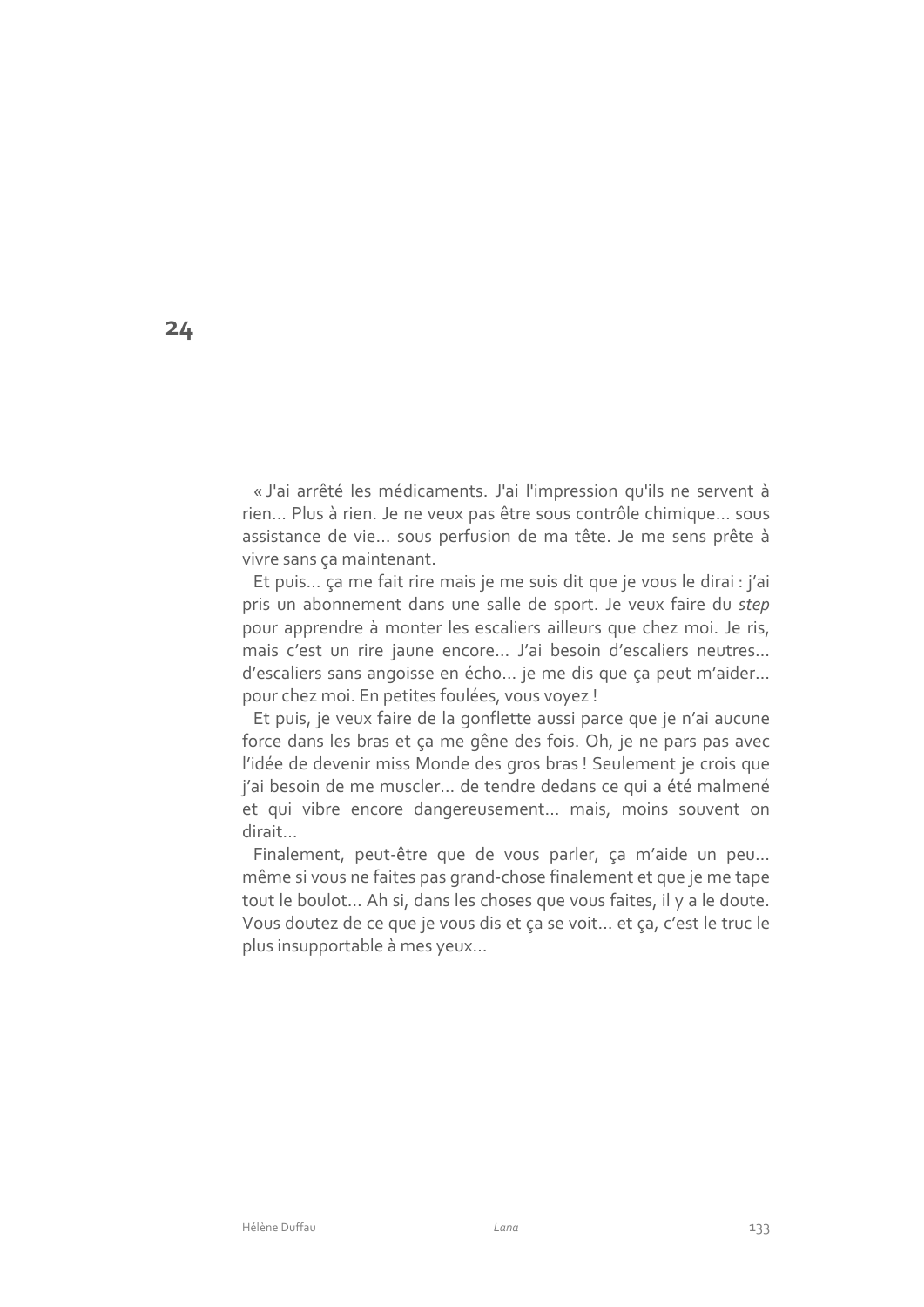Donc plus de médicaments, du sport pour éliminer leurs toxiques et me dynamiser physiquement... J'espère que le défoulement me fera moins grincer des dents la nuit. Et puis, j'arrête de manger de la viande. C'est ma contribution pour une planète plus équitable, moins polluée. Le sang de la viande rouge m'écœure. Et quand on connaît les conditions d'élevage... Le poisson, je continue... parce qu'il me faut encore un peu d'incohérence, non? Je sens que j'en ai besoin pour poursuivre l'enquête sur mon grand mystère intérieur. Garder des zones où je ne suis pas tout à fait d'accord avec moi pour poursuivre l'investigation, le questionnement... ça me semble utile... De toute façon je n'ai pas envie de devenir parfaite.

Je veux sortir du fracas des dix-neuf marches la tête haute, mon mystère éclairci, des solutions mises en place... Alors, quand ça viendra, ce sera sans doute le moment pour moi d'espacer les séances. Bon, je n'y suis pas tout à fait encore, mais je sens que j'ai franchi des étapes. Je sens que je vais... mieux... oui, je peux dire ça : je vais mieux. Parce que bien ce serait un peu cavalier à ce jour... Trop tôt pour dire que je vais bien... mais ça va mieux.

Peut-être que l'enfance m'aiderait à comprendre ce qui m'est tombé dessus ensuite. Je veux dire, pourquoi c'est sur moi que c'est tombé, ça, la violence sexuelle. Le mystère de cette violence... la violence dans ma vie...

Avoir un père violent, une mère autoritaire, ça fait d'une enfant la candidate à la violence domestique... c'est ça la logique de la vie? Être abusée dans ses jeunes années, ça inscrit dans un rapport tordu aux hommes... bien entendu... mais, une question me taraude... estce que ça signifie, au-delà du conditionnement que j'ai subi, que j'ai une part de responsabilité ? Parce que, jusque-là, je ne la trouve pas, ma part... même si je la cherche...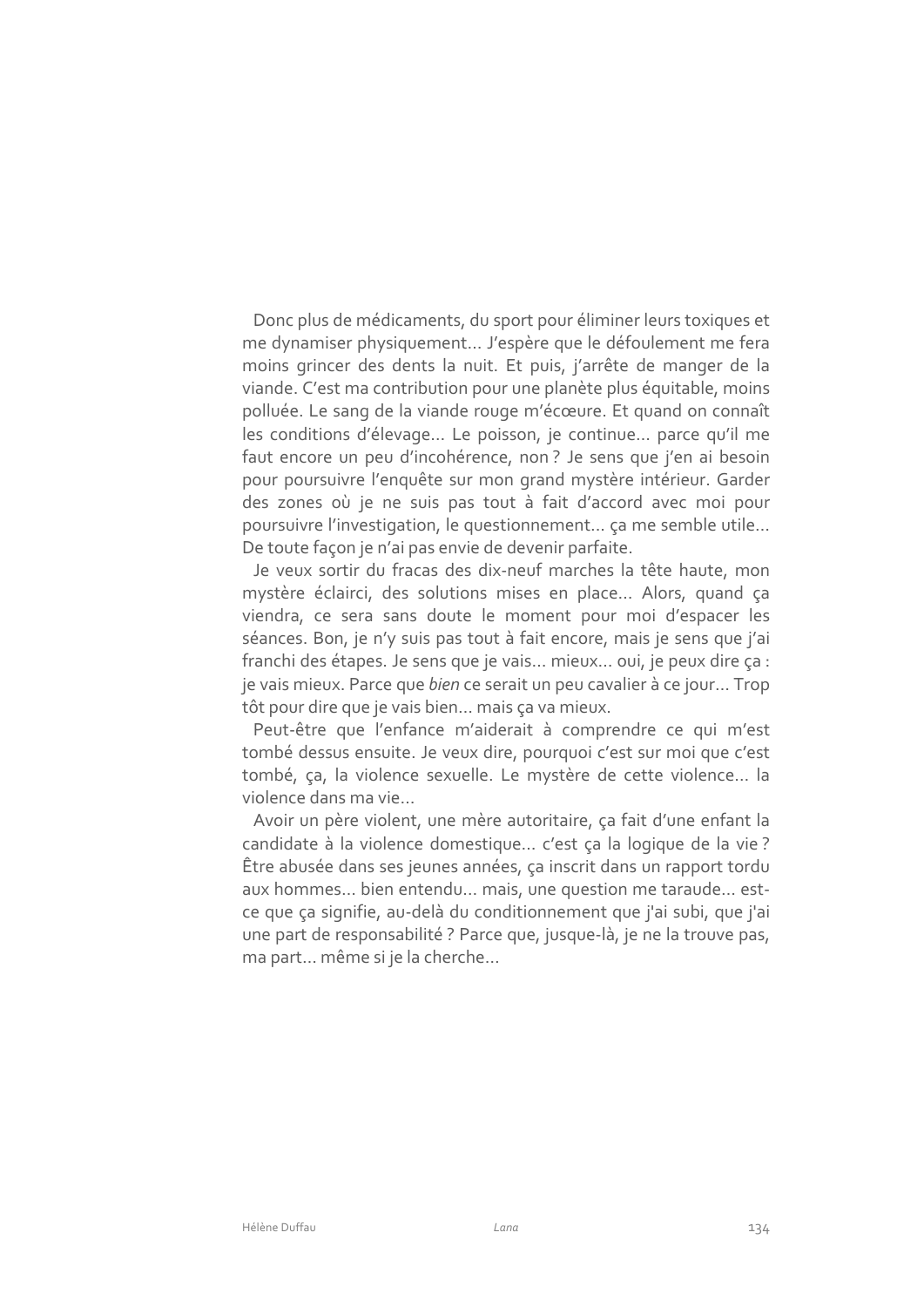Je ne sais pas si je suis responsable, et si oui, où je suis responsable... mais qu'est-ce que j'ai pu me sentir coupable !

Est-ce que j'ai une part ou est-ce que c'est ce que la société voudrait me faire croire ? La société ou je ne sais qui d'ailleurs ! Parce que finalement, tu as ce que mérites me reste sérieusement en travers de la gorge, si vous voyez ce que je veux dire...

Si j'ai pu être victime à un moment donné, est-ce que j'ai aussi pu attirer à moi ce que j'ai subi? Parce que j'ai été conditionnée, ma sensibilité abîmée... parce que je n'ai pas reçu les bonnes clés au départ... parce que la violence assénée pendant l'enfance crée un besoin de sensations fortes dans sa relation adulte à l'autre... une sorte de dépendance à la brutalité...

C'est dur... difficile à encaisser une chose pareille...

Un mouchoir ? Je peux ?

Parce que quoi? On cherche chez l'autre un schéma connu. C'est rassurant de reproduire ce qui est déjà tramé. Ça fait mal mais on sait comment, alors... quand bien même c'est douloureux... Mais pourquoi on fait ça ? Pourquoi on n'est pas capable, de façon innée, d'aller chercher le meilleur pour soi? Et qu'on s'en réfère à des archaïsmes qui nous privent d'avancer vers la lumière ? Quel est ce besoin de sombre chez nous, les humains ? Ce goût pour le pire, pour le plus dur, pour l'enfer en quelque sorte...

C'est notre culture qui veut ça ? Notre culture qui nous place nous, les femmes, en premières coupables, responsables de la dureté du monde. De la punition des femmes par les hommes... des femmes par les femmes. Parce que Lilith et Ève... en grandes pécheresses devant l'éternel. La belle excuse! Mais qui l'a fabriquée cette sentence?

Et pourquoi le fameux aimez vous les uns les autres on ne le met jamais en application celui-là? C'est sûrement trop fort pour nous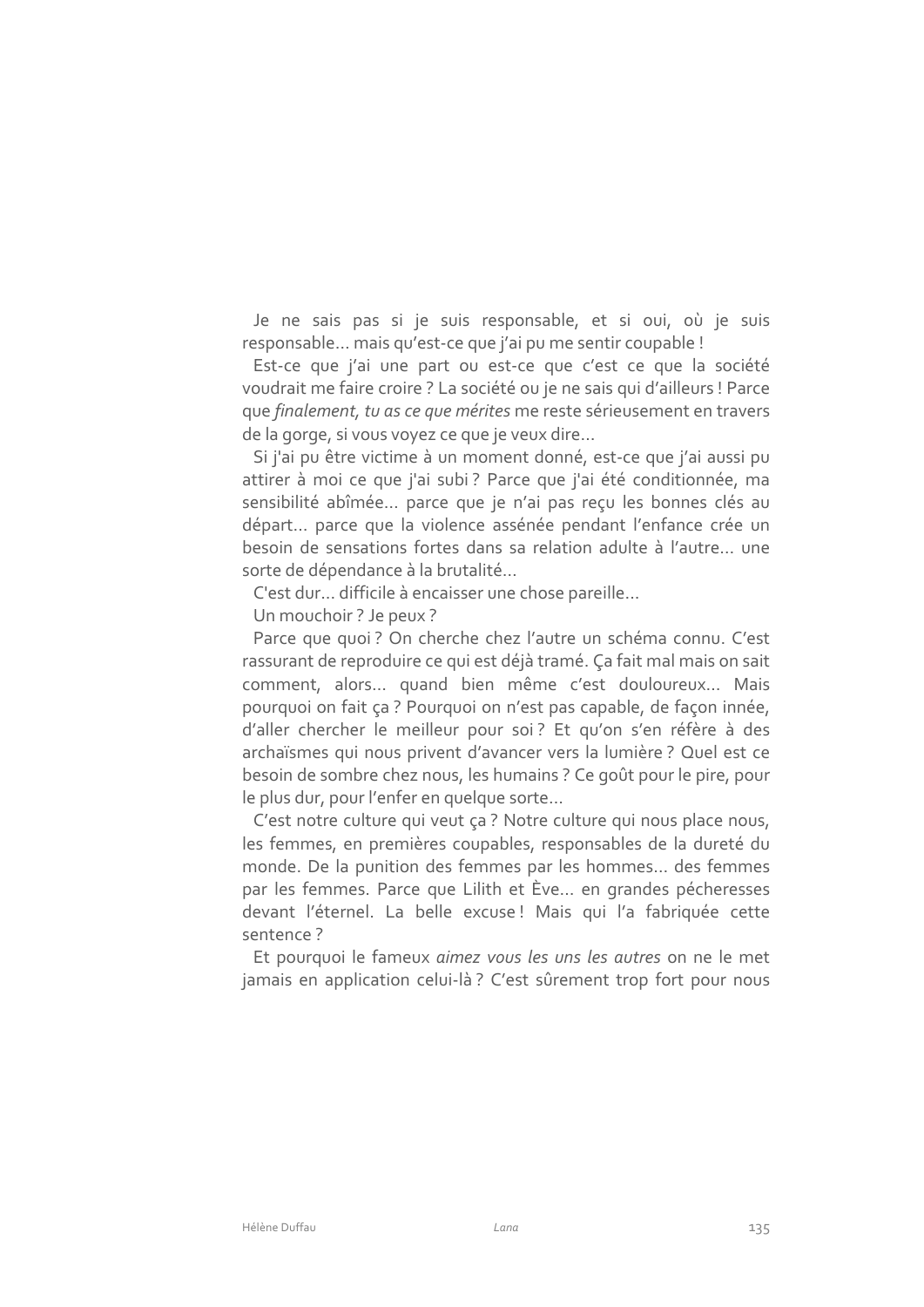tout ça... trop compliqué d'y arriver... alors que souffrir et faire souffrir ça serait plus facile...

Être humaine... c'est quand même super compliqué... Je n'en peux plus parfois. »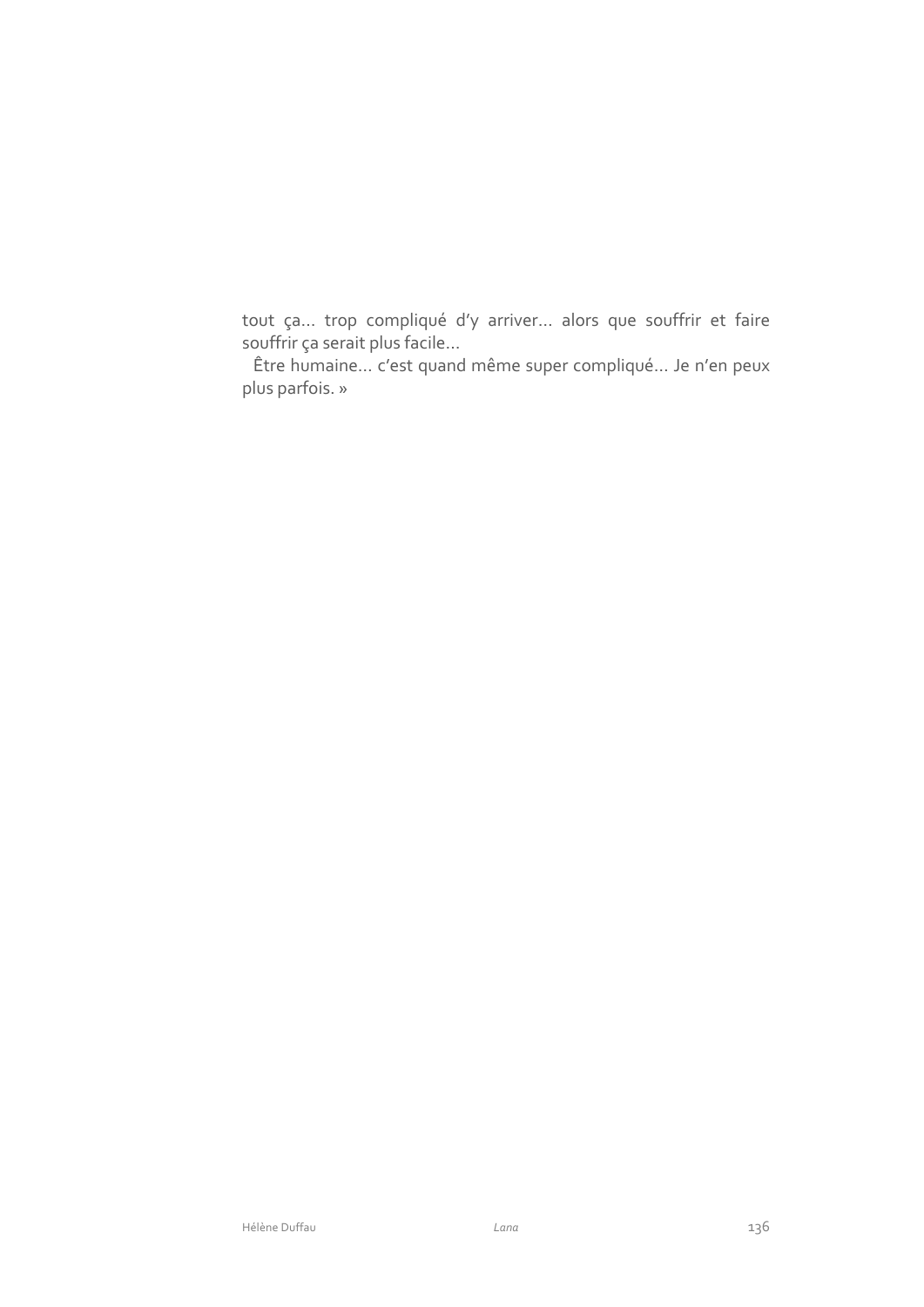Depuis que Lana travaillait pour Baude, aucune plainte n'avait été à déplorer. Les soirées se déroulaient la plupart du temps chez lui. En territoire connu, maîtrisé, sous contrôle. Il était rare que les commanditaires reçoivent chez eux mais cela était arrivé. Ces soirées-là exigeaient repérages et préparatifs qui se monnayaient au prix fort. Baude acceptait exceptionnellement d'organiser une telle arène après une demande répétée et insistante du commanditaire. En concédant de la sorte une faveur, un privilège, l'hôte devenait son obligé et Baude tenait les cartes bien en main.

Lana n'avait pas eu connaissance de dérapages que les arènes aient lieu chez Baude ou ailleurs. Personne n'avait jamais alerté les services de police. Pas plus que Baude ne lui avait raconté quelconque descente à son domicile. Il n'y avait pas eu, non plus, à subir d'enquête ou d'interrogatoire dans les lieux associés. Lana qui avait conscience que tout s'achetait dans ce monde ignorait pour autant si des flics étaient en cheville avec son patron.

Tout s'achetait. À commencer par elle.

Commandes et scénarios de soirées continuaient à se succéder pour un business prospère et sans encombre. Les chantages allaient bon train. Les marionnettes de l'entreprise multinationale et de la politique officiaient ou dégageaient à mesure des velléités de

 $25$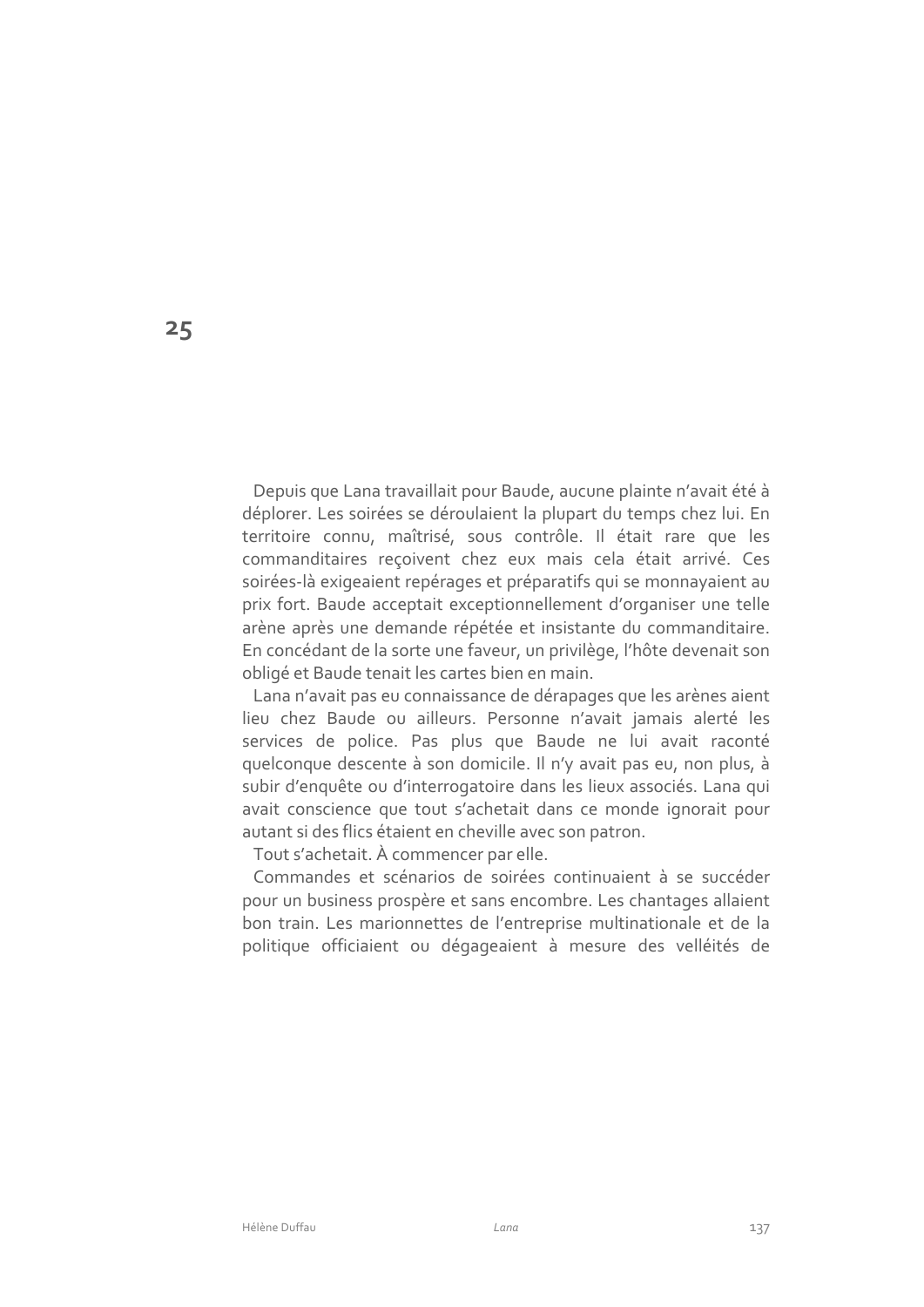donneurs d'ordre peu scrupuleux et particulièrement intéressés par des jeux de rôles aux conséquences vertigineuses.

Dans leurs moments partagés en intimité, Baude exposait à Lana sa lecture et sa compréhension du monde. Une certaine organisation régnait dans le monde des dominants. Les dominés pouvaient ainsi prolonger leur service au modèle établi. D'aucuns pouvaient encore tenter de croire à l'élévation sociale. Au possible changement de leur condition. Quand ils verraient de quoi on se nourrissait dans les hautes sphères, ils en reviendraient par eux-mêmes ou seraient décrochés. Quelques-uns, rares, tiendraient bon et se feraient une place au soleil. On les appellerait les nouveaux riches.

Les familles aux affaires voulaient continuer de se maintenir au sommet. Elles se méfiaient des celles et ceux qui critiquaient de plus en plus ouvertement leurs agissements jugés délétères. Inéquitables. Ceux qui démontraient qu'elles bénéficiaient constamment des largesses d'un État aux ordres leur permettant de s'enrichir davantage. Le peuple pourrait bien voir ses impôts augmenter. On lui parlerait de crise. De nécessaire solidarité. Il courberait l'échine.

Quand l'absence de morale et d'éthique dans les pratiques industrielles comme financières étaient pointées, une partie du peuple s'offusquait. Demandait des comptes. Réclamait. Trouvait intolérable que les plus fortunés négocient leurs taxes mettant ainsi à mal une société fragilisée par la perte de revenus qui, auparavant, permettait la répartition du trésor et la protection des plus faibles. Mais faible était un mot honni dans les sphères du pouvoir où l'on œuvrait pour que chacun croie avoir une chance de s'élever et que, par voie de conséquences, celles et ceux qui se trouvaient en difficulté passent pour responsables de leur sort.

- L'ascenseur social est en panne Lana. Et les tenants du pouvoir n'ont aucun intérêt à le faire réparer. Alors, ils bricolent avec la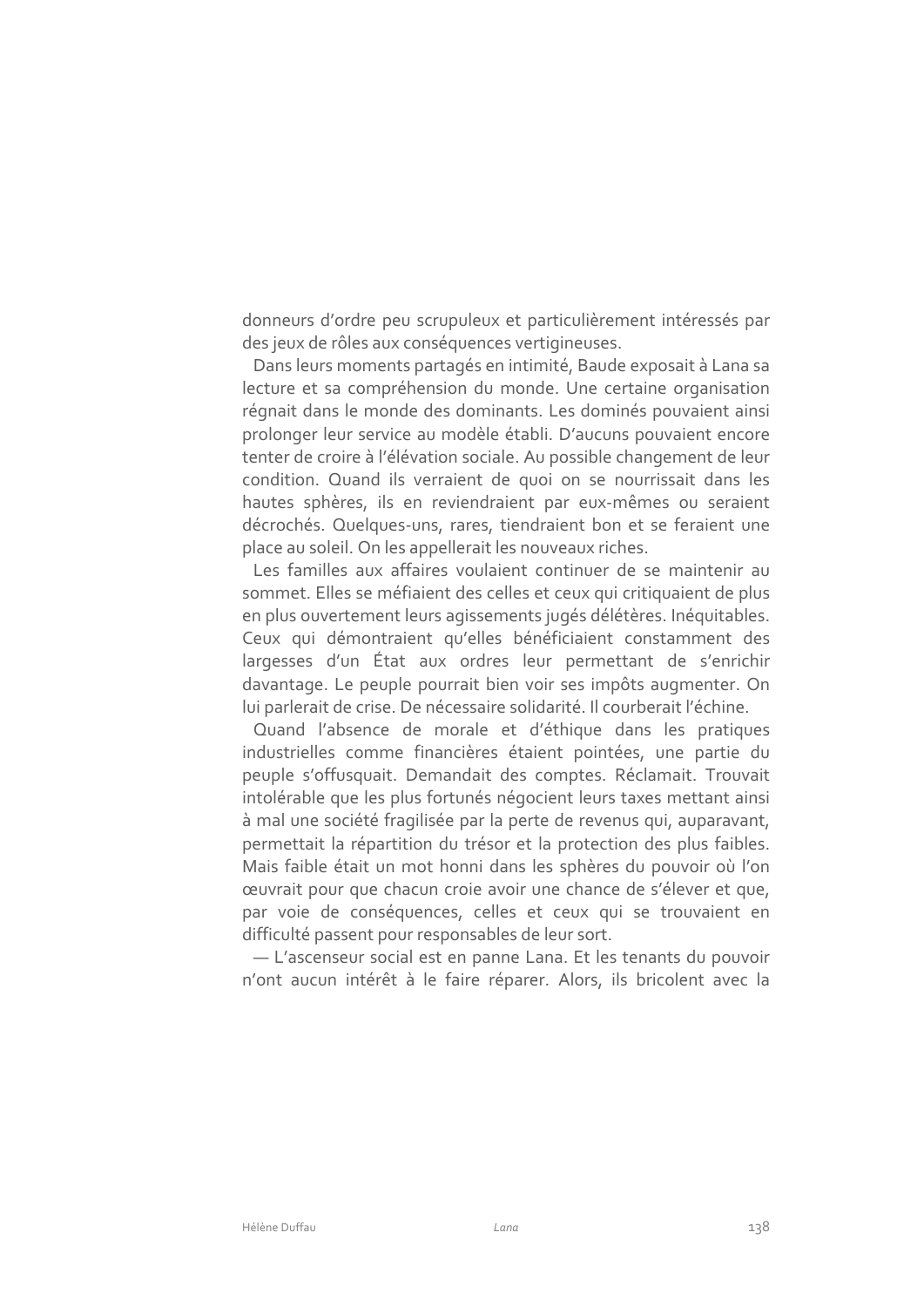parité. Ils se donnent bonne conscience et occupent le peuple à une comptabilité qui l'éloigne des « vrais » chiffres.

- Mais, c'est important que les femmes prennent des responsabilités ! C'est même essentiel pour l'évolution d'une société. On ne peut pas laisser dans un placard la moitié de l'humanité ! Qui voudrait ca? Les hommes encore?

- Les femmes vont prendre une place plus importante dans les affaires, c'est la marche du progrès. Mais pour les grandes familles, il faudrait sélectionner, trier, choisir. Avant même l'entrée dans les grandes écoles de la nation, elles voudraient s'assurer de la connivence avec leur système. Avant d'autoriser les responsabilités à quiconque, certains voudraient avoir tout vérifié, tout contrôlé...

- Un peu comme nous on dirait...

- Peut-être que tu as raison... Un peu comme nous Lana.

Il avait planté son regard dans celui de sa partenaire. Elle avait tenu bon. Il avait fini par détourner les yeux vers son paquet de cigarettes.

- Plus de vingt ans d'affaires. Une routine qui fonctionne à merveille, un réseau relationnel fiable, des rabatteurs réguliers... Une précieuse Lana en éminence grise à mes côtés. Je suis plutôt fier de mon entreprise ! Mais qu'est-ce que tout ça va devenir quand les femmes seront nombreuses a être intégrées à de hautes fonctions ? La tendance est à l'augmentation, je le sens bien. Les mecs vont jouer l'intégration le temps de calmer les revendications. Ils vont faire une place à celles qu'ils ont bien foulées aux pieds.

- Juste retour des choses non? Depuis le temps que les femmes sont méprisées et exploitées... À moins qu'elles ne deviennent les nouvelles variables d'ajustement. Les façades ripolinées dans des univers d'hommes qui ne parlent qu'aux hommes... Ou aux femmes qui leur ressemblent.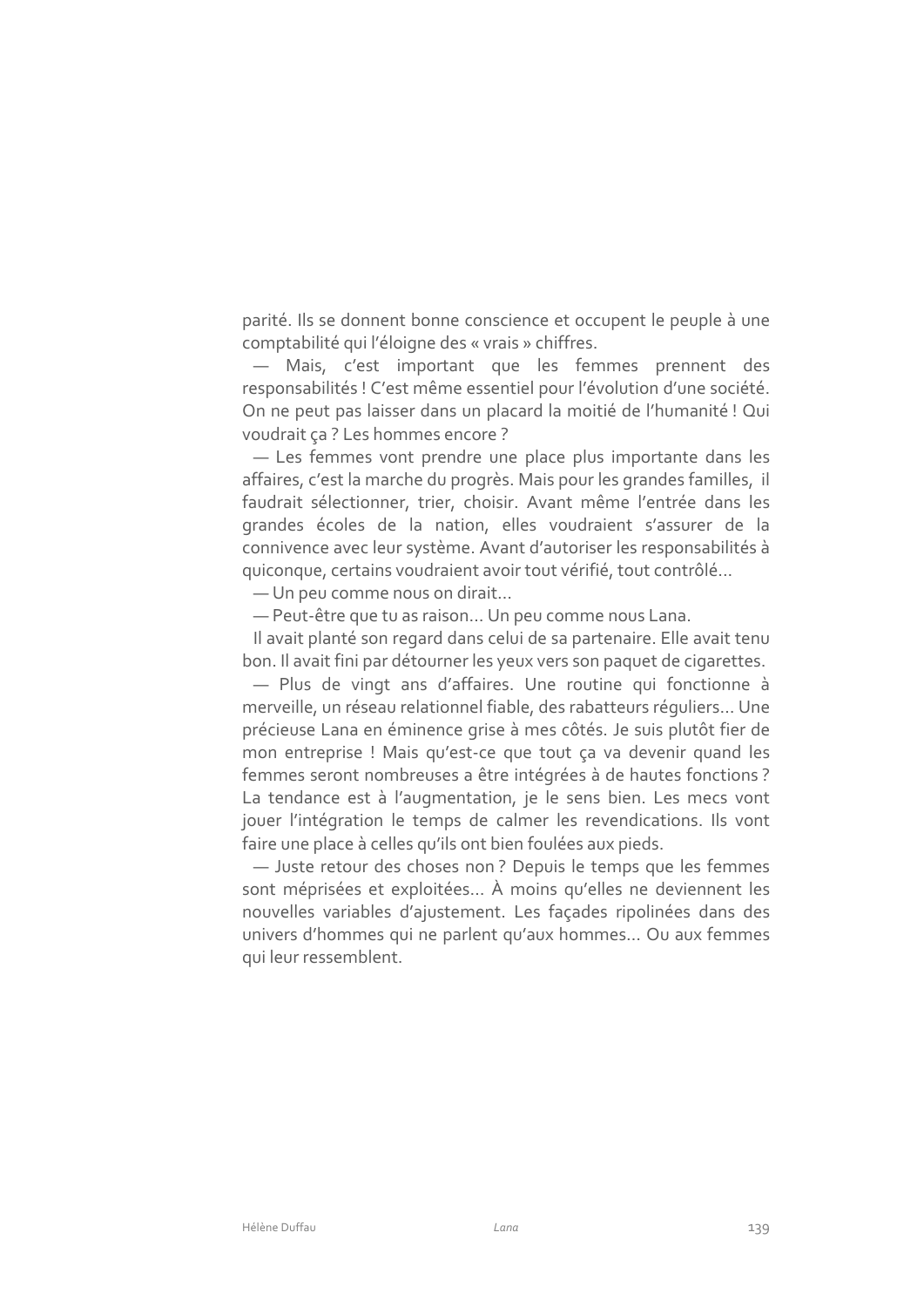- Mouais... Je prends le pari qu'une nouvelle variété de fusibles se prépare. Les femmes aux affaires vont endosser la responsabilité des agissements reprochables voire irréguliers quand ils seront mis au jour. Comme quand les roturiers payaient un paysan pour prendre leur place et leur identité à la querre. De tous temps, certains ont été les boucs émissaires d'autres. Je parie même qu'elles n'auront pas le choix, sur le mode du marche ou crève.

- Certains écopent pour d'autres... Mais tu crois qu'elles vont se laisser faire?

- Elles n'auront pas le choix Lana. Pas le choix, tu verras... C'est comme après la Révolution. Le peuple dénonce la monarchie qui l'affame, le ruine. Il s'insurge... mais comme personne ne parle français, ou très peu, les bourgeois entourloupent et prennent le pouvoir parce qu'ils veulent la place des aristo. Et ils créent leurs nouveaux royaumes avec manants et esclaves pour faire fructifier leurs projets. Ils ne veulent ni partager ni redistribuer parce qu'ils se croient élus des dieux.

- Mais il y a quand même la Déclaration des droits de l'homme et du citoyen.

-Tu plaisantes non?

- Cela a quand même contribué à l'évolution de la société française, non? Mais, rétrospectivement, il n'y a pas eu de place pour les femmes après la Révolution. Elles n'ont pas eu le droit de voter comme les « autres » citoyens. Elles ont été reléquées à la maison, à l'usine, aux champs.

- Voilà : les hommes ont utilisé les femmes et leurs salons littéraires pour propager leurs idées révolutionnaires, ils ont profité de la volonté des femmes qui se sont insurgées contre les délires dispendieux du roi parce que leurs gosses mouraient de faim et ont déclenché la révolution que l'on sait. Et puis voilà : merci Mesdames,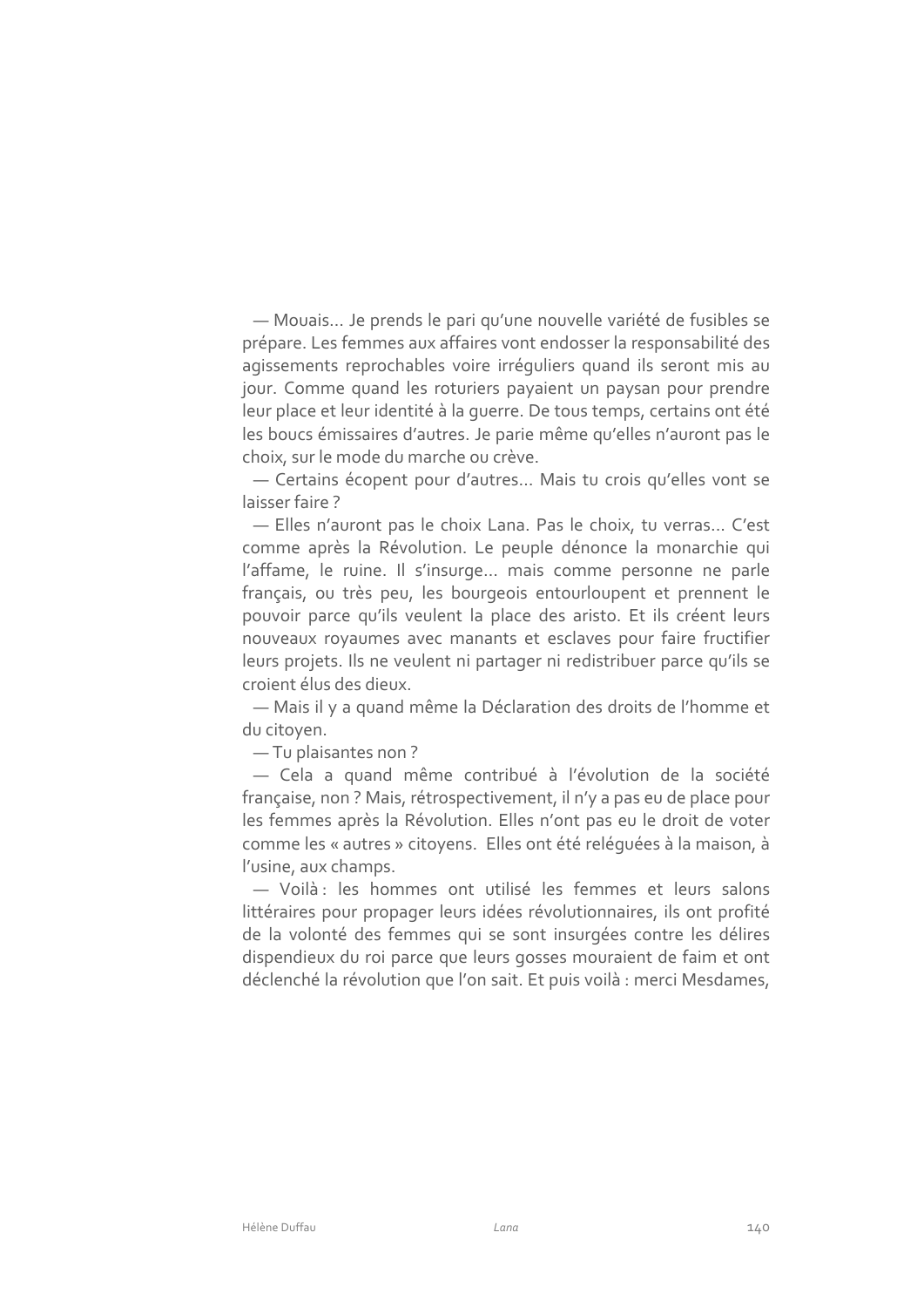rentrez chez vous il n'y a rien à voir ! On va faire le boulot c'est mieux pour tout le monde comme ça.

- Comme ceux qui viennent à l'arène tu veux dire. Des personnes qui se croient tout permis avec des femmes qui sont juste là pour servir leurs desseins.

- Oui, c'est basique Lana.

Baude théorisait que les valeurs n'étaient pas tout à fait les mêmes chez les femmes. Compétition et rivalité n'étaient pas dans leur culotte quand elle se situait d'abord sous la ceinture pour bon nombre d'hommes. Chez ceux qu'il côtoyait : lonqueur de sexe, nombre de coups tirés dans une même nuit avec ou sans pilule, nombre de maîtresses, nombre de pipes au bureau, nombre de baises en public, plus belle plante assortie à son bras - et pourvu qu'elle se taise pour éviter toute ombre sur Monsieur.

Dans la galerie des obsessions masculines, il pouvait lister les concours en affichage de prétentions : véhicules avec le plus de chevaux sous le capot comme on évaluait la fortune au nombre de montures d'un attelage ; longueur du yacht en reflet d'une autre angoissante question de longueur ; fortune amassée dont on parlait du bout des lèvres par sa place obtenue au classement de certains journaux ou par le nom de sociétés plutôt qu'en numéraire ; montant du détournement d'impôts et meilleures places offshore ; coups bas et autres magouilles organisées rendus honnêtes par des cabinets d'avocats experts en exonérations qui, au regard de ce qu'ils rapportaient, valaient largement le vertige du montant de leurs honoraires.

Baude pensait que les femmes manqueraient tout autant de probité avec un cheptel à faire fructifier. Une fortune à transmettre. Une place à garder. Un rang à préserver. Dans ce conditionnement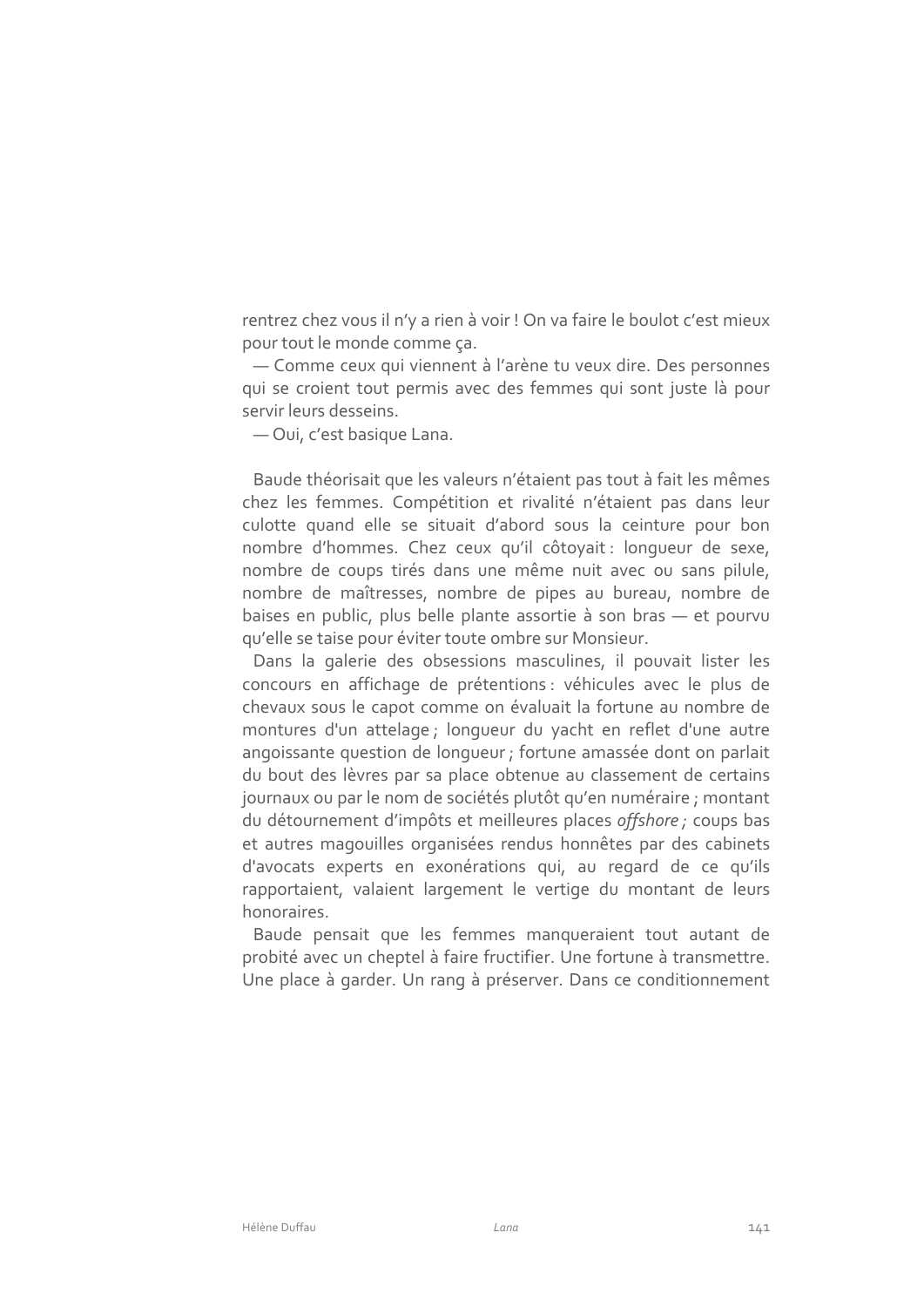bourgeois favorisant l'accumulation pour soi et pour les siens. Dans ce monde qu'il connaissait pour en être issu, le partage se limitait à la quête pendant la messe. Le prêche de la bonne parole était mis à mal dès la sortie de l'office. L'intention comptait davantage que les actes.

S'il pensait les femmes capables d'être des hommes à part entière du point de vue de leur capacité de malversation, des idées contraires venaient embrouiller ses pensées et semer la pagaille dans ses tentatives de plans d'influence à destination de celles arrivées au pouvoir qu'il faudrait faire plier. Céder. Renoncer.

Il voulait conquérir ce marché-là. Il voulait y exceller. Qu'on passe par lui et personne d'autre pour avancer dans les affaires. Que son nom se répande dans les dîners comme celui d'un intermédiaire incontournable. Fiable et créatif. Un pair. Il se souhaitait autant de succès dans les manœuvres concernant les hommes que celles à venir impliquant des femmes.

Il pensait que Lana pourrait prendre davantage part à l'organisation de son business à venir. Qu'elle saurait palier le manque de connaissance ou d'intuition dont il faisait part. Les femmes, elle les ressentait bien. Elle savait s'en occuper. Oui elle savait y faire. Il tentait de s'en persuader tout en ayant du mal envisager une telle éventualité. Paradoxe du chef aux manettes. Inquiétude de la potentielle cession. De la diminution de son contrôle. Une part de marché à céder ce serait une part de maîtrise qui lui échapperait. Il hésitait. Tergiversait. Envisageait de développer seul mais convenait aussitôt de la compétence de Lana. De sa fiabilité aussi. Baude n'avait jamais eu à se plaindre de son travail.

Lana ne lui avait jamais fait manquer une affaire avant cette soirée. Il savait aussi l'utiliser pour quelque marché particulier : un client à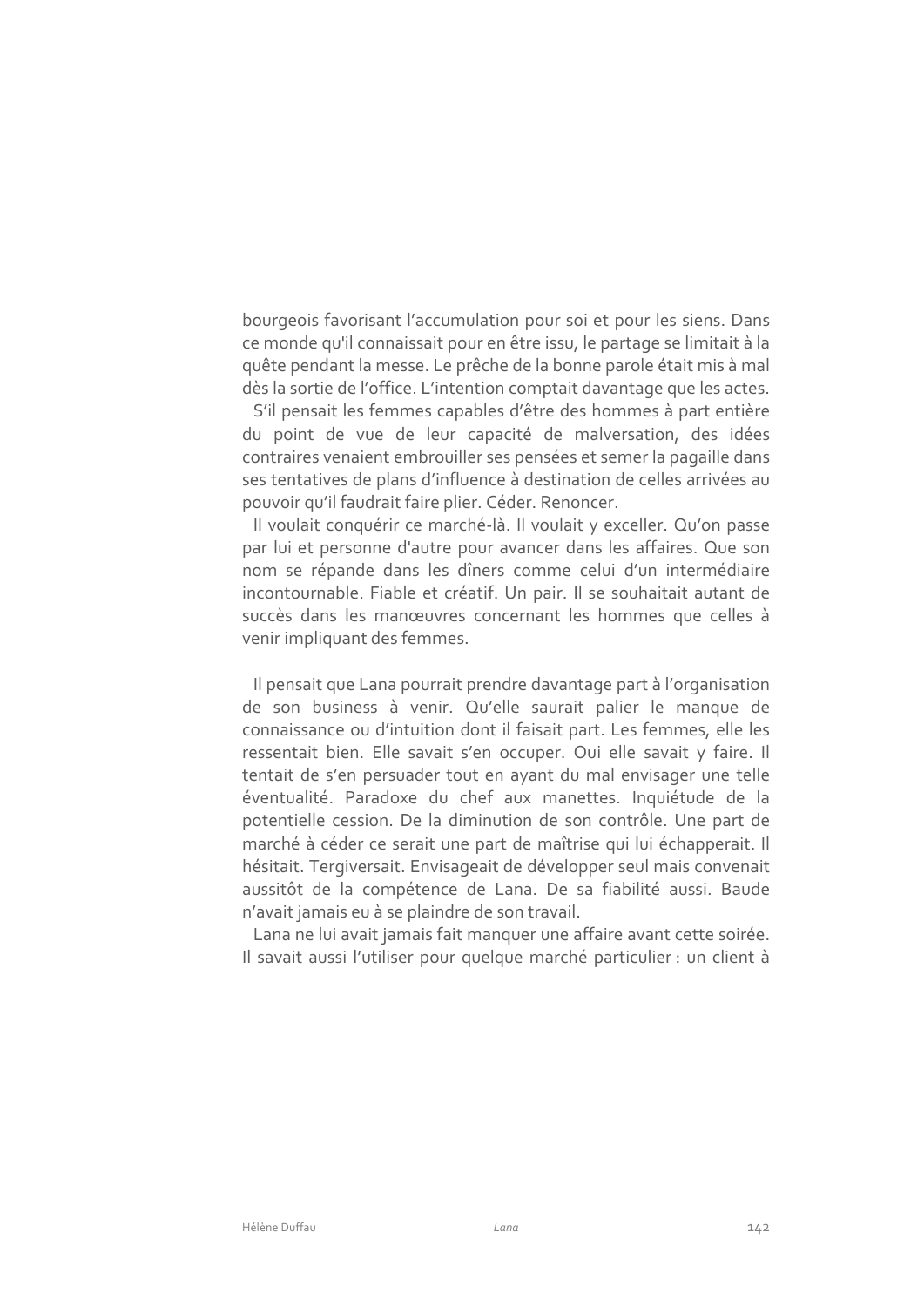bichonner qui formulait la demande expresse de posséder cette femme inaccessible pendant les arènes qu'elle supervisait.

En charge de la coordination. De la surveillance des corps. De l'achalandage des droques pour tenir et aller plus loin ou pour effacer. Lana n'avait jamais cédé aux avances.

Elle intriguait les clients. Les affolait. Était-ce sa maigreur? La dureté de son visage sous son sourire figé ? Son silence pendant les soirées et sa capacité à rendre les reines et les princes inépuisables ? Elle faisait bander les hommes. Savait les exciter sans rien céder. Attisait leur convoitise

Dans ses scénarios, Baude imaginait difficilement comment piéger les femmes dont les convictions dérangeaient les affaires en les faisant partouzer. Leur maestria mise en scène promettant quelque photos scandaleuses. Avançant les bienfaits d'une retraite en huis clos où le champagne coulerait à flot sur les corps d'éphèbes dont il ne savait si elles en avaient jamais rêvé.

Quels étaient les fantasmes des femmes ? Certainement pas les mêmes que ceux des hommes. L'imagerie abondait pour la gent masculine. Les codes pornographiques étaient accessibles et compréhensibles à quiconque. Dès le plus jeune âge. La littérature semblait sans fin et l'iconographie tout autant. Mais, au-delà de magazines féminins pétris d'injonctions et de photos de gamines grimées en femmes endimanchées exhibant des vêtements hors de prix, peu de données circulaient concernant le désir des femmes. Leur sexualité. Leurs fantasmes et la meilleure façon de les conduire à les réaliser « de leur plein gré ». Dans la littérature et quelques magazines il ne trouvait que du copier-coller de représentations masculines tentant de se faire passer pour du vertige au féminin.

Qui avait écrit les émois d'une femme ? Des vies de femmes allant au-delà d'une imitation de représentations masculines. Qui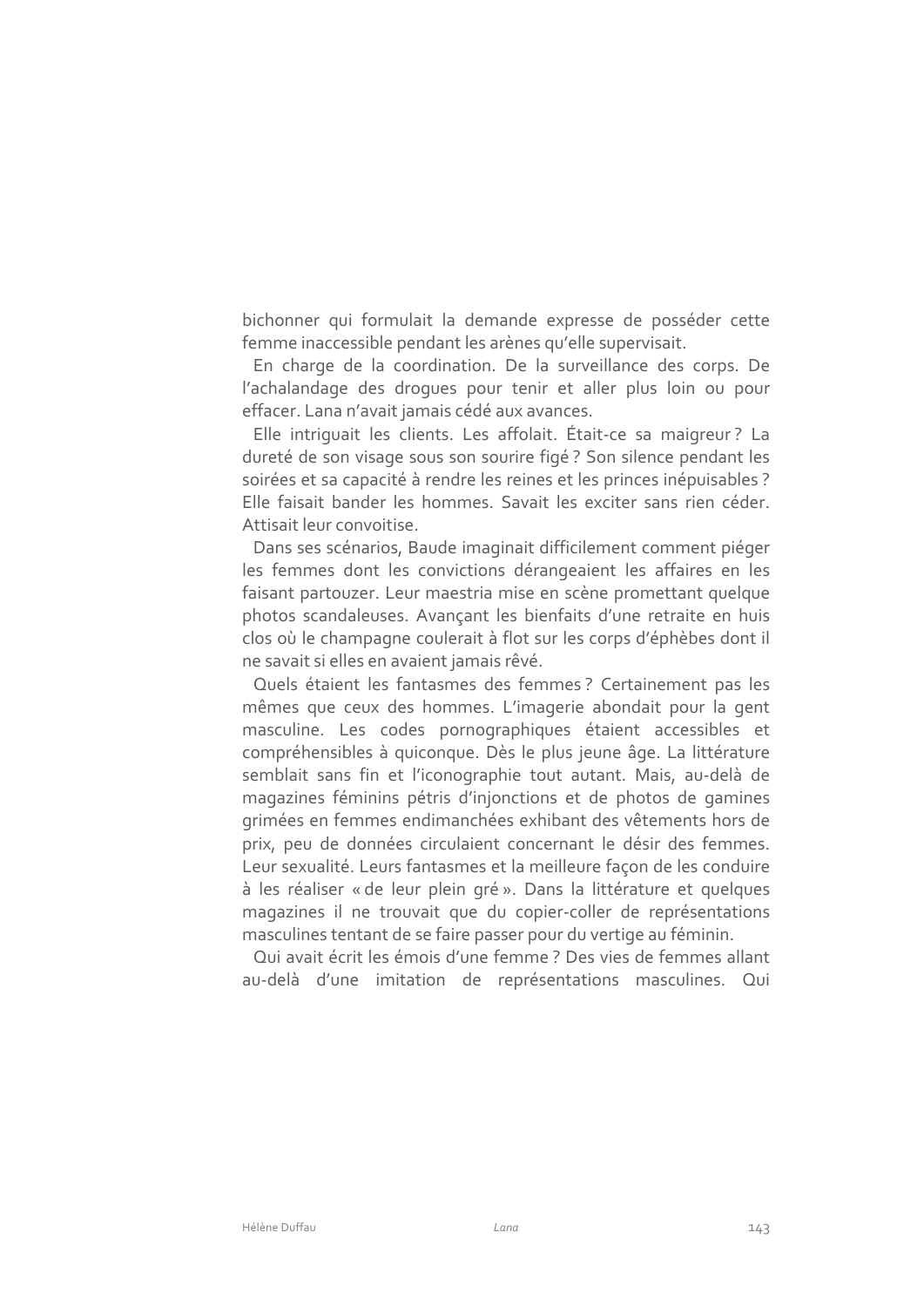connaissait seulement ce qui survenait dans leurs projections secrètes et intimes? Qui saurait déceler, répertorier, mettre en scène ce qui ferait mouche dans leur cartographie fantasmée? Partout les codes étaient androcentrés. Rompus aux jeux de domination. Femmes soumises ou à soumettre. Relations forcées. Femmes objetisées. Sexuellement disponibles. Auxquelles on allait en faire voir. Homosexuelles à remettre dans le droit chemin de l'hétérosexualité en leur faisant enfin rencontrer un homme un vrai. Un qui saurait s'occuper d'elles comme personne jusque-là...

Baude et Lana mettaient à profit leurs sorties. Ils déjeunaient chaque jour dans un restaurant ou un autre puis s'installaient en terrasse au moment du café. Ils étudiaient de nouveaux profils. Observaient les tendances comportementales. Repéraient des personnes pour les soirées. Ils photographiaient. Suivaient si besoin pour en savoir plus et repérer une adresse. Puis Baude envoyait les rabatteurs à la cueillette de nouvelles fleurs.

Ils voyaient de nombreuses femmes imitant la posture masculine du pouvoir : ton de la voix, tenue du corps, gestuelle musclée, accord de la fonction au masculin, jusqu'aux vêtements proches du costume chemise cravate remplacé par un tailleur jupe ou pantalon.

Les corporate women plagiaient les dirigeants. C'est ce qu'ils voyaient dans les quartiers d'affaires stéréotypés alors que les zones commerciales mixaient davantage la population. Comme si adopter des codes similaires permettait aux femmes de passer le fameux plafond de verre - ou d'espérer le passer.

Ressembler à un homme pour ne pas inquiéter. Pour avancer dans la hiérarchie. Pour se faire une place comme un autre se la ferait. Renier sa dualité pour se fondre dans un moule au masculin viril. Adopter un schéma autoritaire que tant d'hommes avaient déjà fait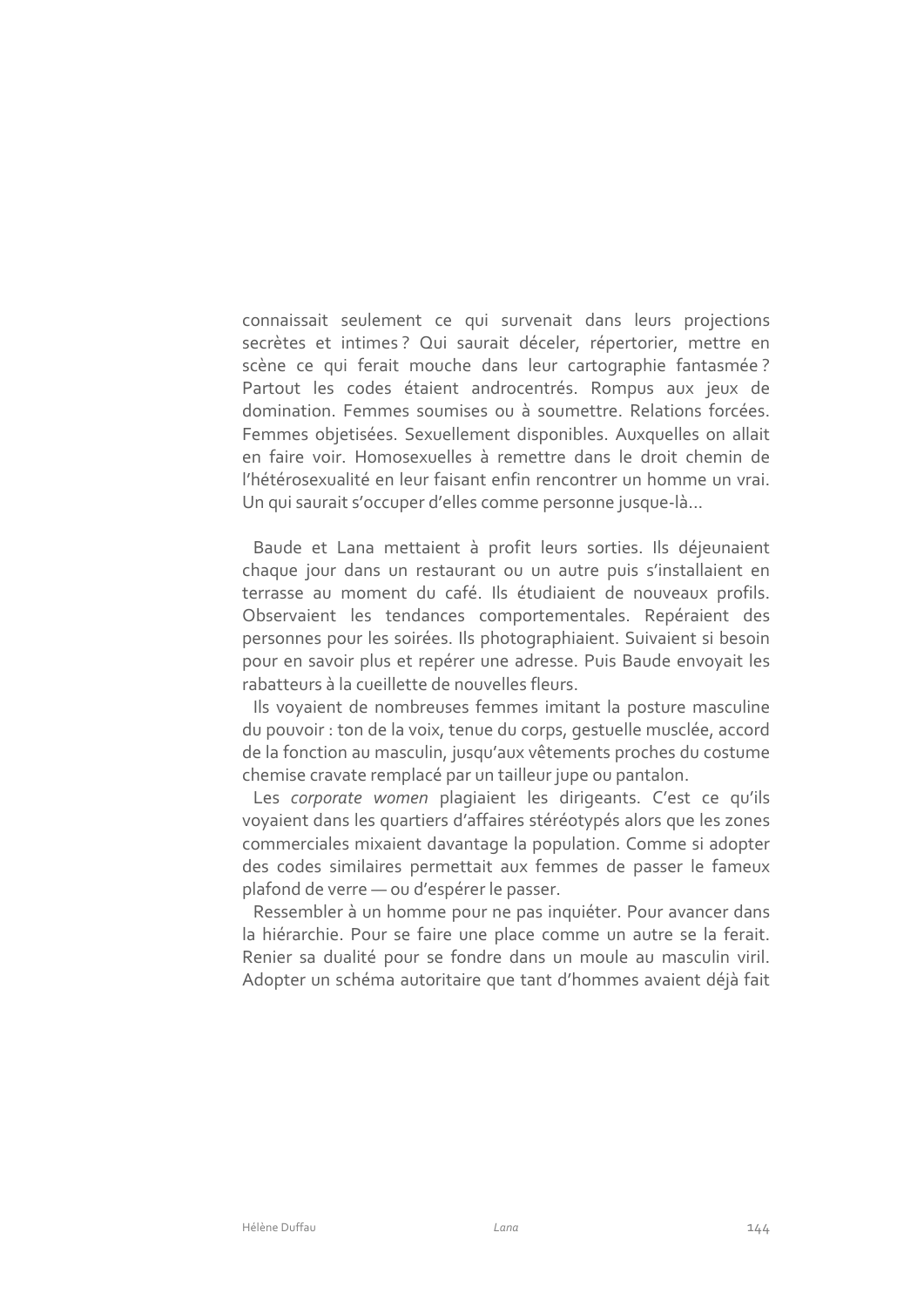leur. Après un cursus convenu qui brillait par son endogamie, les hommes accédaient à un poste égalant leur ambition du moment. Elle voulaient la même chose.

École préparatoire. École d'ingénieur. École d'administration voire école politique. Les membres des classes dirigeantes ignoraient la singularité et cooptaient des parcours au bon format. Prêchaient des convertis et réfutaient la moindre remise en cause de leur modèle. Il se fréquentaient. Se mariaient et se reproduisaient entre membres d'un cercle restreint.

Baude disait que dans leurs croyances, le monde était ainsi fait. Il y avait des dominants et des dominés. Les élus et les autres. Ceux de la première catégorie arrivaient par héritage. Par leur condition sociale. Ils venaient au monde pour assurer une descendance et bonifier les intérêts familiaux. S'il fallait parfois s'éloigner quelque peu des règles de l'intérêt général pour y parvenir, ils n'y voyaient aucun problème. La compromission était partie prenante des affaires. Entre personnes de bonne compagnie et de convictions partagées on avait l'art de se comprendre et de se protéger mutuellement.

Ceux qui avaient gravi l'échelle sociale se fondaient dans le modèle et faisaient peu de vagues. Sans quoi ils savaient qu'ils seraient mal vus. La classe des dominants détestait l'ostentation que certains nouveaux riches affichaient. L'étalage de leurs biens et de leur fortune qui rendait désirable leur parcours, leur aventure vers l'accumulation de l'argent favorisant l'accumulation de biens était problématique pour une caste qui se voulait discrète sur ses agissements. Certains étaient mis au ban tels les roturiers des temps passés. S'ils tentaient le zèle, s'ils insistaient dans leur exhibition, ils étaient rapidement mis sous tutelle et Baude était de ceux qu'on sollicitait pour les régler au pas cadencé. Un dessous de table refaisait surface. Un chantage les remettait dans le droit chemin.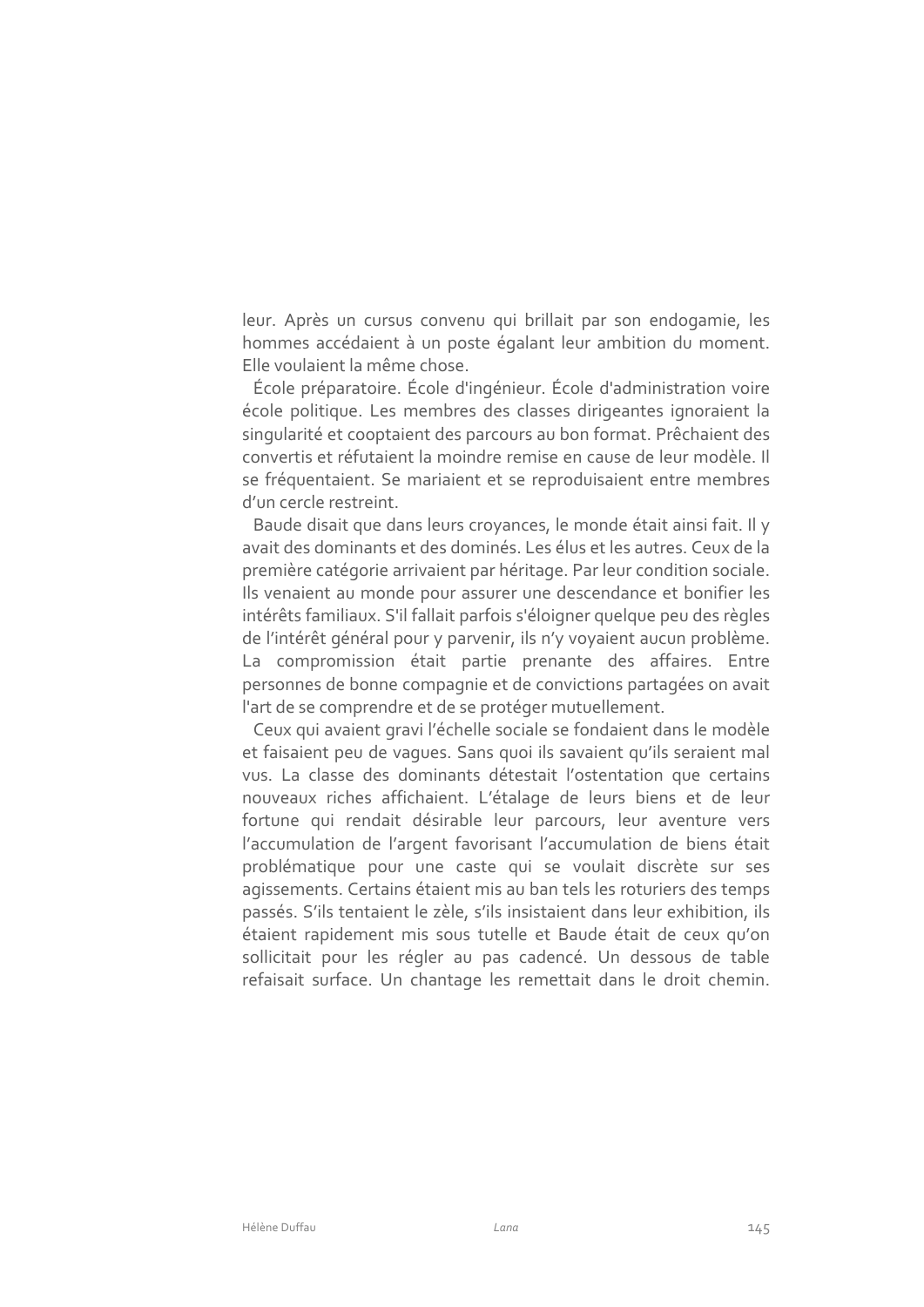Tout rentrait dans l'ordre dans un milieu où l'intégrité comme la probité se faisaient rares.

Baude était le témoin de la vanité poussant certains à se vautrer dans des situations inextricables. Conditionnés à croire que le pouvoir et l'argent étaient tout. Offraient tout. Pouvaient tout.

Il aurait volontiers écrit et publié son analyse de ses congénères s'il avait exercé d'autres fonctions. Afin que d'aucuns dessillent et disposent d'éléments de compréhension d'un monde dont la dérive économique s'expliquait assez simplement.

Dans ses questionnements concernant la soumission des femmes de pouvoir, Baude se demande si le chantage avec les enfants est envisageable. Les piéger et les photographier dans des postures sordides. Rendre les garçons violeurs. Faire violer les filles.

À l'instar de bien des hommes croisés, certaines ont-elle choisi une carrière plutôt qu'une famille ? La famille des femmes est-ce pour la devanture, la bienséance, l'héritage ?

Il a beau envisager de multiples intriques, en rédiger le scénario, aucune ne l'a jusque-là convaincu par sa pertinence. Sentant l'heure de déploiement de ce nouveau marché approcher il doit échanger sans tarder avec Lana à ce sujet. Entendre son point de vue et son intuition. Sa façon d'envisager les choses pour des soirées au féminin. Et puis tester. Essayer l'une ou l'autre des options. Recadrer au besoin. Faire évoluer.

Il mettra à contribution les gars les plus malins de l'équipe — qui avait envie de se faire sauter par un abruti? Peut-être faudrait-il opter pour une variante. Celle de l'échangisme par exemple. Bien plus accessible que le bondage ou le sado-masochisme se dit Baude. Il sourit à cette idée. La trouve juste. En phase avec l'époque.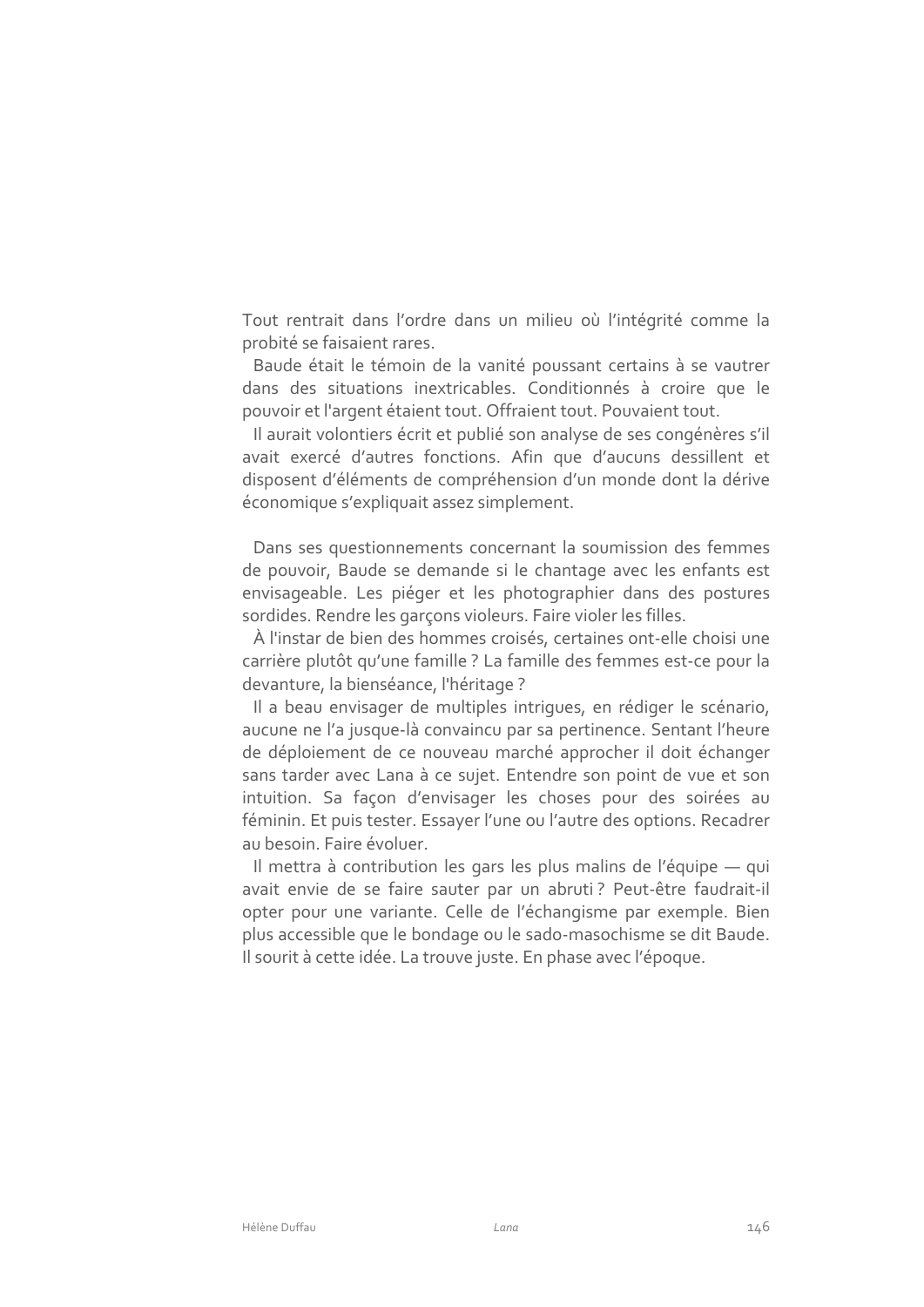Lana lui sera utile. Il apaisera ses propres doutes et ses inquiétudes quant au partage des responsabilités. Seul il sera en difficulté pour conquérir un marché prometteur. Lana aime les femmes. Elle saura être à la hauteur dans des arènes au féminin. Et lui saura se montrer moderne en la présentant comme son alter ego. Sa caution paritaire.

Il se dit qu'il tient la promesse de l'évolution de son business. Il frotte ses mains. Pousse la porte de son bureau et appelle Lana en Provence.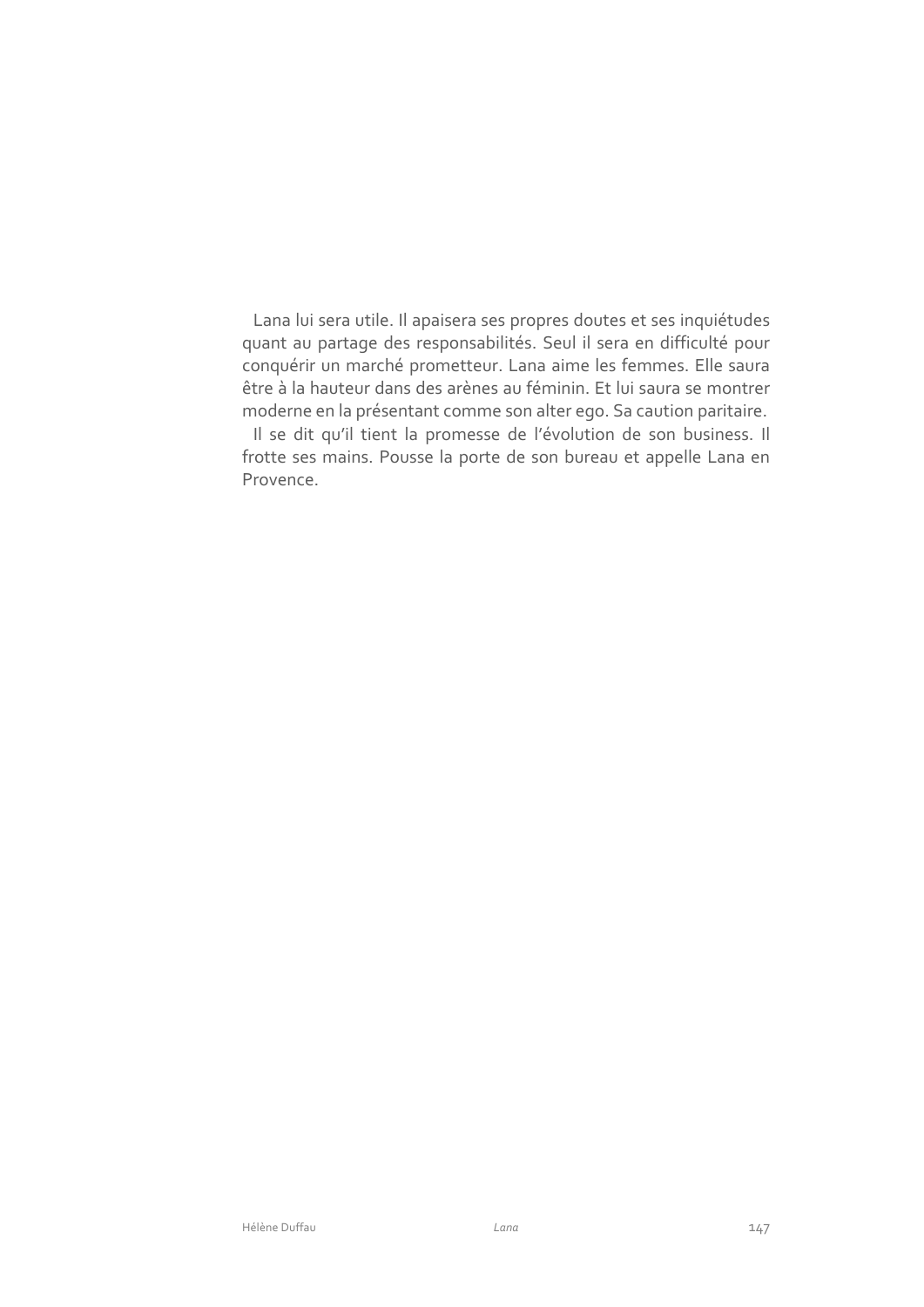On tape à la porte. Lana donne le signal et Maria entre, un plateau entre les mains. L'odeur du café la précède. L'estomac de Lana gronde pourtant elle n'a pas faim. Elle demeure écœurée. Elle préférerait la légèreté d'un thé vert à l'acidité d'un café. Un thé japonais. Iodé Pour la force et la saveur d'un breuvage clair rappelant le goût de l'épinard.

Salutations rituelles. Maria pose le plateau sur le chevet. Elle s'enquiert du programme de Lana qui confesse son envie d'être peu active pendant la semaine. Elle se sent tellement lasse. Peut-être restera-t-elle deux semaines cette fois-ci. Elle en a bien besoin. Elle est au bord de l'épuisement. A besoin de repos. De nuits longues. De lectures au soleil peut-être. De promenade dans la garrique si le vent n'est pas trop fort. De farniente certainement. Ira-t-elle faire les boutiques ? rien de moins certain.

Lana suspend son énumération. Bouche ouverte, les yeux dans le vaque, elle est absorbée par une idée qui traverse son esprit. Elle se concentre. Cela fait sens. Suspendue à ses mots, Maria est en arrêt et n'ose demander la suite. Lana est dans sa tête. Maria attend sans ciller. Puis le regard de Lana se remet en mouvement. Ses yeux se voilent. Brillent. Subitement enfiévrés.

Elle remercie Maria et souhaite rester seule pour prendre son petit déjeuner. Elle boit une larme de café aussitôt la porte refermée.

 $26$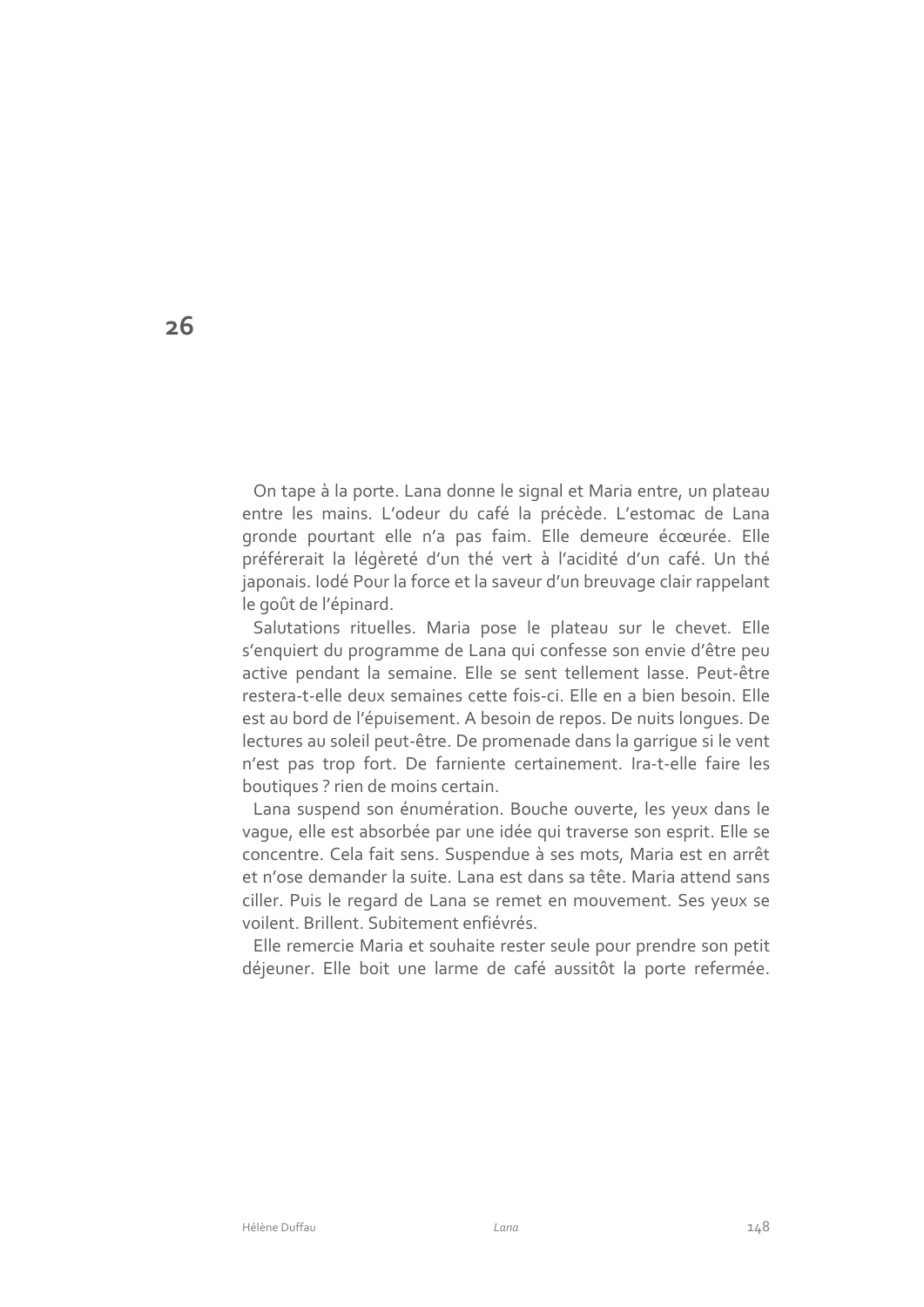Délicieuse amertume. Elle trempe une tranche de pain de campagne dans le liquide sombre avant de la glisser dans sa bouche. Une goutte de café coule sur son menton qu'elle efface d'un mouvement machinal de la main. Elle mâche. Avale. Trempe et croque à nouveau un morceau de tartine. Réalise qu'elle ne supporte pas la texture spongieuse dans sa bouche. Dans son estomac. La sensation lui retourne le ventre. Elle a besoin de rendre ce qui flotte dans son corps. Il s'agit d'en en finir avec le mal-être. D'obtenir de son corps qu'il expie nourriture et toxiques demeurés en place.

Elle dépose le bol sur le chevet. Se lève en serrant les lèvres et rejoint la salle de bain. Contraction dans le ventre. S'agenouille brutalement. Tête au-dessus de la porcelaine blanche. L'onde de choc traverse ses genoux et remonte dans son corps. Emportant avec elle le contenu de l'estomac. Contractions du corps. Lana vomit le vide. Afflue sa bile. Râle. Se tord sous la douleur et l'amertume.

Filet gluant et puant qui pend de sa bouche. Ses yeux pleins de larmes. La veine de son front tendue sous sa peau. Tempes douloureuses. Morve au bord des narines. Un spasme à nouveau. Elle rote. Éructe la douleur. Le son est caverneux. La violence gravée audedans.

Elle se relève péniblement et s'appuie contre le meuble du lavabo. Elle tremble de pied en cap. Dans le miroir l'image de sa figure la révulse. Elle a froid. Croise à nouveau les yeux de Natacha. Revoit aussitôt Graziela le jour de son départ.

Lana ouvre le mélangeur. Glisse un doigt sous le filet d'eau. S'impatiente en attendant qu'elle soit suffisamment chaude. Elle joint ses deux mains et mouille son visage. Pleure et râle. Frotte ses yeux. Se mouche dans ses doigts. Rince sa bouche et crache d'un trait l'eau qu'elle sent souillée par son haleine acide. Elle tousse. Renifle. Elle enrage. N'en peut plus. N'en veut plus. Ne veut plus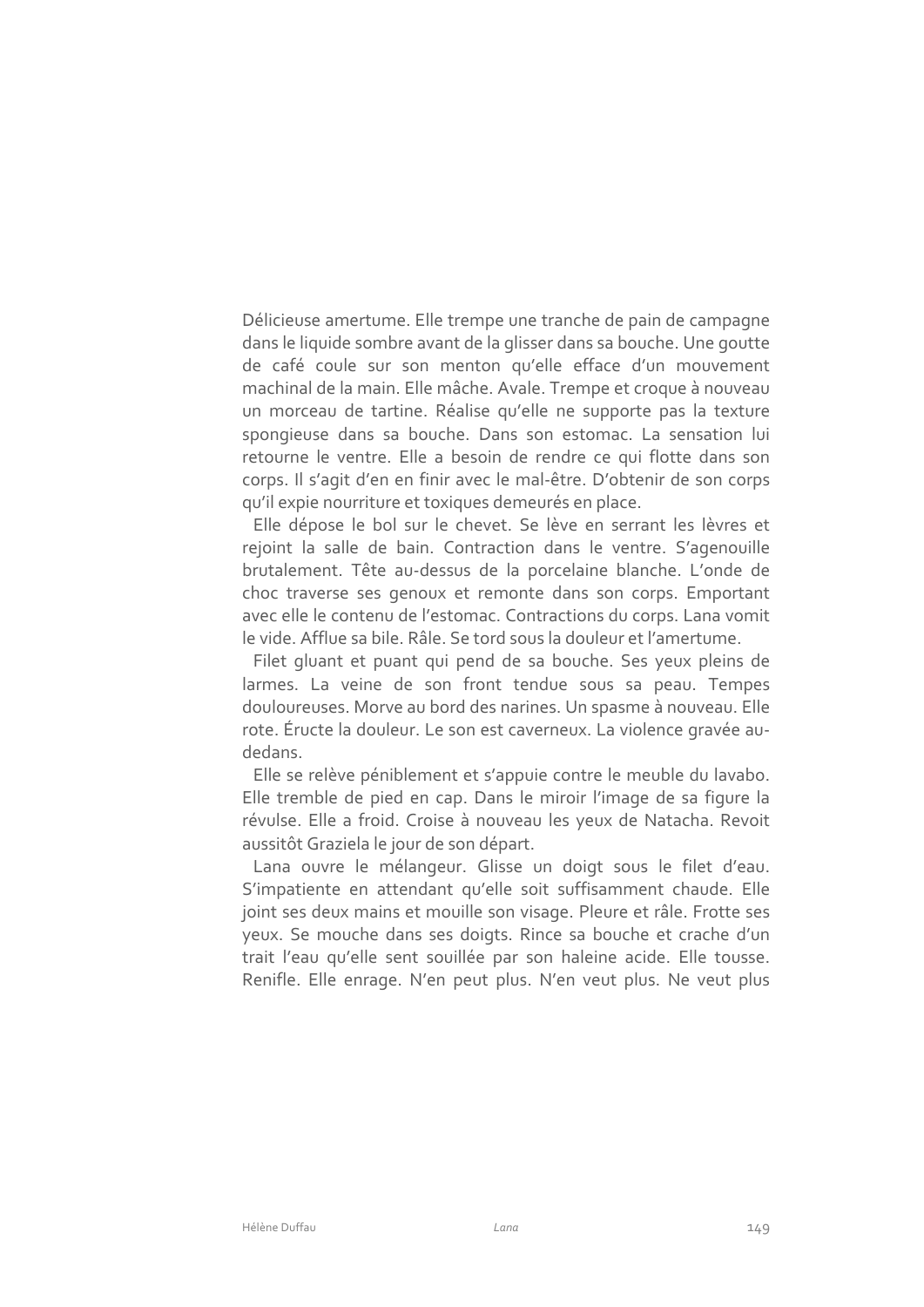jamais se sentir aussi mal. Aussi triste. Se promet une fois encore qu'elle fera tout pour que cela n'arrive plus.

Elle se redresse péniblement et se glisse sous la douche qu'elle veut brûlante. Reste de longues minutes immobile sous l'eau. Les pores se dilatent. La peau se réchauffe. L'instant est bienfaisant. Elle se détend.

Sous l'eau ruisselante Lana cogite. De plus en plus vite. Elle retrouve sa célérité. Son cerveau s'agite en élaborant un projet qui prend forme et lui semble adapté à la situation.

Une fois réchauffée en profondeur par l'eau brûlante elle ferme le robinet. L'eau dégoutte du pommeau en grosses gouttes éparses. S'écrase sur le sommet de son crâne. Résonne. Lana respire lentement. Les yeux fermés elle suit le fil de ses idées qui chahutent. Tout lui semble simple. Évident. Elle opine de la tête et convient d'attendre le moment opportun pour passer à l'acte. Elle est patiente. Elle se donnera les moyens du succès de son opération. Elle respire et suit son fil de pensée.

Elle va organiser sa sortie. Prendre le large sans y laisser la peau. Avant d'être trop usée. Désabusée et privée de toute velléité.

Elle sourit. Pousse la porte de la douche. Suit le nuage de vapeur qui s'en échappe et s'enroule dans une nouvelle serviette éponge dont le tissu lui semble à nouveau particulièrement doux et réconfortant. Sa peau est souple sous la caresse du tissu. Elle brosse méthodiquement ses dents. Oint son corps de crème hydratante. Termine par son visage qu'elle masse vigoureusement, une crème pour peau mature sous les doigts.

Elle se sent mieux. Ses idées tirent vers le clair. Un nouveau projet la concernant qui ravive une dynamique lointaine. Une énergie qu'elle n'avait pas éprouvée depuis longtemps. Trop longtemps.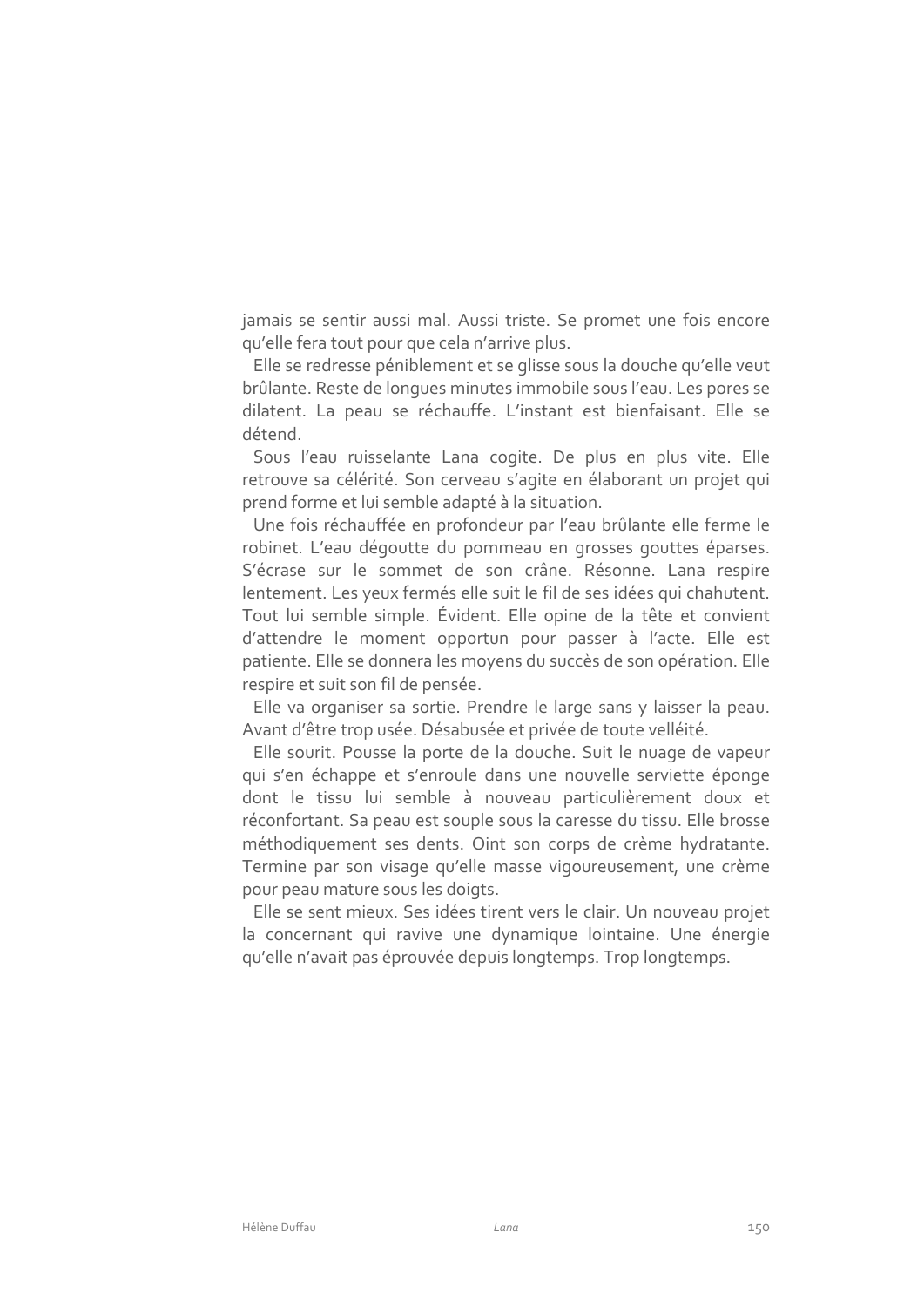Face au miroir dans la salle de bains. Son regard fiché dans son reflet. Elle se sent vivante. Picotements dans le ventre. Poils hérissés sur les bras. Elle est en vie.

Natacha. Sophia. Graziela. Envie. Jubilation.

Lana ouvre la penderie de la chambre. Le mouvement de sa main glisse quasi silencieusement la porte en bois cérusé. Parfum délicat de lavande. Elle trie les vêtements sur cintre. Choisit un pantalon à pinces en lin et un chemisier clair. Ajoute un gilet en mohair. Glisse un tiroir. En extrait une culotte en dentelle. Sur une étagère elle retrouve une paire de tennis blancs usagés dont elle n'a jamais voulu se séparer. Ceux qu'elle portait dans les épreuves de biathlon. Les mêmes qu'elle avait aux pieds la première fois que Baude l'avait emmenée ici. Elle les avait conservés tels les trophées d'une époque révolue à laquelle il lui importe dorénavant de penser à nouveau.

Elle s'habille. Ouvre grand la fenêtre de la chambre. S'assoit au bord du lit. Glisse ses pieds dans des socquettes gris clair doublées de fil bouclette. Enfile avec un immense plaisir chacune des chaussures mythiques. Retrouve le moule de la semelle creusée aux formes de ses voûtes plantaires. À sa pointure. À la largeur de ses pieds. Au format de son coup de pied. Lana se demande avec quelles autres de ses chaussures une telle sensation de confort existe. Elle convient qu'aucune n'est à la hauteur. Pas même les escarpins sur mesure qu'elle porte en soirée.

Elle se lève. Joue successivement avec ses appuis au sol et descend le plateau de son petit déjeuner dans la cuisine où elle rejoint Maria.

Les deux femmes discutent des menus des jours à venir afin que Maria achalande la villa avec les denrées nécessaires. Lana ne veut pas de viande d'animaux terrestres. Des fruits et des léqumes. Des amandes. Des protéines végétales. Elle demande à Maria de se renseigner et de prévoir dorénavant pour elle des repas à tendance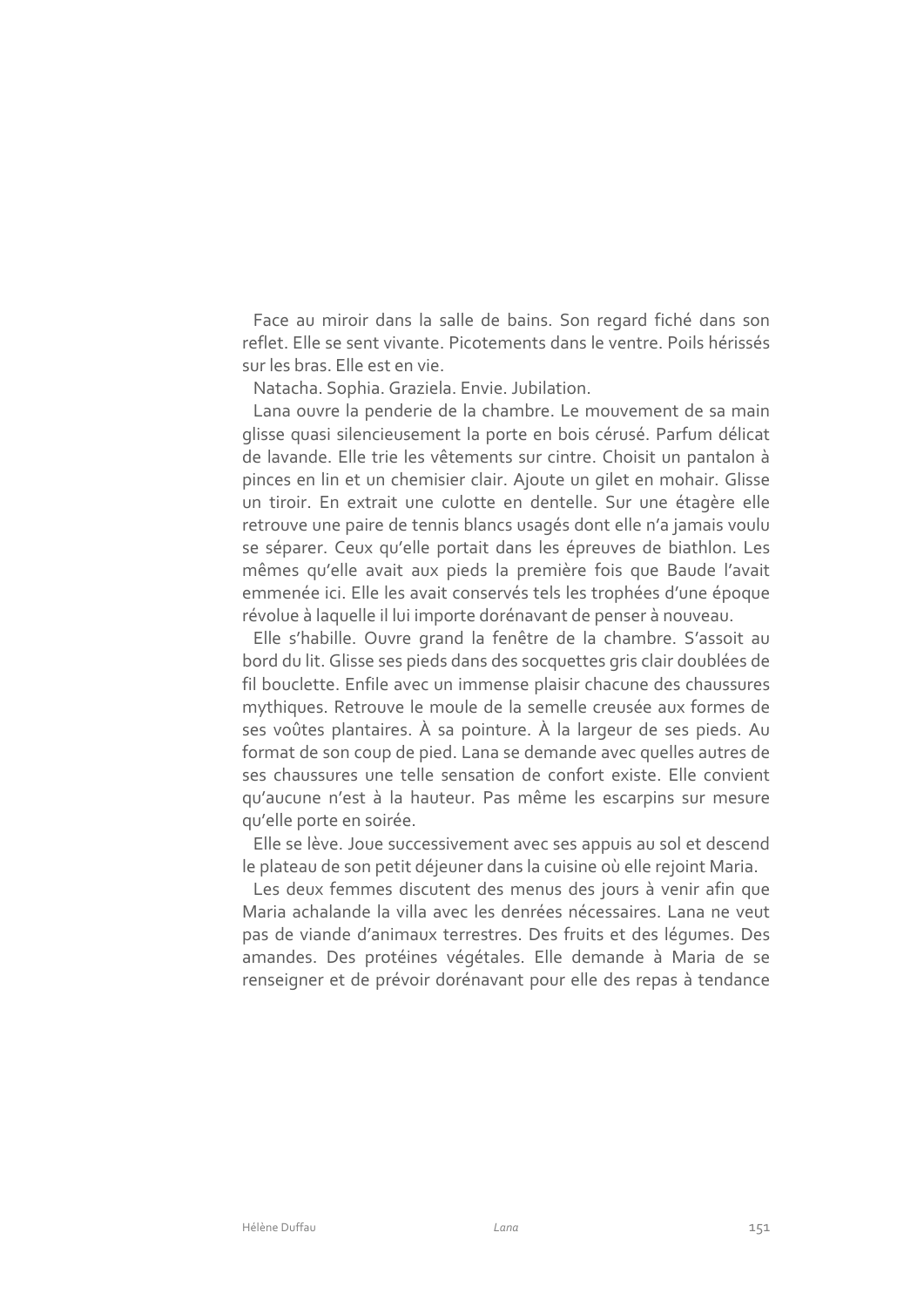végétarienne. Elle mangera des œufs, du poisson, un peu de fromage au lait cru. Elle confirme que Baude demeure omnivore. Carnivore sourit-elle pour montrer à Maria sa tendresse pour cet homme

Maria passera commande et se fera livrer. C'est la nouvelle façon de procéder prévue par le patron. Elle quittera la maison chaque soir après le dîner et reviendra au petit matin pour être disponible au moment de servir le premier repas.

- Merci Maria de votre implication. Mais je sais que je vais me lever tard. J'ai besoin de dormir, j'ai besoin de grasses matinées ressourçantes. Je vous propose de venir à partir de onze heures, je déjeunerai vers treize heures.

- Madame, je suis payée pour travailler chez vous du matin au soir. Ça serait malhonnête de réduire le temps...

- Non non non, comprenez-moi bien Maria! Je vous propose de venir plus tard, mais ça ne change rien à votre salaire. Simplement, si vous venez tous les matins, je sais que vous n'aurez rien à faire. Alors, je crois que vous serez bien mieux chez vous plutôt qu'à attendre ici que je me réveille. Et puis, ce sera notre secret. On ne dira rien à Baude, vous pouvez dormir tranquille.

- Vous... vous allez bien Madame. Vous êtes un peu pâle on dirait. Je ne sais pas si je dois accepter...

Lana rit nerveusement. Elle ne confiera rien de ce qui la traverse par l'expressions endolorie de son corps.

- La ville est tellement polluée. On n'y respire plus que des particules fines. Comment voulez-vous avoir bonne mine avec ça ? Et puis, je travaille beaucoup, beaucoup trop. Alors, j'ai besoin de faire le plein de soleil, de lenteur, de promenades. J'ai besoin de bon air senteur lavande, avant de repartir vers le rythme contraignant qui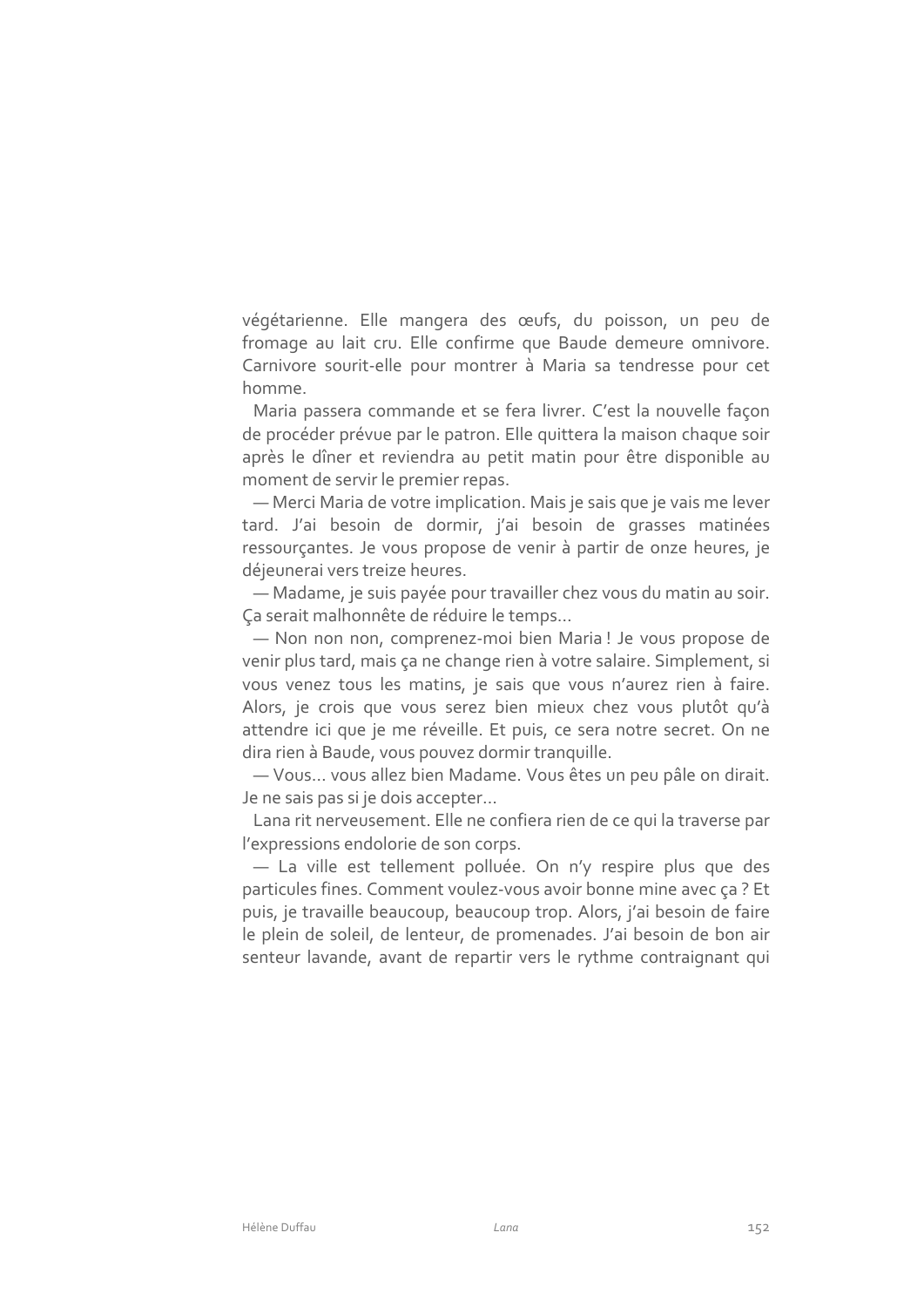me lasse tellement ces temps-ci... Vous ne pouvez pas savoir comme je vous envie parfois Maria!

Maria se désole que l'on puisse être obligé de vivre dans cette ville de fous comme elle aime à le dire. Où tout va si vite et se déroule de façon si brutale. Une ville où elle n'irait vivre pour rien au monde. Même si on la payait une petite fortune elle resterait dans son Sud chéri. Loin de la circulation souterraine. Dans des rues saturées de monoxyde de carbone. Loin de la frénésie culturelle qui fait accroire évoluer dans un monde enfin humanisé. Loin du bruit incessant et de l'agitation constante. Aux klaxons des rues empressées elle préfère le chant des cigales. Le vent agaçant d'ici à l'air pollué et les paysages naturels aux expositions successives de toiles de maîtres. Des tableaux, elle, c'est tous les jours qu'elle s'en invente dans les champs alentour comme au fil des ciels nuageux. Et c'est bien assez pour elle.

Maria compatit et Lana l'écoute. Elle sourit. Elle en a assez de sa vie de folie. Elle va s'en tirer et se répète calmement les étapes auxquelles elle pense. Ne rien noter. Ne laisser aucune trace de son projet. Avoir tout en tête. Répéter afin d'apprendre par cœur le processus d'envolée. Se tenir prête. Et passer à l'acte le moment venu. Sans précipitation.

Lana sort pour une promenade dans la garrique. Elle sera de retour pour le déjeuner.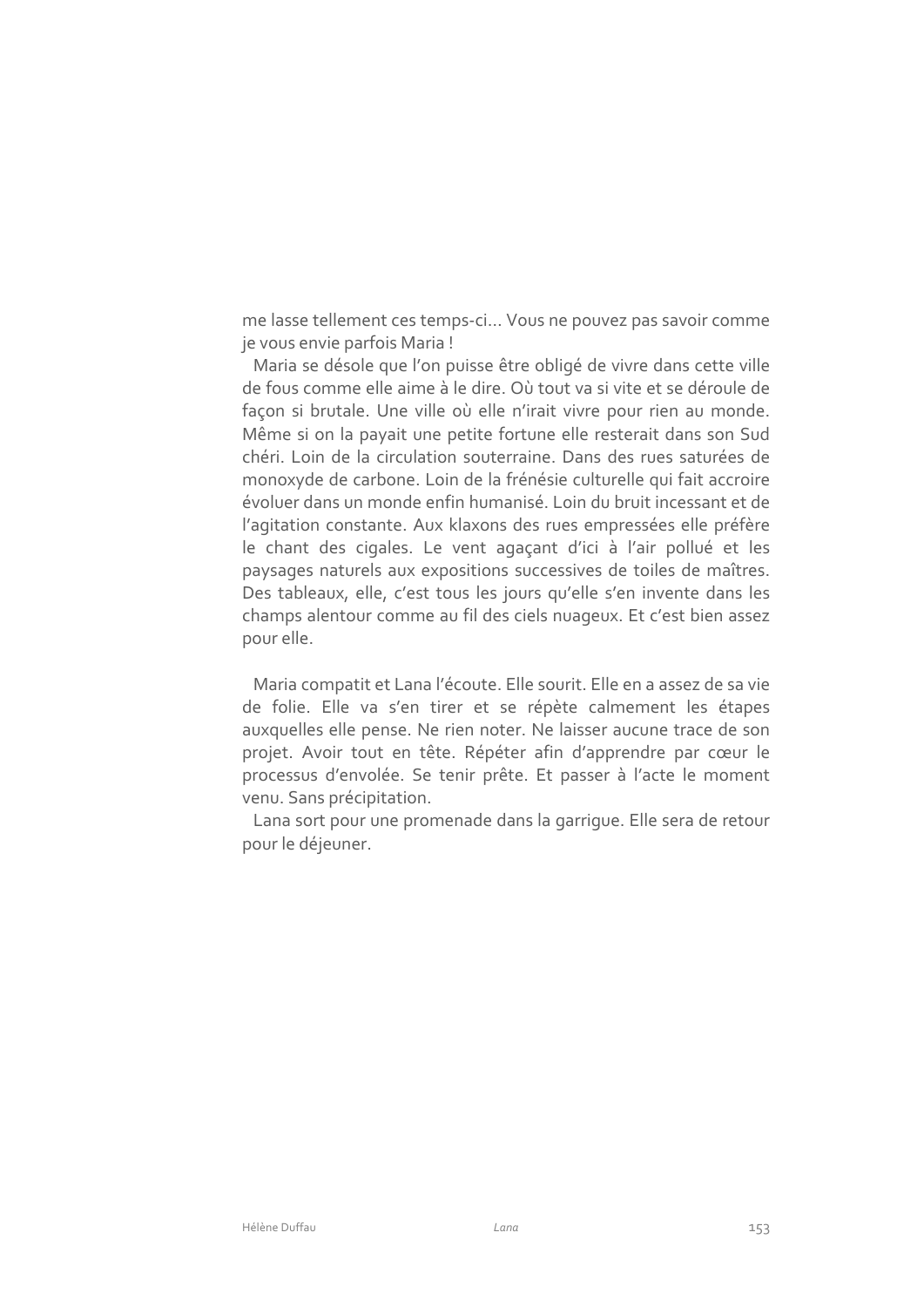« J'ai demandé à vous voir de toute urgence parce que quelque chose est arrivé.

Hugo s'est installé chez moi, il m'a fait cette proposition et j'ai accepté, sans réfléchir, j'ai tout de suite donné mon accord, je crois que c'est mieux... quand je ne réfléchis pas... parfois.

Je n'ai jamais vécu avec un homme, je veux dire, avec un homme que j'aime et qui m'aime. Avec quelqu'un avec qui construire une relation sur le long terme... alors, c'est inquiétant, mais je crois que cette inquiétude pas si grave me plaît, au fond... c'est comme un nouveau défi de vie.

Nous allons chercher un nouvel appartement, histoire de vivre un « chez nous » et pas un « chez moi » réaménagé pour deux... Je crois que j'aimerais mieux changer de ville carrément. On y pense. Je cherche un autre travail, Hugo aussi. Le premier arrivé fait le choix de la ville où installer la suite de notre aventure amoureuse.

En fait, je suis en rééducation amoureuse. C'est comme ça que je le dis... comme ça que je le vis aussi. Mon partenaire s'amuse à reconquérir ma libido... de toute façon, dès qu'il y a quelque chose à conquérir, un homme... passons !

Je peux dire que ça va mieux. Oh, je sens les marques toujours. Rien n'est effacé. Mais j'accepte. Il y a des territoires impossibles à investir à ce jour et c'est comme ça. Je n'ai pas joui depuis la scène des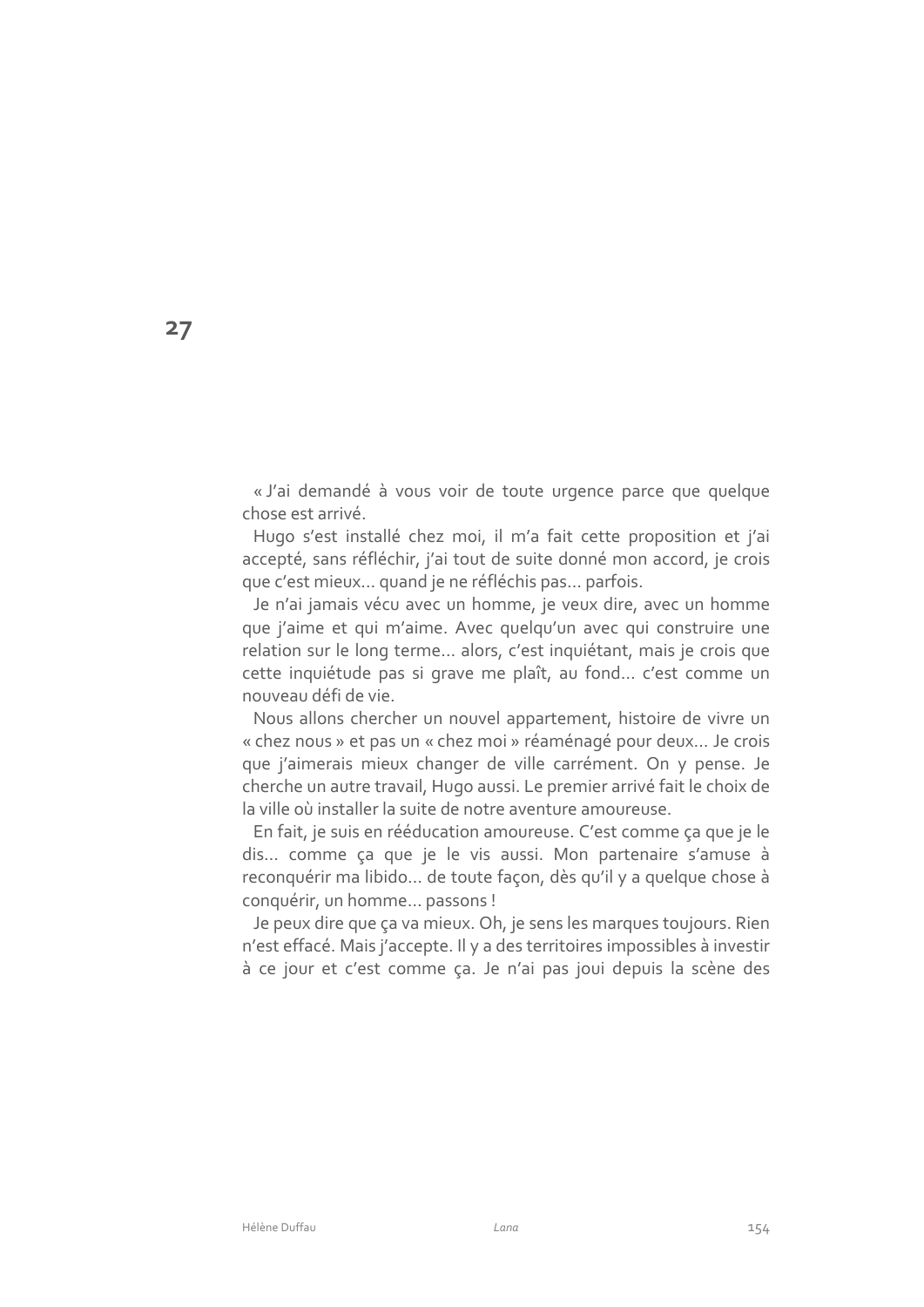escaliers, mais j'ai bon espoir que les nœuds se délacent... je me retape avec patience et ça change beaucoup de choses pour moi. Je me découvre des capacités que j'ignorais : la patience, une confiance aussi, en moi, en Hugo, mon compagnon de route. Peut-être que je fais confiance à ma vie aussi.

Alors, je suis partie prenante de la redécouverte de mon corps. J'ai envie de vivre et d'éprouver pleinement les sensations que je sais avoir existé. Celles dont je me souviens parce qu'elles étaient bonnes. Je me fais exploratrice d'une terre que je croyais connaître qui est pourtant subitement devenue terre inconnue. Je vais à la rencontre de mon nouveau monde... c'est étrange.

Maintenant, quand une main posée à un endroit particulier me crispe et allume dans mon corps cette sensation de cœur fracassé par un assaut trop violent, je me sens devenir comme folle... ça, c'est toujours là... mais je comprends l'alerte... Hugo aussi...

Ça n'est pas toujours évident à connecter cette trilogie : dégoût violent d'un attouchement, arythmie et lien à une scène invisible tentée de se rejouer. Ma sexualité est toujours fracassée... fragmentée... en mille morceaux d'un puzzle éparpillé... ma vie de femme est angoissée... je suis dépendante d'un homme avec lequel je vis... mais je ne voulais pas d'un scénario comme ça moi...

Ma vie professionnelle est compliquée, j'ai des assauts d'humeur, il m'arrive de fondre les plombs au travail, mes collègues trouvent que c'est difficile de travailler avec moi. Je crois que je vais changer de métier... en tout cas, ça me trotte dans la tête ces temps-ci, mais je ne sais pas ce que je pourrais faire... Je crois que j'en ai assez d'être cernée de gens qui me connaissaient et qui ont dû apprendre à faire avec une même personne invisiblement transformée... sans que j'aie rien pu leur dire sinon : tu sais, ça ne va pas très fort en ce moment.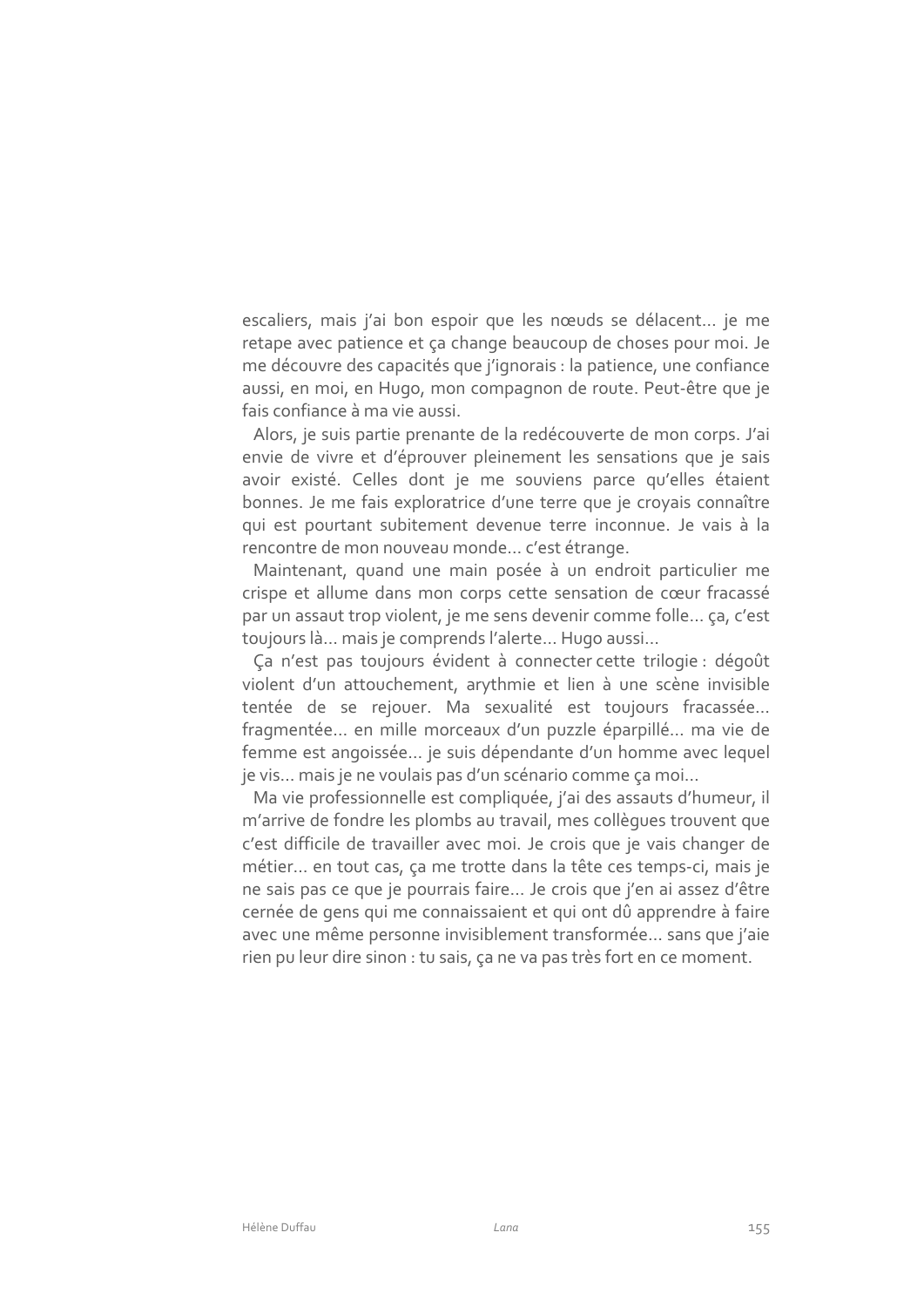Et je n'ai pas envie de leur dire ce qui est arrivé... ce que je crois qui est arrivé... ce que je ne sais pas qui m'est arrivé mais que je sens avoir existé... Genre : tu sais, il s'est passé un truc terrifiant dans ma vie, je ne sais pas trop quoi, c'est-à-dire, je n'ai pas les images mais mon corps, lui, se souvient parfaitement de ce que ma tête ne sait se remémorer, c'était un truc terriblement atroce parce que depuis je suis un peu cinglée, mais.. ça va aller hein ! Genre... je ne peux pas dire ca...

Je vois bien les qualificatifs en suivant : hystérique et autre mots d'amour tellement plaisants à entendre... Je n'ai pas envie de confier mon mystère, c'est bien trop compliqué à comprendre pour celles et ceux qui ont une vie rangée, ordonnée, sans prise de risque, sans connaissance des milieux interlopes de cette société.

Et puis, la compassion, tout ça... La complaisance... Sur le sujet du viol, c'est plutôt douloureux. Je n'ai pas envie de recevoir les regards éplorés de celles et ceux qui sont dégoûtés par l'atrocité de l'acte. Pas plus que les regards pleins de doute des personnes cherchant à comprendre comment on peut être encore vivante après l'horreur. Vivante et, parfois, drôle et souriante. Désirante aussi... un jour... à nouveau. Je n'ai pas envie d'apitoiement, de regards cherchant la faille ou le signe de la douleur passée, de regards anticipant la montée du souvenir, de la sensation...

J'ai vraiment du mal à accepter notre fascination pour la souffrance. Et quand une personne a subi des actes monstrueux, comment certains sont dans l'incapacité de voir cette personne avec cette dualité de sa douleur et de sa possible guérison. Avec sa rage de vivre et d'aller au-delà de la torpeur... Non ! Ils la bloquent dans la case victime. Ils lui servent leur affliction et vont jusqu'à l'empêcher d'exprimer autre chose que de la rancœur, de l'amertume, la folie d'une personne traumatisée, avec les représentations qu'ils se font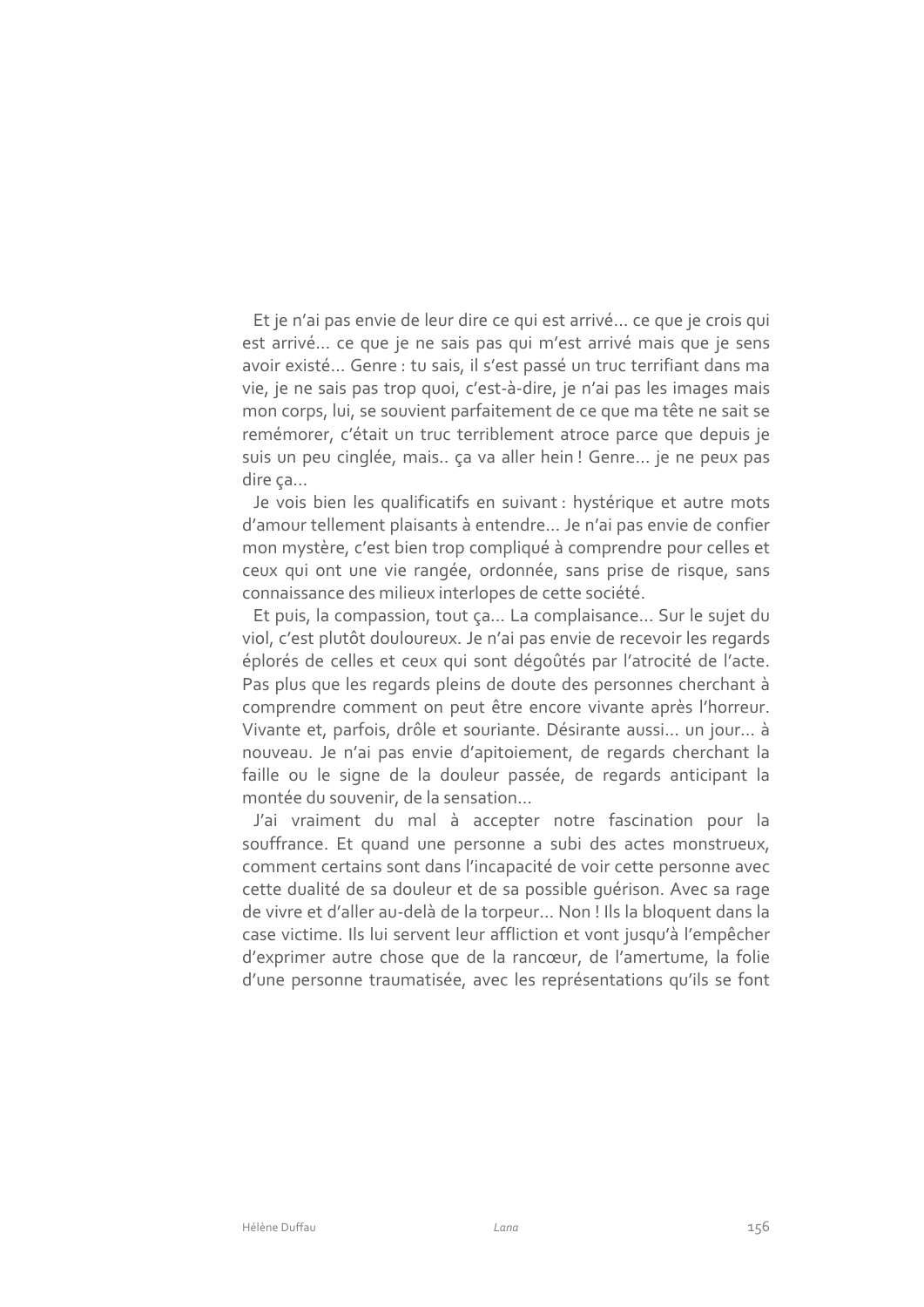de ce que pourrait être leur façon d'exprimer un traumatisme. C'est comme si, après avoir quéri d'un cancer, une personne devait encore parler de la maladie dont elle s'est débarrassée. Dans l'ère de la case à cocher, de la case bornée, tout changement de statut est refusé.

Je crois que... que j'ai désespérément besoin d'être normale. N-O-R-M-A-L-E. Mais j'ai le sentiment que je n'y arriverai jamais !

Je peux rester bloquée en anormalité pour le restant de mes jours ? C'est possible ça?

Excusez-moi, j'ai besoin de me moucher là.

Pourquoi j'ai dit interlope ? Les milieux interlopes ? »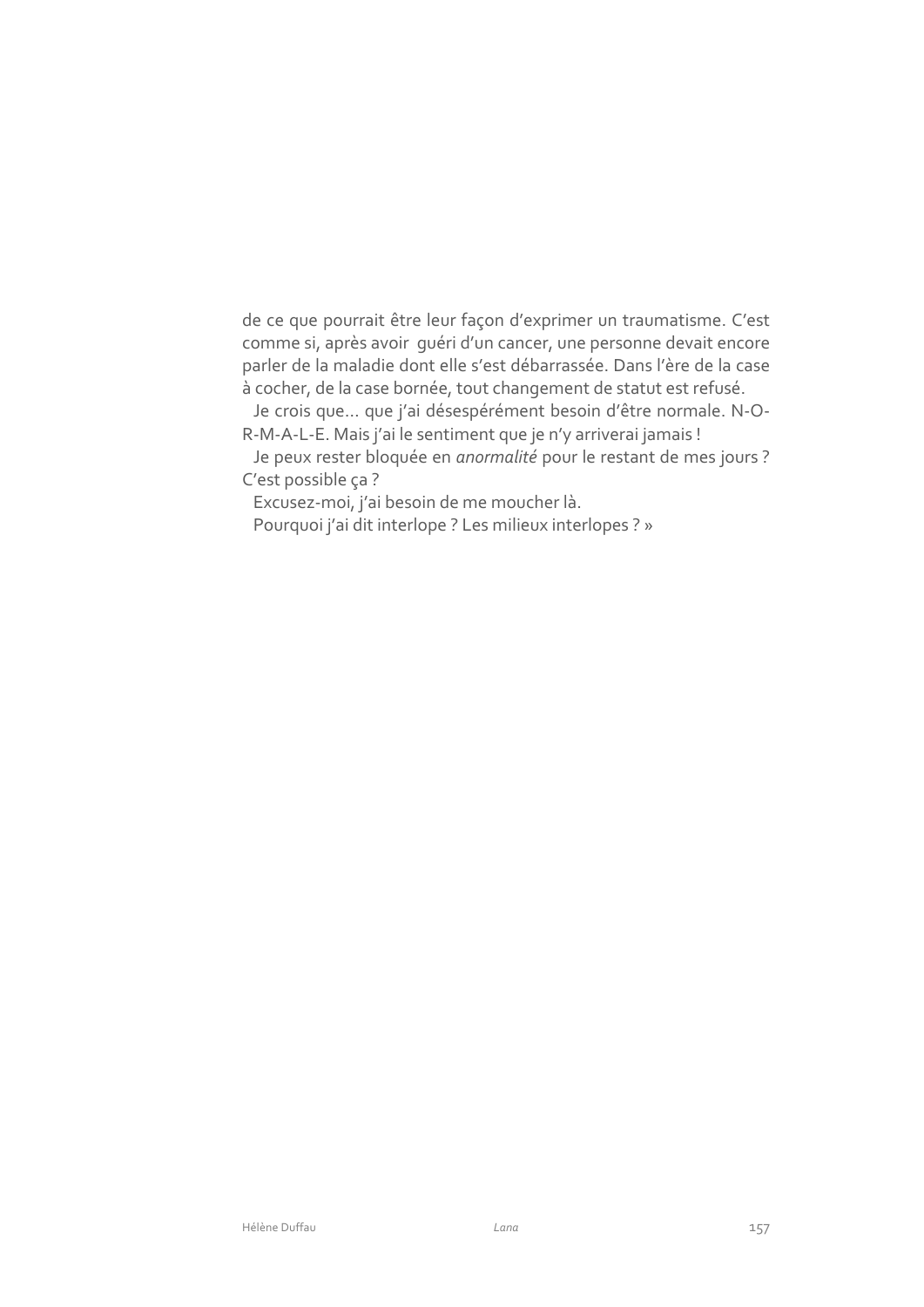Assise dans le bureau de la maison provençale, dans le fauteuil de cuir qui peine à se réchauffer sous son assise, elle discute avec Baude. Il sonne à dix-sept heures. C'est son heure fixe quand elle est en Provence.

Il prend des nouvelles de sa santé. Il a la voix tendre qu'elle aime quand il s'occupe d'elle. Quand il est bienveillant et attentionné. Quand elle le sent sincère.

- J'ai vieilli Baude, il faut que tu t'en rendes compte. Tu ne peux plus doser comme avant. Ça fait trop mal et je sens que ce n'est pas près de passer même.

-Écoute...

- Attends, laisse-moi finir! Je n'ai pas envie de mâcher mes mots pour te faire plaisir. J'ai peut-être été indocile, mais la punition est trop sévère.

- Comment ça tu as « peut-être » été indocile ? Tu as désobéi, tu paies, c'est la règle.

- Il faut que tu réévalues les choses Baude. Je ne suis pas ton ennemie. Tu le sais ça quand même. Mais si tu voyais ma tête et si tu vivais dans mon corps ces jours-ci, tu comprendrais de quoi je parle. Ce n'est plus comme avant...

 $28$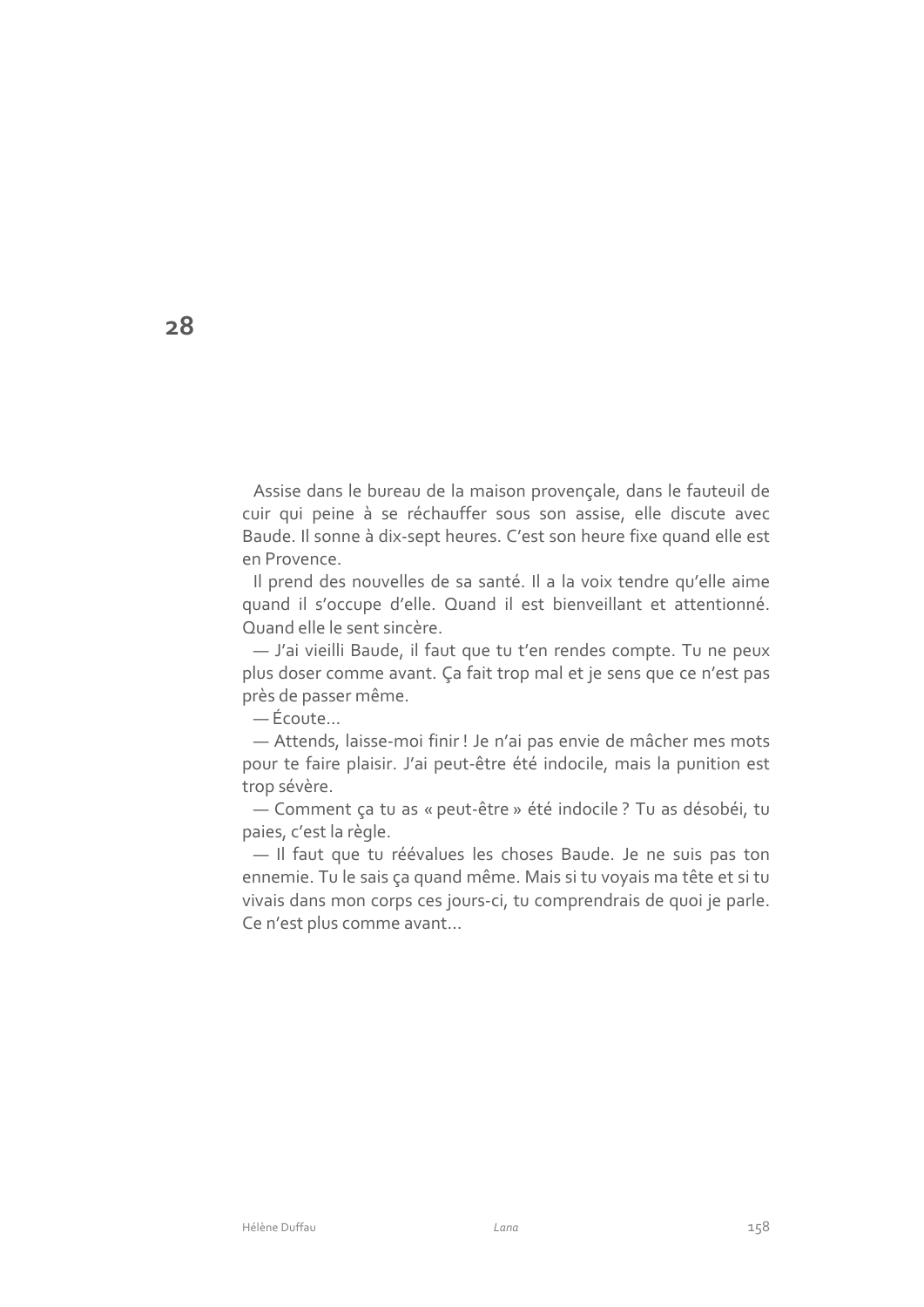Pendant qu'elle s'entend prononcer un discours rassurant, elle se demande si les lubies, la violence que son patron dose mal dorénavant sont liées à sa consommation de psychotropes ou de droques. Au fait que lui aussi vieillisse. Son cerveau plus que jamais branché en mode paranoïaque. Baude plein d'ennemis imaginaires. Baude et ses angoisses financières. Baude et ses problèmes en rafale.

Elle doit regagner sa confiance. Sait qu'il n'est pas dupe alors elle se tiendra à carreau. Fera tout comme il le souhaite le temps de l'apaiser. Ça marche à chaque fois. Il la sait fidèle et professionnelle. Ils se séduiront à nouveau pour le bonheur des affaires de Baude. Pour son salaire confortable. Pour les meilleures conditions de soirées et des résultats croissants qui profiteront aussi à son compte en banque.

Tandis qu'elle l'écoute avec courtoisie, elle se décide à épargner davantage en vue de sa sortie.

Baude lui fait part de ses doutes. Il veut développer ce nouveau marché mais il est plein d'interrogations quant aux moyens à mettre en œuvre. Il se sent pris de court par un business qui arrive. Qu'il a insuffisamment anticipé. Les femmes montent dans les affaires. Le pouvoir est toujours aux hommes soyons tranquilles mais les choses bougent et il faut en être.

- Lana, nous devons être réactifs. Il faut travailler une offre séduisante à inscrire au cataloque le plus vite possible, avant que d'autres ne prennent le marché.

-Tu penses à quelque chose de particulier?

- Oui... et non. J'imagine que les arènes ne seront pas la tasse de thé de ces dames. Il faut inventer, innover ! Je veux quelque chose de fort qui fasse bander les commanditaires, tu vois.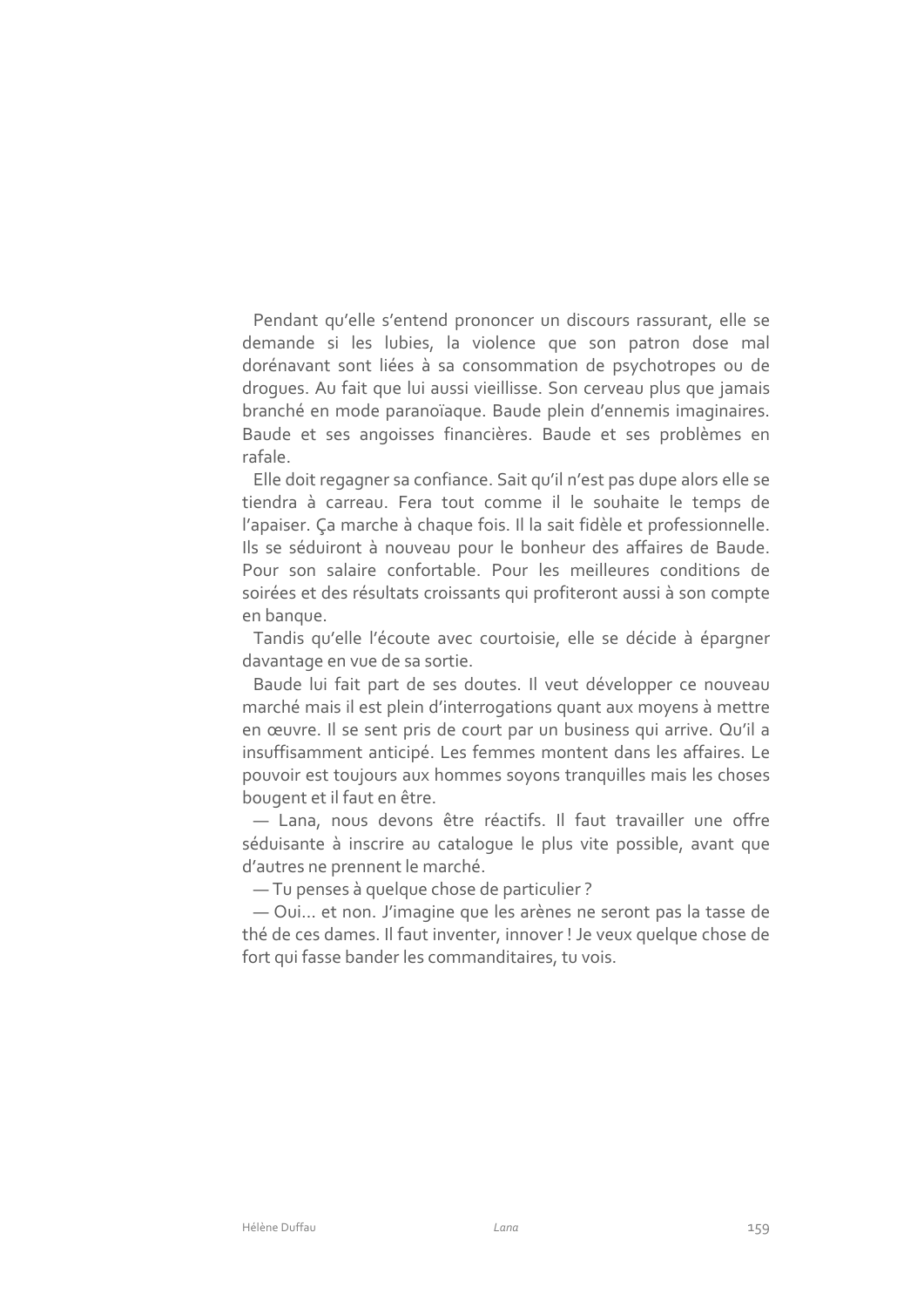- Des soirées maîtresse dominatrice ? Une femme et ses esclaves sexuels. Va falloir briefer sérieusement les gars pour qu'ils acceptent ce changement, tu crois pas?

- Je veux les meilleurs là, en tout cas en phase test. Pitz, Masi... Pour le moment, je ne vois pas grand monde d'autre... Les autres sont trop... trop balourds... Encore que, il faut voir un Nacham peutêtre... Lana, il faut recruter, renouveler les équipes. On a un taf de dingues!

Lana flatte son inquiétude et se fait apaisante. Elle a des idées pour les arènes de femmes mais aussi pour renouveler les soirées au masculin. Il veut l'entendre. Sa vision l'intéresse. Il sait Lana créative et suffisamment infernale. Fiable aussi. Il le lui dit. Il écoute les suggestions qu'elle lui transmet pêle-mêle.

Elle le travaille en douceur. Émet une proposition et lui laisse la place de la faire sienne. De se convaincre qu'il l'a pensée avant elle.

Il critique. Contredit. Pose des objections. Elle argumente. Expose. Illustre. Il se laisse convaincre et la suit avant de reprendre les offres à son compte.

Ensemble ils projettent et construisent. Mettent sur pied deux opérations à tester. Deux bases à partir desquelles faire évoluer l'offre. Ils anticipent un tarif et son corollaire. Un chiffre d'affaires en croissance. Il jubile.

La conversation n'en finit pas. Ils se disent qu'ils vont y aller ensemble. Main dans la main comme aux plus beaux jours. Il est prêt à confier de nouvelles responsabilités à Lana. Elle hésite. Tergiverse. Se fait désirer. Attend qu'il la convainque. Puis elle baisse la garde et accepte l'offre de promotion. Elle prendra de nouvelles responsabilités c'est d'accord mais elle veut pouvoir demander son aval à Baude si elle en éprouve le besoin. En termes d'organisation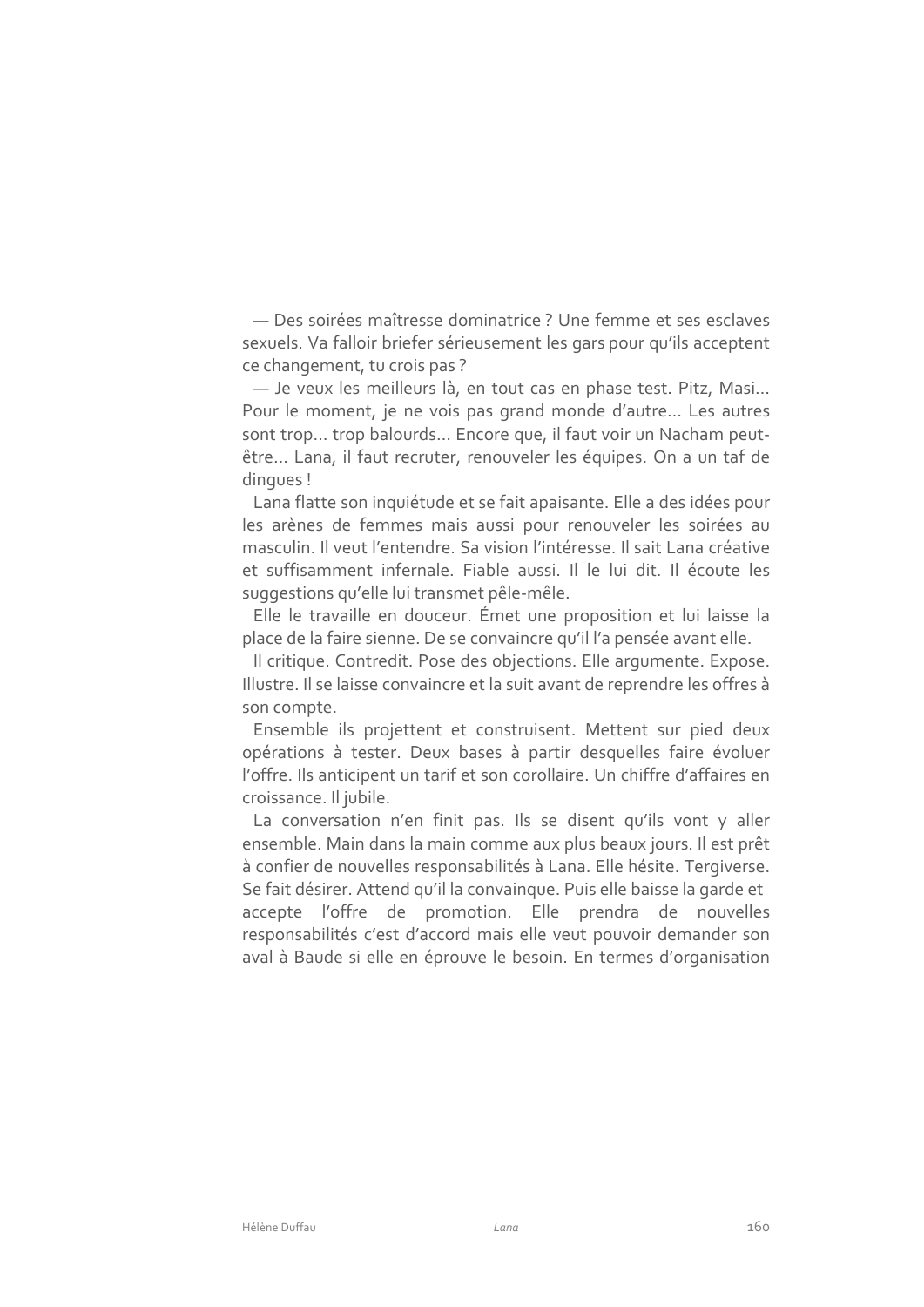ou de conduite de soirées. Ou le convier pendant certaines arènes. Il accorde.

Ils dressent la liste des étapes à venir : investir un nouvel appartement à proximité de celui de Baude, peut-être dans les étages inférieurs ; agencer le lieu et le décorer de façon à conserver une harmonie entre les deux arènes, un style reconnaissable; réorganiser le cataloque et l'élargir ; donc augmenter le nombre de reines et de princes avec des éléments triés sur le volet; ce qui implique de nouveaux rabatteurs.

Elle interrogera les gars de l'équipe à son retour. Pour leur demander des contacts. Pour leur proposer de faire entrer un collègue dans une équipe ou une autre. Elle renouvellera les mises en garde : santé irréprochable, hygiène également, capacité de vie marginale, adepte de droques multiples, intéressé par l'argent, fiable et nécessairement discret. Les bras cassés fascinés par la place du chef à s'arroger étant évidemment à éviter. De toute façon chacun sera testé par Baude et ses méthodes radicales. Les types peu sûrs seront vite repérés et remerciés.

Le rabattage avait fait ses preuves et constituait un bon outil. Révélateur du meilleur comme du pire en termes de professionnalisme comme de concupiscence. En cas de défection d'une nouvelle recrue un dossier imagé achèterait son silence. Cela avait toujours fonctionné comme ça. Les gars le savaient. Ils sauraient se faire convaincants auprès de leurs connaissances si les choses dérapaient.

- Je veux plus de femmes Baude. Des femmes que je formerai à ma manière. C'est-à-dire, avec un recours moindre aux droques.

- Attention Lana, comment tu tiendras ton cheptel sans les psychos?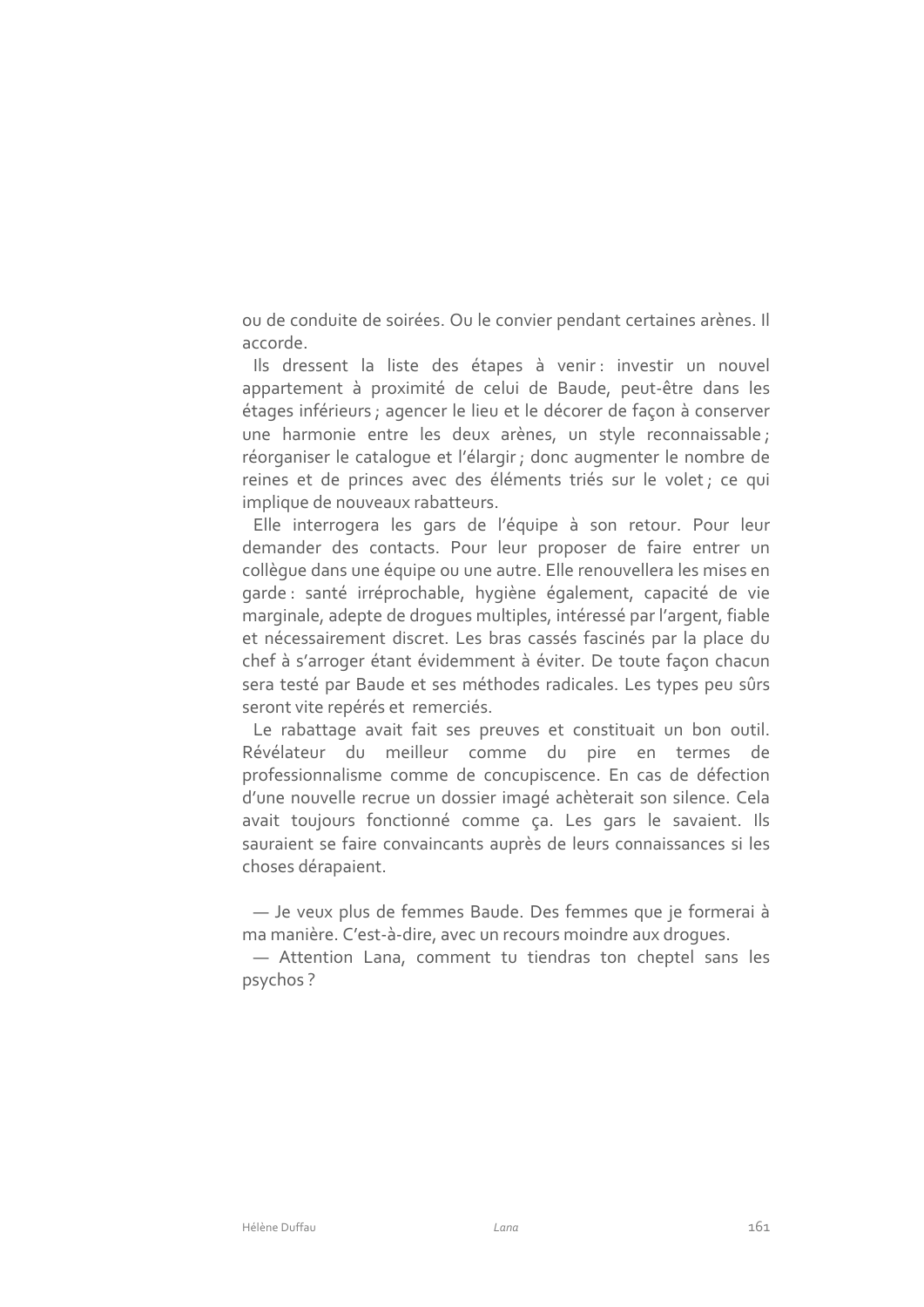- Je les forme. Je les plie s'il le faut, mais elles obéissent. Elles sont d'accord pour faire ce qu'elles font. On n'a pas besoin de les défoncer systématiquement. Je veux travailler comme ça. Du moins, essayer de travailler comme ça. Et si je me trompe, je reprends les bonnes vieilles méthodes qui ont fait leurs preuves.

-Tiens, c'est original... Je demande à voir, ma chérie.

- Les droques nous usent Baude. Je crois que je fatique et j'aimerais monter une équipe qui tienne sur la durée. Que l'investissement soit fait une fois, principalement une fois, pas à chaque fois ou presque.

- Si tu veux nous faire gagner plus d'argent, je suis preneur. Mais gare à toi si ca ne tient pas avec tes filles ! Parce que si les mecs de l'équipe en veulent tous à ma peau, j'imagine que ça sera strictement la même histoire avec les tiennes. Tu vas pouvoir les mater sévèrement d'entrée de jeu si tu veux que ça marche !

Lana explique pourquoi elle veut préserver le capital des nouvelles recrues. Elle veut des femmes pour la durée. Pas des jetables comme ils l'ont fait auparavant. Des femmes fiables et de confiance. Elle veut des soirées spéciales où les rabatteuses chaufferont les clients pour les conduire les uns vers les autres.

Dans les arènes au masculin, les clients se joueront d'eux-mêmes ce qui implique un moindre recrutement de Natacha. Une équipe de femmes formées. De confiance. Rémunérées à la hauteur de leur travail et du secret de leurs affaires. Le tarif des arènes augmentera mais les frais annexes notamment ceux liés aux tests et aux commandes de droque pour le personnel seront appelés à diminuer pour dégager de nouveaux bénéfices.

Pour les soirées au féminin même principe : des femmes dominées par des femmes, branlées par des femmes, baisées par des femmes. Moins d'hommes dans le décor. Moins de testostérone et de sueur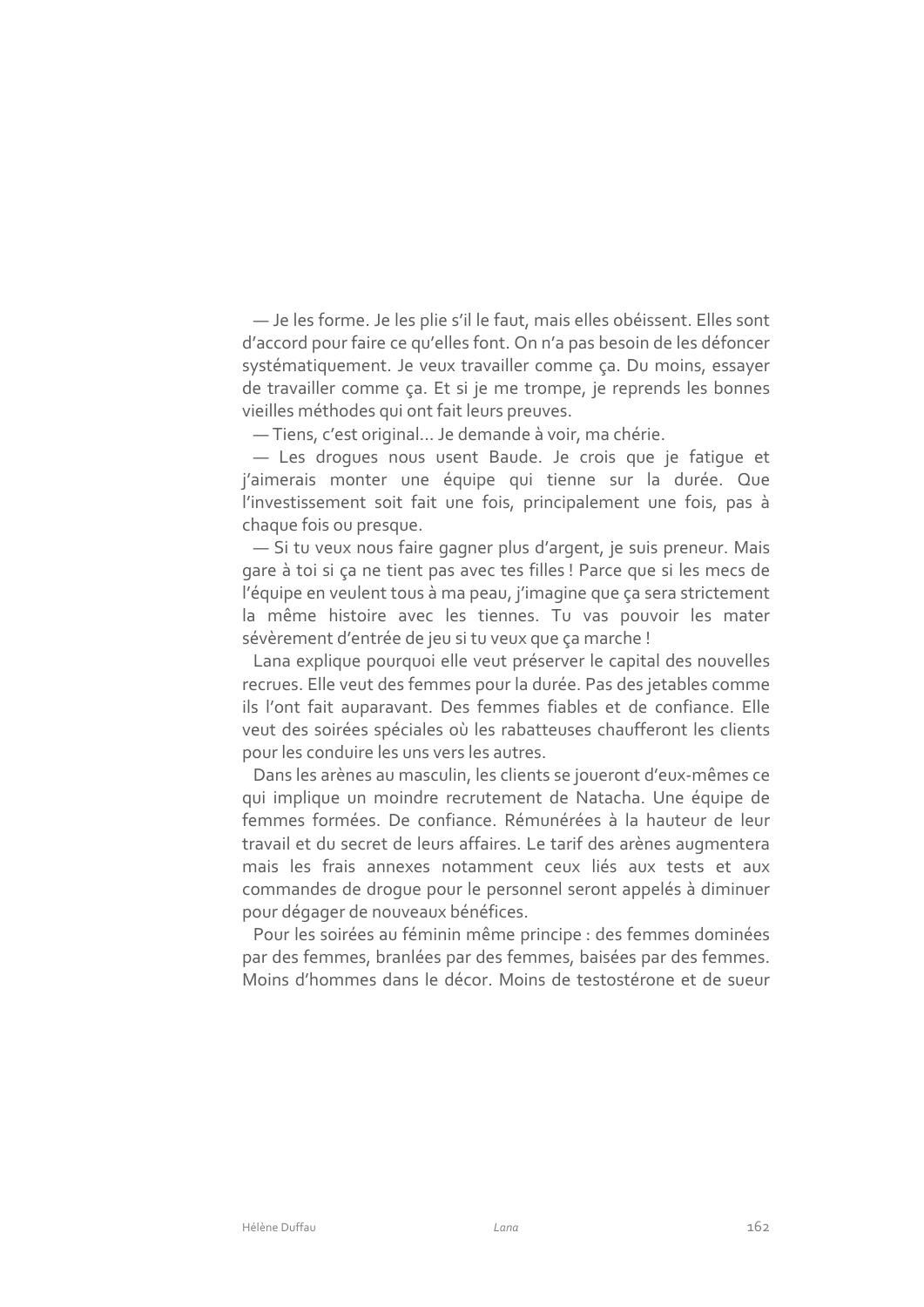acidifiée. Elle veut des formes rondes. Des visages souriants. Faire du féminin la nouvelle carte des arènes. Une signature. L'offre dont on vantera les qualités et les résultats. La singularité qu'on s'arrachera dans « la ville de fous ». Et qu'on vienne de loin même, pour s'offrir un moment hors du temps. Une pause en sexualité tarifée haut de gamme avec prestations d'une qualité irréprochable. Avec des surprises à la hauteur de l'investissement comme des enjeux.

Baude flatte l'esprit pervers de Lana. Elle le remercie. Se dit heureuse de le côtoyer. Fière de ce tandem qu'ils constituent. Ils vont aller loin. Très loin ensemble. Encore plus loin, elle en fait la promesse. Elle ajoute qu'elle aimerait dorénavant scénariser les soirées en musique pour marquer les temps forts. Elle a quelques idées de classiques et de contemporains tournés vers les musiques anciennes. Elle prépare une liste.

Elle souhaite rester deux semaines en Provence cette fois. Le planning est léger ces temps-ci. Elle dit qu'il n'aura pas besoin d'elle avant le mois prochain. Le recrutement peut attendre son retour. Baude tente de la mettre sous pression. Il veut qu'elle rentre plus tôt mais n'obtient pas satisfaction. Elle se sent encore trop fatiquée pour reprendre l'organisation des soirées à venir. Elle a besoin de temps pour réfléchir à leur discussion afin de consigner tout ce qu'ils se sont dit et les pistes que Baude a formulées. Elle souhaite bénéficier du calme de la maison pour clarifier. Pour projeter en termes humains et matériels. Pour poser un rétro planning et le lui proposer.

Vision précisée des étapes. Temporalité. Budget. Il lui faut bien une quinzaine pour avancer le business plan.

Elle l'aime et l'embrasse.

Juste avant de raccrocher elle demande ce qui est advenu de Sophia. La réponse est celle qu'elle attendait. Elle embrasse à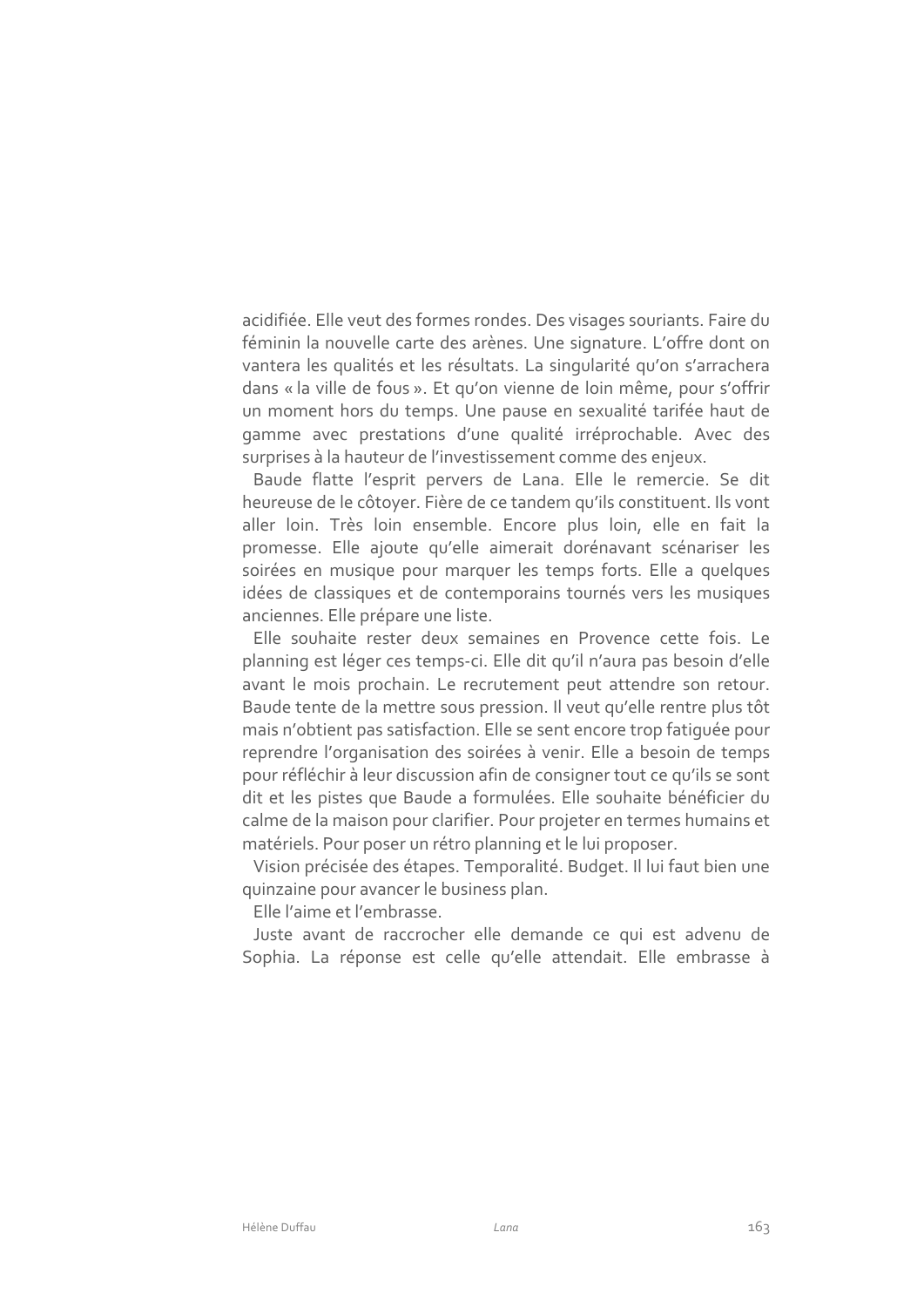nouveau Baude à travers le combiné. Sourit. Repose le téléphone et caresse son ventre.

Il est vingt heures trente.

Aussitôt le regard apeuré de la jeune femme dans le sien le soir de l'arène. Douleur électrique dans son utérus. Successions de regards jusqu'à celui de Graziela quand elle a refermé la porte.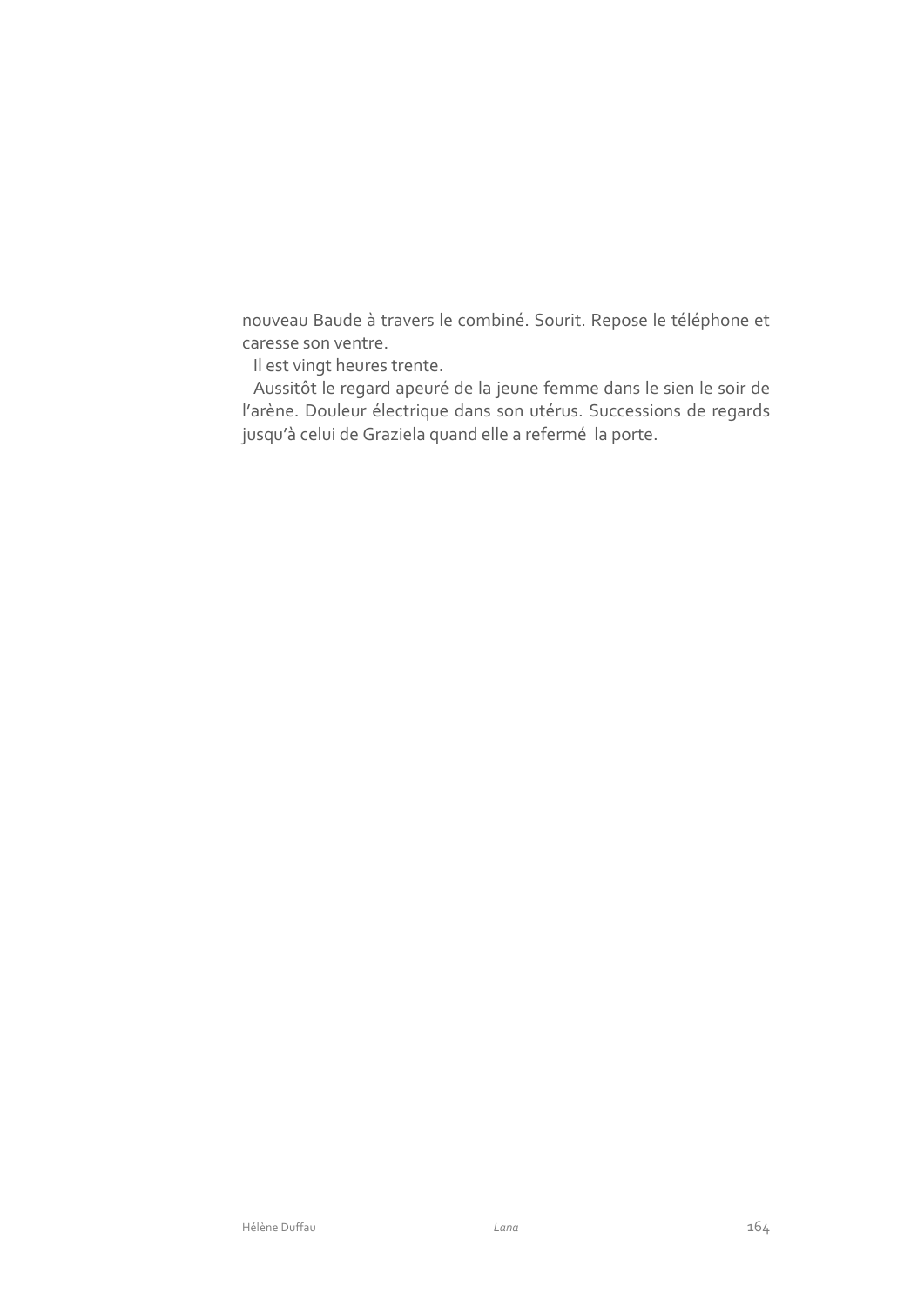Lana construit avec beaucoup d'implication le nouveau modèle économique et les affaires associées. Sa vision est technique. Pratique. Professionnelle. Elle vise la rentabilité et le profit. Sans négliger la qualité et l'art de surprendre les clients qui, jusque-là, ont fait la réputation de Baude. Elle se plaît dans cette activité qui la stimule et lui donne des heures de réflexion, de projection, d'organisation qui la galvanisent.

Lana est en mode projet. Les enjeux sont multiples. Elle a le sentiment de vivre à nouveau. De vivre enfin. La nuance qui différencie les deux sensations est encore ténue.

L'appartement de Baude sera entièrement réaménagé et repeint. Blanc mat. Moulures des couloirs gris souris. Lustres et miroirs dorés. Un peu chic. Un peu kitsch. Une ambiance de bordel contemporain. Un vaste lit rond blanc au centre de l'arène. Du cuir peut-être. Elle y dispose reines et princes en en corolle. Visualise. Vêtements assortis au décor pour eux. De nouveaux déquisements pour les clients. Une panoplie d'accessoires à leur associer. Elle dresse une liste.

Elle veut une mise en scène propice à l'affolement général. À l'abandon de la retenue pour des pratiques inespérées. Un décor qui associe mise en confiance et stimulation sans limite. Elle ajoute une table sur roulettes. Un divan d'examen électrique et hydraulique. Deux canapés. Deux cages et autres attirails de soumission.

29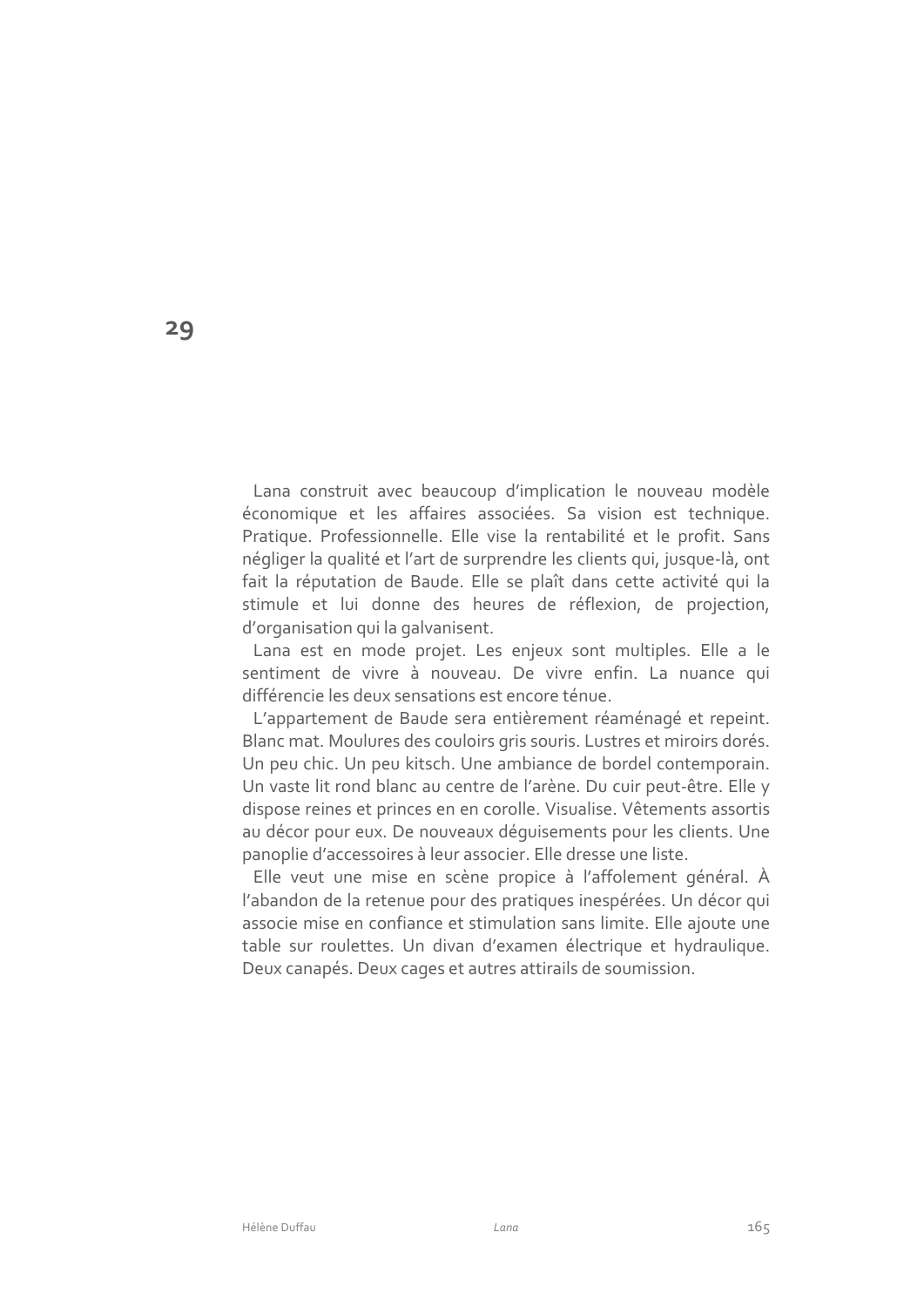Au centre du lit, une barre fichée dans le plafond offrant de quoi suspendre voilages, cordes, harnais. Elle note en parallèle quelques idées de scénarios à développer.

Pour la part des affaires qui lui sera confiée elle veut un nouvel appartement d'au moins cent cinquante mètres carrés. Elle pourra faire son affaire d'une plus grande surface. Elle voit une grande pièce entourée de canapés et de méridiennes. Son centre accueillant le mobilier adapté à chaque soirée. Un peu comme chez Baude. Une pièce pour entreposer décors et ustensiles. Costumes et matériel. Une cuisine qui peut être petite. Elle y préparera boissons et expédients. Une vaste salle de bain à aménager pour la rendre pratique selon leurs usages. Ça pourrait être le réaménagement d'une chambre préexistante. Elle veut de l'espace en ce lieu.

En parallèle de ses plans et projections Lana veille chaque jour à se refaire une santé. Deux semaines de marche. De grand air. De prévision et de répétition. Elle est motivée.

Elle boit un grand verre d'eau tiède citronnée avant de se lever. Elle s'étire. S'habille. Elle sort à sept heures, chaussures de sport aux pieds, pour une marche dans la garrique. Elle circule à l'opposé du chemin que Maria emprunte pour se rendre au domaine. Elle salue les rares agriculteurs qu'elle croise.

Bonheur des champs de lavande qui violacent le paysage comme nulle part ailleurs. Régal pour les yeux. Pour les narines qui transportent dans ses fibres le parfum subtil. Doux et apaisant. De fait, elle se sent sereine. Elle est calme. Éprouve sa légitimité tant dans l'organisation nouvelle des activités que dans l'anticipation de sa fuite. Alors elle profite de chaque instant. De chaque parcelle de paysage que ses yeux embrassent. Elle s'en emplit comme si c'était déjà la dernière fois. Comme si elle se savait contrainte de se passer à jamais de ces paysages. Un jour. Bientôt.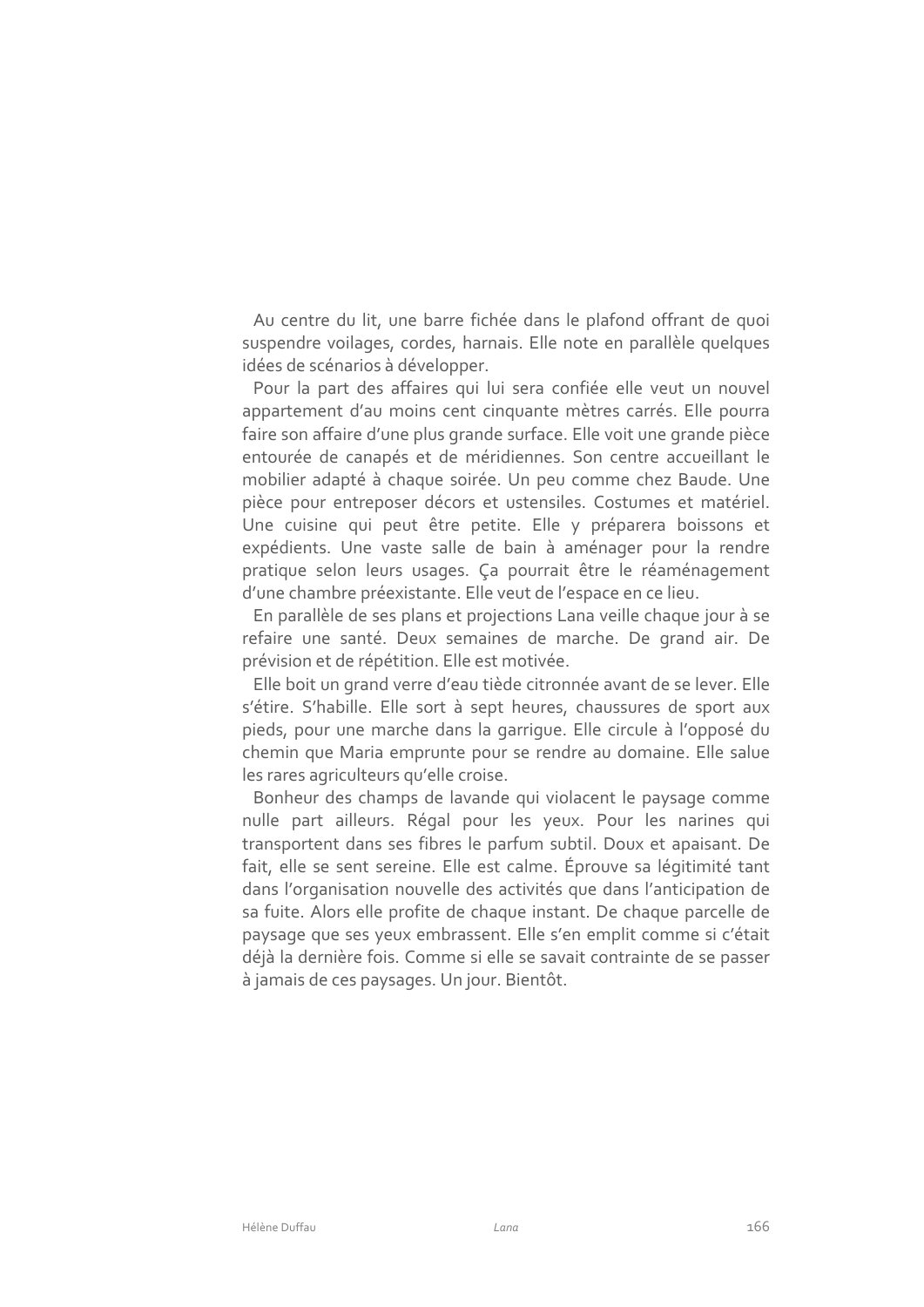Elle allonge quotidiennement la distance parcourue et se prend à courir. Retrouve des sensations anciennes. Non pas oubliées - elle se rend compte que son corps connaît encore le rythme, la stimulation cardiaque, hormonale - mais remisées. Sensations, émotions même qu'elle avait perdues de vue. Déprogrammées d'elle. Éloignées comme des outils à vivre mieux qu'il lui aurait fallu ianorer.

Elle trouve curieux de se dire ça. Qu'elle a arrêté de courir pour être plus mal. Moins bien peut-être. Qu'elle a accepté cet arrangement avec elle-même. Elle se demande pourquoi elle a été si retorse. Pourquoi elle a depuis tant d'années inscrit sa vie dans cette dépendance à Baude. Dans l'asservissement à la perversité d'un autre qui a forgé la sienne. Avec sa complaisance. Avec son consentement.

Était-elle si perdue quelque vingt ans plus tôt ? Si désabusée qu'elle a trouvé cet avenir-là désirable ?

La course révèle des vertus qui réjouissent Lana. Elle court et clarifie son esprit. Elle court et avance le bilan de sa vie. Elle court et pousse l'analyse de son être. Elle court vers sa nouvelle vie.

Elle prend ensuite le temps de quelques étirements. Progresse encore. Trente minutes vers l'est. Trente minutes vers l'ouest. Elle œuvre à retrouver un souffle profond. Veut suer tout ce que retient sa chair. Clarifier sa lymphe. Purger ses cellules. La sensation de nettoyer son corps l'aide à reprendre le dessus. Elle aime ça. Son esprit devient vif. Il cavale même quand elle prépare ce qui la concerne. Quand elle établit les plans de son escapade définitive.

Elle termine sa course par une contemplation des champs de lavande. Fascination pour cette végétation alignée dont le vert et le violet plongent dans le bleu de la mer. Au bout des tiges, les fleurs s'apprêtent encore. La floraison est commencée pour certaines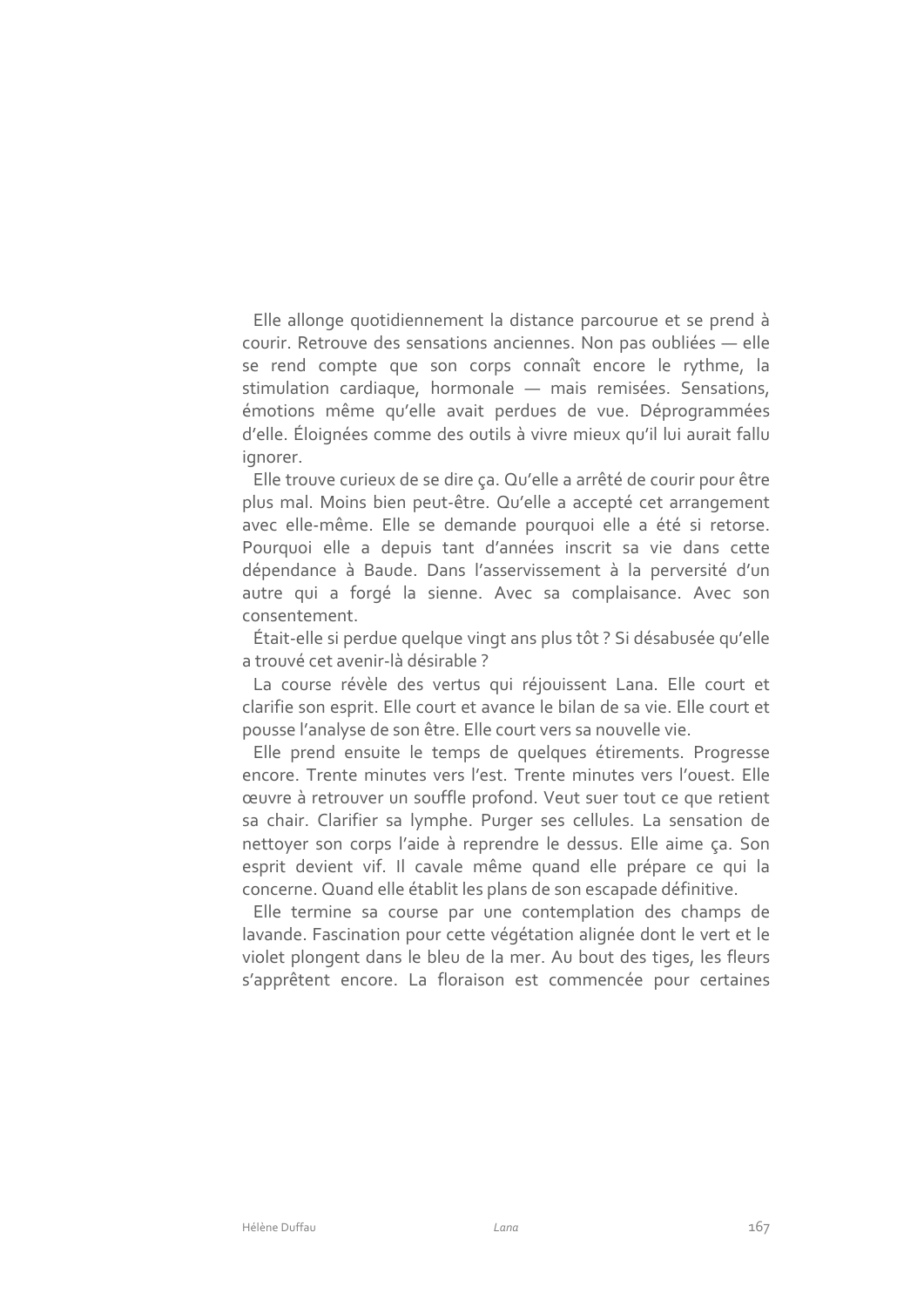variétés. Les éclosions de fleurs se succéderont au fil des mois les plus chauds pour embaumer l'air jusqu'à la fin de l'été.

Elle rapportera quelques navettes dans ses bagages pour prolonger à distance l'apaisement que lui procure ici l'air parfumé. Pour embaumer les affaires de toilette dans les appartements des soirées. Dans ses tiroirs aussi. Elle veut de la lavande dans son paysage olfactif de la ville agitée. Achètera des flacons d'huile essentielle avant de repartir.

Douche salvatrice à son retour au domaine. Vêtements frais et préparation de son petit déjeuner qu'elle prend sur la terrasse. Son appétit revient. Elle abandonne définitivement le café et prépare du thé vert. Croque des tartines grillées couvertes de fromage de brebis frais et d'un filet d'huile d'olive. De beurre accompagné de miel. Quelques anchois parfois quand l'envie de sel se fait impérieuse. Elle ajoute des herbes aromatiques du jardin pour parfumer sa table. La décore de fleurs fraîches chaque jour et Maria la réprimande parce qu'elle lui prend son travail.

Lana se réjouit du fracas dans sa tête quand elle mâche le pain croustillant. Est-ce cela qui lui donne envie d'en reprendre une tranche? Une tranche sonore qui met à distance, le temps de la mastication, le feu des pensées qui bruissent Qui s'agitent. Se disputent sous son crâne et chahutent. Qui pressent. La pressent de changer de vie. L'urgent de prendre la tangente dans un nouvel élan.

Elle boit plusieurs tasses de thé chaud et léger. Lézarde au soleil encore tendre en attendant l'arrivée de Maria. Feuillette les catalogues qu'elle s'est fait envoyer.

Il lui semble rajeunir. Quelque chose en elle est à nouveau opérant. Une reconnexion. Une verdeur. Une sorte de joie. Elle pense qu'il lui faudra pondérer son ardeur lorsqu'elle rentrera. Sinon, si elle rentre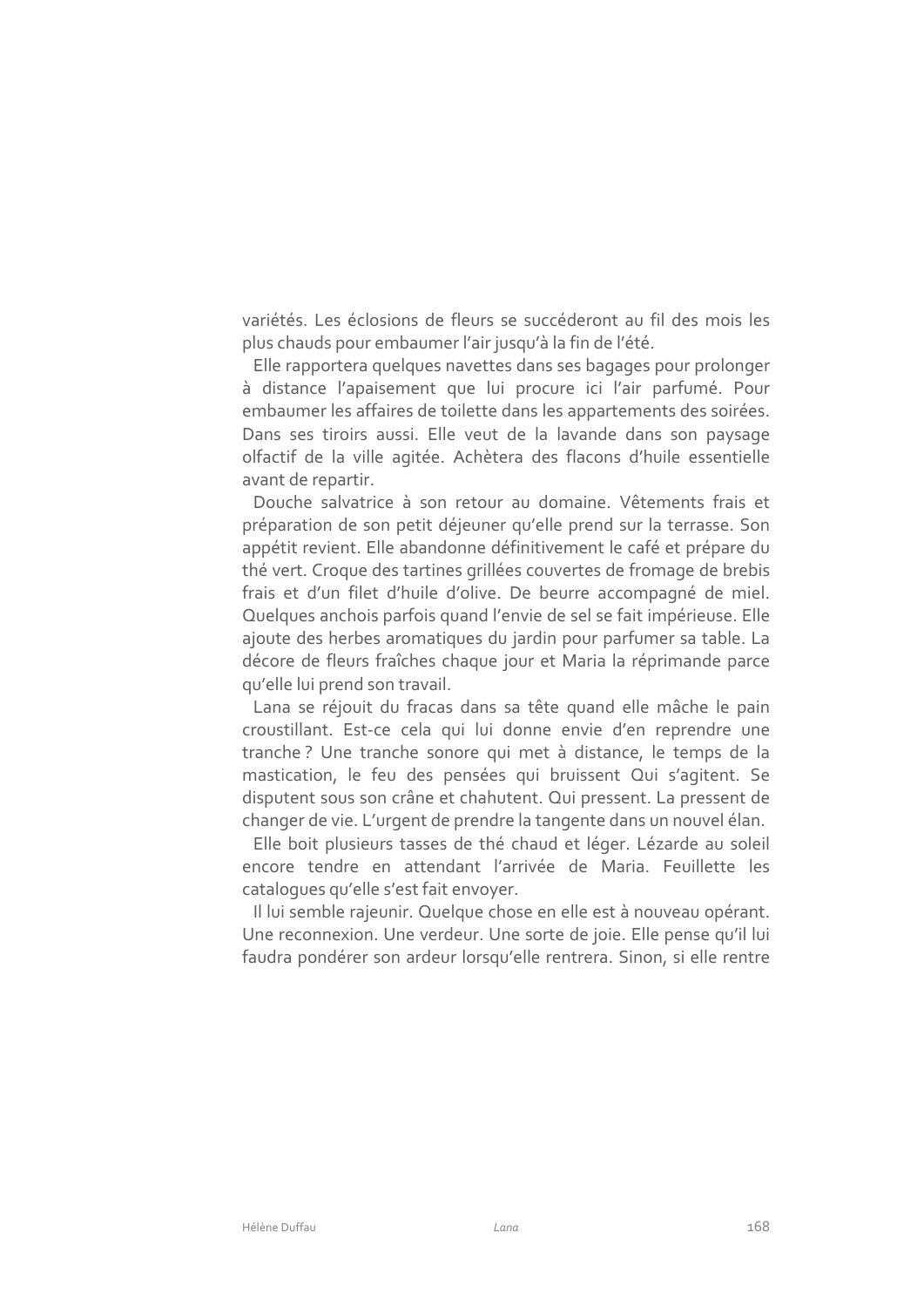pleine de vie, comment donner à comprendre à Baude qu'il lui faut impérativement diminuer les doses et les punitions ?

Son visage gagne en couleur. Le bleu de son regard ressort. Mange sa figure. Les cernes s'amenuisent sous ses yeux. Elle fait l'étrange constat qu'elle aspire à passer sa vie dans ce rythme. Dans cette lumière. Dans cette sonorité. Avec des herbes fraîches chaque matin sur sa table. Dans le calme et la lenteur d'un pays où le langage traîne dans les bouches à en devenir incompréhensible. Un langage étrangement rond. Gouleyant comme un vin de terroir. Un pays où le vent se lève sans prévenir. Déforme l'espace visuel et sonore. Annule la possibilité du langage tant il encombre l'ouïe.

Jour après jour elle prépare la suite. Invente des solutions. Apporte des réponses à ses questions comme aux errements de sa pensée. Se répète une nouvelle façon d'envisager sa vie. Puis sombre dans le doute. Qui survient sans prévenir et la plonge dans des abîmes de nouvelles interrogations sans fin.

En sera-t-elle capable ? Elle se demande si elle pourra prendre un autre cap. Si elle sera à la hauteur de cette ambition nouvelle qui la tient depuis le dernier règlement de comptes. Non... Elle se reprend : qui la tient depuis Sophia dans la salle de bains puis l'arène. Sophia qu'elle a sauvée de son massacre organisé.

Lana veut vivre pour elle-même dorénavant. Par elle. Elle a de l'argent de côté. Sans doute pas assez. Elle parviendra à ses fins. S'en fait une nouvelle raison de vivre. Une philosophie même. Un moteur à traverser chaque journée. À donner à Baude ce qu'il attend d'elle avec une pointe de surprise pour maintenir l'enfumage.

Les idées qui ont circulé depuis la douche de son arrivée sont en pleine expansion. Elle s'en félicite. Se sent créative comme rarement. Restent quelques hésitations. Quelques panneaux à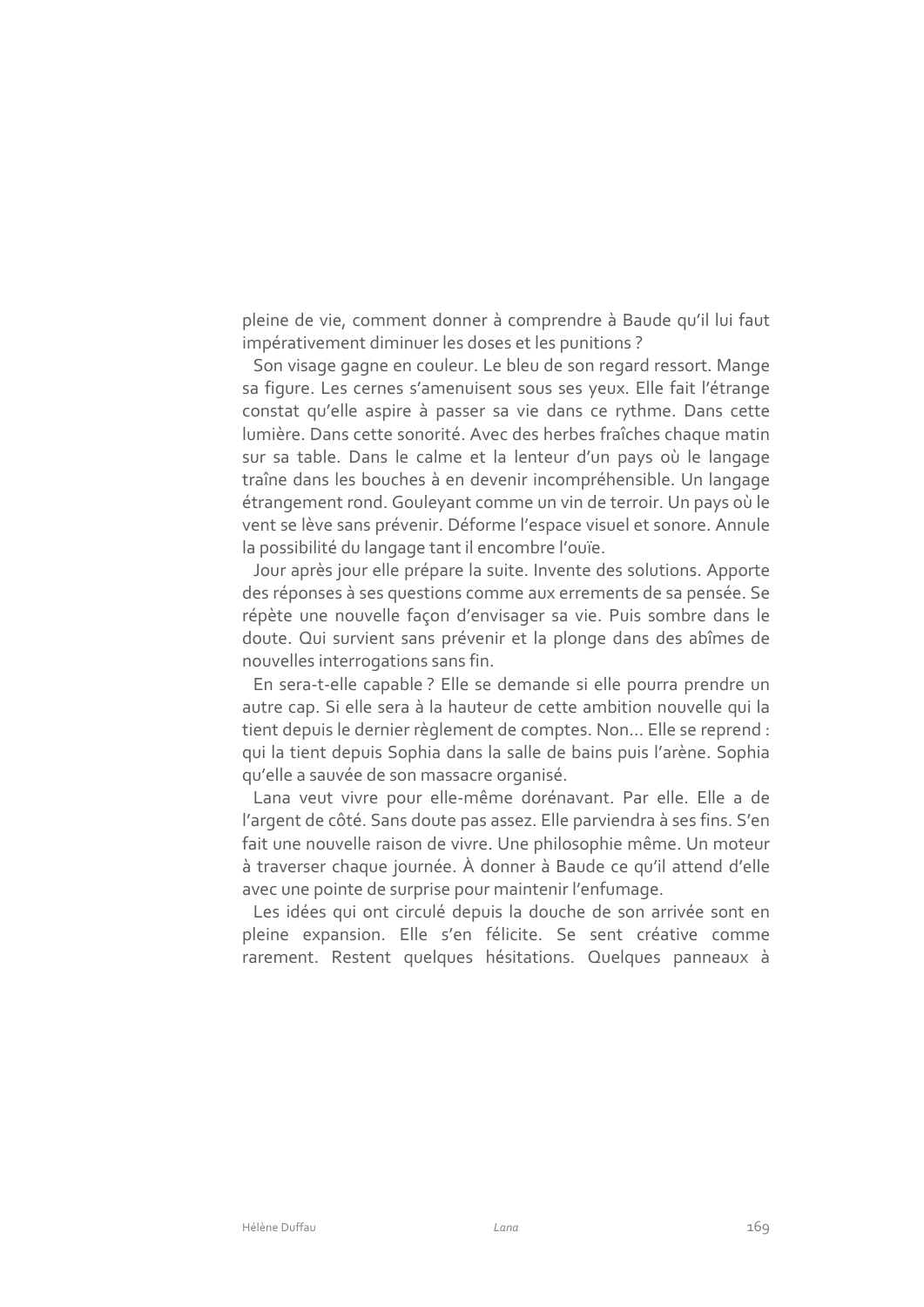clarifier pour sa sortie de piste. Le doute à apprivoiser. Une entière confiance à regagner.

Avant de rentrer à la ville agitée elle ira faire une course dans la semaine. Seule. Acheter son billet de train sera un bon prétexte. Elle se rendra de bonne heure au village. À pied. Elle a passé un commande et ira en chercher le colis dans un lieu de dépôt.

Elle en profitera pour prendre un petit déjeuner sur la terrasse de l'hôtel du port. Elle aime l'activité matinale en cet endroit. Le décor des bateaux. L'odeur des casiers et des filets de pêche. La carrure des marins. Leur peau marquée par l'air salé. Par l'excès de soleil sur le miroir de l'eau. Par la dureté de leurs conditions de travail.

Elle pense à la rudesse des siennes.

Lana se félicite d'une autonomie qu'elle sent s'installer en elle avec viqueur. Jeune pousse encore verte à entretenir avec toutes les attentions. Elle est fière de cette nouvelle force qui la tient. La tend et l'impressionne. Et même si elle se sent encore fragile, si des pans de ses projets la plongent dans l'incertitude, elle se convainc qu'elle y arrivera. Elle se rachètera une liberté. Pour Sophia. Pour Graziela. Pour elle aussi.

Elle se couche vers vingt-deux heures. Retrouve un sommeil profond et réparateur. Fenêtres ouvertes au chant des cigales. Aux bruits de la nuit dans une campagne familière.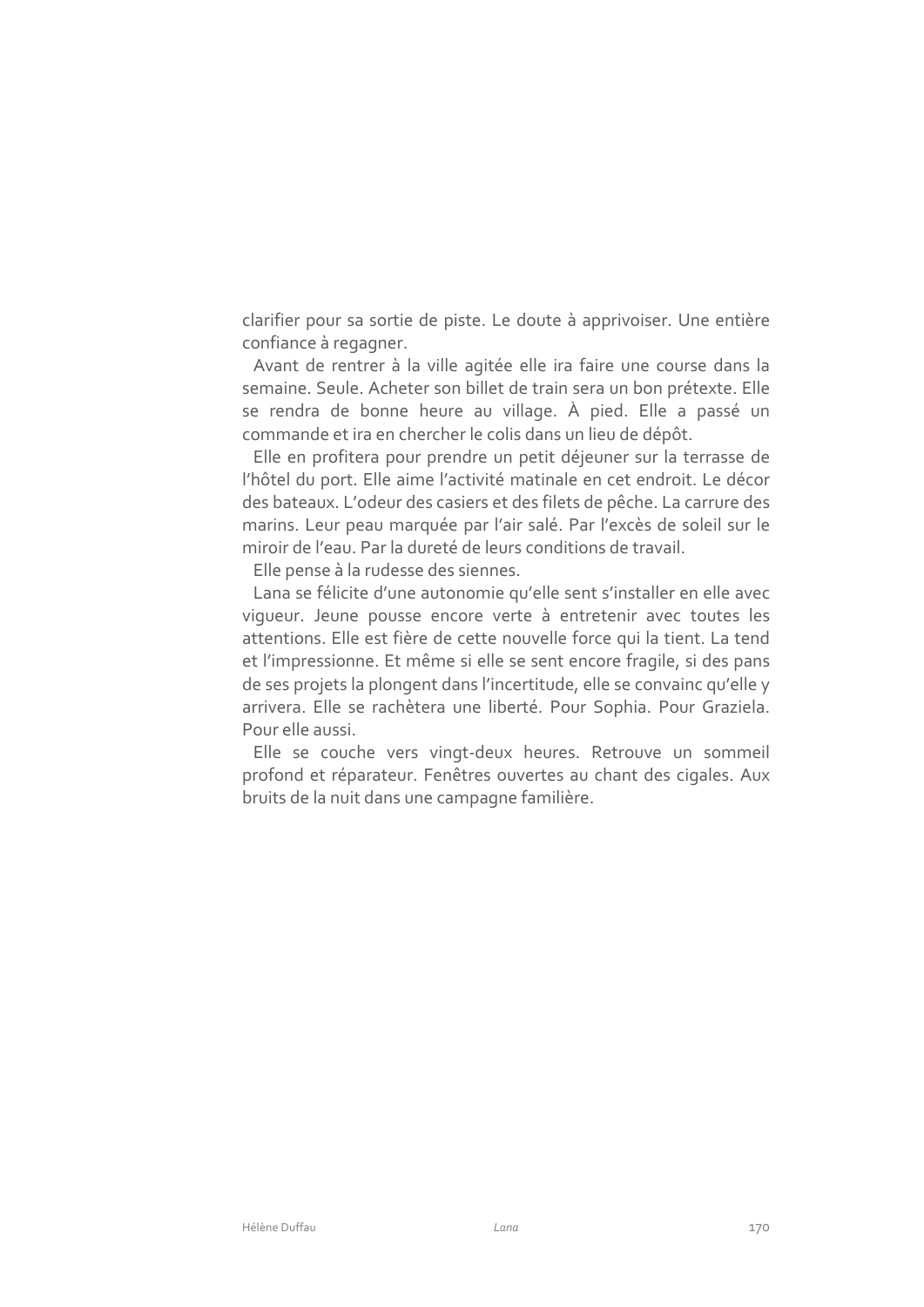« J'ai reçu un appel... Quelqu'un m'a prévenue que trois enveloppes me seraient livrées prochainement. Des lettres... comment dire... Des enveloppes dont l'annonce m'a fait l'effet d'une bombe dans le corps.

Où plutôt, l'effet d'un détonateur je devrais dire... enfin, je ne sais  $pas...$ 

Au téléphone, c'était une voix de femme, une voix qui m'a semblé familière... oui, familière, je ne sais pas dire pourquoi, comme si je la connaissais, comme si je la reconnaissais, cette voix, en tout cas, ça a tout bousculé dedans, c'était très bizarre, comme quelque chose de mécanique, la mécanique de mon corps mise en train par une voix familière qui circulait dans ma chair pour reconnecter avec des passages anesthésiés, des morceaux de moi que je n'avais pas ressentis depuis des mois... des mois d'absence de mon corps spontanément reconnectés... c'est vraiment un drôle de truc, ça m'a fait l'effet d'un interrupteur dont le câblage s'est rappelé à mon existence.

Ça m'inquiète... ça me rend très inquiète, comme un truc vivant qui s'est déplacé dans mes fibres, mon alien qui a remué dans mon corps quand j'étais au téléphone...

Ce que la voix disait? Elle me prévenait que les enveloppes contenaient des images, des photos et une vidéo, des images de plus

30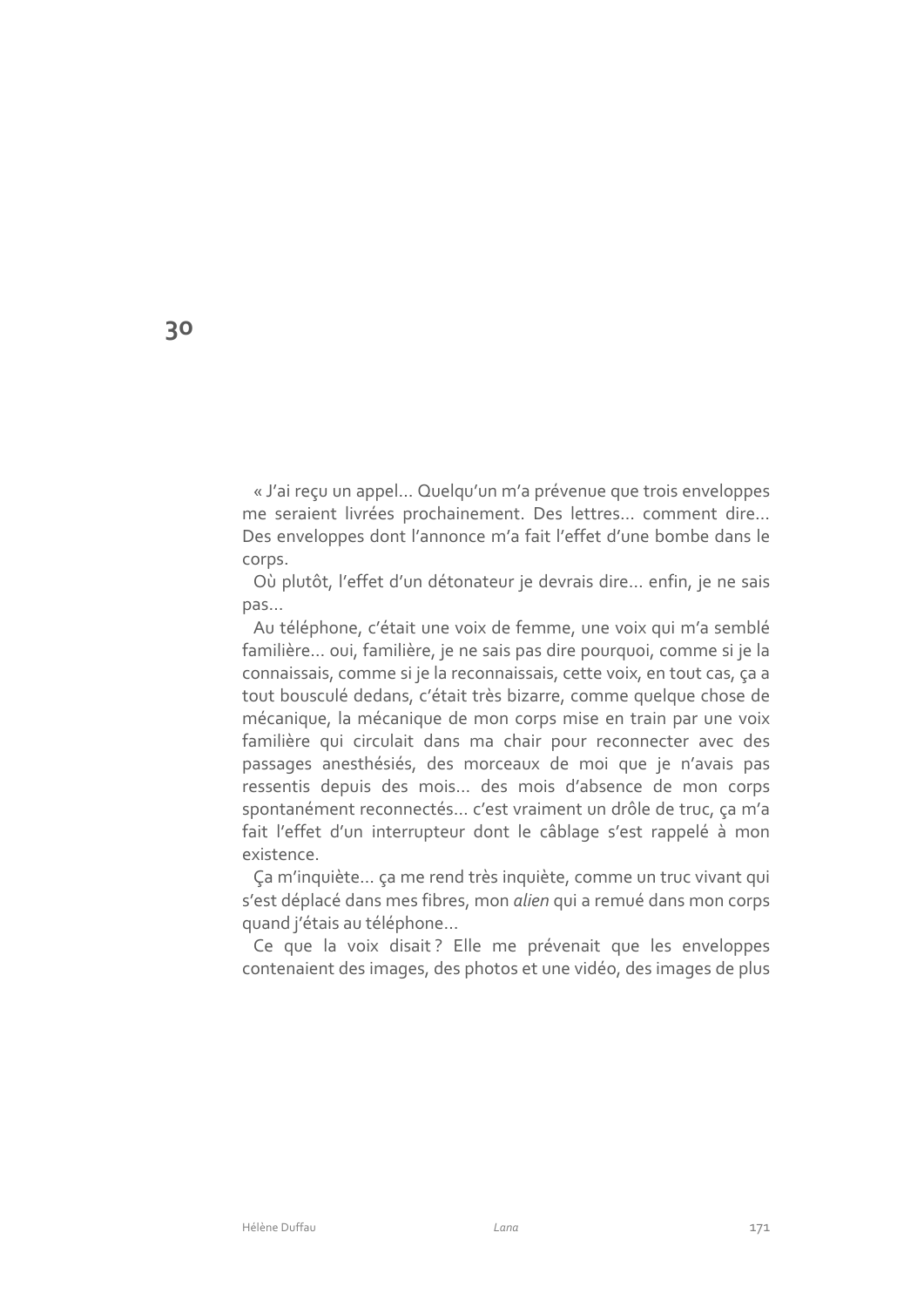de trois ans... prises pendant une nuit de novembre où j'ai été embarquée dans une soirée que je n'avais pas prévue... une soirée à laquelle j'étais invitée, conviée même, mais je ne le savais pas... moi je ne savais rien.

Et... à mesure que la voix me parlait, je sentais quelque chose tourner dans mon ventre, un tour d'écrou, une clé dans une serrure, quelque chose qui se desserrait, quelque chose qui venait me dire que tout s'était passé là, dans cette partie de mon corps... dans cette partie de mon corps qui me confirmait que je n'étais pas folle et que vous n'aviez pas à douter de moi ni de mon histoire... pas plus que je ne pouvais douter de la justesse de mes sensations, de la force de mes sensations face à l'absence des images. J'ai compris que tout cela était vrai, sincère, authentique, que ma vie métamorphosée en cauchemar éveillé ce n'était pas du cinéma, de la folie, ou je ne sais quelle pathologie psychiatrique, mais que c'était bien vrai... vous comprenez ? je ne suis ni dinque ni hystérique, quelque chose a été sauvagement bousculé dans ma vie et cette personne au téléphone est venue le confirmer, elle va m'apporter la preuve que ce mystère qui a poussé dans mon corps, qui a mis des angoisses au premier plan de ma vie... que tout ce mal-être existe à cause d'une soirée où tout a hasculé

Et quand j'ai raccroché, je suis immédiatement allée vomir, mêmes douleurs atroces que dans la nuit des marches, même besoin de retourner mon estomac et d'en racler la paroi...

Vous savez, moi aussi j'ai douté de moi, parce que mes absences de preuves, mon vide de mémoire, la béance dans mon mur d'images, l'errance dans ma vie, l'enfer dans lequel je me suis trouvée piégée... les douleurs récurrentes, depuis trois ans, à chaque début du mois de novembre... je ne peux pas faire comme si je ne le voyais pas que j'étais malade à date fixe, que je tombais systématiquement au fond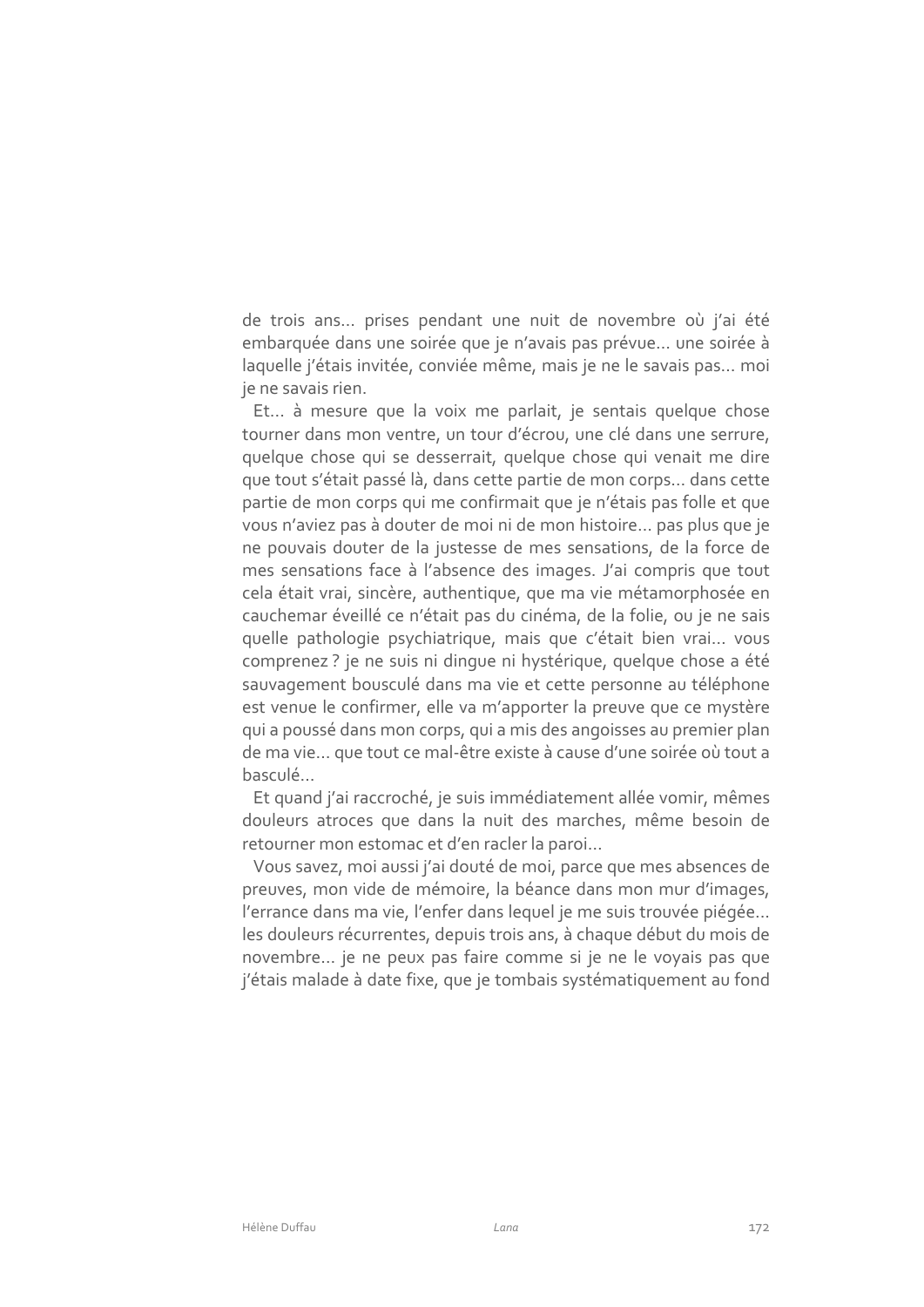d'un puits obscur, que j'étais malade à en crever pendant quelques jours avec une suite de maux inquérissables pendant les mois qui suivent, que chaque année, j'avais horriblement envie de mourir plutôt que de revivre ce début de novembre. Et puis, ensuite, chaque année, une prison de moi de novembre au printemps, piégée dans un corps souffrant mais muet, un corps quasiment ennemi, détestable à cause de ces poubelles qu'il remontait à chaque fois pendant des  $mois...$ 

Avec ce que contiennent ces enveloppes, ca n'est plus possible... plus possible qu'il y ait des doutes, plus possible que mon imaginaire demeure retenu dans les limbes de mon cerveau.

Depuis qu'elle m'a dit que ca arriverait prochainement, j'ai peur... c'est une bombe en puissance ces lettres, j'ai l'impression que ça dégage quelque chose de pourri, de sale, de confondant, j'ai tellement peur de ce que ça contient que je ne sais pas si je pourrai ouvrir... mais en même temps, je crois que j'en brûle... et j'ai l'intuition que je dois tenir Hugo à distance de ces révélations, comme si ce que les enveloppes contenaient pouvait ruiner notre histoire.

J'ai peur, j'ai très peur de découvrir ce qui m'a été annoncé par téléphone, je me demande si je ne vais pas devenir complètement dinque, si ce que j'ai vécu est exposé sur mes rétines alors que l'encéphale ne veut rien savoir... je veux dire, comment sortir avec toute sa tête d'une telle projection ? comment éviter la rechute, la régression, le choc me rendant définitivement folle.

J'ai peur... vous comprenez... j'ai horriblement peur.

Est-ce qu'on pourrait les ouvrir ensemble ? je veux dire, est-ce que, quand j'aurai reçu les enveloppes, je pourrai les ouvrir en votre présence ? j'ai tellement peur de ma réaction... j'aimerais que vous soyez présent pour m'empêcher de faire une bêtise, pour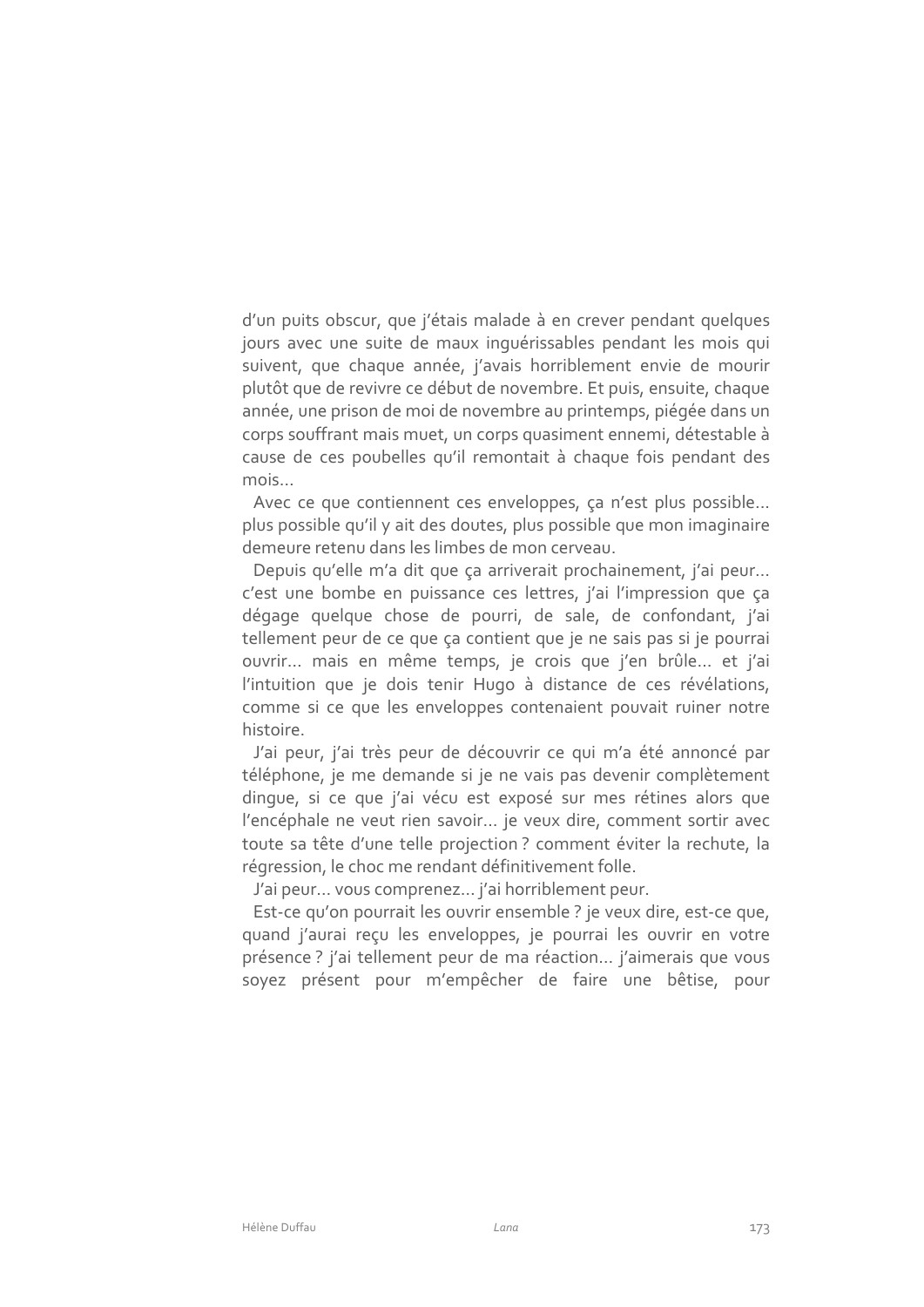m'empêcher de me faire du mal parce que j'ai le sentiment que ce qui est dans ces paquets peut me faire très mal... et je ne veux pas qu'Hugo soit témoin... c'est mon histoire privée... vous comprenez ? Merci!»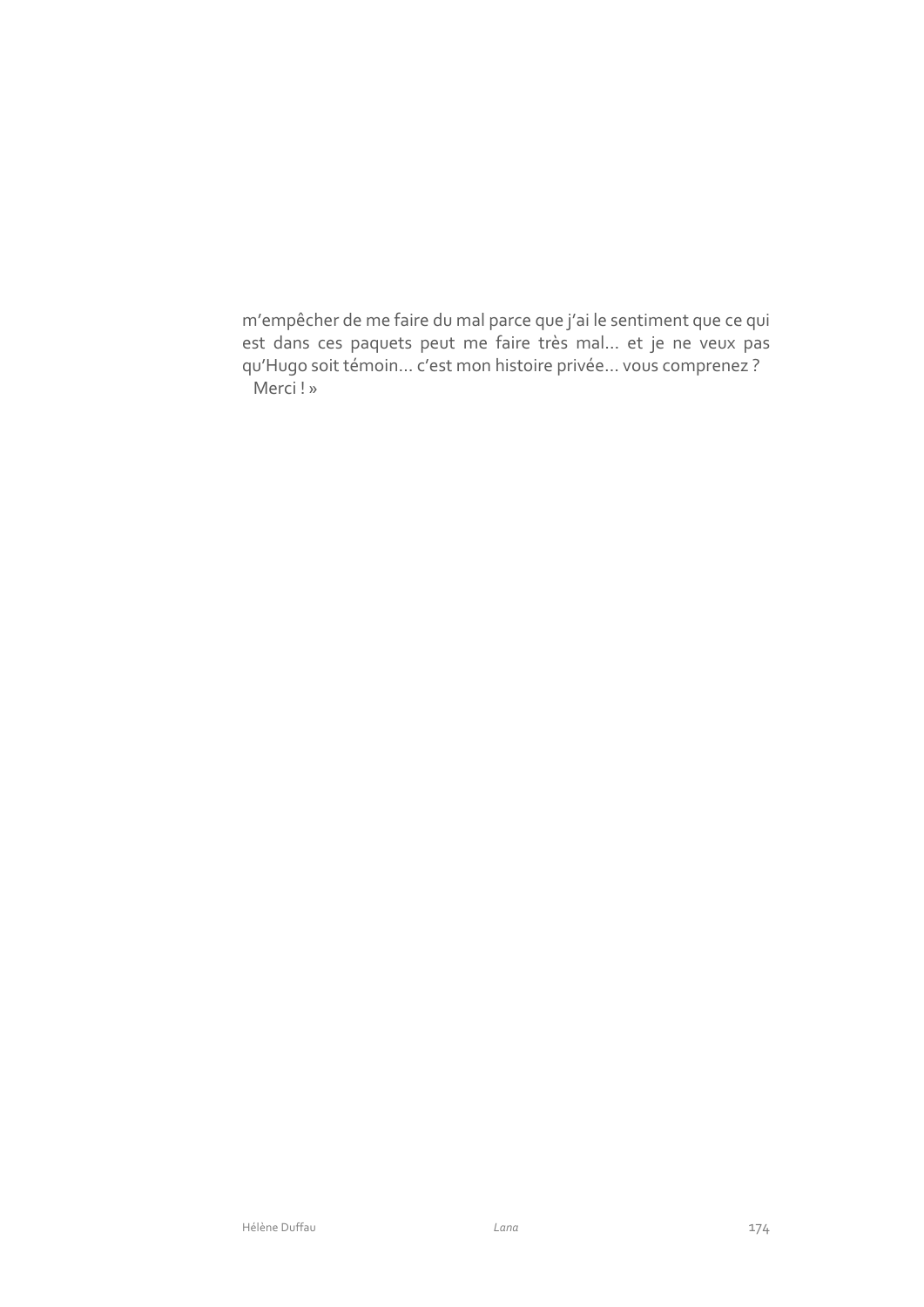Lana fait un nouveau tour des lieux pour calmer les picotements gu'elle sent dans son corps. Dans ses oreilles. Aucun son ne l'atteint dorénavant. Sensation d'être subitement devenue sourde. Impression de voir dans le noir comme en plein jour.

Elle approche de la porte principale et enfonce le commutateur. Le plafonnier brille aussitôt des vingt-quatre ampoules en fausses chandelles qui ornent ses branches. Pupilles violemment rétractées. La crudité de l'éclairage lui fait mal aux yeux.

Lana tourne la molette pour régler la puissance de feu. Elle veut de la lumière mais pas trop. Elle sait ce qui l'attend et, dans cette réalité-là, elle veut ménager quelque apaisement.

Clients et rabatteurs de ce soir ont été arrêtés. Définitivement figés. Ils ont été mis hors d'état de nuire à nouveau. À quiconque. Hors jeu pour toujours.

Elle a réussi sa première partie. Elle fait l'état des lieux.

Étalé par terre pour l'un dégoulinant de stupre et de sang. Une boule bâillon fichée dans sa bouche. Une ceinture de chasteté métallique entoure sa taille. Retient son sexe. En déséquilibre au bord du canapé rond de cuir blanc pour un autre. Cuissardes de latex noir. Porte-sexe autour du cou. Lui qui fouettait quelques minutes plus tôt tout ce qui entrait dans ce qu'il appelait son territoire est maintenant éteint. Les délimitations de son monde de plaisir figées à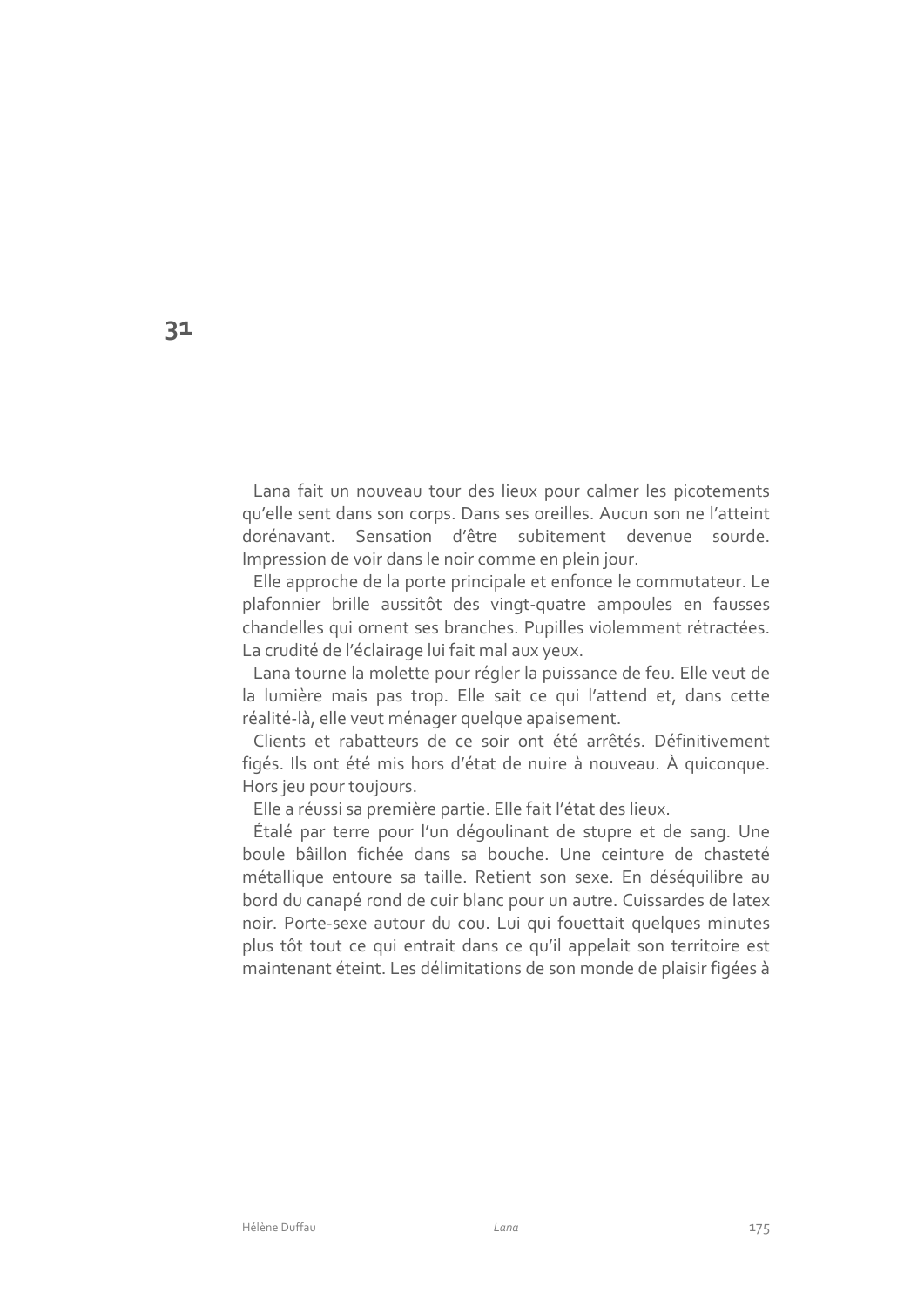ses pieds. Un troisième est allongé dos sur la table. Nu. Pieds dans le vide. Un anneau enserrant ses testicules. Son sexe encore dressé en une incongruité.

Les quatre hommes sont arrivés à peine après vingt-trois heures. Quatre semaines plus tôt, l'un d'entre eux avait contacté Baude qui l'avait envoyé vers Lana. Ils s'étaient rencontrés dans une brasserie du circuit. Lana en tailleur pantalon gris, chemisier à jabot crème, escarpins sombres. Tour du cou en or rose. Alliance assortie à main gauche en signe de respectabilité. Être la femme du patron donnait du crédit à son nouveau rôle. Son maquillage et sa droiture en affaires faisaient le reste. Elle excellait à son poste. Baude de s'y était pas trompé.

Au cours du rendez-vous ils avaient discuté de la mise en scène. Il avait choisi sur cataloque le type de partenaires et de prestation. Il voulait une soirée d'hommes avec à peine quelques femmes en fairevaloir. La commande validée, ils avaient conclu leur marché. L'affaire avait été rondement menée et encaissée pour les seuls suppléments liés aux tenues dont le client voulait disposer. Tout le reste était offert c'est-à-dire l'utilisation du lieu, du personnel, avec boissons et droques à volonté, pour un round de quatre heures entre vingt-trois heures et trois heures. Ensuite, la clientèle quitterait l'établissement les yeux bandés. Et chacun serait raccompagné à son domicile par l'une ou l'autre des voitures aux vitres opaques dont l'établissement disposait.

Baude avait très tôt compris que les commandes se payaient comptant. Lana suivait sa ligne de conduite. Dans le business la parole avait tôt fait d'être réécrite par la mémoire sélective d'un ou client ou d'un autre. Parfois économe. Manipulateur. Souvent obsédé à l'idée d'en avoir pour son argent poussant à obtenir le plus pour le moins.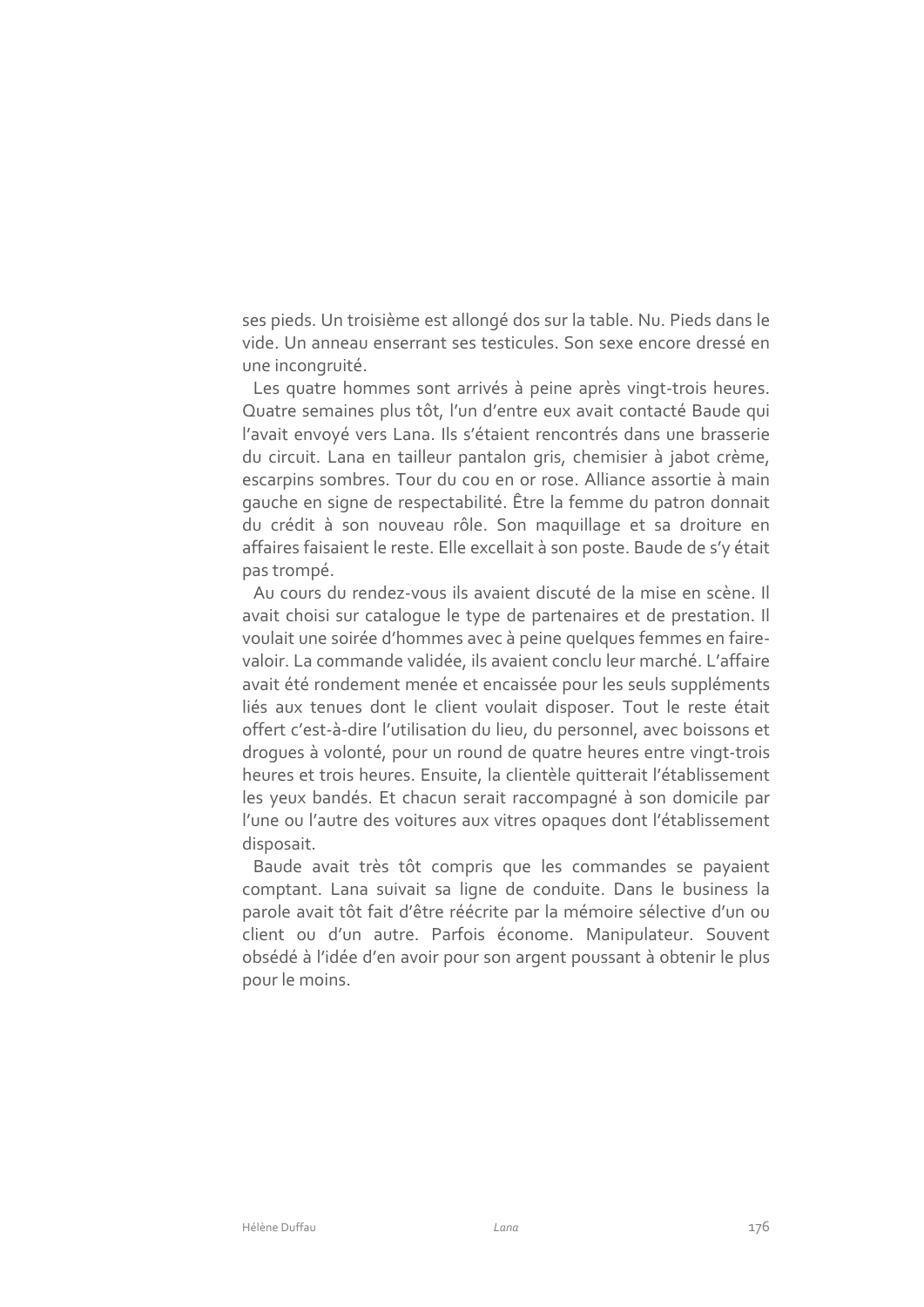Ce soir les hommes sont attendus comme jamais. Lana a préparé deux reines et trois princes pour les servir. Pour compléter le tableau Pitz est son bras droit. Nacham et Masi - une jeune recrue particulièrement sadique - apportent leur soutien et leur participation aux festivités.

Éméchés, chauffés, surexcités. Dès leur entrée dans l'appartement elle les a trouvés ridicules dans leur costume de bonne facture. Premier outil d'affirmation de leur rang. De distinction de leur caste. Elle a forcé son sourire pour effacé toute trace de son mépris. Les a accueillis comme des rois. Les a mis en confiance non sans rappeler le cadre. La règle du jeu et les codes. Elle les a installés et choyés. Leur a proposé à boire et les a servis. Elle a appuyé son regard dans celui de chacun d'entre eux. Elle a préparé le plateau des expédients. L'a déposé dans la salle et leur a présenté les produits : nom, usage, bénéfices attendus, les a informés du dosage de chacun. Pitz surveillerait leur consommation pour qu'ils se tiennent hors de danger. Elle l'autorisait à leur rappeler les limites voire à retirer le plateau s'il l'estimait nécessaire. Les hommes avaient acquiescé.

Pour son dernier numéro Lana est prête à tous les sacrifices. Elle a tout envisagé. Tout répété. Inlassablement.

Pitz est intervenu assez vite dans la soirée quand l'un des hommes est devenu trop entreprenant à l'égard de Lana. Pitz a dû insister pour que l'homme cède parce qu'il ne lâchait pas le bras de Lana. Il était pesant mais fier devant ses amis. Défiant l'audience en l'absence de Baude. En une posture qu'il ne se serait jamais autorisée en présence du chef.

Pitz l'a fait sortir de l'arène et l'a recadré dans la pièce à costumes. L'homme en a profité pour se changer. Il a fait son entrée entièrement recouvert d'une combinaison de latex. Sous les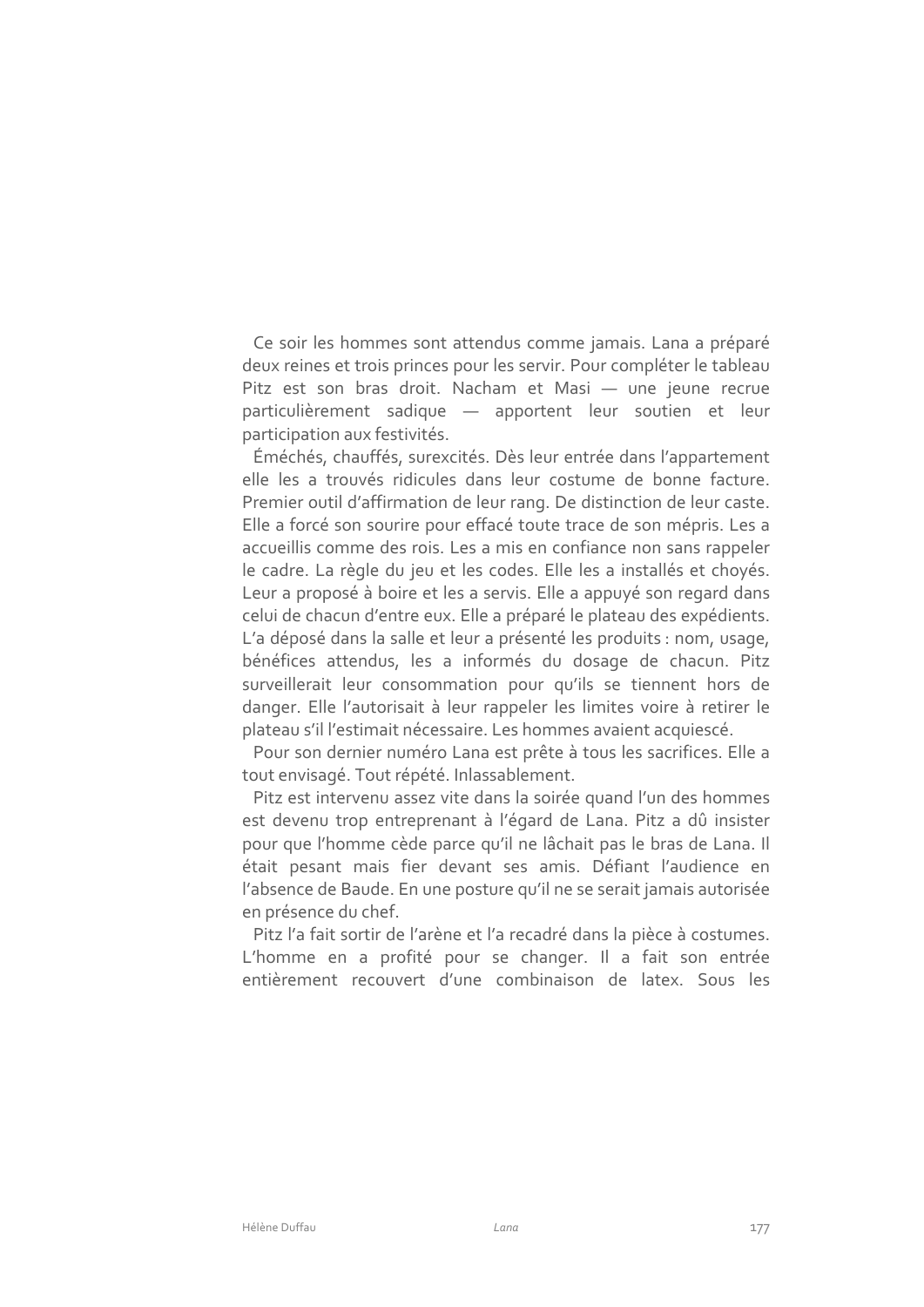applaudissements de ses collègues. Réjouis comme des enfants malicieux ils sont à leur tour allés se déquiser. Leur invitant s'est laissé chauffer par les reines. Il a demandé une nouvelle flûte de champagne pendant que ses acolytes faisaient leur retour dans l'arène : riant, minaudant, comme gênés de leurs accoutrements. Il a appelé les princes qu'il a fait danser et se dévêtir devant eux.

Mariono. Le plus violent des clients auquel elle avait eu affaire. Un type détestable. Une balle de plus que les autres pour lui ce soir. En marque finale de sa déchéance. Les enquêteurs pourront toujours se questionner - si enquête il y a - et chercher à expliquer pourquoi tous avaient encaissé deux balles, sauf lui qui en avait recu une troisième.

Lana, personne n'y touche. C'est la règle. La même pour tout le monde. Tous s'étaient engagés à respecter le cadre proposé pour la soirée. Mariono y compris.

Le cog qui claironnait encore quelques minutes plus tôt était devenu balourd. Il s'était considérablement avachi. Fanfaron arrêté. Dégommé. Annulé. Mariono n'existe plus. Sa veuve le pleurera peutêtre. Ses enfants, ses amis le regretteront-ils ? Profiteront-ils de son effacement pour se ruer à sa place ? Pour prendre à leur tour les rênes d'une trajectoire mafieuse ? Une de plus pour une de moins.

Quand elle l'a visé, Lana l'a revu malmenant Sophia. Le regard de Sophia dans la salle de bains aussitôt superposé au souvenir. Un regard profond. Brutal. Chahutant comme la première fois. Jeune femme apeurée qu'elle avait jetée en pâture avant de lui sauver la mise

Elle a eu mal dans le ventre en rivant ses yeux sur Mariono. Alors, pour Sophia. Pour venger Sophia. Pour se venger. Pour venger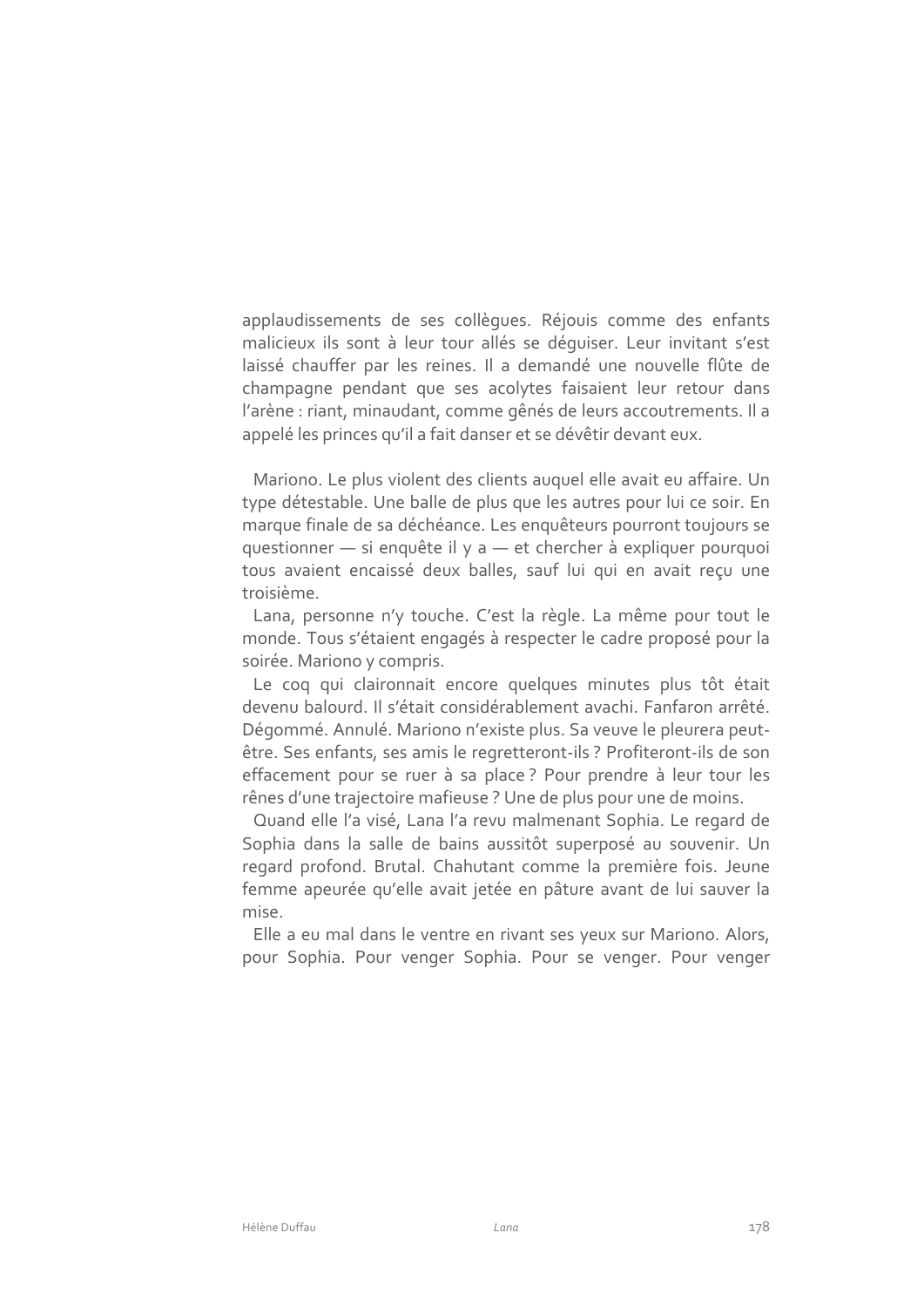toutes celles et ceux qui avaient souffert de sa licence, elle a déclenché une fois de plus.

Lana a attendu la fin de Host of Seraphim et le début de Song of Sophia pour tirer la troisième balle. En plein dans le mille. Elle avait retrouvé la vigilance et la précision de ses jeunes années. Son entraînement a été efficace. Comme la course à pied s'était remise en mouvement en elle, le tir avait à son tour retrouvé des voies préétablies. Sans effort particulier lui avait-il semblé. Il avait suffi de stimuler la pratique pour rependre contact avec des mouvements connus. Imprimés. Des ajustements précis devenus de quasi réflexes.

Allongé sur le parquet Versailles, Mariono est cerné par son sang. Une balle en plein crâne. Une deuxième dans le cœur. La dernière sous la ceinture. À client si spécial, spéciale dédicace.

Elle l'a vu si souvent mépriser reines et princes de soirées. Les utiliser avec violence sans en tenir compte. Les brusquer. Les blesser. Jouir de leur souffrance. Pisser sur l'un. Défoncer l'autre. En redemander lorsqu'un objet devenait inutilisable. Exiger de la chair fraîche quand les corps s'usaient d'être laminés sans relâche. Tours de rôle à qui mieux mieux dans l'arène. En avoir pour son argent en une permanente négociation.

Pas de retenue. Aucune conscience des limites de l'autre. Sans le moindre respect - un mot fait pour les faibles comme il le prétendait avec morque.

Lana pense au jeu de ces soirées particulières qu'elle a menées pendant des siècles il lui semble. Où reines et princes disparaissaient dans l'arène. Anéantis par une forme de mépris. De négligence. De manipulation outrancière. Ensuite, elle, Lana, en réparatrice des corps molestés. En infirmière de fortune sauvant de la mort plus souvent qu'à son heure. Restaurant des corps désintégrés. Des esprits choqués derrière des barrières infranchissables. Elle en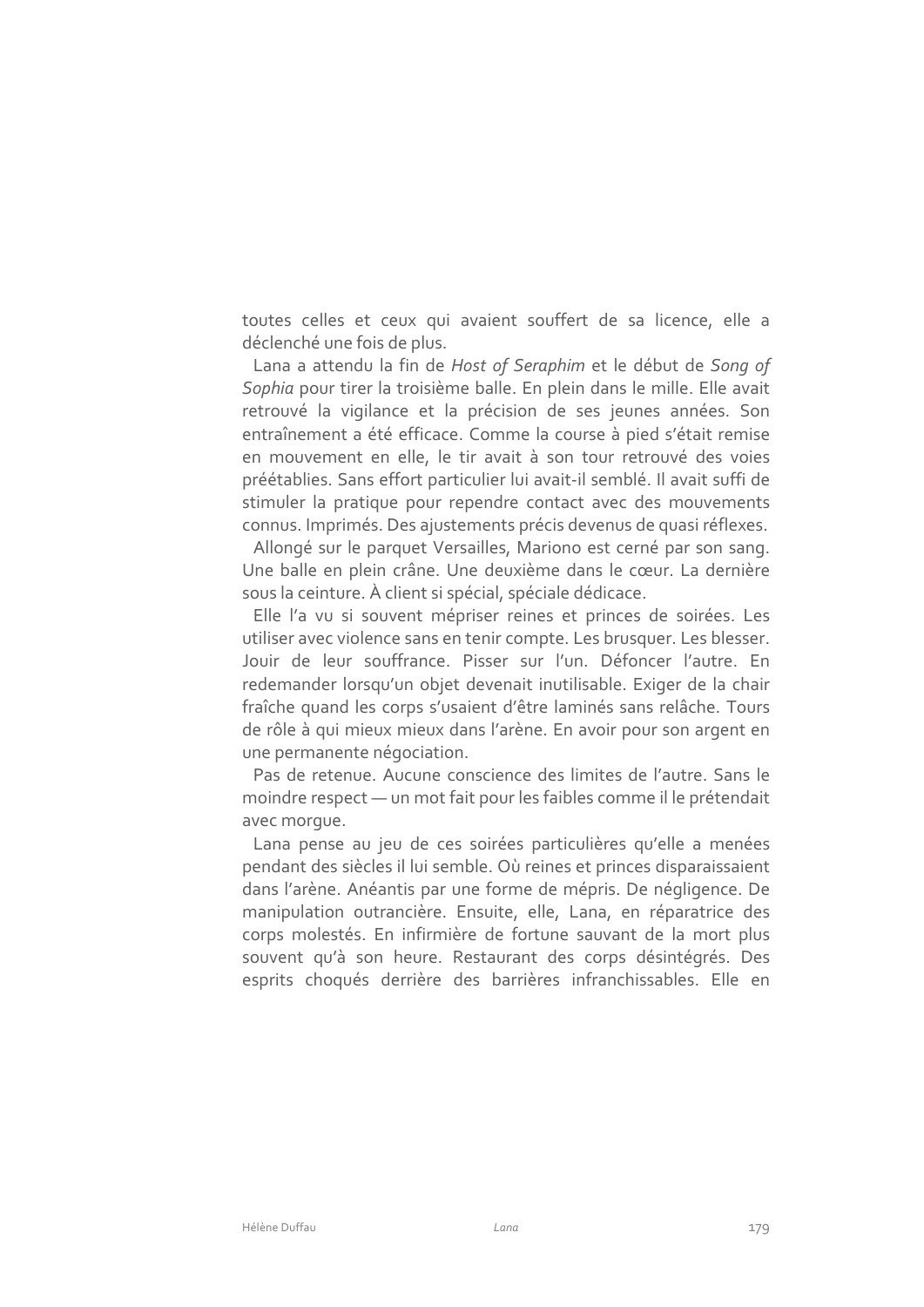opératrice de la dernière chance avant le retour dans une vie aveuglée. Muselée. Pleine de fantômes à la chair. Qui serait à nouveau téléquidée vers les soirées.

Ce soir Mariono et ses acolytes paient pour tout. Les quatre pour tous. Mousquetaires morts au combat. Ils paient sans négociation pour la lâcheté de Lana qui ne sait s'expliquer pourquoi elle accrédité ce système depuis si longtemps. Qui veut en sortir vivante. Pour l'insupportable vanité de Pitz. Mort à plat ventre sur le parquet. Parfaitement ridicule dans son string gris souris. Poitrine et jambes épilées. Pour la bêtise de Nacham. Assis ensanglanté contre un mur. Pour le jeu pervers de Masi. Mort entravé dans la cage. Pour l'asservissement de Baude enfin. Ses manières coercitives. Son cynisme et sa faculté de manipulation. Et pour tant de choses encore que Lana pourrait lui reprocher. Comme toutes celles qu'elle pourrait se reprocher.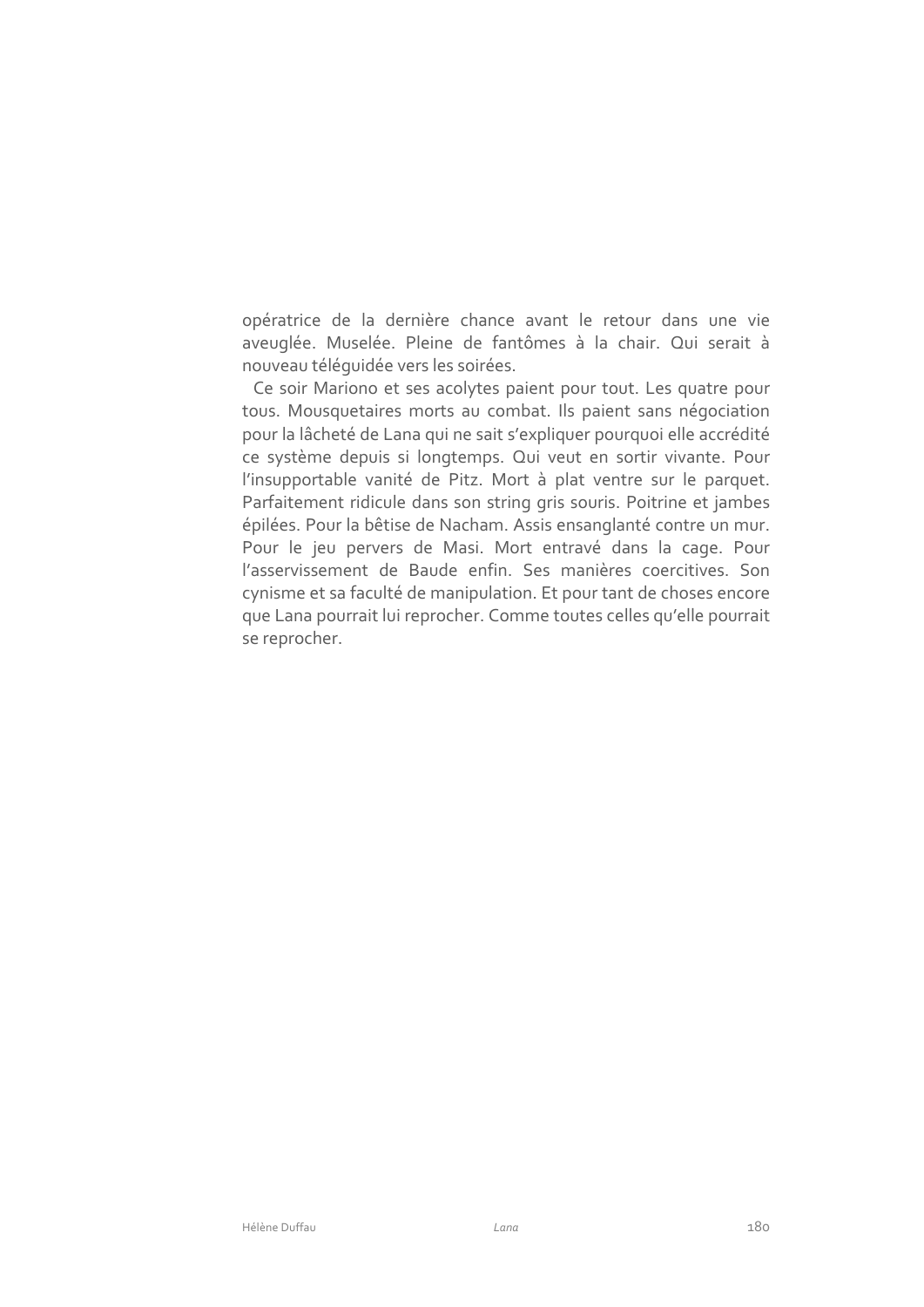Debout au milieu de l'arène elle sourit. Elle ricane puis rit franchement. Elle s'entend à peine, le son encore assourdi à ses oreilles. Elle les a bien eus ce soir. A joué à merveille l'hôtesse comme elle l'a appris et répété. Gestes, postures, ton de la voix parfaitement programmés. Automatisés. Le masque si souvent porté qu'il en était devenu familier. Illisible pour autrui mais pleinement partie de son personnage. Son masque.

Lana soupire. Tant d'années factices. De mensonges et de dissimulation. Tant d'années perdues à trahir. Pour le fric. Pour la soumission à plus fort que soi. Pour son impossible vie en autonomie. Sa dépendance forgée à l'aune de sa faiblesse. De son pauvre intérêt personnel.

Une fois encore ce soir rien n'a transparu. Rien n'a filtré. Ils se sont laissés piéger. Pour sa plus grande satisfaction elle a fait carton plein. En quinze balles.

Elle a mené sa soirée comme elle l'entendait. La confiance de Baude savamment regagnée et mise à l'épreuve. Elle, depuis des mois, sage. Attentive. Attentionnée. Patiente. Dédiée au business et à la mise en route des nouvelles soirées. Elle, cheffe de projet de la rénovation. Conceptrice. Décoratrice. Insonorisatrice exigeante. Interlocutrice privilégiée des artisans et autres fournisseurs. Baude et elle en couple pour la logique des entrepreneurs. Leur duo peu regardant à la dépense. Exigeant en termes de qualité comme de

32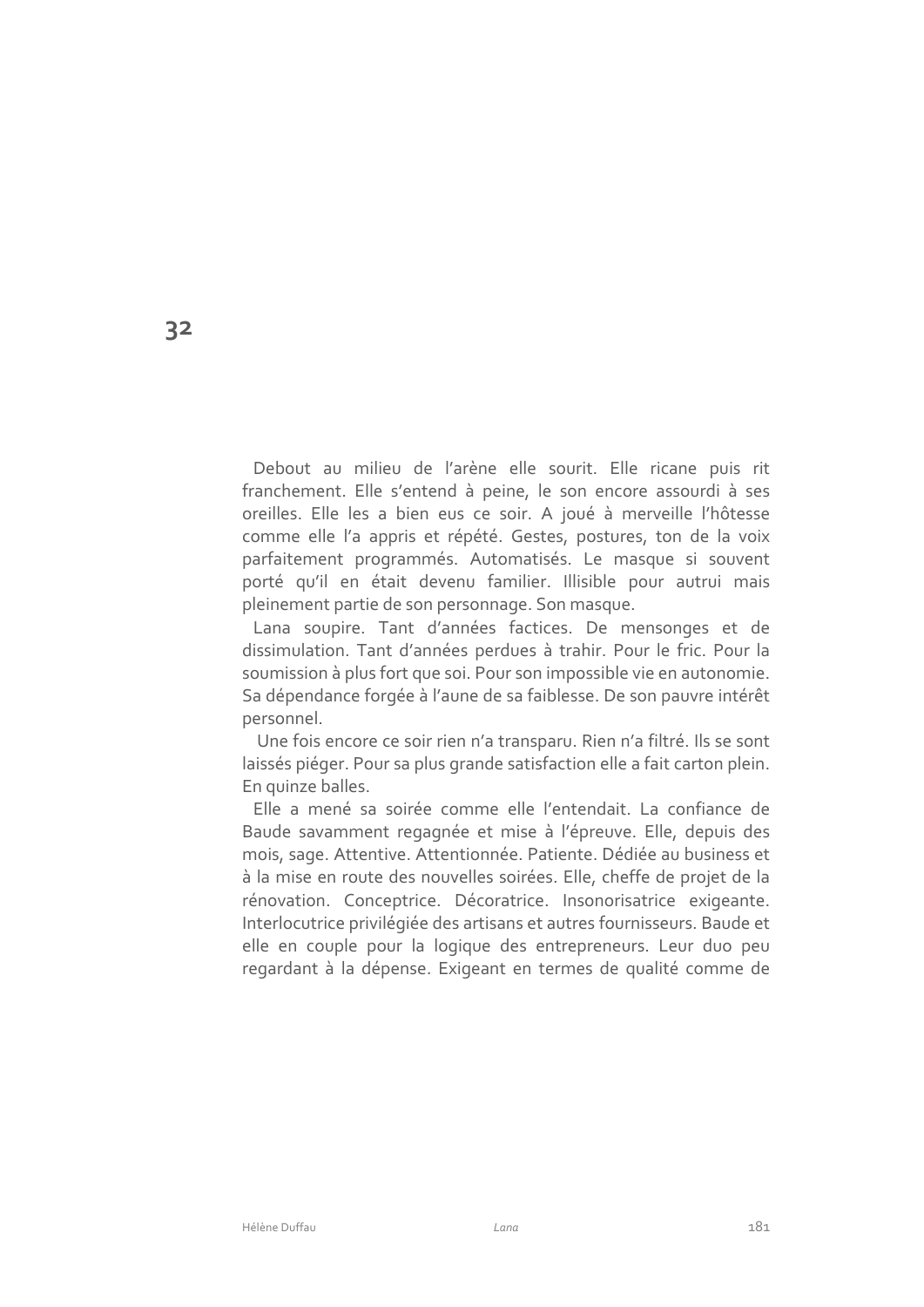résultats. Une comédie fonctionnant à merveille. Lui gérant l'argent. Négociant les prix et les équipes d'aménagement. Le paiement en cash de la plupart des achats. Elle, laissant aller sa fibre artistique. Jouant la complicité comme jamais.

Après ses vacances forcées en Provence elle avait investi toute sa créativité dans les nouveaux projets. Travaillé d'arrache-pied à leur donner vie. Elle était rentrée à la ville avec ses vieux tennis. Avait poursuivi quotidiennement la course à pied. Conservait le dynamisme avec lequel elle avait reconnecté.

Elle avait évoqué avec Baude l'idée de s'inscrire dans une salle de sport. D'abord soupçonneux, il avait lâché la retenue quand il avait compris l'artifice : Lana partait en recrutement. Salle de sports signifiait rencontre de femmes toniques et achalandage pour les nouvelles équipes.

Elle avait inscrit dans son planning trois demi-journées hebdomadaires de sport en salle. Ne s'y rendait que deux fois et profitait du troisième créneau pour des cours de tir. Elle s'était procuré un revolver déclassé. Chargeurs et balles associées. Son séjour provençal avait été fructueux.

Elle avait recruté des filles fiables. Profils variés. Des femmes intéressées par l'argent promis en soirées. Des femmes prêtes à tout pour augmenter leur train de vie. Pour payer leurs études. Évacuer la monotonie d'une routine pétrie d'habitudes et de concessions. Des femmes dont elle achetait le silence et la part obscure de leur vie nocturne.

En parallèle Baude testait deux rabatteurs.

Une nouvelle lune de miel avait dit Baude enjoué à quelques entrepreneurs. Sa femme et lui auraient dorénavant chacun leur chez soi et pourraient partager des temps forts chez l'un ou chez l'autre. Un choix consenti pour cette tranche de vie commune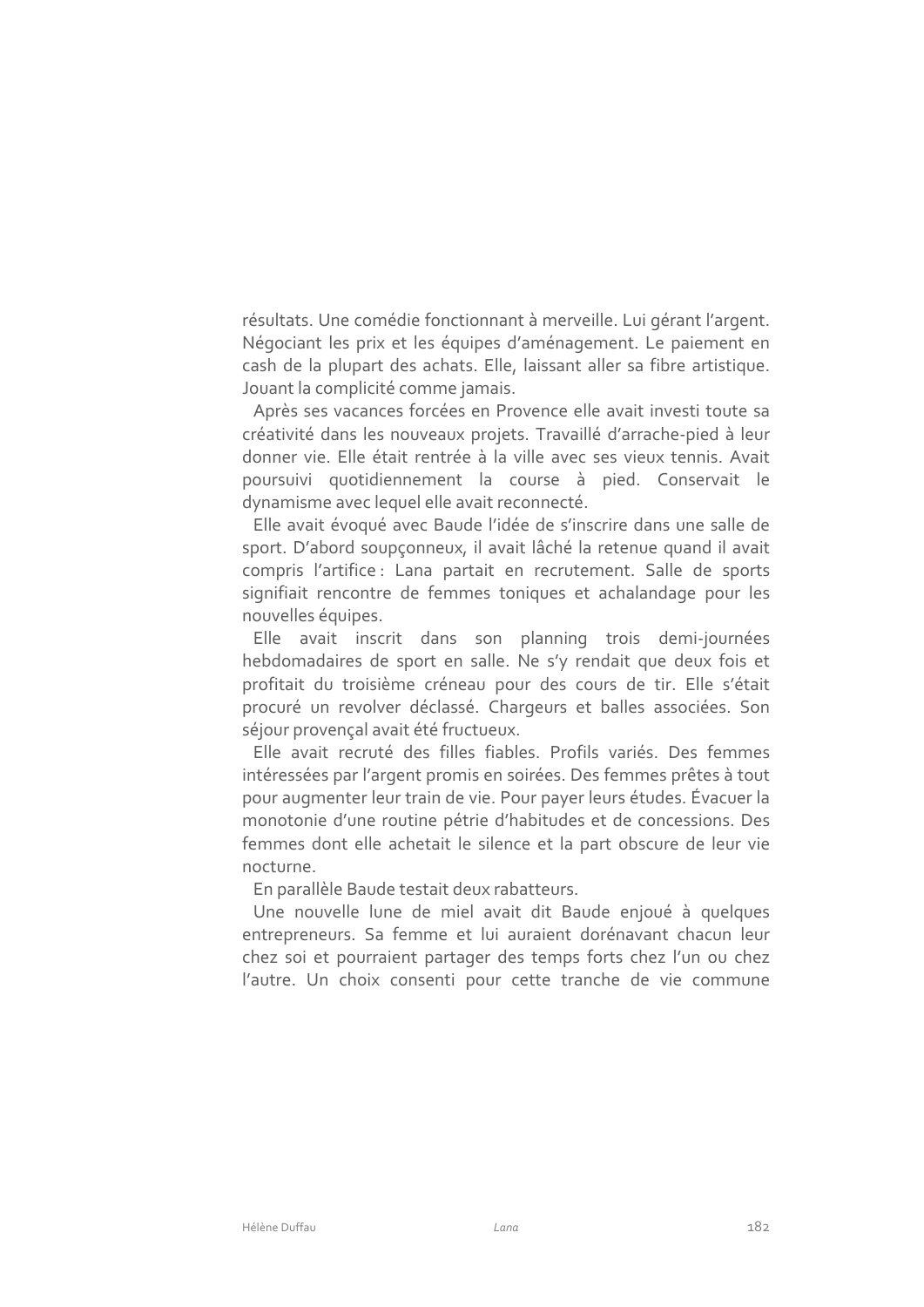« délocalisée ». Tout le monde avait marché dans l'arnaque. Gobé les arguments sans l'ombre de la moindre suspicion. Mais qui pouvait douter des paroles d'un client cherchant à expliquer sa commande ou ses besoins? Si c'était leur choix de vie et qu'ils avaient les moyens de le financer, ces deux-là pouvaient bien demander qu'on leur décroche la lune. Rien ne comptait autant que le cash de certaines factures.

Baude était fier de Lana. Il voyait son projet avancer. Les éléments s'emboîter et Lana en maîtresse d'œuvre parfaitement à sa place. Il avait augmenté ses émoluments. Elle avait négocié un pourcentage sur les soirées qu'elle dirigeait. Il avait cédé.

Abusé. À chacun son tour. Ou plutôt, après des années d'esclavage consenti, son tour venait enfin d'abuser.

Ils avaient conçu l'arène Mariono avant le départ de Baude pour le Sud. Maria l'avait appelé pour des travaux à planifier sans tarder dans la maison provençale. Il avait pris une semaine et réinscrit les rendez-vous téléphoniques quotidiens. Ils avaient organisé ensemble. Avaient vérifié la veille les éléments par téléphone. Les prévisibles et possibles imprévisibles. Tout était au clair. Tout était prêt. Lana y était.

C'était du gros poisson ce soir. Une soirée festive sans chantage assorti. Une soirée de récompense aux bons clients. Ceux que Baude tenait en estime. Ceux qui contribuaient à le faire prospérer. Mariono commandait fréquemment des dossiers. Il avait un crédit pour trois personnes parmi lesquelles de nouveaux commanditaires à ferrer. Ce serait une soirée flatteuse pour l'équipe de rabatteurs testeurs qui n'auraient qu'à en profiter eux aussi. Sans compte rendu à formuler. Avec de la droque à profusion. Noël avant l'heure en somme !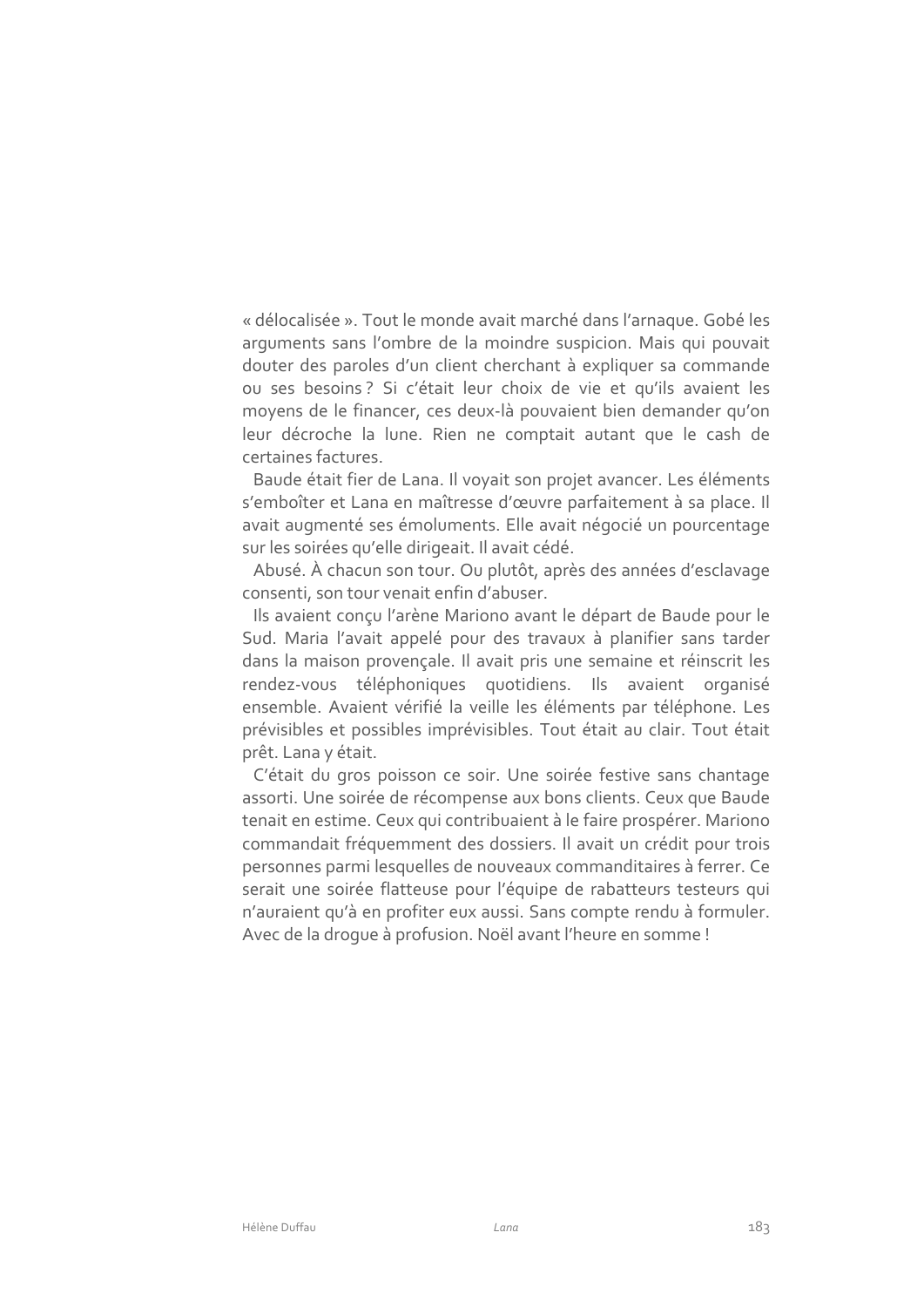Répondant au cahier des charges de la soirée Lana a mis les petits plats dans les grands. Elle a lancé le protocole et attendu une bonne heure. Elle a ensuite appâté l'assistance en faisant croire qu'une scène incroyable allait se dérouler. Un inédit. Ils seraient les premiers à apprécier et deviendraient, dès lors, les aventuriers d'une nouvelle variété de soirées. Elle leur a expliqué qu'ils allaient faire le plein de sensations encore plus fortes. Elle s'est faite provocante. Ses yeux plantés dans ceux de Mariono. Elle a récapitulé la mise en bouche à laquelle ils venaient de goûter. Elle a énoncé le hors d'œuvre et ce qui viendrait en plat principal.

Pitz lui a demandé un moment d'échange. L'annonce qu'elle venait de réaliser n'était pas au programme. Il voulait des précisions. Ils ont discuté. Elle s'est posée en cheffe. A confirmé que Baude et elle étaient en phase test de nouveaux scénarios. Qu'il n'avait qu'à profiter en attendant le petit matin et le compte rendu au patron. Elle l'a berné.

Puis elle a claqué dans ses mains. Reines et princes ont débarrassé les verres. Le plateau de droques. Ont rejoint la cuisine. Pitz a allumé quatre bougies dans de grands photophores aux angles de la pièce. La mise en scène était belle. Les allumettes immenses. Les flammes créaient une lumière chaude. Elle a trouvé Pitz presque grâcieux dans ce rôle.

Depuis la console son du couloir elle a lancé la composition musicale de la soirée. Réduit la puissance de l'éclairage direct pour que les bougies l'emportent. Elle a fait s'installer les sept hommes dans l'arène en positions stratégiques pour que la surprise se déroule au mieux. Elle leur a demandé quelques instants de patience. Ils allaient voir ce qu'ils allaient voir. La surprise serait de taille. Reines et princes l'ont aidée à agencer les meubles sur roulettes. Le centre de la pièce a été dégagé.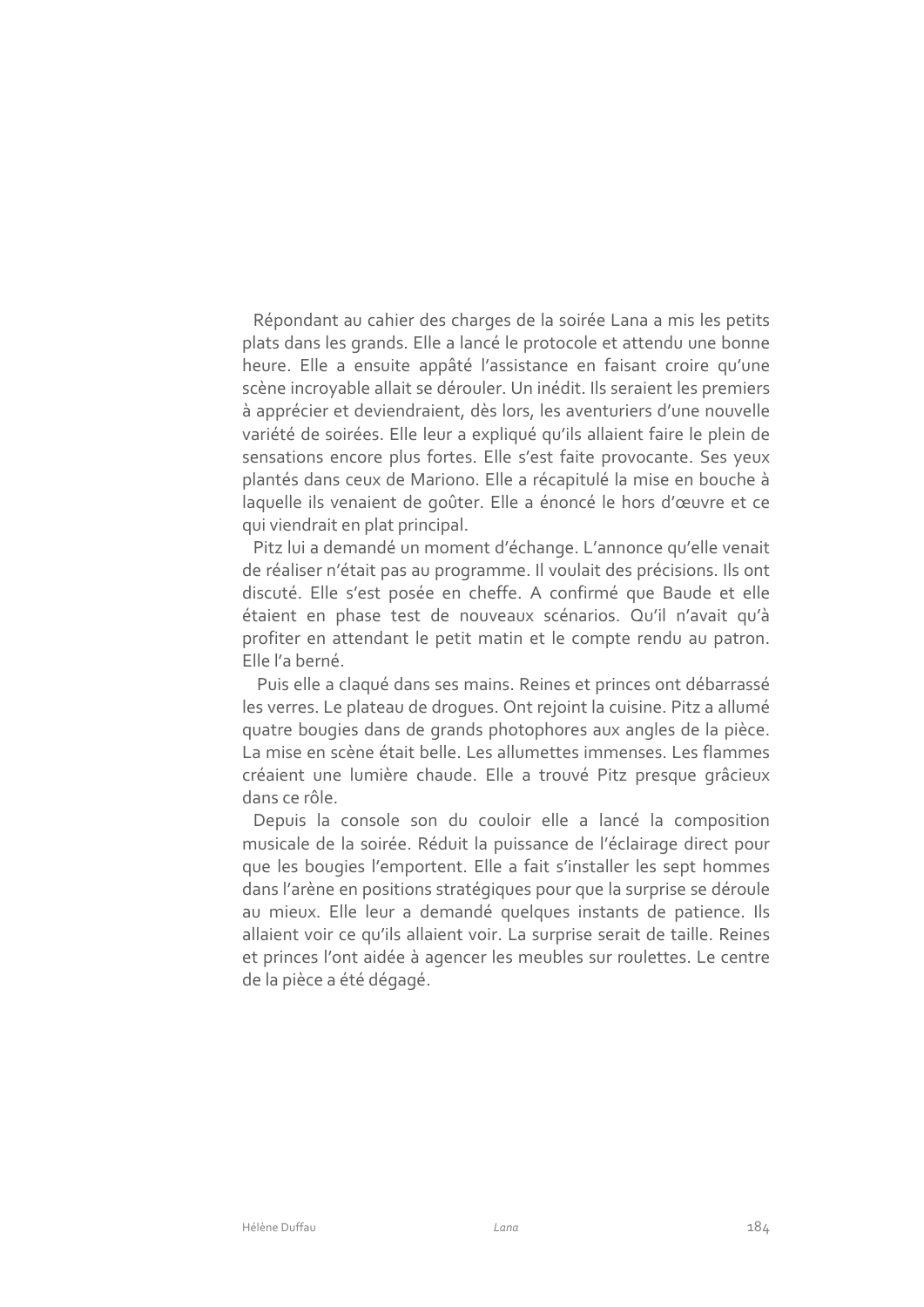Pour les faire patienter le temps de peaufiner les tout derniers réglages - elle tenait à ce que les choses se succèdent parfaitement - elle leur a confié un appareil photo polaroïd. Ils se sont photographiés sous tous les angles. Appuyant de regards complices leurs plaisanteries quant aux risques qu'ils prendraient à laisser circuler ces images d'eux. Ils ont cru que ces photos instantanées seraient en leur possession quand ils quitteraient les lieux. Elle le leur a promis. Il ont consommé deux pellicules.

Elle avait choisi Dead Can Dance et agencé les pièces musicales pour donner du frisson à l'assistance. Musique ancienne. Chants baroques en langue inconnue. Des voix sublimes. Elle augmenterait le volume à mesure de la montée en tension pour la progression de sa stratégie.

Les invités de marque de Baude pouvaient maintenant se préparer. Reprendre la place qu'elle leur avait désignée. Lorsque la lumière serait éteinte le premier acte débuterait. Elle leur a promis le grand frisson comme jamais. Avec les nouvelles recrues de l'écurie préparées spécialement pour eux.

Cupides. Elle les a vus boire ses mots. Leur regard proche de celui d'un enfant auquel on promet l'imminente livraison du cadeau espéré. L'espace d'un instant leur avidité l'a touchée. Puis aussitôt écœurée. Elle a respiré. Leur a offert son plus beau sourire. Contrôlant son visage pour que la moindre ombre de perplexité s'en efface. Aucun doute entre eux. Elle a continué de les faire marcher. Scandant ses propos avec un rythme légèrement décalé qui obligeait l'écoute. Jouissant pleinement de leurs croyances.

La veille elle avait répété ses gestes. Minuté. Rejoué le rôle. Elle avait posé un morceau de ruban adhésif fluorescent au sol pour marquer l'emplacement de chacun. L'avait conservé pour qu'ils se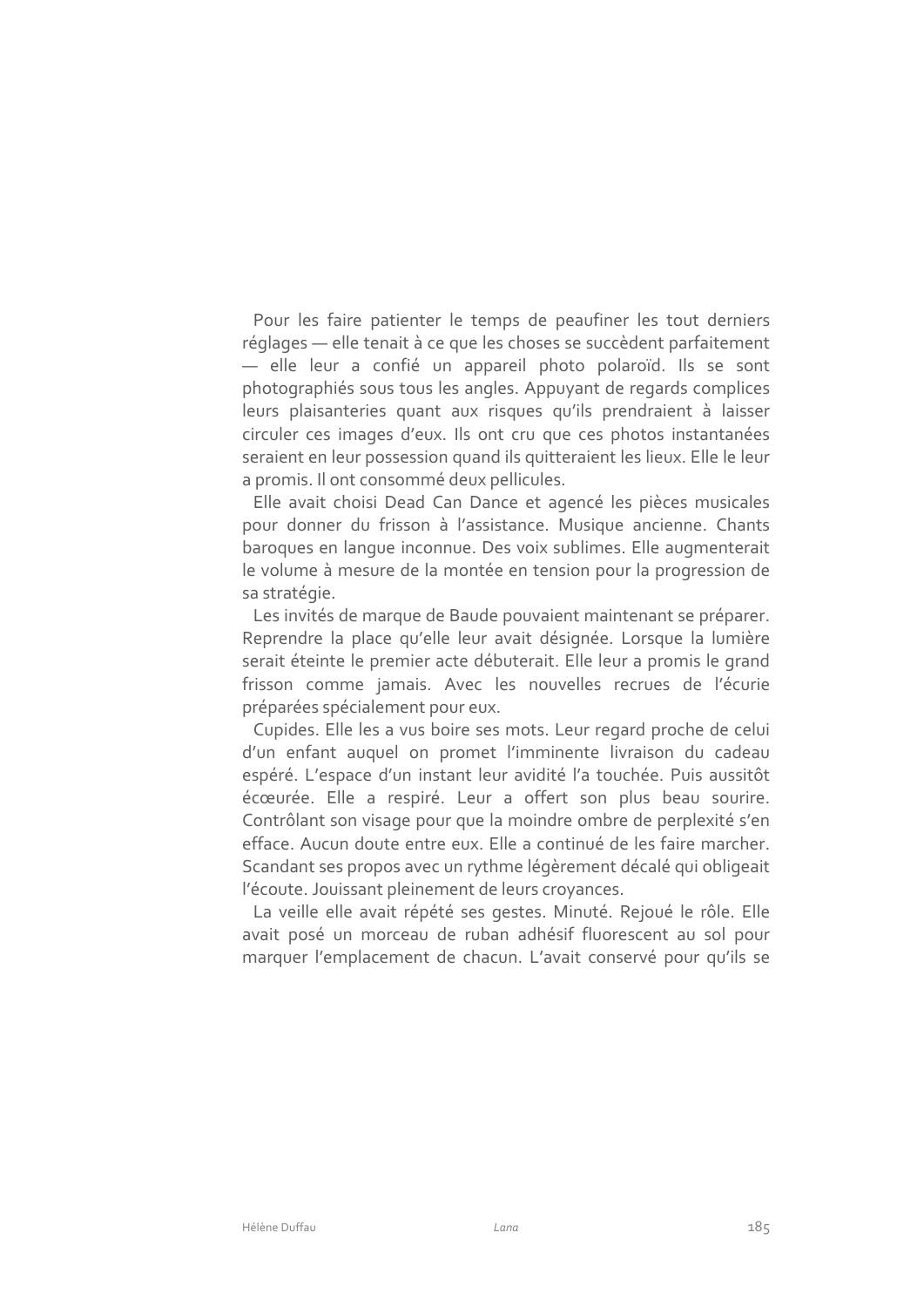repèrent. Elle avait réparti les sept hommes sur les deux longs canapés, la table et la banquette de cuir blanc.

Ils se sont laissé faire. Si l'enjeu n'avait pas été si important pour elle ce soir elle aurait pris le pari de leur docilité. Elle a laissé Masi en cage pour lui faciliter la tâche le moment venu. Elle a baissé puis éteint l'éclairage. Leur intimant de ne plus bouger pendant les quelques minutes de préparation. Elle a fait claquer ses talons sur le parquet. A baissé la lumière du couloir sans l'occulter complètement afin qu'ils aient l'impression de voir clair en dehors de la pièce. Elle ne souhaitait en aucun cas risquer l'énervement voire la panique que le noir complet pouvait risquer de générer chez l'un ou l'autre des convives.

Elle a envoyé Sanctus du requiem de Mozart pour accentuer la tension de la mise en scène. Dies Irae suivrait. Elle s'est approchée sur la pointe des pieds. Les a perçus calmes. Tentant de braver le silence pour l'un aussitôt rabroué par un autre réclamant le silence nécessaire au recueillement qu'exigeait une telle musique.

Elle a filé dans la cuisine. Elle avait calculé qu'elle disposerait de moins de cinq minutes pour briefer les reines et les princes. Elle devait tenir son tempo.

Elle leur demande de se couvrir. De garder soigneusement leur tenue de soirée en témoignage de l'histoire qu'ils auront pour mission de délivrer. Elle leur confie les photos polaroïd. Leur remet trois enveloppes kraft adressées et affranchies. Ils doivent les poster dans la boîte située à l'angle du boulevard où les attendra le taxi. C'est important. Ils doivent y penser avant de monter en voiture et suivre ses instructions à a lettre.

Ils sortent par la porte de service pour rejoindre le boulevard. Le taxi sera à la station dans deux minutes.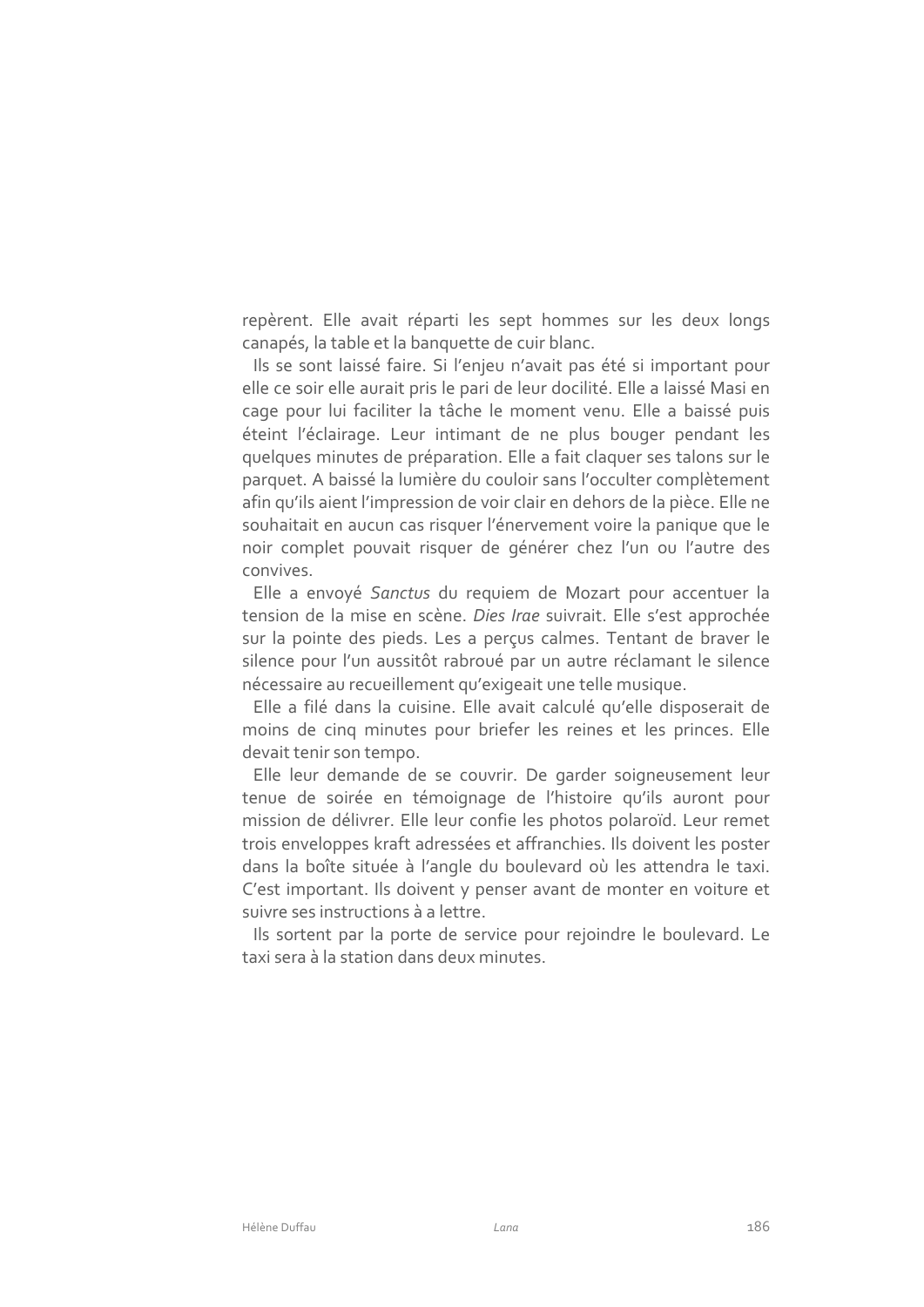Lana remet à chacun une pochette contenant de l'argent. Les enjoint de se tenir à distance du réseau mafieux dans lequel ils ont été embarqués. Leur conseille vivement de s'en remettre à la protection de la police.

Innocentes victimes d'un trafic, proies à la merci de bourreaux exploiteurs, ils seront pris en considération par les autorités, ils seront écoutés. S'ils témoignent en groupe, s'ils jouent cette cartelà, leur histoire sera d'autant plus crédible. Leur récit similaire. Leurs souvenirs complémentaires.

C'est la suite de cette soirée. Elle leur fait confiance pour appliquer les consignes correctement. Il n'y a rien d'autre à faire pour terminer la mission.

Lana donne l'ordre de témoigner. Cela fait partie du processus. Elle compte sur eux. Et libère les porteurs spéciaux sur les premières notes de Song of the Sybil. Retour à Dead Can Dance.

Reines et princes filent par l'escalier de service. Lana referme la porte. Change aussitôt le code. Sa mise en scène est parfaite. Juste avant le carnage.

Host of Seraphim. Juste avant Song of Sophia. Elle dispose d'encore onze minutes d'ambiance musicale.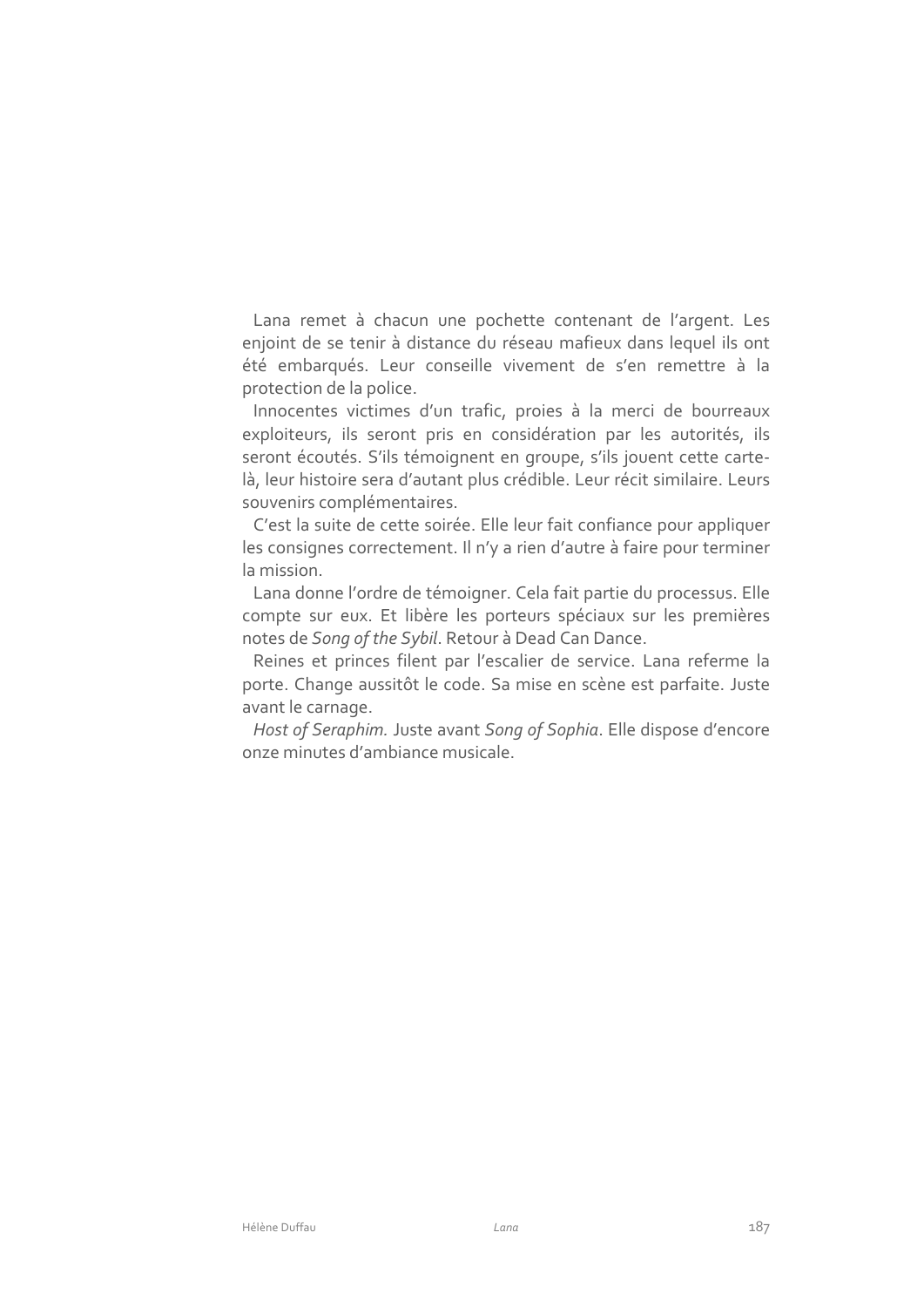Elle marche lentement. Claque le talon aiquille de chaque escarpin contre les lames du parquet. Appuie successivement la pointe de sa chaussure droite contre les corps qu'elle agite légèrement.

Chaos de l'appartement saccagé. Corps baignés de sang. Odeur âcre et chaude. Sept hommes achevés.

Dans le noir, revolver dans sa main droite, bras tendu soutenu par la main gauche, elle a visé, ajusté, les a tirés un à un. La musique a couvert ses mouvements et le bruit du percuteur sur les balles. Elle a visé la tête d'abord. Puis le cœur. Chacun percé de deux balles. Plus une pour Mariono.

Le revolver encore à bout de bras, Lana attend dans la pénombre. Elle respire profondément et écoute son rythme cardiaque quitter ses tempes et s'apaiser.

Elle savoure quelques instants de Song of Sophia puis baisse le son et éteint la musique. Tend son attention vers la salle où reposent dorénavant sept cadavres. L'odeur de chair arrive à ses narines. De sang. De corps échaudés.

Lana rejoint la salle de bains et se dévêt. Elle jette ses vêtements de spectacle dans le bac de douche. Tourne le thermostat du mélangeur vers le plus chaud et ouvre l'eau. Le pommeau arrose les fibres synthétiques. Regard de Lana perdu dans les volutes de vapeur. La scène avec Sophie la saisit. Elle verse du savon sur le tas de

33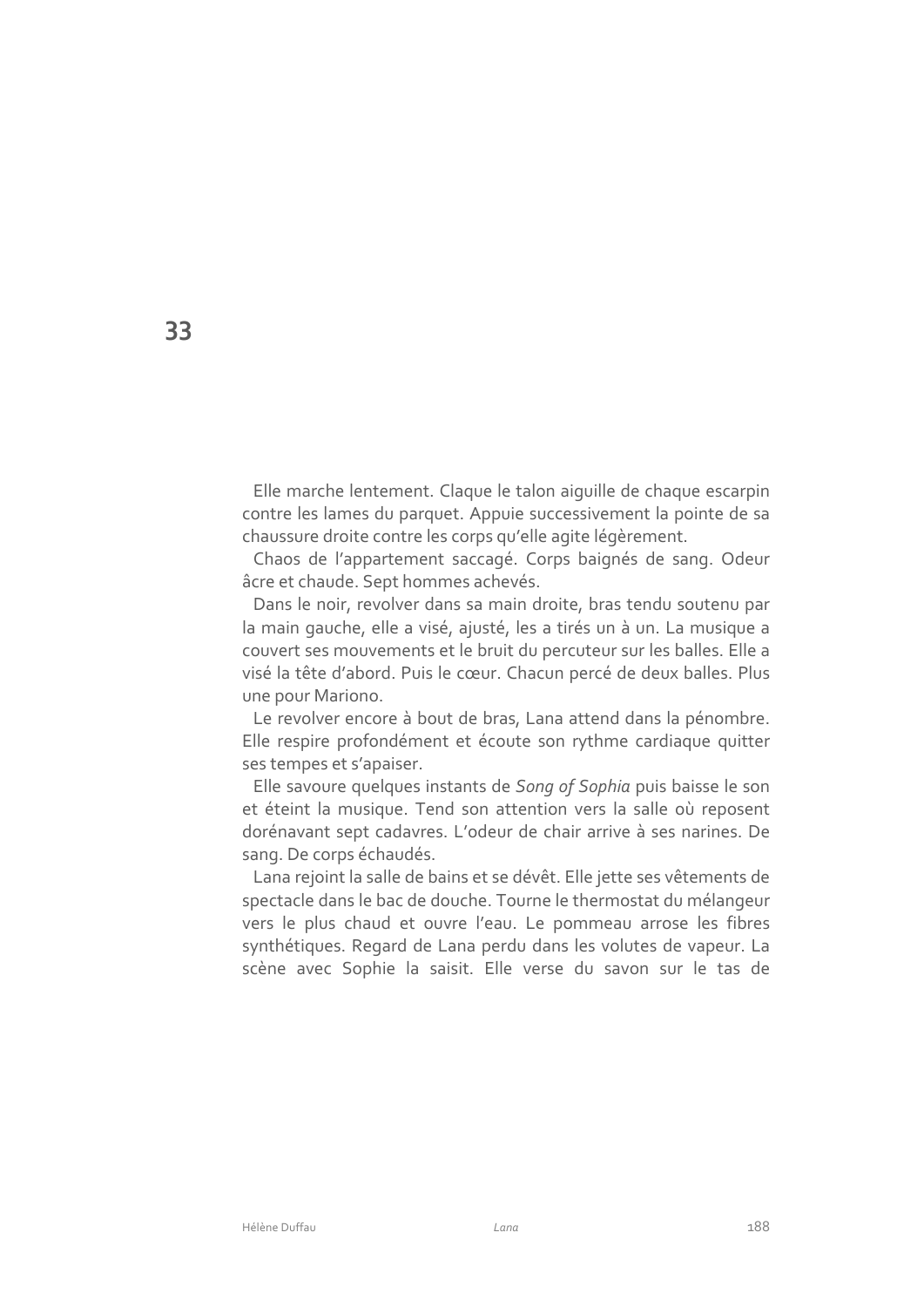vêtements mouillés. Enfile un jean droit. Un pull à col roulé. Glisse ses pieds dans ses chaussures à semelles compensées proches de chaussures de sport. Elle se recoiffe. Prend le temps de passer son visage au lait démaguillant. Accumule les cotons dans le lavabo. Les ramasse et les jette sous l'eau brûlante. La matière se délite aussitôt sous l'effet de l'eau chaude.

Elle glisse un verre sous le robinet du lavabo. Le remplit et boit lentement. Suit le parcours de l'eau le long de son œsophage. C'est frais. Cela lui fait du bien. Elle inspire profondément. Mouille sa main et la passe sur son cou. Bascule un coude. Puis l'autre sous le robinet ouvert. Ses gestes sont calmes. Elle s'éponge. Arrête l'eau de la douche.

Elle se sent bien. Crème pour le visage en massages lents et doux. Elle peint ses lèvres au pinceau à maquiller. Bois de rose. Elle serre un mouchoir en papier. Regarde les traces de son rouge à lèvres. Sourit à son reflet.

Elle sort du tiroir le plateau à cocaïne. Se dit que c'est la dernière fois. Ce soir. C'est vraiment la dernière fois. Elle prépare la poudre dans sa tabatière anatomique et renifle d'une inspiration nerveuse. Droite. Gauche. Sa narine saigne aussitôt.

Elle presse un mouchoir contre l'aile de son nez et confirme qu'elle arrête tout trafic. Tout marchandage. Elle se range et répare - si tant est qu'elle le puisse - les dégâts laissés faire depuis des années. Appuie son regard dans le reflet de ses yeux. Se demande si cela en vaut la peine. Mourir serait plus simple. Vivre lui en coûtera.

Changement de vie. Changement de lieu. Changement d'activité. Ou abandon de sa candidature à la police. Aveu. Repenti. Elle pense aux meurtres. Huit hommes programmés. Sept livrés. Le huitième sous peu si tout se passe comme elle le souhaite.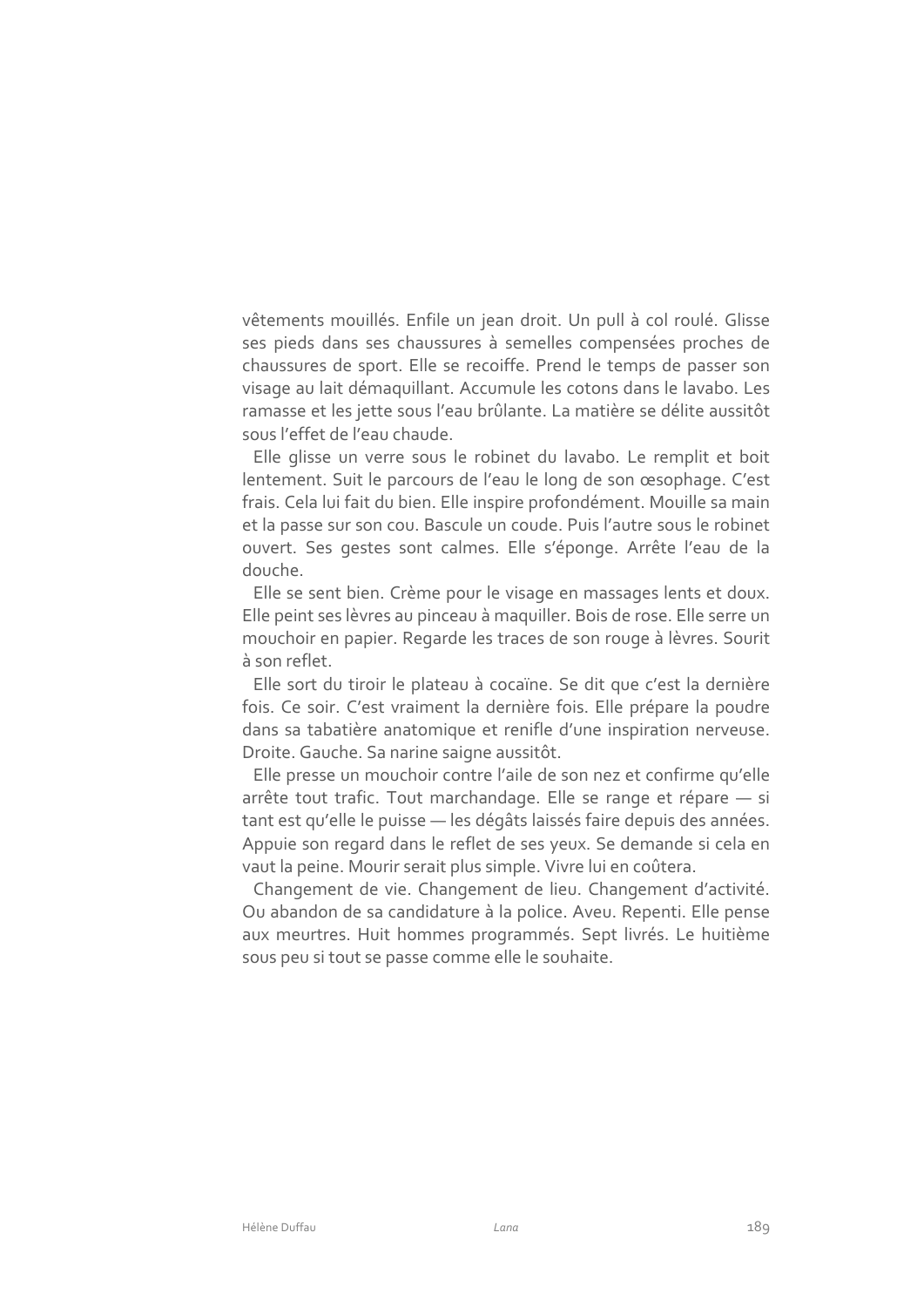Elle réfléchit à ce qu'elle encourrait à se rendre. Hésite entre fuir comme son plan le prévoit et capituler. Ne se décide pas. Plus tard. Elle choisira plus tard. À la toute fin de son programme.

Elle quitte la salle de bains. Apprécie la discrétion de ses semelles de crêpe sur le parquet. Entre dans le bureau où l'odeur de Baude la saisit. Cœur qui cogne. Elle ferme les yeux. Inspire lentement. Refuse de céder au doute maintenant. Il est trop tard. Elle ira jusqu'au bout. N'a plus d'autre choix.

Elle tire vers elle un fauteuil design en résine qu'elle traîne à travers le couloir. Elle écoute le bruit des patins contre le bois. Approche du séjour. Suspend tout mouvement. Tend l'oreille qu'elle emplit du silence de la pièce. De celui de l'appartement. Yeux fermés vérifie qu'elle n'entend ni râle ni mouvement et reprend son cheminement.

Silence d'une pièce tellement agitée quelques minutes plus tôt. Elle souhaite ce calme pour sa vie future. Un silence apaisant. Un silence de mort dans lequel elle vivra enfin pour son compte. À son mode.

Elle pense à Sophia. Voudrait la serrer dans ses bras. L'aimer et la protéger. Serrement au bas-ventre. Tiraillement dans la poitrine. Frisson de tout le corps. Soupir.

Elle pense à Graziela. Elle a vingt ans. Elle revoit Graziela et son regard à l'agonie quand elle faisait ses valises. Sans un mot ni une explication. Le même regard que celui de Sophia éplorée.

Graziela mourant sous ses yeux. Sophia des années plus tard.

Graziela questionnant. Implorant. Suppliant. Graziela l'embrassant malgré elle. Graziela hurlant. Menaçant. Claquant les portes. Son incompréhension patente. L'insupportable amour de Graziela. Généreux. Beau. Terriblement sensible et troublant.

Graziela qu'elle avait fuie pour donner sa vie en pâture à Baude. Elle avait perdu l'amour de sa vie. Et vingt ans plus tard une gamine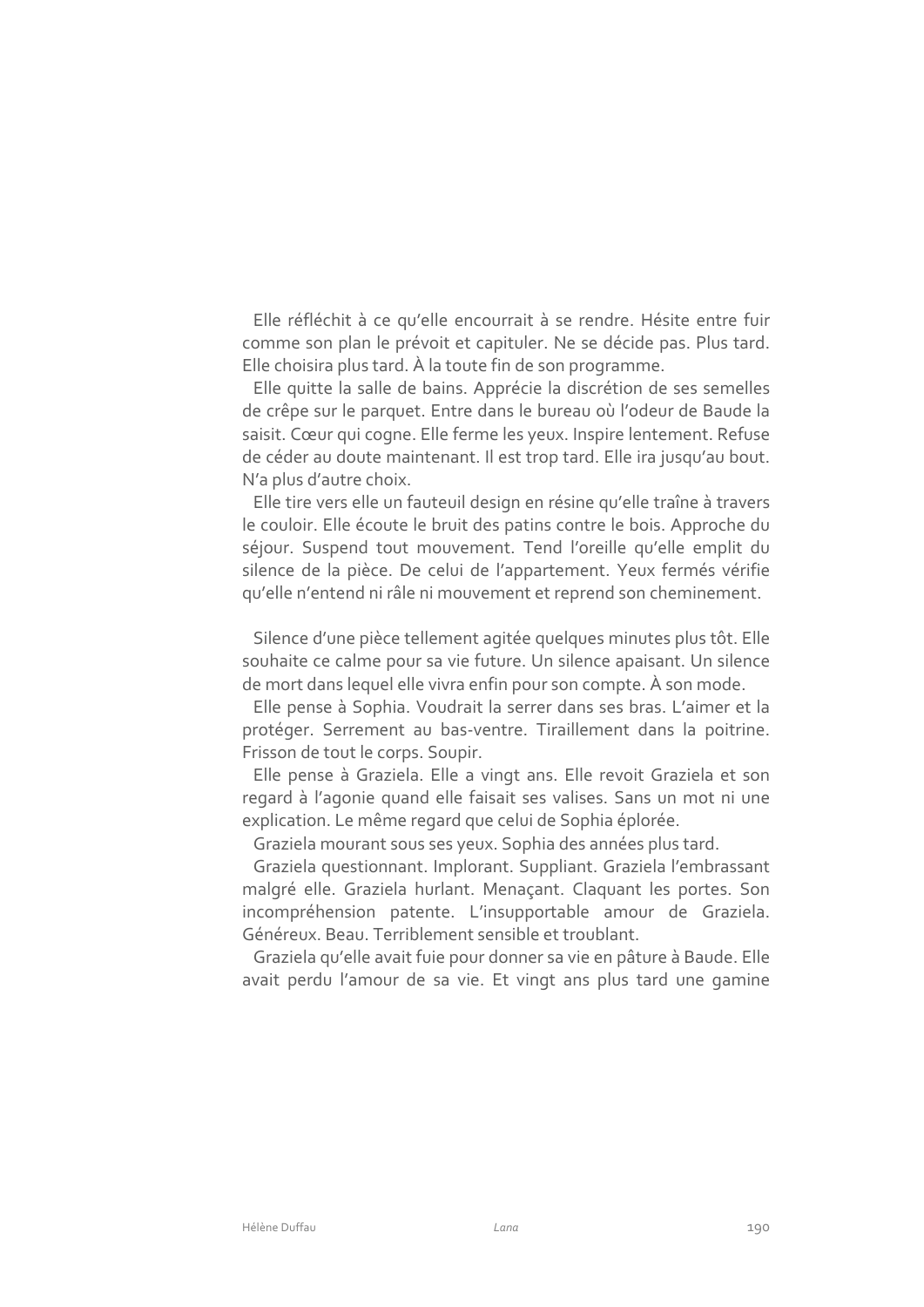l'avait rappelée à l'ordre. Une gamine était venue l'obliger à regarder ce qu'elle n'avait pas voulu voir.

Contournant la scène de l'arène elle passe la porte principale et installe le siège à distance face à la porte de l'ascenseur. Elle l'ajuste. S'assoit. Se relève. Le déplace à peine. L'ajuste encore. S'assoit à nouveau. Sourit à son décor. Sourit à son avenir. Celui avec lequel elle a rendez-vous au petit jour.

Elle se lève. Éclaire pleins feux dans le séjour. Contemple l'étendue des dégâts. Se rend aux toilettes. Pour parfaire ses préparatifs elle vérifie le chargeur : trois balles. C'est ce qui lui reste pour parachever son projet. Pour enclencher une nouvelle vie.

Comme elle l'a fait tout à l'heure pour le moment clé de la soirée elle éteint une à une les lumières du séjour et module le variateur du plafonnier pour réduire lentement la perspective. Elle observe la pièce largement rougie qui s'efface à mesure que la lumière décline. Rideau. Corps inertes. Fin grotesque de ces hommes morts des conséquences de leur folie du pouvoir. De sa capacité à ne plus le supporter.

Elle enfonce l'interrupteur de l'entrée. Noir. Elle s'assoit. Baude qui aura roulé toute la nuit arrivera prochainement.

Un sursaut à l'intérieur. Elle se lève et enclenche la levée du volet électrique du couloir indiquant depuis la fenêtre en façade que l'arène est terminée. Que la voie est libre. Elle allait oublier ce code. Pour une fois ce détail s'apprêtait à lui échapper.

Lana se reprend. Se concentre. Elle ira jusqu'au bout et parviendra à ses fins. Elle renouvelle son engagement à elle-même. C'est la fin d'une histoire de lutte et de duplicité. C'est la sortie après une immense attente.

Lana Baude, Baude Lana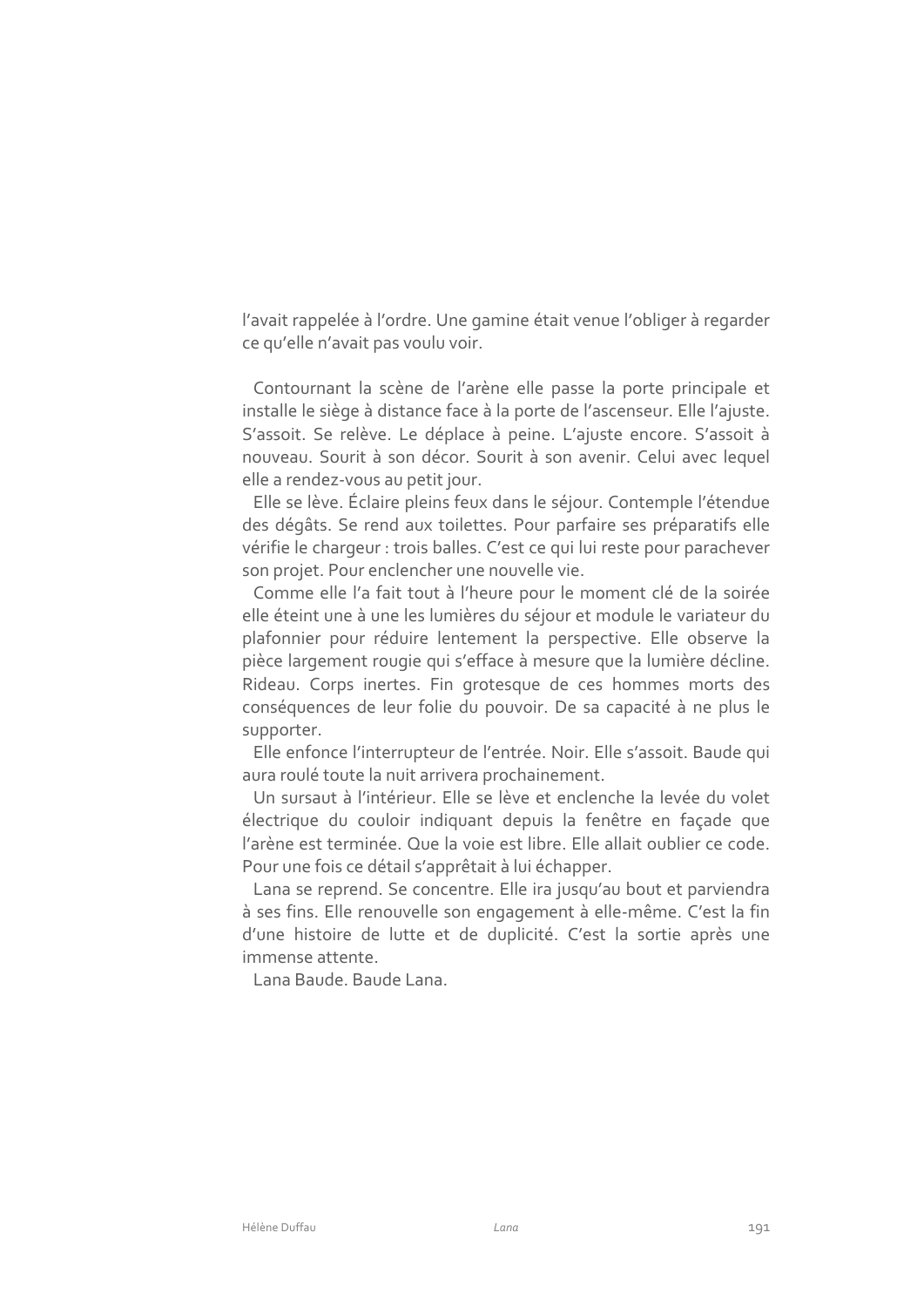L'histoire est sur le point de s'achever. Elle en est presque soulagée. Elle vérifie une dernière fois le revolver. Tout est parfait.

Elle verse un peu de poudre sur le dos de sa main gauche. Index et pouce relevés. Inhale à droite seulement. Frotte son nez. Dépose la fiole sur le parquet. Elle tient à rester aux aguets jusqu'à l'arrivée de Baude.

Elle ajuste sa position sur le siège. Pose ses pieds bien à plat sur le sol. Le revolver est posé sur sa cuisse sous sa main droite.